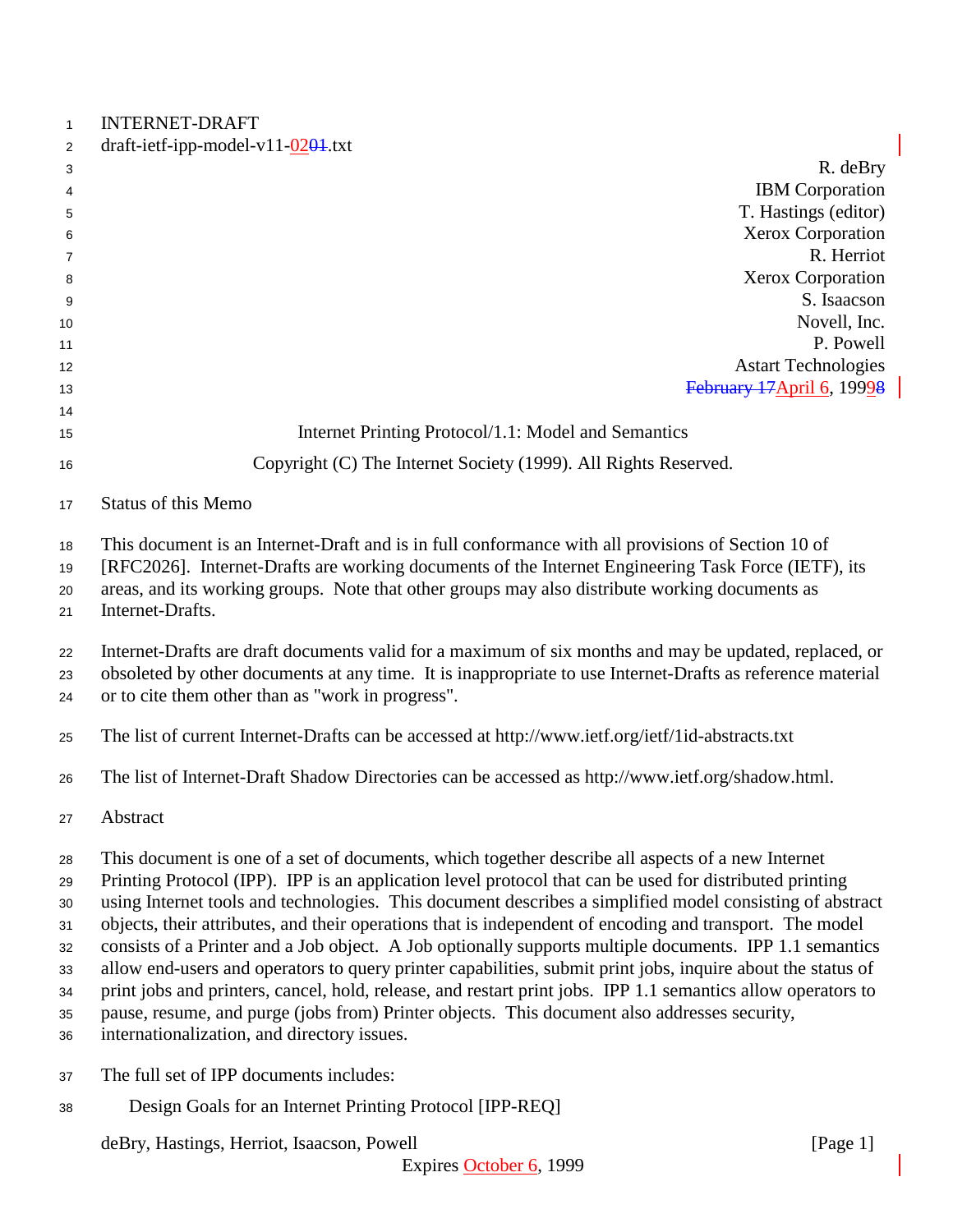- Rationale for the Structure and Model and Protocol for the Internet Printing Protocol [IPP-RAT]
- Internet Printing Protocol/1.1: Model and Semantics (this document)
- Internet Printing Protocol/1.1: Encoding and Transport [IPP-PRO]
- Internet Printing Protocol/1.1: Implementer's Guide [IPP-IIG]
- Mapping between LPD and IPP Protocols [IPP LPD]
- 

The "Design Goals for an Internet Printing Protocol" document takes a broad look at distributed printing

 functionality, and it enumerates real-life scenarios that help to clarify the features that need to be included in a printing protocol for the Internet. It identifies requirements for three types of users: end

users, operators, and administrators. It calls out a subset of end user requirements that are satisfied in

IPP/1.0. Operator and administrator requirements are out of scope for version 1.0. A few OPTIONAL

operator operations have been added to IPP/1.1.

The "Rationale for the Structure and Model and Protocol for the Internet Printing Protocol" document

describes IPP from a high level view, defines a roadmap for the various documents that form the suite of

IPP specifications, and gives background and rationale for the IETF working group's major decisions.

The "Internet Printing Protocol/1.1: Encoding and Transport" document is a formal mapping of the

abstract operations and attributes defined in the model document onto HTTP/1.1. It defines the encoding

rules for a new Internet MIME media type called "application/ipp". This document also defines the rules

for transporting over HTTP a message body whose Content-Type is "application/ipp". This document

defines a new scheme named 'ipp' for identifying IPP printers and jobs. Finally, this document defines

rules for supporting IPP/1.0 clients.

The "Internet Printing Protocol/1.1: Implementer's Guide" document gives insight and advice to

implementers of IPP clients and IPP objects. It is intended to help them understand IPP/1.1 and some of

the considerations that may assist them in the design of their client and/or IPP object implementations.

For example, a typical order of processing requests is given, including error checking. Motivation for

some of the specification decisions is also included.

 The "Mapping between LPD and IPP Protocols" document gives some advice to implementers of gateways between IPP and LPD (Line Printer Daemon) implementations.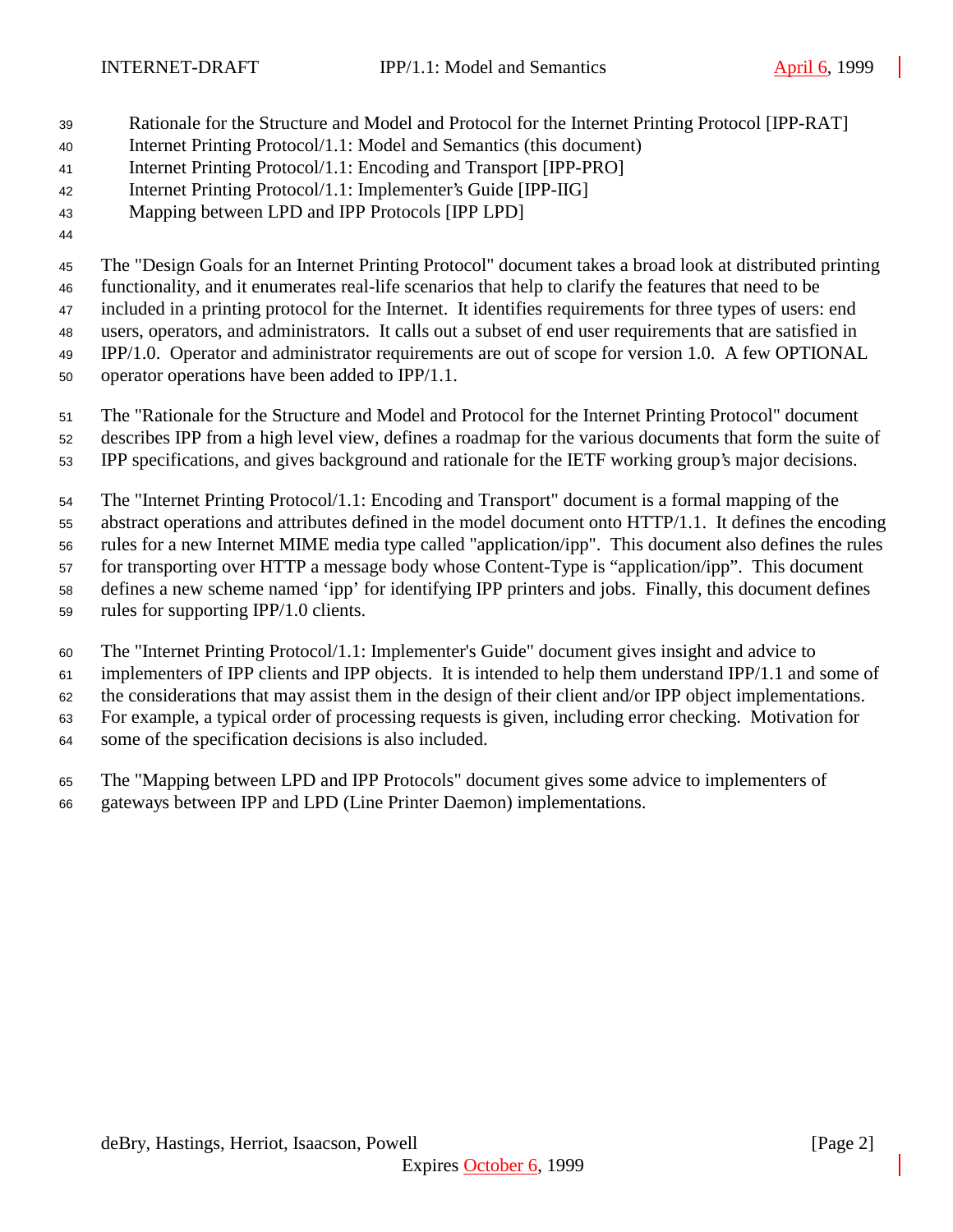#### 67

# **Table of Contents**

| 68  |                      |  |
|-----|----------------------|--|
| 69  | 1.1                  |  |
|     |                      |  |
| 70  | 2.                   |  |
| 71  | 2.1                  |  |
| 72  | Job Object 15<br>2.2 |  |
| 73  | 2.3                  |  |
| 74  | 2.4                  |  |
| 75  |                      |  |
| 76  | 3.1                  |  |
| 77  | 3.1.1                |  |
| 78  | 3.1.2                |  |
| 79  | 3.1.3                |  |
| 80  | 3.1.4                |  |
| 81  | 3.1.4.1              |  |
| 82  | 3.1.4.2              |  |
| 83  | 3.1.5                |  |
| 84  | 3.1.6                |  |
| 85  | 3.1.7                |  |
| 86  | 3.1.8                |  |
| 87  |                      |  |
| 88  | 3.2.1                |  |
| 89  | 3.2.1.1              |  |
| 90  | 3.2.1.2              |  |
| 91  | 3.2.2                |  |
| 92  | 3.2.3                |  |
| 93  | 3.2.4                |  |
| 94  | 3.2.5                |  |
| 95  | 3.2.5.1              |  |
| 96  | 3.2.5.2              |  |
| 97  | 3.2.6                |  |
| 98  | 3.2.6.1              |  |
| 99  | 3.2.6.2              |  |
| 100 | 3.2.7                |  |
| 101 | 3.2.7.1              |  |
| 102 | 3.2.7.2              |  |
| 103 | 3.2.8                |  |
| 104 | 3.2.9                |  |
| 105 | 3.3                  |  |
| 106 | 3.3.1                |  |
| 107 | 3.3.1.1              |  |
| 108 | 3.3.1.2              |  |
|     |                      |  |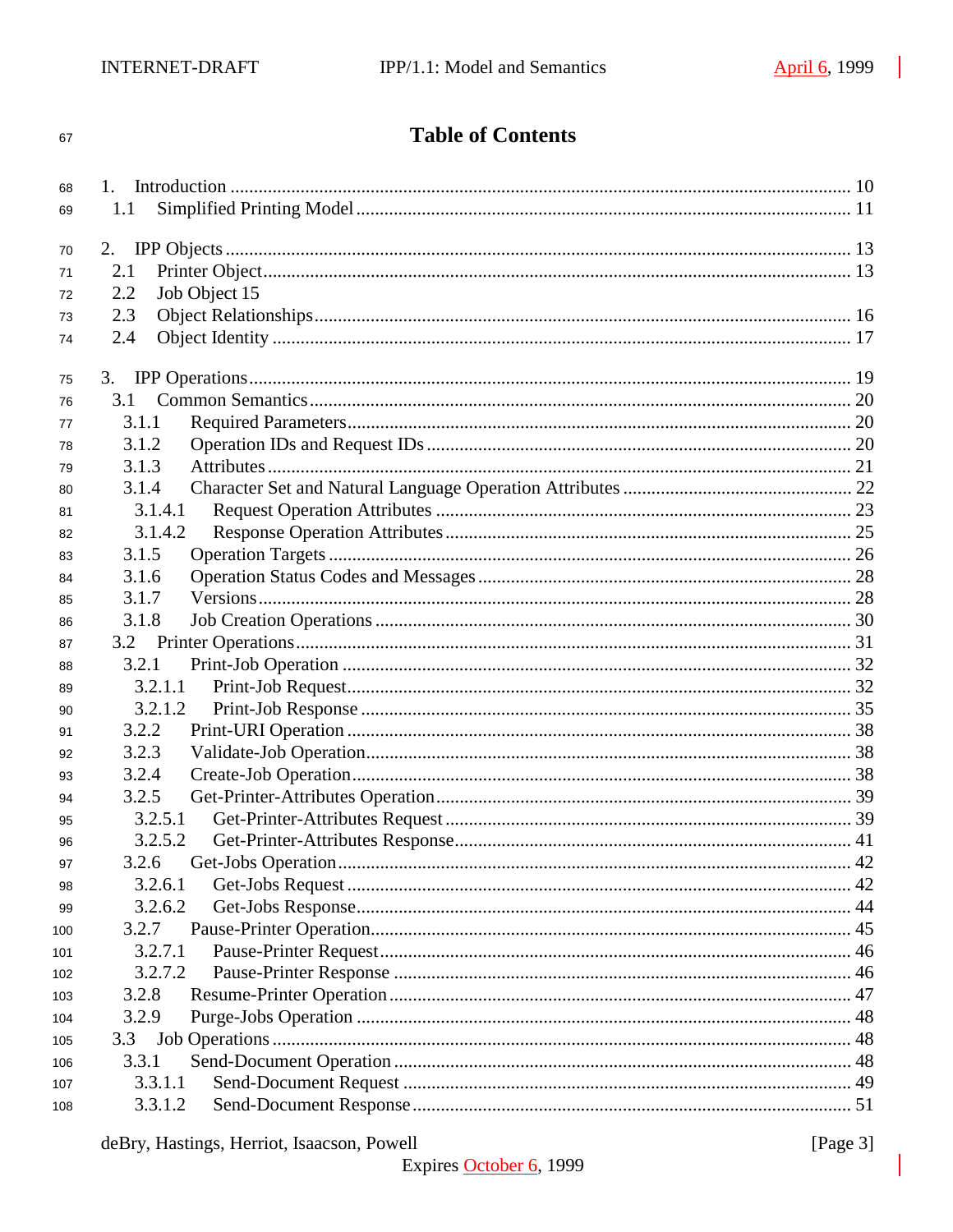| 109 | 3.3.2   |  |
|-----|---------|--|
| 110 | 3.3.3   |  |
| 111 | 3.3.3.1 |  |
| 112 | 3.3.3.2 |  |
| 113 | 3.3.4   |  |
| 114 | 3.3.4.1 |  |
| 115 | 3.3.4.2 |  |
| 116 | 3.3.5   |  |
| 117 | 3.3.5.1 |  |
| 118 | 3.3.5.2 |  |
| 119 | 3.3.6   |  |
| 120 | 3.3.7   |  |
| 121 | 3.3.7.1 |  |
| 122 | 3.3.7.2 |  |
|     |         |  |
| 123 | 4.      |  |
| 124 | 4.1     |  |
| 125 | 4.1.1   |  |
| 126 | 4.1.1.1 |  |
| 127 | 4.1.1.2 |  |
| 128 | 4.1.2   |  |
| 129 | 4.1.2.1 |  |
| 130 | 4.1.2.2 |  |
| 131 | 4.1.2.3 |  |
| 132 | 4.1.3   |  |
| 133 | 4.1.4   |  |
| 134 | 4.1.5   |  |
| 135 | 4.1.6   |  |
| 136 | 4.1.7   |  |
| 137 | 4.1.8   |  |
| 138 | 4.1.9   |  |
| 139 | 4.1.10  |  |
| 140 | 4.1.11  |  |
| 141 | 4.1.12  |  |
| 142 | 4.1.13  |  |
| 143 | 4.1.14  |  |
| 144 | 4.1.15  |  |
| 145 | 4.1.16  |  |
| 146 | 4.2     |  |
| 147 | 4.2.1   |  |
| 148 | 4.2.2   |  |
| 149 | 4.2.3   |  |
| 150 | 4.2.4   |  |
| 151 | 4.2.5   |  |
| 152 | 4.2.6   |  |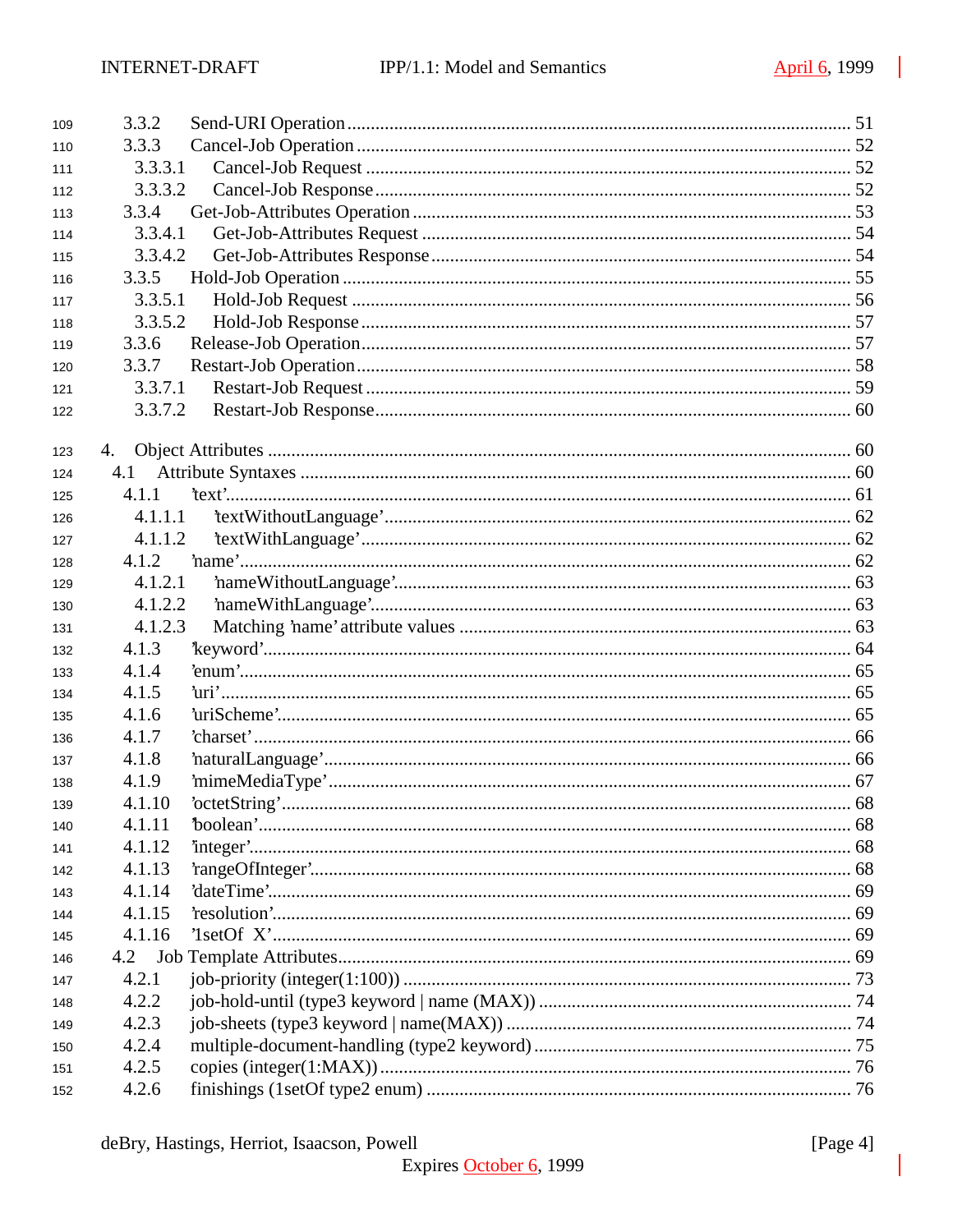| 153 | 4.2.7   |    |
|-----|---------|----|
| 154 | 4.2.8   |    |
| 155 | 4.2.9   |    |
| 156 | 4.2.10  |    |
| 157 | 4.2.11  |    |
| 158 | 4.2.12  |    |
| 159 | 4.2.13  |    |
| 160 |         |    |
| 161 | 4.3.1   |    |
| 162 | 4.3.2   |    |
| 163 | 4.3.3   |    |
| 164 | 4.3.4   |    |
| 165 | 4.3.5   |    |
| 166 | 4.3.6   |    |
| 167 | 4.3.7   |    |
| 168 | 4.3.7.1 |    |
| 169 | 4.3.8   |    |
| 170 | 4.3.9   |    |
| 171 | 4.3.10  |    |
| 172 | 4.3.11  |    |
| 173 | 4.3.12  |    |
| 174 | 4.3.13  |    |
| 175 | 4.3.14  |    |
| 176 | 4.3.15  |    |
| 177 | 4.3.16  |    |
| 178 | 4.3.17  |    |
| 179 | 4.3.18  |    |
| 180 | 4.3.19  |    |
| 181 | 4.3.20  |    |
| 182 | 4.3.21  |    |
| 183 | 4.3.22  |    |
| 184 | 4.3.23  | 94 |
| 185 | 4.3.24  |    |
| 186 |         |    |
| 187 | 4.4.1   |    |
| 188 | 4.4.2   |    |
| 189 | 4.4.3   |    |
| 190 | 4.4.4   |    |
| 191 | 4.4.5   |    |
| 192 | 4.4.6   |    |
| 193 | 4.4.7   |    |
| 194 | 4.4.8   |    |
| 195 | 4.4.9   |    |
| 196 | 4.4.10  |    |
| 197 | 4.4.11  |    |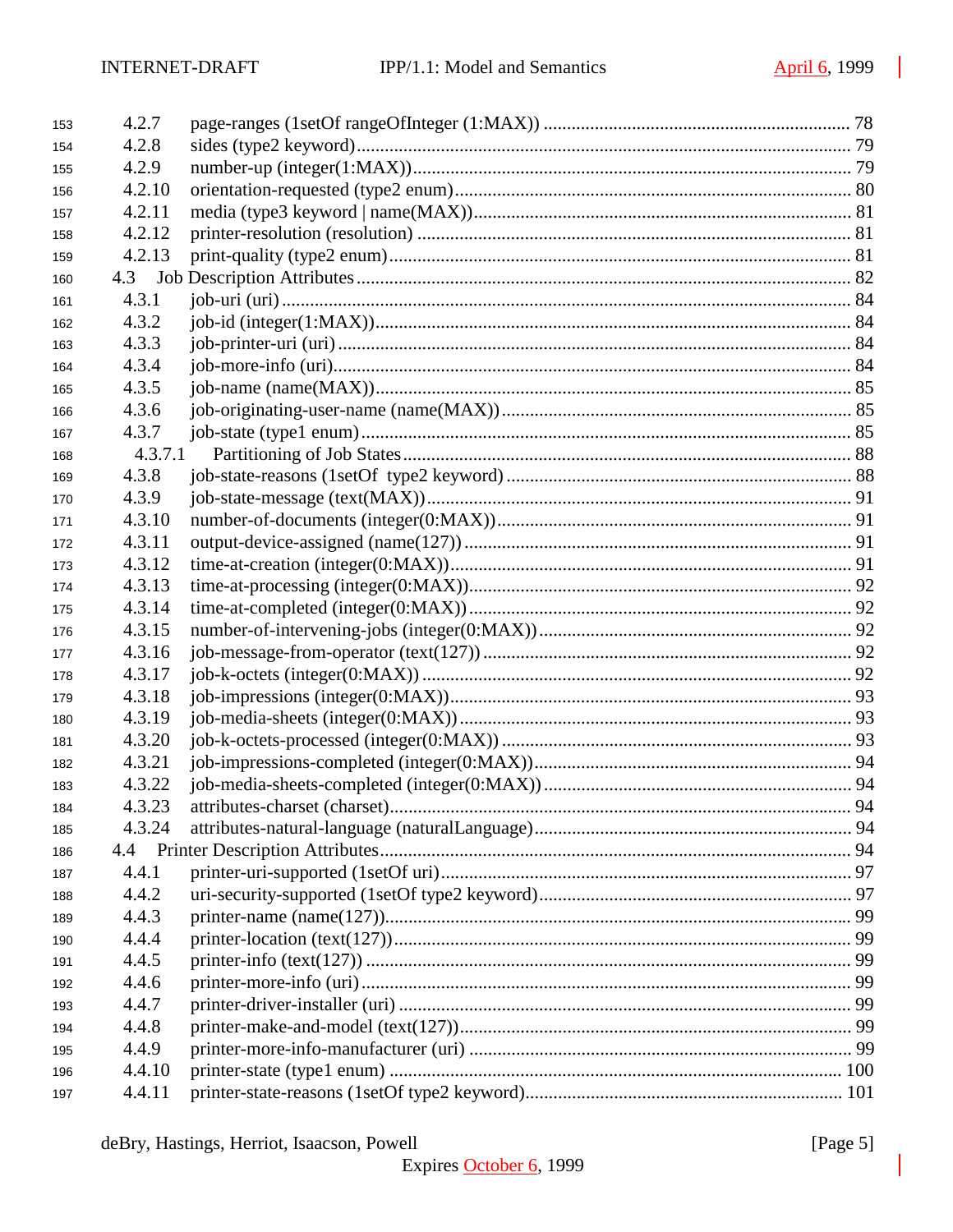| 198        | 4.4.12 |             |  |
|------------|--------|-------------|--|
| 199        | 4.4.13 |             |  |
| 200        | 4.4.14 |             |  |
| 201        | 4.4.15 |             |  |
| 202        | 4.4.16 |             |  |
| 203        | 4.4.17 |             |  |
| 204        | 4.4.18 |             |  |
| 205        | 4.4.19 |             |  |
| 206        | 4.4.20 |             |  |
| 207        | 4.4.21 |             |  |
| 208        | 4.4.22 |             |  |
| 209        | 4.4.23 |             |  |
| 210        | 4.4.24 |             |  |
| 211        | 4.4.25 |             |  |
| 212        | 4.4.26 |             |  |
| 213        | 4.4.27 |             |  |
| 214        | 4.4.28 |             |  |
| 215        | 4.4.29 |             |  |
| 216        | 4.4.30 |             |  |
| 217        | 4.4.31 |             |  |
| 218        | 4.4.32 |             |  |
| 219        | 4.4.33 |             |  |
| 220        | 4.4.34 |             |  |
| 221        | 5.     |             |  |
| 222        | 5.1    |             |  |
| 223        | 5.2    |             |  |
| 224        | 5.2.1  |             |  |
| 225        | 5.2.2  |             |  |
| 226        | 5.2.3  |             |  |
| 227        | 5.2.4  |             |  |
| 228        | 5.2.5  | Extensions. |  |
| 229        | 5.2.6  |             |  |
| 230        | 5.3    |             |  |
| 231        | 5.4    |             |  |
| 232        | 6.     |             |  |
|            | 6.1    |             |  |
| 233        | 6.2    |             |  |
| 234<br>235 | 6.3    |             |  |
|            | 6.4    |             |  |
| 236<br>237 | 6.5    |             |  |
| 238        | 6.6    |             |  |
| 239        | 6.7    |             |  |
| 240        | 6.8    |             |  |
|            |        |             |  |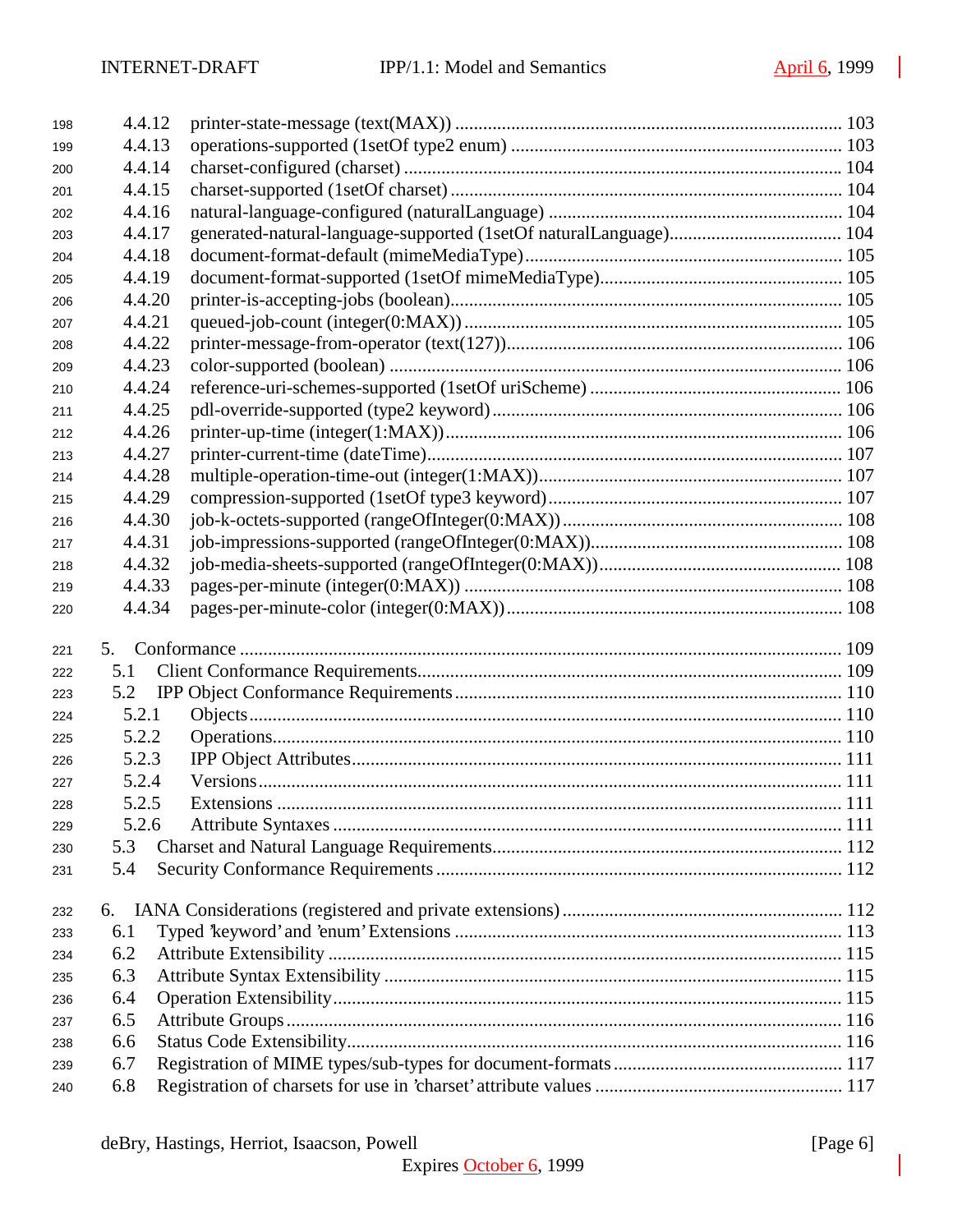| 241 | 7.                                                                                                  |  |
|-----|-----------------------------------------------------------------------------------------------------|--|
| 242 | 8.                                                                                                  |  |
| 243 | 8.1                                                                                                 |  |
| 244 | 8.1.1                                                                                               |  |
| 245 | 8.1.2                                                                                               |  |
| 246 | 8.1.3                                                                                               |  |
| 247 | 8.2                                                                                                 |  |
| 248 | 8.3                                                                                                 |  |
| 249 | 8.4                                                                                                 |  |
| 250 | 8.5                                                                                                 |  |
| 251 | 8.6                                                                                                 |  |
| 252 | 8.7                                                                                                 |  |
|     |                                                                                                     |  |
| 253 | See the TLS specification [RFC2246] for a discussion of any government export restrictions on<br>9. |  |
| 254 |                                                                                                     |  |
| 255 | 10. Notices<br>127                                                                                  |  |
|     |                                                                                                     |  |
| 256 |                                                                                                     |  |
| 257 |                                                                                                     |  |
| 258 |                                                                                                     |  |
| 259 |                                                                                                     |  |
| 260 |                                                                                                     |  |
| 261 |                                                                                                     |  |
| 262 |                                                                                                     |  |
| 263 |                                                                                                     |  |
| 264 | 12.7                                                                                                |  |
| 265 |                                                                                                     |  |
| 266 |                                                                                                     |  |
|     |                                                                                                     |  |
| 267 |                                                                                                     |  |
| 268 |                                                                                                     |  |
| 269 | 13.1.1                                                                                              |  |
| 270 |                                                                                                     |  |
| 271 | 13.2.1                                                                                              |  |
| 272 | 13.2.2                                                                                              |  |
| 273 | 13.2.2.1                                                                                            |  |
| 274 | 13.2.2.2                                                                                            |  |
| 275 | 13.2.2.3                                                                                            |  |
| 276 | 13.2.2.4                                                                                            |  |
| 277 | 13.2.3                                                                                              |  |
| 278 | 13.2.4                                                                                              |  |
| 279 | 13.2.5                                                                                              |  |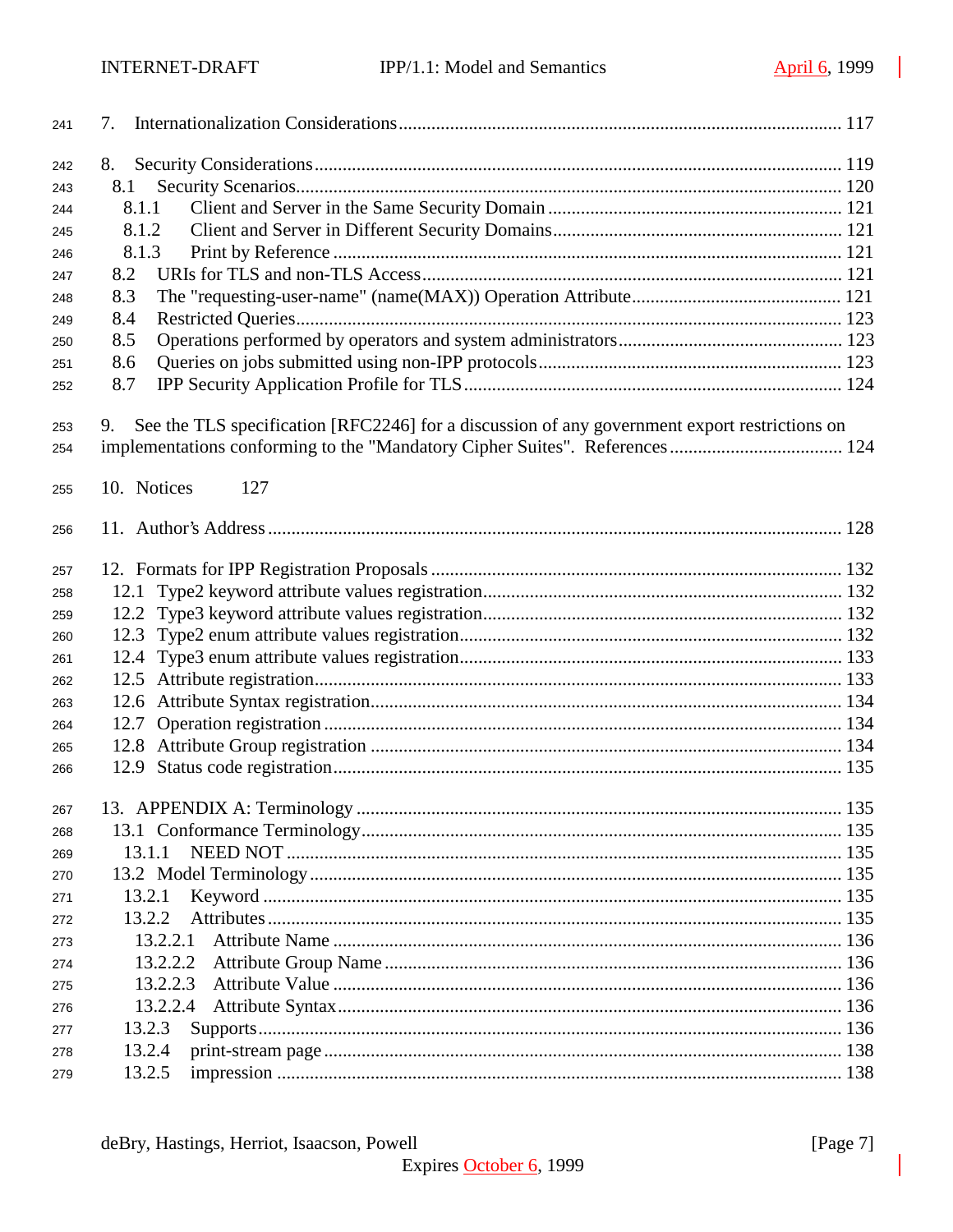| 280 |                      |  |
|-----|----------------------|--|
| 281 |                      |  |
| 282 | 14.1.1               |  |
| 283 | 14.1.2               |  |
| 284 | 14.1.2.1             |  |
| 285 | 14.1.2.2             |  |
| 286 | 14.1.2.3             |  |
| 287 | 14.1.3               |  |
| 288 | 14.1.4               |  |
| 289 | 14.1.4.1             |  |
| 290 | 14.1.4.2             |  |
| 291 | 14.1.4.3             |  |
| 292 | 14.1.4.4             |  |
| 293 | 14.1.4.5             |  |
| 294 | 14.1.4.6             |  |
| 295 | 14.1.4.7             |  |
| 296 | 14.1.4.8             |  |
| 297 | 14.1.4.9             |  |
| 298 |                      |  |
| 299 |                      |  |
| 300 |                      |  |
| 301 |                      |  |
| 302 |                      |  |
| 303 |                      |  |
| 304 |                      |  |
| 305 | 14.1.5               |  |
| 306 | 14.1.5.1             |  |
| 307 | 14.1.5.2             |  |
| 308 | 14.1.5.3             |  |
| 309 | 14.1.5.4             |  |
| 310 | 14.1.5.5             |  |
| 311 | 14.1.5.6             |  |
| 312 |                      |  |
| 313 | 14.1.5.8             |  |
| 314 | 14.1.5.9             |  |
| 315 |                      |  |
|     |                      |  |
| 316 |                      |  |
| 317 |                      |  |
| 318 | 16.1 Fidelity<br>152 |  |
| 319 |                      |  |
| 320 |                      |  |
| 321 |                      |  |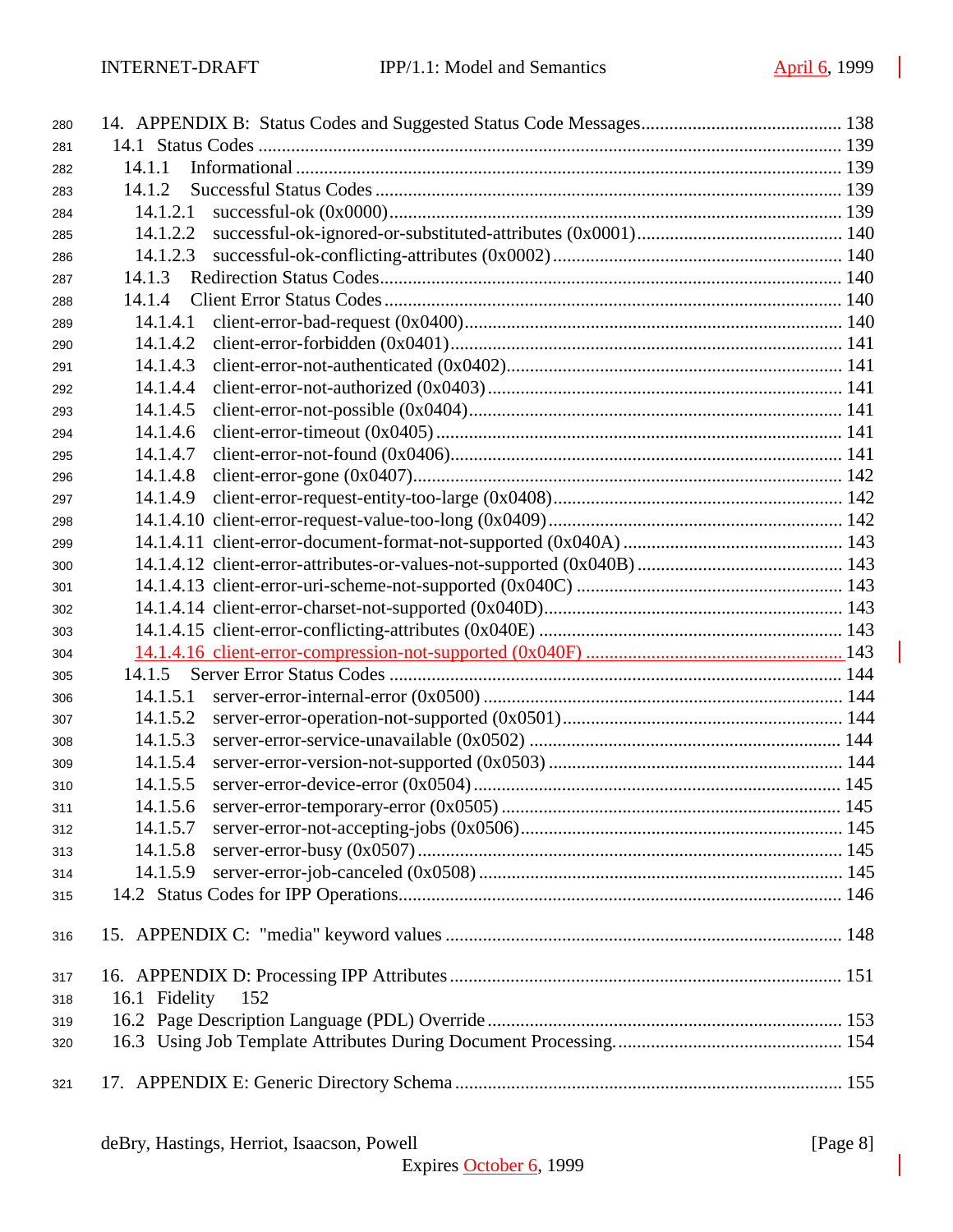<sup>322</sup> 18. APPENDIX F: Differences between the IPP/1.0 and IPP/1.1 "Model and Semantics" Specifications <sup>323</sup> 158

324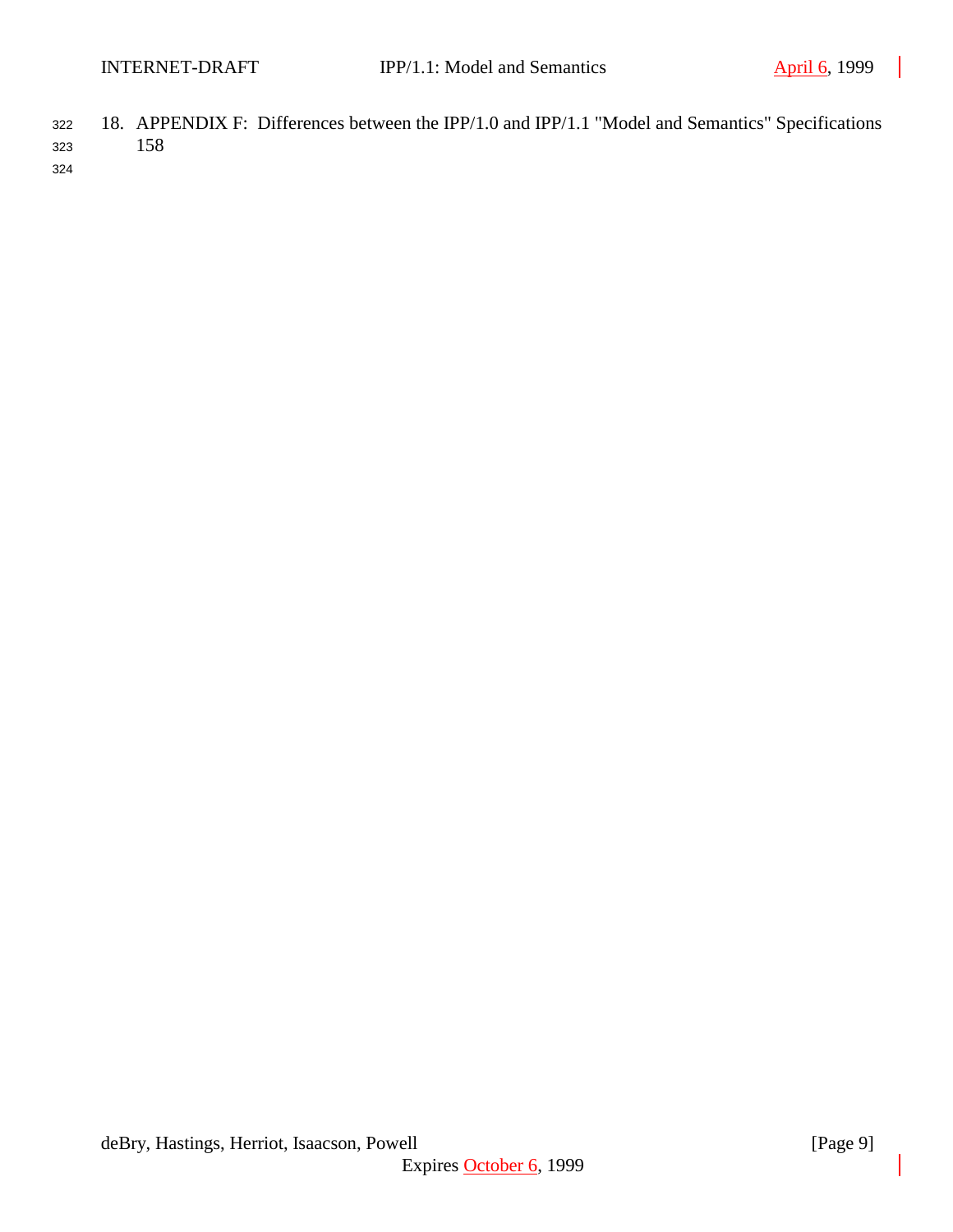#### 1. Introduction

The Internet Printing Protocol (IPP) is an application level protocol that can be used for distributed

- printing using Internet tools and technologies. IPP version 1.1 (IPP/1.1) focuses only on end user
- functionality. This document is just one of a suite of documents that fully define IPP. The full set of
- IPP documents includes:
- Design Goals for an Internet Printing Protocol [IPP-REQ]
- Rationale for the Structure and Model and Protocol for the Internet Printing Protocol [IPP-RAT]
- Internet Printing Protocol/1.1: Model and Semantics (this document)
- Internet Printing Protocol/1.1: Encoding and Transport [IPP-PRO]
- Internet Printing Protocol/1.1: Implementer's Guide [IPP-IIG]
- Mapping between LPD and IPP Protocols [IPP-LPD]
- 
- Anyone reading these documents for the first time is strongly encouraged to read the IPP documents in the above order.
- This document is laid out as follows:
- The rest of Section 1 is an introduction to the IPP simplified model for distributed printing.
- Section 2 introduces the object types covered in the model with their basic behaviors, attributes, and interactions.
- Section 3 defines the operations included in IPP/1.1. IPP operations are synchronous, therefore, for each operation, there is a both request and a response.
- Section 4 defines the attributes (and their syntaxes) that are used in the model.
- Sections 5 6 summarizes the implementation conformance requirements for objects that support the protocol and IANA considerations, respectively.
- Sections 7 12 cover the Internationalization and Security considerations as well as References, Intellectual Property Notice, Copyright Notice, Author contact information, and Formats for Registration Proposals.
- Sections 13 15 are appendices that cover Terminology, Status Codes and Messages, and "media" keyword values.
- Note: This document uses terms such as "attributes", "keywords", and "support". These terms have special meaning and are defined in the model terminology section 13.2. Capitalized terms, such as MUST, MUST NOT, REQUIRED, SHOULD, SHOULD NOT, MAY, NEED NOT, and OPTIONAL, have special meaning relating to conformance. These terms are defined in section 13.1 on conformance terminology, most of which is taken from RFC 2119 [RFC2119].
- Section 16 is an appendix that helps to clarify the effects of interactions between related attributes and their values.
- Section 17 is an appendix that enumerates the subset of Printer attributes that form a generic directory schema. These attributes are useful when registering a Printer so that a client can find the Printer not just by name, but by filtered searches as well.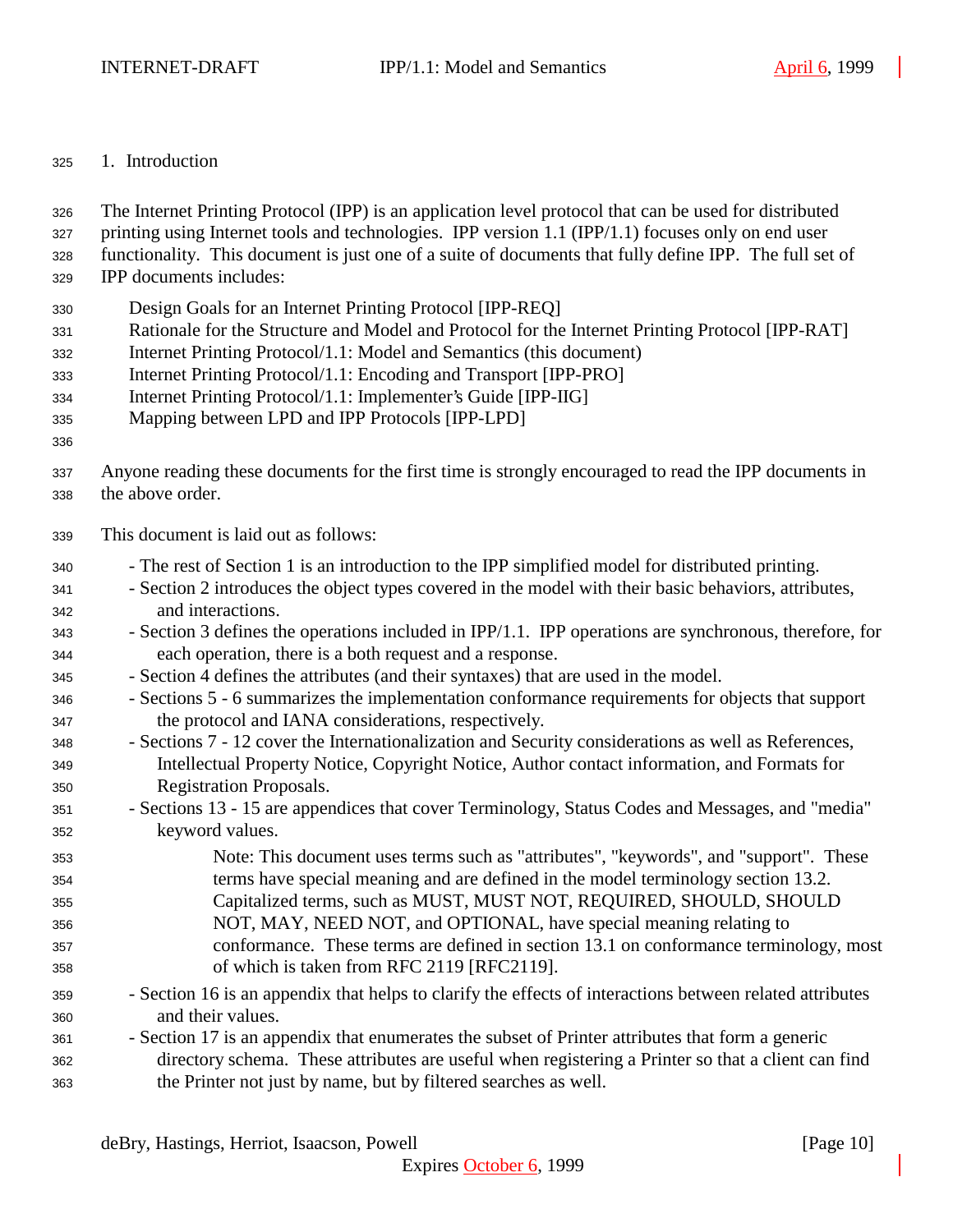- Section 18 is an appendix summarizing the additions and changes from the IPP/1.0 "Model and Semantics" specification [IPP-MOD1.0] to make this IPP/1.1 document.
- 1.1 Simplified Printing Model

 In order to achieve its goal of realizing a workable printing protocol for the Internet, the Internet Printing Protocol (IPP) is based on a simplified printing model that abstracts the many components of real world printing solutions. The Internet is a distributed computing environment where requesters of print services (clients, applications, printer drivers, etc.) cooperate and interact with print service providers. This model and semantics document describes a simple, abstract model for IPP even though the underlying configurations may be complex "n-tier" client/server systems. An important simplifying step in the IPP model is to expose only the key objects and interfaces required for printing. The model described in this model document does not include features, interfaces, and relationships that are beyond the scope of the first version of IPP (IPP/1.1). IPP/1.1 incorporates many of the relevant ideas and lessons learned from other specification and development efforts [HTPP] [ISO10175] [LDPA] [P1387.4] [PSIS] [RFC1179] [SWP]. IPP is heavily influenced by the printing model introduced in the Document Printing Application (DPA) [ISO10175] standard. Although DPA specifies both end user and administrative features, IPP version 1.1 (IPP/1.1) focuses primarily on end user functionality with a few additional OPTIONAL operator operations.

The IPP/1.1 model encapsulates the important components of distributed printing into two object types:

- Printer (Section 2.1)
- Job (Section 2.2)

#### 

Each object type has an associated set of operations (see section 3) and attributes (see section 3.3.5).

It is important, however, to understand that in real system implementations (which lie underneath the

abstracted IPP/1.1 model), there are other components of a print service which are not explicitly defined

 in the IPP/1.1 model. The following figure illustrates where IPP/1.1 fits with respect to these other components.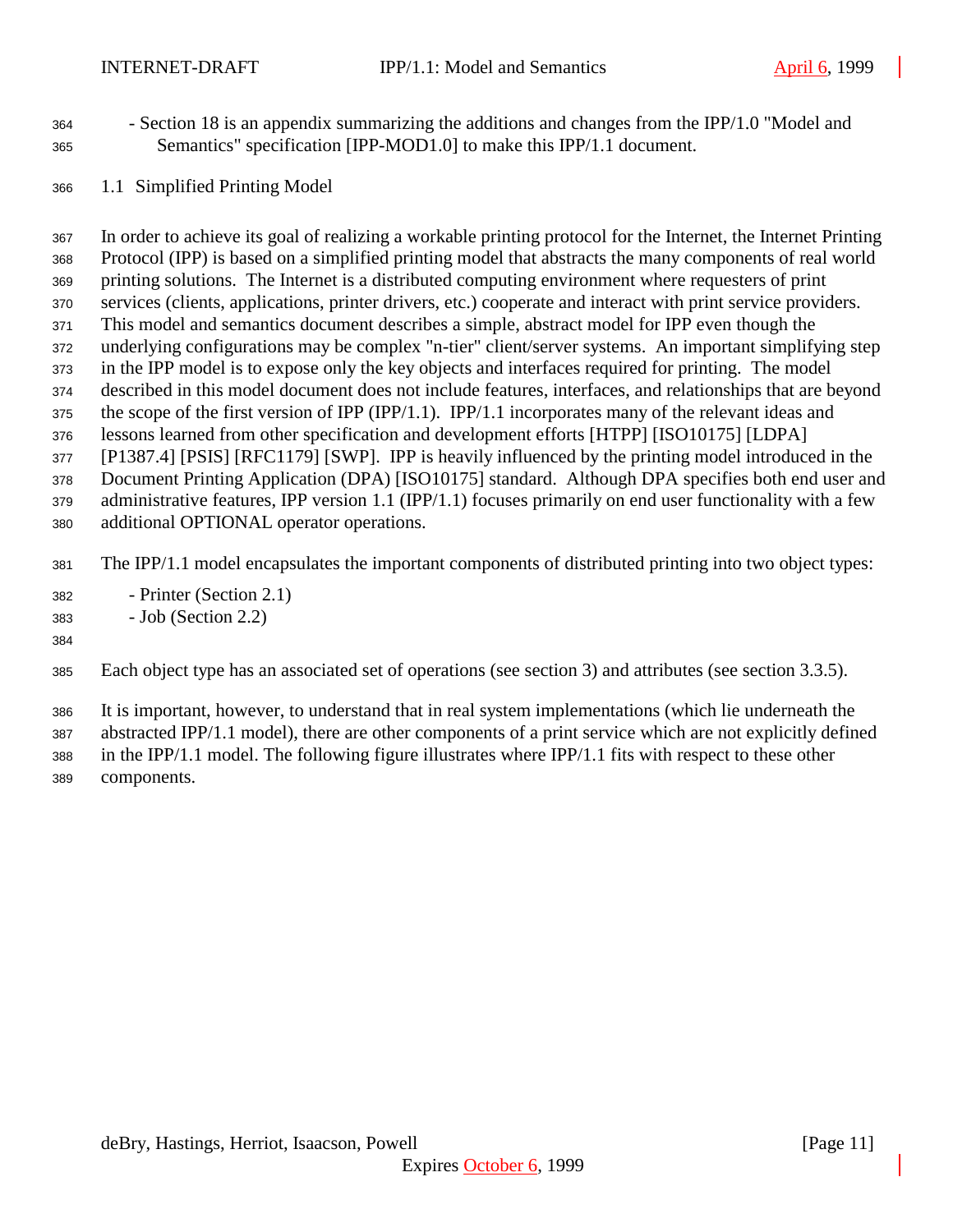

 An IPP Printer object encapsulates the functions normally associated with physical output devices along with the spooling, scheduling and multiple device management functions often associated with a print server. Printer objects are optionally registered as entries in a directory where end users find and select them based on some sort of filtered and context based searching mechanism (see section 17). The directory is used to store relatively static information about the Printer, allowing end users to search for and find Printers that match their search criteria, for example: name, context, printer capabilities, etc. The more dynamic information, such as state, currently loaded and ready media, number of jobs at the Printer, errors, warnings, and so forth, is directly associated with the Printer object itself rather than with the entry in the directory which only represents the Printer object.

 IPP clients implement the IPP protocol on the client side and give end users (or programs running on behalf of end users) the ability to query Printer objects and submit and manage print jobs. An IPP server is just that part of the Printer object that implements the server-side protocol. The rest of the Printer object implements (or gateways into) the application semantics of the print service itself. The Printer objects may be embedded in an output device or may be implemented on a host on the network that communicates with an output device.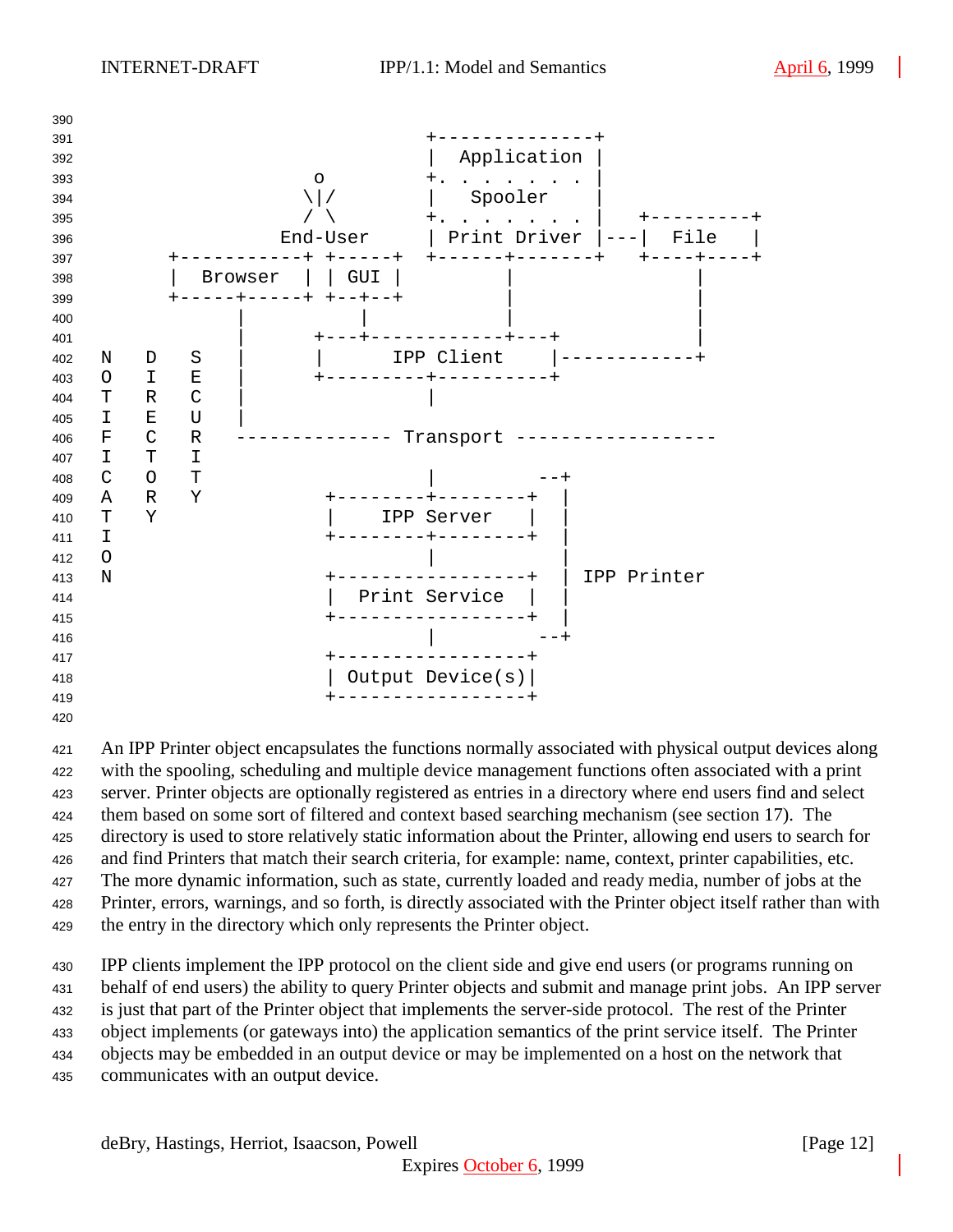When a job is submitted to the Printer object and the Printer object validates the attributes in the

submission request, the Printer object creates a new Job object. The end user then interacts with this

new Job object to query its status and monitor the progress of the job. An end user can also cancel their

- print jobs by using the Job object's Cancel-Job operation. An end-user can also hold, release, and restart
- their print jobs using the Job object's OPTIONAL Hold-Job, Release-Job, and Restart-Job operations, if implemented.
- 

A privileged operator or administrator of a Printer object can cancel, hold, release, and restart any user's

job using the REQUIRED Cancel-Job and the OPTIONAL Hold-Job, Release-Job, and Restart-Job

 operations. In additional privileged operator or administrator of a Printer object can pause, resume, or purge (jobs from) a Printer object using the OPTIONAL Pause-Printer, Resume-Printer, and Purge-Jobs

- 
- operations, if implemented.

The notification service is out of scope for this IPP/1.1 specification, but using such a notification

service, the end user is able to register for and receive Printer specific and Job specific events. An end

user can query the status of Printer objects and can follow the progress of Job objects by polling using

- the Get-Printer-Attributes, Get-Jobs, and Get-Job-Attributes operations.
- 2. IPP Objects

The IPP/1.1 model introduces objects of type Printer and Job. Each type of object models relevant

aspects of a real-world entity such as a real printer or real print job. Each object type is defined as a set

of possible attributes that may be supported by instances of that object type. For each object (instance),

the actual set of supported attributes and values describe a specific implementation. The object's

attributes and values describe its state, capabilities, realizable features, job processing functions, and

 default behaviors and characteristics. For example, the Printer object type is defined as a set of attributes that each Printer object potentially supports. In the same manner, the Job object type is defined as a set

of attributes that are potentially supported by each Job object.

- 
- Each attribute included in the set of attributes defining an object type is labeled as:
- "REQUIRED": each object MUST support the attribute.

- "OPTIONAL": each object MAY support the attribute.

 There is no such similar labeling of attribute values. However, if an implementation supports an attribute, it MUST support at least one of the possible values for that attribute.

2.1 Printer Object

 The major component of the IPP/1.1 model is the Printer object. A Printer object implements the server- side of the IPP/1.1 protocol. Using the protocol, end users may query the attributes of the Printer object and submit print jobs to the Printer object. The actual implementation components behind the Printer abstraction may take on different forms and different configurations. However, the model abstraction

deBry, Hastings, Herriot, Isaacson, Powell [Page 13]

Expires October 6, 1999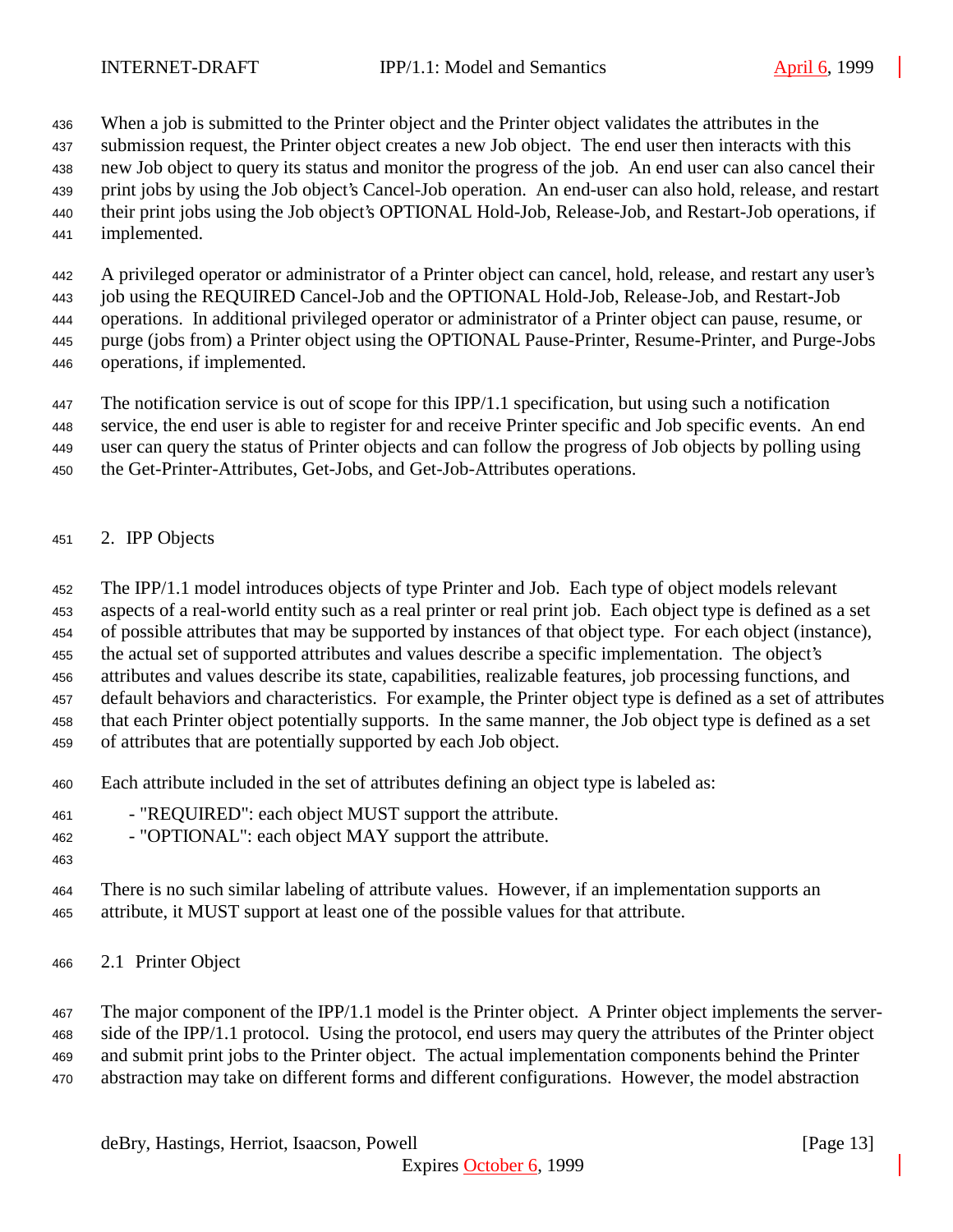- allows the details of the configuration of real components to remain opaque to the end user. Section 3 describes each of the Printer operations in detail.
- The capabilities and state of a Printer object are described by its attributes. Printer attributes are divided into two groups:
- "job-template" attributes: These attributes describe supported job processing capabilities and defaults for the Printer object. (See section 4.2)
- "printer-description" attributes: These attributes describe the Printer object's identification, state, location, references to other sources of information about the Printer object, etc. (see section 4.4)
- 
- Since a Printer object is an abstraction of a generic document output device and print service provider, a
- Printer object could be used to represent any real or virtual device with semantics consistent with the Printer object, such as a fax device, an imager, or even a CD writer.
- Some examples of configurations supporting a Printer object include:
- 1) An output device with no spooling capabilities
- 2) An output device with a built-in spooler
- 3) A print server supporting IPP with one or more associated output devices
- 3a) The associated output devices may or may not be capable of spooling jobs
- 3b) The associated output devices may or may not support IPP
- 
- The following figures show some examples of how Printer objects can be realized on top of various
- distributed printing configurations. The embedded case below represents configurations 1 and 2. The
- hosted and fan-out figures below represent configurations 3a and 3b.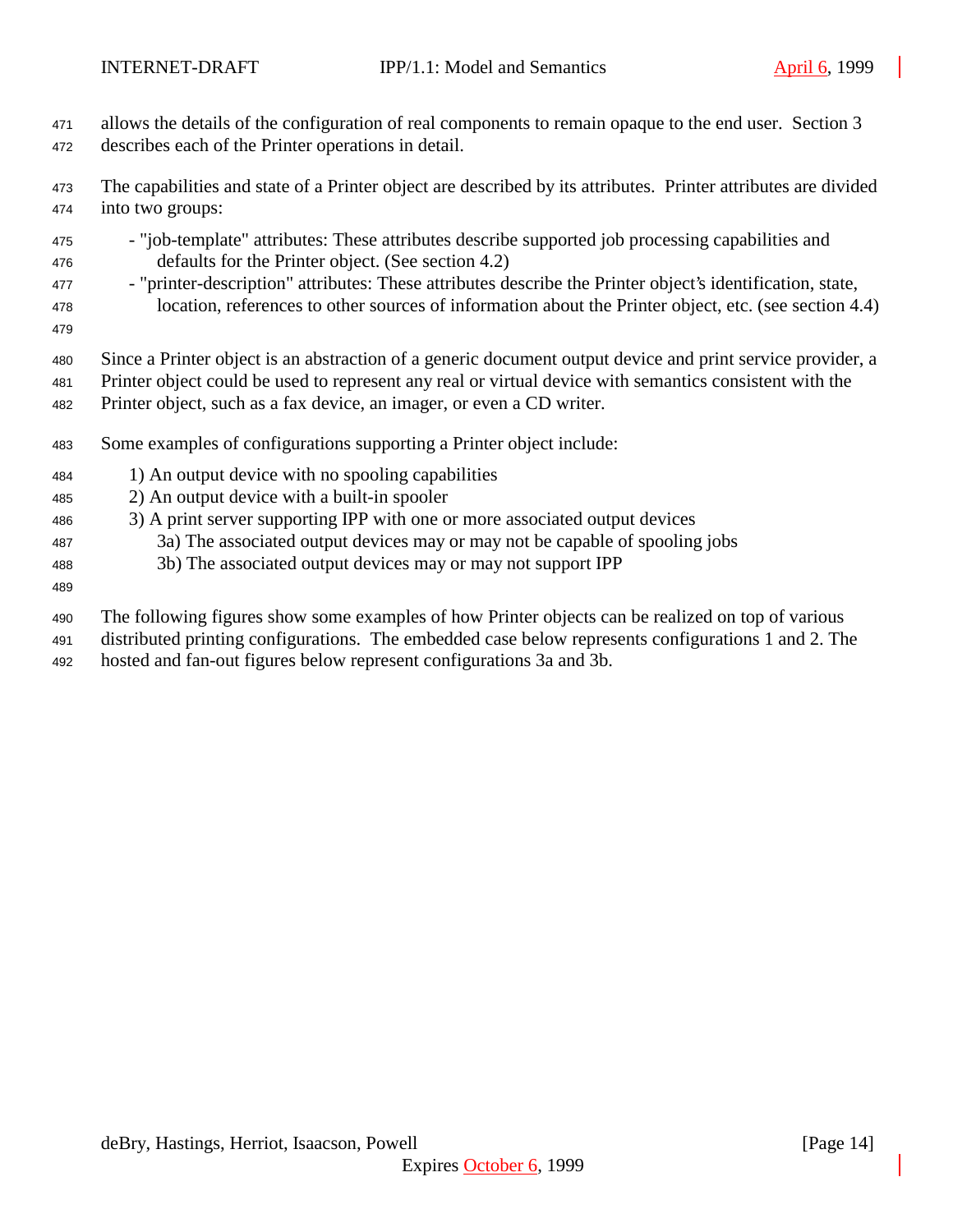INTERNET-DRAFT IPP/1.1: Model and Semantics April 6, 1999

 Legend: ##### indicates a Printer object which is either embedded in an output device or is hosted in a server. The Printer object might or might not be capable of queuing/spooling. any indicates any network protocol or direct connect, including IPP embedded printer: output device +---------------+ O +--------+ | ########### | /|\ | client |------------IPP------------># Printer # | / \ +--------+ | # Object # | | ########### | +---------------+ hosted printer: +---------------+ O +--------+ ########### | | /|\ | client |--IPP--># Printer #-any->| output device | / \ +--------+ # Object # | | ########### +---------------+ +---------------+ fan out: +-->| output device | any/  $\vert$ 527 〇 +-------+ <mark>#################</mark> / +---------------- /|\ | client |-IPP-># Printer #--\* / \ +--------+ # Object # \ +---------------+  $\#$ # $\#$ # $\#$ # $\#$ # $\#$ # $\#$ # $\#$  $\{$  any +-->| output device |  $\frac{1}{2}$  532 +---------------+ 

2.2 Job Object

 A Job object is used to model a print job. A Job object contains documents. The information required to create a Job object is sent in a create request from the end user via an IPP Client to the Printer object.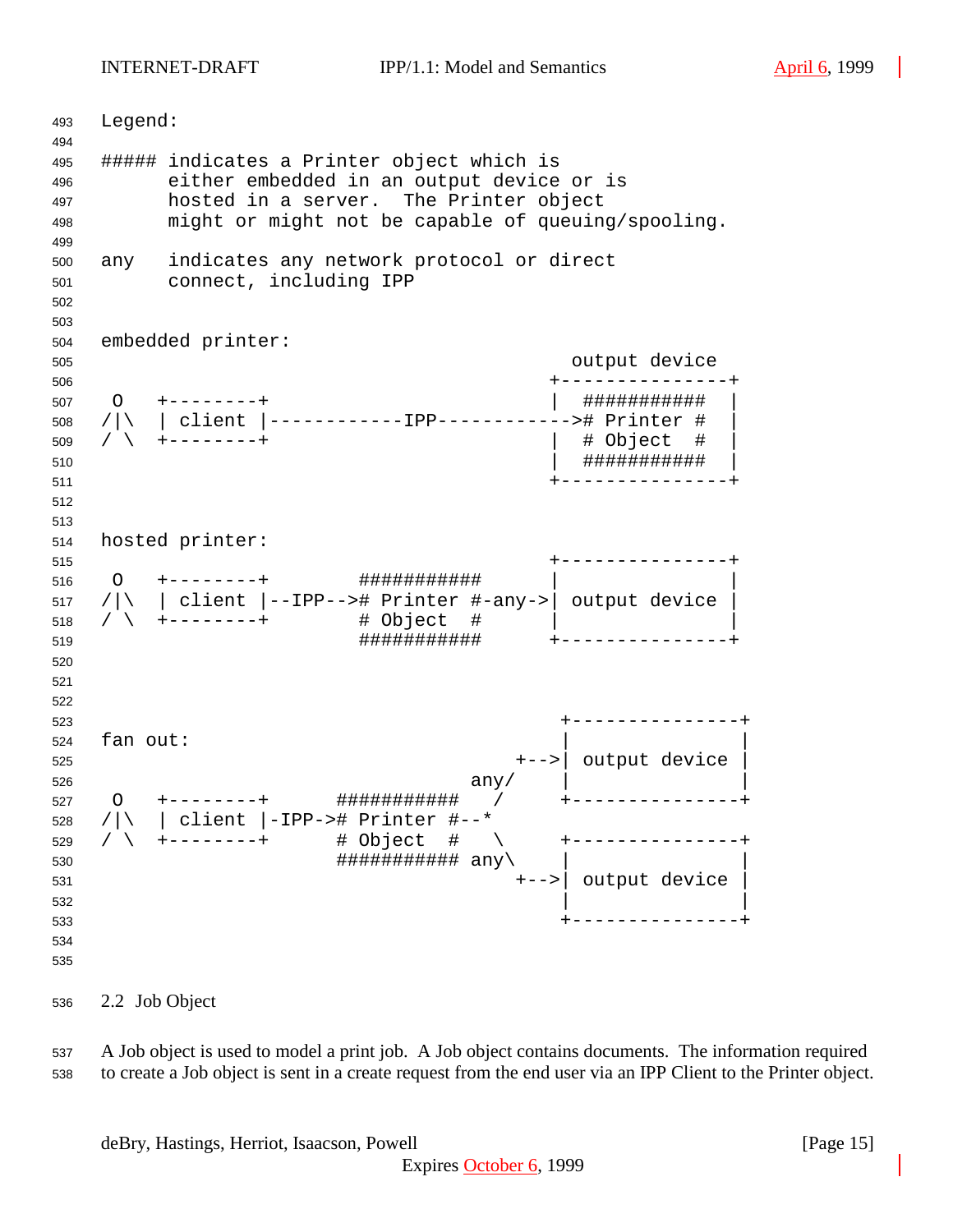| 539                                           | The Printer object validates the create request, and if the Printer object accepts the request, the Printer                                                                                                                                                                                                                                                                                                                                                                                               |
|-----------------------------------------------|-----------------------------------------------------------------------------------------------------------------------------------------------------------------------------------------------------------------------------------------------------------------------------------------------------------------------------------------------------------------------------------------------------------------------------------------------------------------------------------------------------------|
| 540                                           | object creates the new Job object. Section 3 describes each of the Job operations in detail.                                                                                                                                                                                                                                                                                                                                                                                                              |
| 541                                           | The characteristics and state of a Job object are described by its attributes. Job attributes are grouped                                                                                                                                                                                                                                                                                                                                                                                                 |
| 542                                           | into two groups as follows:                                                                                                                                                                                                                                                                                                                                                                                                                                                                               |
| 543<br>544<br>545<br>546<br>547<br>548<br>549 | - "job-template" attributes: These attributes can be supplied by the client or end user and include job<br>processing instructions which are intended to override any Printer object defaults and/or<br>instructions embedded within the document data. (See section 4.2)<br>- "job-description" attributes: These attributes describe the Job object's identification, state, size, etc.<br>The client supplies some of these attributes, and the Printer object generates others. (See section<br>(4.3) |
| 550                                           | An implementation MUST support at least one document per Job object. An implementation MAY                                                                                                                                                                                                                                                                                                                                                                                                                |
| 551                                           | support multiple documents per Job object. A document is either:                                                                                                                                                                                                                                                                                                                                                                                                                                          |
| 552<br>553<br>554<br>555                      | - a stream of document data in a format supported by the Printer object (typically a Page Description<br>Language - PDL), or<br>- a reference to such a stream of document data                                                                                                                                                                                                                                                                                                                           |
| 556                                           | In IPP/1.1, a document is not modeled as an IPP object, therefore it has no object identifier or associated                                                                                                                                                                                                                                                                                                                                                                                               |
| 557                                           | attributes. All job processing instructions are modeled as Job object attributes. These attributes are                                                                                                                                                                                                                                                                                                                                                                                                    |
| 558                                           | called Job Template attributes and they apply equally to all documents within a Job object.                                                                                                                                                                                                                                                                                                                                                                                                               |
| 559                                           | 2.3 Object Relationships                                                                                                                                                                                                                                                                                                                                                                                                                                                                                  |
| 560                                           | IPP objects have relationships that are maintained persistently along with the persistent storage of the                                                                                                                                                                                                                                                                                                                                                                                                  |
| 561                                           | object attributes.                                                                                                                                                                                                                                                                                                                                                                                                                                                                                        |
| 562                                           | A Printer object can represent either one or more physical output devices or a logical device which                                                                                                                                                                                                                                                                                                                                                                                                       |
| 563                                           | "processes" jobs but never actually uses a physical output device to put marks on paper. Examples of                                                                                                                                                                                                                                                                                                                                                                                                      |
| 564                                           | logical devices include a Web page publisher or a gateway into an online document archive or                                                                                                                                                                                                                                                                                                                                                                                                              |
| 565                                           | repository. A Printer object contains zero or more Job objects.                                                                                                                                                                                                                                                                                                                                                                                                                                           |
| 566                                           | A Job object is contained by exactly one Printer object, however the identical document data associated                                                                                                                                                                                                                                                                                                                                                                                                   |
| 567                                           | with a Job object could be sent to either the same or a different Printer object. In this case, a second Job                                                                                                                                                                                                                                                                                                                                                                                              |
| 568                                           | object would be created which would be almost identical to the first Job object, however it would have                                                                                                                                                                                                                                                                                                                                                                                                    |
| 569                                           | new (different) Job object identifiers (see section 2.4).                                                                                                                                                                                                                                                                                                                                                                                                                                                 |
| 570                                           | A Job object is either empty (before any documents have been added) or contains one or more                                                                                                                                                                                                                                                                                                                                                                                                               |
| 571                                           | documents. If the contained document is a stream of document data, that stream can be contained in                                                                                                                                                                                                                                                                                                                                                                                                        |
| 572                                           | only one document. However, there can be identical copies of the stream in other documents in the same                                                                                                                                                                                                                                                                                                                                                                                                    |
| 573                                           | or different Job objects. If the contained document is just a reference to a stream of document data,                                                                                                                                                                                                                                                                                                                                                                                                     |
| 574                                           | other documents (in the same or different Job object(s)) may contain the same reference.                                                                                                                                                                                                                                                                                                                                                                                                                  |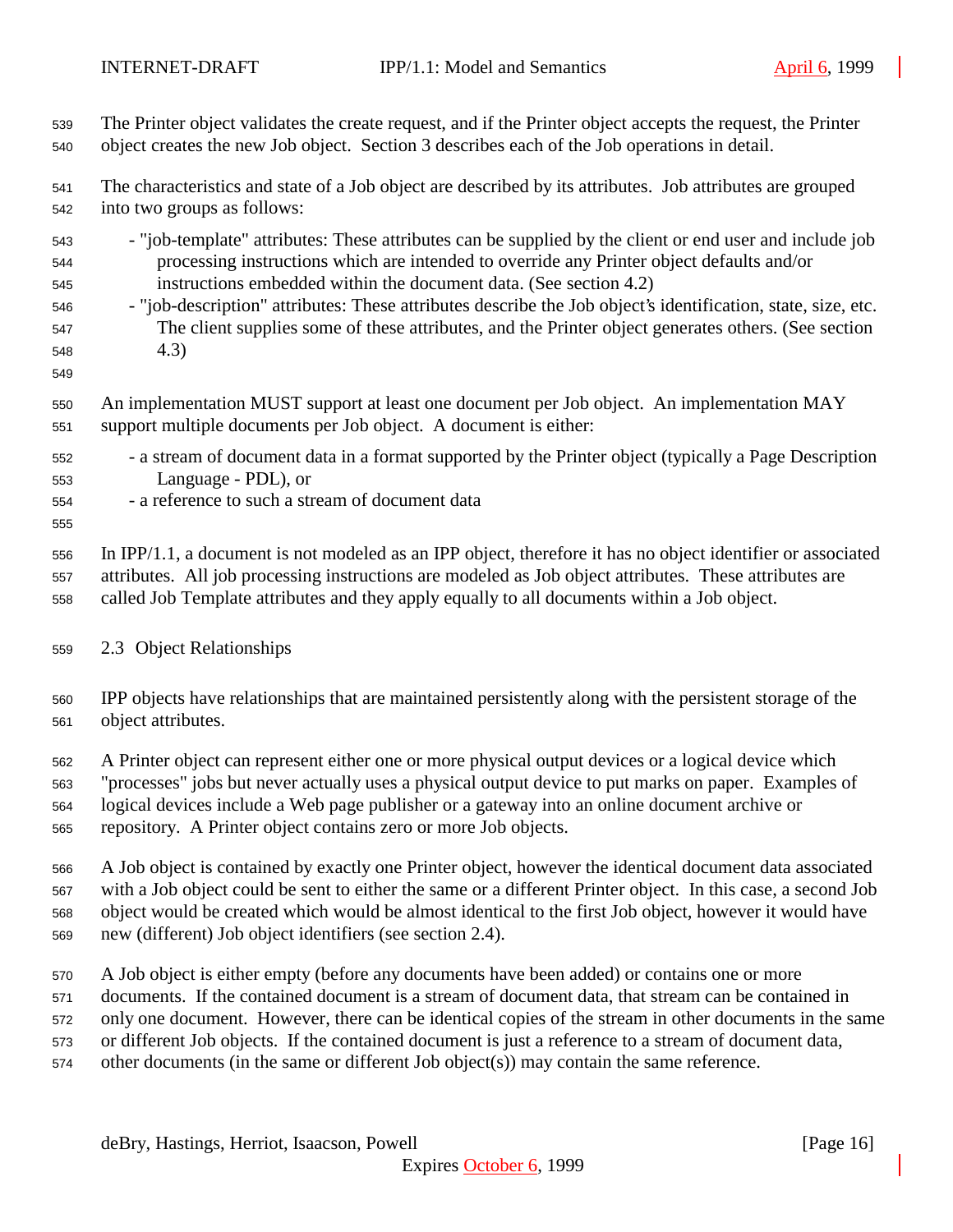### 2.4 Object Identity

 All Printer and Job objects are identified by a Uniform Resource Identifier (URI) [RFC2396] so that they can be persistently and unambiguously referenced. The notion of a URI is a useful concept, however, until the notion of URI is more stable (i.e., defined more completely and deployed more widely), it is expected that the URIs used for IPP objects will actually be URLs [RFC2396]. Since every URL is a specialized form of a URI, even though the more generic term URI is used throughout the rest of this document, its usage is intended to cover the more specific notion of URL as well.

 An administrator configures Printer objects to either support or not support authentication and/or message privacy using TLS [TLS] (the mechanism for security configuration is outside the scope of this IPP/1.1 document). In some situations, both types of connections (both authenticated and unauthenticated) can be established using a single communication channel that has some sort of negotiation mechanism. In other situations, multiple communication channels are used, one for each type of security configuration. Section 8 provides a full description of all security considerations and configurations.

 If a Printer object supports more than one communication channel, some or all of those channels might support and/or require different security mechanisms. In such cases, an administrator could expose the simultaneous support for these multiple communication channels as multiple URIs for a single Printer object where each URI represents one of the communication channels to the Printer object. To support this flexibility, the IPP Printer object type defines a multi-valued identification attribute called the "printer-uri-supported" attribute. It MUST contain at least one URI. It MAY contain more than one URI. That is, every Printer object will have at least one URI that identifies at least one communication channel to the Printer object, but it may have more than one URI where each URI identifies a different communication channel to the Printer object. The "printer-uri-supported" attribute has a companion attribute, the "uri-security-supported" attribute, that has the same cardinality as "printer-uri-supported". The purpose of the "uri-security-supported" attribute is to indicate the security mechanisms (if any) used for each URI listed in "printer-uri-supported". These two attributes are fully described in sections 4.4.1 and 4.4.2.

 When a job is submitted to the Printer object via a create request, the client supplies only a single Printer object URI. The client supplied Printer object URI MUST be one of the values in the "printer-uri-supported" Printer attribute.

Note: IPP/1.1 does not specify how the client obtains the client supplied URI, but it is

RECOMMENDED that a Printer object be registered as an entry in a directory service. End-users and

programs can then interrogate the directory searching for Printers. Section 17 defines a generic schema

for Printer object entries in the directory service and describes how the entry acts as a bridge to the actual

- IPP Printer object. The entry in the directory that represents the IPP Printer object includes the possibly
- many URIs for that Printer object as values in one its attributes.
- When a client submits a create request to the Printer object, the Printer object validates the request and creates a new Job object. The Printer object assigns the new Job object a URI which is stored in the
- "job-uri" Job attribute. This URI is then used by clients as the target for subsequent Job operations. The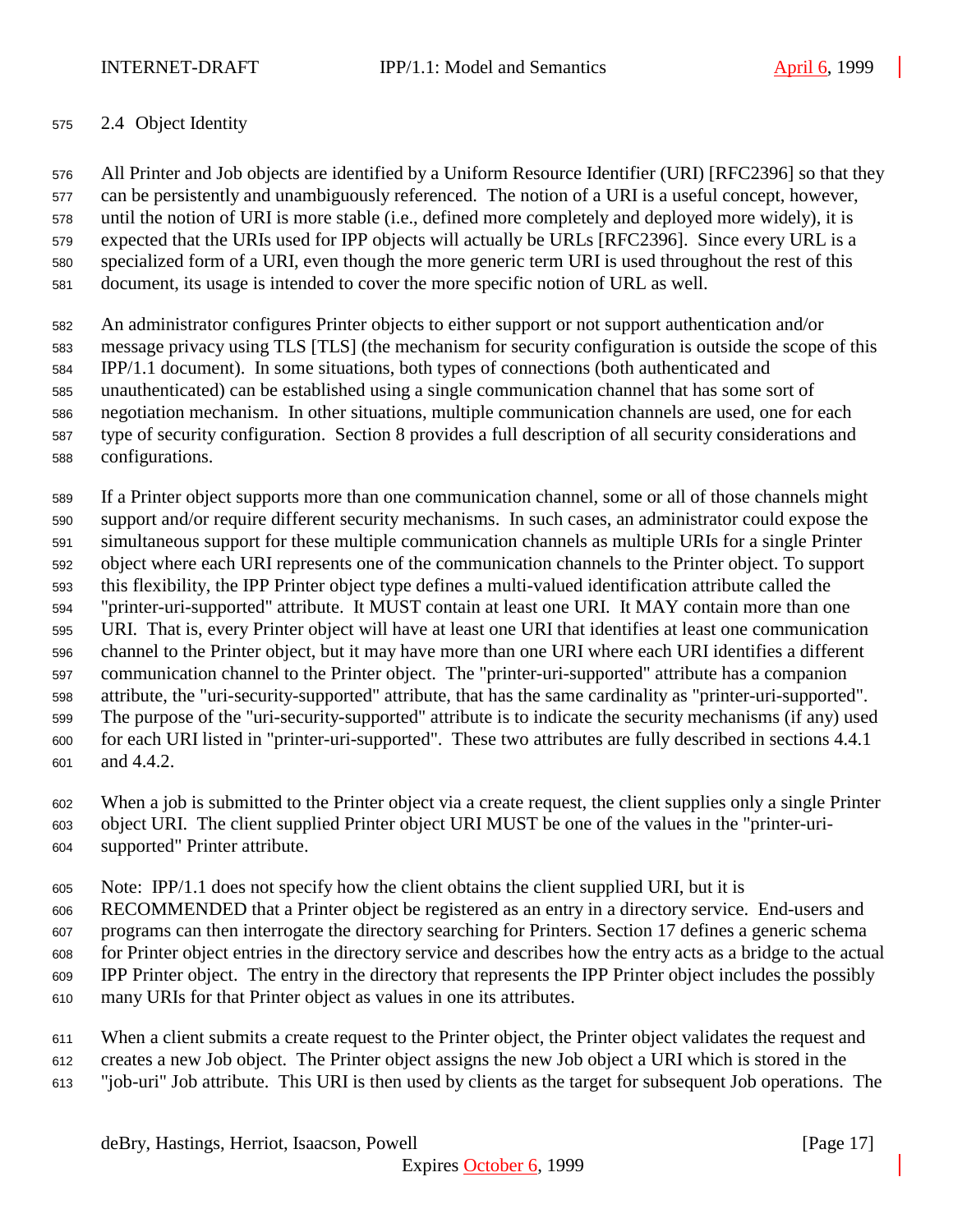Printer object generates a Job URI based on its configured security policy and the URI used by the client in the create request.

 For example, consider a Printer object that supports both a communication channel secured by the use of SSL3 (using HTTP over SSL3 with an "https" schemed URI) and another open communication channel that is not secured with SSL3 (using a simple "http" schemed URI). If a client were to submit a job using the secure URI, the Printer object would assign the new Job object a secure URI as well. If a client were to submit a job using the open-channel URI, the Printer would assign the new Job object an open-

- channel URI.
- In addition, the Printer object also populates the Job object's "job-printer-uri" attribute. This is a reference back to the Printer object that created the Job object. If a client only has access to a Job object's "job-uri" identifier, the client can query the Job's "job-printer-uri" attribute in order to determine which Printer object created the Job object. If the Printer object supports more than one URI, the Printer object picks the one URI supplied by the client when creating the job to build the value for and to populate the Job's "job-printer-uri" attribute.
- Allowing Job objects to have URIs allows for flexibility and scalability. For example, in some implementations, the Printer object might create Jobs that are processed in the same local environment as the Printer object itself. In this case, the Job URI might just be a composition of the Printer's URI and some unique component for the Job object, such as the unique 32-bit positive integer mentioned later in this paragraph. In other implementations, the Printer object might be a central clearing-house for validating all Job object creation requests, but the Job object itself might be created in some environment that is remote from the Printer object. In this case, the Job object's URI may have no physical-location relationship at all to the Printer object's URI. Again, the fact that Job objects have URIs allows for flexibility and scalability, however, many existing printing systems have local models or interface constraints that force print jobs to be identified using only a 32-bit positive integer rather than an independent URI. This numeric Job ID is only unique within the context of the Printer object to which the create request was originally submitted. Therefore, in order to allow both types of client access to IPP Job objects (either by Job URI or by numeric Job ID), when the Printer object successfully processes a create request and creates a new Job object, the Printer object MUST generate both a Job URI and a Job ID. The Job ID (stored in the "job-id" attribute) only has meaning in the context of the Printer object to which the create request was originally submitted. This requirement to support both Job URIs and Job IDs allows all types of clients to access Printer objects and Job objects no matter the local constraints imposed on the client implementation.

 In addition to identifiers, Printer objects and Job objects have names ("printer-name" and "job-name"). An object name NEED NOT be unique across all instances of all objects. A Printer object's name is chosen and set by an administrator through some mechanism outside the scope of this IPP/1.1 document. A Job object's name is optionally chosen and supplied by the IPP client submitting the job. If the client does not supply a Job object name, the Printer object generates a name for the new Job object. In all cases, the name only has local meaning.

- To summarize:
- Each Printer object is identified with one or more URIs. The Printer's "printer-uri-supported" attribute contains the URI(s).

deBry, Hastings, Herriot, Isaacson, Powell [Page 18]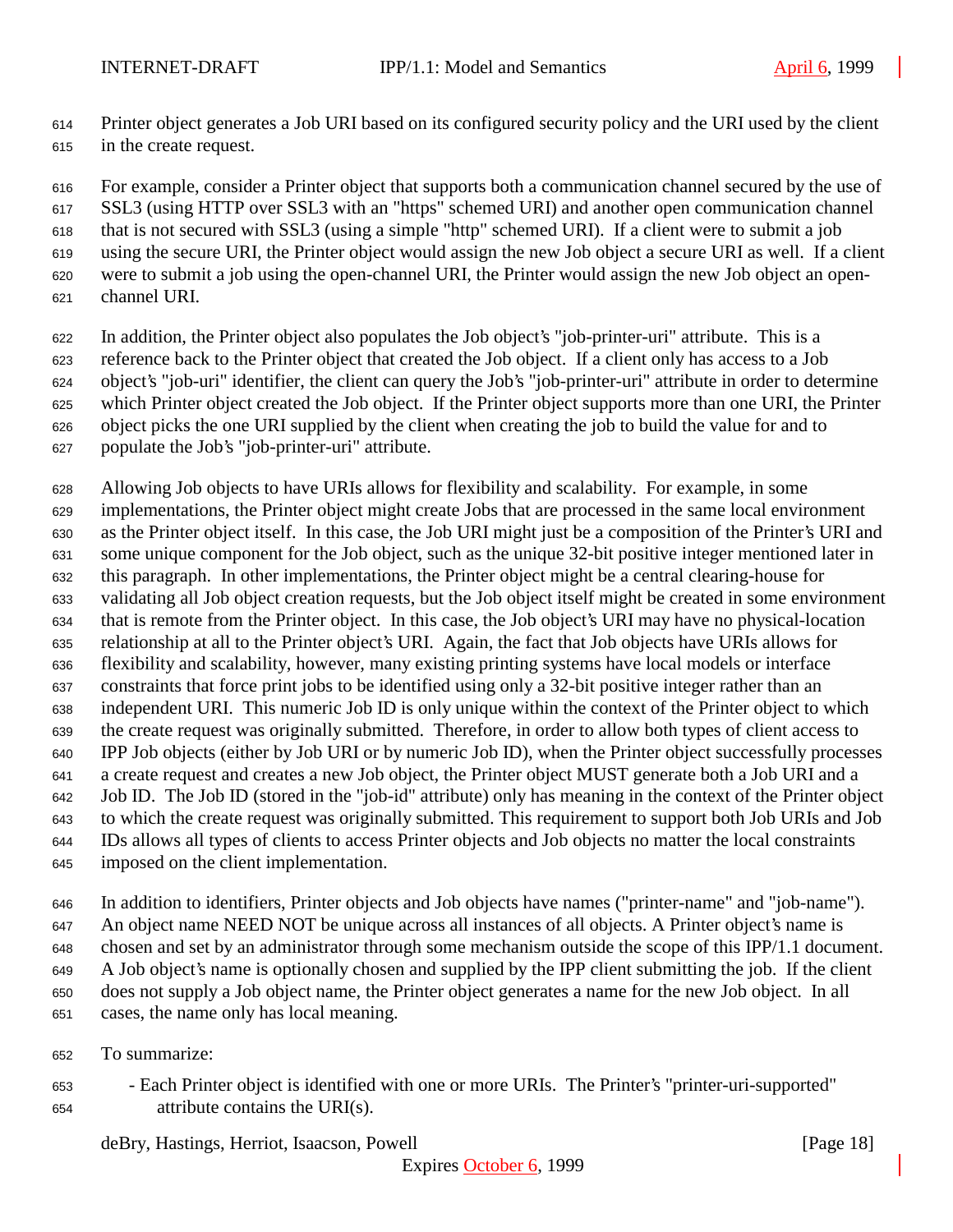- The Printer object's "uri-security-supported" attribute identifies the communication channel security protocols that may or may not have been configured for the various Printer object URIs (e.g., 'tls' or 'none').
- Each Job object is identified with a Job URI. The Job's "job-uri" attribute contains the URI.
- Each Job object is also identified with Job ID which is a 32-bit, positive integer. The Job's "job-id" attribute contains the Job ID. The Job ID is only unique within the context of the Printer object which created the Job object.
- Each Job object has a "job-printer-uri" attribute which contains the URI of the Printer object that was used to create the Job object. This attribute is used to determine the Printer object that created a Job object when given only the URI for the Job object. This linkage is necessary to determine the languages, charsets, and operations which are supported on that Job (the basis for such support comes from the creating Printer object).
- Each Printer object has a name (which is not necessarily unique). The administrator chooses and sets this name through some mechanism outside the scope of this IPP/1.1 document. The Printer object's "printer-name" attribute contains the name.
- Each Job object has a name (which is not necessarily unique). The client optionally supplies this name in the create request. If the client does not supply this name, the Printer object generates a name for the Job object. The Job object's "job-name" attribute contains the name.

#### 3. IPP Operations

 IPP objects support operations. An operation consists of a request and a response. When a client communicates with an IPP object, the client issues an operation request to the URI for that object. Operation requests and responses have parameters that identify the operation. Operations also have attributes that affect the run-time characteristics of the operation (the intended target, localization information, etc.). These operation-specific attributes are called operation attributes (as compared to object attributes such as Printer object attributes or Job object attributes). Each request carries along with it any operation attributes, object attributes, and/or document data required to perform the operation. Each request requires a response from the object. Each response indicates success or failure of the operation with a status code as a response parameter. The response contains any operation attributes, object attributes, and/or status messages generated during the execution of the operation request.

- This section describes the semantics of the IPP operations, both requests and responses, in terms of the parameters, attributes, and other data associated with each operation.
- The IPP/1.1 Printer operations are:
- Print-Job (section 3.2.1)
- Print-URI (section 3.2.2)
- Validate-Job (section 3.2.3)
- Create-Job (section 3.2.4)
- Get-Printer-Attributes (section 3.2.5)
- Get-Jobs (section 3.2.6)
- Pause-Printer (section 3.3.5)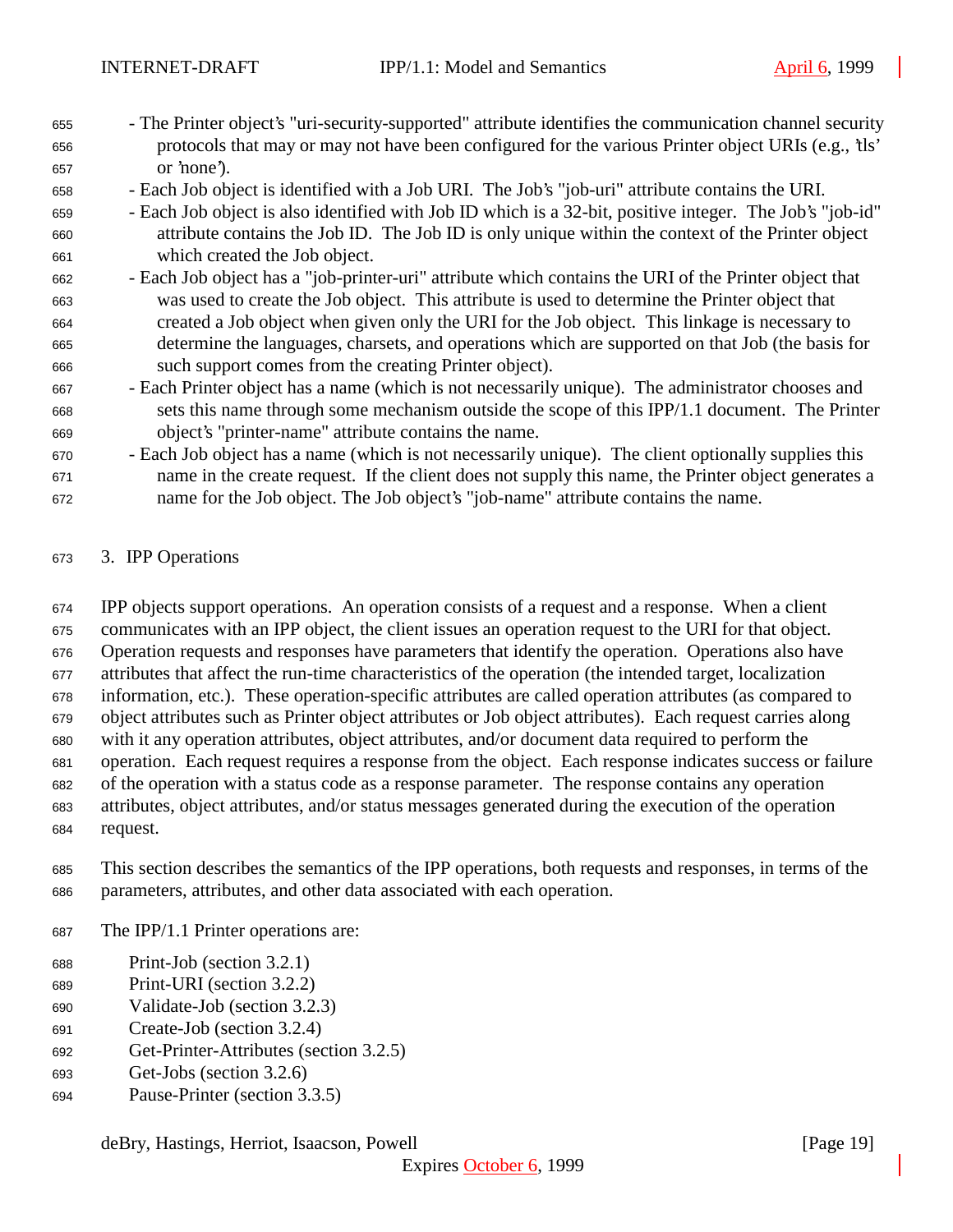| 695<br>696<br>697                                    | Resume-Printer (section 3.3.6)<br>Purge-Jobs (section 3.3.7)                                                                                                                                                                                                                                 |
|------------------------------------------------------|----------------------------------------------------------------------------------------------------------------------------------------------------------------------------------------------------------------------------------------------------------------------------------------------|
| 698                                                  | The Job operations are:                                                                                                                                                                                                                                                                      |
| 699<br>700<br>701<br>702<br>703<br>704<br>705<br>706 | Send-Document (section 3.3.1)<br>Send-URI (section 3.3.2)<br>Cancel-Job (section 3.3.3)<br>Get-Job-Attributes (section 3.3.4)<br>Hold-Job (section 3.3.5)<br>Release-Job (section 3.3.6)<br>Restart-Job (section 3.3.7)                                                                      |
| 707<br>708                                           | The Send-Document and Send-URI Job operations are used to add a new document to an existing multi-<br>document Job object created using the Create-Job operation.                                                                                                                            |
| 709                                                  | 3.1 Common Semantics                                                                                                                                                                                                                                                                         |
| 710<br>711                                           | All IPP operations require some common parameters and operation attributes. These common elements<br>and their semantic characteristics are defined and described in more detail in the following sections.                                                                                  |
| 712                                                  | 3.1.1 Required Parameters                                                                                                                                                                                                                                                                    |
| 713                                                  | Every operation request contains the following REQUIRED parameters:                                                                                                                                                                                                                          |
| 714<br>715<br>716<br>717<br>718                      | - a "version-number",<br>- an "operation-id",<br>- a "request-id", and<br>- the attributes that are REQUIRED for that type of request.                                                                                                                                                       |
| 719                                                  | Every operation response contains the following REQUIRED parameters:                                                                                                                                                                                                                         |
| 720<br>721<br>722<br>723<br>724                      | - a "version-number",<br>- a "status-code",<br>- the "request-id" that was supplied in the corresponding request, and<br>- the attributes that are REQUIRED for that type of response.                                                                                                       |
| 725<br>726<br>727                                    | The "Encoding and Transport document [IPP-PRO] defines special rules for the encoding of these<br>parameters. All other operation elements are represented using the more generic encoding rules for<br>attributes and groups of attributes.                                                 |
| 728                                                  | 3.1.2 Operation IDs and Request IDs                                                                                                                                                                                                                                                          |
| 729<br>730<br>731                                    | Each IPP operation request includes an identifying "operation-id" value. Valid values are defined in the<br>"operations-supported" Printer attribute section (see section 4.4.13). The client specifies which<br>operation is being requested by supplying the correct "operation-id" value. |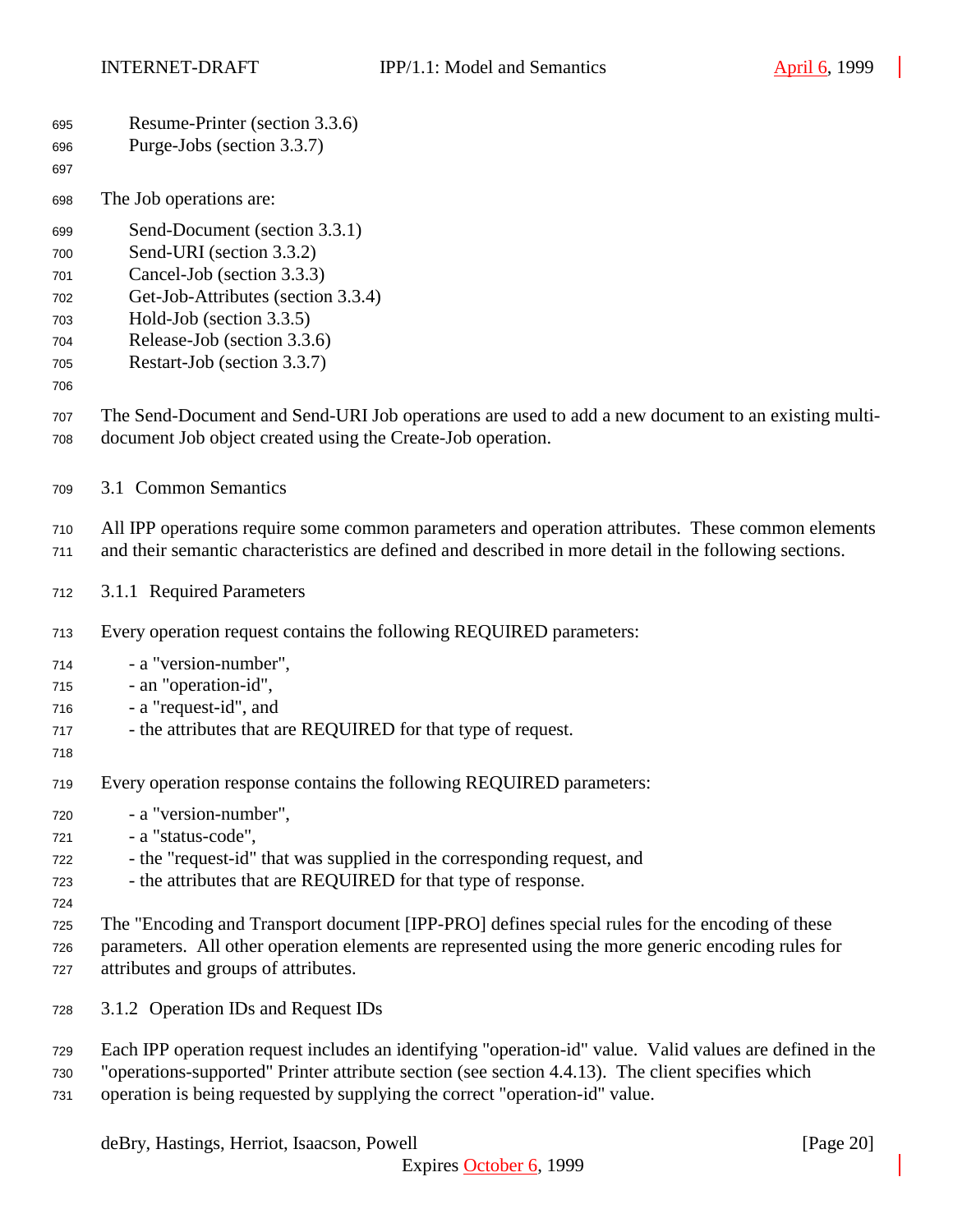In addition, every invocation of an operation is identified by a "request-id" value. For each request, the

client chooses the "request-id" which MUST be an integer (possibly unique depending on client

requirements) in the range from 1 to 2\*\*31 - 1 (inclusive). This "request-id" allows clients to manage

multiple outstanding requests. The receiving IPP object copies all 32-bits of the client-supplied "request-

- id" attribute into the response so that the client can match the response with the correct outstanding request, even if the "request-id" is out of range. If the request is terminated before the complete
- "request-id" is received, the IPP object rejects the request and returns a response with a "request-id" of 0.

 Note: In some cases, the transport protocol underneath IPP might be a connection oriented protocol that would make it impossible for a client to receive responses in any order other than the order in which the corresponding requests were sent. In such cases, the "request-id" attribute would not be essential for correct protocol operation. However, in other mappings, the operation responses can come back in any order. In these cases, the "request-id" would be essential.

3.1.3 Attributes

 Operation requests and responses are both composed of groups of attributes and/or document data. The attributes groups are:

- Operation Attributes: These attributes are passed in the operation and affect the IPP object's behavior while processing the operation request and may affect other attributes or groups of attributes. Some operation attributes describe the document data associated with the print job and are associated with new Job objects, however most operation attributes do not persist beyond the life of the operation. The description of each operation attribute includes conformance statements indicating which operation attributes are REQUIRED and which are OPTIONAL for an IPP object to support and which attributes a client MUST supply in a request and an IPP object MUST supply in a response.
- Job Template Attributes: These attributes affect the processing of a job. A client OPTIONALLY supplies Job Template Attributes in a create request, and the receiving object MUST be prepared to receive all supported attributes. The Job object can later be queried to find out what Job Template attributes were originally requested in the create request, and such attributes are returned in the response as Job Object Attributes. The Printer object can be queried about its Job Template attributes to find out what type of job processing capabilities are supported and/or what the default job processing behaviors are, though such attributes are returned in the response as Printer Object Attributes. The "ipp-attribute-fidelity" operation attribute affects processing of all client-supplied Job Template attributes (see sections 3.2.1.2 and 16 for a full description of "ipp-attribute-fidelity" and its relationship to other attributes).
- Job Object Attributes: These attributes are returned in response to a query operation directed at a Job object.
- Printer Object Attributes: These attributes are returned in response to a query operation directed at a Printer object.
- Unsupported Attributes: In a create request, the client supplies a set of Operation and Job Template attributes. If any of these attributes or their values is unsupported by the Printer object, the Printer object returns the set of unsupported attributes in the response. Sections 3.2.1.2 and 16 give a full description of how Job Template attributes supplied by the client in a create request are processed by the Printer object and how unsupported attributes are returned to the client.

deBry, Hastings, Herriot, Isaacson, Powell [Page 21]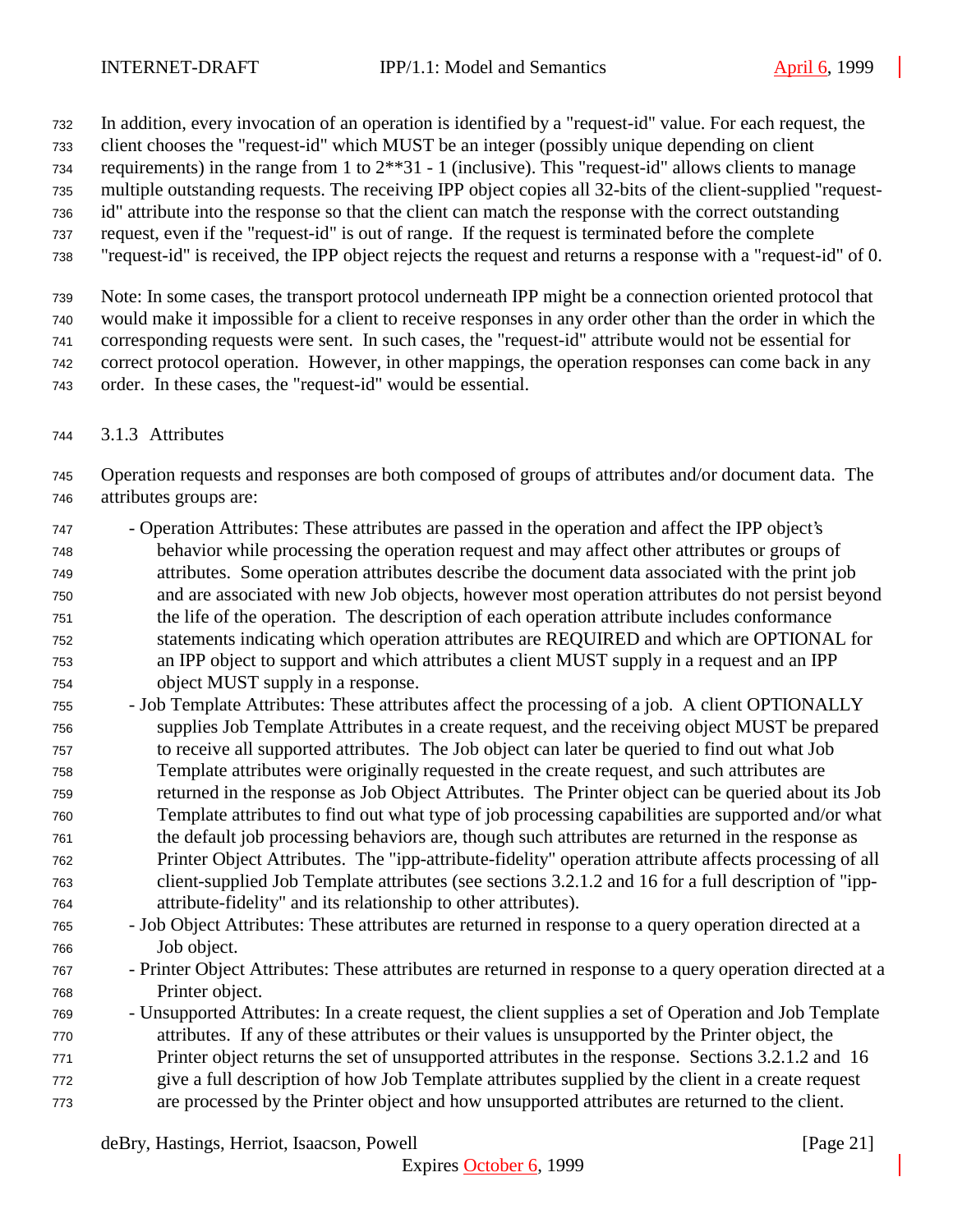- Because of extensibility, any IPP object might receive a request that contains new or unknown attributes or values for which it has no support. In such cases, the IPP object processes what it can and returns the unsupported attributes in the response.
- 

 Later in this section, each operation is formally defined by identifying the allowed and expected groups of attributes for each request and response. The model identifies a specific order for each group in each request or response, but the attributes within each group may be in any order, unless specified otherwise.

Each attribute specification includes the attribute's name followed by the name of its attribute syntax(es)

in parenthesizes. In addition, each 'integer' attribute is followed by the allowed range in parentheses,

(m:n), for values of that attribute. Each 'text' or 'name' attribute is followed by the maximum size in

octets in parentheses, (size), for values of that attribute. For more details on attribute syntax notation, see

the descriptions of these attributes syntaxes in section 4.1.

Note: Document data included in the operation is not strictly an attribute, but it is treated as a special

attribute group for ordering purposes. The only operations that support supplying the document data

within an operation request are Print-Job and Send-Document. There are no operation responses that

include document data.

Note: Some operations are REQUIRED for IPP objects to support; the others are OPTIONAL (see

section 5.2.2). Therefore, before using an OPTIONAL operation, a client SHOULD first use the

REQUIRED Get-Printer-Attributes operation to query the Printer's "operations-supported" attribute in

order to determine which OPTIONAL Printer and Job operations are actually supported. The client

SHOULD NOT use an OPTIONAL operation that is not supported. When an IPP object receives a

- request to perform an operation it does not support, it returns the 'server-error-operation-not-supported' status code (see section 14.1.5.2). An IPP object is non-conformant if it does not support a REQUIRED
- operation.

3.1.4 Character Set and Natural Language Operation Attributes

 Some Job and Printer attributes have values that are text strings and names intended for human understanding rather than machine understanding (see the 'text' and 'name' attribute syntax descriptions 801 in section 4.1). The following sections describe two special Operation Attributes called "attributes- charset" and "attributes-natural-language". These attributes are always part of the Operation Attributes group. For most attribute groups, the order of the attributes within the group is not important. However, for these two attributes within the Operation Attributes group, the order is critical. The "attributes- charset" attribute MUST be the first attribute in the group and the "attributes-natural-language" attribute MUST be the second attribute in the group. In other words, these attributes MUST be supplied in every IPP request and response, they MUST come first in the group, and MUST come in the specified order. For job creation operations, the IPP Printer implementation saves these two attributes with the new Job object as Job Description attributes. For the sake of brevity in this document, these operation attribute descriptions are not repeated with every operation request and response, but have a reference back to this

section instead.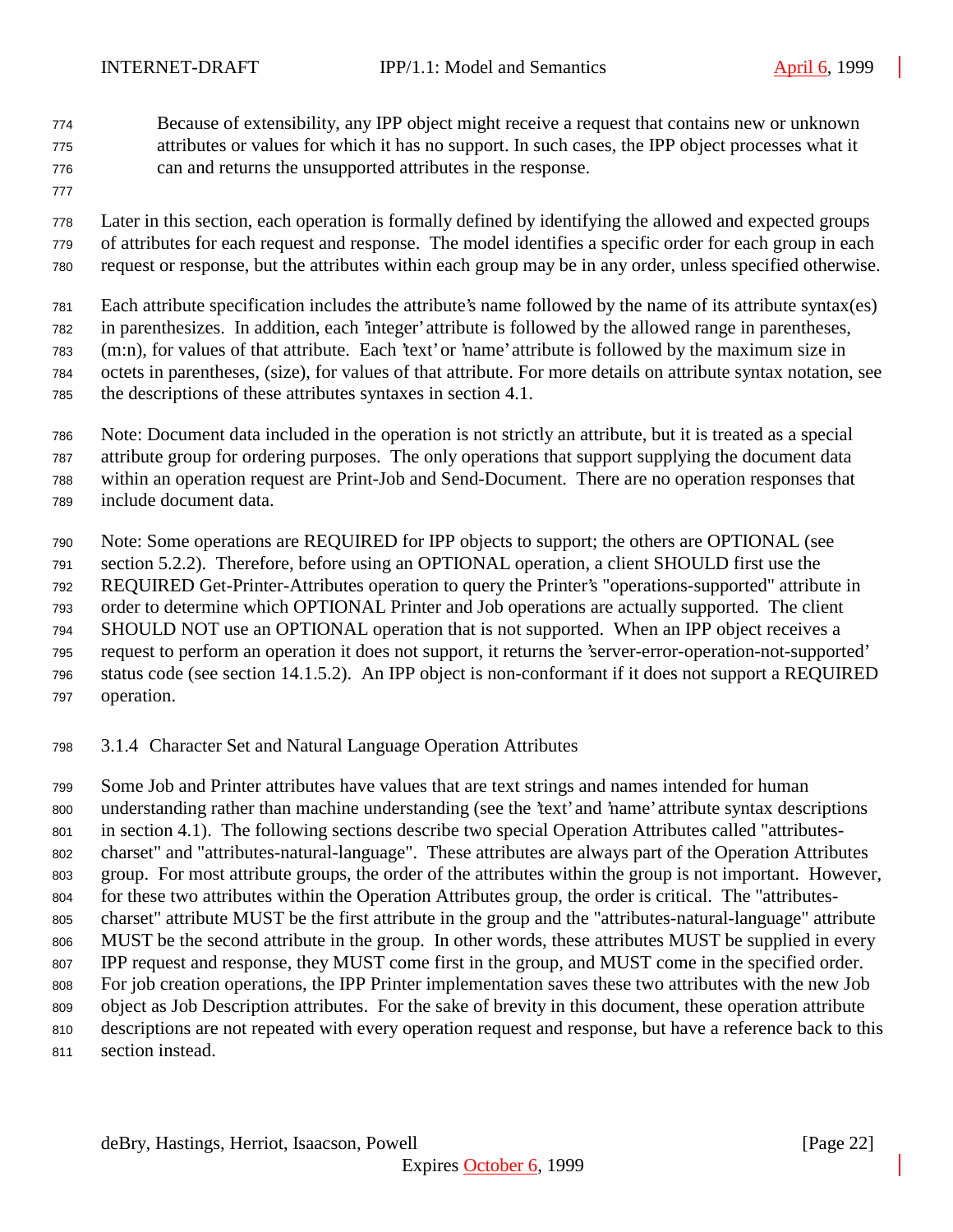## 3.1.4.1 Request Operation Attributes

 The client MUST supply and the Printer object MUST support the following REQUIRED operation attributes in every IPP/1.1 operation request:

"attributes-charset" (charset):

 This operation attribute identifies the charset (coded character set and encoding method) used by any 'text' and 'name' attributes that the client is supplying in this request. It also identifies the charset that the Printer object MUST use (if supported) for all 'text' and 'name' attributes and status messages that the Printer object returns in the response to this request. See Sections 4.1.1 and 4.1.2 for the specification of the 'text' and 'name' attribute syntaxes.

 All clients and IPP objects MUST support the 'utf-8' charset [RFC2279] and MAY support additional charsets provided that they are registered with IANA [IANA-CS]. If the Printer object does not support the client supplied charset value, the Printer object MUST reject the request, set the "attributes-charset" to 'utf-8' in the response, and return the 'client-error-charset-not- supported' status code and any 'text' or 'name' attributes using the 'utf-8' charset. The Printer object MUST indicate the charset(s) supported as the values of the "charset-supported" Printer attribute (see Section 4.4.15), so that the client can query to determine which charset(s) are supported.

 Note to client implementers: Since IPP objects are only required to support the 'utf-8' charset, in order to maximize interoperability with multiple IPP object implementations, a client may want to supply 'utf-8' in the "attributes-charset" operation attribute, even though the client is only passing and able to present a simpler charset, such as US-ASCII or ISO-8859-1. Then the client will have to filter out (or charset convert) those characters that are returned in the response that it cannot present to its user. On the other hand, if both the client and the IPP objects also support a charset in common besides utf-8, the client may want to use that charset in order to avoid charset conversion or data loss.

- See the 'charset' attribute syntax description in Section 4.1.7 for the syntax and semantic interpretation of the values of this attribute and for example values.
- "attributes-natural-language" (naturalLanguage):

 This operation attribute identifies the natural language used by any 'text' and 'name' attributes that the client is supplying in this request. This attribute also identifies the natural language that the Printer object SHOULD use for all 'text' and 'name' attributes and status messages that the Printer object returns in the response to this request.

- There are no REQUIRED natural languages required for the Printer object to support. However, the Printer object's "generated-natural-language-supported" attribute identifies the natural languages supported by the Printer object and any contained Job objects for all text strings generated by the IPP object. A client MAY query this attribute to determine which natural language(s) are supported for generated messages.
-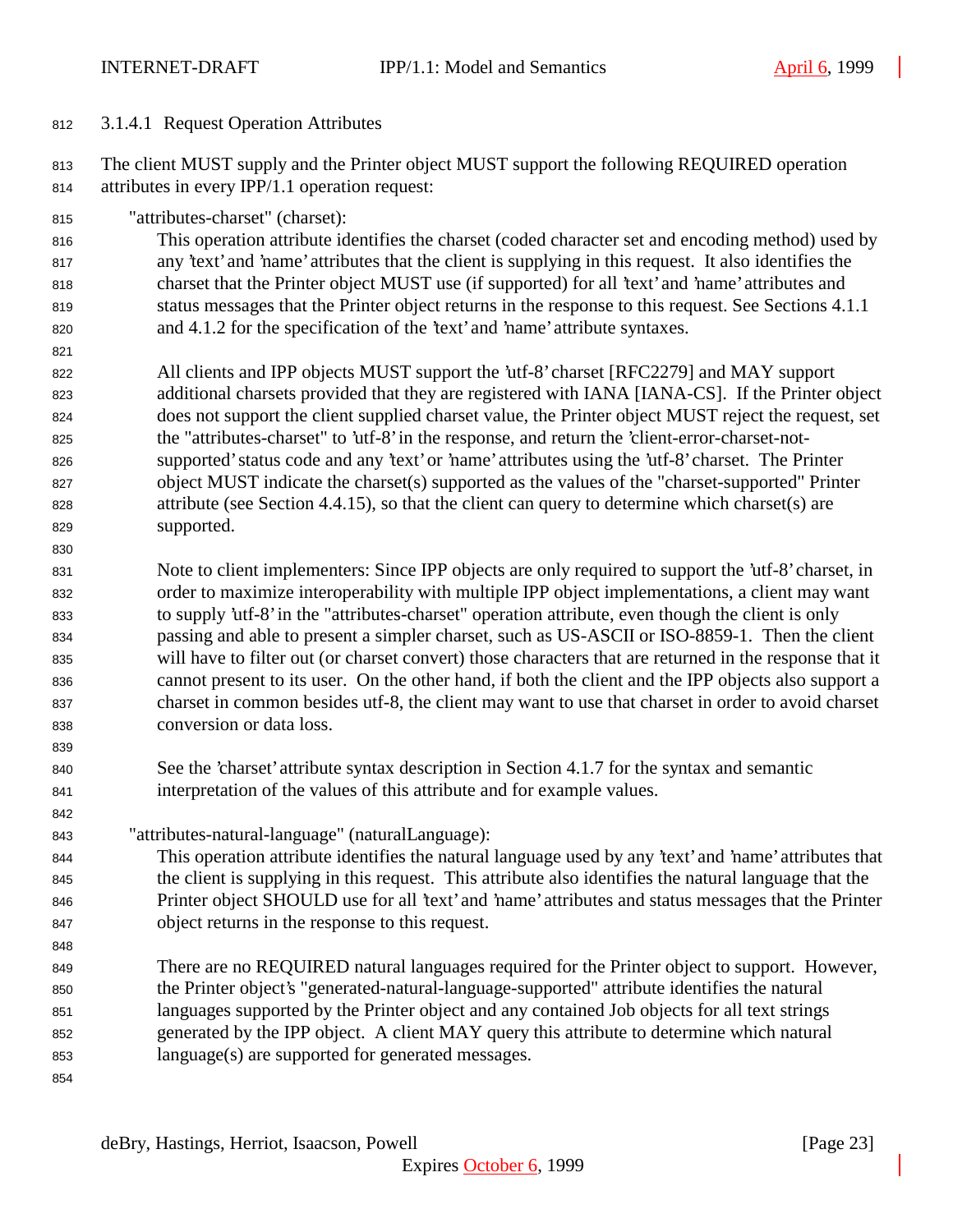For any of the attributes for which the Printer object generates text, i.e., for the "job-state- message", "printer-state-message", and status messages (see Section 3.1.6), the Printer object MUST be able to generate these text strings in any of its supported natural languages. If the client requests a natural language that is not supported, the Printer object MUST return these generated messages in the Printer's configured natural language as specified by the Printer's "natural-language-configured" attribute" (see Section 4.4.16).

- For other 'text' and 'name' attributes supplied by the client, authentication system, operator, system administrator, or manufacturer (i.e., for "job-originating-user-name", "printer-name" (name), "printer-location" (text), "printer-info" (text), and "printer-make-and-model" (text)), the Printer object is only required to support the configured natural language of the Printer identified by the Printer object's "natural-language-configured" attribute, though support of additional natural languages for these attributes is permitted.
- For any 'text' or 'name' attribute in the request that is in a different natural language than the value supplied in the "attributes-natural-language" operation attribute, the client MUST use the Natural Language Override mechanism (see sections 4.1.1.2 and 4.1.2.2) for each such attribute value supplied. The client MAY use the Natural Language Override mechanism redundantly, i.e., use it even when the value is in the same natural language as the value supplied in the "attributes-natural-language" operation attribute of the request.
- The IPP object MUST accept any natural language and any Natural Language Override, whether the IPP object supports that natural language or not (and independent of the value of the "ipp- attribute-fidelity" Operation attribute). That is the IPP object accepts all client supplied values no matter what the values are in the Printer object's "generated-natural-language-supported" attribute. That attribute, "generated-natural-language-supported", only applies to generated messages, not client supplied messages. The IPP object MUST remember that natural language for all client-supplied attributes, and when returning those attributes in response to a query, the IPP object MUST indicate that natural language.
- Each value whose attribute syntax type is 'text' or 'name' (see sections 4.1.1 and 4.1.2) has an Associated Natural-Language. This document does not specify how this association is stored in a Printer or Job object. When such a value is encoded in a request or response, the natural language is either implicit or explicit:
- 890 In the implicit case, the value contains only the text/name value, and the language is specified by the "attributes-natural-language" operation attribute in the request or response (see sections 4.1.1.1 textWithoutLanguage and 4.1.2.1 nameWithoutLanguage).
- 895 In the explicit case (also known as the Natural-Language Override case), the value contains both the language and the text/name value (see sections 4.1.1.2 textWithLanguage and 4.1.2.2 nameWithLanguage).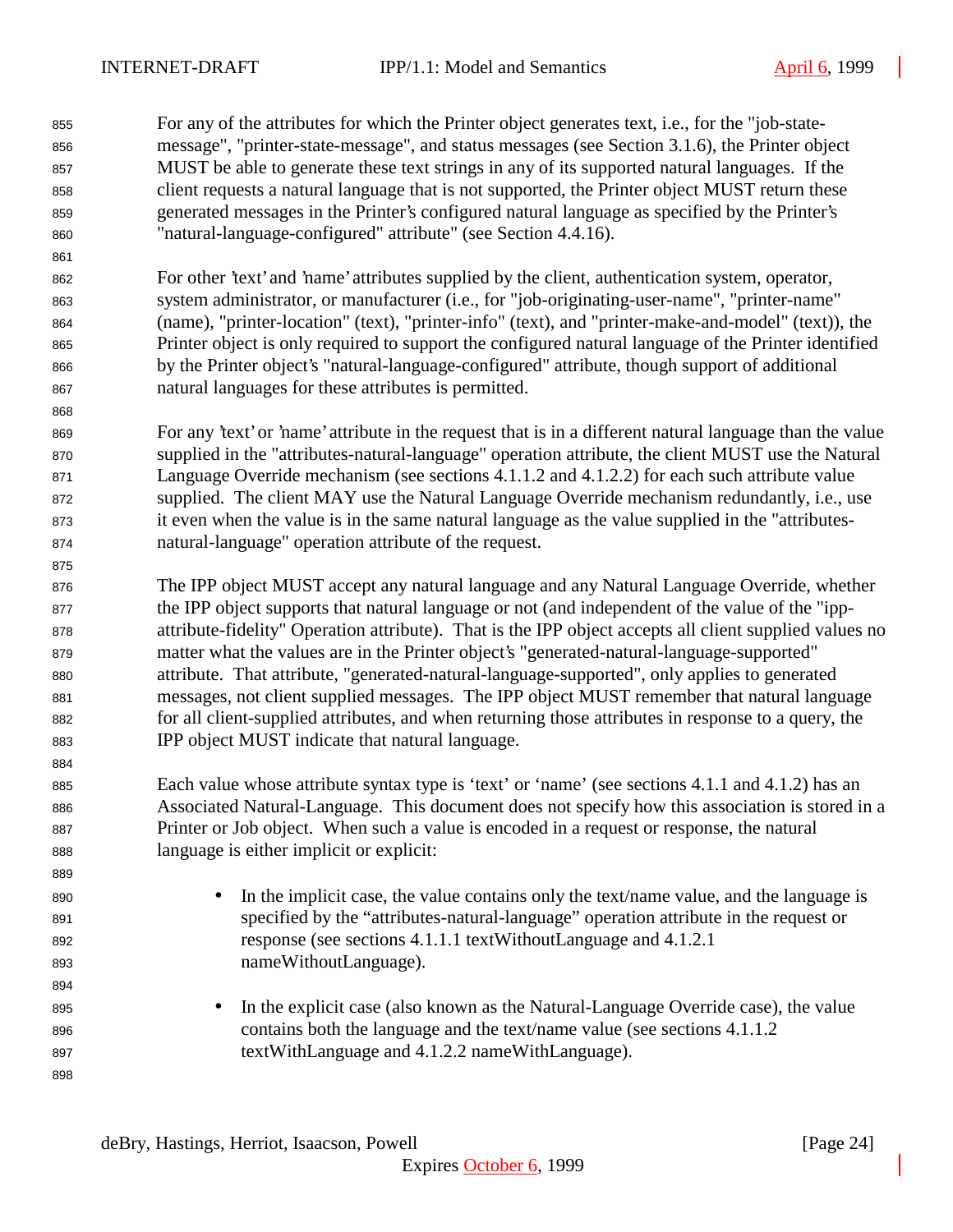| 899 | For example, the "job-name" attribute MAY be supplied by the client in a create request. The                    |
|-----|-----------------------------------------------------------------------------------------------------------------|
| 900 | text value for this attribute will be in the natural language identified by the "attribute-natural-             |
| 901 | language" attribute, or if different, as identified by the Natural Language Override mechanism. If              |
| 902 | supplied, the IPP object will use the value of the "job-name" attribute to populate the Job object's            |
| 903 | "job-name" attribute. Whenever any client queries the Job object's "job-name" attribute, the IPP                |
| 904 | object returns the attribute as stored and uses the Natural Language Override mechanism to                      |
| 905 | specify the natural language, if it is different from that reported in the "attributes-natural-                 |
| 906 | language" operation attribute of the response. The IPP object MAY use the Natural Language                      |
| 907 | Override mechanism redundantly, i.e., use it even when the value is in the same natural language                |
| 908 | as the value supplied in the "attributes-natural-language" operation attribute of the response.                 |
| 909 |                                                                                                                 |
| 910 | An IPP object MUST NOT reject a request based on a supplied natural language in an                              |
| 911 | "attributes-natural-language" Operation attribute or in any attribute that uses the Natural                     |
| 912 | Language Override.                                                                                              |
| 913 |                                                                                                                 |
| 914 | See the 'naturalLanguage' attribute syntax description in section 4.1.8 for the syntax and semantic             |
| 915 | interpretation of the values of this attribute and for example values.                                          |
| 916 |                                                                                                                 |
| 917 | Clients SHOULD NOT supply 'text' or 'name' attributes that use an illegal combination of natural                |
| 918 | language and charset. For example, suppose a Printer object supports charsets 'utf-8', 'iso-8859-1', and        |
| 919 | 'iso-8859-7'. Suppose also, that it supports natural languages 'en' (English), 'fr' (French), and 'el' (Greek). |
| 920 | Although the Printer object supports the charset 'iso-8859-1' and natural language 'el', it probably does       |
| 921 | not support the combination of Greek text strings using the 'iso-8859-1' charset. The Printer object            |
| 922 | handles this apparent incompatibility differently depending on the context in which it occurs:                  |
| 923 | - In a create request: If the client supplies a text or name attribute (for example, the "job-name"             |
| 924 | operation attribute) that uses an apparently incompatible combination, it is a client choice that               |
| 925 | does not affect the Printer object or its correct operation. Therefore, the Printer object simply               |
| 926 | accepts the client supplied value, stores it with the Job object, and responds back with the same               |
| 927 | combination whenever the client (or any client) queries for that attribute.                                     |
| 928 | -In a query-type operation, like Get-Printer-Attributes: If the client requests an apparently                   |
| 929 | incompatible combination, the Printer object responds (as described in section 3.1.4.2) using the               |
| 930 | Printer's configured natural language rather than the natural language requested by the client.                 |
| 931 |                                                                                                                 |
| 932 | In either case, the Printer object does not reject the request because of the apparent incompatibility. The     |
| 933 | potential incompatible combination of charset and natural language can occur either at the global               |
| 934 | operation level or at the Natural Language Override attribute-by-attribute level. In addition, since the        |
| 935 | response always includes explicit charset and natural language information, there is never any question         |

- or ambiguity in how the client interprets the response.
- 3.1.4.2 Response Operation Attributes
- The Printer object MUST supply and the client MUST support the following REQUIRED operation attributes in every IPP/1.1 operation response: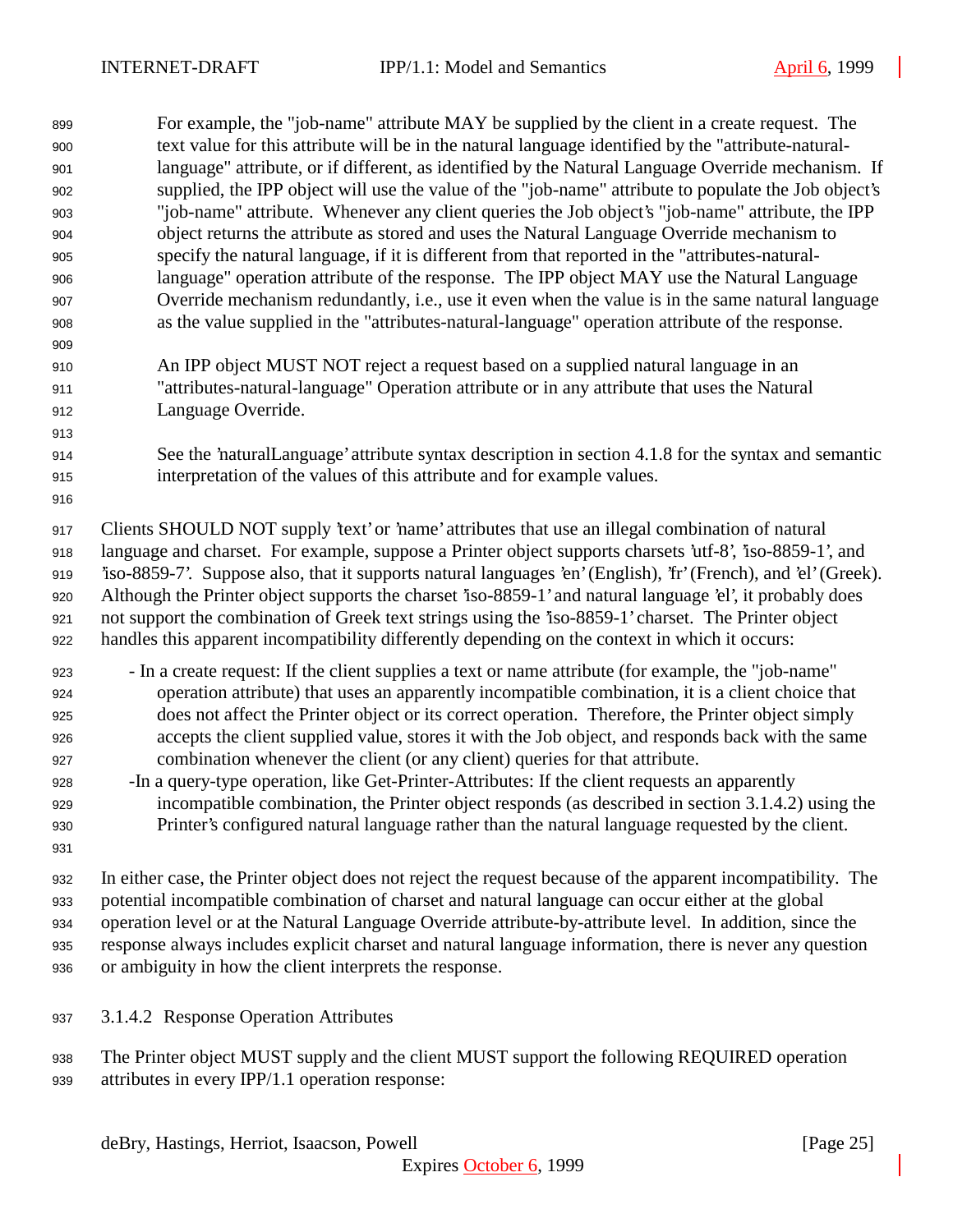"attributes-charset" (charset):

 This operation attribute identifies the charset used by any 'text' and 'name' attributes that the Printer object is returning in this response. The value in this response MUST be the same value as the "attributes-charset" operation attribute supplied by the client in the request. If this is not possible (i.e., the charset requested is not supported), the request would have been rejected. See "attributes-charset" described in Section 3.1.4.1 above.

 If the Printer object supports more than just the 'utf-8' charset, the Printer object MUST be able to code convert between each of the charsets supported on a highest fidelity possible basis in order to return the 'text' and 'name' attributes in the charset requested by the client. However, some information loss MAY occur during the charset conversion depending on the charsets involved. For example, the Printer object may convert from a UTF-8 'a' to a US-ASCII 'a' (with no loss of information), from an ISO Latin 1 CAPITAL LETTER A WITH ACUTE ACCENT to US- ASCII 'A' (losing the accent), or from a UTF-8 Japanese Kanji character to some ISO Latin 1 error character indication such as '?', decimal code equivalent, or to the absence of a character, depending on implementation.

- Note: Whether an implementation that supports more than one charset stores the data in the charset supplied by the client or code converts to one of the other supported charsets, depends on implementation. The strategy should try to minimize loss of information during code conversion. On each response, such an implementation converts from its internal charset to that requested.
- "attributes-natural-language" (naturalLanguage):

 This operation attribute identifies the natural language used by any 'text' and 'name' attributes that the IPP object is returning in this response. Unlike the "attributes-charset" operation attribute, the IPP object NEED NOT return the same value as that supplied by the client in the request. The IPP object MAY return the natural language of the Job object or the Printer's configured natural language as identified by the Printer object's "natural-language-configured" attribute, rather than the natural language supplied by the client. For any 'text' or 'name' attribute or status message in the response that is in a different natural language than the value returned in the "attributes-natural-language" operation attribute, the IPP object MUST use the Natural Language 971 Override mechanism (see sections 4.1.1.2 and 4.1.2.2) on each attribute value returned. The IPP object MAY use the Natural Language Override mechanism redundantly, i.e., use it even when the value is in the same natural language as the value supplied in the "attributes-natural-language" operation attribute of the response.

- 3.1.5 Operation Targets
- All IPP operations are directed at IPP objects. For Printer operations, the operation is always directed at

a Printer object using one of its URIs (i.e., one of the values in the Printer object's "printer-uri-

supported" attribute). Even if the Printer object supports more than one URI, the client supplies only one

 URI as the target of the operation. The client identifies the target object by supplying the correct URI in the "printer-uri (uri)" operation attribute.

For Job operations, the operation is directed at either: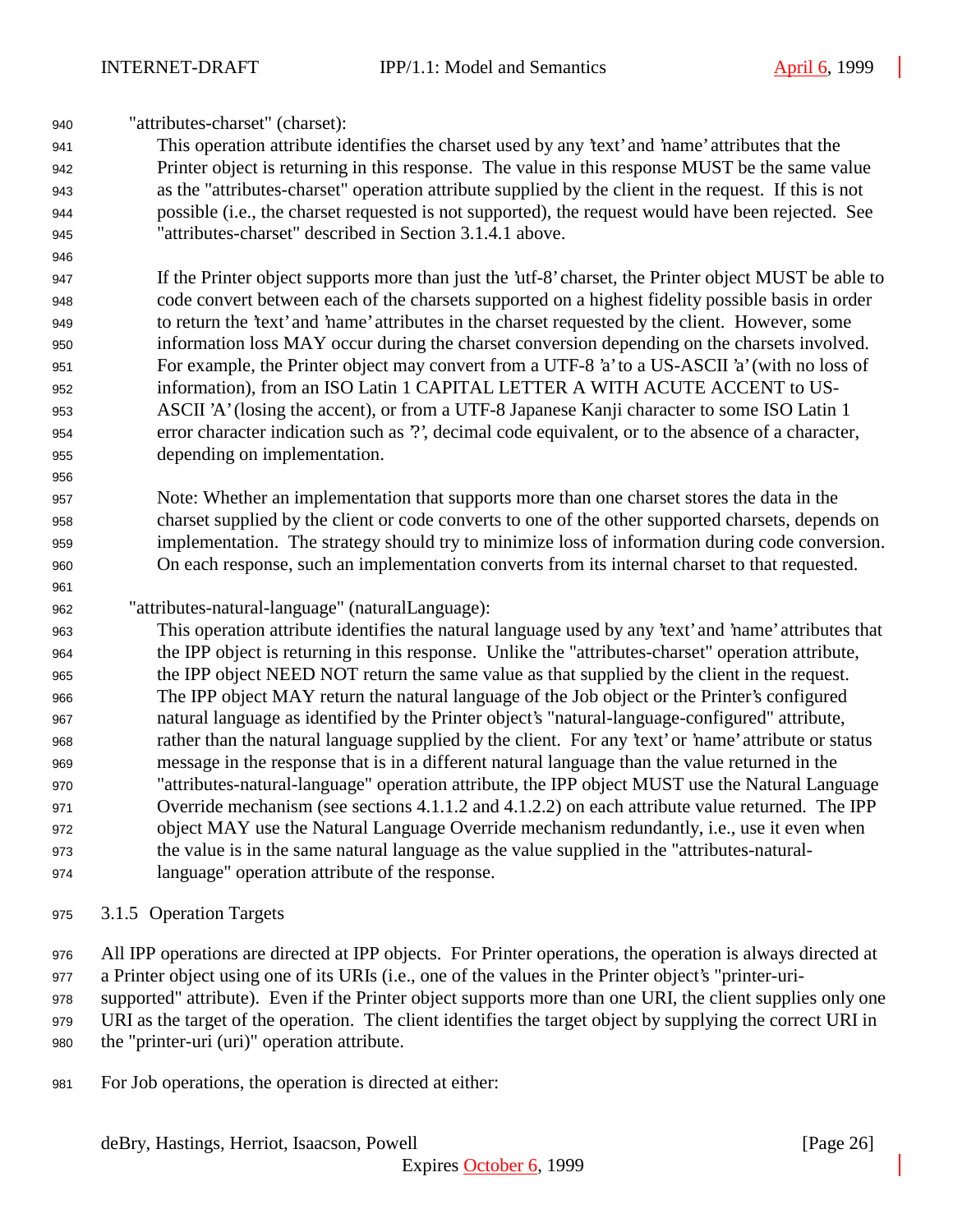- The Job object itself using the Job object's URI. In this case, the client identifies the target object by supplying the correct URI in the "job-uri (uri)" operation attribute. - The Printer object that created the Job object using both the Printer objects URI and the Job object's Job ID. Since the Printer object that created the Job object generated the Job ID, it MUST be able to correctly associate the client supplied Job ID with the correct Job object. The client supplies the Printer object's URI in the "printer-uri (uri)" operation attribute and the Job object's Job ID in the "job-id (integer(1:MAX))" operation attribute.
- 
- If the operation is directed at the Job object directly using the Job object's URI, the client MUST NOT include the redundant "job-id" operation attribute.

 The operation target attributes are REQUIRED operation attributes that MUST be included in every operation request. Like the charset and natural language attributes (see section 3.1.4), the operation target attributes are specially ordered operation attributes. In all cases, the operation target attributes immediately follow the "attributes-charset" and "attributes-natural-language" attributes within the operation attribute group, however the specific ordering rules are:

- In the case where there is only one operation target attribute (i.e., either only the "printer-uri" attribute or only the "job-uri" attribute), that attribute MUST be the third attribute in the operation attributes group.
- In the case where Job operations use two operation target attributes (i.e., the "printer-uri" and "job- id" attributes), the "printer-uri" attribute MUST be the third attribute and the "job-id" attribute MUST be the fourth attribute.
- 

 In all cases, the target URIs contained within the body of IPP operation requests and responses must be in absolute format rather than relative format (a relative URL identifies a resource with the scope of the HTTP server, but does not include scheme, host or port).

- The following rules apply to the use of port numbers in URIs that identify IPP objects:
- 1. If the URI scheme allows the port number to be explicitly included in the URI string, and a port number is specified within the URI, then that port number MUST be used by the client to contact the IPP object.
- 2. If the URI scheme allows the port number to be explicitly included in the URI string, and a port number is not specified within the URI, then default port number implied by that URI scheme MUST be used by the client to contact the IPP object.
- 3. If the URI scheme does not allow an explicit port number to be specified within the URI, then the default port number implied by that URI MUST be used by the client to contact the IPP object.
- 

 Note: The IPP "Encoding and Transport document [IPP-PRO] shows a mapping of IPP onto HTTP/1.1 and defines a new default port number for using IPP over HTTP/1.1.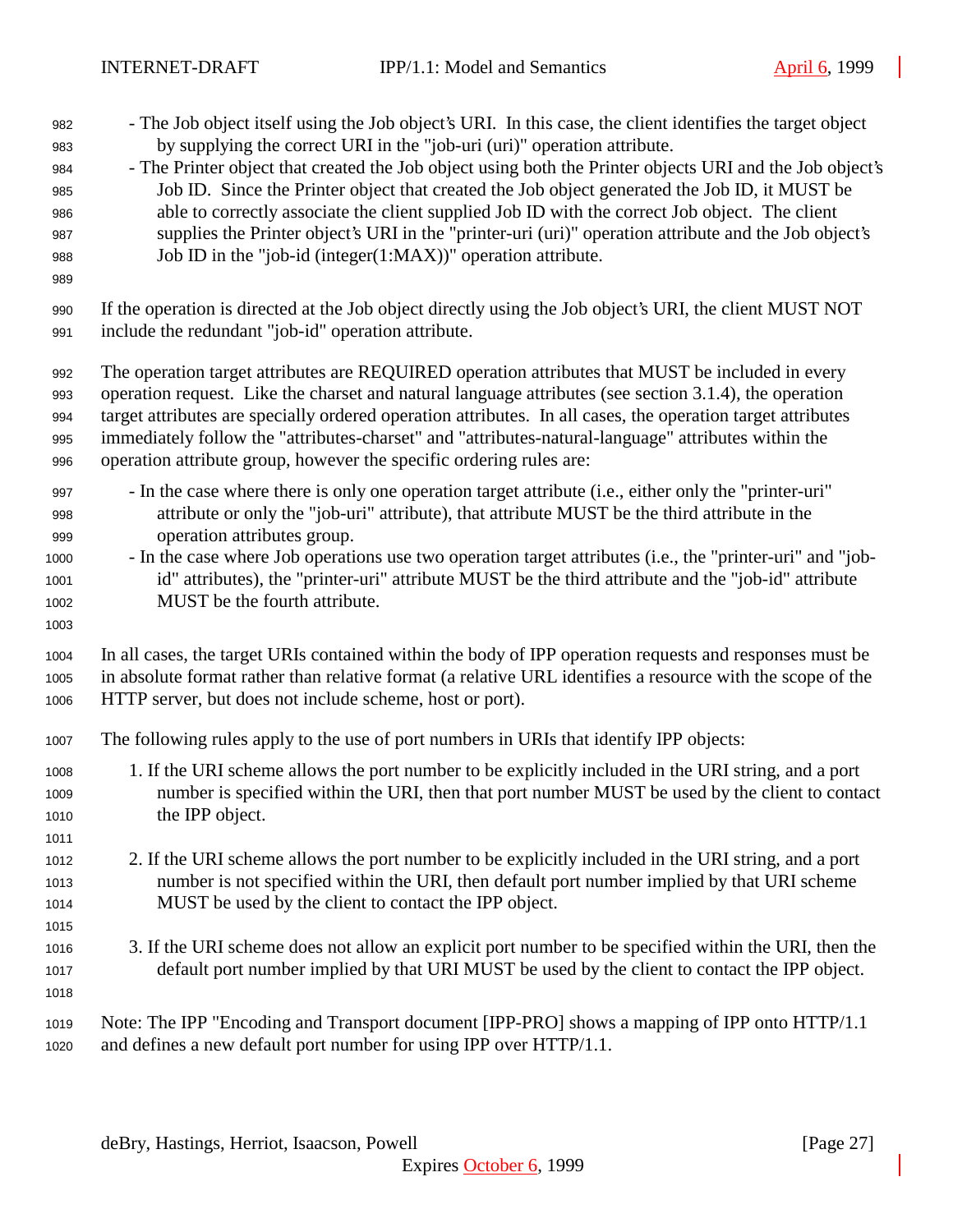#### 3.1.6 Operation Status Codes and Messages

 Every operation response includes a REQUIRED "status-code" parameter and an OPTIONAL "status- message" operation attribute. The "status-code" provides information on the processing of a request. A "status-message" attribute provides a short textual description of the status of the operation. The status code is intended for use by automata, and the status message is intended for the human end user. If a response does include a "status-message" attribute, an IPP client NEED NOT examine or display the message, however it SHOULD do so in some implementation specific manner.

 The "status-code" value is a numeric value that has semantic meaning. The "status-code" syntax is similar to a "type2 enum" (see section 4.1 on "Attribute Syntaxes") except that values can range only from 0x0000 to 0x7FFF. Section 14 describes the status codes, assigns the numeric values, and suggests a corresponding status message for each status code. The "status-message" attribute's syntax is "text(255)". A client implementation of IPP SHOULD convert status code values into any localized message that has semantic meaning to the end user.

 If the Printer object supports the "status-message" operation attribute, the Printer object MUST be able to generate this message in any of the natural languages identified by the Printer object's "generated- natural-language-supported" attribute (see the "attributes-natural-language" operation attribute specified in section 3.1.4.1). As described in section 3.1.4.1 for any returned 'text' attribute, if there is a choice for generating this message, the Printer object uses the natural language indicated by the value of the "attributes-natural-language" in the client request if supported, otherwise the Printer object uses the value in the Printer object's own "natural-language-configured" attribute. If the Printer object supports the "status-message" operation attribute, it SHOULD use the REQUIRED 'utf-8' charset to return a status message for the following error status codes (see section 14): 'client-error-bad-request', 'client-error- charset-not-supported', 'server-error-internal-error', 'server-error-operation-not-supported', and 'server- error-version-not-supported'. In this case, it MUST set the value of the "attributes-charset" operation attribute to 'utf-8' in the error response.

3.1.7 Versions

 Each operation request and response carries with it a "version-number" parameter. Each value of the 1048 "version-number" is in the form "X.Y" where X is the major version number and Y is the minor version number. By including a version number in the client request, it allows the client to identify which version of IPP it is interested in using. If the IPP object does not support that version, the object responds with a status code of 'server-error-version-not-supported' along with the closest version number that is supported (see section 14.1.5.4).

- There is no version negotiation per se. However, if after receiving a 'server-error-version-not-supported' status code from an IPP object, there is nothing that prevents a client from trying again with a different version number. In order to conform to IPP/1.1, an IPP object implementations MUST support versions '1.1' and 1.0.
- There is only one notion of "version number" that covers both IPP Model and IPP Protocol changes. Thus the version number MUST change when introducing a new version of the Model and Semantics document [IPP-MOD] or a new version of the "Encoding and Transport" document [IPP-PRO].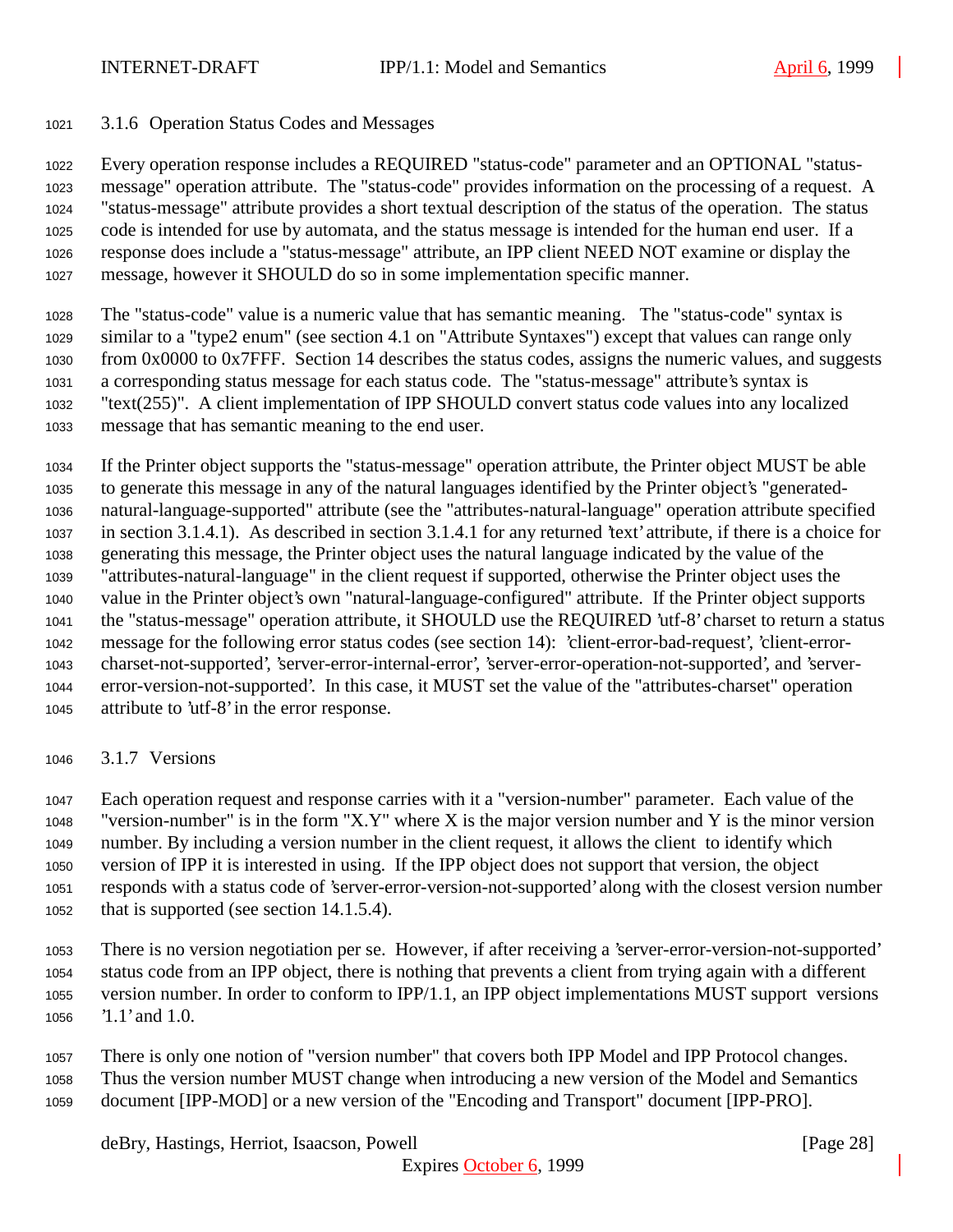| 1060 | Changes to the major version number indicate structural or syntactic changes that make it impossible for      |
|------|---------------------------------------------------------------------------------------------------------------|
| 1061 | older version of IPP clients and Printer objects to correctly parse and process the new or changed            |
| 1062 | attributes, operations and responses. If the major version number changes, the minor version numbers is       |
| 1063 | set to zero. As an example, adding the "ipp-attribute-fidelity" attribute (if it had not been part of version |
| 1064 | 1.1), would have required a change to the major version number. Items that might affect the changing          |
| 1065 | of the major version number include any changes to the Model and Semantics document [IPP-MOD] or              |
| 1066 | the "Encoding and Transport" document [IPP-PRO] itself, such as:                                              |
| 1067 | - reordering of ordered attributes or attribute sets                                                          |
| 1068 | - changes to the syntax of existing attributes                                                                |
| 1069 | - changing Operation or Job Template attributes from OPTIONAL to REQUIRED and vice versa                      |
| 1070 | - adding REQUIRED (for an IPP object to support) operation attributes                                         |
| 1071 | - adding REQUIRED (for an IPP object to support) operation attribute groups                                   |
| 1072 | - adding values to existing operation attributes                                                              |
| 1073 | - adding REQUIRED operations                                                                                  |
| 1074 |                                                                                                               |
| 1075 | Changes to the minor version number indicate the addition of new features, attributes and attribute           |
| 1076 | values that may not be understood by all IPP objects, but which can be ignored if not understood. Items       |
| 1077 | that might affect the changing of the minor version number include any changes to the model objects and       |
| 1078 | attributes but not the encoding and transport rules [IPP-PRO] (except adding attribute syntaxes).             |
| 1079 | Examples of such changes are:                                                                                 |
| 1080 | - grouping all extensions not included in a previous version into a new version                               |
| 1081 | - adding new attribute values                                                                                 |
| 1082 | - adding new object attributes                                                                                |
| 1083 | - adding OPTIONAL (for an IPP object to support) operation attributes (i.e., those attributes that an         |
| 1084 | IPP object can ignore without confusing clients)                                                              |
| 1085 | - adding OPTIONAL (for an IPP object to support) operation attribute groups (i.e., those attributes           |
| 1086 | that an IPP object can ignore without confusing clients)                                                      |
| 1087 | - adding new attribute syntaxes                                                                               |
| 1088 | - adding OPTIONAL operations                                                                                  |
| 1089 | - changing Job Description attributes or Printer Description attributes from OPTIONAL to                      |
| 1090 | REQUIRED or vice versa.                                                                                       |
| 1091 |                                                                                                               |
| 1092 | The encoding of the "version-number" MUST NOT change over any version number (either major or                 |
| 1093 | minor). This rule guarantees that all future versions will be backwards compatible with all previous          |
| 1094 | versions (at least for checking the "version-number"). In addition, any protocol elements (attributes,        |
| 1095 | error codes, tags, etc.) that are not carried forward from one version to the next are deprecated so that     |

- they can never be reused with new semantics.
- Implementations that support a certain major version NEED NOT support ALL previous versions. As each new major version is defined (through the release of a new specification), that major version will specify which previous major versions MUST be supported in compliant implementations.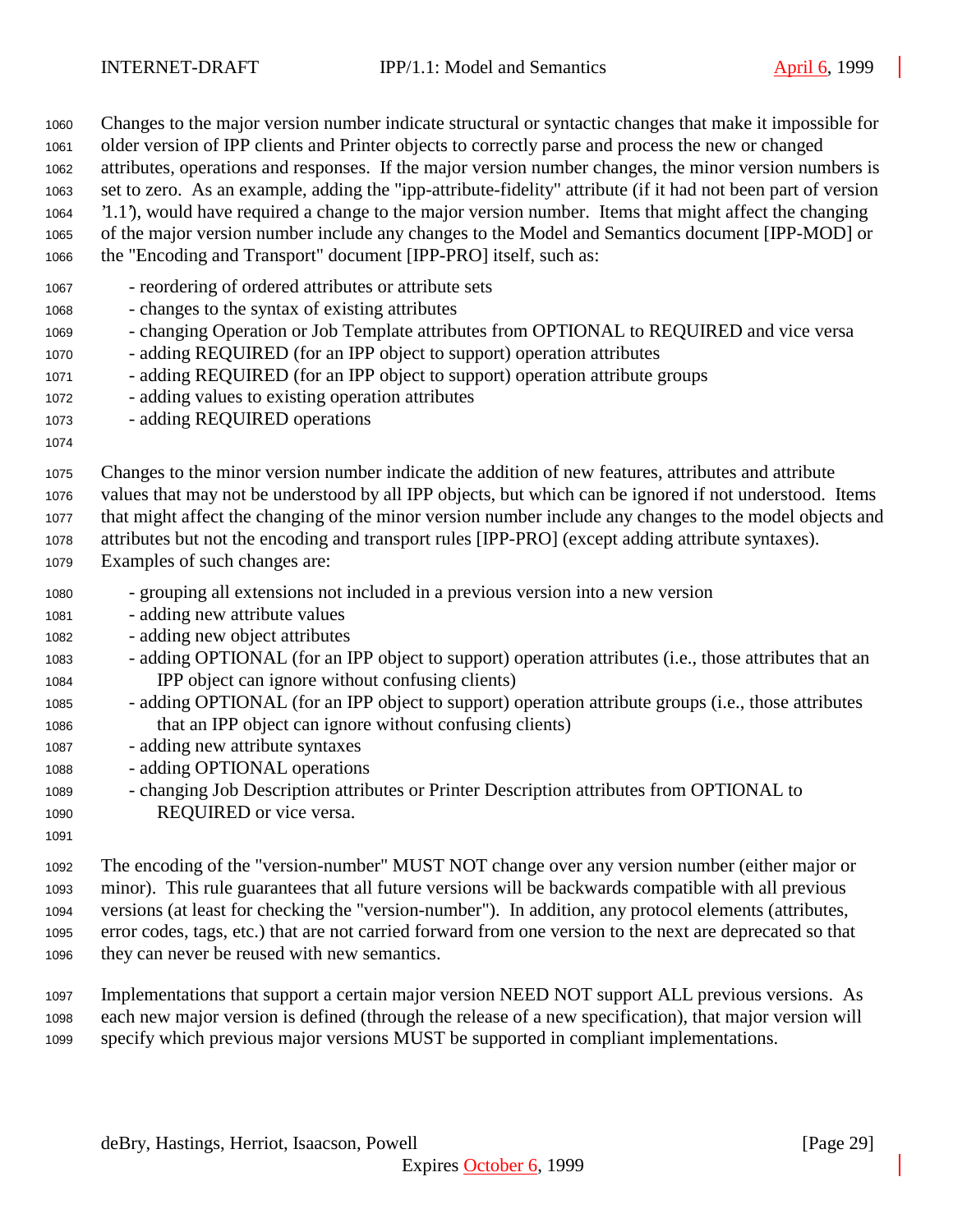3.1.8 Job Creation Operations

 In order to "submit a print job" and create a new Job object, a client issues a create request. A create request is any one of following three operation requests:

- The Print-Job Request: A client that wants to submit a print job with only a single document uses the Print-Job operation. The operation allows for the client to "push" the document data to the Printer object by including the document data in the request itself.
- The Print-URI Request: A client that wants to submit a print job with only a single document (where the Printer object "pulls" the document data instead of the client "pushing" the data to the Printer object) uses the Print-URI operation. In this case, the client includes in the request only a URI reference to the document data (not the document data itself).
- The Create-Job Request: A client that wants to submit a print job with multiple documents uses the Create-Job operation. This operation is followed by an arbitrary number of Send-Document and/or Send-URI operations (each creating another document for the newly create Job object). The Send-Document operation includes the document data in the request (the client "pushes" the document data to the printer), and the Send-URI operation includes only a URI reference to the document data in the request (the Printer "pulls" the document data from the referenced location). The last Send-Document or Send-URI request for a given Job object includes a "last-document" operation attribute set to 'true' indicating that this is the last request.
- 

 Throughout this model specification, the term "create request" is used to refer to any of these three operation requests.

A Create-Job operation followed by only one Send-Document operation is semantically equivalent to a

 Print-Job operation, however, for performance reasons, the client SHOULD use the Print-Job operation for all single document jobs. Also, Print-Job is a REQUIRED operation (all implementations MUST

 support it) whereas Create-Job is an OPTIONAL operation, hence some implementations might not support it.

- Job submission time is the point in time when a client issues a create request. The initial state of every Job object is the 'pending' or 'pending-held' state. Later, the Printer object begins processing the print job. At this point in time, the Job object's state moves to 'processing'. This is known as job processing time. There are validation checks that must be done at job submission time and others that must be performed at job processing time.
- At job submission time and at the time a Validate-Job operation is received, the Printer MUST do the following:
- 1. Process the client supplied attributes and either accept or reject the request
- 2. Validate the syntax of and support for the scheme of any client supplied URI
- 
- At job submission time the Printer object MUST validate whether or not the supplied attributes, attribute syntaxes, and values are supported by matching them with the Printer object's corresponding "xxx-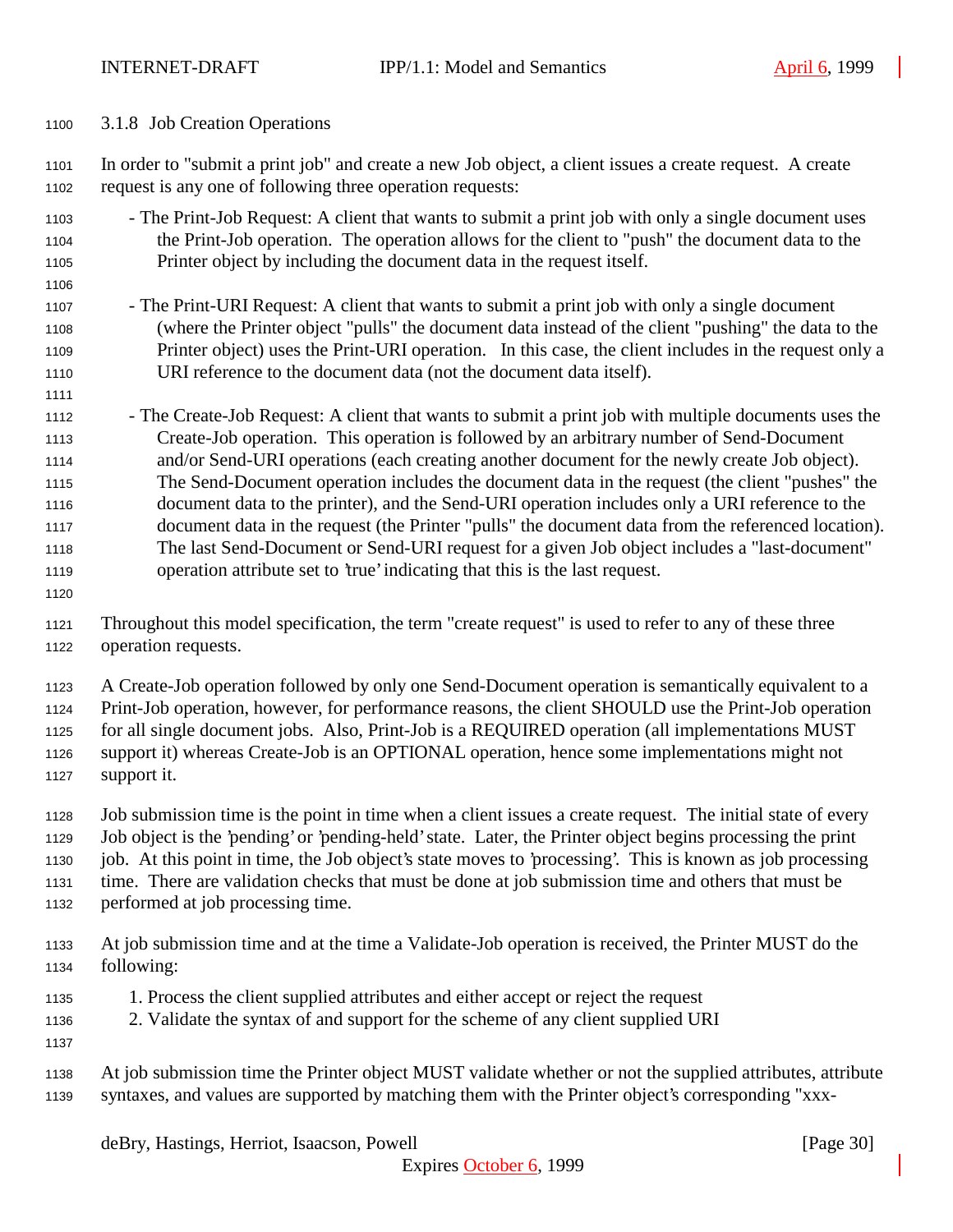- supported" attributes. See section 3.2.1.2 for details. [IPP-IIG] presents suggested steps for an IPP
- object to either accept or reject any request and additional steps for processing create requests.
- At job submission time the Printer object NEED NOT perform the validation checks reserved for job processing time such as:
- 1. Validating the document data
- 2. Validating the actual contents of any client supplied URI (resolve the reference and follow the link 1146 to the document data)
- 

 At job submission time, these additional job processing time validation checks are essentially useless, since they require actually parsing and interpreting the document data, are not guaranteed to be 100% accurate, and MUST be done, yet again, at job processing time. Also, in the case of a URI, checking for availability at job submission time does not guarantee availability at job processing time. In addition, at job processing time, the Printer object might discover any of the following conditions that were not

- detectable at job submission time:
- runtime errors in the document data,
- nested document data that is in an unsupported format,
- the URI reference is no longer valid (i.e., the server hosting the document might be down), or
- any other job processing error
- 

At job submission time, a Printer, especially a non-spooling Printer, MAY accept jobs that it does not

have enough space for. In such a situation, a Printer MAY stop reading data from a client for an

indefinite period of time. A client MUST be prepared for a write operation to block for an indefinite

period of time (See section 5.1 on client conformance). When a printer has too little space for starting

- new jobs, it MAY reject a job with an error of 'server-error-busy'. When receiving such an error, a client
- 1164 MUST be prepared to keep submitting a job until the job submission succeeds. Issue 20

 At job processing time, since the Printer object has already responded with a successful status code in the response to the create request, if the Printer object detects an error, the Printer object is unable to inform the end user of the error with an operation status code. In this case, the Printer, depending on the error, can set the "job-state", "job-state-reasons", or "job-state-message" attributes to the appropriate value(s) so that later queries can report the correct job status.

Note: Asynchronous notification of events is outside the scope of this IPP/1.1 document.

3.2 Printer Operations

All Printer operations are directed at Printer objects. A client MUST always supply the "printer-uri"

operation attribute in order to identify the correct target of the operation.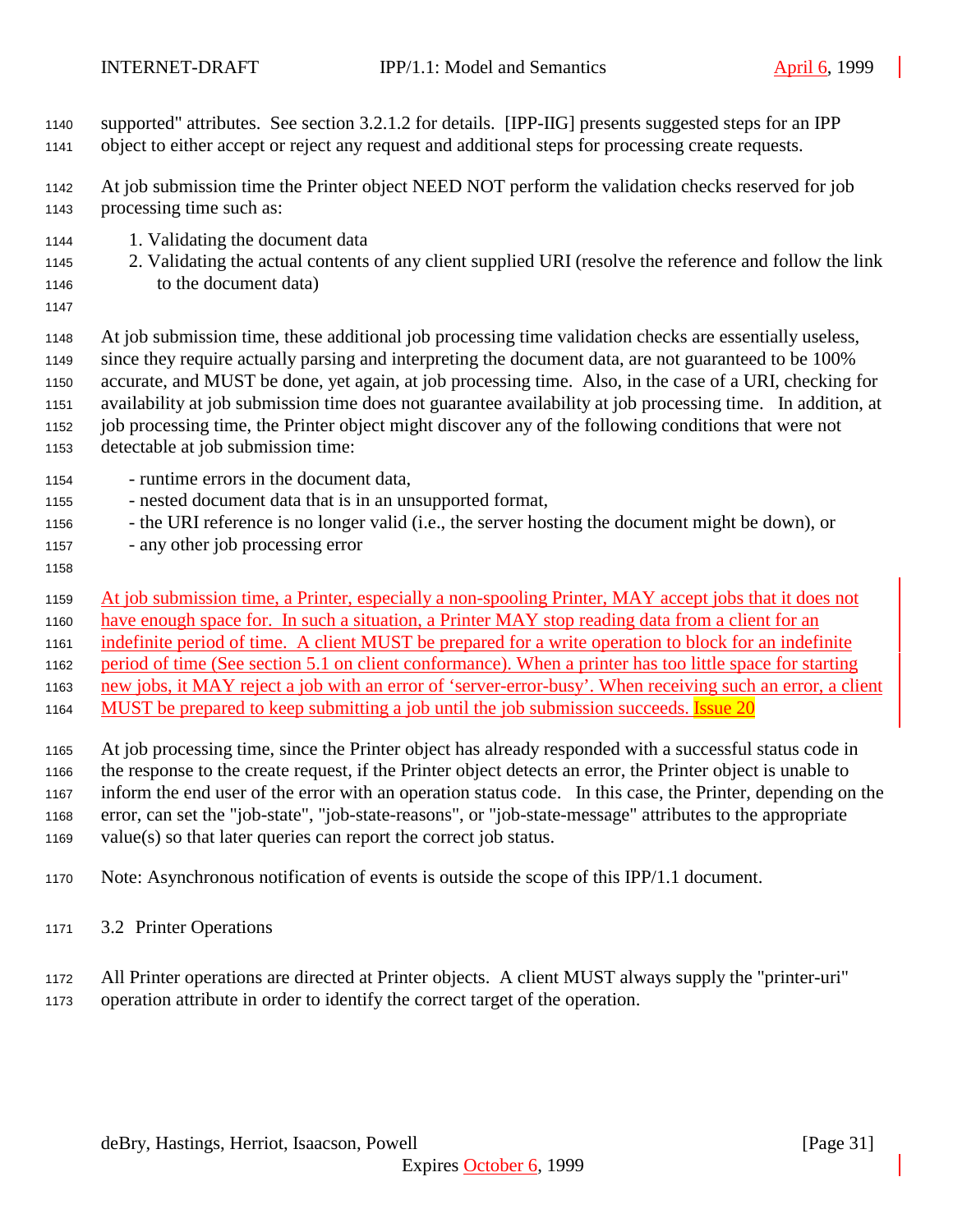| 1174                                                                         | 3.2.1 Print-Job Operation                                                                                                                                                                                                                                                                                                                                                                                                                                                                                                                                                                                                                                                                                                                                                                                      |
|------------------------------------------------------------------------------|----------------------------------------------------------------------------------------------------------------------------------------------------------------------------------------------------------------------------------------------------------------------------------------------------------------------------------------------------------------------------------------------------------------------------------------------------------------------------------------------------------------------------------------------------------------------------------------------------------------------------------------------------------------------------------------------------------------------------------------------------------------------------------------------------------------|
| 1175<br>1176<br>1177                                                         | This REQUIRED operation allows a client to submit a print job with only one document and supply the<br>document data (rather than just a reference to the data). See Section 16 for the suggested steps for<br>processing create operations and their Operation and Job Template attributes.                                                                                                                                                                                                                                                                                                                                                                                                                                                                                                                   |
| 1178                                                                         | 3.2.1.1 Print-Job Request                                                                                                                                                                                                                                                                                                                                                                                                                                                                                                                                                                                                                                                                                                                                                                                      |
| 1179                                                                         | The following groups of attributes are supplied as part of the Print-Job Request:                                                                                                                                                                                                                                                                                                                                                                                                                                                                                                                                                                                                                                                                                                                              |
| 1180                                                                         | Group 1: Operation Attributes                                                                                                                                                                                                                                                                                                                                                                                                                                                                                                                                                                                                                                                                                                                                                                                  |
| 1181<br>1182<br>1183<br>1184<br>1185                                         | Natural Language and Character Set:<br>The "attributes-charset" and "attributes-natural-language" attributes as described in section<br>3.1.4.1. The Printer object MUST copy these values to the corresponding Job Description<br>attributes described in sections 4.3.23 and 4.3.24.                                                                                                                                                                                                                                                                                                                                                                                                                                                                                                                         |
| 1186<br>1187<br>1188<br>1189                                                 | Target:<br>The "printer-uri" (uri) operation attribute which is the target for this operation as described in<br>section 3.1.5.                                                                                                                                                                                                                                                                                                                                                                                                                                                                                                                                                                                                                                                                                |
| 1190<br>1191<br>1192<br>1193                                                 | <b>Requesting User Name:</b><br>The "requesting-user-name" (name(MAX)) attribute SHOULD be supplied by the client as<br>described in section 8.3.                                                                                                                                                                                                                                                                                                                                                                                                                                                                                                                                                                                                                                                              |
| 1194<br>1195<br>1196<br>1197<br>1198<br>1199<br>1200<br>1201<br>1202<br>1203 | "job-name" (name(MAX)):<br>The client OPTIONALLY supplies this attribute. The Printer object MUST support this<br>attribute. It contains the client supplied Job name. If this attribute is supplied by the client, its<br>value is used for the "job-name" attribute of the newly created Job object. The client MAY<br>automatically include any information that will help the end-user distinguish amongst his/her<br>jobs, such as the name of the application program along with information from the document,<br>such as the document name, document subject, or source file name. If this attribute is not<br>supplied by the client, the Printer generates a name to use in the "job-name" attribute of the<br>newly created Job object (see Section 4.3.5).                                         |
| 1204<br>1205<br>1206<br>1207<br>1208<br>1209<br>1210<br>1211<br>1212<br>1213 | "ipp-attribute-fidelity" (boolean):<br>The client OPTIONALLY supplies this attribute. The Printer object MUST support this<br>attribute. The value 'true' indicates that total fidelity to client supplied Job Template attributes<br>and values is required, else the Printer object MUST reject the Print-Job request. The value<br>'false' indicates that a reasonable attempt to print the Job object is acceptable and the Printer<br>object MUST accept the Print-job request. If not supplied, the Printer object assumes the value is<br>'false'. All Printer objects MUST support both types of job processing. See section 16 for a full<br>description of "ipp-attribute-fidelity" and its relationship to other attributes, especially the Printer<br>object's "pdl-override-supported" attribute. |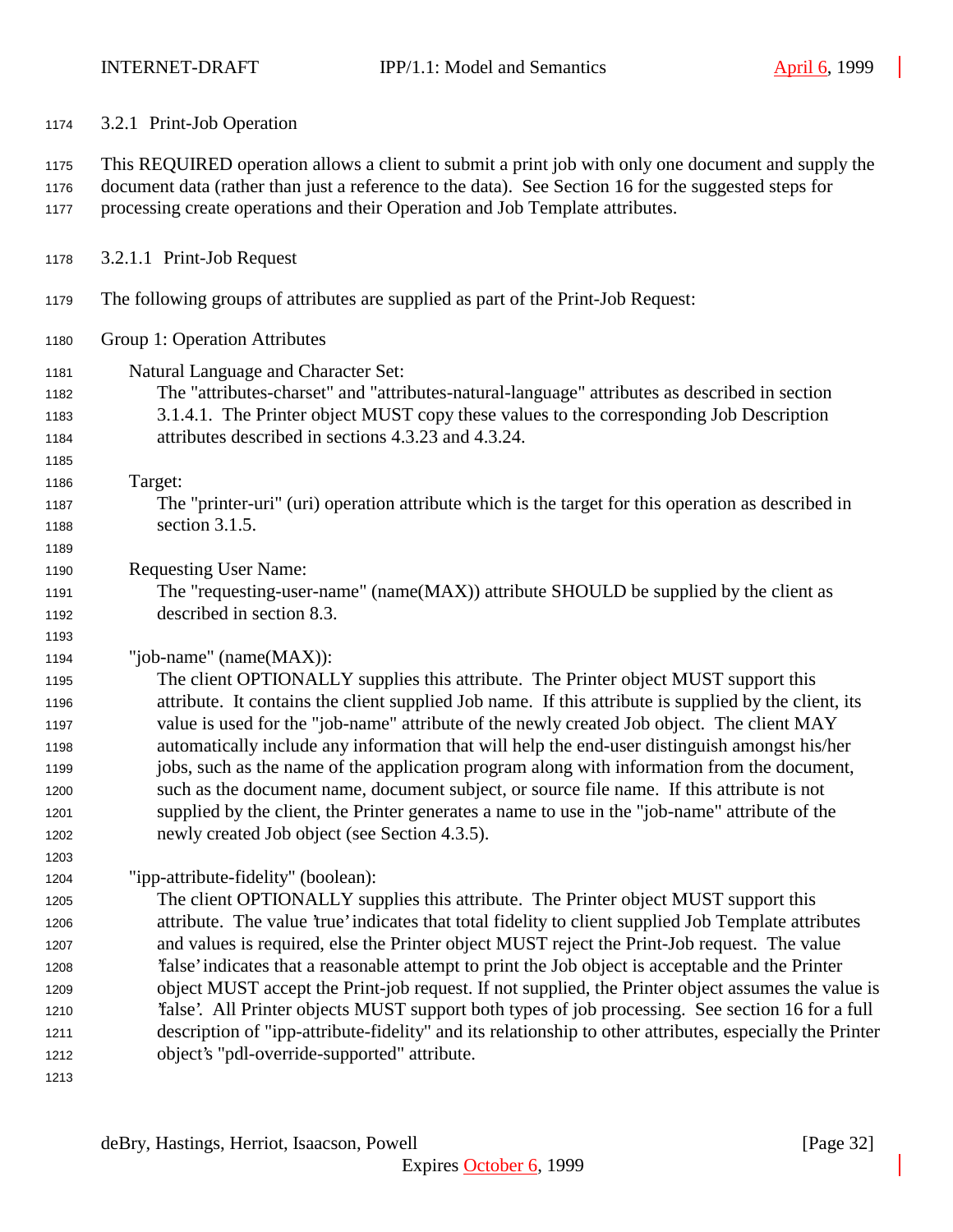| 1214 | "document-name" (name(MAX)):                                                                            |
|------|---------------------------------------------------------------------------------------------------------|
| 1215 | The client OPTIONALLY supplies this attribute. The Printer object MUST support this                     |
| 1216 | attribute. It contains the client supplied document name. The document name MAY be                      |
| 1217 | different than the Job name. Typically, the client software automatically supplies the document         |
| 1218 | name on behalf of the end user by using a file name or an application generated name. If this           |
| 1219 | attribute is supplied, its value can be used in a manner defined by each implementation.                |
| 1220 | Examples include: printed along with the Job (job start sheet, page adornments, etc.), used by          |
| 1221 | accounting or resource tracking management tools, or even stored along with the document as a           |
| 1222 | document level attribute. IPP/1.1 does not support the concept of document level attributes.            |
| 1223 |                                                                                                         |
| 1224 | "document-format" (mimeMediaType) :                                                                     |
| 1225 | The client OPTIONALLY supplies this attribute. The Printer object MUST support this                     |
| 1226 | attribute. The value of this attribute identifies the format of the supplied document data. If the      |
| 1227 | client does not supply this attribute, the Printer object assumes that the document data is in the      |
| 1228 | format defined by the Printer object's "document-format-default" attribute. If the client supplies      |
| 1229 | this attribute, but the value is not supported by the Printer object, i.e., the value is not one of the |
| 1230 | values of the Printer object's "document-format-supported" attribute, the Printer object MUST           |
| 1231 | copy the attribute and its value to the Unsupported Attributes response group, reject the request       |
| 1232 | and return the 'client-error-document-format-not-supported' status code. <b>Issue 11</b>                |
| 1233 |                                                                                                         |
| 1234 | "document-natural-language" (naturalLanguage):                                                          |
| 1235 | The client OPTIONALLY supplies this attribute. The Printer object OPTIONALLY supports                   |
| 1236 | this attribute. This attribute specifies the natural language of the document for those document-       |
| 1237 | formats that require a specification of the natural language in order to image the document             |
| 1238 | unambiguously. There are no particular values required for the Printer object to support.               |
| 1239 |                                                                                                         |
| 1240 | "compression" (type3 keyword)                                                                           |
| 1241 | The client OPTIONALLY supplies this attribute. The Printer object OPTIONALLY MUST                       |
| 1242 | supports this attribute and the "compression-supported" attribute (see section 4.4.29). The client      |
| 1243 | supplied "compression" operation attribute identifies the compression algorithm used on the             |
| 1244 | document data. If the client omits this attribute, the Printer object MUST assume that the data is      |
| 1245 | not compressed. If the client supplies the attribute and the Printer object supports the attribute      |
| 1246 | value, the Printer object uses the corresponding decompression algorithm on the document data.          |
| 1247 | If the client supplies this attribute, but the value is not supported by the Printer object, i.e., the  |
| 1248 | value is not one of the values of the Printer object's "compression-supported" attribute, the           |
| 1249 | Printer object MUST copy the attribute and its value to the Unsupported Attributes response             |
| 1250 | group, reject the request, and return the 'client-error-attributes-or-values-not-supported' status      |
| 1251 | code. H the client supplies this attribute, but this attribute is not supported by the Printer object,  |
| 1252 | i.e., the "compression-supported" attribute is not one of the Printer's Printer Description             |
| 1253 | attributes, the Printer object MUST copy the attribute to the Unsupported Attributes response           |
| 1254 | group changing the value to the out-of-band 'unsupported' value (see section 4.1), reject the           |
| 1255 | request, and return the 'client error-attributes or values not supported' status code. See section      |
| 1256 | 3.2.1.2 for returning unsupported attributes and values. <b>Issue 28</b> Issue does this return client- |
| 1257 | error-compression-not-supported and does it have precedence over client-error-document-format-          |
| 1258 | unsupported?                                                                                            |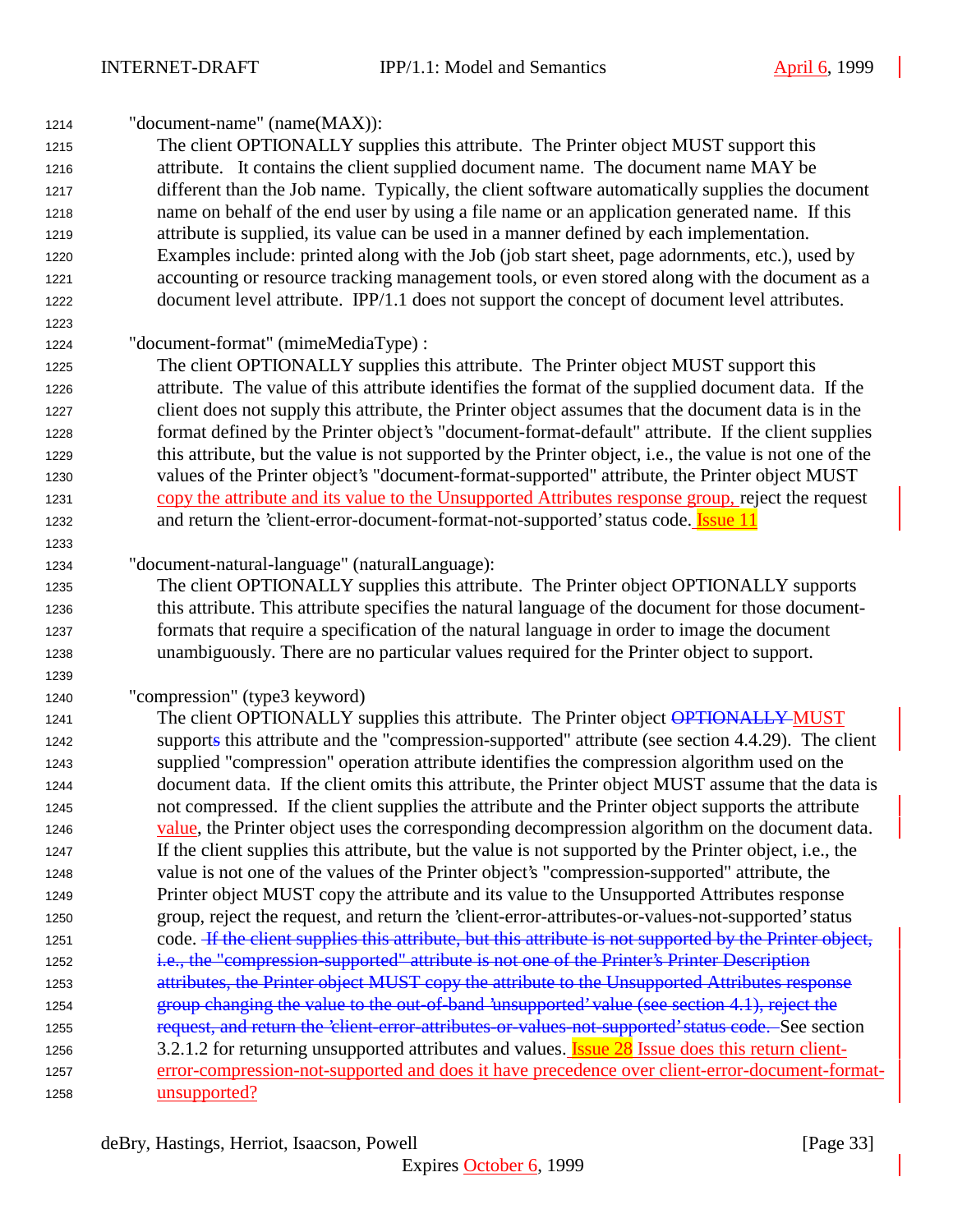| 1259 |                                                                                                        |
|------|--------------------------------------------------------------------------------------------------------|
| 1260 | "job-k-octets" (integer( $0:MAX$ ))                                                                    |
| 1261 | The client OPTIONALLY supplies this attribute. The Printer object OPTIONALLY supports                  |
| 1262 | this attribute and the "job-k-octets-supported" attribute (see section 4.4.30). The client supplied    |
| 1263 | "job-k-octets" operation attribute identifies the total size of the document(s) in K octets being      |
| 1264 | submitted (see section 4.3.17 for the complete semantics). If the client supplies the attribute and    |
| 1265 | the Printer object supports the attribute, the value of the attribute is used to populate the Job      |
| 1266 | object's "job-k-octets" Job Description attribute.                                                     |
| 1267 |                                                                                                        |
| 1268 | Note: For this attribute and the following two attributes ("job-impressions", and "job-media-          |
| 1269 | sheets"), if the client supplies the attribute, but the Printer object does not support the attribute, |
| 1270 | the Printer object ignores the client-supplied value. If the client supplies the attribute and the     |
| 1271 | Printer supports the attribute, and the value is within the range of the corresponding Printer         |
| 1272 | object's "xxx-supported" attribute, the Printer object MUST use the value to populate the Job          |
| 1273 | object's "xxx" attribute. If the client supplies the attribute and the Printer supports the attribute, |
| 1274 | but the value is outside the range of the corresponding Printer object's "xxx-supported" attribute,    |
| 1275 | the Printer object MUST copy the attribute and its value to the Unsupported Attributes response        |
| 1276 | group, reject the request, and return the 'client-error-attributes-or-values-not-supported' status     |
| 1277 | code. If the client does not supply the attribute, the Printer object MAY choose to populate the       |
| 1278 | corresponding Job object attribute depending on whether the Printer object supports the attribute      |
| 1279 | and is able to calculate or discern the correct value.                                                 |
| 1280 |                                                                                                        |
| 1281 | "job-impressions" (integer $(0:MAX)$ )                                                                 |
| 1282 | The client OPTIONALLY supplies this attribute. The Printer object OPTIONALLY supports                  |
| 1283 | this attribute and the "job-impressions-supported" attribute (see section 4.4.31). The client          |
| 1284 | supplied "job-impressions" operation attribute identifies the total size in number of impressions      |
| 1285 | of the document(s) being submitted (see section 4.3.18 for the complete semantics).                    |
| 1286 |                                                                                                        |
| 1287 | See note under "job-k-octets".                                                                         |
| 1288 |                                                                                                        |
| 1289 | "job-media-sheets" (integer(0:MAX))                                                                    |
| 1290 | The client OPTIONALLY supplies this attribute. The Printer object OPTIONALLY supports                  |
| 1291 | this attribute and the "job-media-sheets-supported" attribute (see section 4.4.32). The client         |
| 1292 | supplied "job-media-sheets" operation attribute identifies the total number of media sheets to be      |
| 1293 | produced for this job (see section 4.3.19 for the complete semantics).                                 |
| 1294 |                                                                                                        |
| 1295 | See note under "job-k-octets".                                                                         |
| 1296 |                                                                                                        |
| 1297 | Group 2: Job Template Attributes                                                                       |
| 1298 | The client OPTIONALLY supplies a set of Job Template attributes as defined in section 4.2. If          |
| 1299 | the client is not supplying any Job Template attributes in the request, the client SHOULD omit         |
| 1300 | Group 2 rather than sending an empty group. However, a Printer object MUST be able to accept           |
| 1301 | an empty group.                                                                                        |
| 1302 |                                                                                                        |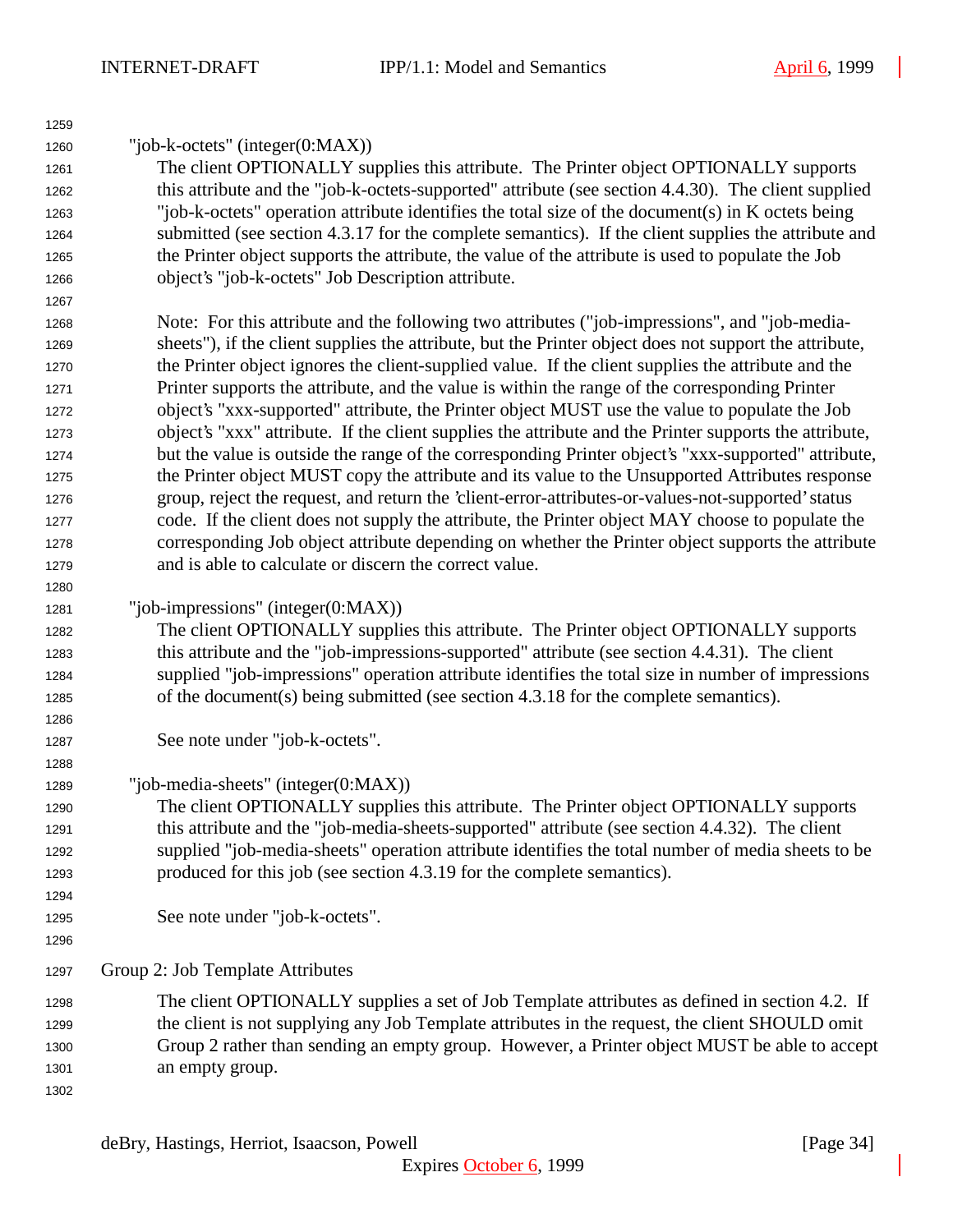| 1303                                                                 | Group 3: Document Content                                                                                                                                                                                                                                                                                                                                                                                                                                                                                                                                                                                                                       |
|----------------------------------------------------------------------|-------------------------------------------------------------------------------------------------------------------------------------------------------------------------------------------------------------------------------------------------------------------------------------------------------------------------------------------------------------------------------------------------------------------------------------------------------------------------------------------------------------------------------------------------------------------------------------------------------------------------------------------------|
| 1304<br>1305                                                         | The client MUST supply the document data to be processed.                                                                                                                                                                                                                                                                                                                                                                                                                                                                                                                                                                                       |
| 1306<br>1307<br>1308<br>1309                                         | Note: In addition to the MANDATORY parameters required for every operation request, the simplest<br>Print-Job Request consists of just the "attributes-charset" and "attributes-natural-language" operation<br>attributes; the "printer-uri" target operation attribute; the Document Content and nothing else. In this<br>simple case, the Printer object:                                                                                                                                                                                                                                                                                     |
| 1310<br>1311<br>1312<br>1313<br>1314<br>1315<br>1316<br>1317         | - creates a new Job object (the Job object contains a single document),<br>- stores a generated Job name in the "job-name" attribute in the natural language and charset<br>requested (see Section 3.1.4.1) (if those are supported, otherwise using the Printer object's default<br>natural language and charset), and<br>- at job processing time, uses its corresponding default value attributes for the supported Job<br>Template attributes that were not supplied by the client as IPP attribute or embedded instructions<br>in the document data.                                                                                       |
| 1318                                                                 | 3.2.1.2 Print-Job Response                                                                                                                                                                                                                                                                                                                                                                                                                                                                                                                                                                                                                      |
| 1319<br>1320                                                         | The Printer object MUST return to the client the following sets of attributes as part of the Print-Job<br>Response:                                                                                                                                                                                                                                                                                                                                                                                                                                                                                                                             |
| 1321                                                                 | Group 1: Operation Attributes                                                                                                                                                                                                                                                                                                                                                                                                                                                                                                                                                                                                                   |
| 1322<br>1323<br>1324<br>1325<br>1326<br>1327<br>1328<br>1329<br>1330 | <b>Status Message:</b><br>In addition to the REQUIRED status code returned in every response, the response<br>OPTIONALLY includes a "status-message" (text) operation attribute as described in sections 14<br>and 3.1.6. If the client supplies unsupported or conflicting Job Template attributes or values, the<br>Printer object MUST reject or accept the Print-Job request depending on the whether the client<br>supplied a 'true' or 'false' value for the "ipp-attribute-fidelity" operation attribute. See the<br>Implementer's Guide [IPP-IIG] for a complete description of the suggested steps for processing a<br>create request. |
| 1331<br>1332<br>1333<br>1334                                         | Natural Language and Character Set:<br>The "attributes-charset" and "attributes-natural-language" attributes as described in section<br>3.1.4.2.                                                                                                                                                                                                                                                                                                                                                                                                                                                                                                |
| 1335                                                                 | Group 2: Unsupported Attributes                                                                                                                                                                                                                                                                                                                                                                                                                                                                                                                                                                                                                 |
| 1336<br>1337<br>1338<br>1339<br>1340<br>1341                         | This is a set of all Operation and Job Template attributes supplied by the client (in the request)<br>that are not supported by the Printer object or that conflict with one another (see the<br>Implementer's Guide [IPP-IIG]). If the Printer object is not returning any Unsupported Attributes<br>in the response, the Printer object SHOULD omit Group 2 rather than sending an empty group.<br>However, a client MUST be able to accept an empty group. <b>Issue 18</b>                                                                                                                                                                   |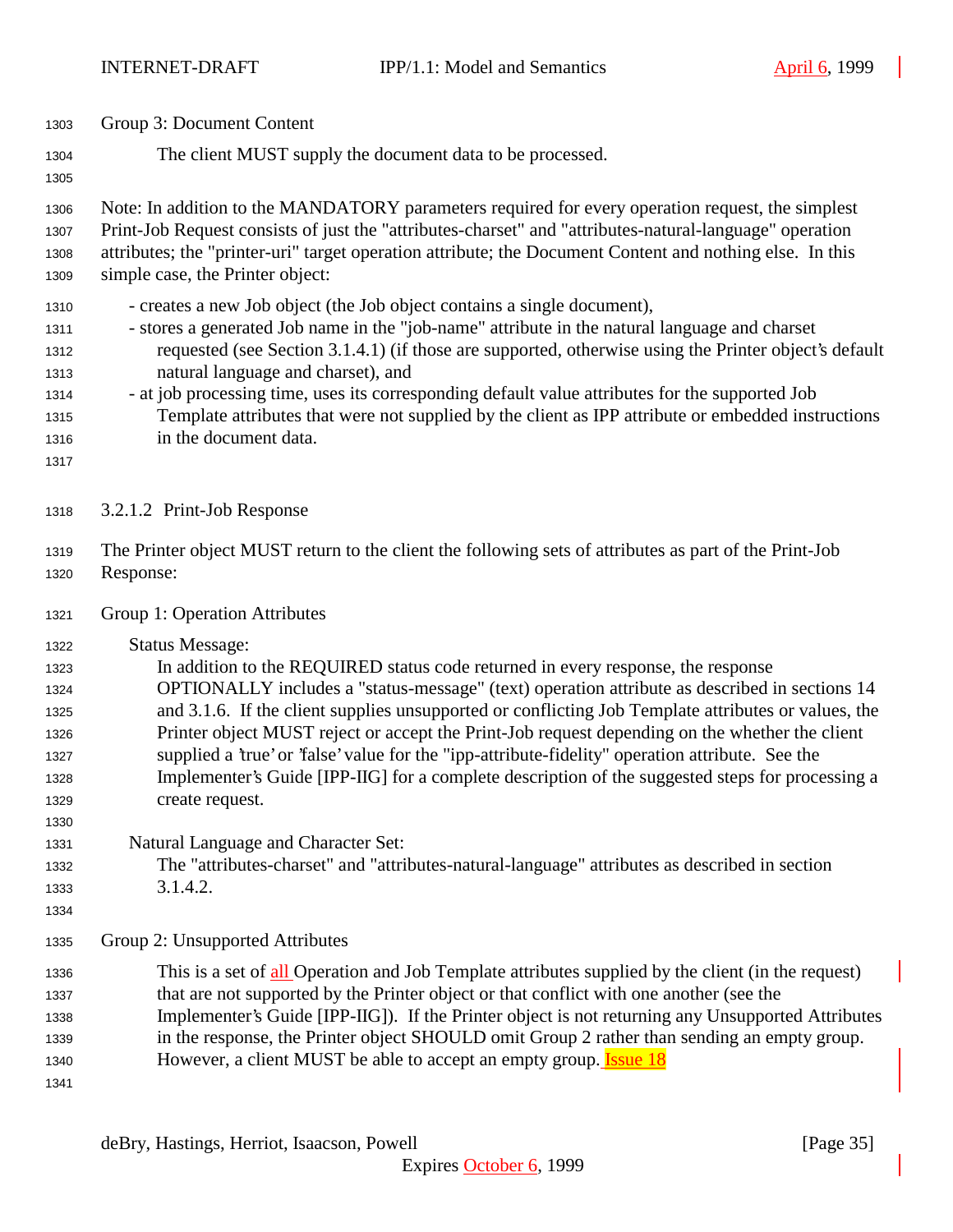| 1342 | The unsupported attributes MUST contain ALL of those attributes and ONLY those attributes              |
|------|--------------------------------------------------------------------------------------------------------|
| 1343 | that meet the following two conditions: a) they were supplied in the request and b) they are           |
| 1344 | unsupported by the printer, where "unsupported" is defined below. Issues 18, 23, and 27                |
| 1345 |                                                                                                        |
| 1346 | Unsupported attributes fall into three categories:                                                     |
| 1347 |                                                                                                        |
| 1348 | 1. The Printer object does not support the supplied attribute (no matter what the attribute syntax     |
| 1349 | or value).                                                                                             |
| 1350 | 2. The Printer object does support the attribute, but does not support some or all of the particular   |
| 1351 | attribute syntaxes or values supplied by the client (i.e., the Printer object does not have            |
| 1352 | those attribute syntaxes or values in its corresponding "xxx-supported" attribute).                    |
| 1353 | 3. The Printer object does support the attributes and values supplied, but the particular values are   |
| 1354 | in conflict with one another, because they violate a constraint, such as not being able to             |
| 1355 | staple transparencies.                                                                                 |
| 1356 |                                                                                                        |
| 1357 | In the case of an unsupported attribute name, the Printer object returns the client-supplied           |
| 1358 | attribute with a substituted "out of band" value of 'unsupported'. This value's syntax type is "out-   |
| 1359 | of-band" and it's encoding is defined by special rules for "out-of-band" values in the "Encoding"      |
| 1360 | and Transport" specification [IPP-PRO]. It's value indicating indicates no support for the             |
| 1361 | attribute itself (see the beginning of section 4.1). <b>Issue 12</b>                                   |
| 1362 |                                                                                                        |
| 1363 | In the case of a supported attribute with one or more unsupported attribute syntaxes or values, the    |
| 1364 | Printer object simply returns the client-supplied attribute with the unsupported attribute syntaxes    |
| 1365 | or values as supplied by the client. This indicates support for the attribute, but no support for that |
| 1366 | particular attribute syntax or value. If the client supplies a multi-valued attribute with more than   |
| 1367 | one value and the Printer object supports the attribute but only supports a subset of the client-      |
| 1368 | supplied attribute syntaxes or values, the Printer object MUST return only those attribute             |
| 1369 | syntaxes or values that are unsupported.                                                               |
| 1370 |                                                                                                        |
| 1371 | In the case of two (or more) supported attribute values that are in conflict with one another          |
| 1372 | (although each is supported independently, the values conflict when requested together within the      |
| 1373 | same job), the Printer object MUST return all the values that it ignores or substitutes to resolve     |
| 1374 | the conflict, but not any of the values that it is still using. The choice for exactly how to resolve  |
| 1375 | the conflict is implementation dependent. See The Implementer's Guide [IPP-IIG] for an                 |
| 1376 | example.                                                                                               |
| 1377 |                                                                                                        |
| 1378 | In these three cases, the value of the "ipp-attribute-fidelity" supplied by the client does not affect |
| 1379 | what the Printer object returns. The value of "ipp-attribute-fidelity" only affects whether the        |
| 1380 | Print-Job operation is accepted or rejected. If the job is accepted, the client may query the job      |
| 1381 | using the Get-Job-Attributes operation requesting the unsupported attributes that were returned in     |
| 1382 | the create response to see which attributes were ignored (not stored on the Job object) and which      |
| 1383 | attributes were stored with other (substituted) values.                                                |
| 1384 |                                                                                                        |
| 1385 | Group 3: Job Object Attributes                                                                         |

deBry, Hastings, Herriot, Isaacson, Powell [Page 36]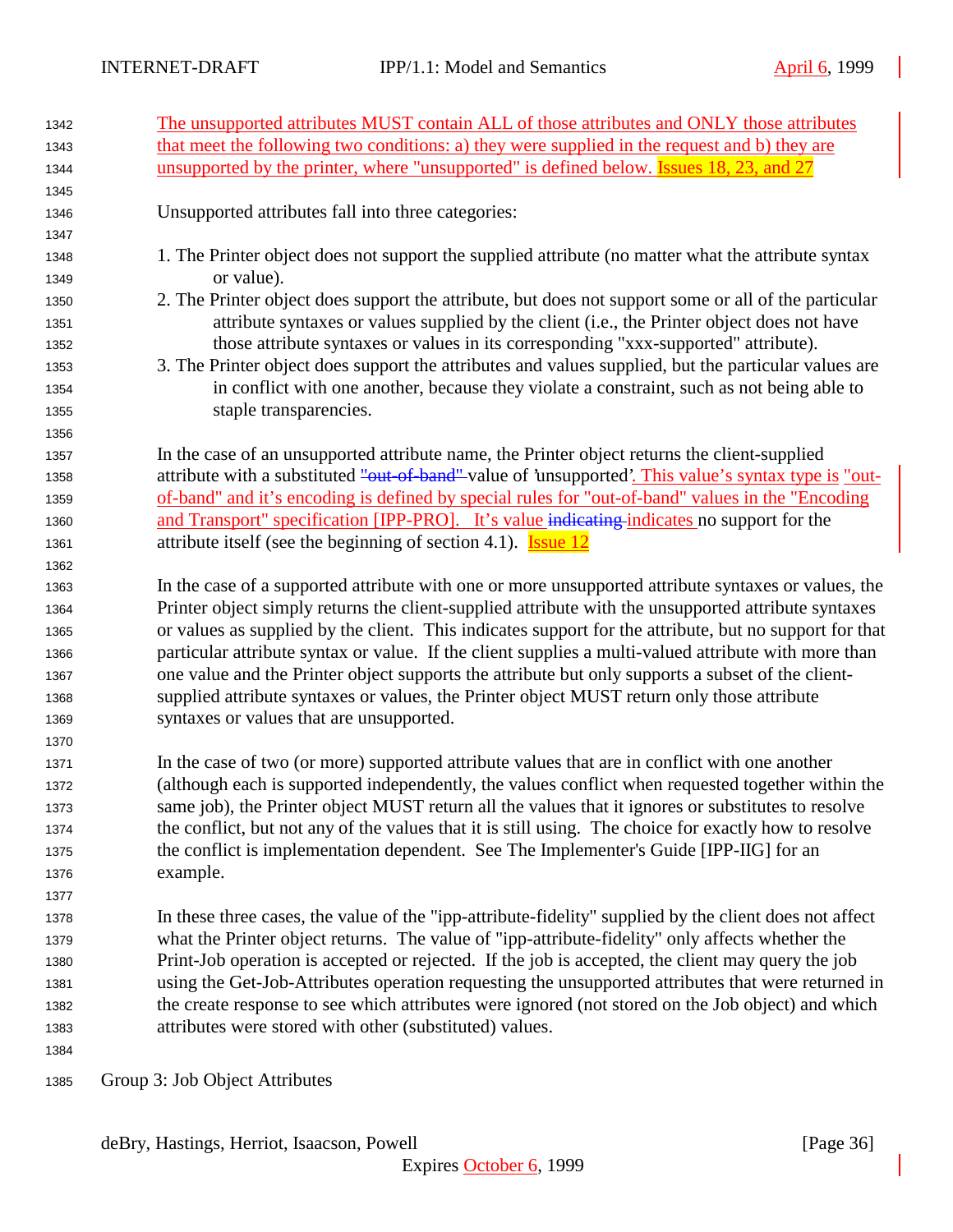| 1386 | "job-uri" $(i)$ :                                                                                     |
|------|-------------------------------------------------------------------------------------------------------|
| 1387 | The Printer object MUST return the Job object's URI by returning the contents of the                  |
| 1388 | REQUIRED "job-uri" Job object attribute. The client uses the Job object's URI when directing          |
| 1389 | operations at the Job object. The Printer object always uses its configured security policy when      |
| 1390 | creating the new URI. However, if the Printer object supports more than one URI, the Printer          |
| 1391 | object also uses information about which URI was used in the Print-Job Request to generated the       |
| 1392 | new URI so that the new URI references the correct access channel. In other words, if the Print-      |
| 1393 | Job Request comes in over a secure channel, the Printer object MUST generate a Job URI that           |
| 1394 | uses the secure channel as well.                                                                      |
| 1395 |                                                                                                       |
| 1396 | "job-id" (integer $(1:MAX)$ ):                                                                        |
| 1397 | The Printer object MUST return the Job object's Job ID by returning the REQUIRED "job-id"             |
| 1398 | Job object attribute. The client uses this "job-id" attribute in conjunction with the "printer-uri"   |
| 1399 | attribute used in the Print-Job Request when directing Job operations at the Printer object.          |
| 1400 |                                                                                                       |
| 1401 | "job-state":                                                                                          |
| 1402 | The Printer object MUST return the Job object's REQUIRED "job-state" attribute. The value of          |
| 1403 | this attribute (along with the value of the next attribute "job-state-reasons") is taken from a       |
| 1404 | "snapshot" of the new Job object at some meaningful point in time (implementation defined)            |
| 1405 | between when the Printer object receives the Print-Job Request and when the Printer object            |
| 1406 | returns the response.                                                                                 |
| 1407 |                                                                                                       |
| 1408 | "job-state-reasons":                                                                                  |
| 1409 | The Printer object OPTIONALLY returns the Job object's OPTIONAL "job-state-reasons"                   |
| 1410 | attribute. If the Printer object supports this attribute then it MUST be returned in the response. If |
| 1411 | this attribute is not returned in the response, the client can assume that the "job-state-reasons"    |
| 1412 | attribute is not supported and will not be returned in a subsequent Job object query.                 |
| 1413 |                                                                                                       |
| 1414 | "job-state-message":                                                                                  |
| 1415 | The Printer object OPTIONALLY returns the Job object's OPTIONAL "job-state-message"                   |
| 1416 | attribute. If the Printer object supports this attribute then it MUST be returned in the response. If |
| 1417 | this attribute is not returned in the response, the client can assume that the "job-state-message"    |
| 1418 | attribute is not supported and will not be returned in a subsequent Job object query.                 |
| 1419 |                                                                                                       |
| 1420 | "number-of-intervening-jobs":                                                                         |
| 1421 | The Printer object OPTIONALLY returns the Job object's OPTIONAL "number-of-intervening-               |
| 1422 | jobs" attribute. If the Printer object supports this attribute then it MUST be returned in the        |
| 1423 | response. If this attribute is not returned in the response, the client can assume that the "number-  |
| 1424 | of-intervening-jobs" attribute is not supported and will not be returned in a subsequent Job object   |
| 1425 | query.                                                                                                |
| 1426 |                                                                                                       |
| 1427 | Note: Since any printer state information which affects a job's state is reflected in the "job-state" |
| 1428 | and "job-state-reasons" attributes, it is sufficient to return only these attributes and no specific  |
| 1429 | printer status attributes.                                                                            |
| 1430 |                                                                                                       |
|      |                                                                                                       |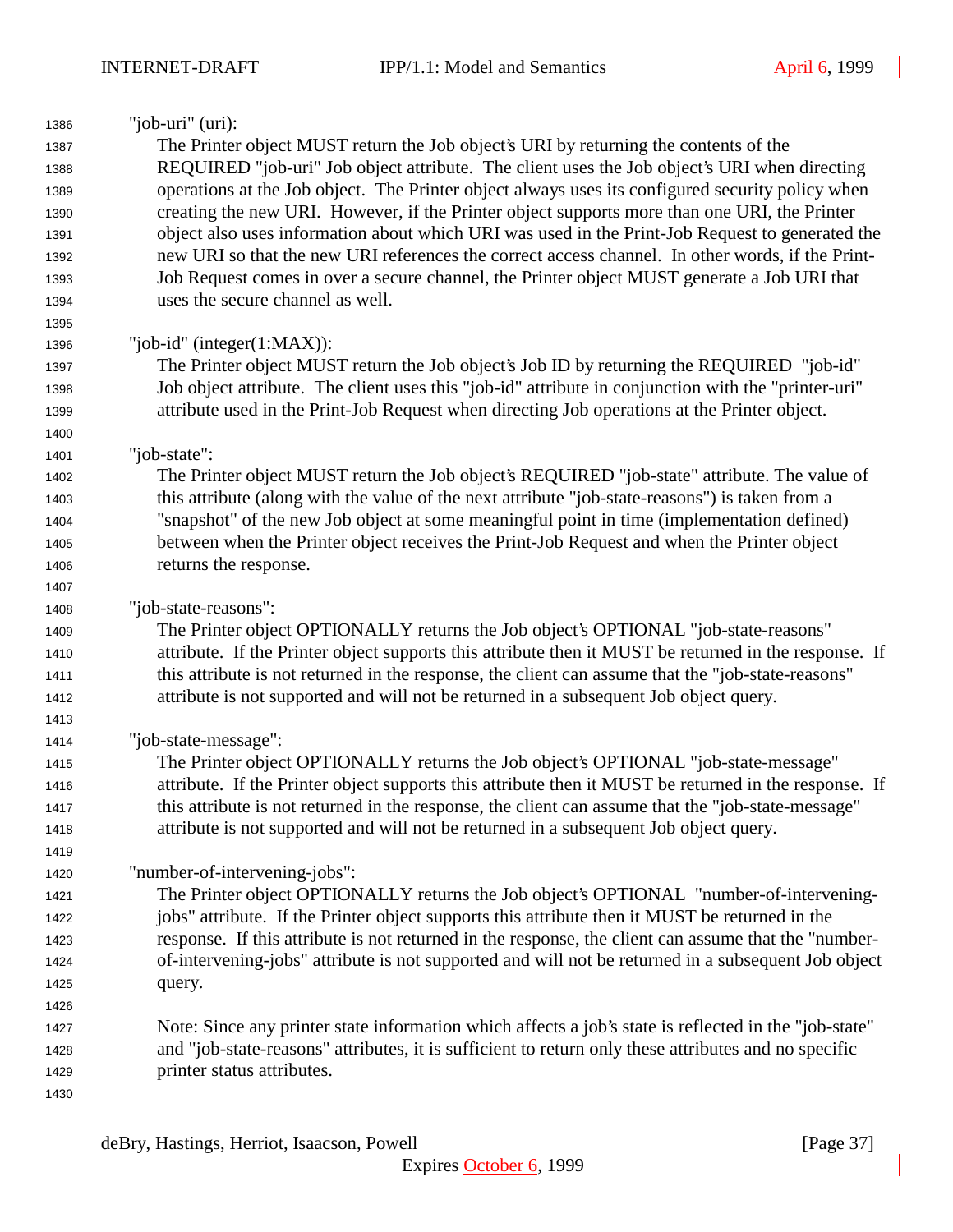Note: In addition to the MANDATORY parameters required for every operation response, the simplest response consists of the just the "attributes-charset" and "attributes-natural-language" operation attributes and the "job-uri", "job-id", and "job-state" Job Object Attributes. In this simplest case, the status code is "successful-ok" and there is no "status-message" operation attribute.

## 3.2.2 Print-URI Operation

 This OPTIONAL operation is identical to the Print-Job operation (section 3.2.1) except that a client supplies a URI reference to the document data using the "document-uri" (uri) operation attribute (in Group 1) rather than including the document data itself. Before returning the response, the Printer MUST validate that the Printer supports the retrieval method (e.g., http, ftp, etc.) implied by the URI, and MUST check for valid URI syntax. If the client-supplied URI scheme is not supported, i.e. the value is not in the Printer object's "referenced-uri-scheme-supported" attribute, the Printer object MUST reject the request and return the 'client-error-uri-scheme-not-supported' status code. See The Implementer's Guide [IPP-IIG] for suggested additional checks. The Printer NEED NOT follow the reference and validate the contents of the reference.

 If the Printer object supports this operation, it MUST support the "reference-uri-schemes-supported" Printer attribute (see section 4.4.24).

 It is up to the IPP object to interpret the URI and subsequently "pull" the document from the source referenced by the URI string.

## 3.2.3 Validate-Job Operation

 This REQUIRED operation is similar to the Print-Job operation (section 3.2.1) except that a client supplies no document data and the Printer allocates no resources (i.e., it does not create a new Job object). This operation is used only to verify capabilities of a printer object against whatever attributes are supplied by the client in the Validate-Job request. By using the Validate-Job operation a client can validate that an identical Print-Job operation (with the document data) would be accepted. The Validate- Job operation also performs the same security negotiation as the Print-Job operation (see section 8), so that a client can check that the client and Printer object security requirements can be met before performing a Print-Job operation.

 Note: The Validate-Job operation does not accept a "document-uri" attribute in order to allow a client to check that the same Print-URI operation will be accepted, since the client doesn't send the data with the Print-URI operation. The client SHOULD just issue the Print-URI request.

 The Printer object returns the same status codes, Operation Attributes (Group 1) and Unsupported Attributes (Group 2) as the Print-Job operation. However, no Job Object Attributes (Group 3) are returned, since no Job object is created.

3.2.4 Create-Job Operation

 This OPTIONAL operation is similar to the Print-Job operation (section 3.2.1) except that in the Create-Job request, a client does not supply document data or any reference to document data. Also, the client

deBry, Hastings, Herriot, Isaacson, Powell [Page 38]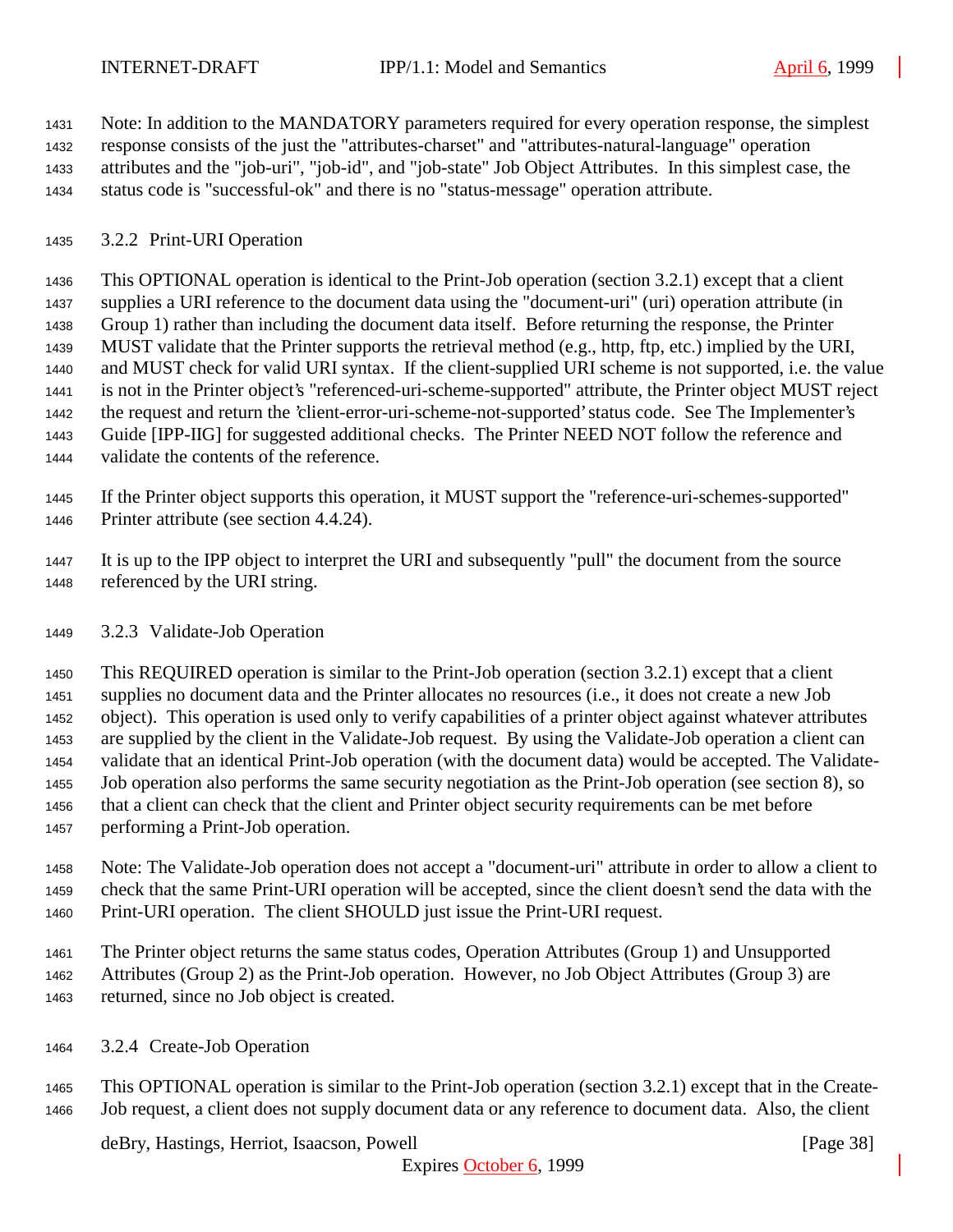does not supply any of the "document-name", "document-format", "compression", or "document-natural-

 language" operation attributes. This operation is followed by one or more Send-Document or Send-URI operations. In each of those operation requests, the client OPTIONALLY supplies the "document-

name", "document-format", and "document-natural-language" attributes for each document in the multi-

document Job object.

- If a Printer object supports the Create-Job operation, it MUST also support the Send-Document operation and also MAY support the Send-URI operation.
- If the Printer object supports this operation, it MUST support the "multiple-operation-time-out" Printer attribute (see section 4.4.28).

1476 Note: after the Create-Job operation has completed, the value of the "job-state" attribute is similar to the

"job-state" after a Print-Job, even though no document-data has arrived. A non-spooling printer that

doesn't implement the 'pending' job state may even set the "job-state" to 'processing'. The 'job-data-

1479 insufficient' job-state-reason indicates that marking cannot begin until sufficient data has arrived. Issue 1480

3.2.5 Get-Printer-Attributes Operation

 This REQUIRED operation allows a client to request the values of the attributes of a Printer object. In the request, the client supplies the set of Printer attribute names and/or attribute group names in which the requester is interested. In the response, the Printer object returns a corresponding attribute set with the appropriate attribute values filled in.

- For Printer objects, the possible names of attribute groups are:
- 'job-template': all of the Job Template attributes that apply to a Printer object (the last two columns of the table in Section 4.2).
- 'printer-description': the attributes specified in Section 4.4.
- 'all': the special group 'all' that includes all supported attributes.
- 

 Since a client MAY request specific attributes or named groups, there is a potential that there is some overlap. For example, if a client requests, 'printer-name' and 'all', the client is actually requesting the "printer-name" attribute twice: once by naming it explicitly, and once by inclusion in the 'all' group. In such cases, the Printer object NEED NOT return each attribute only once in the response even if it is requested multiple times. The client SHOULD NOT request the same attribute in multiple ways.

 It is NOT REQUIRED that a Printer object support all attributes belonging to a group (since some attributes are OPTIONAL). However, it is REQUIRED that each Printer object support all group names.

- 3.2.5.1 Get-Printer-Attributes Request
- The following sets of attributes are part of the Get-Printer-Attributes Request:
- Group 1: Operation Attributes

deBry, Hastings, Herriot, Isaacson, Powell [Page 39]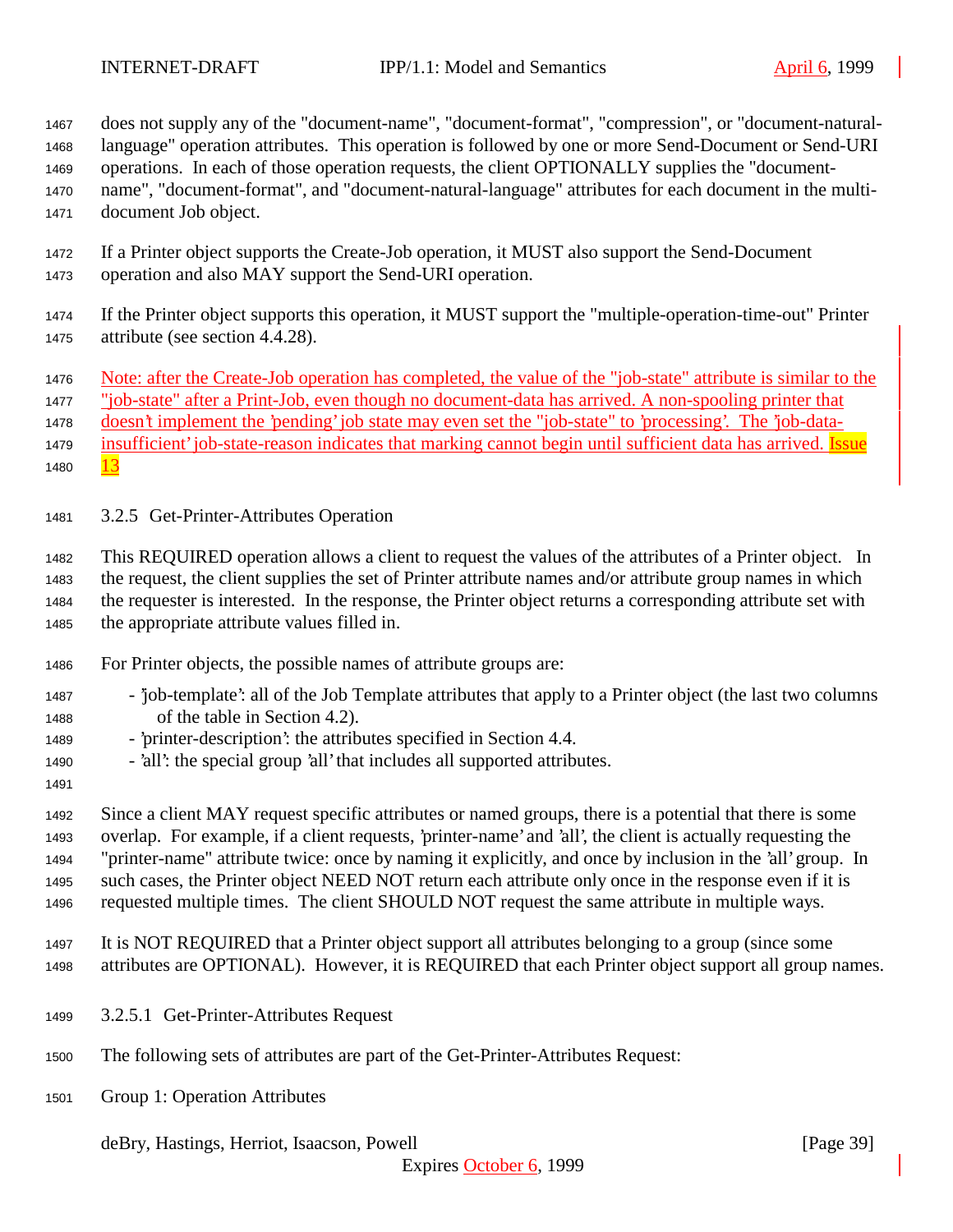| 1502 | Natural Language and Character Set:                                                                   |
|------|-------------------------------------------------------------------------------------------------------|
| 1503 | The "attributes-charset" and "attributes-natural-language" attributes as described in section         |
| 1504 | 3.1.4.1.                                                                                              |
| 1505 |                                                                                                       |
| 1506 | Target:                                                                                               |
| 1507 | The "printer-uri" (uri) operation attribute which is the target for this operation as described in    |
| 1508 | section 3.1.5.                                                                                        |
| 1509 |                                                                                                       |
| 1510 | <b>Requesting User Name:</b>                                                                          |
| 1511 | The "requesting-user-name" (name(MAX)) attribute SHOULD be supplied by the client as                  |
| 1512 | described in section 8.3.                                                                             |
| 1513 |                                                                                                       |
| 1514 | "requested-attributes" (1setOf keyword) :                                                             |
| 1515 | The client OPTIONALLY supplies a set of attribute names and/or attribute group names in               |
| 1516 | whose values the requester is interested. The Printer object MUST support this attribute. If the      |
| 1517 | client omits this attribute, the Printer MUST respond as if this attribute had been supplied with a   |
| 1518 | value of 'all'.                                                                                       |
| 1519 |                                                                                                       |
| 1520 | "document-format" (mimeMediaType) :                                                                   |
| 1521 | The client OPTIONALLY supplies this attribute. The Printer object MUST support this                   |
| 1522 | attribute. This attribute is useful for a Printer object to determine the set of supported attribute  |
| 1523 | values that relate to the requested document format. The Printer object MUST return the               |
| 1524 | attributes and values that it uses to validate a job on a create or Validate-Job operation in which   |
| 1525 | this document format is supplied. The Printer object SHOULD return only (1) those attributes          |
| 1526 | that are supported for the specified format and (2) the attribute values that are supported for the   |
| 1527 | specified document format. By specifying the document format, the client can get the Printer          |
| 1528 | object to eliminate the attributes and values that are not supported for a specific document          |
| 1529 | format. For example, a Printer object might have multiple interpreters to support both                |
| 1530 | 'application/postscript' (for PostScript) and 'text/plain' (for text) documents. However, for only    |
| 1531 | one of those interpreters might the Printer object be able to support "number-up" with values of      |
| 1532 | '1', 2', and '4'. For the other interpreter it might be able to only support "number-up" with a value |
| 1533 | of '1'. Thus a client can use the Get-Printer-Attributes operation to obtain the attributes and       |
| 1534 | values that will be used to accept/reject a create job operation.                                     |
| 1535 |                                                                                                       |
| 1536 | If the Printer object does not distinguish between different sets of supported values for each        |
| 1537 | different document format when validating jobs in the create and Validate-Job operations, it          |
| 1538 | MUST NOT distinguish between different document formats in the Get-Printer-Attributes                 |
| 1539 | operation. If the Printer object does distinguish between different sets of supported values for      |
| 1540 | each different document format specified by the client, this specialization applies only to the       |
| 1541 | following Printer object attributes:                                                                  |
| 1542 |                                                                                                       |
| 1543 | - Printer attributes that are Job Template attributes ("xxx-default" "xxx-supported", and "xxx-       |
| 1544 | ready" in the Table in Section 4.2),                                                                  |
| 1545 | - "pdl-override-supported",                                                                           |
| 1546 | - "compression-supported",                                                                            |
|      |                                                                                                       |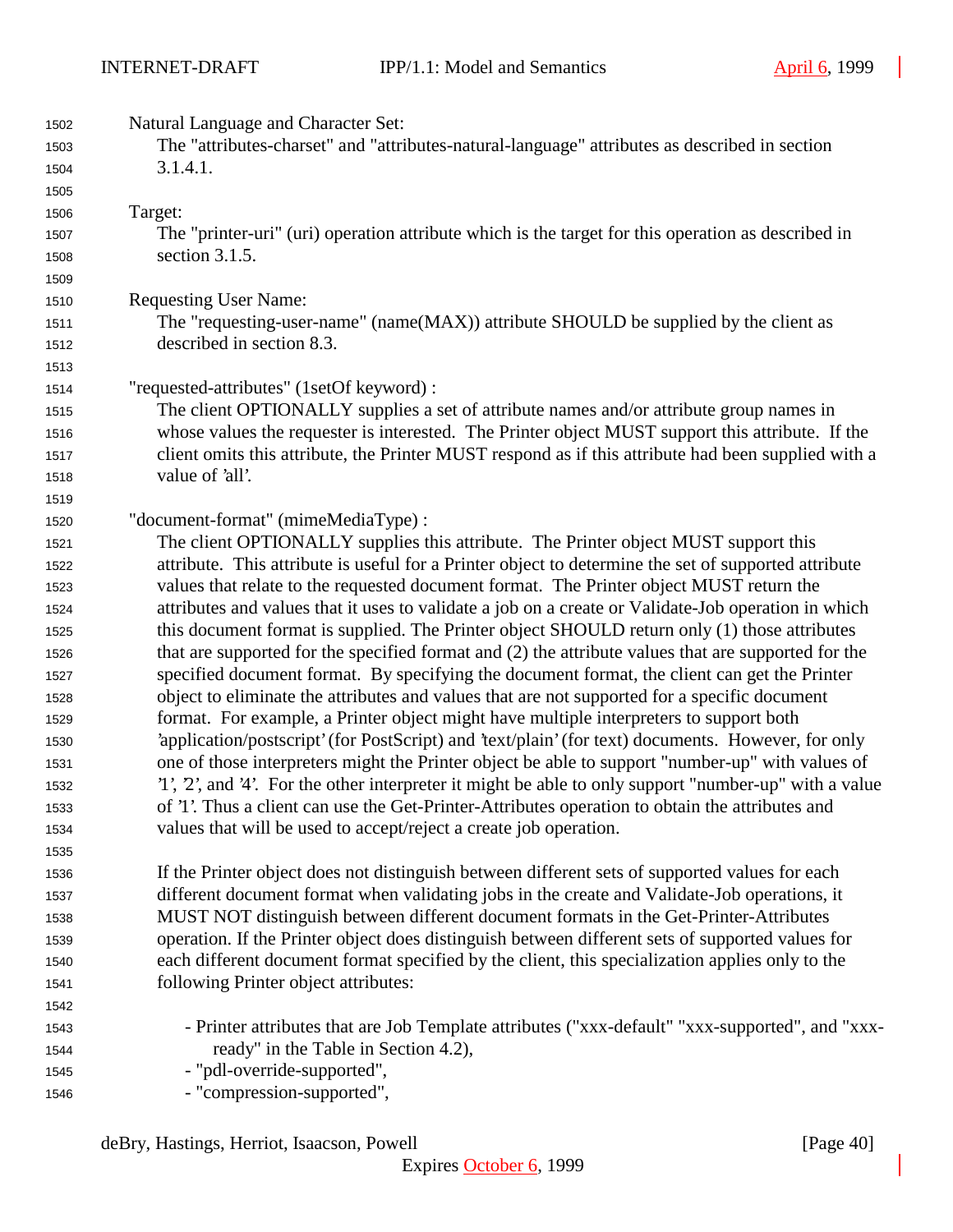| 1547 | - "job-k-octets-supported",                                                                                 |
|------|-------------------------------------------------------------------------------------------------------------|
| 1548 | - "job-impressions-supported,                                                                               |
| 1549 | - "job-media-sheets-supported"                                                                              |
| 1550 | - "printer-driver-installer",                                                                               |
| 1551 | - "color-supported", and                                                                                    |
| 1552 | - "reference-uri-schemes-supported"                                                                         |
| 1553 |                                                                                                             |
| 1554 | The values of all other Printer object attributes (including "document-format-supported") remain            |
| 1555 | invariant with respect to the client supplied document format (except for new Printer description           |
| 1556 | attribute as registered according to section 6.2).                                                          |
| 1557 |                                                                                                             |
| 1558 | If the client omits this "document-format" operation attribute, the Printer object MUST respond             |
| 1559 | as if the attribute had been supplied with the value of the Printer object's "document-format-              |
| 1560 | default" attribute. It is recommended that the client always supply a value for "document-                  |
| 1561 | format", since the Printer object's "document-format-default" may be 'application/octet-stream',            |
| 1562 | in which case the returned attributes and values are for the union of the document formats that             |
| 1563 | the Printer can automatically sense. For more details, see the description of the                           |
| 1564 | 'mimeMediaType' attribute syntax in section 4.1.9.                                                          |
| 1565 |                                                                                                             |
| 1566 | If the client supplies a value for the "document-format" Operation attribute that is not supported          |
| 1567 | by the Printer, i.e., is not among the values of the Printer object's "document-format-supported"           |
| 1568 | attribute, the Printer object MUST reject the operation and return the 'client-error-document-              |
| 1569 | format-not-supported' status code.                                                                          |
| 1570 |                                                                                                             |
| 1571 | 3.2.5.2 Get-Printer-Attributes Response                                                                     |
| 1572 | The Printer object returns the following sets of attributes as part of the Get-Printer-Attributes Response: |
| 1573 | Group 1: Operation Attributes                                                                               |
| 1574 | <b>Status Message:</b>                                                                                      |
| 1575 | In addition to the REQUIRED status code returned in every response, the response                            |
| 1576 | OPTIONALLY includes a "status-message" (text) operation attribute as described in section                   |
| 1577 | 3.1.6.                                                                                                      |
| 1578 |                                                                                                             |
| 1579 | Natural Language and Character Set:                                                                         |
| 1580 | The "attributes-charset" and "attributes-natural-language" attributes as described in section               |
| 1581 | 3.1.4.2.                                                                                                    |
| 1582 |                                                                                                             |
| 1583 | Group 2: Unsupported Attributes                                                                             |
| 1584 | This is a set of Operation attributes supplied by the client (in the request) that are not supported        |
| 1585 | by the Printer object or that conflict with one another (see sections 3.2.1.2 and 16). The response         |
| 1586 | NEED NOT contain the "requested-attributes" operation attribute with any supplied values                    |
| 1587 | (attribute keywords) that were requested by the client but are not supported by the IPP object. If          |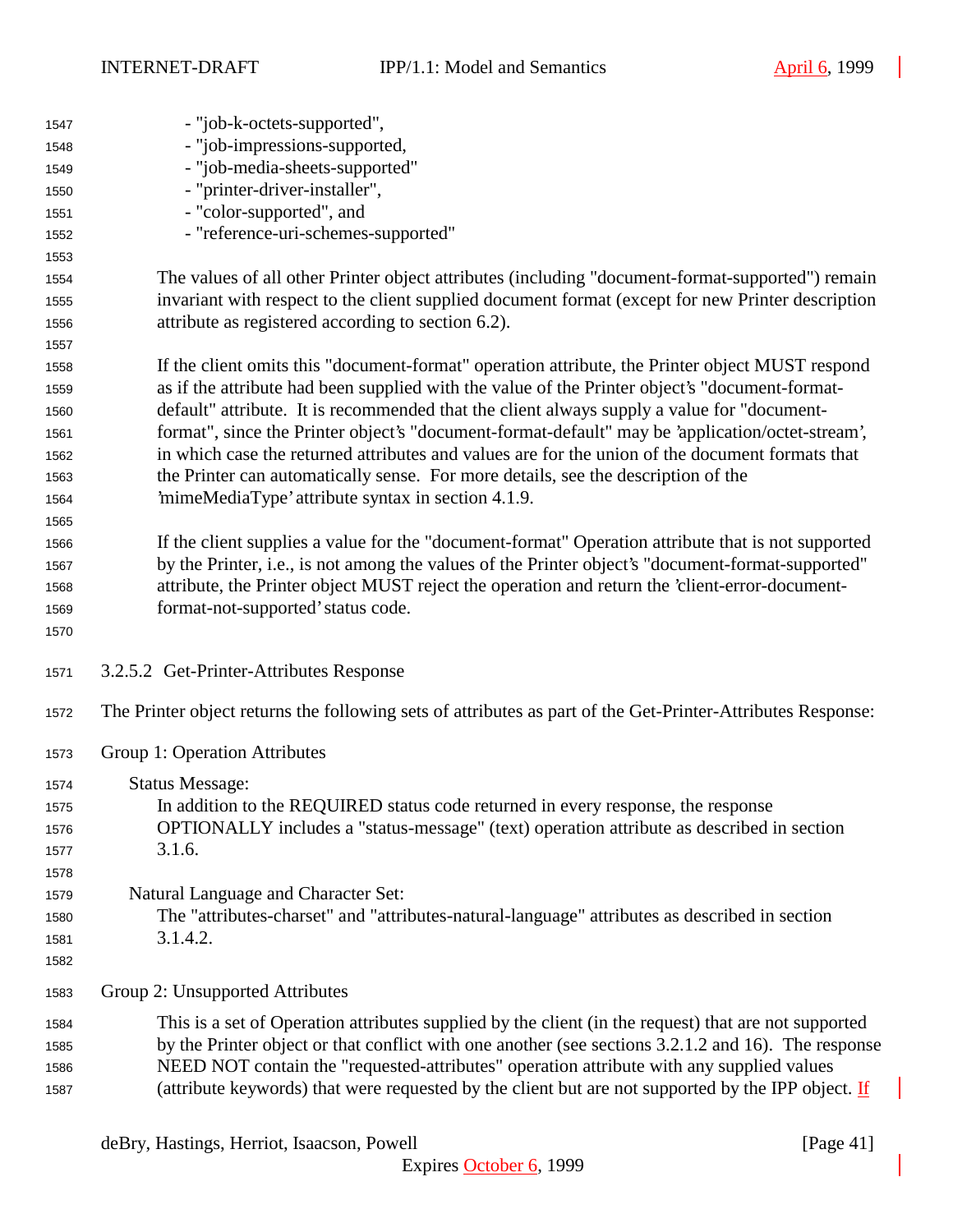| 1588 | the Printer does include unsupported attributes referenced in "requested-attributes" and such              |
|------|------------------------------------------------------------------------------------------------------------|
| 1589 | attributes include group names, such as "all", the unsupported attributes MUST NOT include                 |
| 1590 | attributes described in the standard but not supported by the implementation. <b>Issue 23</b> If the       |
| 1591 | Printer object is not returning any Unsupported Attributes in the response, the Printer object             |
| 1592 | SHOULD omit Group 2 rather than sending an empty group. However, a client MUST be able                     |
| 1593 | to accept an empty group.                                                                                  |
| 1594 |                                                                                                            |
| 1595 | Group 3: Printer Object Attributes                                                                         |
| 1596 | This is the set of requested attributes and their current values. The Printer object ignores (does         |
| 1597 | not respond with) any requested attribute which is not supported. The Printer object MAY                   |
| 1598 | respond with a subset of the supported attributes and values, depending on the security policy in          |
| 1599 | force. However, the Printer object MUST respond with the 'unknown' value for any supported                 |
| 1600 | attribute (including all REQUIRED attributes) for which the Printer object does not know the               |
| 1601 | value. Also the Printer object MUST respond with the 'no-value' for any supported attribute                |
| 1602 | (including all REQUIRED attributes) for which the system administrator has not configured a                |
| 1603 | value. See the description of the "out-of-band" values in the beginning of Section 4.1.                    |
| 1604 |                                                                                                            |
| 1605 | 3.2.6 Get-Jobs Operation                                                                                   |
| 1606 | This REQUIRED operation allows a client to retrieve the list of Job objects belonging to the target        |
| 1607 | Printer object. The client may also supply a list of Job attribute names and/or attribute group names. A   |
| 1608 | group of Job object attributes will be returned for each Job object that is returned.                      |
| 1609 | This operation is similar to the Get-Job-Attributes operation, except that this Get-Jobs operation returns |
| 1610 | attributes from possibly more than one object (see the description of Job attribute group names in section |
| 1611 | $3.3.4$ ).                                                                                                 |
| 1612 | 3.2.6.1 Get-Jobs Request                                                                                   |
| 1613 | The client submits the Get-Jobs request to a Printer object.                                               |
| 1614 | The following groups of attributes are part of the Get-Jobs Request:                                       |
| 1615 | Group 1: Operation Attributes                                                                              |
| 1616 | Natural Language and Character Set:                                                                        |
| 1617 | The "attributes-charset" and "attributes-natural-language" attributes as described in section              |
| 1618 | 3.1.4.1.                                                                                                   |
| 1619 |                                                                                                            |
| 1620 | Target:                                                                                                    |
| 1621 | The "printer-uri" (uri) operation attribute which is the target for this operation as described in         |
| 1622 | section 3.1.5.                                                                                             |
| 1623 |                                                                                                            |
|      |                                                                                                            |
|      |                                                                                                            |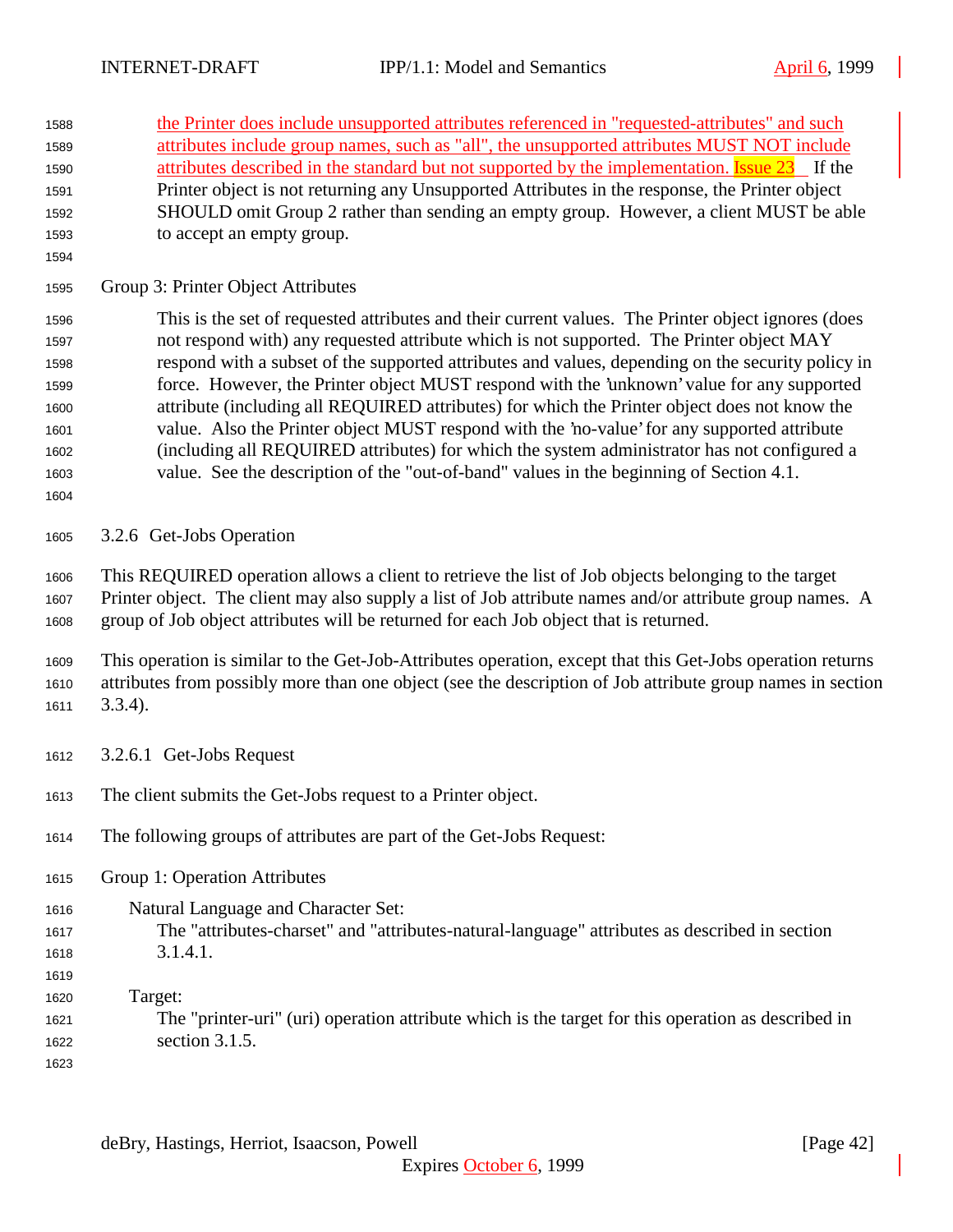| 1624 | <b>Requesting User Name:</b>                                                                                |
|------|-------------------------------------------------------------------------------------------------------------|
| 1625 | The "requesting-user-name" (name(MAX)) attribute SHOULD be supplied by the client as                        |
| 1626 | described in section 8.3.                                                                                   |
| 1627 |                                                                                                             |
| 1628 | "limit" (integer $(1:MAX)$ ):                                                                               |
| 1629 | The client OPTIONALLY supplies this attribute. The Printer object MUST support this                         |
| 1630 | attribute. It is an integer value that indicates a limit to the number of Job objects returned.             |
| 1631 | determines the maximum number of jobs that a client will receive from the Printer even if                   |
| 1632 | "which-jobs" or "my-jobs" restrict which jobs are returned, -The limit is a "stateless limit" in that       |
| 1633 | if the value supplied by the client is $N'$ , then only the first $N'$ jobs are returned in the Get-Jobs    |
| 1634 | Response. There is no mechanism to allow for the next 'M' jobs after the first 'N' jobs. If the             |
| 1635 | client does not supply this attribute, the Printer object responds with all applicable jobs. <b>Issue 8</b> |
| 1636 |                                                                                                             |
| 1637 | "requested-attributes" (1setOf keyword):                                                                    |
| 1638 | The client OPTIONALLY supplies this attribute. The Printer object MUST support this                         |
| 1639 | attribute. It is a set of Job attribute names and/or attribute groups names in whose values the             |
| 1640 | requester is interested. This set of attributes is returned for each Job object that is returned. The       |
| 1641 | allowed attribute group names are the same as those defined in the Get-Job-Attributes operation             |
| 1642 | in section 3.3.4. If the client does not supply this attribute, the Printer MUST respond as if the          |
| 1643 | client had supplied this attribute with two values: 'job-uri' and 'job-id'.                                 |
| 1644 |                                                                                                             |
| 1645 | "which-jobs" (keyword):                                                                                     |
| 1646 | The client OPTIONALLY supplies this attribute. The Printer object MUST support this                         |
| 1647 | attribute. It indicates which Job objects MUST be returned by the Printer object. The values for            |
| 1648 | this attribute are:                                                                                         |
| 1649 |                                                                                                             |
| 1650 | 'completed': This includes any Job object whose state is 'completed', 'canceled', or 'aborted'.             |
| 1651 | 'not-completed': This includes any Job object whose state is 'pending', 'processing',                       |
| 1652 | processing-stopped', or 'pending-held'.                                                                     |
| 1653 |                                                                                                             |
| 1654 | A Printer object MUST support both values. However, if the implementation does not keep jobs                |
| 1655 | in the 'completed', 'canceled', and 'aborted' states, then it returns no jobs when the 'completed'          |
| 1656 | value is supplied.                                                                                          |
| 1657 |                                                                                                             |
| 1658 | If a client supplies some other value, the Printer object MUST copy the attribute and the                   |
| 1659 | unsupported value to the Unsupported Attributes response group, reject the request, and return              |
| 1660 | the 'client-error-attributes-or-values-not-supported' status code.                                          |
| 1661 |                                                                                                             |
| 1662 | If the client does not supply this attribute, the Printer object MUST respond as if the client had          |
| 1663 | supplied the attribute with a value of 'not-completed'.                                                     |
| 1664 |                                                                                                             |
| 1665 | "my-jobs" (boolean):                                                                                        |
| 1666 | The client OPTIONALLY supplies this attribute. The Printer object MUST support this                         |
| 1667 | attribute. It indicates whether all jobs or just the jobs submitted by the requesting user of this          |
| 1668 | request MUST be returned by the Printer object. If the client does not supply this attribute, the           |
|      |                                                                                                             |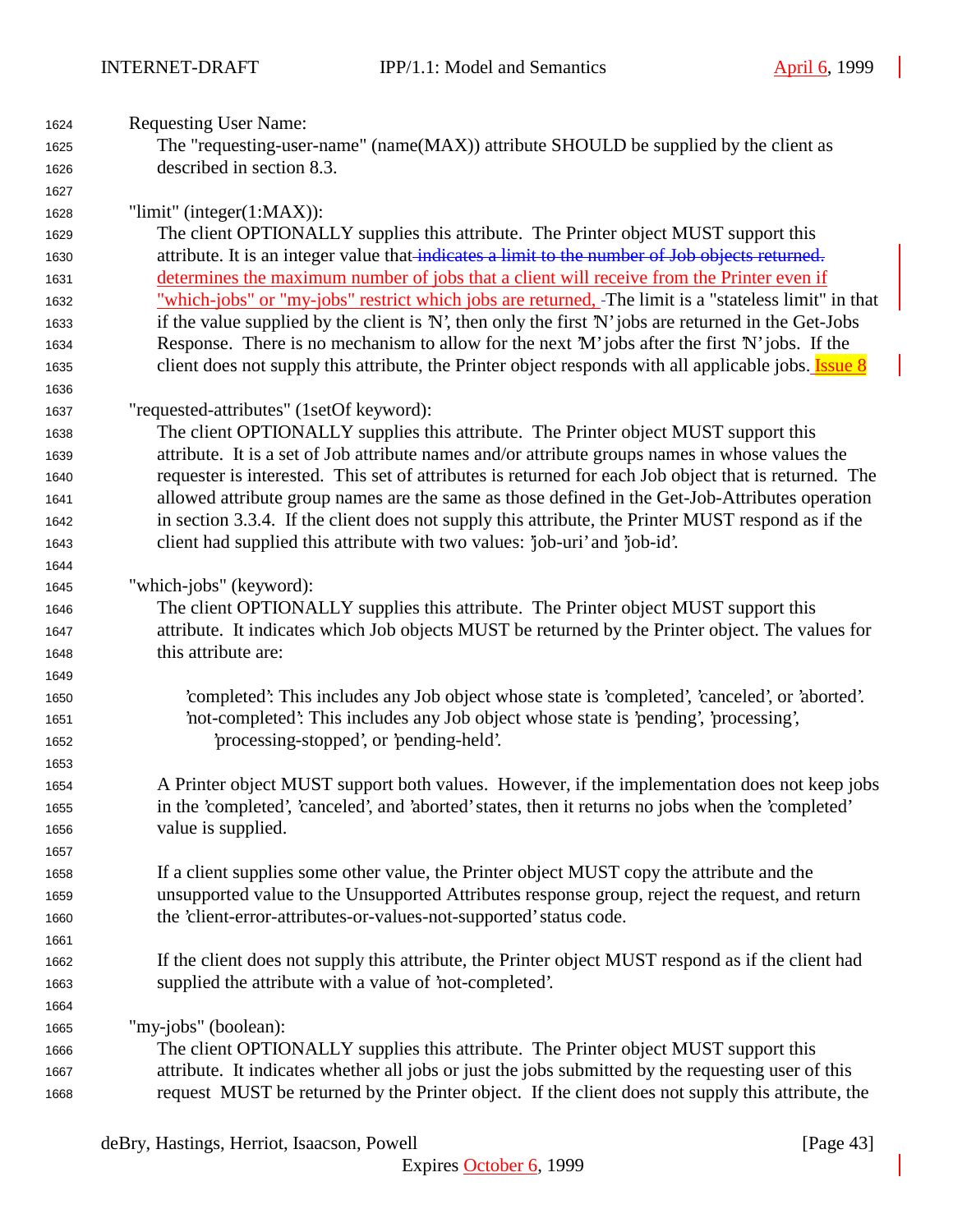- Printer object MUST respond as if the client had supplied the attribute with a value of 'false', i.e., all jobs. The means for authenticating the requesting user and matching the jobs is described in section 8.
- 3.2.6.2 Get-Jobs Response

 The Printer object returns all of the Job objects that match the criteria as defined by the attribute values supplied by the client in the request. It is possible that no Job objects are returned since there may literally be no Job objects at the Printer, or there may be no Job objects that match the criteria supplied by the client. If the client requests any Job attributes at all, there is a set of Job Object Attributes returned for each Job object.

- It is not an error for the Printer to return 0 jobs. If the response returns 0 jobs because there are no jobs matching the criteria, and the request would have returned 1 or more jobs with a status code of 'successful-ok' if there had been jobs matching the criteria, then the status code for 0 jobs MUST be
- 1681 <u>'successful-ok'</u>. **Issue 24**
- Group 1: Operation Attributes

Status Message:

- In addition to the REQUIRED status code returned in every response, the response OPTIONALLY includes a "status-message" (text) operation attribute as described in sections 14 and 3.1.6.
- Natural Language and Character Set:
- The "attributes-charset" and "attributes-natural-language" attributes as described in section 3.1.4.2.
- 

Group 2: Unsupported Attributes

 This is a set of Operation attributes supplied by the client (in the request) that are not supported by the Printer object or that conflict with one another (see sections 3.2.1.2 and the Implementer's Guide [IPP-IIG]). The response NEED NOT contain the "requested-attributes" operation attribute with any supplied values (attribute keywords) that were requested by the client but are not supported by the IPP object. If the Printer does include unsupported attributes referenced in "requested-attributes" and such attributes include group names, such as "all", the unsupported attributes MUST NOT include attributes described in the standard but not supported by the 1700 implementation. **Issue 23** If the Printer object is not returning any Unsupported Attributes in the response, the Printer object SHOULD omit Group 2 rather than sending an empty group. However, a client MUST be able to accept an empty group.

Groups 3 to N: Job Object Attributes

 The Printer object responds with one set of Job Object Attributes for each returned Job object. The Printer object ignores (does not respond with) any requested attribute or value which is not supported or which is restricted by the security policy in force, including whether the requesting user is the user that submitted the job (job originating user) or not (see section 8). However, the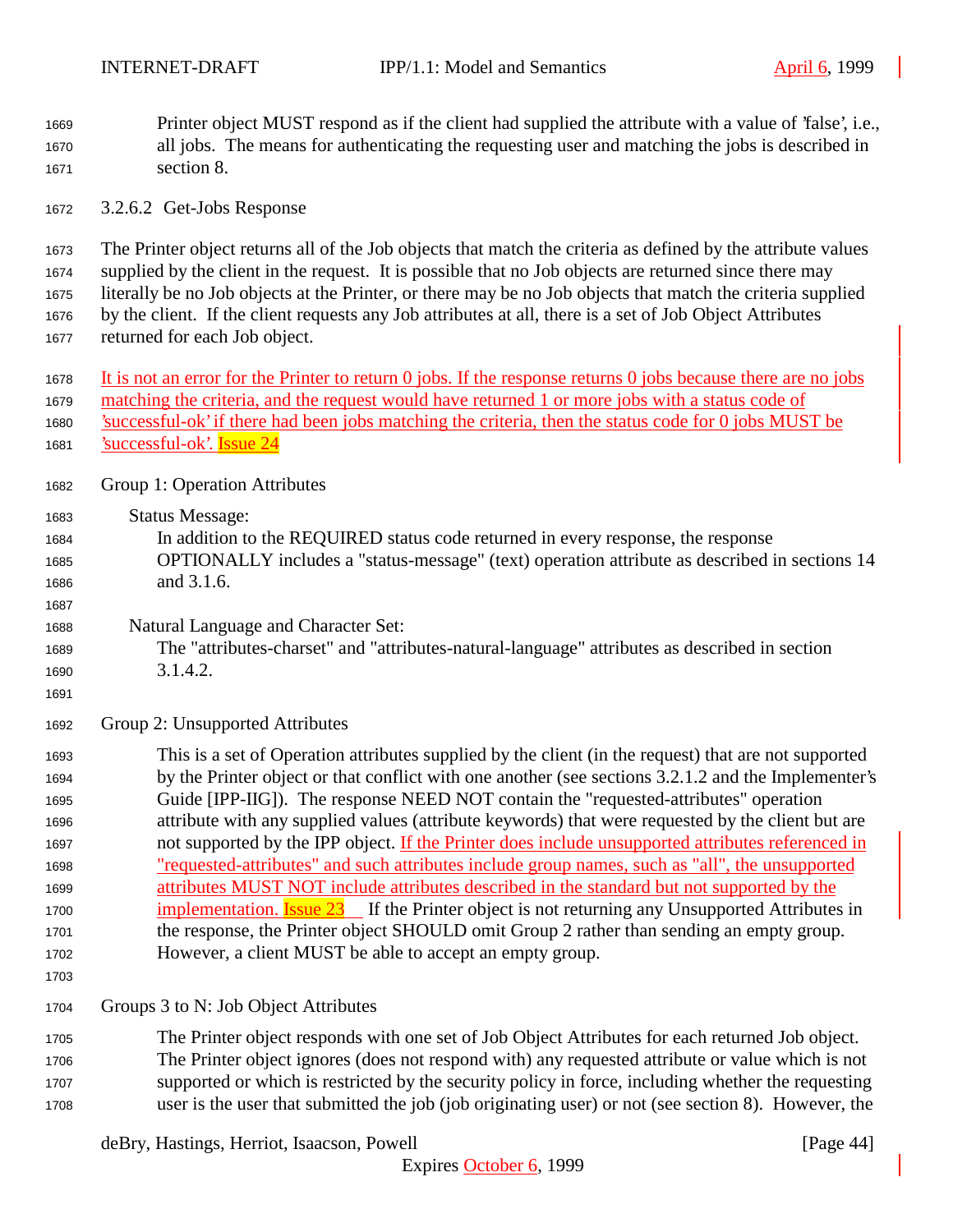Printer object MUST respond with the 'unknown' value for any supported attribute (including all REQUIRED attributes) for which the Printer object does not know the value, unless it would violate the security policy. See the description of the "out-of-band" values in the beginning of Section 4.1.

- Jobs are returned in the following order:
- If the client requests all 'completed' Jobs (Jobs in the 'completed', 'aborted', or 'canceled' states), then the Jobs are returned newest to oldest (with respect to actual completion 1717 time)
- If the client requests all 'not-completed' Jobs (Jobs in the 'pending', 'processing', 'pending- held', and 'processing-stopped' states), then Jobs are returned in relative chronological order of expected time to complete (based on whatever scheduling algorithm is configured for the Printer object).
- 3.2.7 Pause-Printer Operation

 This OPTIONAL operation allows a client to stop the Printer object from scheduling jobs on all its devices. Depending on implementation, the Pause-Printer operation MAY also stop the Printer from processing the current job or jobs. Any job that is currently being printed is either stopped as soon as the implementation permits or is completed, depending on implementation. The Printer object MUST still accept create operations to create new jobs, but MUST prevent any jobs from entering the 'processing' state.

 If the Pause-Printer operation is supported, then the Resume-Printer operation MUST be supported, and vice-versa.

The IPP Printer stops the current job(s) on its device(s) that were in the 'processing' or 'processing-

 stopped' states as soon as the implementation permits. If the implementation supports the "printer-state-reasons" attribute and the devices will take appreciable time to stop, the IPP Printer adds the 'moving-to-

- paused' value to the Printer object's "printer-state-reasons" attribute (see section 4.4.11). When the device(s) have all stopped, the IPP Printer transitions the Printer object to the 'stopped' state, removes the 'moving-to-paused' value, if present, and adds the 'paused' value to the Printer object's "printer-state-
- reasons" attribute.

When the current job(s) complete that were in the 'processing' state, the IPP Printer transitions them to

- the 'completed' state. When the current job(s) stop in mid processing that were in the 'processing' state,
- the IPP Printer transitions them to the 'processing-stopped' state and, if the "job-state-reasons" attribute is
- supported, adds the 'printer-stopped' value to the job's "job-state-reasons" attribute.
- Note: for any jobs that are 'pending' or 'pending-held', the 'printer-stopped' value of the jobs' "job-state-
- reasons" attribute also applies. However, the IPP Printer NEED NOT update those jobs' "job-state-
- reasons" attributes and only need return the 'printer-stopped' value when those jobs are queried (so-called "lazy evaluation").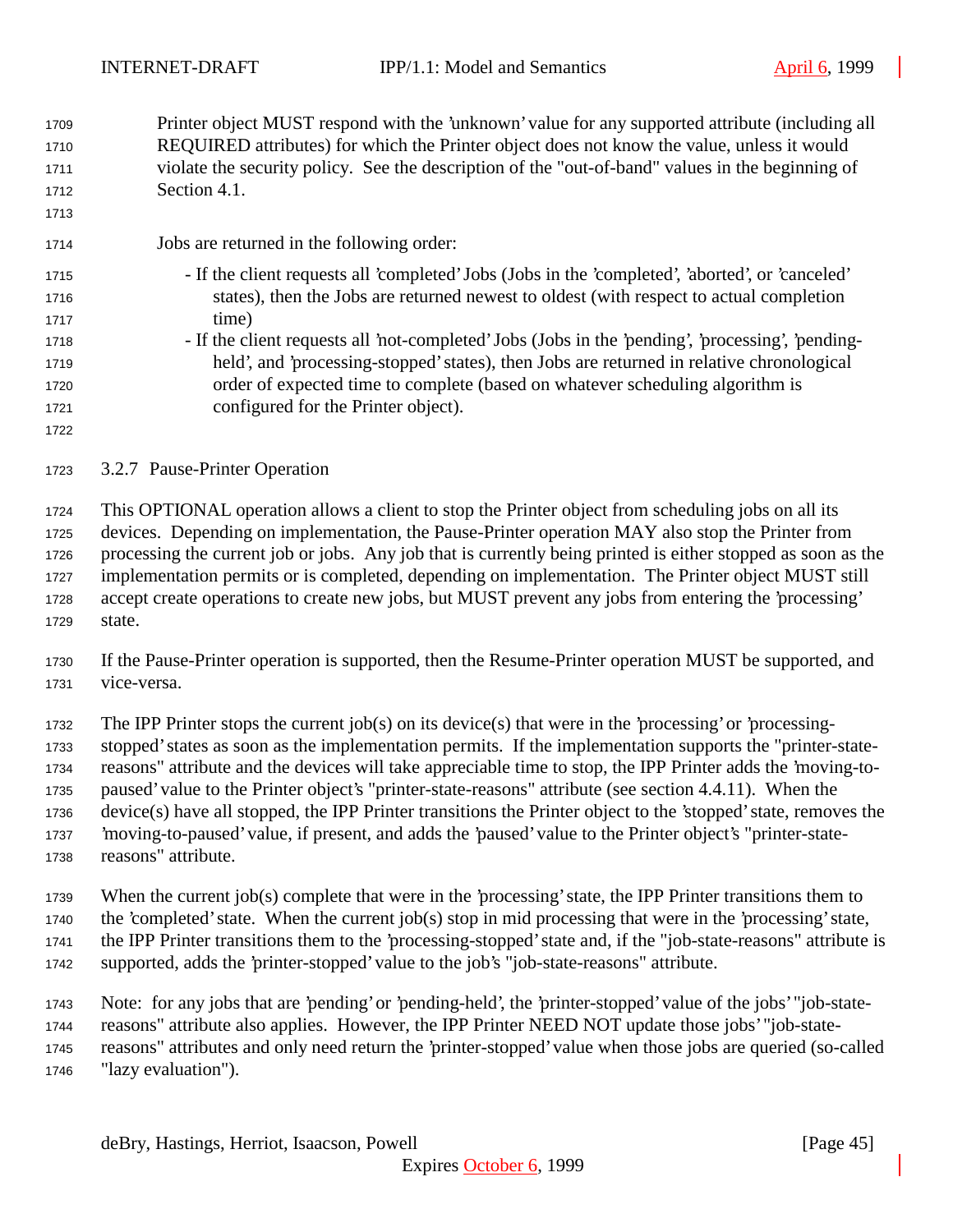<sup>1747</sup> Whether the Pause-Printer operation affects jobs that were submitted to the device from other sources

<sup>1748</sup> than the IPP Printer object in the same way that the Pause-Printer operation affects jobs that were

<sup>1749</sup> submitted to the IPP Printer object using IPP, depends on implementation, i.e., on whether the IPP

<sup>1750</sup> protocol is being used as a universal management protocol or just to manage IPP jobs, respectively.

<sup>1751</sup> The IPP Printer MUST accept the request in any state and transition the Printer to the indicated new <sup>1752</sup> "printer-state" before returning as follows:

| Current<br>"printer-state" | <b>New</b><br>"printer-state" | "printer-<br>state-<br>reasons" | IPP Printer's response status code and action:                                                                                                                                                                           |
|----------------------------|-------------------------------|---------------------------------|--------------------------------------------------------------------------------------------------------------------------------------------------------------------------------------------------------------------------|
| 'idle'                     | 'stopped'                     | paused'                         | 'successful-ok'                                                                                                                                                                                                          |
| processing'                | processing'                   | 'moving-to-<br>paused'          | OPTION 1: 'successful-ok';<br>Later, when all output has stopped, the "printer-<br>state" becomes 'stopped', and the 'paused' value<br>replaces the 'moving-to-paused' value in the<br>"printer-state-reasons" attribute |
| processing'                | 'stopped'                     | paused'                         | OPTION 2: 'successful-ok';<br>all device output stopped immediately                                                                                                                                                      |
| 'stopped'                  | 'stopped'                     | 'paused'                        | 'successful-ok'                                                                                                                                                                                                          |

<sup>1753</sup> *Access Rights:* The requesting user must be an operator or administrator of the Printer object.

- <sup>1754</sup> Otherwise, the IPP Printer MUST reject the operation and return: 'client-error-forbidden', 'client-error-<sup>1755</sup> not-authenticated', or 'client-error-not-authorized' as appropriate.
- <sup>1756</sup> 3.2.7.1 Pause-Printer Request
- <sup>1757</sup> The following groups of attributes are part of the Pause-Printer Request:
- <sup>1758</sup> Group 1: Operation Attributes
- <sup>1759</sup> Natural Language and Character Set:
- <sup>1760</sup> The "attributes-charset" and "attributes-natural-language" attributes as described in section <sup>1761</sup> 3.1.4.1.
- 1762

1766

<sup>1763</sup> Target:

- <sup>1764</sup> The "printer-uri" (uri) operation attribute which is the target for this operation as described in <sup>1765</sup> section 3.1.5.
- <sup>1767</sup> Requesting User Name:
- <sup>1768</sup> The "requesting-user-name" (name(MAX)) attribute SHOULD be supplied by the client as <sup>1769</sup> described in section 8.3.
- <sup>1770</sup> 3.2.7.2 Pause-Printer Response
- <sup>1771</sup> The following groups of attributes are part of the Pause-Printer Response:
- <sup>1772</sup> Group 1: Operation Attributes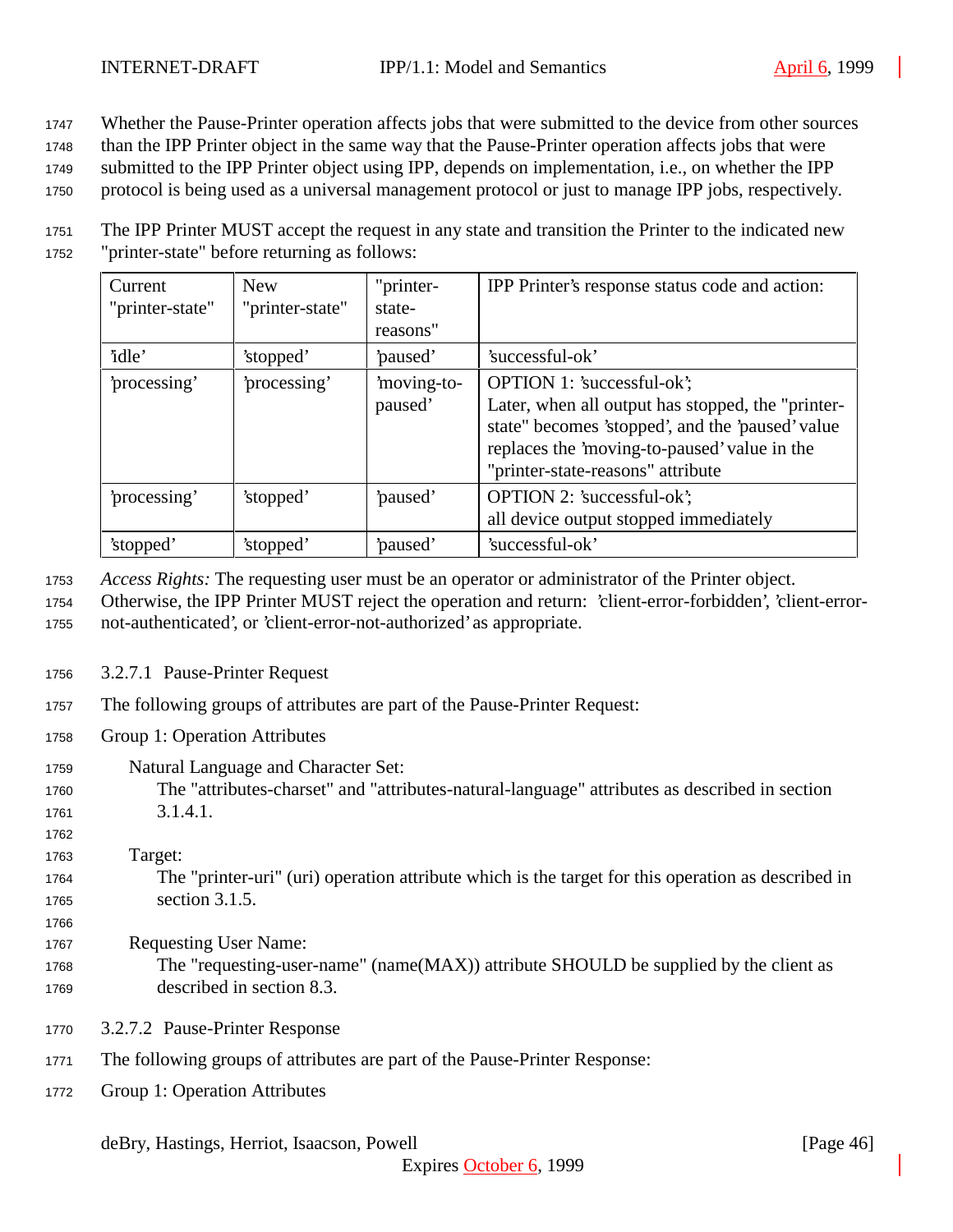| 1773 | <b>Status Message:</b>                                                                                      |
|------|-------------------------------------------------------------------------------------------------------------|
| 1774 | In addition to the REQUIRED status code returned in every response, the response                            |
| 1775 | OPTIONALLY includes a "status-message" (text) operation attribute as described in section                   |
| 1776 | 3.1.6.                                                                                                      |
| 1777 |                                                                                                             |
| 1778 | Natural Language and Character Set:                                                                         |
| 1779 | The "attributes-charset" and "attributes-natural-language" attributes as described in section               |
| 1780 | 3.1.4.2.                                                                                                    |
| 1781 |                                                                                                             |
| 1782 | Group 2: Unsupported Attributes                                                                             |
| 1783 | This is a set of Operation attributes supplied by the client (in the request) that are not supported        |
| 1784 | by the Printer object or that conflict with one another (see sections 3.2.1.2 and 16).                      |
| 1785 | 3.2.8 Resume-Printer Operation                                                                              |
| 1786 | This operation allows a client to resume the Printer object scheduling jobs on all its devices. If the      |
| 1787 | Printer object supports the "printer-state-reasons" attribute, it MUST remove the 'paused' and 'moving-     |
| 1788 | to-paused' values from the Printer object's "printer-state-reasons" attribute, if present. If there are no  |
| 1789 | other reasons to keep a device paused (such as media-jam), the IPP Printer transitions itself to the        |
| 1790 | processing' or 'idle' states, depending on whether there are jobs to be processed or not, respectively, and |
| 1791 | the device(s) resume processing jobs.                                                                       |
| 1792 | If the Pause-Printer operation is supported, then the Resume-Printer operation MUST be supported, and       |
| 1793 | vice-versa.                                                                                                 |
| 1794 | The IPP Printer removes the 'printer-stopped' value from any job's "job-state-reasons" attributes           |
| 1795 | contained in that Printer.                                                                                  |

 The IPP Printer MUST accept the request in any state, transition the Printer object to the indicated new state as follows:

| Current<br>"printer-state" | New "printer-state" | IPP Printer's response status code and action:              |
|----------------------------|---------------------|-------------------------------------------------------------|
| 'idle'                     | 'idle'              | 'successful-ok'                                             |
| processing'                | 'processing'        | 'successful-ok'                                             |
| 'stopped'                  | processing'         | 'successful-ok';<br>when there are jobs to be processed     |
| 'stopped'                  | 'idle'              | 'successful-ok';<br>when there are no jobs to be processed. |

*Access Rights:* The requesting user must be an operator or administrator of the Printer object.

 The Resume-Printer Request and Resume-Printer Response have the same attribute groups and attributes as the Pause-Printer operation (see sections 3.2.7.1 and 3.2.7.2).

deBry, Hastings, Herriot, Isaacson, Powell [Page 47]

Otherwise, the IPP Printer MUST reject the operation and return: 'client-error-forbidden', 'client-error-

not-authenticated', or 'client-error-not-authorized' as appropriate.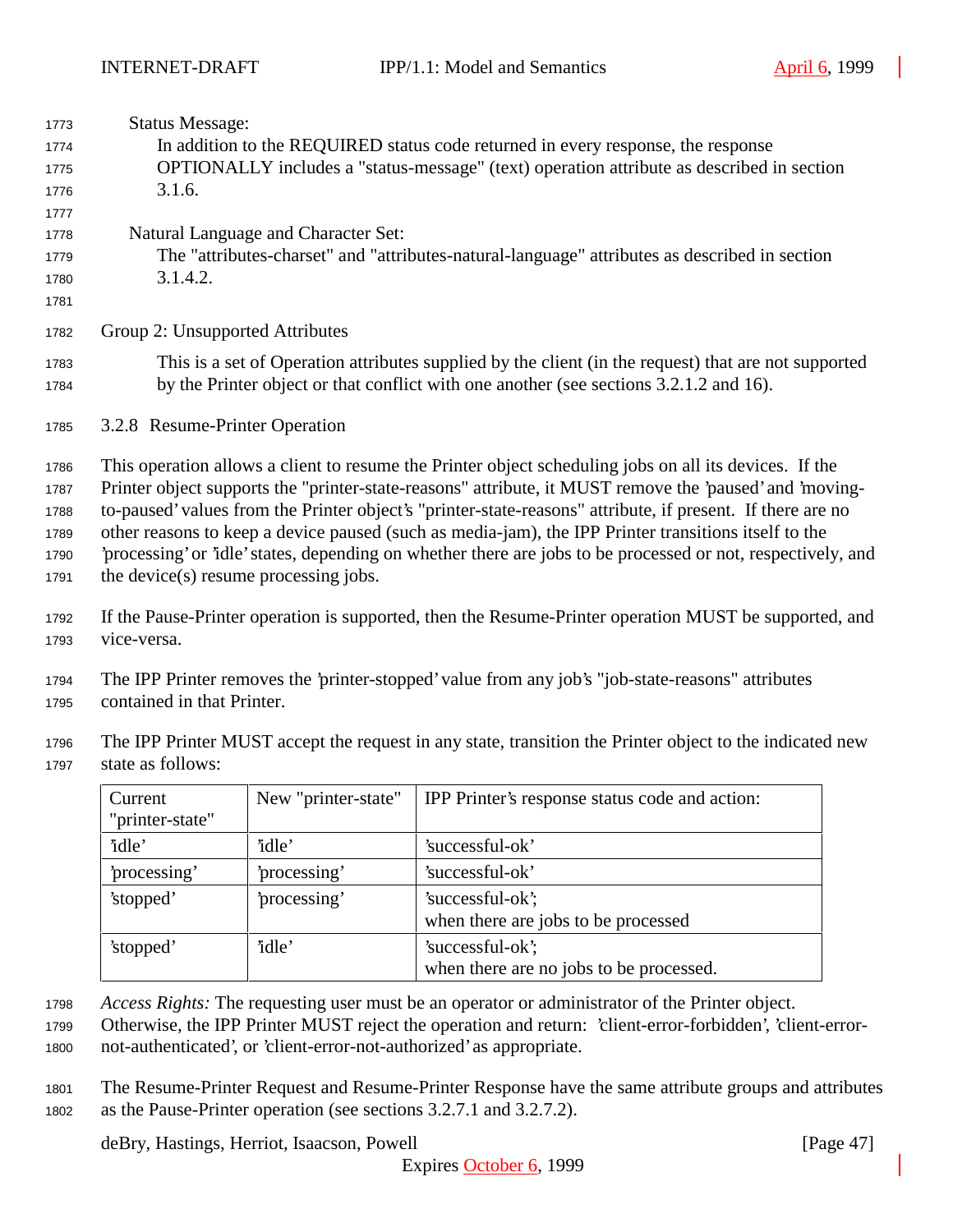3.2.9 Purge-Jobs Operation

 This OPTIONAL operation allows a client to remove all jobs from an IPP Printer object, regardless of their job states, including jobs in the Printer object's Job History (see Section 4.3.7.1). After a Purge-Jobs operation has been performed, a Printer object MUST return no jobs in subsequent Get-Job-

Attributes and Get-Jobs responses (until new jobs are submitted).

 Whether the Purge-Jobs (and Get-Jobs) operation affects jobs that were submitted to the device from other sources than the IPP Printer object in the same way that the Purge-Jobs operation affects jobs that were submitted to the IPP Printer object using IPP, depends on implementation, i.e., on whether the IPP protocol is being used as a universal management protocol or just to manage IPP jobs, respectively.

 Note: if an operator wants to cancel all jobs without clearing out the Job History, the operator uses the Cancel-Job operation on each job instead of using the Purge-Job operation.

 The Printer object MUST accept this operation in any state and transition the Printer object to the 'idle' state.

*Access Rights:* The requesting user must be an operator or administrator of the Printer object.

 Otherwise, the IPP object MUST reject the operation and return: client-error-forbidden, client-error-not-authenticated, and client-error-not-authorized as appropriate.

- The Purge-Jobs Request and Purge-Jobs Response have the same attribute groups and attributes as the Pause-Printer operation (see sections 3.2.7.1 and 3.2.7.2).
- 3.3 Job Operations

 All Job operations are directed at Job objects. A client MUST always supply some means of identifying the Job object in order to identify the correct target of the operation. That job identification MAY either be a single Job URI or a combination of a Printer URI with a Job ID. The IPP object implementation MUST support both forms of identification for every job.

3.3.1 Send-Document Operation

 This OPTIONAL operation allows a client to create a multi-document Job object that is initially "empty" (contains no documents). In the Create-Job response, the Printer object returns the Job object's URI (the "job-uri" attribute) and the Job object's 32-bit identifier (the "job-id" attribute). For each new document that the client desires to add, the client uses a Send-Document operation. Each Send-Document Request contains the entire stream of document data for one document.

 The authenticated user of the Send-Document operation MUST be the same as the authenticated user of 1833 the Create-Job operation whose job-id or job-uri is the target of the Send-Document operation. **Issue 19** 

 Since the Create-Job and the send operations (Send-Document or Send-URI operations) that follow could occur over an arbitrarily long period of time for a particular job, a client MUST send another send operation within an IPP Printer defined minimum time interval after the receipt of the previous request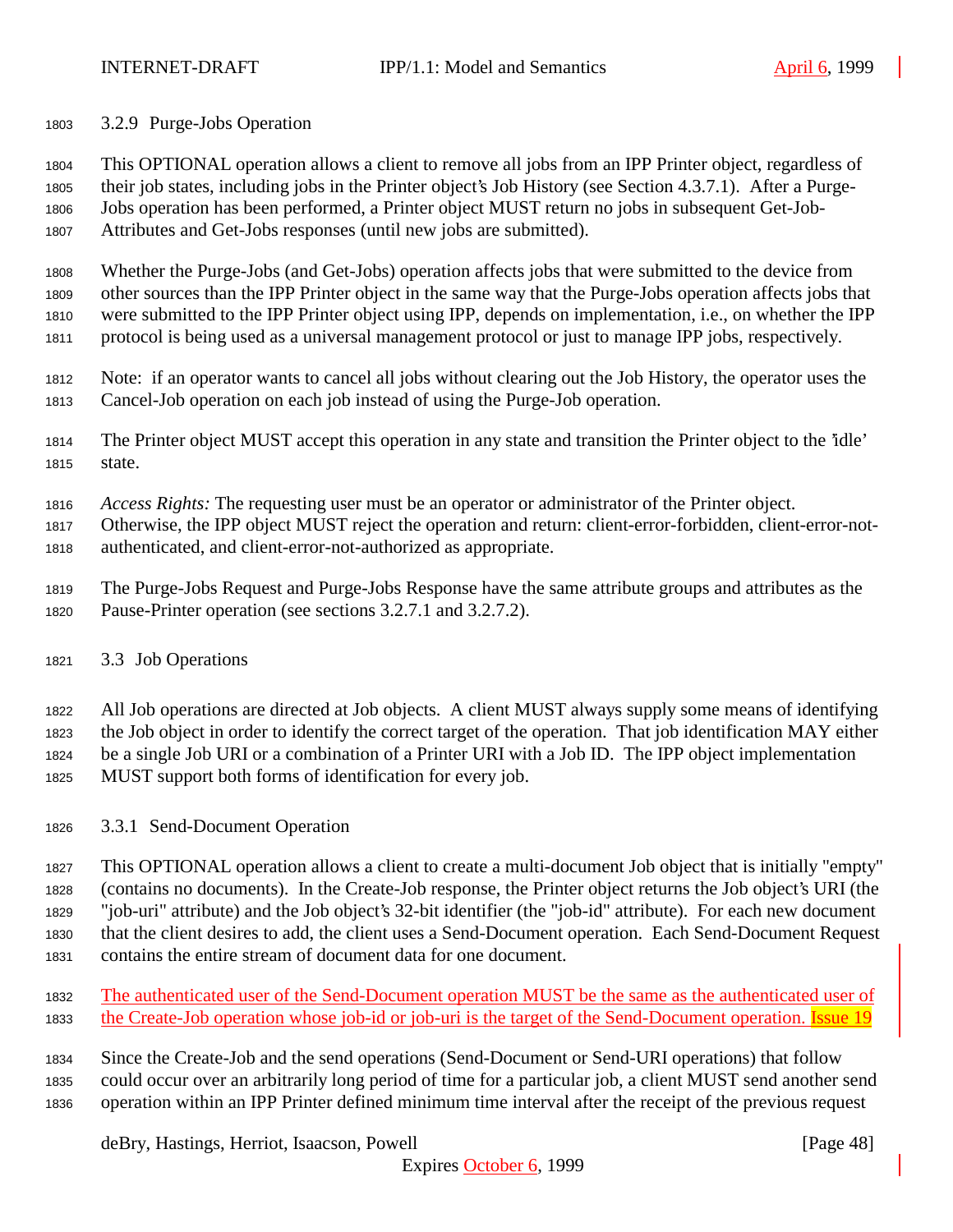for the job. If a Printer object supports multiple document jobs, the Printer object MUST support the "multiple-operation-time-out" attribute (see section 4.4.28). This attribute indicates the minimum number of seconds the Printer object will wait for the next send operation before taking some recovery action.

 An IPP object MUST recover from an errant client that does not supply a send operation, sometime after the minimum time interval specified by the Printer object's "multiple-operation-time-out" attribute. Such recovery MAY include any of the following or other recovery actions:

- 1. Assume that the Job is an invalid job, start the process of changing the job state to 'aborted', add the 'aborted-by-system' value to the job's "job-state-reasons" attribute (see section 4.3.8), if supported, and clean up all resources associated with the Job. In this case, if another send operation is finally received, the Printer responds with an "client-error-not-possible" or "client- error-not-found" depending on whether or not the Job object is still around when the send operation finally arrives.
- 2. Assume that the last send operation received was in fact the last document (as if the "last- document" flag had been set to 'true'), close the Job object, and proceed to process it (i.e., move the Job's state to 'pending').
- 3. Assume that the last send operation received was in fact the last document, close the Job, but move it to the 'pending-held' and add the 'submission-interrupted' value to the job's "job-state- reasons" attribute (see section 4.3.8), if supported. This action allows the user or an operator to determine whether to continue processing the Job by moving it back to the 'pending' state using the Release-Job operation (see section 3.3.6) or to cancel the job using the Cancel-Job operation (see section 3.3.3).
- 

 Each implementation is free to decide the "best" action to take depending on local policy, whether any documents have been added, whether the implementation spools jobs or not, and/or any other piece of information available to it. If the choice is to abort the Job object, it is possible that the Job object may already have been processed to the point that some media sheet pages have been printed.

- 3.3.1.1 Send-Document Request
- The following attribute sets are part of the Send-Document Request:
- Group 1: Operation Attributes
- Natural Language and Character Set: The "attributes-charset" and "attributes-natural-language" attributes as described in section 3.1.4.1.
- Target: Either (1) the "printer-uri" (uri) plus "job-id" (integer(1:MAX))or (2) the "job-uri" (uri) operation attribute(s) which define the target for this operation as described in section 3.1.5.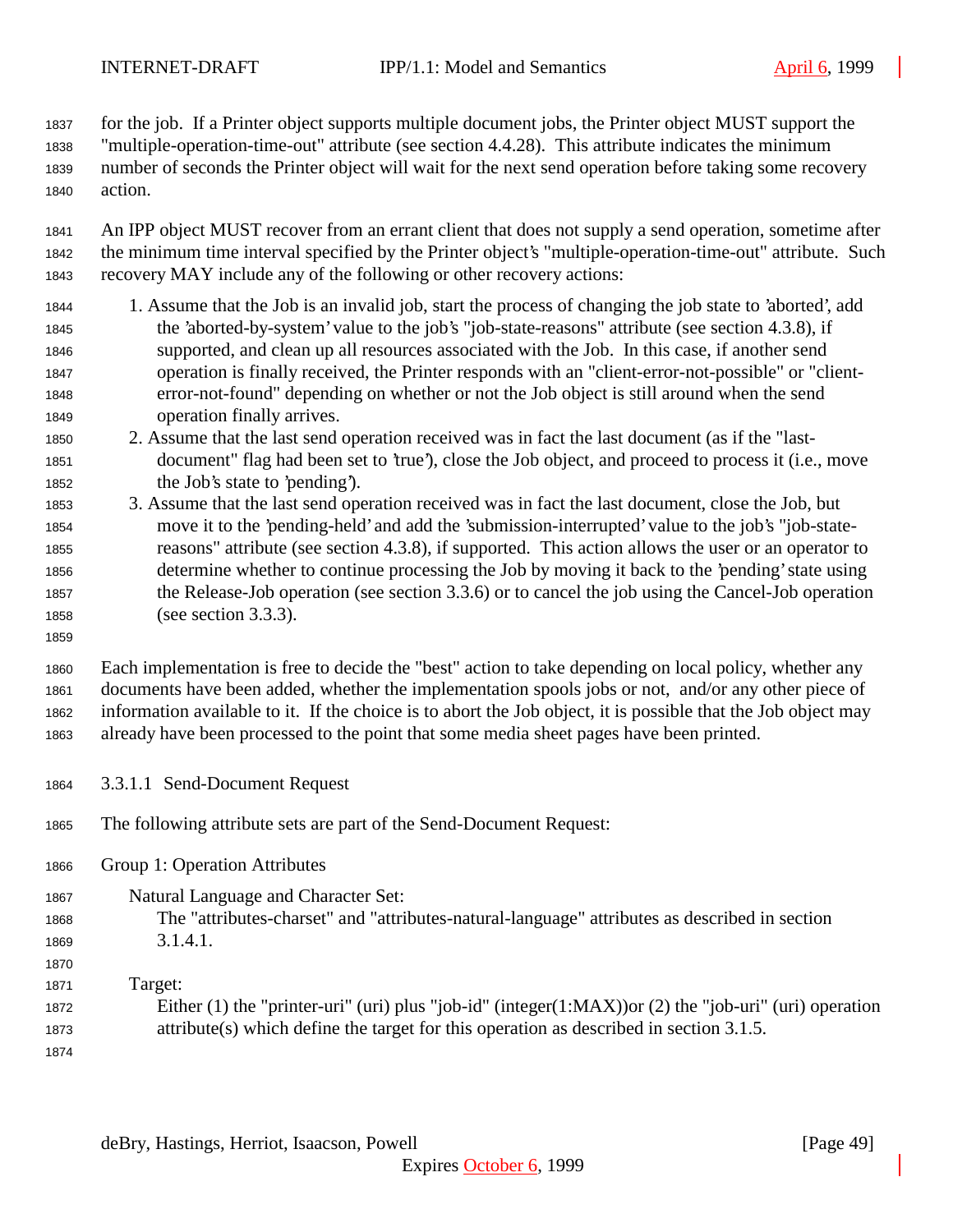| 1875         | <b>Requesting User Name:</b>                                                                             |
|--------------|----------------------------------------------------------------------------------------------------------|
| 1876         | The "requesting-user-name" (name(MAX)) attribute SHOULD be supplied by the client as                     |
| 1877         | described in section 8.3.                                                                                |
| 1878         |                                                                                                          |
| 1879         | "document-name" (name(MAX)):                                                                             |
| 1880         | The client OPTIONALLY supplies this attribute. The Printer object MUST support this                      |
| 1881         | attribute. It contains the client supplied document name. The document name MAY be different             |
| 1882         | than the Job name. It might be helpful, but NEED NOT be unique across multiple documents in              |
| 1883         | the same Job. Typically, the client software automatically supplies the document name on behalf          |
| 1884         | of the end user by using a file name or an application generated name. See the description of the        |
| 1885         | "document-name" operation attribute in the Print-Job Request (section 3.2.1.1) for more                  |
| 1886         | information about this attribute.                                                                        |
| 1887         |                                                                                                          |
| 1888         | "document-format" (mimeMediaType) :                                                                      |
| 1889         | The client OPTIONALLY supplies this attribute. The Printer object MUST support this                      |
| 1890         | attribute. The value of this attribute identifies the format of the supplied document data. If the       |
| 1891         | client does not supply this attribute, the Printer object assumes that the document data is in the       |
| 1892         | format defined by the Printer object's "document-format-default" attribute. If the client supplies       |
| 1893         | this attribute, but the value is not supported by the Printer object, i.e., the value is not one of the  |
| 1894         | values of the Printer object's "document-format-supported" attribute, the Printer object MUST            |
| 1895         | copy the attribute and its value to the Unsupported Attributes response group, reject the request        |
| 1896         | and return the 'client-error-document-format-not-supported' status code. Issue 11                        |
|              |                                                                                                          |
| 1897         |                                                                                                          |
|              |                                                                                                          |
| 1898<br>1899 | "document-natural-language" (naturalLanguage):                                                           |
| 1900         | The client OPTIONALLY supplies this attribute. The Printer object OPTIONALLY supports                    |
| 1901         | this attribute. This attribute specifies the natural language of the document for those document-        |
| 1902         | formats that require a specification of the natural language in order to image the document              |
| 1903         | unambiguously. There are no particular values required for the Printer object to support.                |
| 1904         | "compression" (type3 keyword)                                                                            |
| 1905         | The client OPTIONALLY supplies this attribute. The Printer object OPTIONALLY MUST                        |
| 1906         | supports this attribute and the "compression-supported" attribute (see section 4.4.29). The client       |
| 1907         | supplied "compression" operation attribute identifies the compression algorithm used on the              |
| 1908         | document data. If the client omits this attribute, the Printer object MUST assume that the data is       |
| 1909         | not compressed. If the client supplies the attribute and the Printer object supports the attribute       |
| 1910         | value, the Printer object MUST use the corresponding decompression algorithm on the document             |
| 1911         | data. If the client supplies this attribute, but the value is not supported by the Printer object, i.e., |
| 1912         | the value is not one of the values of the Printer object's "compression-supported" attribute, the        |
| 1913         | Printer object MUST copy the attribute and its value to the Unsupported Attributes response              |
| 1914         | group, reject the request, and return the 'client-error-attributes-or-values-not-supported' status       |
| 1915         | code. <b>Issue 28</b>                                                                                    |
| 1916         |                                                                                                          |
| 1917         | "last-document" (boolean):                                                                               |
| 1918         | The client MUST supply this attribute. The Printer object MUST support this attribute. It is a           |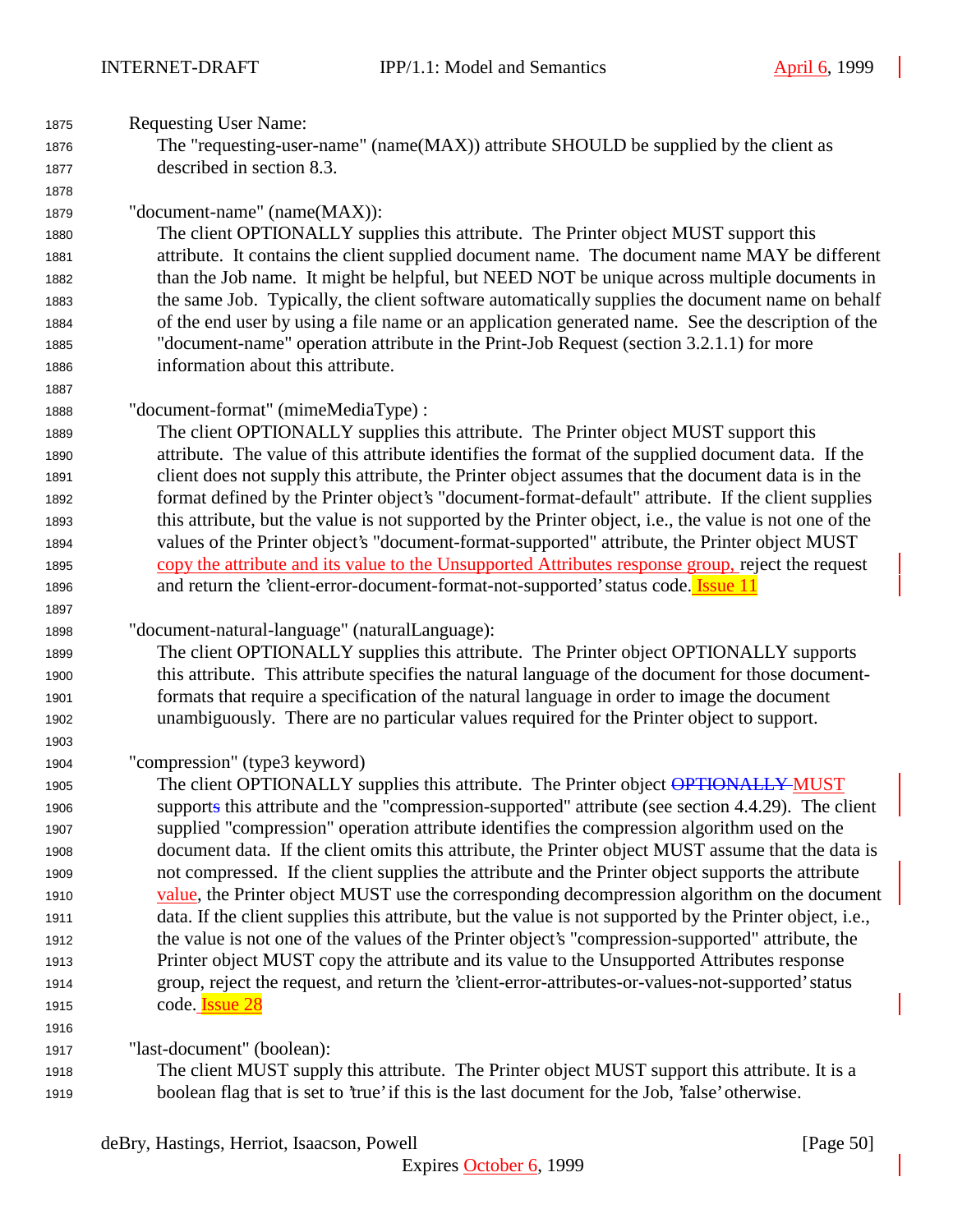| 1920                                                 |                                                                                                                                                                                                                                                                                                                                                                                                                                                                                                                                                                                                                                                                                                                             |
|------------------------------------------------------|-----------------------------------------------------------------------------------------------------------------------------------------------------------------------------------------------------------------------------------------------------------------------------------------------------------------------------------------------------------------------------------------------------------------------------------------------------------------------------------------------------------------------------------------------------------------------------------------------------------------------------------------------------------------------------------------------------------------------------|
| 1921                                                 | Group 2: Document Content                                                                                                                                                                                                                                                                                                                                                                                                                                                                                                                                                                                                                                                                                                   |
| 1922<br>1923<br>1924<br>1925<br>1926<br>1927         | The client MUST supply the document data if the "last-document" flag is set to 'false'. However,<br>since a client might not know that the previous document sent with a Send-Document (or Send-<br>URI) operation was the last document (i.e., the "last-document" attribute was set to 'false'), it is<br>legal to send a Send-Document request with no document data where the "last-document" flag is<br>set to 'true'. Such a request MUST NOT increment the value of the Job object's "number-of-<br>documents" attribute, since no real document was added to the job.                                                                                                                                               |
| 1928                                                 | 3.3.1.2 Send-Document Response                                                                                                                                                                                                                                                                                                                                                                                                                                                                                                                                                                                                                                                                                              |
| 1929                                                 | The following sets of attributes are part of the Send-Document Response:                                                                                                                                                                                                                                                                                                                                                                                                                                                                                                                                                                                                                                                    |
| 1930                                                 | Group 1: Operation Attributes                                                                                                                                                                                                                                                                                                                                                                                                                                                                                                                                                                                                                                                                                               |
| 1931<br>1932<br>1933<br>1934<br>1935<br>1936         | <b>Status Message:</b><br>In addition to the REQUIRED status code returned in every response, the response<br>OPTIONALLY includes a "status-message" (text) operation attribute as described in sections 14<br>and 3.1.6.<br>Natural Language and Character Set:                                                                                                                                                                                                                                                                                                                                                                                                                                                            |
| 1937<br>1938<br>1939                                 | The "attributes-charset" and "attributes-natural-language" attributes as described in section<br>3.1.4.2.                                                                                                                                                                                                                                                                                                                                                                                                                                                                                                                                                                                                                   |
| 1940                                                 | Group 2: Unsupported Attributes                                                                                                                                                                                                                                                                                                                                                                                                                                                                                                                                                                                                                                                                                             |
| 1941<br>1942<br>1943<br>1944<br>1945<br>1946         | This is a set of Operation attributes supplied by the client (in the request) that are not supported<br>by the Printer object or that conflict with one another (see sections 3.2.1.2 and the Implementer's<br>Guide [IPP-IIG]). If the Printer object is not returning any Unsupported Attributes in the<br>response, the Printer object SHOULD omit Group 2 rather than sending an empty group.<br>However, a client MUST be able to accept an empty group.                                                                                                                                                                                                                                                               |
| 1947                                                 | Group 3: Job Object Attributes                                                                                                                                                                                                                                                                                                                                                                                                                                                                                                                                                                                                                                                                                              |
| 1948<br>1949                                         | This is the same set of attributes as described in the Print-Job response (see section 3.2.1.2).                                                                                                                                                                                                                                                                                                                                                                                                                                                                                                                                                                                                                            |
| 1950                                                 | 3.3.2 Send-URI Operation                                                                                                                                                                                                                                                                                                                                                                                                                                                                                                                                                                                                                                                                                                    |
| 1951<br>1952<br>1953<br>1954<br>1955<br>1956<br>1957 | This OPTIONAL operation is identical to the Send-Document operation (see section 3.3.1) except that a<br>client MUST supply a URI reference ("document-uri" operation attribute) rather than the document data<br>itself. If a Printer object supports this operation, clients can use both Send-URI or Send-Document<br>operations to add new documents to an existing multi-document Job object. However, if a client needs<br>to indicate that the previous Send-URI or Send-Document was the last document, the client MUST use<br>the Send-Document operation with no document data and the "last-document" flag set to 'true' (rather<br>than using a Send-URI operation with no "document-uri" operation attribute). |

deBry, Hastings, Herriot, Isaacson, Powell [Page 51]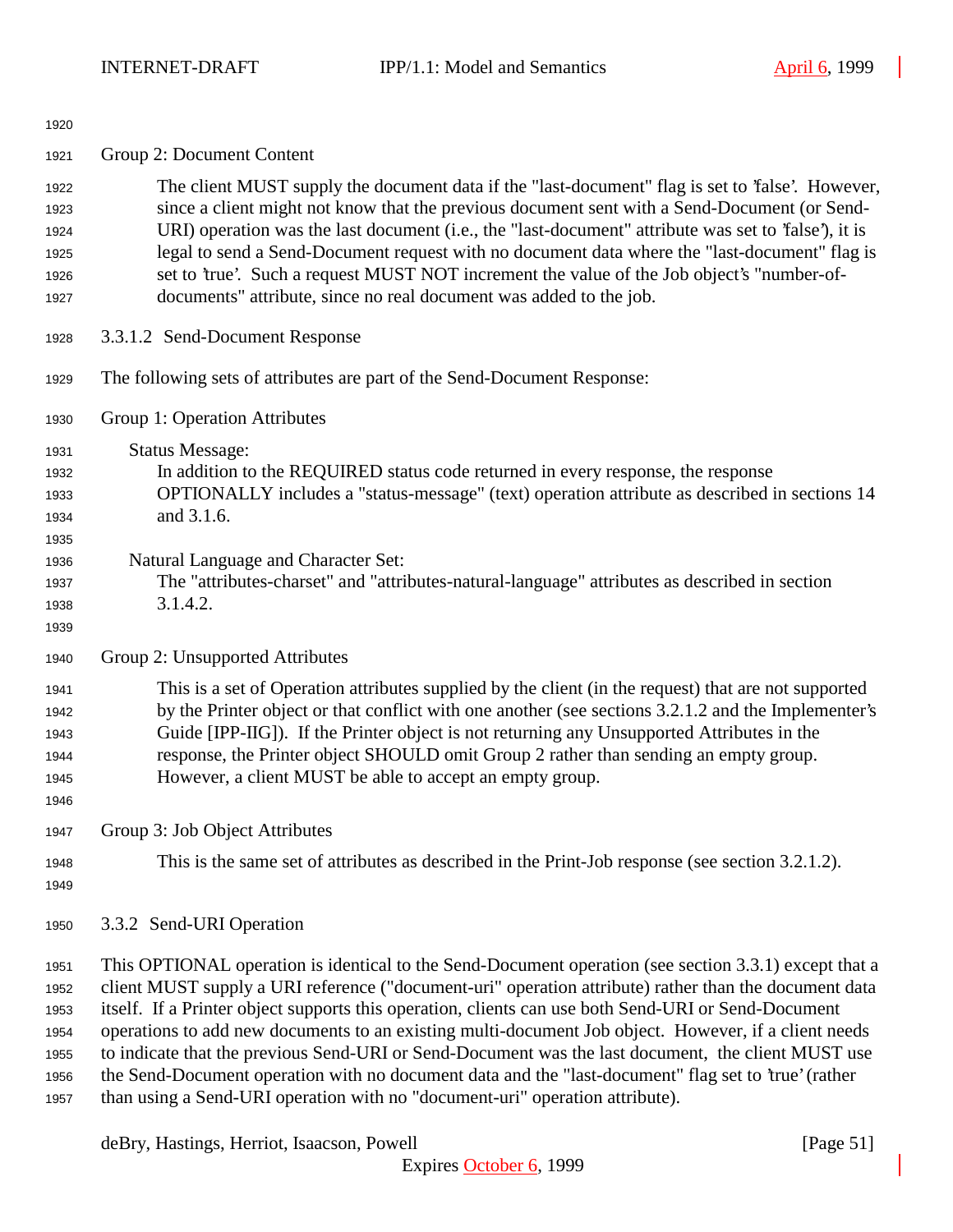| 1958<br>1959         | If a Printer object supports this operation, it MUST also support the Print-URI operation (see section<br>$3.2.2$ ).                                                                                                                                                                                                   |
|----------------------|------------------------------------------------------------------------------------------------------------------------------------------------------------------------------------------------------------------------------------------------------------------------------------------------------------------------|
| 1960<br>1961         | The Printer object MUST validate the syntax and URI scheme of the supplied URI before returning a<br>response, just as in the Print-URI operation.                                                                                                                                                                     |
| 1962                 | 3.3.3 Cancel-Job Operation                                                                                                                                                                                                                                                                                             |
| 1963<br>1964<br>1965 | This REQUIRED operation allows a client to cancel a Print Job from the time the job is created up to the<br>time it is completed, canceled, or aborted. Since a Job might already be printing by the time a Cancel-<br>Job is received, some media sheet pages might be printed before the job is actually terminated. |
| 1966                 | 3.3.3.1 Cancel-Job Request                                                                                                                                                                                                                                                                                             |
| 1967                 | The following groups of attributes are part of the Cancel-Job Request:                                                                                                                                                                                                                                                 |
| 1968                 | Group 1: Operation Attributes                                                                                                                                                                                                                                                                                          |
| 1969                 | Natural Language and Character Set:                                                                                                                                                                                                                                                                                    |
| 1970                 | The "attributes-charset" and "attributes-natural-language" attributes as described in section                                                                                                                                                                                                                          |
| 1971                 | 3.1.4.1.                                                                                                                                                                                                                                                                                                               |
| 1972                 |                                                                                                                                                                                                                                                                                                                        |
| 1973                 | Target:                                                                                                                                                                                                                                                                                                                |
| 1974                 | Either (1) the "printer-uri" (uri) plus "job-id" (integer(1:MAX)) or (2) the "job-uri" (uri)                                                                                                                                                                                                                           |
| 1975                 | operation attribute(s) which define the target for this operation as described in section 3.1.5.                                                                                                                                                                                                                       |
| 1976                 |                                                                                                                                                                                                                                                                                                                        |
| 1977                 | <b>Requesting User Name:</b>                                                                                                                                                                                                                                                                                           |
| 1978                 | The "requesting-user-name" (name(MAX)) attribute SHOULD be supplied by the client as                                                                                                                                                                                                                                   |
| 1979                 | described in section 8.3.                                                                                                                                                                                                                                                                                              |
| 1980                 |                                                                                                                                                                                                                                                                                                                        |
| 1981                 | "message" $(text(127))$ :                                                                                                                                                                                                                                                                                              |
| 1982                 | The client OPTIONALLY supplies this attribute. The Printer object OPTIONALLY supports                                                                                                                                                                                                                                  |
| 1983                 | this attribute. It is a message to the operator. This "message" attribute is not the same as the "job-                                                                                                                                                                                                                 |
| 1984                 | message-from-operator" attribute. That attribute is used to report a message from the operator to                                                                                                                                                                                                                      |
| 1985                 | the end user that queries that attribute. This "message" operation attribute is used to send a                                                                                                                                                                                                                         |
| 1986                 | message from the client to the operator along with the operation request. It is an implementation                                                                                                                                                                                                                      |
| 1987                 | decision of how or where to display this message to the operator (if at all).                                                                                                                                                                                                                                          |
| 1988                 |                                                                                                                                                                                                                                                                                                                        |
| 1989                 | 3.3.3.2 Cancel-Job Response                                                                                                                                                                                                                                                                                            |
| 1990                 | The following sets of attributes are part of the Cancel-Job Response:                                                                                                                                                                                                                                                  |
| 1991                 | Group 1: Operation Attributes                                                                                                                                                                                                                                                                                          |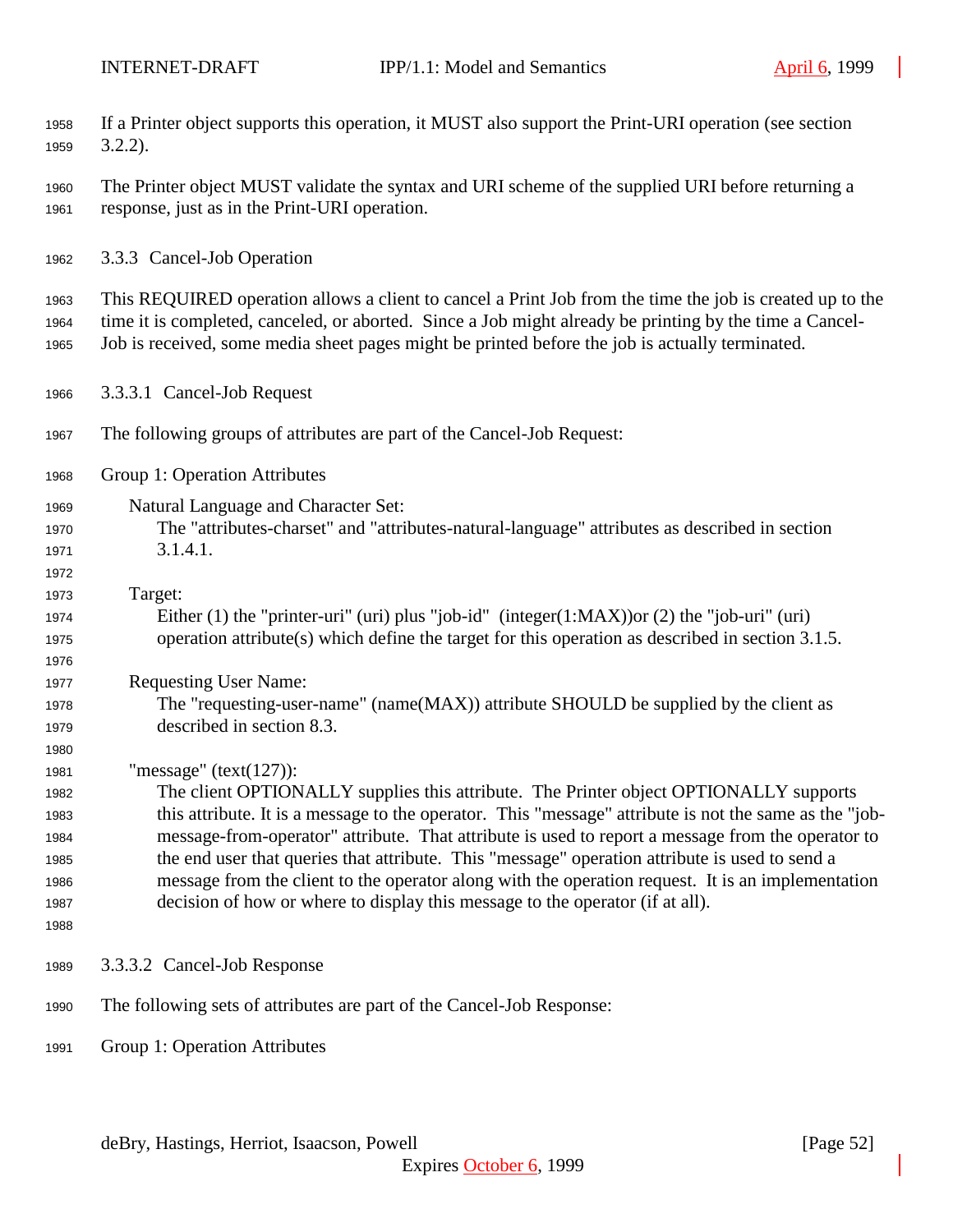| 1992<br>1993<br>1994<br>1995<br>1996         | <b>Status Message:</b><br>In addition to the REQUIRED status code returned in every response, the response<br>OPTIONALLY includes a "status-message" (text) operation attribute as described in sections 14<br>and 3.1.6.                                                                                                                                                                                                                                                                                                                |
|----------------------------------------------|------------------------------------------------------------------------------------------------------------------------------------------------------------------------------------------------------------------------------------------------------------------------------------------------------------------------------------------------------------------------------------------------------------------------------------------------------------------------------------------------------------------------------------------|
| 1997<br>1998<br>1999<br>2000                 | If the job is already in the 'completed', 'aborted', or 'canceled' state, or the 'process-to-stop-point'<br>value is set in the Job's "job-state-reasons" attribute, the Printer object MUST reject the request<br>and return the 'client-error-not-possible' error status code.                                                                                                                                                                                                                                                         |
| 2001<br>2002<br>2003<br>2004                 | Natural Language and Character Set:<br>The "attributes-charset" and "attributes-natural-language" attributes as described in section<br>3.1.4.2.                                                                                                                                                                                                                                                                                                                                                                                         |
| 2005                                         | Group 2: Unsupported Attributes                                                                                                                                                                                                                                                                                                                                                                                                                                                                                                          |
| 2006<br>2007<br>2008<br>2009<br>2010<br>2011 | This is a set of Operation attributes supplied by the client (in the request) that are not supported<br>by the Printer object or that conflict with one another (see section 3.2.1.2 and the Implementer's<br>Guide [IPP-IIG]). If the Printer object is not returning any Unsupported Attributes in the<br>response, the Printer object SHOULD omit Group 2 rather than sending an empty group.<br>However, a client MUST be able to accept an empty group.                                                                             |
| 2012<br>2013<br>2014<br>2015<br>2016         | Once a successful response has been sent, the implementation guarantees that the Job will eventually end<br>up in the 'canceled' state. Between the time of the Cancel-Job operation is accepted and when the job<br>enters the 'canceled' job-state (see section 4.3.7), the "job-state-reasons" attribute SHOULD contain the '<br>processing-to-stop-point 'value which indicates to later queries that although the Job might still be<br>'processing', it will eventually end up in the 'canceled' state, not the 'completed' state. |
| 2017                                         | 3.3.4 Get-Job-Attributes Operation                                                                                                                                                                                                                                                                                                                                                                                                                                                                                                       |
| 2018<br>2019<br>2020<br>2021<br>2022         | This REQUIRED operation allows a client to request the values of attributes of a Job object and it is<br>almost identical to the Get-Printer-Attributes operation (see section 3.2.5). The only differences are that<br>the operation is directed at a Job object rather than a Printer object, there is no "document-format"<br>operation attribute used when querying a Job object, and the returned attribute group is a set of Job<br>object attributes rather than a set of Printer object attributes.                              |
| 2023                                         | For Jobs, the possible names of attribute groups are:                                                                                                                                                                                                                                                                                                                                                                                                                                                                                    |
| 2024<br>2025<br>2026<br>2027<br>2028         | - job-template': all of the Job Template attributes that apply to a Job object (the first column of the<br>table in Section 4.2).<br>- job-description: all of the Job Description attributes specified in Section 4.3.<br>- 'all': the special group 'all' that includes all supported attributes.                                                                                                                                                                                                                                      |
| 2029<br>2030                                 | Since a client MAY request specific attributes or named groups, there is a potential that there is some<br>overlap. For example, if a client requests, job-name' and job-description', the client is actually                                                                                                                                                                                                                                                                                                                            |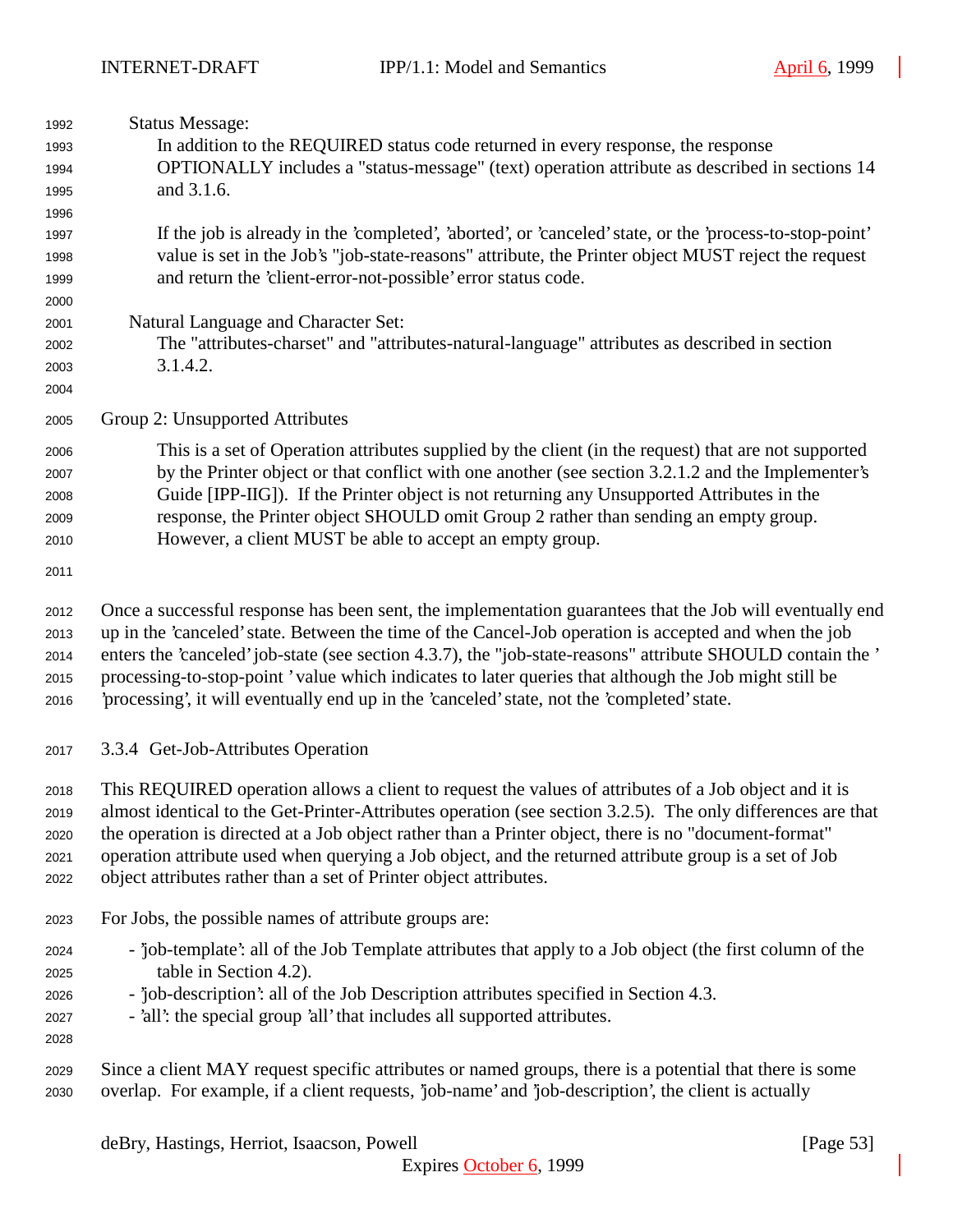| 2031<br>2032<br>2033<br>2034                 | requesting the "job-name" attribute once by naming it explicitly, and once by inclusion in the 'job-<br>description' group. In such cases, the Printer object NEED NOT return the attribute only once in the<br>response even if it is requested multiple times. The client SHOULD NOT request the same attribute in<br>multiple ways.                                                  |
|----------------------------------------------|-----------------------------------------------------------------------------------------------------------------------------------------------------------------------------------------------------------------------------------------------------------------------------------------------------------------------------------------------------------------------------------------|
| 2035<br>2036                                 | It is NOT REQUIRED that a Job object support all attributes belonging to a group (since some attributes<br>are OPTIONAL). However it is REQUIRED that each Job object support all group names.                                                                                                                                                                                          |
| 2037                                         | 3.3.4.1 Get-Job-Attributes Request                                                                                                                                                                                                                                                                                                                                                      |
| 2038<br>2039                                 | The following groups of attributes are part of the Get-Job-Attributes Request when the request is<br>directed at a Job object:                                                                                                                                                                                                                                                          |
| 2040                                         | Group 1: Operation Attributes                                                                                                                                                                                                                                                                                                                                                           |
| 2041<br>2042<br>2043<br>2044                 | Natural Language and Character Set:<br>The "attributes-charset" and "attributes-natural-language" attributes as described in section<br>3.1.4.1.                                                                                                                                                                                                                                        |
| 2045<br>2046<br>2047<br>2048                 | Target:<br>Either (1) the "printer-uri" (uri) plus "job-id" (integer(1:MAX)) or (2) the "job-uri" (uri)<br>operation attribute(s) which define the target for this operation as described in section 3.1.5.                                                                                                                                                                             |
| 2049<br>2050<br>2051<br>2052                 | <b>Requesting User Name:</b><br>The "requesting-user-name" (name(MAX)) attribute SHOULD be supplied by the client as<br>described in section 8.3.                                                                                                                                                                                                                                       |
| 2053<br>2054<br>2055<br>2056<br>2057<br>2058 | "requested-attributes" (1setOf keyword) :<br>The client OPTIONALLY supplies this attribute. The IPP object MUST support this attribute.<br>It is a set of attribute names and/or attribute group names in whose values the requester is<br>interested. If the client omits this attribute, the IPP object MUST respond as if this attribute had<br>been supplied with a value of 'all'. |
| 2059                                         | 3.3.4.2 Get-Job-Attributes Response                                                                                                                                                                                                                                                                                                                                                     |
| 2060                                         | The Printer object returns the following sets of attributes as part of the Get-Job-Attributes Response:                                                                                                                                                                                                                                                                                 |
| 2061                                         | Group 1: Operation Attributes                                                                                                                                                                                                                                                                                                                                                           |
| 2062<br>2063<br>2064<br>2065<br>2066         | <b>Status Message:</b><br>In addition to the REQUIRED status code returned in every response, the response<br>OPTIONALLY includes a "status-message" (text) operation attribute as described in sections 14<br>and 3.1.6.                                                                                                                                                               |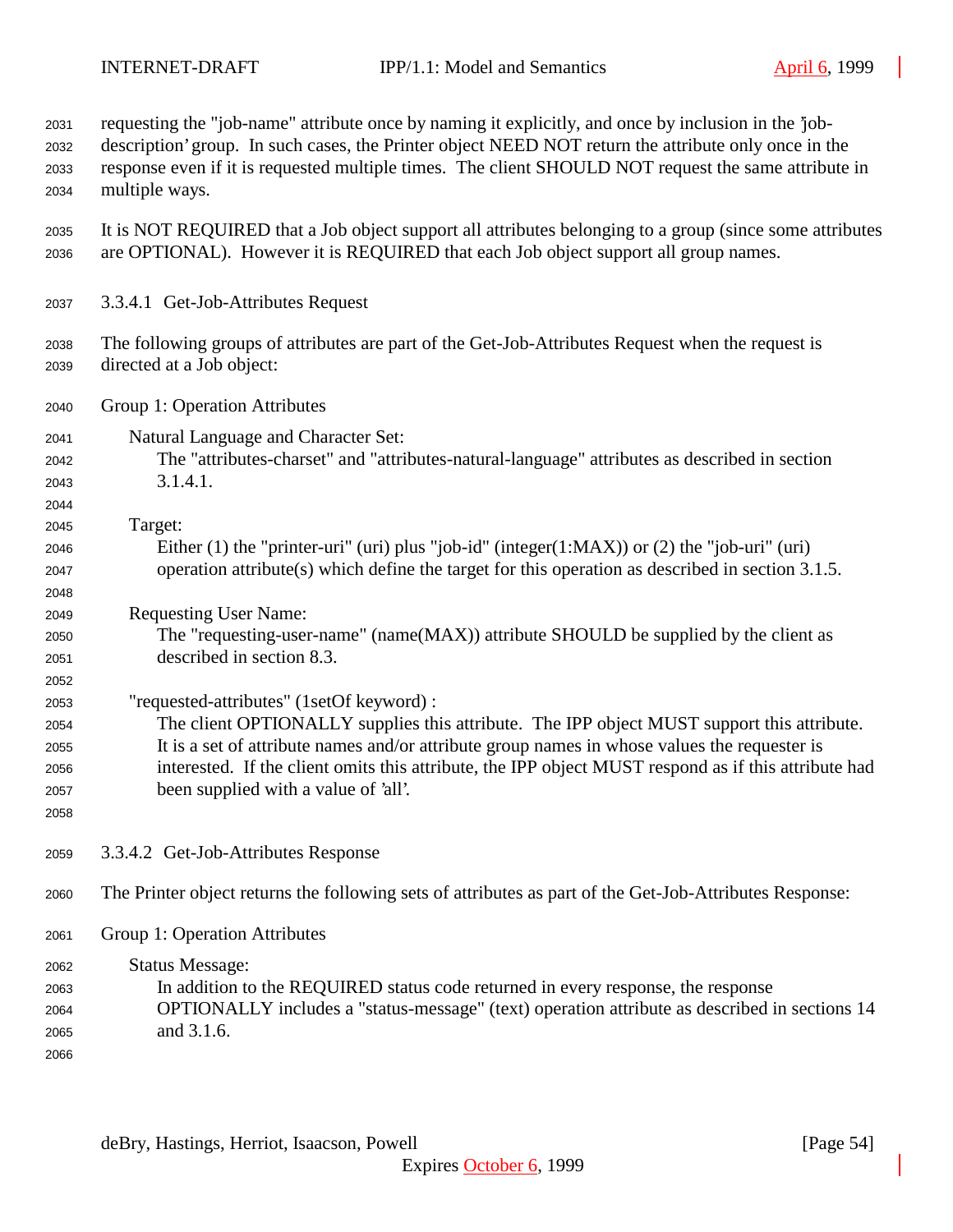Natural Language and Character Set:

- The "attributes-charset" and "attributes-natural-language" attributes as described in section 3.1.4.2. The "attributes-natural-language" MAY be the natural language of the Job object, rather than the one requested.
- 

Group 2: Unsupported Attributes

 This is a set of Operation attributes supplied by the client (in the request) that are not supported by the Printer object or that conflict with one another (see sections 3.2.1.2 and the Implementer's Guide [IPP-IIG]). The response NEED NOT contain the "requested-attributes" operation attribute with any supplied values (attribute keywords) that were requested by the client but are 2077 not supported by the IPP object. If the Printer does include unsupported attributes referenced in "requested-attributes" and such attributes include group names, such as "all", the unsupported attributes MUST NOT include attributes described in the standard but not supported by the 2080 implementation. **Issue 23** If the Printer object is not returning any Unsupported Attributes in the response, the Printer object SHOULD omit Group 2 rather than sending an empty group. However, a client MUST be able to accept an empty group.

Group 3: Job Object Attributes

 This is the set of requested attributes and their current values. The IPP object ignores (does not respond with) any requested attribute or value which is not supported or which is restricted by the security policy in force, including whether the requesting user is the user that submitted the job (job originating user) or not (see section 8). However, the IPP object MUST respond with the 'unknown' value for any supported attribute (including all REQUIRED attributes) for which the IPP object does not know the value, unless it would violate the security policy. See the description of the "out-of-band" values in the beginning of Section 4.1.

3.3.5 Hold-Job Operation

 This OPTIONAL operation allows a client to hold a pending job in the queue so that it is not eligible for scheduling. If the Hold-Job operation is supported, then the Release-Job operation MUST be supported, and vice-versa. The OPTIONAL "job-hold-until" operation attribute allows a client to specify whether to hold the job indefinitely or until a specified time period, if supported.

 The IPP object MUST accept or reject the request based on the job's current state and transition the job to the indicated new state as follows:

| Current "job-state" | New "job-state" | IPP object's response status code and action: |
|---------------------|-----------------|-----------------------------------------------|
| 'pending'           | 'pending-held'  | 'successful-ok' See Note 1                    |
| 'pending'           | 'pending'       | 'successful-ok' See Note 2                    |
| 'pending-held'      | 'pending-held'  | 'successful-ok' See Note 1                    |
| 'pending-held'      | 'pending'       | 'successful-ok' See Note 2                    |
| 'processing'        | 'processing'    | 'client-error-not-possible'                   |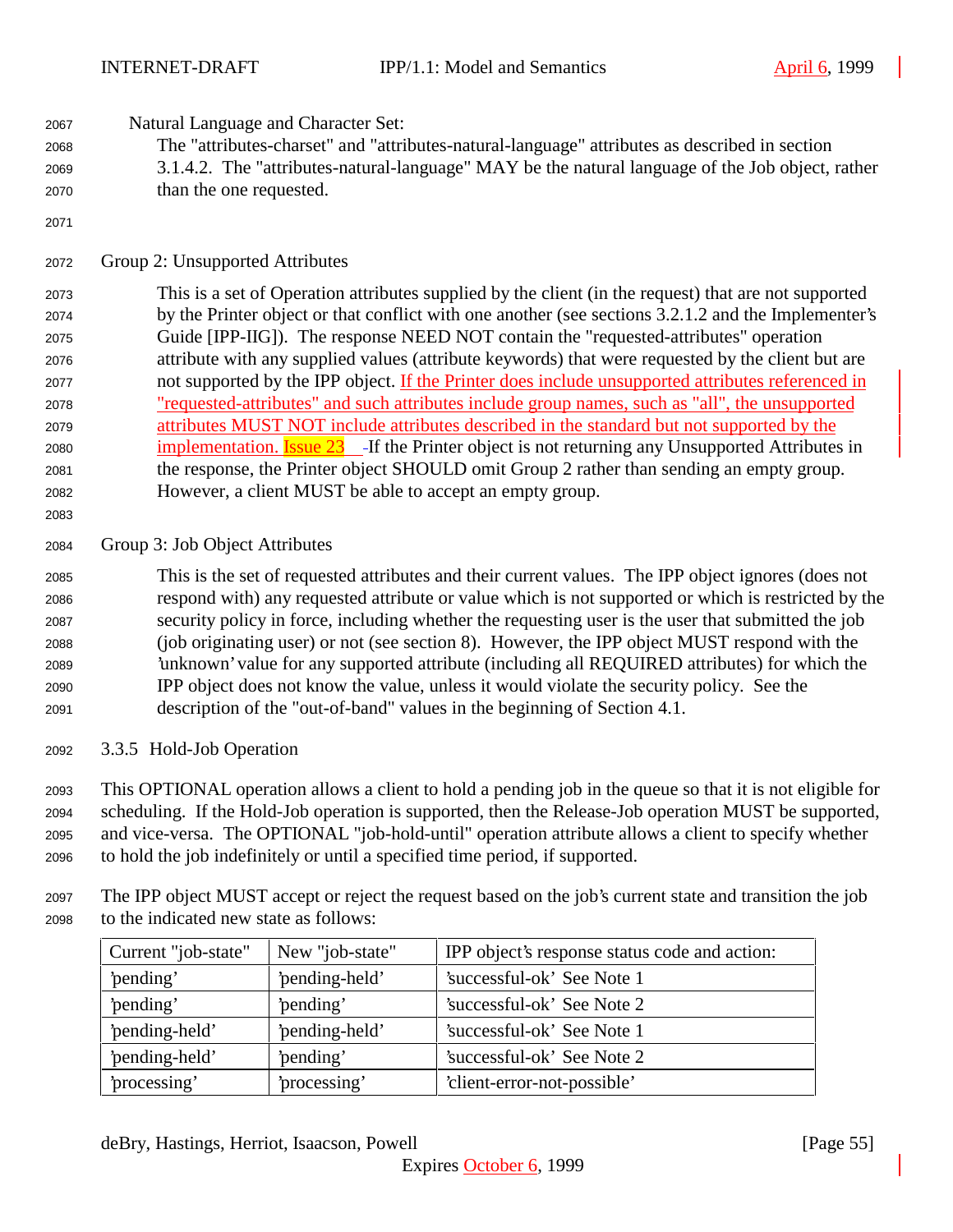| Current "job-state"  | New "job-state"      | IPP object's response status code and action: |
|----------------------|----------------------|-----------------------------------------------|
| 'processing-stopped' | 'processing-stopped' | 'client-error-not-possible'                   |
| 'completed'          | 'completed'          | 'client-error-not-possible'                   |
| 'canceled'           | 'canceled'           | 'client-error-not-possible'                   |
| 'aborted'            | 'aborted'            | 'client-error-not-possible'                   |

 Note 1: If the OPTIONAL "job-state-reasons" attribute is supported and if the implementation supports multiple reasons for a job to be in the 'pending-held' state, the IPP object MUST add the 'job-hold-until-specified' value to the job's "job-state-reasons" attribute.

 Note 2: If the IPP object supports the "job-hold-until" operation attribute, but the specified time period has already started (or is the 'no-hold' value) and there are no other reasons to hold the job, the IPP object MUST make the job be a candidate for processing immediately (see Section 4.2.2) by putting the job in the 'pending' state.

 Note: In order to keep the Hold-Job operation simple, such a request is rejected when the job is in the 'processing' or 'processing-stopped' states. If an operation is needed to hold jobs while in these states, it will be added as an additional operation, rather than overloading the Hold-Job operation. Then it is clear to clients by querying the Printer object's "operations-supported" (see Section 4.4.13) and the Job object's "job-state" (see Section 4.3.7) attributes which operations are possible.

 *Access Rights:* The requesting user must either be the submitter of the job or an operator or administrator of the Printer object (see Section 1). Otherwise, the IPP object MUST reject the operation and return: 'client-error-forbidden', 'client-error-not-authenticated', or 'client-error-not-authorized' as appropriate.

3.3.5.1 Hold-Job Request

 The groups and operation attributes are the same as for a Cancel-Job request (see section 3.3.3.1), with the addition of the following Group 1 Operation attribute:

- "job-hold-until" (type3 keyword | name(MAX)):
- The client OPTIONALLY supplies this Operation attribute. The IPP object MUST support this operation attribute in a Hold-Job request, if it supports the "job-hold-until" Job template attribute in create operations. See section 4.2.2. The IPP object SHOULD support the "job-hold-until" Job Template attribute for use in job create operations with at least the 'indefinite' value, if it supports the Hold-Job operation. Otherwise, a client cannot create a job and hold it immediately (without picking some supported time period in the future).
- If supplied and supported as specified in the Printer's "job-hold-until-supported" attribute, the IPP object copies the supplied operation attribute to the Job object, replacing the job's previous "job- hold-until" attribute, if present, and makes the job a candidate for scheduling during the supplied named time period.
- If supplied, but either the "job-hold-until" Operation attribute itself or the value supplied is not supported, the IPP object accepts the request, returns the unsupported attribute or value in the Unsupported Attributes Group according to section 3.2.1.2, returns the 'successful-ok-ignored-or-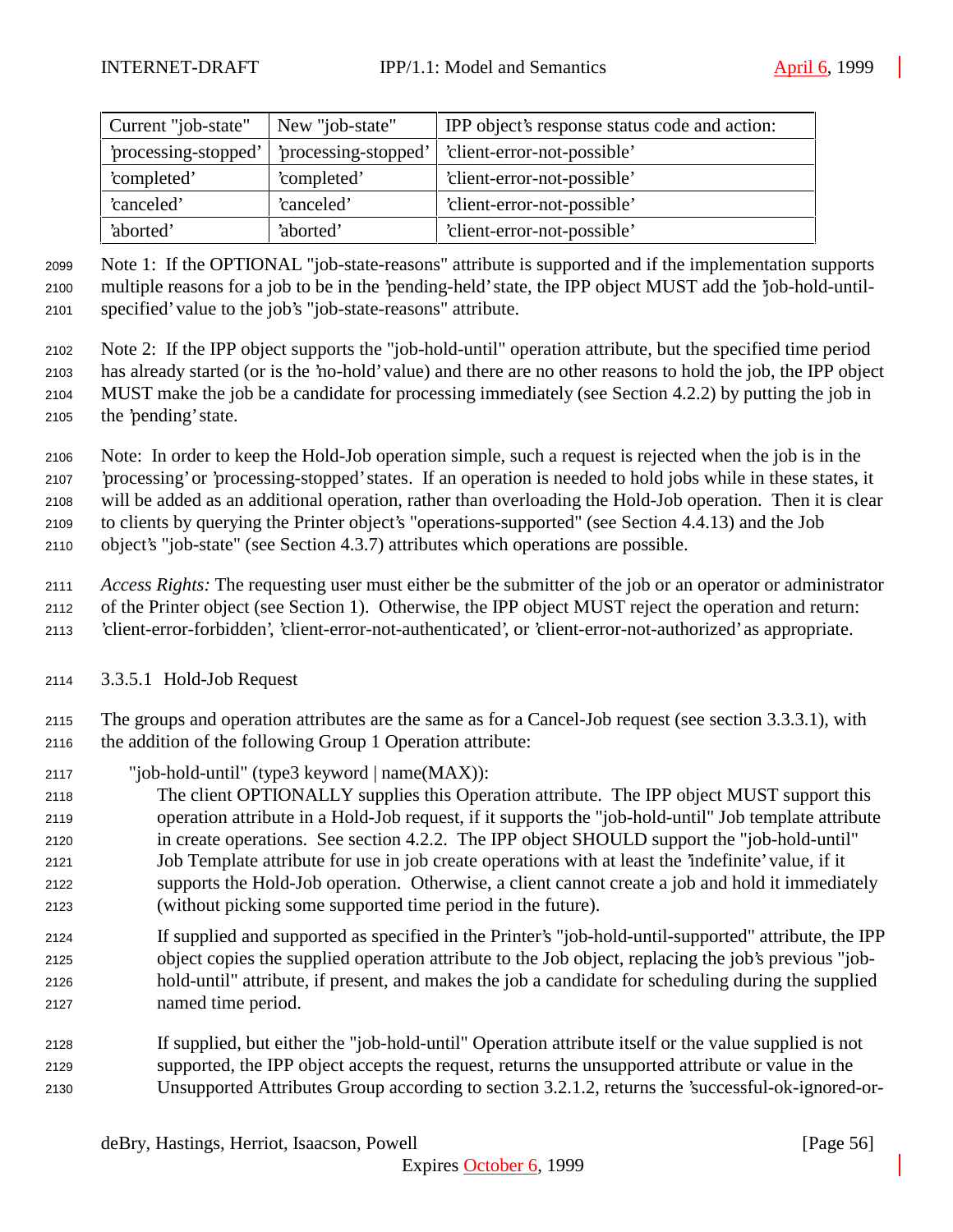substituted-attributes, and holds the job indefinitely until a client performs a subsequent Release-Job operation.

 If the client (1) supplies a value that specifies a time period that has already started or the 'no- hold' value (meaning don't hold the job) and (2) the IPP object supports the "job-hold-until" operation attribute and there are no other reasons to hold the job, the IPP object MUST accept the operation and make the job be a candidate for processing immediately (see Section 4.2.2).

 If the client does not supply a "job-hold-until" Operation attribute in the request, the IPP object MUST populate the job object with a "job-hold-until" attribute with the 'indefinite' value (if IPP object supports the "job-hold-until" attribute) and hold the job indefinitely, until a client performs a Release-Job operation.

- 3.3.5.2 Hold-Job Response
- The groups and attributes are the same as for a Cancel-Job response (see section 3.3.3.2).
- 3.3.6 Release-Job Operation

 This OPTIONAL operation allows a client to release a previously held job so that it is again eligible for scheduling. If the Hold-Job operation is supported, then the Release-Job operation MUST be supported, and vice-versa.

 This operation removes the "job-hold-until" job attribute, if present, from the job object that had been supplied in the create or most recent Hold-Job or Restart-Job operation and remove its effect on the job. If the OPTIONAL "job-state-reasons" attribute is supported, the IPP object MUST remove the 'job-hold-until-specified' value from the job's "job-state-reasons" attribute, if present. See section 4.3.8.

 The IPP object MUST accept or reject the request based on the job's current state and transition the job to the indicated new state as follows:

| Current "job-state"  | New "job-state"      | IPP object's response status code and action: |  |
|----------------------|----------------------|-----------------------------------------------|--|
| 'pending'            | 'pending'            | 'successful-ok' No effect on the job.         |  |
| 'pending-held'       | 'pending-held'       | 'successful-ok' See Note 1                    |  |
| 'pending-held'       | 'pending'            | 'successful-ok'                               |  |
| 'processing'         | 'processing'         | 'successful-ok' No effect on the job.         |  |
| 'processing-stopped' | 'processing-stopped' | 'successful-ok' No effect on the job.         |  |
| 'completed'          | 'completed'          | 'client-error-not-possible'                   |  |
| 'canceled'           | 'canceled'           | 'client-error-not-possible'                   |  |
| 'aborted'            | 'aborted'            | 'client-error-not-possible'                   |  |

 Note 1: If there are other reasons to keep the job in the 'pending-held' state, such as 'resources-are-not-ready', the job remains in the 'pending-held' state. Thus the 'pending-held' state is not just for jobs that

have the 'job-hold-until' applied to them, but are for any reason to keep the job from being a candidate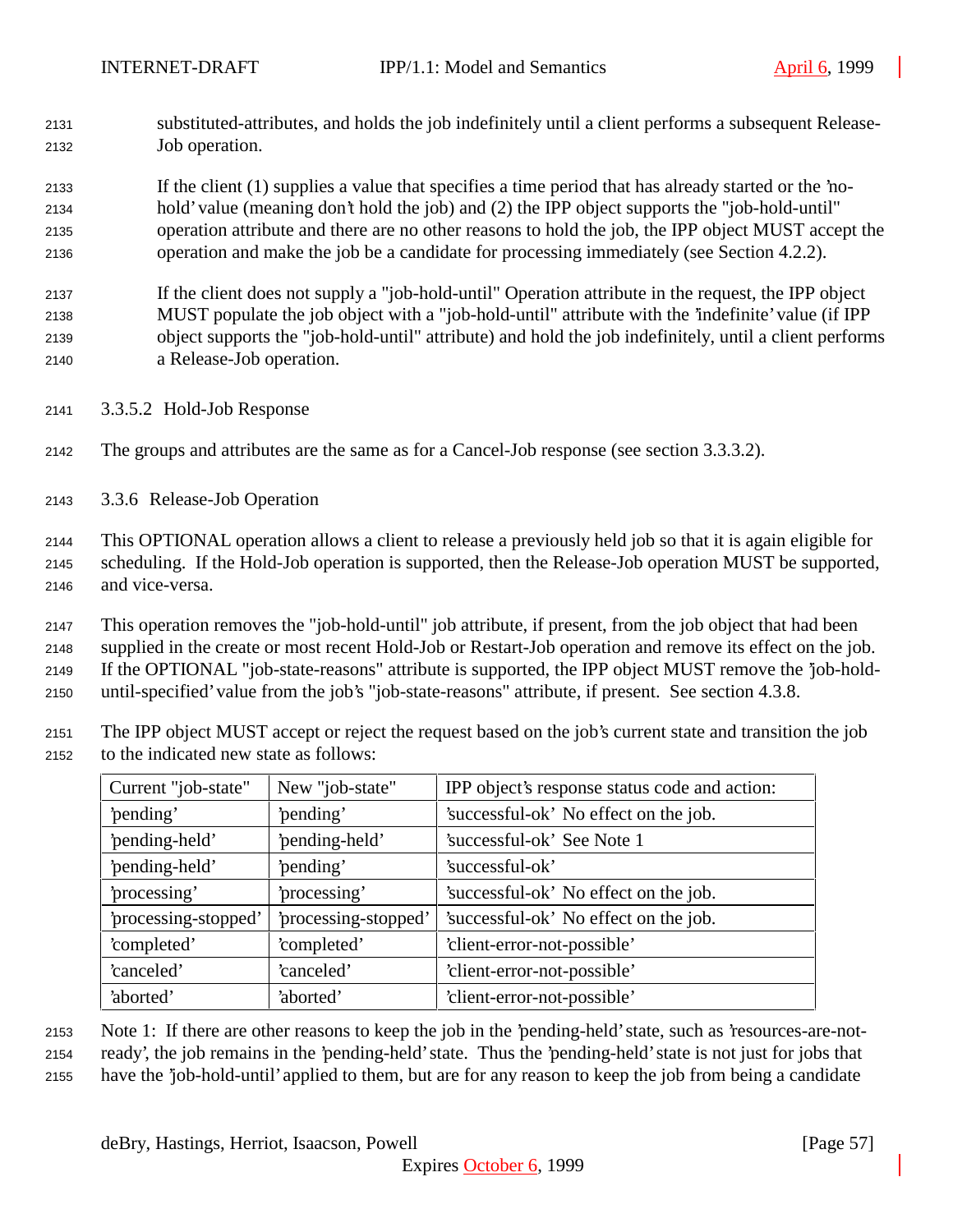- for scheduling and processing, such as 'resources-are-not-ready'. See the "job-hold-until" attribute (section 4.2.2).
- *Access Rights:* The requesting user must either be the submitter of the job or an operator or administrator
- of the Printer object. Otherwise, the IPP object MUST reject the operation and return: 'client-error-
- forbidden', 'client-error-not-authenticated', or 'client-error-not-authorized' as appropriate.
- The Release-Job Request and Release-Job Response have the same attribute groups and attributes as the Cancel-Job operation (see section 3.3.3.1 and 3.3.3.2).
- 3.3.7 Restart-Job Operation
- This OPTIONAL operation allows a client to restart a job that is retained in the queue after processing has completed (see section 4.3.7.1).
- The job is moved to the 'pending' job state and restarts at the beginning on the same IPP Printer object with the same attribute values. The Job Description attributes that accumulate job progress, such as "job-impressions-completed", "job-media-sheets-completed", and "job-k-octets-processed", MUST be reset to 0 so that they give an accurate record of the job from its restart point. The job object MUST continue to use the same "job-uri" and "job-id" attribute values.
- Note: If in the future an operation is needed that does not reset the job progress attributes, then a new operation will be defined which makes a copy of the job, assigns a new "job-uri" and "job-id" to the copy and resets the job progress attributes in the new copy only.
- The IPP object MUST accept or reject the request based on the job's current state, transition the job to the indicated new state as follows:

| Current "job-state"  | New "job-state" | IPP object's response status code and action: |  |
|----------------------|-----------------|-----------------------------------------------|--|
| 'pending'            | 'pending'       | 'client-error-not-possible'.                  |  |
| 'pending-held'       | 'pending-held'  | 'client-error-not-possible'.                  |  |
|                      |                 |                                               |  |
| processing'          | processing'     | 'client-error-not-possible'.                  |  |
|                      |                 |                                               |  |
| 'processing-stopped' |                 |                                               |  |
| 'completed'          | 'pending'       | 'successful-ok' - job is started over.        |  |
| 'completed'          | 'completed'     | 'client-error-not-possible' - see Note 1      |  |
| 'canceled'           | 'pending'       | 'successful-ok' - job is started over.        |  |
| 'canceled'           | 'canceled'      | 'client-error-not-possible' - see Note 1      |  |
| 'aborted'            | 'pending'       | 'successful-ok' - job is started over.        |  |
| 'aborted'            | 'aborted'       | 'client-error-not-possible' - see Note 1      |  |

 Note 1: If the Job Retention Period has expired for the job in this state, then the IPP object rejects the operation. See section 4.3.7.1.

deBry, Hastings, Herriot, Isaacson, Powell [Page 58]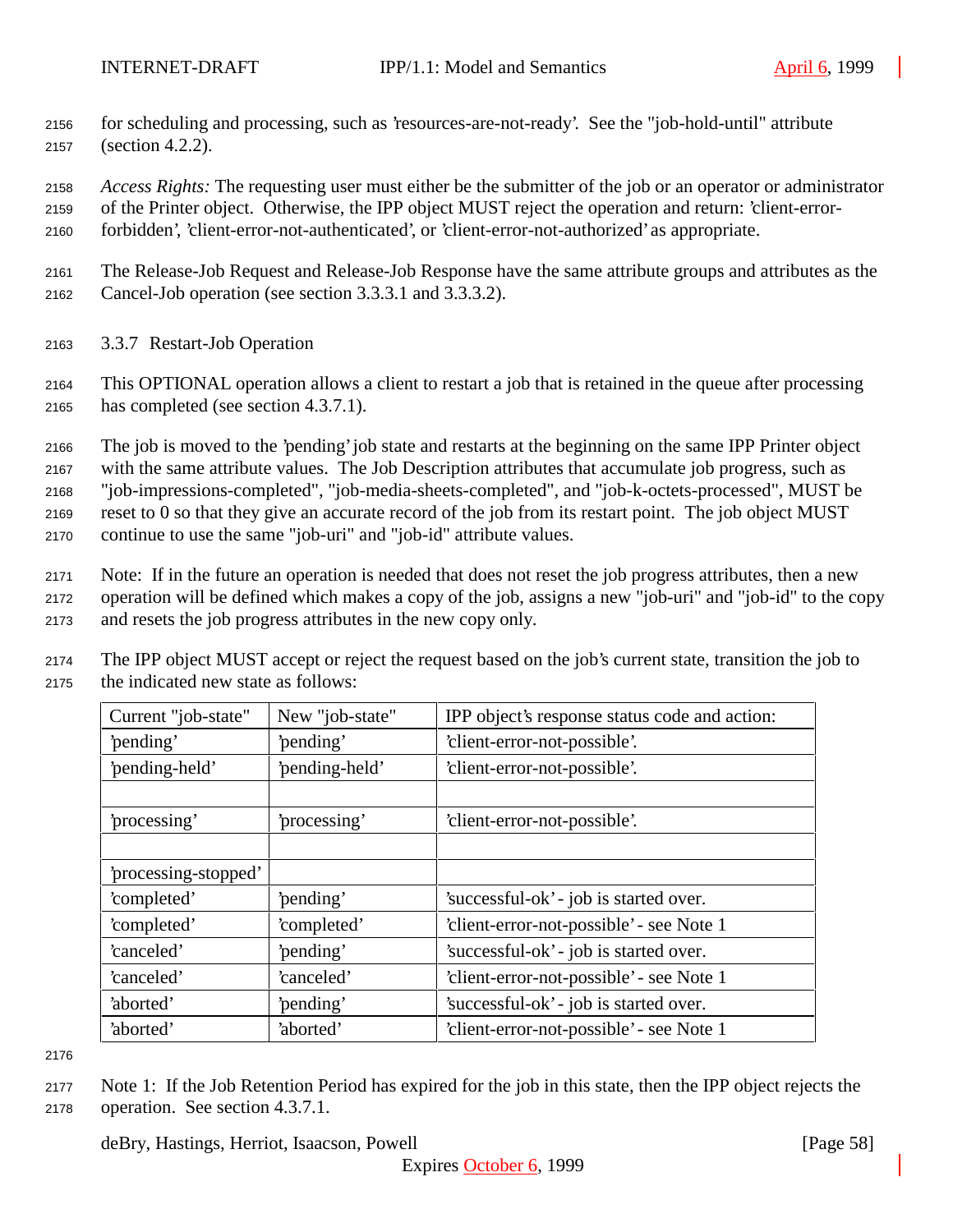Note: In order to prevent a user from inadvertently restarting a job in the middle, the Restart-Job request

is rejected when the job is in the 'processing' or 'processing-stopped' states. If in the future an operation

is needed to hold or restart jobs while in these states, it will be added as an additional operation, rather

 than overloading the Restart-Job operation, so that it is clear that the user intended that the current job not be completed.

 *Access Rights:* The requesting user must either be the submitter of the job or an operator or administrator of the Printer object. Otherwise, the IPP object MUST reject the operation and return: 'client-error-forbidden', 'client-error-not-authenticated', or 'client-error-not-authorized' as appropriate.

- 3.3.7.1 Restart-Job Request
- The groups and attributes are the same as for a Cancel-Job request (see section 3.3.3.1), with the addition of the following Group 1 Operation attribute:
- "job-hold-until" (type3 keyword | name(MAX)):
- The client OPTIONALLY supplies this attribute. The IPP object MUST support this Operation attribute in a Restart-Job request, if it supports the "job-hold-until" Job Template attribute in create operations. See section 4.2.2. Otherwise, the IPP object NEED NOT support the "job-hold-until" Operation attribute in a Restart-Job request.
- If supplied and supported as specified in the Printer's "job-hold-until-supported" attribute, the IPP object copies the supplied Operation attribute to the Job object, replacing the job's previous "job- hold-until" attribute, if present, and makes the job a candidate for scheduling during the supplied named time period. See section 4.2.2.
- If supplied, but the value is not supported, the IPP object accepts the request, returns the unsupported attribute or value in the Unsupported Attributes Group according to section 3.2.1.2, returns the 'successful-ok-ignored-or-substituted-attributes' status code, and holds the job indefinitely until a client performs a subsequent Release-Job operation.
- If supplied, but the "job-hold-until" Operation attribute itself is not supported, the IPP object accepts the request, returns the unsupported attribute with the out-of-band 'unsupported' value in the Unsupported Attributes Group according to section 3.2.1.2, returns the 'successful-ok- ignored-or-substituted-attributes' status code, and restarts the job, i.e., ignores the "job-hold-until" attribute.
- If the client (1) supplies a value that specifies a time period that has already started or the 'no- hold' value (meaning don't hold the job) and (2) the IPP object supports the "job-hold-until" operation attribute and there are no other reasons to hold the job, the IPP object makes the job a candidate for processing immediately (see Section 4.2.2).
- If the client does not supply a "job-hold-until" operation attribute in the request, the IPP object removes the "job-hold-until" attribute, if present, from the job. If there are no other reasons to hold the job, the Restart-Job operation makes the job a candidate for processing immediately (see Section 4.2.2).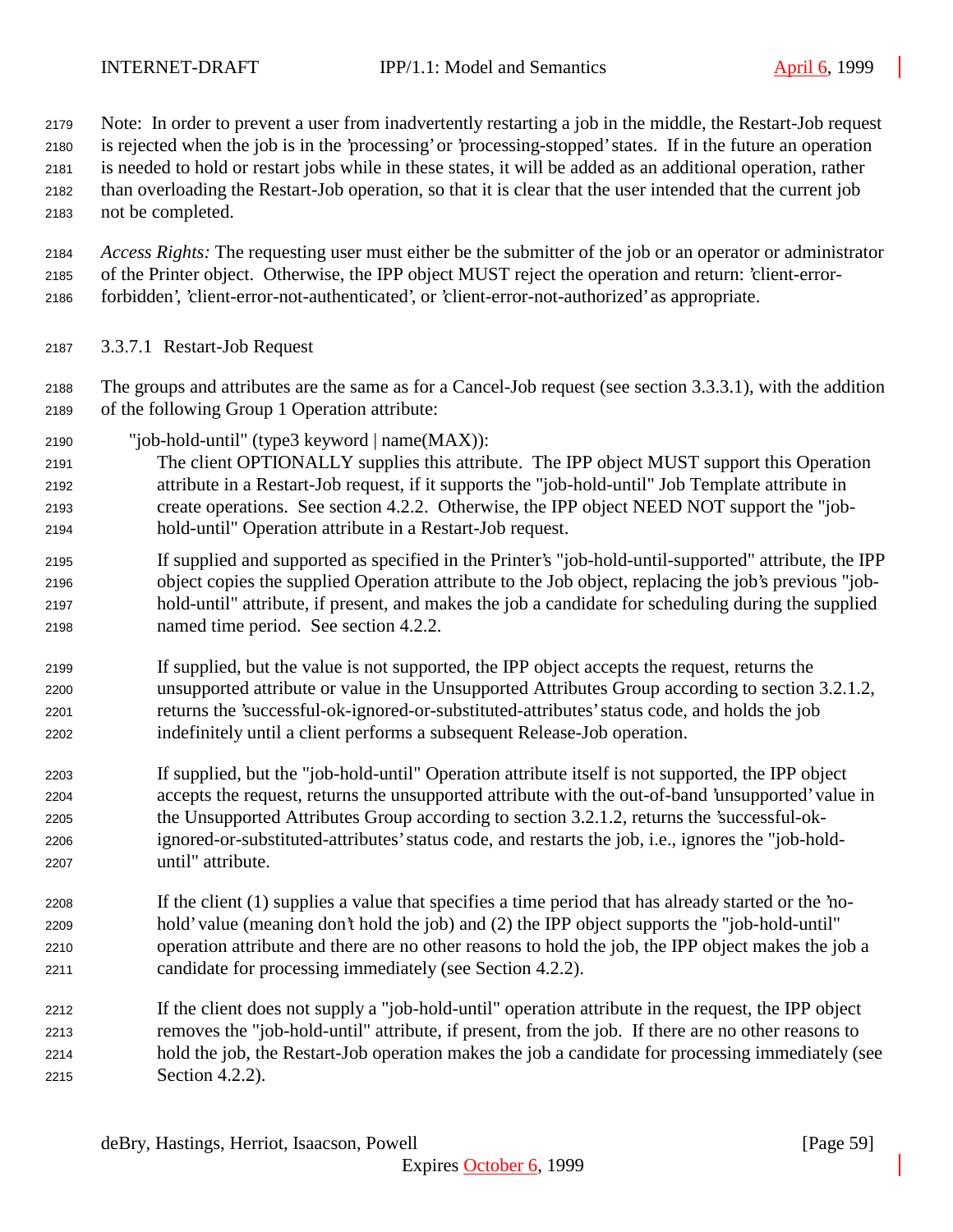- 3.3.7.2 Restart-Job Response
- The groups and attributes are the same as for a Cancel-Job response (see section 3.3.3.2).
- Note: In the future an OPTIONAL Modify-Job operation may be specified that allows the client to modify other attributes before releasing the restarted job.
- 4. Object Attributes

 This section describes the attributes with their corresponding attribute syntaxes and values that are part of the IPP model. The sections below show the objects and their associated attributes which are included within the scope of this protocol. Many of these attributes are derived from other relevant specifications:

- Document Printing Application (DPA) [ISO10175]
- RFC 1759 Printer MIB [RFC1759]
- 

 Each attribute is uniquely identified in this document using a "keyword" (see section 13.2.1) which is the name of the attribute. The keyword is included in the section header describing that attribute.

 Note: Not only are keywords used to identify attributes, but one of the attribute syntaxes described below is "keyword" so that some attributes have keyword values. Therefore, these attributes are defined as having an attribute syntax that is a set of keywords.

- 4.1 Attribute Syntaxes
- This section defines the basic attribute syntax types that all clients and IPP objects MUST be able to
- accept in responses and accept in requests, respectively. Each attribute description in sections 3 and 3.3.5 includes the name of attribute syntax(es) in the heading (in parentheses). A conforming
- implementation of an attribute MUST include the semantics of the attribute syntax(es) so identified.
- Section 6.3 describes how the protocol can be extended with new attribute syntaxes.
- The attribute syntaxes are specified in the following sub-sections, where the sub-section heading is the keyword name of the attribute syntax inside the single quotes. In operation requests and responses each attribute value MUST be represented as one of the attribute syntaxes specified in the sub-section heading for the attribute. In addition, the value of an attribute in a response (but not in a request) MAY be one of
- the "out-of-band" values whose special encoding rules are defined in the "Encoding and Transport"
- specification [IPP-PRO]. Standard "out-of-band" values are: Issues 12 and 15
- 'unknown': The attribute is supported by the IPP object, but the value is unknown to the IPP object for some reason.
- 'unsupported': The attribute is unsupported by the IPP object. This value MUST be returned only as the value of an attribute in the Unsupported Attributes Group.
- 'no-value': The attribute is supported by the Printer object, but the administrator has not yet configured a value.

deBry, Hastings, Herriot, Isaacson, Powell [Page 60]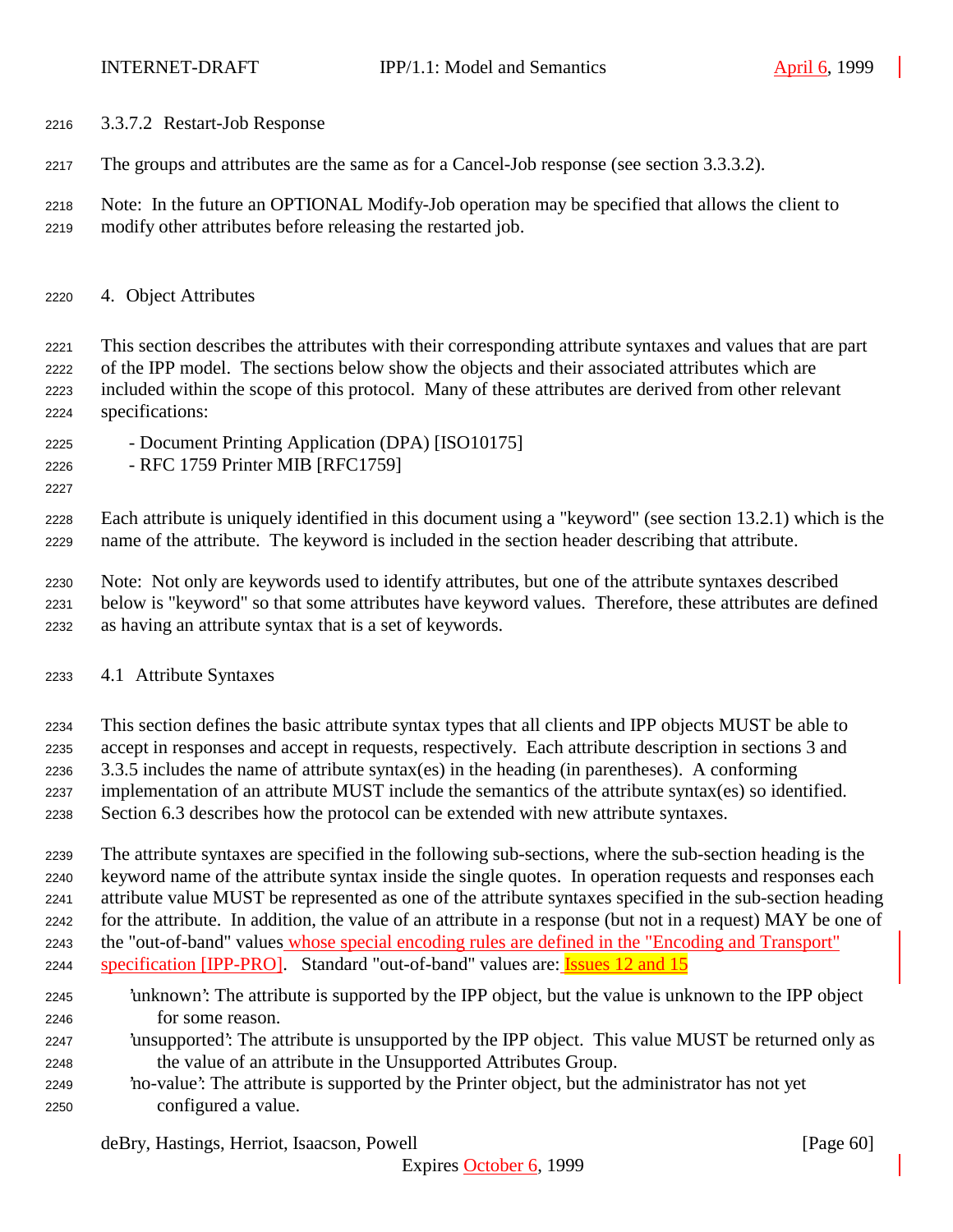The "Encoding and Transport" specification [IPP-PRO] defines mechanisms for passing "out-of-band" 2253 values. All attributes in a request MUST have one or more values as defined in Sections 4.2 to 4.4. Thus clients MUST NOT supply attributes with "out-of-band" values. All attributes in a response MUST have one or more values as defined in Sections 4.2 to 4.4 or a single "out-of-band" value.

 Most attributes are defined to have a single attribute syntax. However, a few attributes (e.g., "job-sheet", "media", "job-hold-until") are defined to have several attribute syntaxes, depending on the value. These multiple attribute syntaxes are separated by the "|" character in the sub-section heading to indicate the choice. Since each value MUST be tagged as to its attribute syntax in the protocol, a single-valued attribute instance may have any one of its attribute syntaxes and a multi-valued attribute instance may have a mixture of its defined attribute syntaxes.

4.1.1 'text'

 A text attribute is an attribute whose value is a sequence of zero or more characters encoded in a maximum of 1023 ('MAX') octets. MAX is the maximum length for each value of any text attribute. However, if an attribute will always contain values whose maximum length is much less than MAX, the definition of that attribute will include a qualifier that defines the maximum length for values of that attribute. For example: the "printer-location" attribute is specified as "printer-location (text(127))". In this case, text values for "printer-location" MUST NOT exceed 127 octets; if supplied with a longer text string via some external interface (other than the protocol), implementations are free to truncate to this shorter length limitation.

 In this specification, all text attributes are defined using the 'text' syntax. However, 'text' is used only for brevity; the formal interpretation of 'text' is: 'textWithoutLanguage | textWithLanguage'. That is, for any attribute defined in this specification using the 'text' attribute syntax, all IPP objects and clients MUST support both the 'textWithoutLanguage' and 'textWithLanguage' attribute syntaxes. However, in actual usage and protocol execution, objects and clients accept and return only one of the two syntax per attribute. The syntax 'text' never appears "on-the-wire".

 Both 'textWithoutLanguage' and 'textWithLanguage' are needed to support the real world needs of interoperability between sites and systems that use different natural languages as the basis for human communication. Generally, one natural language applies to all text attributes in a given request or response. The language is indicated by the "attributes-natural-language" operation attribute defined in section 3.1.4 or "attributes-natural-language" job attribute defined in section 4.3.24, and there is no need to identify the natural language for each text string on a value-by-value basis. In these cases, the attribute syntax 'textWithoutLanguage' is used for text attributes. In other cases, the client needs to supply or the Printer object needs to return a text value in a natural language that is different from the rest of the text values in the request or response. In these cases, the client or Printer object uses the attribute syntax 'textWithLanguage' for text attributes (this is the Natural Language Override mechanism described in section 3.1.4).

 The 'textWithoutLanguage' and 'textWithLanguage' attribute syntaxes are described in more detail in the following sections.

deBry, Hastings, Herriot, Isaacson, Powell [Page 61]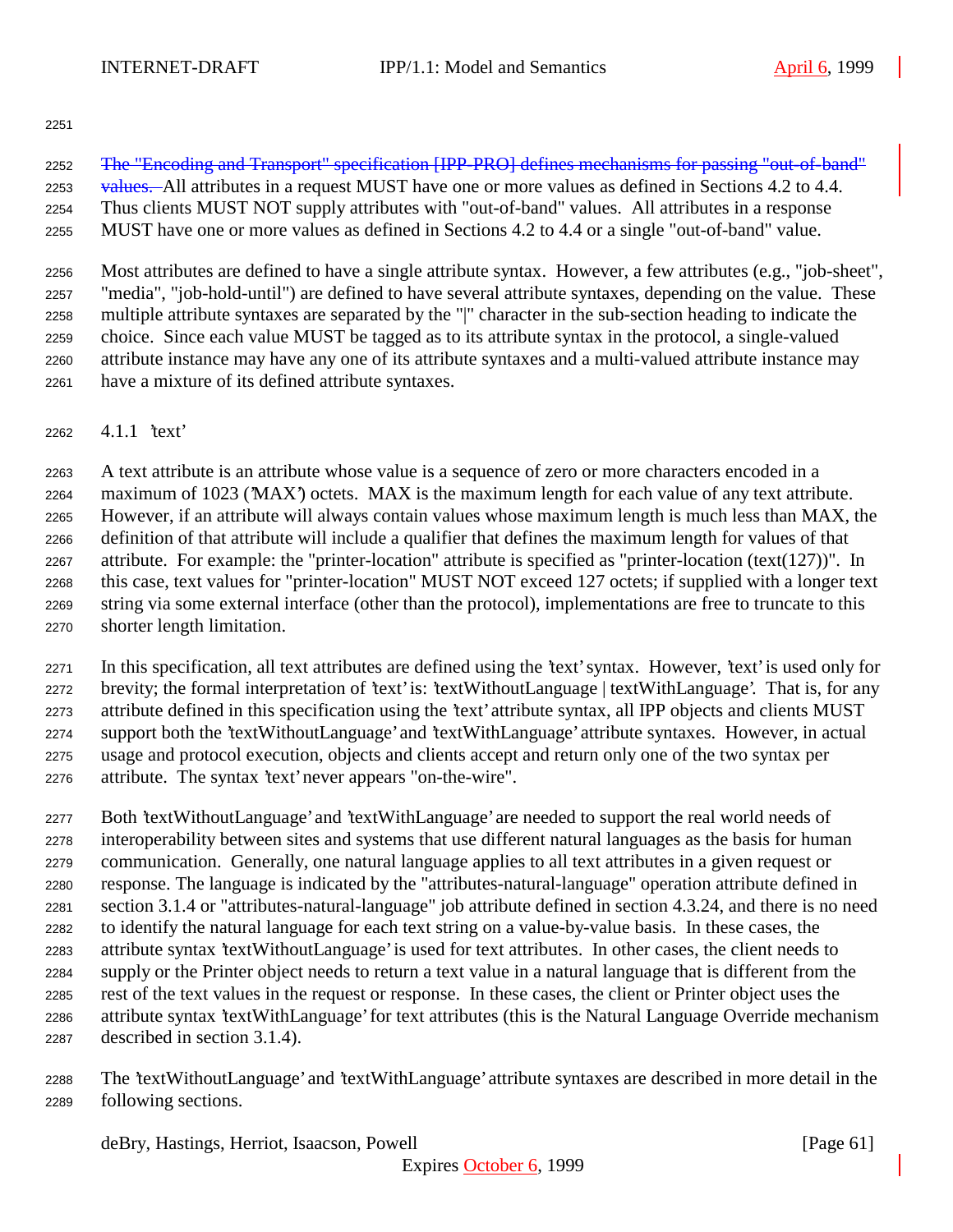4.1.1.1 'textWithoutLanguage'

 The 'textWithoutLanguage' syntax indicates a value that is sequence of zero or more characters. Text strings are encoded using the rules of some charset. The Printer object MUST support the UTF-8 charset [RFC2279] and MAY support additional charsets to represent 'text' values, provided that the charsets are registered with IANA [IANA-CS]. See Section 4.1.7 for the specification of the 'charset' attribute syntax, including restricted semantics and examples of charsets.

4.1.1.2 'textWithLanguage'

 The 'textWithLanguage' attribute syntax is a compound attribute syntax consisting of two parts: a 'textWithoutLanguage' part plus an additional 'naturalLanguage' (see section 4.1.8) part that overrides the natural language in force. The 'naturalLanguage' part explicitly identifies the natural language that applies to the text part of that value and that value alone. For any give text attribute, the 'textWithoutLanguage' part is limited to the maximum length defined for that attribute, but the 'naturalLanguage' part is always limited to 63 octets. Using the 'textWithLanguage' attribute syntax rather than the normal 'textWithoutLanguage' syntax is the so-called Natural Language Override mechanism and MUST be supported by all IPP objects and clients.

 If the attribute is multi-valued (1setOf text), then the 'textWithLanguage' attribute syntax MUST be used to explicitly specify each attribute value whose natural language needs to be overridden. Other values in a multi-valued 'text' attribute in a request or a response revert to the natural language of the operation attribute.

 In a create request, the Printer object MUST accept and store with the Job object any natural language in the "attributes-natural-language" operation attribute, whether the Printer object supports that natural language or not. Furthermore, the Printer object MUST accept and store any 'textWithLanguage' attribute value, whether the Printer object supports that natural language or not. These requirements are independent of the value of the "ipp-attribute-fidelity" operation attribute that the client MAY supply.

 Example: If the client supplies the "attributes-natural-language" operation attribute with the value: 'en' indicating English, but the value of the "job-name" attribute is in French, the client MUST use the 'textWithLanguage' attribute syntax with the following two values:

- 'fr': Natural Language Override indicating French
- 'Rapport Mensuel': the job name in French
- 
- See the "Encoding and Transport" document [IPP-PRO] for a detailed example of the
- 'textWithLanguage' attribute syntax.
- 4.1.2 'name'

 This syntax type is used for user-friendly strings, such as a Printer name, that, for humans, are more meaningful than identifiers. Names are never translated from one natural language to another. The 'name' attribute syntax is essentially the same as 'text', including the REQUIRED support of UTF-8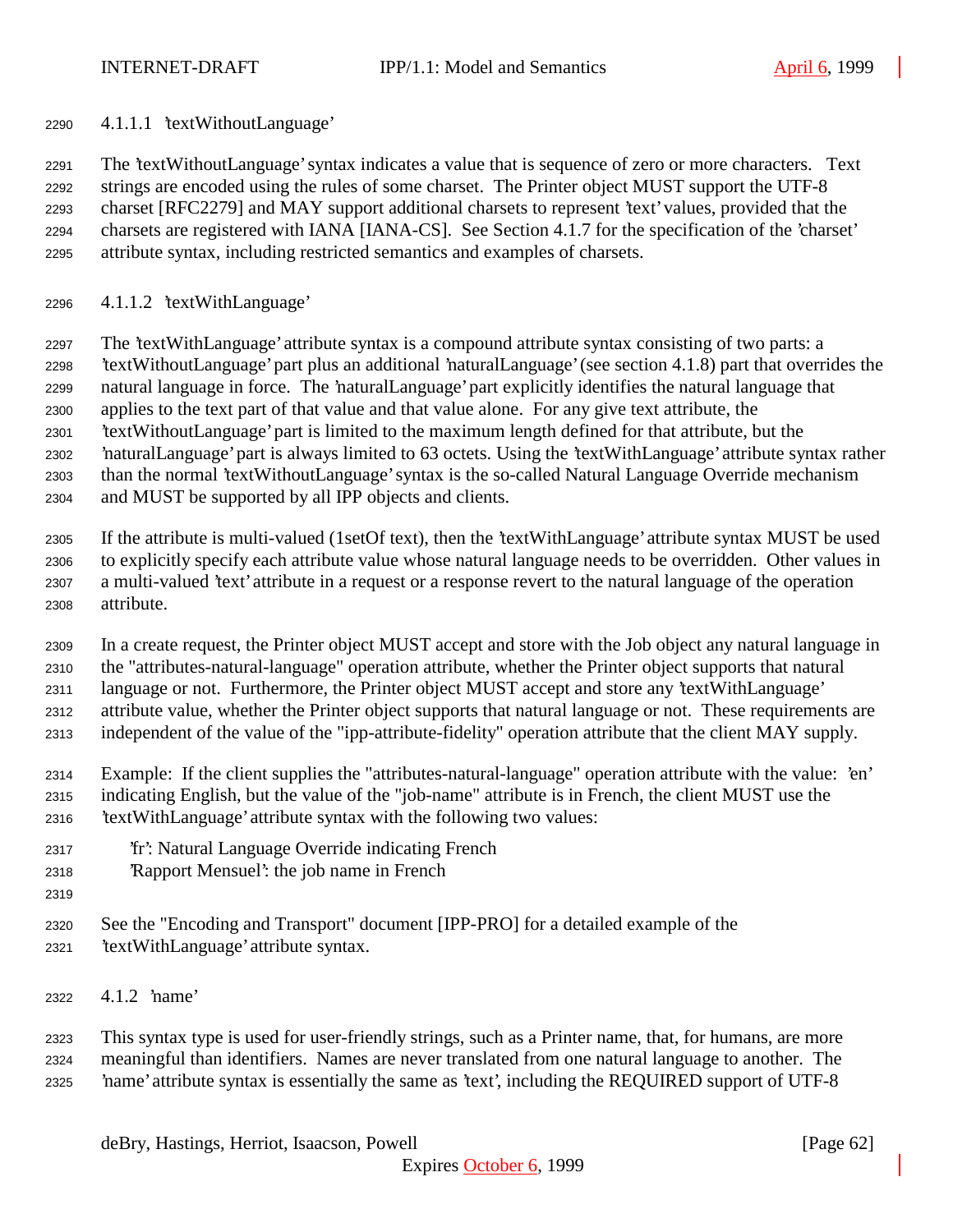- except that the sequence of characters is limited so that its encoded form MUST NOT exceed 255 (MAX) octets.
- Also like 'text', 'name' is really an abbreviated notation for either 'nameWithoutLanguage' or
- 'nameWithLanguage'. That is, all IPP objects and clients MUST support both the
- 'nameWithoutLanguage' and 'nameWithLanguage' attribute syntaxes. However, in actual usage and
- protocol execution, objects and clients accept and return only one of the two syntax per attribute. The
- syntax 'name' never appears "on-the-wire".
- Note: Only the 'text' and 'name' attribute syntaxes permit the Natural Language Override mechanism.

 Some attributes are defined as 'type3 keyword | name'. These attributes support values that are either type3 keywords or names. This dual-syntax mechanism enables a site administrator to extend these attributes to legally include values that are locally defined by the site administrator. Such names are not registered with IANA.

4.1.2.1 'nameWithoutLanguage'

 The nameWithoutLanguage' syntax indicates a value that is sequence of zero or more characters so that its encoded form does not exceed MAX octets.

4.1.2.2 'nameWithLanguage'

 The 'nameWithLanguage' attribute syntax is a compound attribute syntax consisting of two parts: a 'nameWithoutLanguage' part plus an additional 'naturalLanguage' (see section 4.1.8) part that overrides the natural language in force. The 'naturalLanguage' part explicitly identifies the natural language that applies to that name value and that name value alone.

 The 'nameWithLanguage' attribute syntax behaves the same as the 'textWithLanguage' syntax. If a name is in a language that is different than the rest of the object or operation, then this 'nameWithLanguage' syntax is used rather than the generic 'nameWithoutLanguage' syntax.

- Example: If the client supplies the "attributes-natural-language" operation attribute with the value: 'en' indicating English, but the "printer-name" attribute is in German, the client MUST use the 'nameWithLanguage' attribute syntax as follows:
- 'de': Natural Language Override indicating German
- 'Farbdrucker': the Printer name in German
- 
- 4.1.2.3 Matching 'name' attribute values

 For purposes of matching two 'name' attribute values for equality, such as in job validation (where a client-supplied value for attribute "xxx" is checked to see if the value is among the values of the Printer object's corresponding "xxx-supported" attribute), the following match rules apply:

1. 'keyword' values never match 'name' values.

deBry, Hastings, Herriot, Isaacson, Powell [Page 63]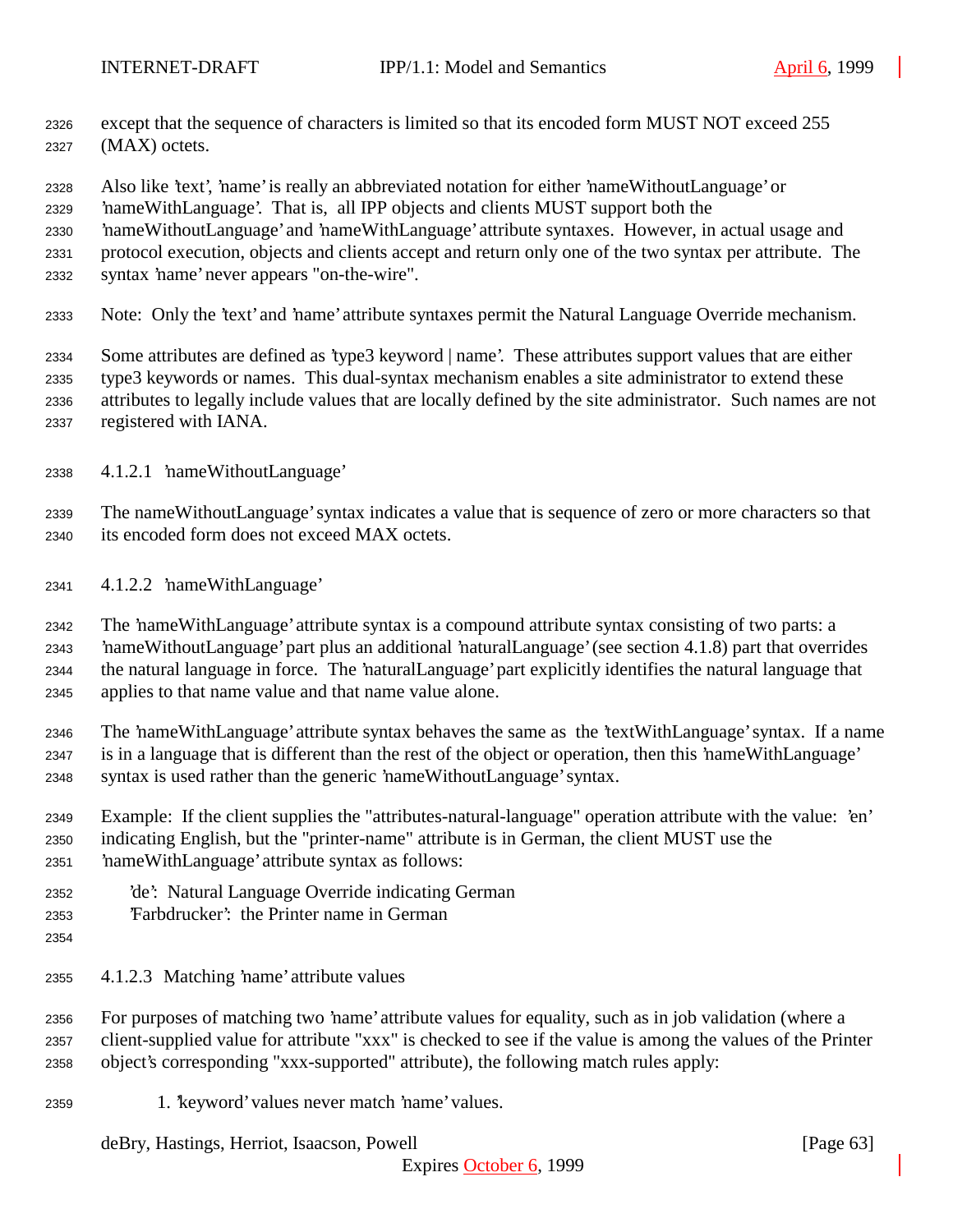2. 'name' (nameWithoutLanguage and nameWithLanguage) values match if (1) the name parts match and (2) the Associated Natural-Language parts (see section 3.1.4.1) match. The matching rules are:

## a. the name parts match if the two names are identical character by character, except it is RECOMMENDED that case be ignored. For example: 'Ajax-letter-head-white' MUST match 'Ajax-letter-head-white' and SHOULD match 'ajax-letter-head-white' and 'AJAX-LETTER-HEAD-WHITE'.

- b. the Associated Natural-Language parts match if the shorter of the two meets the syntactic requirements of RFC 1766 [RFC1766] and matches byte for byte with the longer. For example, 'en' matches 'en', 'en-us' and 'en-gb', but matches neither 'fr' nor 'e'.
- 4.1.3 'keyword'
- The 'keyword' attribute syntax is a sequence of characters, length: 1 to 255, containing only the US-

ASCII [ASCII] encoded values for lowercase letters ("a" - "z"), digits ("0" - "9"), hyphen ("-"), dot ("."),

and underscore ("\_"). The first character MUST be a lowercase letter. Furthermore, keywords MUST

be in U.S. English.

 This syntax type is used for enumerating semantic identifiers of entities in the abstract protocol, i.e., entities identified in this document. Keywords are used as attribute names or values of attributes. Unlike 'text' and 'name' attribute values, 'keyword' values MUST NOT use the Natural Language

Override mechanism, since they MUST always be US-ASCII and U.S. English.

 Keywords are for use in the protocol. A user interface will likely provide a mapping between protocol keywords and displayable user-friendly words and phrases which are localized to the natural language of the user. While the keywords specified in this document MAY be displayed to users whose natural language is U.S. English, they MAY be mapped to other U.S. English words for U.S. English users, since the user interface is outside the scope of this document.

 In the definition for each attribute of this syntax type, the full set of defined keyword values for that attribute are listed.

 When a keyword is used to represent an attribute (its name), it MUST be unique within the full scope of all IPP objects and attributes. When a keyword is used to represent a value of an attribute, it MUST be unique just within the scope of that attribute. That is, the same keyword MUST NOT be used for two different values within the same attribute to mean two different semantic ideas. However, the same keyword MAY be used across two or more attributes, representing different semantic ideas for each attribute. Section 6.1 describes how the protocol can be extended with new keyword values. Examples of attribute name keywords:

- "job-name" "attributes-charset"
-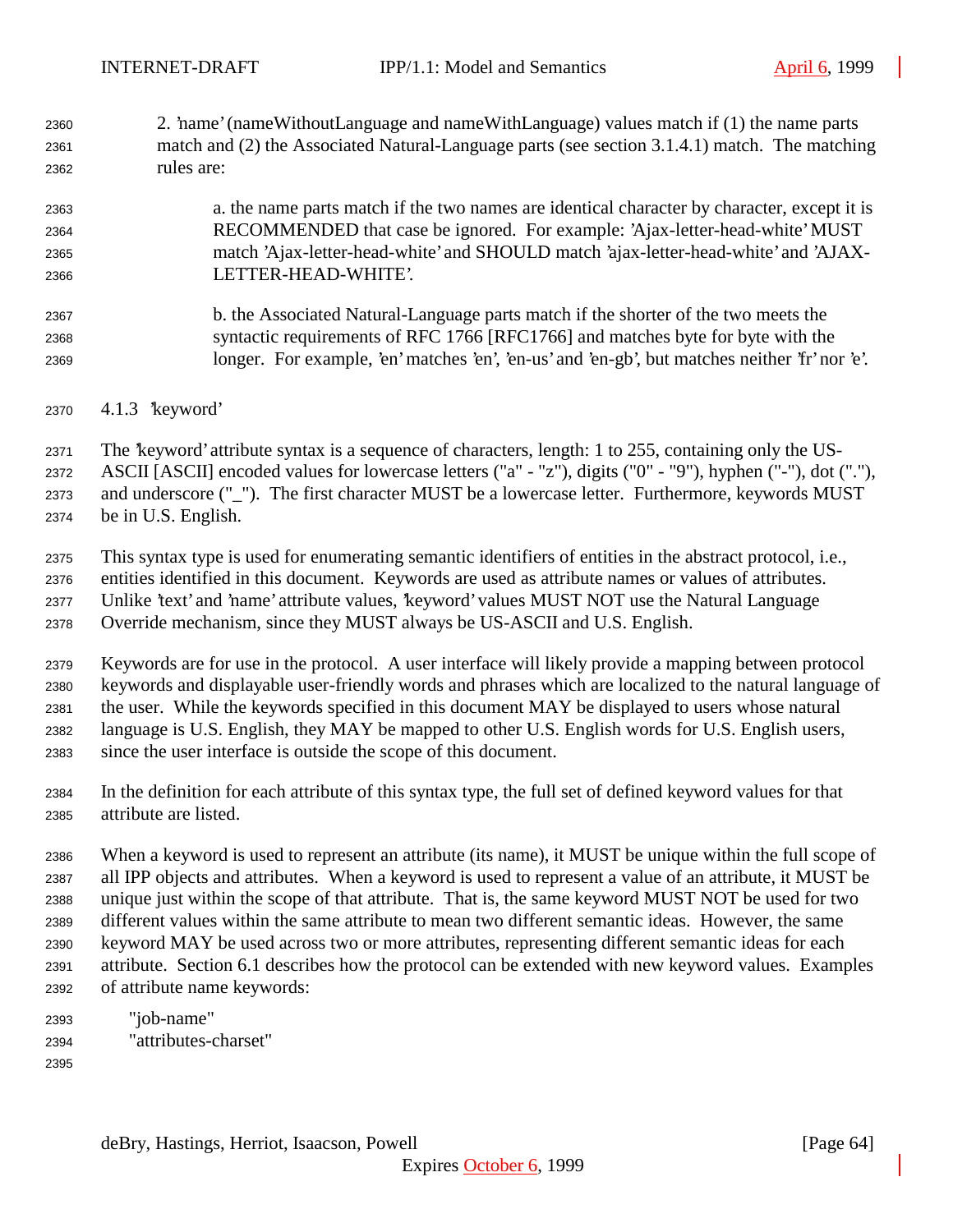Note: This document uses "type1", "type2", and "type3" prefixes to the "keyword" basic syntax to indicate different levels of review for extensions (see section 6.1).

4.1.4 'enum'

 The 'enum' attribute syntax is an enumerated integer value that is in the range from 1 to 2\*\*31 - 1 (MAX). Each value has an associated 'keyword' name. In the definition for each attribute of this syntax type, the full set of possible values for that attribute are listed. This syntax type is used for attributes for which there are enum values assigned by other standards, such as SNMP MIBs. A number of attribute enum values in this specification are also used for corresponding attributes in other standards [RFC1759]. This syntax type is not used for attributes to which the administrator may assign values. Section 6.1 describes how the protocol can be extended with new enum values.

 Enum values are for use in the protocol. A user interface will provide a mapping between protocol enum values and displayable user-friendly words and phrases which are localized to the natural language of the user. While the enum symbols specified in this document MAY be displayed to users whose natural language is U.S. English, they MAY be mapped to other U.S. English words for U.S. English users, since the user interface is outside the scope of this document.

 Note: SNMP MIBs use '2' for 'unknown' which corresponds to the IPP "out-of-band" value 'unknown'. See the description of the "out-of-band" values at the beginning of Section 4.1. Therefore, attributes of type 'enum' start at '3'.

 Note: This document uses "type1", "type2", and "type3" prefixes to the "enum" basic syntax to indicate different levels of review for extensions (see section 6.1).

4.1.5 'uri'

 The 'uri' attribute syntax is any valid Uniform Resource Identifier or URI [RFC2396]. Most often, URIs are simply Uniform Resource Locators or URLs. The maximum length of URIs used as values of IPP attributes is 1023 octets. Although most other IPP attribute syntax types allow for only lower-cased values, this attribute syntax type conforms to the case-sensitive and case-insensitive rules specified in [RFC2396]. See also [IPP-IIG] for a discussion of case in URIs.

4.1.6 'uriScheme'

The 'uriScheme' attribute syntax is a sequence of characters representing a URI scheme according to

 RFC 2396 [RFC2396]. Though RFC 2396 requires that the values be case-insensitive, IPP requires all lower case values in IPP attributes to simplify comparing by IPP clients and Printer objects. Standard values for this syntax type are the following keywords:

- 'http': for HTTP schemed URIs (e.g., "http:…")
- 'https': for use with HTTPS schemed URIs (e.g., "https:...") (not on IETF standards track)
- 'ftp': for FTP schemed URIs (e.g., "ftp:...")
- 'mailto': for SMTP schemed URIs (e.g., "mailto:...")
- 'file': for file schemed URIs (e.g., "file:...")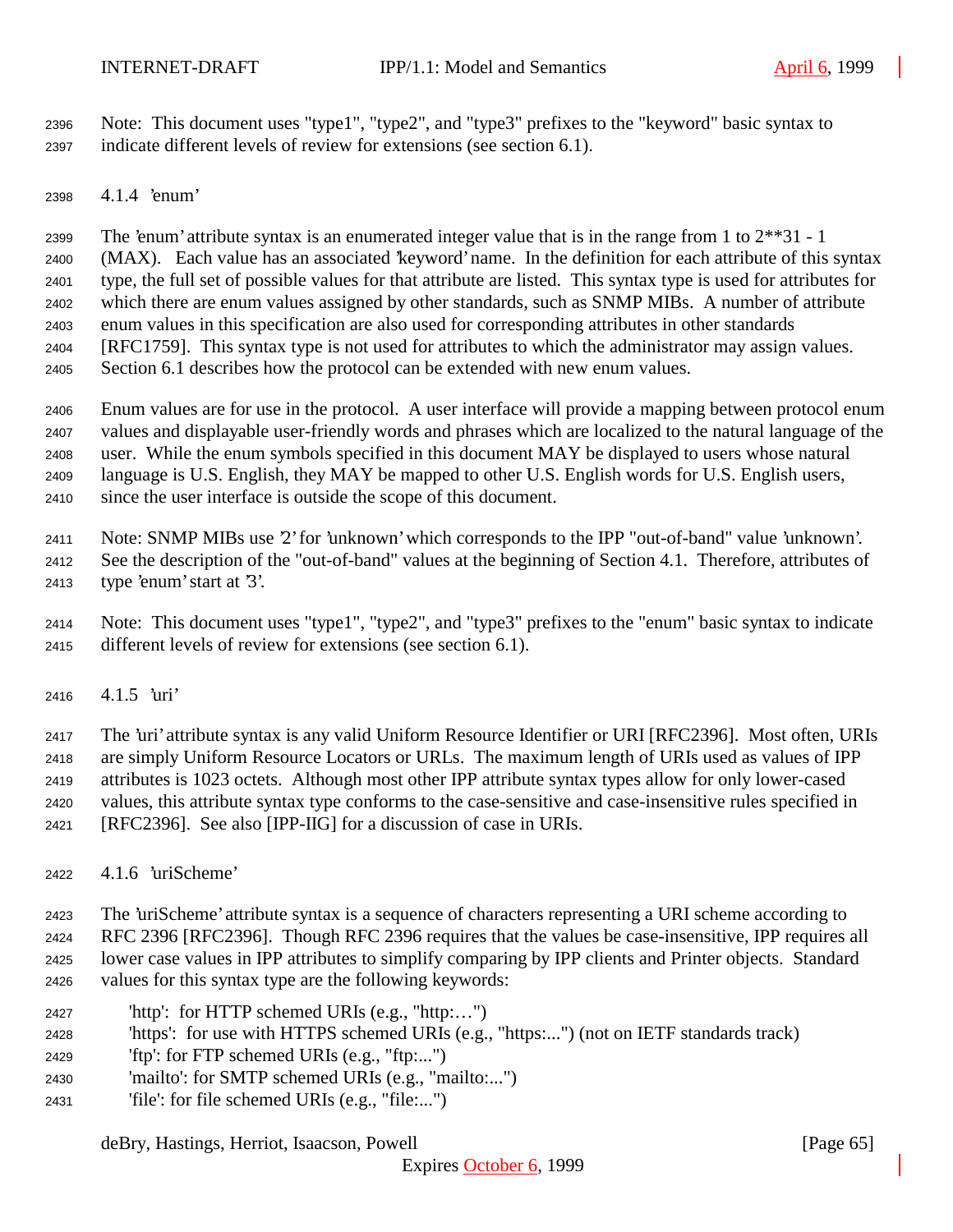- A Printer object MAY support any URI 'scheme' that has been registered with IANA [IANA-MT]. The maximum length of URI 'scheme' values used to represent IPP attribute values is 63 octets.
- 4.1.7 'charset'

 The 'charset' attribute syntax is a standard identifier for a charset. A charset is a coded character set and encoding scheme. Charsets are used for labeling certain document contents and 'text' and 'name' attribute values. The syntax and semantics of this attribute syntax are specified in RFC 2046 [RFC2046] and contained in the IANA character-set Registry [IANA-CS] according to the IANA procedures [RFC2278]. Though RFC 2046 requires that the values be case-insensitive US-ASCII, IPP requires all lower case values in IPP attributes to simplify comparing by IPP clients and Printer objects. When a character-set in the IANA registry has more than one name (alias), the name labeled as "(preferred MIME name)", if present, MUST be used.

The maximum length of 'charset' values used to represent IPP attribute values is 63 octets.

- Some examples are:
- 'utf-8': ISO 10646 Universal Multiple-Octet Coded Character Set (UCS) represented as the UTF-8 [RFC2279] transfer encoding scheme in which US-ASCII is a subset charset.
- 'us-ascii': 7-bit American Standard Code for Information Interchange (ASCII), ANSI X3.4-1986 [ASCII]. That standard defines US-ASCII, but RFC 2045 [RFC2045] eliminates most of the control characters from conformant usage in MIME and IPP.
- 'iso-8859-1': 8-bit One-Byte Coded Character Set, Latin Alphabet Nr 1 [ISO8859-1]. That standard defines a coded character set that is used by Latin languages in the Western Hemisphere and Western Europe. US-ASCII is a subset charset.
- 'iso-10646-ucs-2': ISO 10646 Universal Multiple-Octet Coded Character Set (UCS) represented as two octets (UCS-2), with the high order octet of each pair coming first (so-called Big Endian integer).
- 

 Some attribute descriptions MAY place additional requirements on charset values that may be used, such as REQUIRED values that MUST be supported or additional restrictions, such as requiring that the charset have US-ASCII as a subset charset.

4.1.8 'naturalLanguage'

 The 'naturalLanguage' attribute syntax is a standard identifier for a natural language and optionally a country. The values for this syntax type are defined by RFC 1766 [RFC1766]. Though RFC 1766 requires that the values be case-insensitive US-ASCII, IPP requires all lower case to simplify comparing by IPP clients and Printer objects. Examples include:

 'en': for English 'en-us': for US English 'fr': for French 'de': for German

deBry, Hastings, Herriot, Isaacson, Powell [Page 66]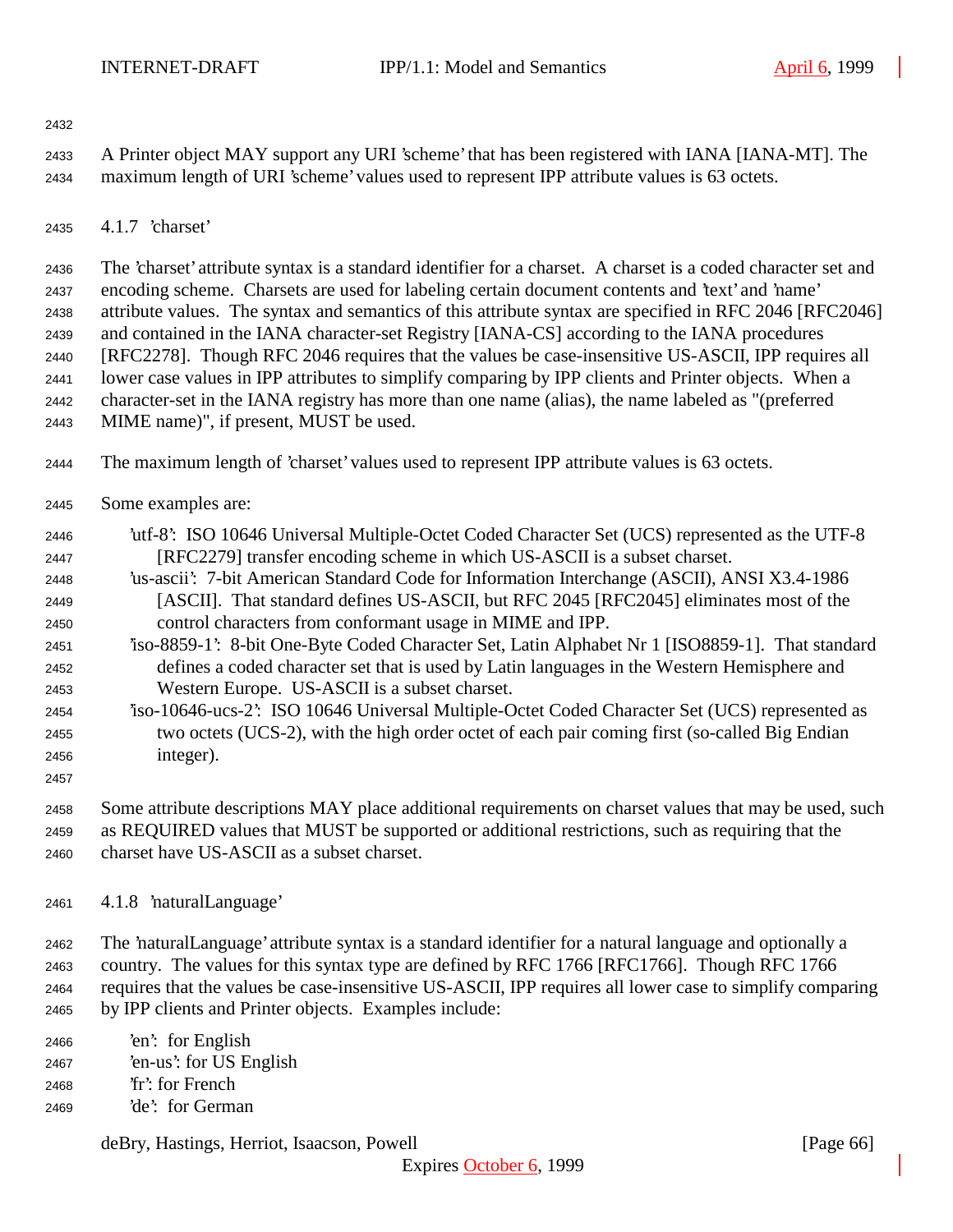The maximum length of 'naturalLanguage' values used to represent IPP attribute values is 63 octets.

4.1.9 'mimeMediaType'

The 'mimeMediaType' attribute syntax is the Internet Media Type (sometimes called MIME type) as

defined by RFC 2046 [RFC2046] and registered according to the procedures of RFC 2048 [RFC2048]

 for identifying a document format. The value MAY include a charset parameter, depending on the specification of the Media Type in the IANA Registry [IANA-MT]. Although most other IPP syntax

types allow for only lower-cased values, this syntax type allows for mixed-case values which are case-

- insensitive.
- Examples are:
- 'text/html': An HTML document
- 'text/plain': A plain text document in US-ASCII (RFC 2046 indicates that in the absence of the charset parameter MUST mean US-ASCII rather than simply unspecified) [RFC2046].
- 'text/plain; charset=US-ASCII': A plain text document in US-ASCII [52, 56].
- 'text/plain; charset=ISO-8859-1': A plain text document in ISO 8859-1 (Latin 1) [ISO8859-1].
- 'text/plain; charset=utf-8': A plain text document in ISO 10646 represented as UTF-8 [RFC2279]
- 'application/postscript': A PostScript document [RFC2046]
- 'application/vnd.hp-PCL': A PCL document [IANA-MT] (charset escape sequence embedded in the document data)
- 'application/pdf': Portable Document Format see IANA MIME Media Type registry
- 2490 'application/octet-stream': (REQUIRED) Auto-sense see below
- 
- One special type is 'application/octet-stream'. If the Printer object supports this value, the Printer object MUST be capable of auto-sensing the format of the document data. Depending on when the Printer performs auto-sensing, it may detect auto-sensing errors before sending an operation response or afterwards. If the printer detects an error during auto-sensing, it adds the 'unsupported-document-format' value to the "printer-state-reasons". If the printer determines an auto-sensing error before sending a 2498 response, the response contains the printer-state-reasons and a status which specifies the error. Issues 9
- 2499 and  $10<sub>z</sub>$

 If the Printer object's default value attribute "document-format-default" is set to 'application/octet- stream', the Printer object not only supports auto-sensing of the document format, but will depend on the result of applying its auto-sensing when the client does not supply the "document-format" attribute. If the client supplies a document format value, the Printer MUST rely on the supplied attribute, rather than trust its auto-sensing algorithm. To summarize:

- 1. If the client does not supply a document format value, the Printer MUST rely on its default value setting (which may be 'application/octet-stream' indicating an auto-sensing mechanism).
- 2. If the client supplies a value other than 'application/octet-stream', the client is supplying valid information about the format of the document data and the Printer object MUST trust the client supplied value more than the outcome of applying an automatic format detection mechanism.

deBry, Hastings, Herriot, Isaacson, Powell [Page 67]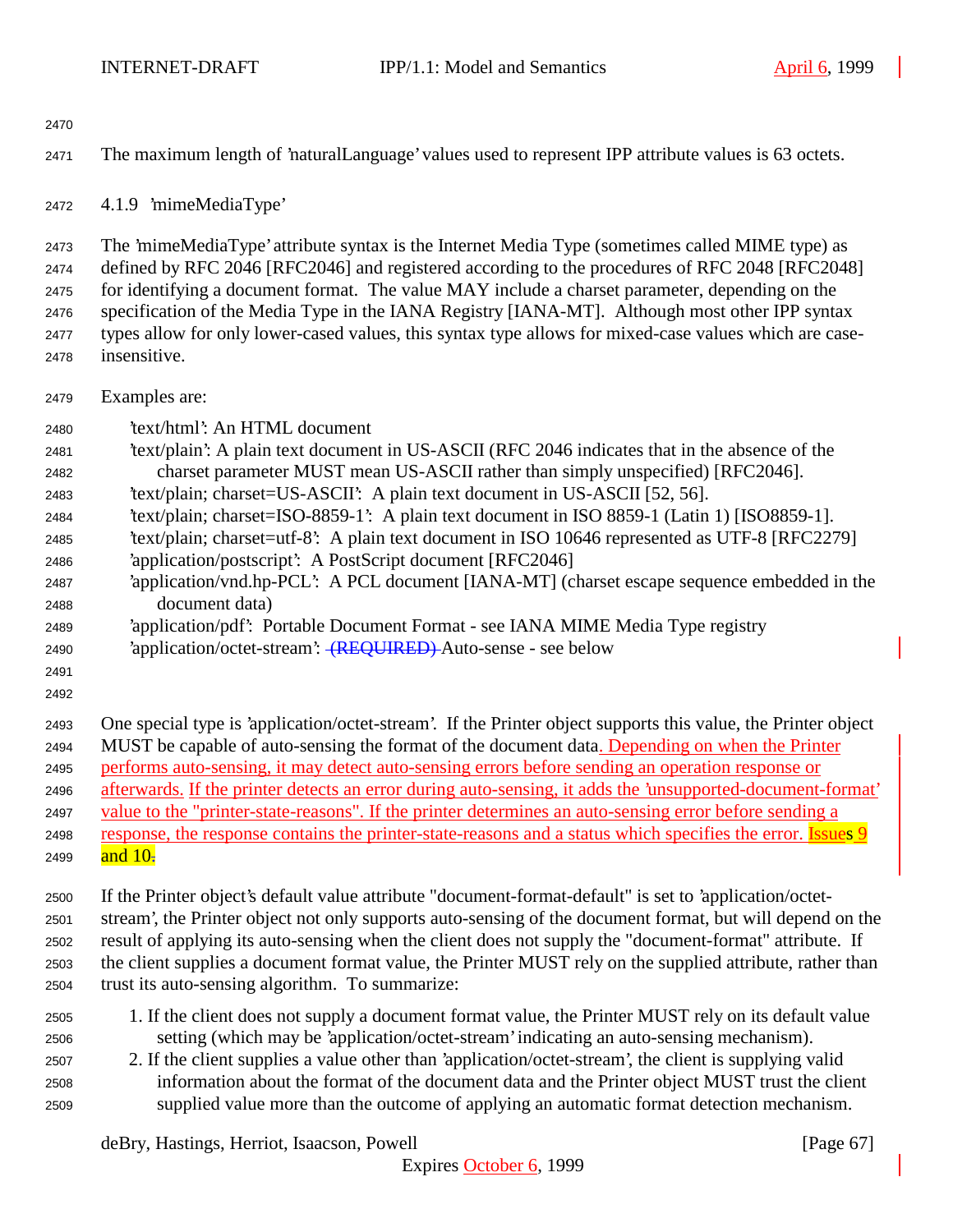For example, the client may be requesting the printing of a PostScript file as a 'text/plain' document. The Printer object MUST print a text representation of the PostScript commands rather than interpret the stream of PostScript commands and print the result.

- 3. If the client supplies a value of 'application/octet-stream', the client is indicating that the Printer object MUST use its auto-sensing mechanism on the client supplied document data whether auto-sensing is the Printer object's default or not.
- 

 Note: Since the auto-sensing algorithm is probabilistic, if the client requests both auto-sensing ("document-format" set to 'application/octet-stream') and true fidelity ("ipp-attribute-fidelity" set to 'true'), the Printer object might not be able to guarantee exactly what the end user intended (the auto- sensing algorithm might mistake one document format for another ), but it is able to guarantee that its auto-sensing mechanism be used.

The maximum length of a 'mimeMediaType' value to represent IPP attribute values is 255 octets.

4.1.10 'octetString'

 The 'octetString' attribute syntax is a sequence of octets encoded in a maximum of 1023 octets which is indicated in sub-section headers using the notation: octetString(MAX). This syntax type is used for opaque data.

4.1.11 'boolean'

The 'boolean' attribute syntax has only two values: 'true' and 'false'.

4.1.12 'integer'

2530 The 'integer' attribute syntax is an integer value that is in the range from  $-2**31$  (MIN) to  $2**31 - 1$  (MAX). Each individual attribute may specify the range constraint explicitly in sub-section headers if the range is different from the full range of possible integer values. For example: job-priority (integer(1:100)) for the "job-priority" attribute. However, the enforcement of that additional constraint is up to the IPP objects, not the protocol.

4.1.13 'rangeOfInteger'

 The 'rangeOfInteger' attribute syntax is an ordered pair of integers that defines an inclusive range of integer values. The first integer specifies the lower bound and the second specifies the upper bound. If a range constraint is specified in the header description for an attribute in this document whose attribute syntax is 'rangeOfInteger' (i.e., 'X:Y' indicating X as a minimum value and Y as a maximum value), then the constraint applies to both integers.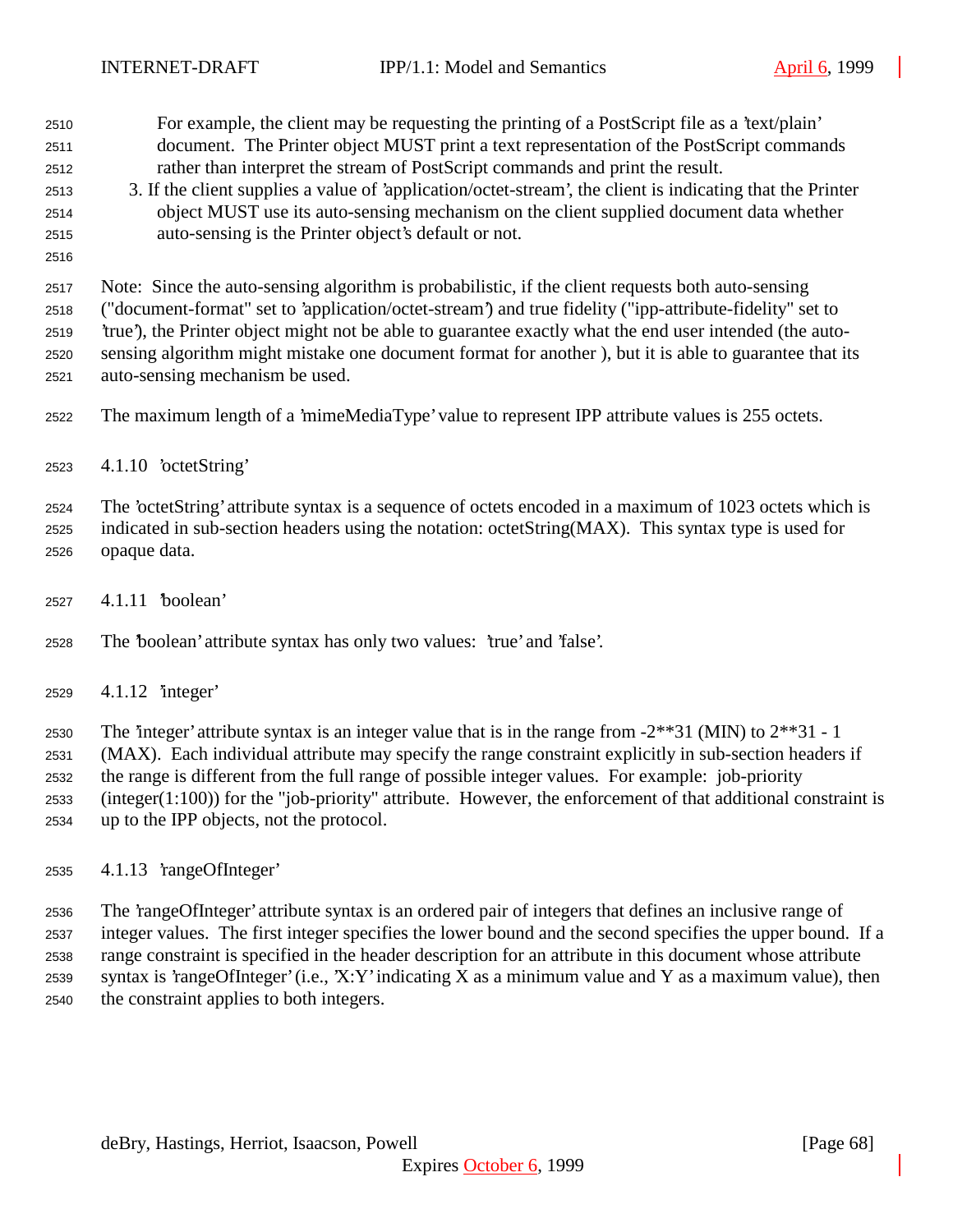4.1.14 'dateTime'

 The 'dateTime' attribute syntax is a standard, fixed length, 11 octet representation of the "DateAndTime" syntax as defined in RFC 1903 [RFC1903]. RFC 1903 also identifies an 8 octet representation of a "DateAndTime" value, but IPP objects MUST use the 11 octet representation. A user interface will provide a mapping between protocol dateTime values and displayable user-friendly words or presentation values and phrases which are localized to the natural language and date format of the user.

4.1.15 'resolution'

 The 'resolution' attribute syntax specifies a two-dimensional resolution in the indicated units. It consists of 3 values: a cross feed direction resolution (positive integer value), a feed direction resolution (positive integer value), and a units value. The semantics of these three components are taken from the Printer MIB [RFC1759] suggested values. That is, the cross feed direction component resolution component is the same as the prtMarkerAddressabilityXFeedDir object in the Printer MIB, the feed direction component resolution component is the same as the prtMarkerAddressabilityFeedDir in the Printer MIB, and the units component is the same as the prtMarkerAddressabilityUnit object in the Printer MIB (namely, '3' indicates dots per inch and '4' indicates dots per centimeter). All three values MUST be present even if the first two values are the same. Example: '300', '600', '3' indicates a 300 dpi cross-feed direction resolution, a 600 dpi feed direction resolution, since a '3' indicates dots per inch (dpi).

4.1.16 '1setOf X'

 The '1setOf X' attribute syntax is 1 or more values of attribute syntax type X. This syntax type is used for multi-valued attributes. The syntax type is called '1setOf' rather than just 'setOf' as a reminder that the set of values MUST NOT be empty (i.e., a set of size 0). Sets are normally unordered. However each attribute description of this type may specify that the values MUST be in a certain order for that attribute.

4.2 Job Template Attributes

 Job Template attributes describe job processing behavior. Support for Job Template attributes by a Printer object is OPTIONAL (see section 13.2.3 for a description of support for OPTIONAL attributes). Also, clients OPTIONALLY supply Job Template attributes in create requests.

- Job Template attributes conform to the following rules. For each Job Template attribute called "xxx":
- 1. If the Printer object supports "xxx" then it MUST support both a "xxx-default" attribute (unless there is a "No" in the table below) and a "xxx-supported" attribute. If the Printer object doesn't support "xxx", then it MUST support neither an "xxx-default" attribute nor an "xxx-supported" attribute, and it MUST treat an attribute "xxx" supplied by a client as unsupported. An attribute "xxx" may be supported for some document formats and not supported for other document formats. For example, it is expected that a Printer object would only support "orientation- requested" for some document formats (such as 'text/plain' or 'text/html') but not others (such as 'application/postscript').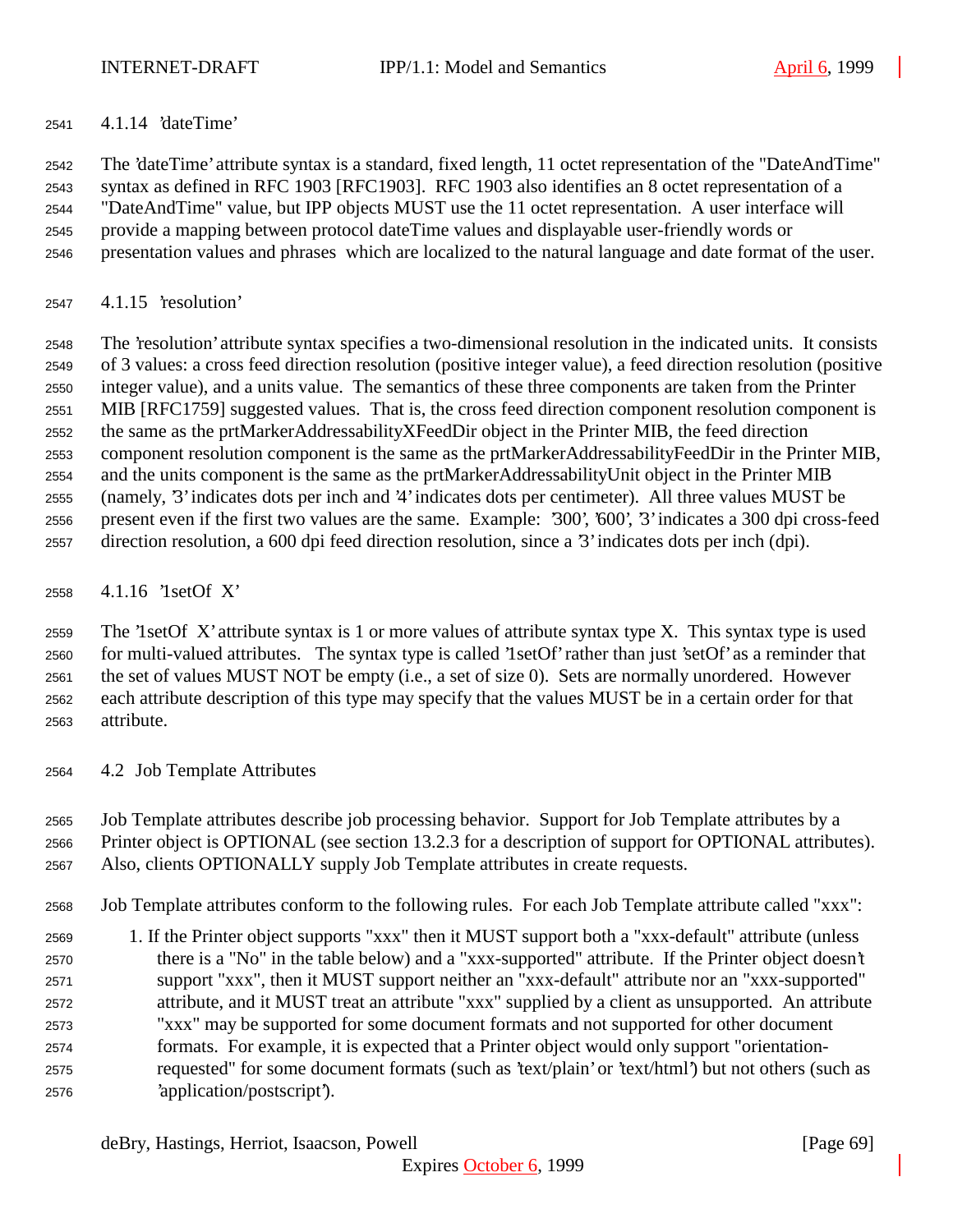| 2577         |                                                                                                                                                                                                                   |
|--------------|-------------------------------------------------------------------------------------------------------------------------------------------------------------------------------------------------------------------|
| 2578         | 2. "xxx" is OPTIONALLY supplied by the client in a create request. If "xxx" is supplied, the client                                                                                                               |
| 2579         | is indicating a desired job processing behavior for this Job. When "xxx" is not supplied, the                                                                                                                     |
| 2580         | client is indicating that the Printer object apply its default job processing behavior at job                                                                                                                     |
| 2581         | processing time if the document content does not contain an embedded instruction indicating an                                                                                                                    |
| 2582         | xxx-related behavior.                                                                                                                                                                                             |
| 2583         |                                                                                                                                                                                                                   |
| 2584         | Note: Since an administrator MAY change the default value attribute after a Job object has been                                                                                                                   |
| 2585         | submitted but before it has been processed, the default value used by the Printer object at job                                                                                                                   |
| 2586         | processing time may be different that the default value in effect at job submission time.                                                                                                                         |
| 2587         |                                                                                                                                                                                                                   |
| 2588         | 3. The "xxx-supported" attribute is a Printer object attribute that describes which job processing                                                                                                                |
| 2589         | behaviors are supported by that Printer object. A client can query the Printer object to find out                                                                                                                 |
| 2590         | what xxx-related behaviors are supported by inspecting the returned values of the "xxx-                                                                                                                           |
| 2591         | supported" attribute.                                                                                                                                                                                             |
| 2592         |                                                                                                                                                                                                                   |
| 2593         | Note: The "xxx" in each "xxx-supported" attribute name is singular, even though an "xxx-                                                                                                                          |
| 2594         | supported" attribute usually has more than one value, such as "job-sheet-supported", unless the                                                                                                                   |
| 2595         | "xxx" Job Template attribute is plural, such as "finishings" or "sides". In such cases the "xxx-                                                                                                                  |
| 2596         | supported" attribute names are: "finishings-supported" and "sides-supported".                                                                                                                                     |
| 2597<br>2598 | 4. The "xxx-default" default value attribute describes what will be done at job processing time when                                                                                                              |
| 2599         | no other job processing information is supplied by the client (either explicitly as an IPP attribute                                                                                                              |
| 2600         | in the create request or implicitly as an embedded instruction within the document data).                                                                                                                         |
| 2601         |                                                                                                                                                                                                                   |
|              |                                                                                                                                                                                                                   |
| 2602         | If an application wishes to present an end user with a list of supported values from which to choose, the                                                                                                         |
| 2603         | application SHOULD query the Printer object for its supported value attributes. The application                                                                                                                   |
| 2604         | SHOULD also query the default value attributes. If the application then limits selectable values to only                                                                                                          |
| 2605         | those value that are supported, the application can guarantee that the values supplied by the client in the                                                                                                       |
| 2606         | create request all fall within the set of supported values at the Printer. When querying the Printer, the<br>client MAY enumerate each attribute by name in the Get-Printer-Attributes Request, or the client MAY |
| 2607         | just name the "job-template" group in order to get the complete set of supported attributes (both                                                                                                                 |
| 2608<br>2609 | supported and default attributes).                                                                                                                                                                                |
|              |                                                                                                                                                                                                                   |
| 2610         | The "finishings" attribute is an example of a Job Template attribute. It can take on a set of values such                                                                                                         |
| 2611         | as 'staple', 'punch', and/or 'cover'. A client can query the Printer object for the "finishings-supported"                                                                                                        |
| 2612         | attribute and the "finishings-default" attribute. The supported attribute contains a set of supported                                                                                                             |
| 2613         | values. The default value attribute contains the finishing value(s) that will be used for a new Job if the                                                                                                        |
| 2614         | client does not supply a "finishings" attribute in the create request and the document data does not                                                                                                              |
| 2615         | contain any corresponding finishing instructions. If the client does supply the "finishings" attribute in                                                                                                         |
| 2616         | the create request, the IPP object validates the value or values to make sure that they are a subset of the                                                                                                       |
| 2617         | supported values identified in the Printer object's "finishings-supported" attribute. See section 3.2.1.2.                                                                                                        |
|              |                                                                                                                                                                                                                   |

 The table below summarizes the names and relationships for all Job Template attributes. The first column of the table (labeled "Job Attribute") shows the name and syntax for each Job Template attribute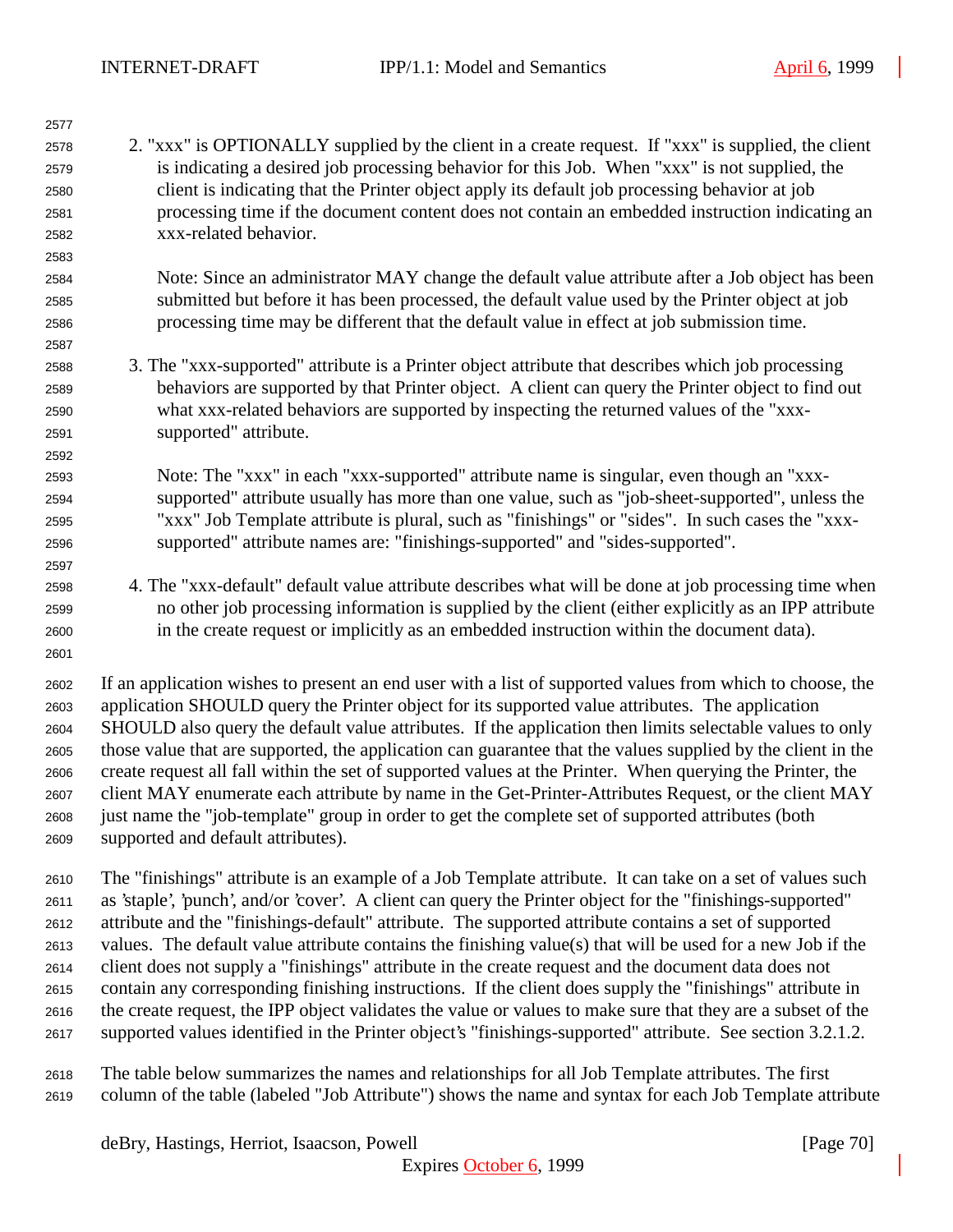in the Job object. These are the attributes that can optionally be supplied by the client in a create request.

The last two columns (labeled "Printer: Default Value Attribute" and "Printer: Supported Values

Attribute") shows the name and syntax for each Job Template attribute in the Printer object (the default

 value attribute and the supported values attribute). A "No" in the table means the Printer MUST NOT support the attribute (that is, the attribute is simply not applicable). For brevity in the table, the 'text' and

'name' entries do not show the maximum length for each attribute.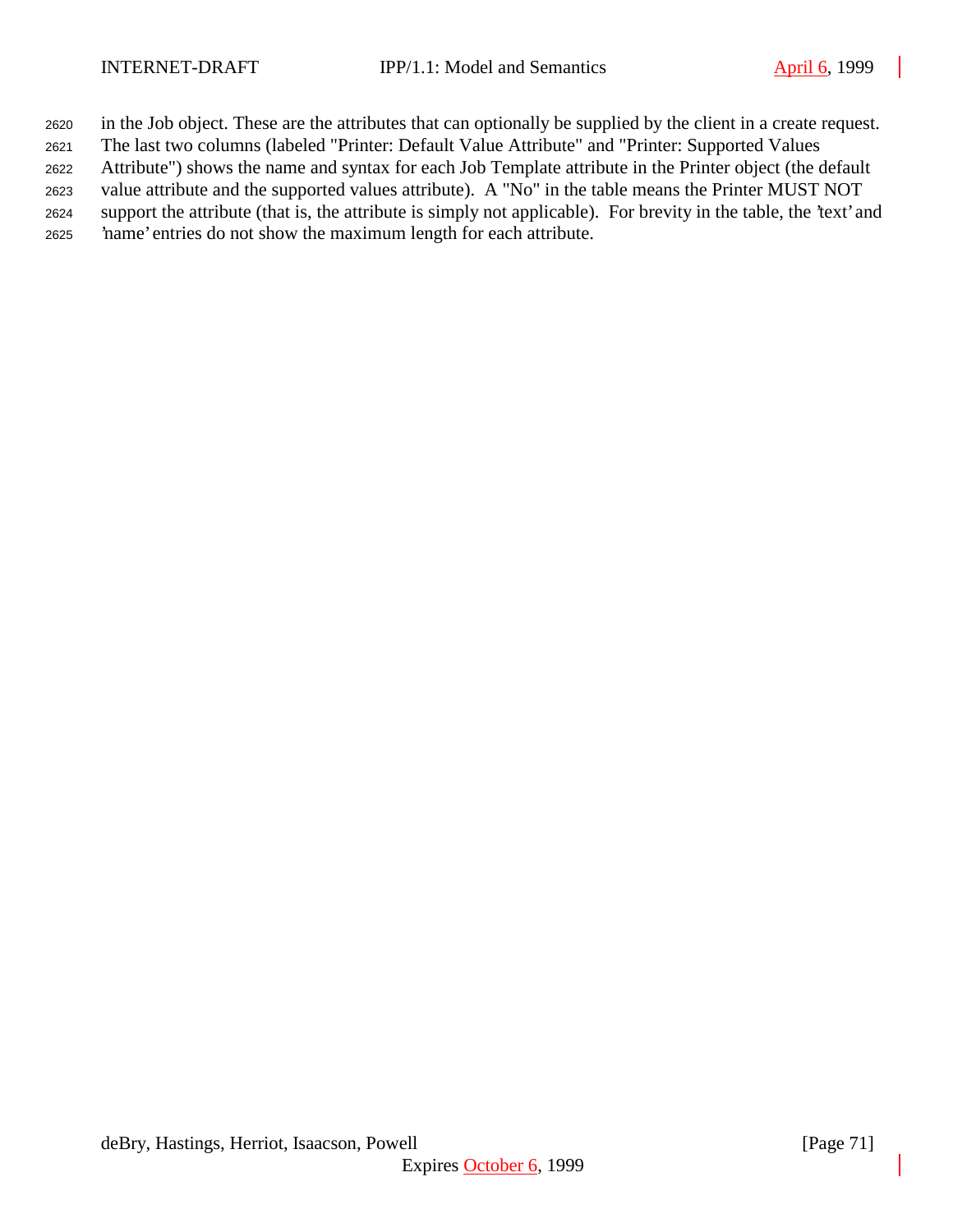| 2626                                         |                                                         |                                                                          |                                                                                    |
|----------------------------------------------|---------------------------------------------------------|--------------------------------------------------------------------------|------------------------------------------------------------------------------------|
| 2627<br>2628                                 | Job Attribute                                           | Printer: Default Value<br>Attribute                                      | Printer: Supported<br>Values Attribute                                             |
| 2629                                         |                                                         |                                                                          |                                                                                    |
| 2630<br>2631                                 | job-priority<br>(integer 1:100)                         | job-priority-default<br>(integer 1:100)                                  | job-priority-supported<br>(integer 1:100)                                          |
| 2632<br>2633<br>2634<br>2635<br>2636         | job-hold-until<br>(type3 keyword<br>name)               | job-hold-until-<br>default<br>(type3 keyword<br>name)                    | job-hold-until-<br>supported<br>(1setOf<br>type3 keyword<br>name)                  |
| 2637<br>2638<br>2639<br>2640                 | job-sheets<br>(type3 keyword<br>name)                   | job-sheets-default<br>(type3 keyword<br>name)                            | job-sheets-supported<br>(1setOf<br>type3 keyword   name)                           |
| 2641<br>2642<br>2643<br>2644<br>2645         | multiple-document-<br>handling<br>(type2 keyword)       | multiple-document-<br>handling-default<br>(type2 keyword)                | multiple-document-<br>handling-supported<br>(1setOf type2 keyword)                 |
| 2646<br>2647<br>2648<br>2649                 | copies<br>(integer (1:MAX))                             | copies-default<br>(integer (1:MAX))                                      | copies-supported<br>(rangeOfInteger<br>$(1:MAX)$ )                                 |
| 2650<br>2651                                 | finishings                                              | finishings-default<br>(1setOf type2 enum)   (1setOf type2 enum)          | finishings-supported<br>(1setOf type2 enum)                                        |
| 2652<br>2653<br>2654<br>2655<br>2656         | page-ranges<br>(1setOf<br>rangeOfInteger<br>$(1:MAX)$ ) | No                                                                       | page-ranges-<br>supported (boolean)                                                |
| 2657<br>2658<br>2659                         | sides<br>(type2 keyword)                                | sides-default<br>(type2 keyword)                                         | sides-supported<br>(1setOf type2 keyword)                                          |
| 2660<br>2661<br>2662<br>2663<br>2664<br>2665 | number-up<br>(integer (1:MAX))                          | number-up-default<br>(integer (1:MAX))                                   | number-up-supported<br>(1setOf integer<br>(1:MAX)<br>rangeOfInteger<br>$(1:MAX)$ ) |
| 2666<br>2667<br>2668<br>2669<br>2670         | orientation-<br>requested<br>(type2 enum)               | orientation-requested- orientation-requested-<br>default<br>(type2 enum) | supported<br>(1setOf type2 enum)                                                   |
| 2671<br>2672<br>2673<br>2674<br>2675         | media<br>(type3 keyword<br>name)                        | media-default<br>(type3 keyword<br>name)                                 | media-supported<br>(1setOf<br>type3 keyword<br>name)<br>media-ready                |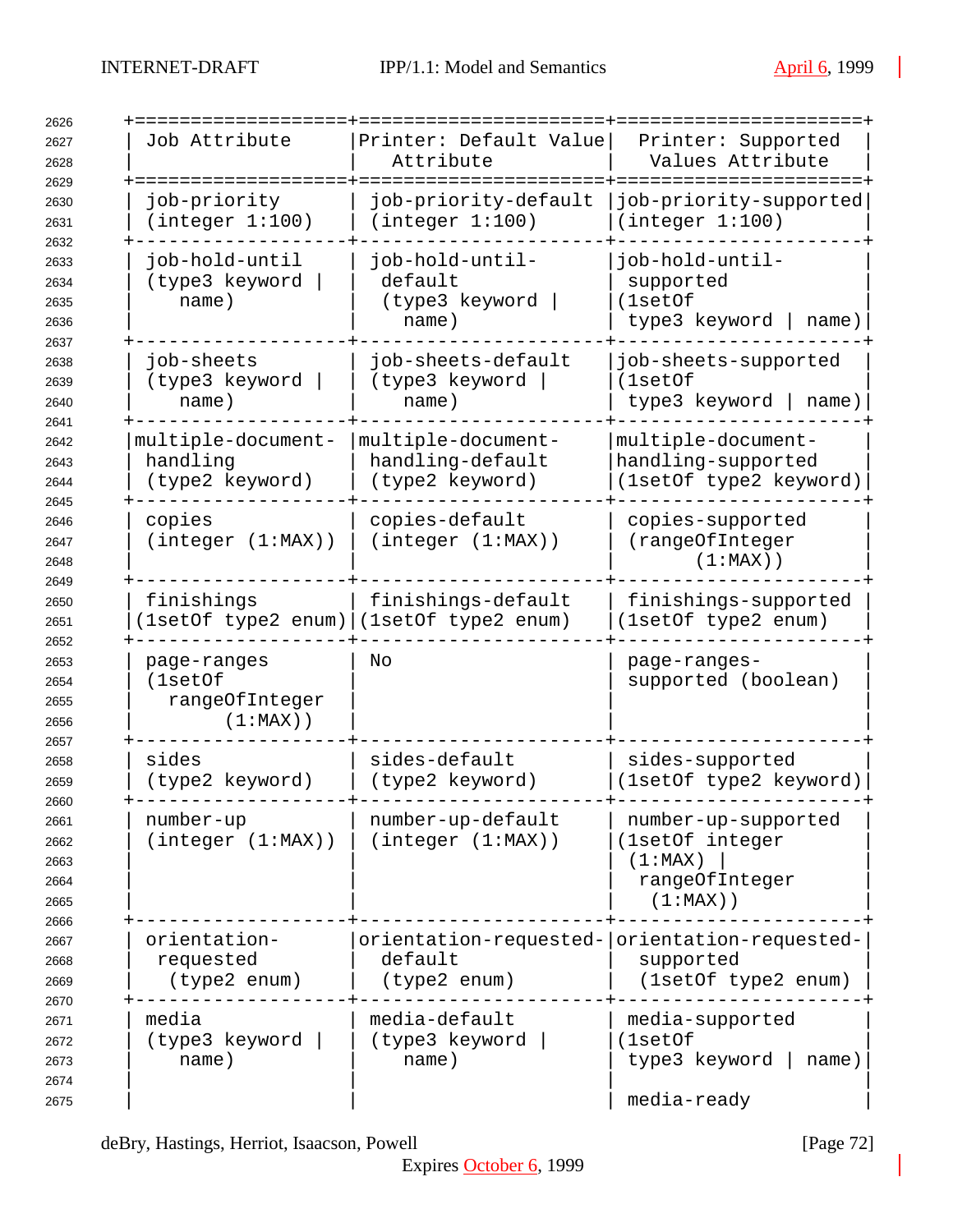| 2676<br>2677<br>2678 |                    |                       | (1setOf<br>type3 keyword<br>name) |
|----------------------|--------------------|-----------------------|-----------------------------------|
| 2679                 | printer-resolution | printer-resolution-   | printer-resolution-               |
| 2680                 | (resolution)       | default               | supported                         |
| 2681                 |                    | (resolution)          | (1setOf resolution)               |
| 2682                 |                    |                       |                                   |
| 2683                 | print-quality      | print-quality-default | print-quality-                    |
| 2684                 | (type2 enum)       | (type2 enum)          | supported                         |
| 2685                 |                    |                       | (1setOf type2 enum)               |
| 2686                 |                    |                       |                                   |

 

4.2.1 job-priority (integer(1:100))

 This attribute specifies a priority for scheduling the Job. A higher value specifies a higher priority. The value 1 indicates the lowest possible priority. The value 100 indicates the highest possible priority. Among those jobs that are ready to print, a Printer MUST print all jobs with a priority value of n before printing those with a priority value of n-1 for all n.

 If the Printer object supports this attribute, it MUST always support the full range from 1 to 100. No administrative restrictions are permitted. This way an end-user can always make full use of the entire range with any Printer object. If privileged jobs are implemented outside IPP/1.1, they MUST have priorities higher than 100, rather than restricting the range available to end-users.

 If the client does not supply this attribute and this attribute is supported by the Printer object, the Printer object MUST use the value of the Printer object's "job-priority-default" at job submission time (unlike most Job Template attributes that are used if necessary at job processing time).

 The syntax for the "job-priority-supported" is also integer(1:100). This single integer value indicates the number of priority levels supported. The Printer object MUST take the value supplied by the client and map it to the closest integer in a sequence of n integers values that are evenly distributed over the range from 1 to 100 using the formula:

- roundToNearestInt( $(100x+50)/n$ )
- where n is the value of "job-priority-supported" and x ranges from 0 through n-1.

2707 For example, if n=1 the sequence of values is 50; if n=2, the sequence of values is: 25 and 75; if n = 3, 2708 the sequence of values is: 17, 50 and 83; if  $n = 10$ , the sequence of values is: 5, 15, 25, 35, 45, 55, 65,

2709 75, 85, and 95; if  $n = 100$ , the sequence of values is: 1, 2, 3, ... 100.

 If the value of the Printer object's "job-priority-supported" is 10 and the client supplies values in the range 1 to 10, the Printer object maps them to 5, in the range 11 to 20, the Printer object maps them to 15, etc.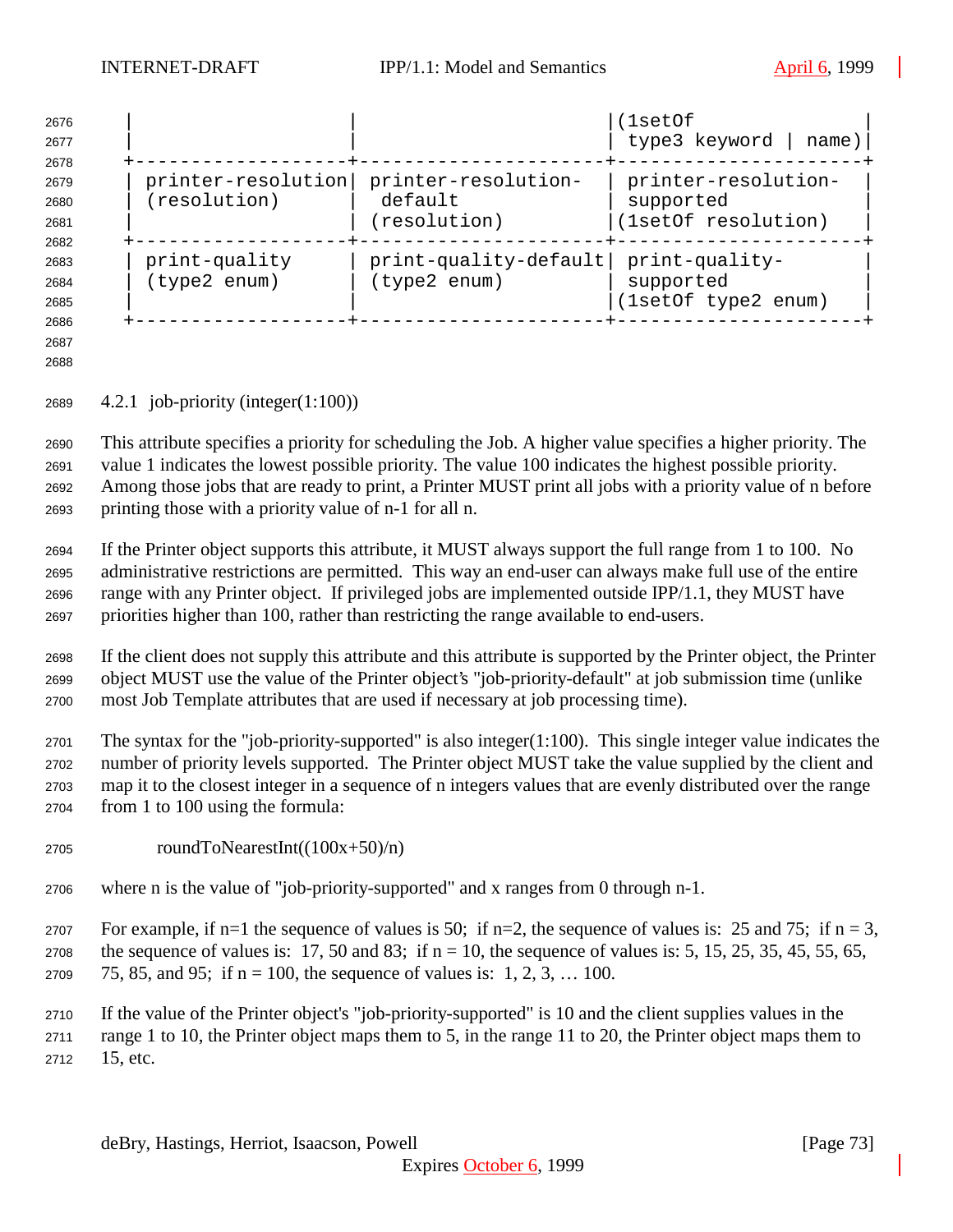- 4.2.2 job-hold-until (type3 keyword | name (MAX))
- This attribute specifies the named time period during which the Job MUST become a candidate for printing.
- Standard keyword values for named time periods are:
- 'no-hold': immediately, if there are not other reasons to hold the job
- 'indefinite': the job is held indefinitely, until a client performs a Release-Job (section 3.3.6)
- 'day-time': during the day
- 'evening': evening
- 'night': night
- 'weekend': weekend
- 'second-shift': second-shift (after close of business)
- 'third-shift': third-shift (after midnight)
- 

 An administrator MUST associate allowable print times with a named time period (by means outside the scope of this IPP/1.1 document). An administrator is encouraged to pick names that suggest the type of time period. An administrator MAY define additional values using the 'name' or 'keyword' attribute syntax, depending on implementation.

- If the value of this attribute specifies a time period that is in the future, the Printer MUST add the 'job- hold-until-specified' value to the job's "job-state-reasons" attribute, move the job to the 'pending-held' state, and MUST NOT schedule the job for printing until the specified time-period arrives. When the specified time period arrives, the Printer MUST remove the 'job-hold-until-specified' value from the job's "job-state-reason" attribute and, if there are no other job state reasons that keep the job in the 'pending-held' state, the Printer MUST consider the job as a candidate for processing by moving the job to the 'pending' state.
- If this job attribute value is the named value 'no-hold', or the specified time period has already started, the job MUST be a candidate for processing immediately.

If the client does not supply this attribute and this attribute is supported by the Printer object, the Printer

object MUST use the value of the Printer object's "job-hold-until-default" at job submission time (unlike

- most Job Template attributes that are used if necessary at job processing time).
- 4.2.3 job-sheets (type3 keyword | name(MAX))
- This attribute determines which job start/end sheet(s), if any, MUST be printed with a job.
- Standard keyword values are:
- 'none': no job sheet is printed
- 'standard': one or more site specific standard job sheets are printed, e.g. a single start sheet or both
- start and end sheet is printed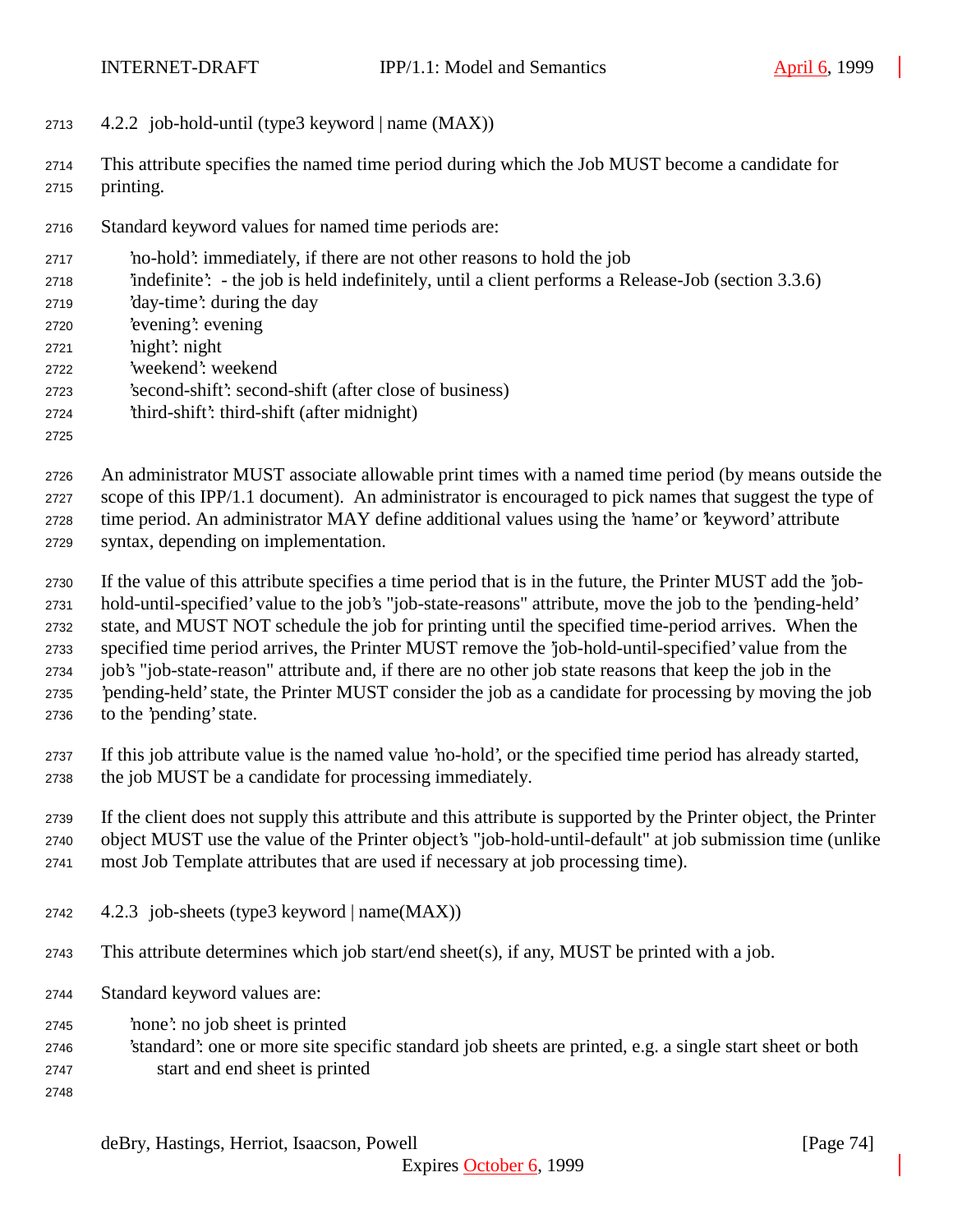An administrator MAY define additional values using the 'name' or 'keyword' attribute syntax, depending on implementation.

 Note: The effect of this attribute on jobs with multiple documents MAY be affected by the "multiple-document-handling" job attribute (section 4.2.4), depending on the job sheet semantics.

4.2.4 multiple-document-handling (type2 keyword)

 This attribute is relevant only if a job consists of two or more documents. The attribute controls finishing operations and the placement of one or more print-stream pages into impressions and onto media sheets. When the value of the "copies" attribute exceeds 1, it also controls the order in which the copies that result from processing the documents are produced. For the purposes of this explanations, if "a" represents an instance of document data, then the result of processing the data in document "a" is a 2759 sequence of media sheets represented by " $a(*)$ ".

- Standard keyword values are:
- 'single-document': If a Job object has multiple documents, say, the document data is called a and b, then the result of processing all the document data (a and then b) MUST be treated as a single sequence of media sheets for finishing operations; that is, finishing would be performed on the 2764 concatenation of the sequences  $a(*)$ ,  $b(*)$ . The Printer object MUST NOT force the data in each document instance to be formatted onto a new print-stream page, nor to start a new impression on a new media sheet. If more than one copy is made, the ordering of the sets of media sheets 2767 resulting from processing the document data MUST be  $a(*)$ ,  $b(*)$ ,  $a(*)$ ,  $b(*)$ , ..., and the Printer 2768 object MUST force each copy  $(a(*),b(*))$  to start on a new media sheet.
- 'separate-documents-uncollated-copies': If a Job object has multiple documents, say, the document data is called a and b, then the result of processing the data in each document instance MUST be 2771 treated as a single sequence of media sheets for finishing operations; that is, the sets  $a(*)$  and  $b(*)$  would each be finished separately. The Printer object MUST force each copy of the result of processing the data in a single document to start on a new media sheet. If more than one copy is made, the ordering of the sets of media sheets resulting from processing the document data 2775 MUST be  $a(*)$ ,  $a(*)$ , ...,  $b(*)$ ,  $b(*)$  ....
- 'separate-documents-collated-copies': If a Job object has multiple documents, say, the document data is called a and b, then the result of processing the data in each document instance MUST be 2778 treated as a single sequence of media sheets for finishing operations; that is, the sets  $a(*)$  and  $b(*)$  would each be finished separately. The Printer object MUST force each copy of the result of processing the data in a single document to start on a new media sheet. If more than one copy is made, the ordering of the sets of media sheets resulting from processing the document data 2782 MUST be  $a(*), b(*), a(*), b(*), ...$
- 'single-document-new-sheet': Same as 'single-document', except that the Printer object MUST ensure that the first impression of each document instance in the job is placed on a new media sheet. This value allows multiple documents to be stapled together with a single staple where each document starts on a new sheet.
- 

 The 'single-document' value is the same as 'separate-documents-collated-copies' with respect to ordering of print-stream pages, but not media sheet generation, since 'single-document' will put the first page of

deBry, Hastings, Herriot, Isaacson, Powell [Page 75]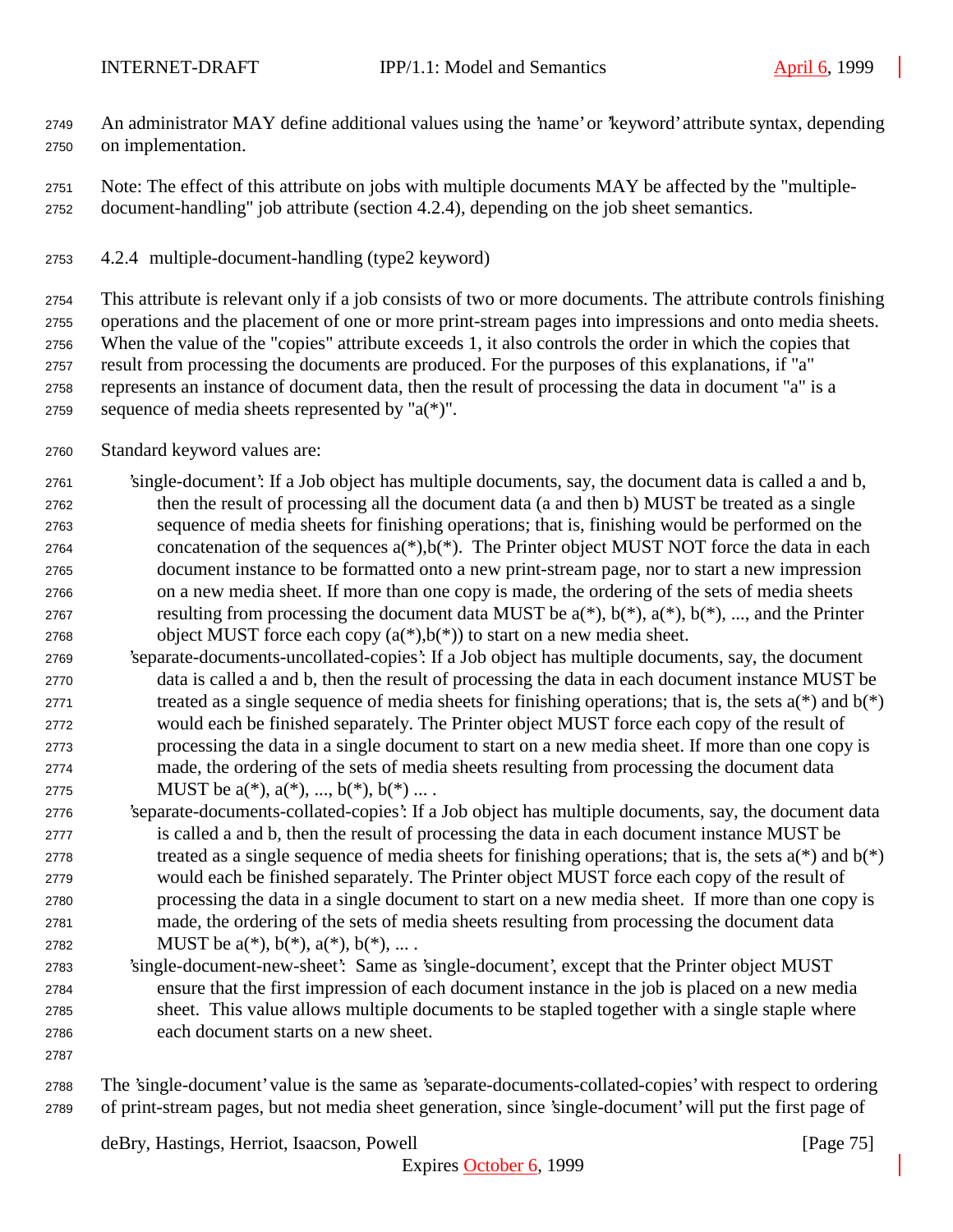the next document on the back side of a sheet if an odd number of pages have been produced so far for the job, while 'separate-documents-collated-copies' always forces the next document or document copy on to a new sheet. In addition, if the "finishings" attribute specifies 'staple', then with 'single-document', documents a and b are stapled together as a single document with no regard to new sheets, with 'single- document-new-sheet', documents a and b are stapled together as a single document, but document b starts on a new sheet, but with 'separate-documents-uncollated-copies' and 'separate-documents-collated-copies', documents a and b are stapled separately.

- Note: None of these values provide means to produce uncollated sheets within a document, i.e., where multiple copies of sheet n are produced before sheet n+1 of the same document.
- The relationship of this attribute and the other attributes that control document processing is described in section 16.3.
- 4.2.5 copies (integer(1:MAX))
- This attribute specifies the number of copies to be printed.

 On many devices the supported number of collated copies will be limited by the number of physical output bins on the device, and may be different from the number of uncollated copies which can be supported.

- Note: The effect of this attribute on jobs with multiple documents is controlled by the "multiple- document-handling" job attribute (section 4.2.4) and the relationship of this attribute and the other attributes that control document processing is described in section 16.3.
- 4.2.6 finishings (1setOf type2 enum)

 This attribute identifies the finishing operations that the Printer uses for each copy of each printed document in the Job. For Jobs with multiple documents, the "multiple-document-handling" attribute determines what constitutes a "copy" for purposes of finishing.

Standard enum values are:

| 2814 | Value      | Symbolic Name and Description                                                                |
|------|------------|----------------------------------------------------------------------------------------------|
| 2815 |            |                                                                                              |
| 2816 | 3'         | none: Perform no finishing                                                                   |
| 2817 | 4'         | staple. Bind the document (s) with one or more staples. The exact number and placement       |
| 2818 |            | of the staples is site-defined.                                                              |
| 2819 | $\cdot$ 5' | punch. This value indicates that holes are required in the finished document. The exact      |
| 2820 |            | number and placement of the holes is site-defined The punch specification MAY                |
| 2821 |            | be satisfied (in a site- and implementation-specific manner) either by                       |
| 2822 |            | drilling/punching, or by substituting pre-drilled media.                                     |
| 2823 | 6'         | 'cover': This value is specified when it is desired to select a non-printed (or pre-printed) |
| 2824 |            | cover for the document. This does not supplant the specification of a printed cover          |
| 2825 |            | (on cover stock medium) by the document itself.                                              |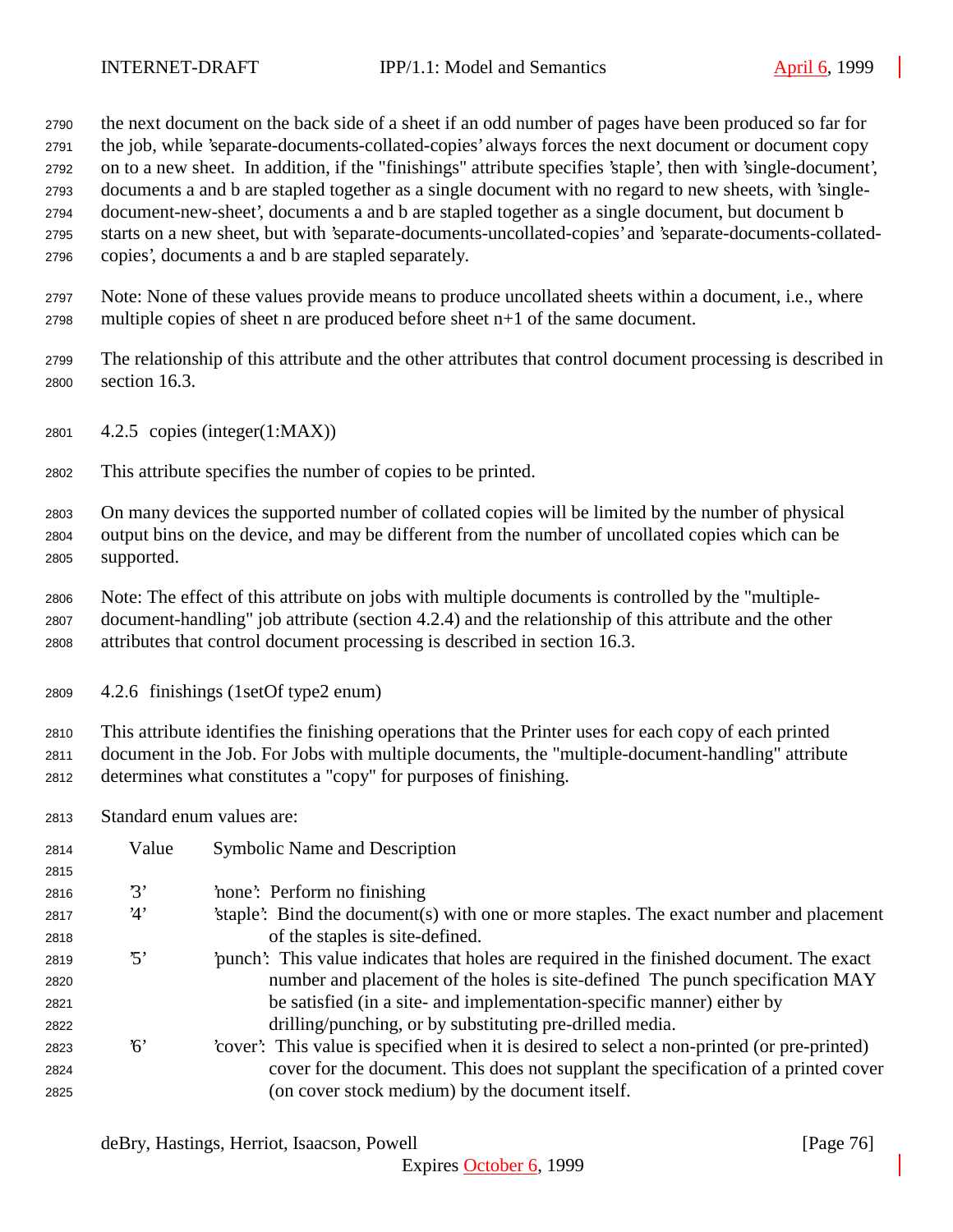| 2826<br>2827 | $7^,$                    | "bind": This value indicates that a binding is to be applied to the document; the type and<br>placement of the binding is site-defined. |
|--------------|--------------------------|-----------------------------------------------------------------------------------------------------------------------------------------|
| 2828         |                          |                                                                                                                                         |
| 2829         | $\mathcal{S}$            | 's addle-stitch': Bind the document(s) with one or more staples (wire stitches) along the                                               |
|              |                          | middle fold. The exact number and placement of the staples and the middle fold                                                          |
| 2830         |                          | is implementation and/or site-defined.                                                                                                  |
| 2831         | $\boldsymbol{\vartheta}$ | 'edge-stitch': Bind the document(s) with one or more staples (wire stitches) along one                                                  |
| 2832<br>2833 |                          | edge. The exact number and placement of the staples is implementation and/or                                                            |
| 2834         |                          | site-defined.                                                                                                                           |
| 2835         | $'10'$ -'19'             | reserved for future generic finishing enum values.                                                                                      |
| 2836         |                          | The following values are more specific; they indicate a corner or an edge as if the document were a                                     |
| 2837         |                          | portrait document (see below):                                                                                                          |
| 2838         | 20'                      | 'staple-top-left': Bind the document(s) with one or more staples in the top left corner.                                                |
| 2839         | 21'                      | 'staple-bottom-left': Bind the document(s) with one or more staples in the bottom left                                                  |
| 2840         |                          | corner.                                                                                                                                 |
| 2841         | 22'                      | 'staple-top-right': Bind the document(s) with one or more staples in the top right corner.                                              |
| 2842         | 23'                      | 'staple-bottom-right': Bind the document(s) with one or more staples in the bottom right                                                |
| 2843         |                          | corner.                                                                                                                                 |
| 2844         | 24'                      | 'edge-stitch-left': Bind the document(s) with one or more staples (wire stitches) along the                                             |
| 2845         |                          | left edge. The exact number and placement of the staples is implementation                                                              |
| 2846         |                          | and/or site-defined.                                                                                                                    |
| 2847         | 25'                      | 'edge-stitch-top': Bind the document(s) with one or more staples (wire stitches) along the                                              |
| 2848         |                          | top edge. The exact number and placement of the staples is implementation                                                               |
| 2849         |                          | and/or site-defined.                                                                                                                    |
| 2850         | 26'                      | 'edge-stitch-right': Bind the document(s) with one or more staples (wire stitches) along                                                |
| 2851         |                          | the right edge. The exact number and placement of the staples is implementation                                                         |
| 2852         |                          | and/or site-defined.                                                                                                                    |
| 2853         | 27'                      | 'edge-stitch-bottom': Bind the document(s) with one or more staples (wire stitches) along                                               |
| 2854         |                          | the bottom edge. The exact number and placement of the staples is                                                                       |
| 2855         |                          | implementation and/or site-defined.                                                                                                     |
| 2856         | 28'                      | 'staple-dual-left': Bind the document(s) with two staples (wire stitches) along the left                                                |
| 2857         |                          | edge assuming a portrait document (see above).                                                                                          |
| 2858         | 29'                      | 'staple-dual-top': Bind the document(s) with two staples (wire stitches) along the top                                                  |
| 2859         |                          | edge assuming a portrait document (see above).                                                                                          |
| 2860         | 30'                      | 'staple-dual-right': Bind the document(s) with two staples (wire stitches) along the right                                              |
| 2861         |                          | edge assuming a portrait document (see above).                                                                                          |
| 2862         | 31'                      | 'staple-dual-bottom': Bind the document(s) with two staples (wire stitches) along the                                                   |
| 2863         |                          | bottom edge assuming a portrait document (see above).                                                                                   |
| 2864         |                          | The 'staple-xxx' values are specified with respect to the document as if the document were a portrait                                   |

 The 'staple-xxx' values are specified with respect to the document as if the document were a portrait document. If the document is actually a landscape or a reverse-landscape document, the client supplies the appropriate transformed value. For example, to position a staple in the upper left hand corner of a landscape document when held for reading, the client supplies the 'staple-bottom-left' value (since landscape is defined as a +90 degree rotation from portrait, i.e., anti-clockwise). On the other hand, to position a staple in the upper left hand corner of a reverse-landscape document when held for reading,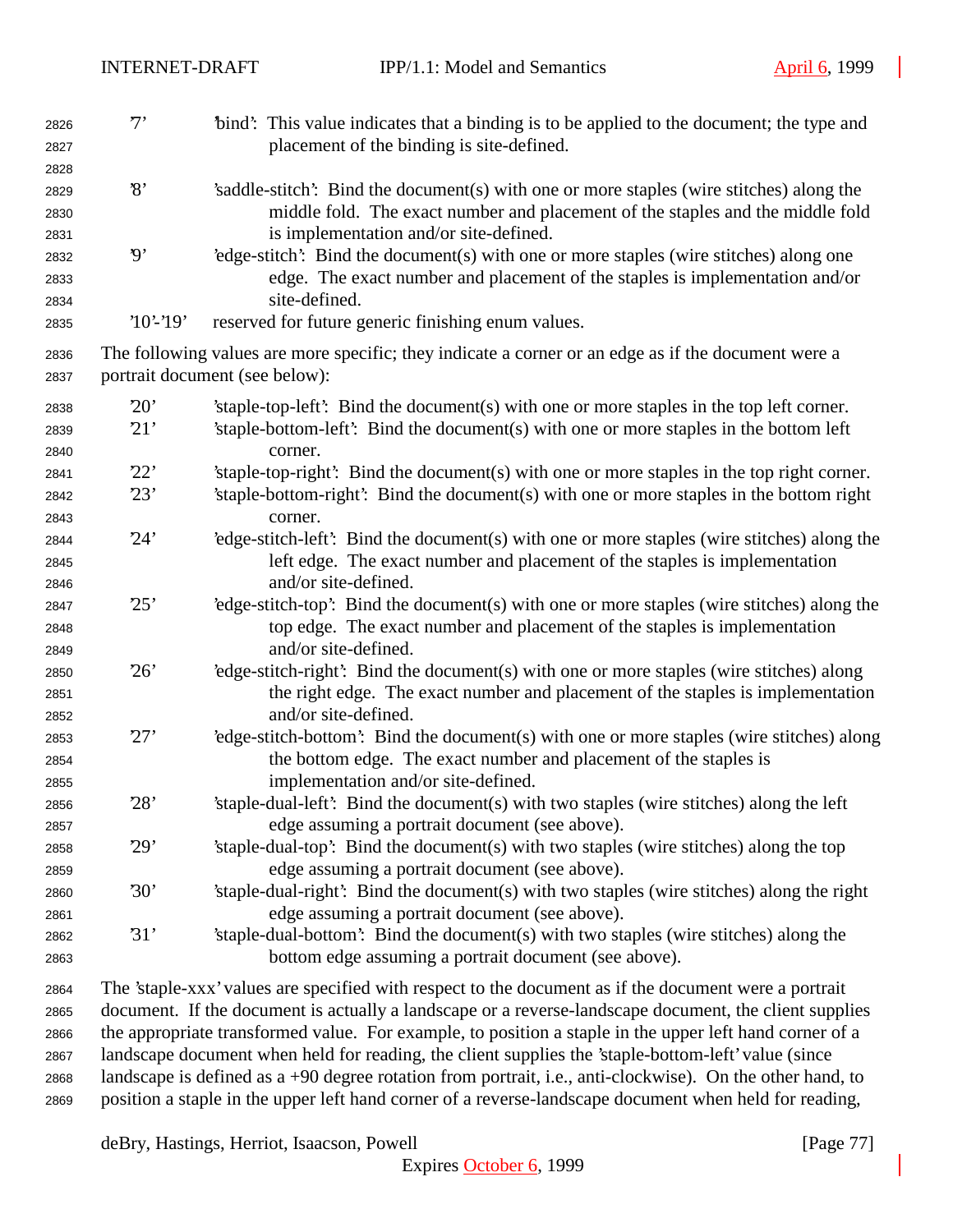- the client supplies the 'staple-top-right' value (since reverse-landscape is defined as a -90 degree rotation from portrait, i.e., clockwise).
- The angle (vertical, horizontal, angled) of each staple with respect to the document depends on the implementation which may in turn depend on the value of the attribute.
- Note: The effect of this attribute on jobs with multiple documents is controlled by the "multiple- document-handling" job attribute (section 4.2.4) and the relationship of this attribute and the other attributes that control document processing is described in section 16.3.
- If the client supplies a value of 'none' along with any other combination of values, it is the same as if only that other combination of values had been supplied (that is the 'none' value has no effect).
- 4.2.7 page-ranges (1setOf rangeOfInteger (1:MAX))

 This attribute identifies the range(s) of print-stream pages that the Printer object uses for each copy of each document which are to be printed. Nothing is printed for any pages identified that do not exist in the document(s). Ranges MUST be in ascending order, for example: 1-3, 5-7, 15-19 and MUST NOT overlap, so that a non-spooling Printer object can process the job in a single pass. If the ranges are not ascending or are overlapping, the IPP object MUST reject the request and return the 'client-error-bad- request' status code. The attribute is associated with print-stream pages not application-numbered pages (for example, the page numbers found in the headers and or footers for certain word processing applications).

 For Jobs with multiple documents, the "multiple-document-handling" attribute determines what constitutes a "copy" for purposes of the specified page range(s). When "multiple-document-handling" is 'single-document', the Printer object MUST apply each supplied page range once to the concatenation of the print-stream pages. For example, if there are 8 documents of 10 pages each, the page-range '41:60' prints the pages in the 5th and 6th documents as a single document and none of the pages of the other documents are printed. When "multiple-document-handling" is 'separate-document-uncollated-copies' or 'separate-document-collated-copies', the Printer object MUST apply each supplied page range repeatedly to each document copy. For the same job, the page-range '1:3, 10:10' would print the first 3 pages and the 10th page of each of the 8 documents in the Job, as 8 separate documents.

 In most cases, the exact pages to be printed will be generated by a device driver and this attribute would not be required. However, when printing an archived document which has already been formatted, the end user may elect to print just a subset of the pages contained in the document. In this case, if page- range = n.m is specified, the first page to be printed will be page n. All subsequent pages of the document will be printed through and including page m.

 "page-ranges-supported" is a boolean value indicating whether or not the printer is capable of supporting the printing of page ranges. This capability may differ from one PDL to another. There is no "page- ranges-default" attribute. If the "page-ranges" attribute is not supplied by the client, all pages of the document will be printed.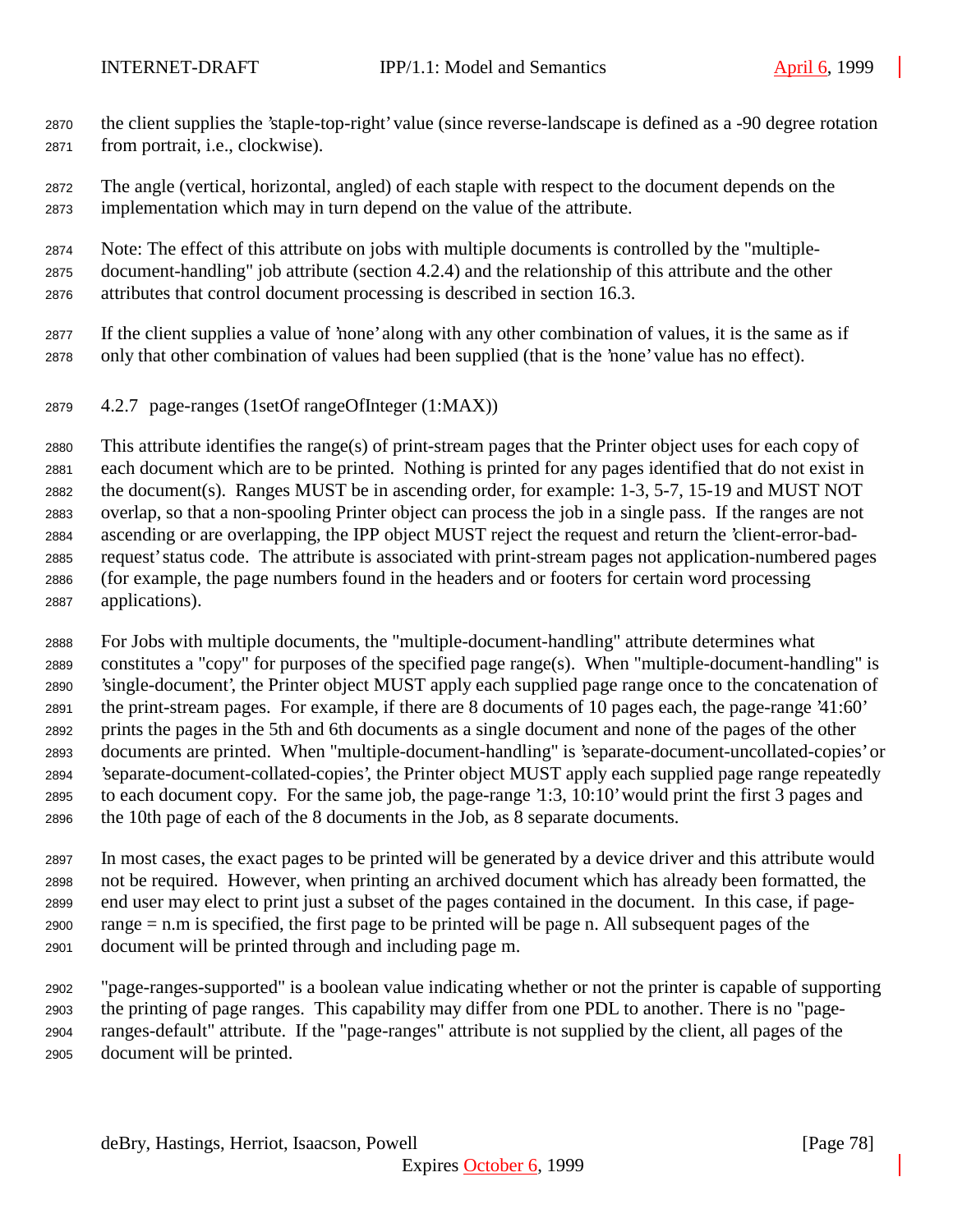Note: The effect of this attribute on jobs with multiple documents is controlled by the "multiple- document-handling" job attribute (section 4.2.4) and the relationship of this attribute and the other attributes that control document processing is described in section 16.3.

4.2.8 sides (type2 keyword)

 This attribute specifies how print-stream pages are to be imposed upon the sides of an instance of a selected medium, i.e., an impression.

- The standard keyword values are:
- 'one-sided': imposes each consecutive print-stream page upon the same side of consecutive media sheets.
- 'two-sided-long-edge': imposes each consecutive pair of print-stream pages upon front and back sides of consecutive media sheets, such that the orientation of each pair of print-stream pages on the medium would be correct for the reader as if for binding on the long edge. This imposition is sometimes called 'duplex' or 'head-to-head'.
- 'two-sided-short-edge': imposes each consecutive pair of print-stream pages upon front and back sides of consecutive media sheets, such that the orientation of each pair of print-stream pages on the medium would be correct for the reader as if for binding on the short edge. This imposition is sometimes called 'tumble' or 'head-to-toe'.
- 

 'two-sided-long-edge', 'two-sided-short-edge', 'tumble', and 'duplex' all work the same for portrait or landscape. However 'head-to-toe' is 'tumble' in portrait but 'duplex' in landscape. 'head-to-head' also switches between 'duplex' and 'tumble' when using portrait and landscape modes.

 Note: The effect of this attribute on jobs with multiple documents is controlled by the "multiple- document-handling" job attribute (section 4.2.4) and the relationship of this attribute and the other attributes that control document processing is described in section 16.3.

4.2.9 number-up (integer(1:MAX))

 This attribute specifies the number of print-stream pages to impose upon a single side of an instance of a selected medium. For example, if the value is:

| 2933 | Value       | Description                                                                                    |
|------|-------------|------------------------------------------------------------------------------------------------|
| 2934 |             |                                                                                                |
| 2935 | $\cdot_1$ , | the Printer MUST place one print-stream page on a single side of an instance of the            |
| 2936 |             | selected medium (MAY add some sort of translation, scaling, or rotation).                      |
| 2937 | $2^{\circ}$ | the Printer MUST place two print-stream pages on a single side of an instance of the           |
| 2938 |             | selected medium (MAY add some sort of translation, scaling, or rotation).                      |
| 2939 | 4'          | the Printer MUST place four print-stream pages on a single side of an instance of the          |
| 2940 |             | selected medium (MAY add some sort of translation, scaling, or rotation).                      |
| 2941 |             |                                                                                                |
| 2942 |             | This attribute primarily controls the translation, scaling and rotation of print-stream pages. |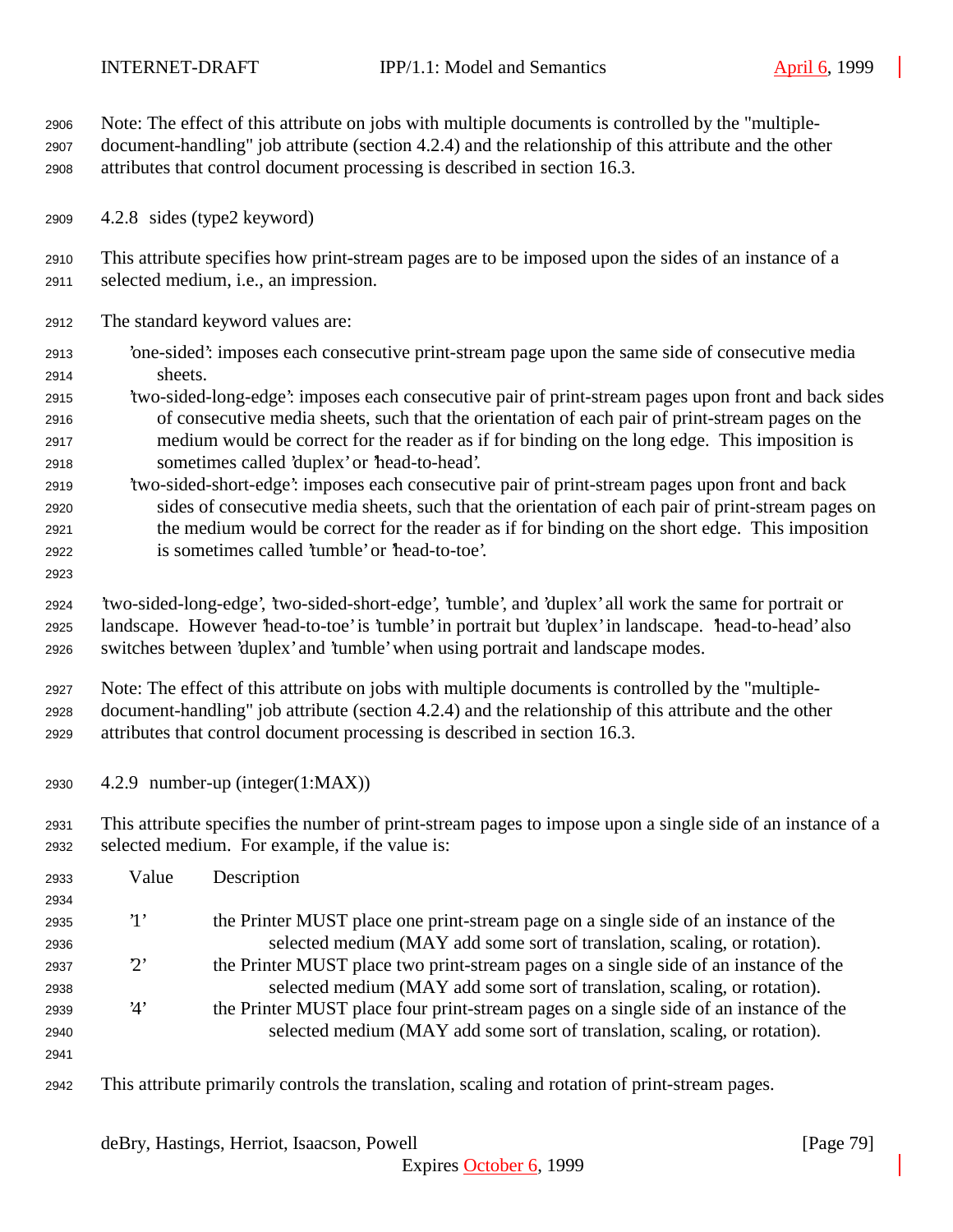Note: The effect of this attribute on jobs with multiple documents is controlled by the "multiple-

 document-handling" job attribute (section 4.2.4) and the relationship of this attribute and the other attributes that control document processing is described in section 16.3.

4.2.10 orientation-requested (type2 enum)

 This attribute indicates the desired orientation for printed print-stream pages; it does not describe the orientation of the client-supplied print-stream pages.

 For some document formats (such as 'application/postscript'), the desired orientation of the print-stream pages is specified within the document data. This information is generated by a device driver prior to the submission of the print job. Other document formats (such as 'text/plain') do not include the notion of desired orientation within the document data. In the latter case it is possible for the Printer object to bind the desired orientation to the document data after it has been submitted. It is expected that a Printer object would only support "orientations-requested" for some document formats (e.g., 'text/plain' or 'text/html') but not others (e.g., 'application/postscript'). This is no different than any other Job Template attribute since section 4.2, item 1, points out that a Printer object may support or not support any Job Template attribute based on the document format supplied by the client. However, a special mention is made here since it is very likely that a Printer object will support "orientation-requested" for only a subset of the supported document formats.

Standard enum values are:

| 2961 | Value      | Symbolic Name and Description                                                        |
|------|------------|--------------------------------------------------------------------------------------|
| 2962 |            |                                                                                      |
| 2963 | 3'         | portrait? The content will be imaged across the short edge of the medium.            |
| 2964 | 4'         | landscape': The content will be imaged across the long edge of the medium. Landscape |
| 2965 |            | is defined to be a rotation of the print-stream page to be imaged by $+90$ degrees   |
| 2966 |            | with respect to the medium (i.e. anti-clockwise) from the portrait orientation.      |
| 2967 |            | Note: The +90 direction was chosen because simple finishing on the long edge is      |
| 2968 |            | the same edge whether portrait or landscape                                          |
| 2969 | $\cdot$ 5' | reverse-landscape': The content will be imaged across the long edge of the medium.   |
| 2970 |            | Reverse-landscape is defined to be a rotation of the print-stream page to be         |
| 2971 |            | imaged by -90 degrees with respect to the medium (i.e. clockwise) from the           |
| 2972 |            | portrait orientation. Note: The 'reverse-landscape' value was added because some     |
| 2973 |            | applications rotate landscape -90 degrees from portrait, rather than +90 degrees.    |
| 2974 | $\delta$   | 'reverse-portrait': The content will be imaged across the short edge of the medium.  |
| 2975 |            | Reverse-portrait is defined to be a rotation of the print-stream page to be imaged   |
| 2976 |            | by 180 degrees with respect to the medium from the portrait orientation. Note:       |
| 2977 |            | The 'reverse-portrait' value was added for use with the "finishings" attribute in    |
| 2978 |            | cases where the opposite edge is desired for finishing a portrait document on        |
| 2979 |            | simple finishing devices that have only one finishing position. Thus a 'text'/plain' |
| 2980 |            | portrait document can be stapled "on the right" by a simple finishing device as is   |
| 2981 |            | common use with some middle eastern languages such as Hebrew.                        |
| 2982 |            |                                                                                      |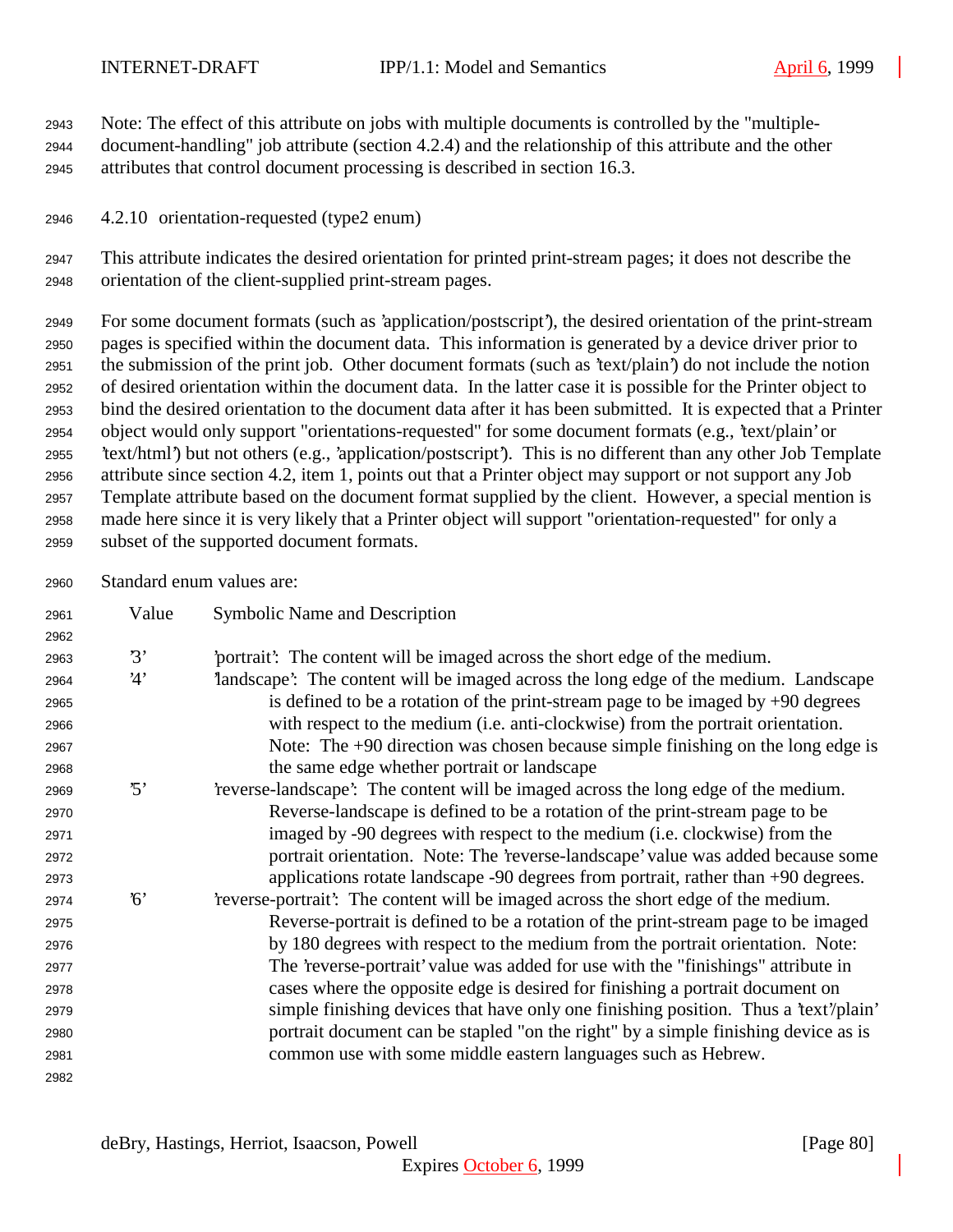Note: The effect of this attribute on jobs with multiple documents is controlled by the "multiple- document-handling" job attribute (section 4.2.4) and the relationship of this attribute and the other attributes that control document processing is described in section 16.3.

2986  $4.2.11$  media (type3 keyword | name(MAX))

This attribute identifies the medium that the Printer uses for all impressions of the Job.

 The values for "media" include medium-names, medium-sizes, input-trays and electronic forms so that one attribute specifies the media. If a Printer object supports a medium name as a value of this attribute, such a medium name implicitly selects an input-tray that contains the specified medium. If a Printer object supports a medium size as a value of this attribute, such a medium size implicitly selects a medium name that in turn implicitly selects an input-tray that contains the medium with the specified size. If a Printer object supports an input-tray as the value of this attribute, such an input-tray implicitly selects the medium that is in that input-tray at the time the job prints. This case includes manual-feed input-trays. If a Printer object supports an electronic form as the value of this attribute, such an electronic form implicitly selects a medium-name that in turn implicitly selects an input-tray that contains the medium specified by the electronic form. The electronic form also implicitly selects an image that the Printer MUST merge with the document data as its prints each page.

 Standard keyword values are (taken from ISO DPA and the Printer MIB) and are listed in section 15. An administrator MAY define additional values using the 'name' or 'keyword' attribute syntax, depending on implementation.

 There is also an additional Printer attribute named "media-ready" which differs from "media-supported" in that legal values only include the subset of "media-supported" values that are physically loaded and ready for printing with no operator intervention required. If an IPP object supports "media-supported", it NEED NOT support "media-ready".

- The relationship of this attribute and the other attributes that control document processing is described in section 16.3.
- 4.2.12 printer-resolution (resolution)
- This attribute identifies the resolution that Printer uses for the Job.
- 4.2.13 print-quality (type2 enum)
- This attribute specifies the print quality that the Printer uses for the Job.
- The standard enum values are:

- Value Symbolic Name and Description
- '3' 'draft': lowest quality available on the printer
- '4' 'normal': normal or intermediate quality on the printer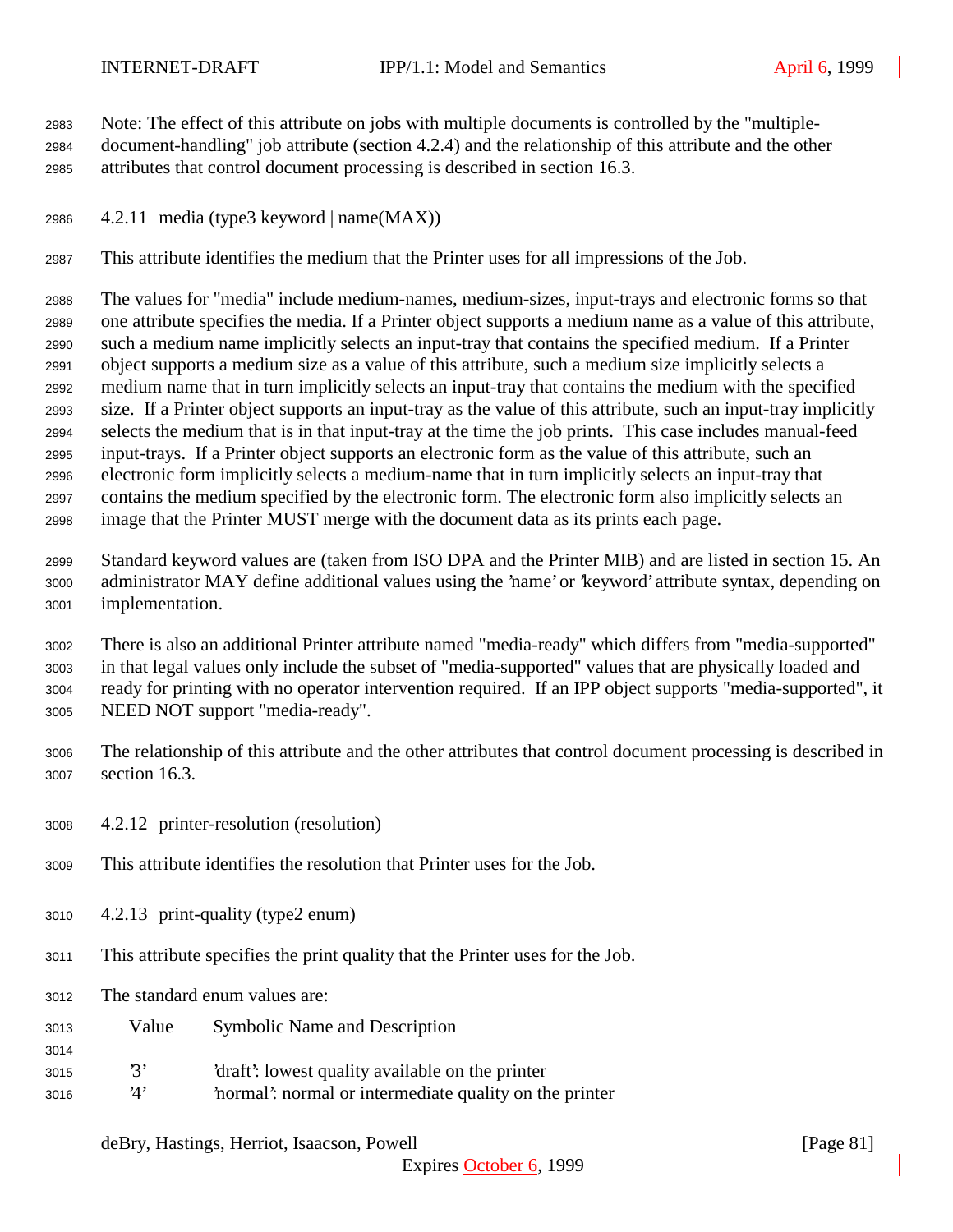'5' 'high': highest quality available on the printer

- 4.3 Job Description Attributes
- The attributes in this section form the attribute group called "job-description". The following table summarizes these attributes. The third column indicates whether the attribute is a REQUIRED attribute that MUST be supported by Printer objects. If it is not indicated as REQUIRED, then it is OPTIONAL.
- The maximum size in octets for 'text' and 'name' attributes is indicated in parenthesizes.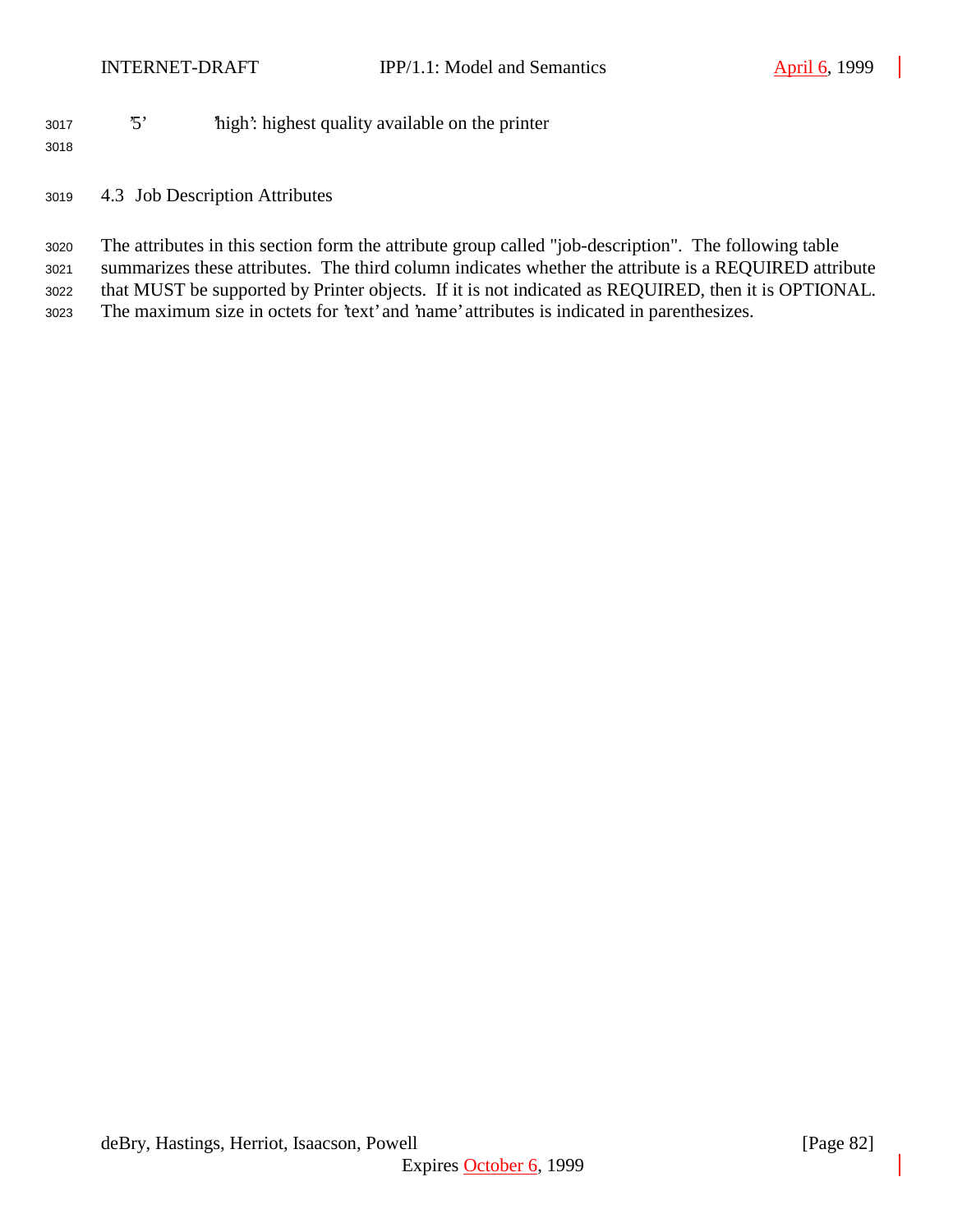| Attribute                   | Syntax               | REQUIRED? |
|-----------------------------|----------------------|-----------|
| job-uri                     | uri                  | REQUIRED  |
| job-id                      | integer(1:MAX)       | REQUIRED  |
| job-printer-uri             | uri                  | REQUIRED  |
| job-more-info               | uri                  |           |
| job-name                    | name (MAX)           | REQUIRED  |
| job-originating-user-name   | name (MAX)           | REQUIRED  |
| job-state                   | type1 enum           | REQUIRED  |
| job-state-reasons           | 1setOf type2 keyword |           |
| job-state-message           | text (MAX)           |           |
| number-of-documents         | integer (0:MAX)      |           |
| output-device-assigned      | name (127)           |           |
| time-at-creation            | integer (0:MAX)      |           |
| time-at-processing          | integer (0:MAX)      |           |
| time-at-completed           | integer (0:MAX)      |           |
| number-of-intervening-jobs  | integer (0:MAX)      |           |
| job-message-from-operator   | text (127)           |           |
| job-k-octets                | integer (0:MAX)      |           |
| job-impressions             | integer (0:MAX)      |           |
| job-media-sheets            | integer (0:MAX)      |           |
| job-k-octets-processed      | integer (0:MAX)      |           |
| job-impressions-completed   | integer (0:MAX)      |           |
| job-media-sheets-completed  | integer (0:MAX)      |           |
| attributes-charset          | charset              | REQUIRED  |
| attributes-natural-language | naturalLanguage      | REQUIRED  |

deBry, Hastings, Herriot, Isaacson, Powell [Page 83]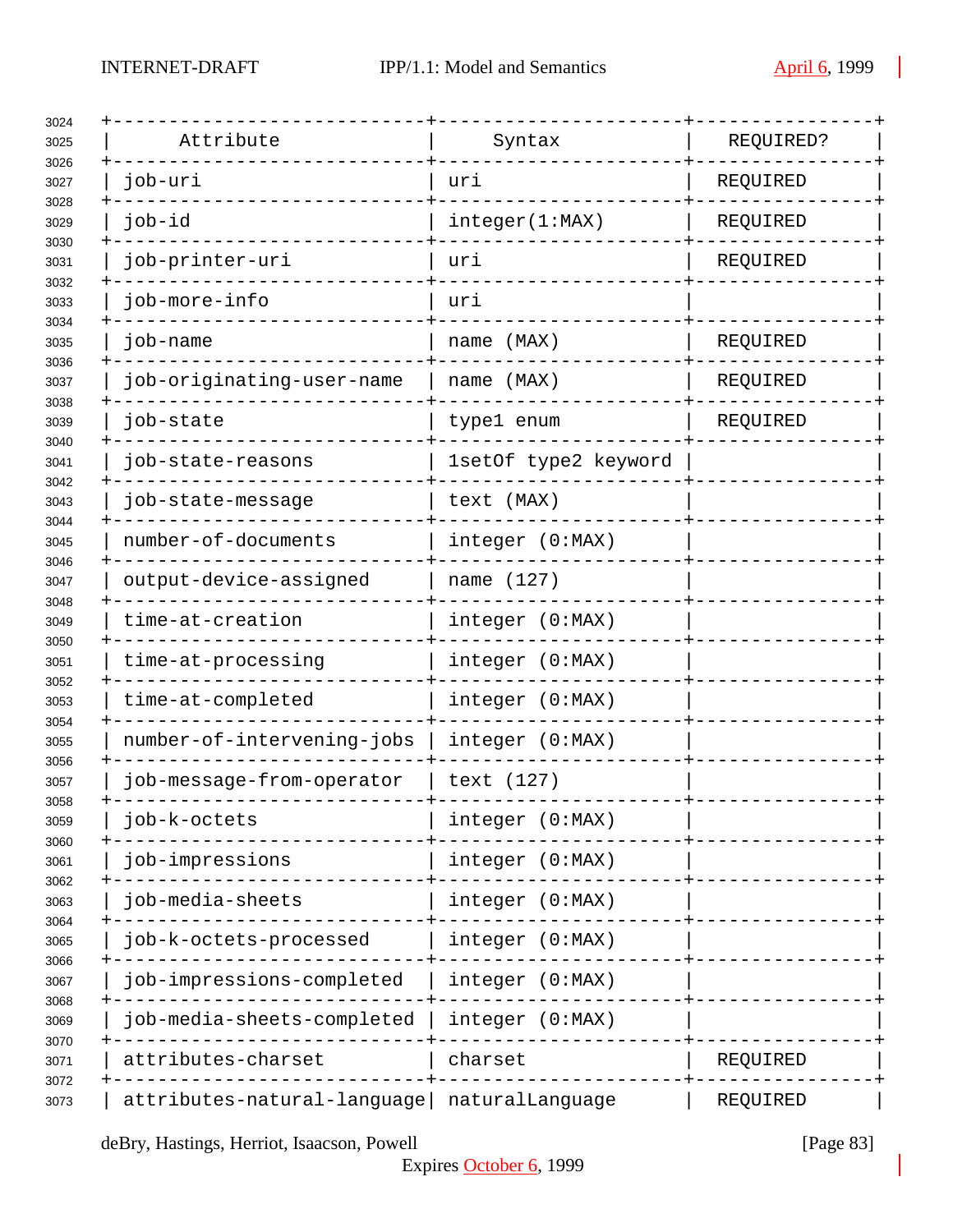| 3074 | -------- |  |  |
|------|----------|--|--|
| 3075 |          |  |  |
| 3076 |          |  |  |

4.3.1 job-uri (uri)

 This REQUIRED attribute contains the URI for the job. The Printer object, on receipt of a new job, generates a URI which identifies the new Job. The Printer object returns the value of the "job-uri" attribute as part of the response to a create request. The precise format of a Job URI is implementation dependent. If the Printer object supports more than one URI and there is some relationship between the newly formed Job URI and the Printer object's URI, the Printer object uses the Printer URI supplied by the client in the create request. For example, if the create request comes in over a secure channel, the new Job URI MUST use the same secure channel. This can be guaranteed because the Printer object is responsible for generating the Job URI and the Printer object is aware of its security configuration and policy as well as the Printer URI used in the create request.

 For a description of this attribute and its relationship to "job-id" and "job-printer-uri" attribute, see the discussion in section 2.4 on "Object Identity".

4.3.2 job-id (integer(1:MAX))

 This REQUIRED attribute contains the ID of the job. The Printer, on receipt of a new job, generates an ID which identifies the new Job on that Printer. The Printer returns the value of the "job-id" attribute as part of the response to a create request. The 0 value is not included to allow for compatibility with SNMP index values which also cannot be 0.

- For a description of this attribute and its relationship to "job-uri" and "job-printer-uri" attribute, see the discussion in section 2.4 on "Object Identity".
- 4.3.3 job-printer-uri (uri)

 This REQUIRED attribute identifies the Printer object that created this Job object. When a Printer object creates a Job object, it populates this attribute with the Printer object URI that was used in the create request. This attribute permits a client to identify the Printer object that created this Job object when only the Job object's URI is available to the client. The client queries the creating Printer object to determine which languages, charsets, operations, are supported for this Job.

- For a description of this attribute and its relationship to "job-uri" and "job-id" attribute, see the discussion in section 2.4 on "Object Identity".
- 4.3.4 job-more-info (uri)
- Similar to "printer-more-info", this attribute contains the URI referencing some resource with more information about this Job object, perhaps an HTML page containing information about the Job.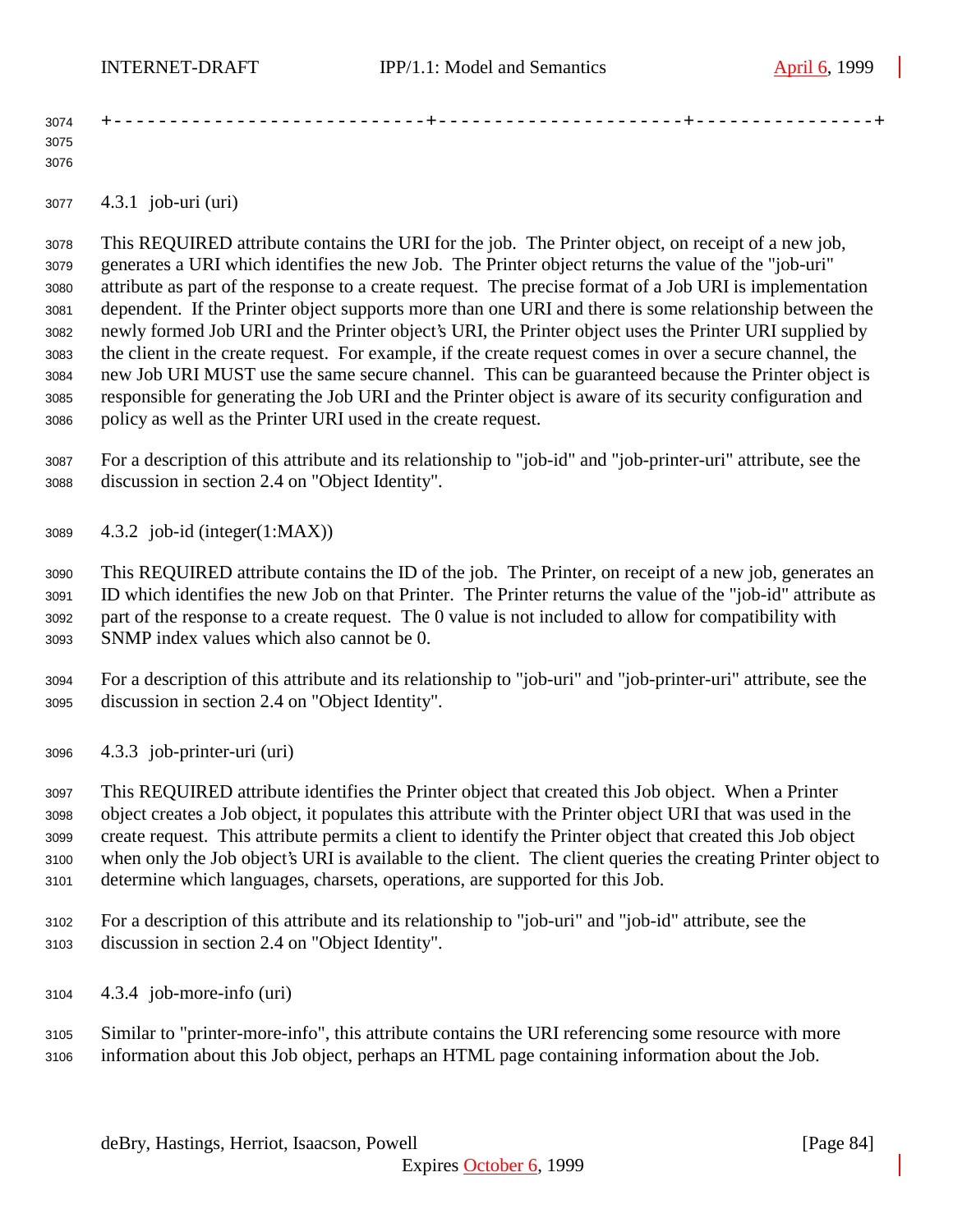4.3.5 job-name (name(MAX))

 This REQUIRED attribute is the name of the job. It is a name that is more user friendly than the "job- uri" attribute value. It does not need to be unique between Jobs. The Job's "job-name" attribute is set to the value supplied by the client in the "job-name" operation attribute in the create request (see Section 3.2.1.1). If, however, the "job-name" operation attribute is not supplied by the client in the create request, the Printer object, on creation of the Job, MUST generate a name. The printer SHOULD generate the value of the Job's "job-name" attribute from the first of the following sources that produces a value: 1) the "document-name" operation attribute of the first (or only) document, 2) the "document- URI" attribute of the first (or only) document, or 3) any other piece of Job specific and/or Document Content information.

4.3.6 job-originating-user-name (name(MAX))

This REQUIRED attribute contains the name of the end user that submitted the print job. The Printer

object sets this attribute to the most authenticated printable name that it can obtain from the

authentication service over which the IPP operation was received. Only if such is not available, does the

Printer object use the value supplied by the client in the "requesting-user-name" operation attribute of the

create operation (see Section 8).

Note: The Printer object needs to keep an internal originating user id of some form, typically as a

 credential of a principal, with the Job object. Since such an internal attribute is implementation-dependent and not of interest to clients, it is not specified as a Job Description attribute. This originating

user id is used for authorization checks (if any) on all subsequent operation.

4.3.7 job-state (type1 enum)

 This REQUIRED attribute identifies the current state of the job. Even though the IPP protocol defines seven values for job states (plus the out-of-band 'unknown' value - see Section 4.1), implementations only need to support those states which are appropriate for the particular implementation. In other words, a Printer supports only those job states implemented by the output device and available to the Printer object implementation.

Standard enum values are:

| 3134 | Values          | <b>Symbolic Name and Description</b>                                                  |
|------|-----------------|---------------------------------------------------------------------------------------|
| 3135 |                 |                                                                                       |
| 3136 | 3'              | 'pending': The job is a candidate to start processing, but is not yet processing.     |
| 3137 |                 |                                                                                       |
| 3138 | 4'              | pending-held. The job is not a candidate for processing for any number of reasons but |
| 3139 |                 | will return to the 'pending' state as soon as the reasons are no longer present. The  |
| 3140 |                 | job's "job-state-reason" attribute MUST indicate why the job is no longer a           |
| 3141 |                 | candidate for processing.                                                             |
| 3142 |                 |                                                                                       |
| 3143 | $\mathfrak{B}'$ | 'processing': One or more of:                                                         |
| 3144 |                 |                                                                                       |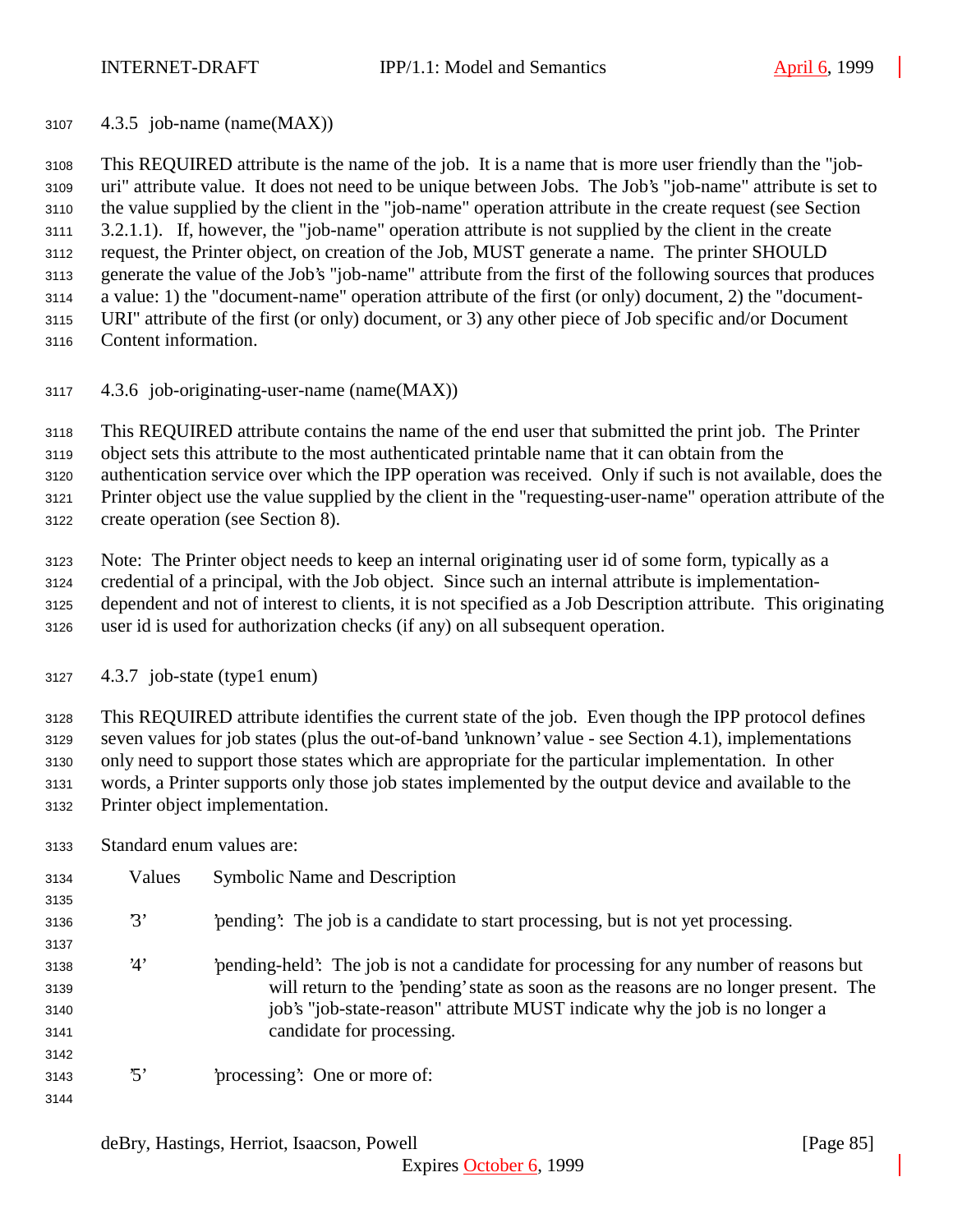| 3145 |             | 1. the job is using, or is attempting to use, one or more purely software processes    |
|------|-------------|----------------------------------------------------------------------------------------|
| 3146 |             | that are analyzing, creating, or interpreting a PDL, etc.,                             |
| 3147 |             | 2. the job is using, or is attempting to use, one or more hardware devices that are    |
| 3148 |             | interpreting a PDL, making marks on a medium, and/or performing finishing,             |
| 3149 |             | such as stapling, etc.,                                                                |
| 3150 |             | 3. the Printer object has made the job ready for printing, but the output device is    |
| 3151 |             | not yet printing it, either because the job hasn't reached the output device or        |
| 3152 |             | because the job is queued in the output device or some other spooler, awaiting the     |
| 3153 |             | output device to print it.                                                             |
| 3154 |             |                                                                                        |
| 3155 |             | When the job is in the 'processing' state, the entire job state includes the detailed  |
| 3156 |             | status represented in the printer's "printer-state", "printer-state-reasons", and      |
| 3157 |             | "printer-state-message" attributes.                                                    |
| 3158 |             | Implementations MAY, though they NEED NOT, include additional values in the            |
| 3159 |             | job's "job-state-reasons" attribute to indicate the progress of the job, such as       |
| 3160 |             | adding the 'job-printing' value to indicate when the output device is actually         |
| 3161 |             | making marks on paper and/or the 'processing-to-stop-point' value to indicate that     |
| 3162 |             | the IPP object is in the process of canceling or aborting the job. Most                |
| 3163 |             | implementations won't bother with this nuance.                                         |
| 3164 |             |                                                                                        |
| 3165 | $6^{\circ}$ | processing-stopped: The job has stopped while processing for any number of reasons     |
| 3166 |             | and will return to the 'processing' state as soon as the reasons are no longer         |
| 3167 |             | present.                                                                               |
| 3168 |             |                                                                                        |
| 3169 |             | The job's "job-state-reason" attribute MAY indicate why the job has stopped            |
| 3170 |             | processing. For example, if the output device is stopped, the 'printer-stopped'        |
| 3171 |             | value MAY be included in the job's "job-state-reasons" attribute.                      |
| 3172 |             |                                                                                        |
| 3173 |             | Note: When an output device is stopped, the device usually indicates its condition     |
| 3174 |             | in human readable form locally at the device. A client can obtain more complete        |
| 3175 |             | device status remotely by querying the Printer object's "printer-state", "printer-     |
| 3176 |             | state-reasons" and "printer-state-message" attributes.                                 |
| 3177 |             |                                                                                        |
| 3178 | 7'          | 'canceled': The job has been canceled by a Cancel-Job operation and the Printer object |
| 3179 |             | has completed canceling the job and all job status attributes have reached their       |
| 3180 |             | final values for the job. While the Printer object is canceling the job, the job       |
| 3181 |             | remains in its current state, but the job's "job-state-reasons" attribute SHOULD       |
| 3182 |             | contain the 'processing-to-stop-point' value and one of the 'canceled-by-user',        |
| 3183 |             | 'canceled-by-operator', or 'canceled-at-device' value. When the job moves to the       |
| 3184 |             | 'canceled' state, the 'processing-to-stop-point' value, if present, MUST be            |
| 3185 |             | removed, but the 'canceled-by-xxx', if present, MUST remain.                           |
| 3186 |             |                                                                                        |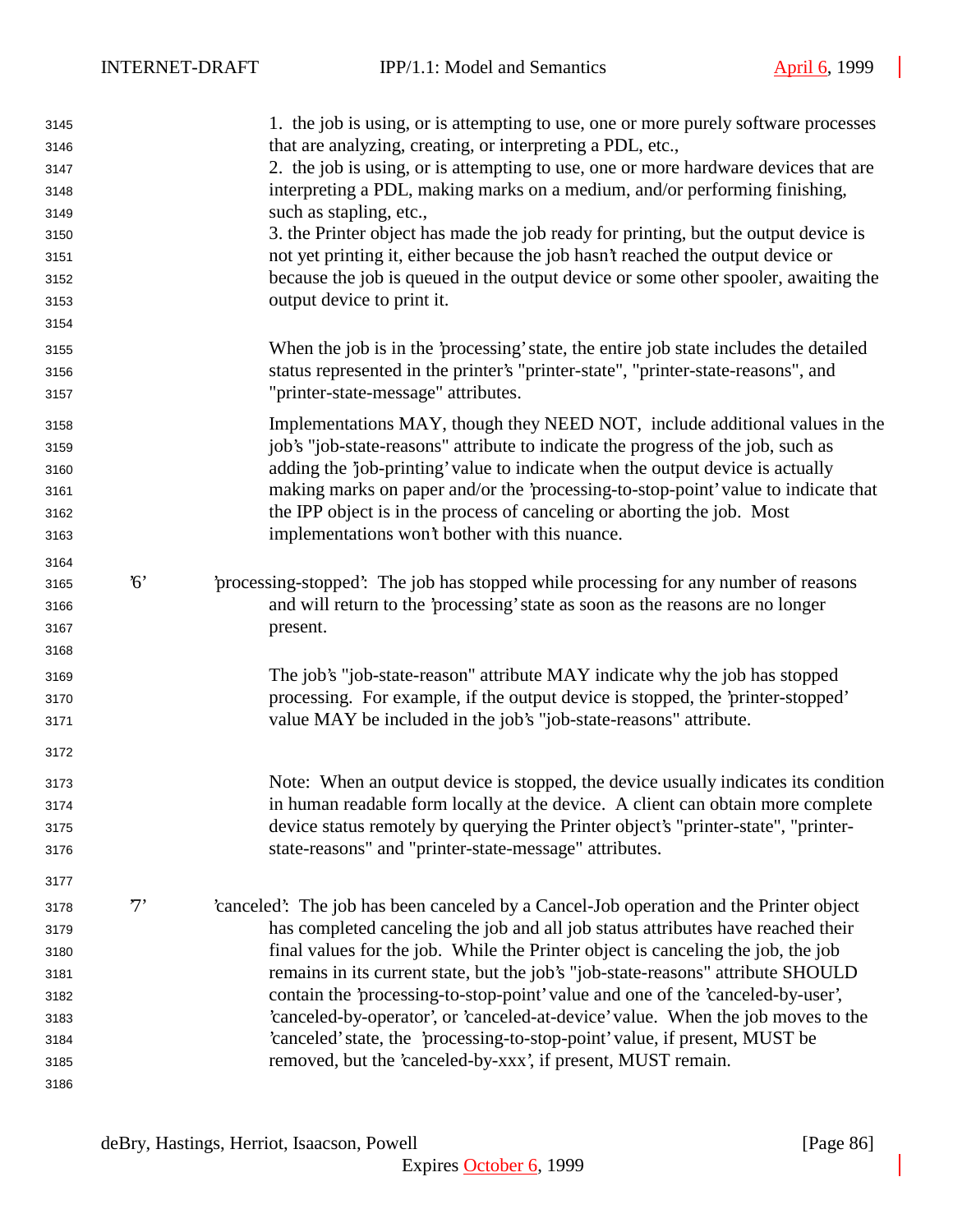| 3187<br>3188<br>3189<br>3190<br>3191<br>3192<br>3193<br>3194 | $\mathcal{S}$            | aborted: The job has been aborted by the system, usually while the job was in the<br>'processing' or 'processing-stopped' state and the Printer has completed aborting<br>the job and all job status attributes have reached their final values for the job.<br>While the Printer object is aborting the job, the job remains in its current state, but<br>the job's "job-state-reasons" attribute SHOULD contain the 'processing-to-stop-<br>point' and 'aborted-by-system' values. When the job moves to the 'aborted' state,<br>the 'processing-to-stop-point' value, if present, MUST be removed, but the<br>'aborted-by-system' value, if present, MUST remain. |
|--------------------------------------------------------------|--------------------------|----------------------------------------------------------------------------------------------------------------------------------------------------------------------------------------------------------------------------------------------------------------------------------------------------------------------------------------------------------------------------------------------------------------------------------------------------------------------------------------------------------------------------------------------------------------------------------------------------------------------------------------------------------------------|
| 3195<br>3196<br>3197<br>3198<br>3199<br>3200<br>3201<br>3202 | $\boldsymbol{\vartheta}$ | 'completed': The job has completed successfully or with warnings or errors after<br>processing and all of the job media sheets have been successfully stacked in the<br>appropriate output bin(s) and all job status attributes have reached their final<br>values for the job. The job's "job-state-reasons" attribute SHOULD contain one<br>of: 'completed-successfully', 'completed-with-warnings', or 'completed-with-errors'<br>values.                                                                                                                                                                                                                         |
| 3203<br>3204<br>3205                                         |                          | The final value for this attribute MUST be one of: 'completed', 'canceled', or 'aborted' before the Printer<br>removes the job altogether. The length of time that jobs remain in the 'canceled', 'aborted', and<br>'completed' states depends on implementation. See section 4.3.7.1.                                                                                                                                                                                                                                                                                                                                                                               |
| 3206                                                         |                          | The following figure shows the normal job state transitions.                                                                                                                                                                                                                                                                                                                                                                                                                                                                                                                                                                                                         |
| 3207<br>3208<br>3209<br>3210<br>3211<br>3212<br>3213<br>3214 | $---++$                  | +----> canceled<br>+----> pending --------> processing ---------+------> completed<br>+----> aborted<br>$\overline{\mathbf{v}}$<br>$\mathbf v$<br>+----> pending-held    processing-stopped ---+                                                                                                                                                                                                                                                                                                                                                                                                                                                                     |
| 3215<br>3216<br>3217                                         | stopped' states.         | Normally a job progresses from left to right. Other state transitions are unlikely, but are not forbidden.<br>Not shown are the transitions to the 'canceled' state from the 'pending', 'pending-held', and 'processing-                                                                                                                                                                                                                                                                                                                                                                                                                                             |
| 3218<br>3219<br>3220                                         |                          | Jobs reach one of the three terminal states: 'completed', 'canceled', or 'aborted', after the jobs have<br>completed all activity, including stacking output media, after the jobs have completed all activity, and all<br>job status attributes have reached their final values for the job.                                                                                                                                                                                                                                                                                                                                                                        |
| 3221<br>3222<br>3223<br>3224<br>3225                         |                          | Note: As with all other IPP attributes, if the implementation can not determine the correct value for this<br>attribute, it SHOULD respond with the out-of-band value 'unknown' (see section 4.1) rather than try to<br>guess at some possibly incorrect value and give the end user the wrong impression about the state of the<br>Job object. For example, if the implementation is just a gateway into some printing system that does not<br>provide detailed status about the print job, the IPP Job object's state might literally be 'unknown'.                                                                                                                |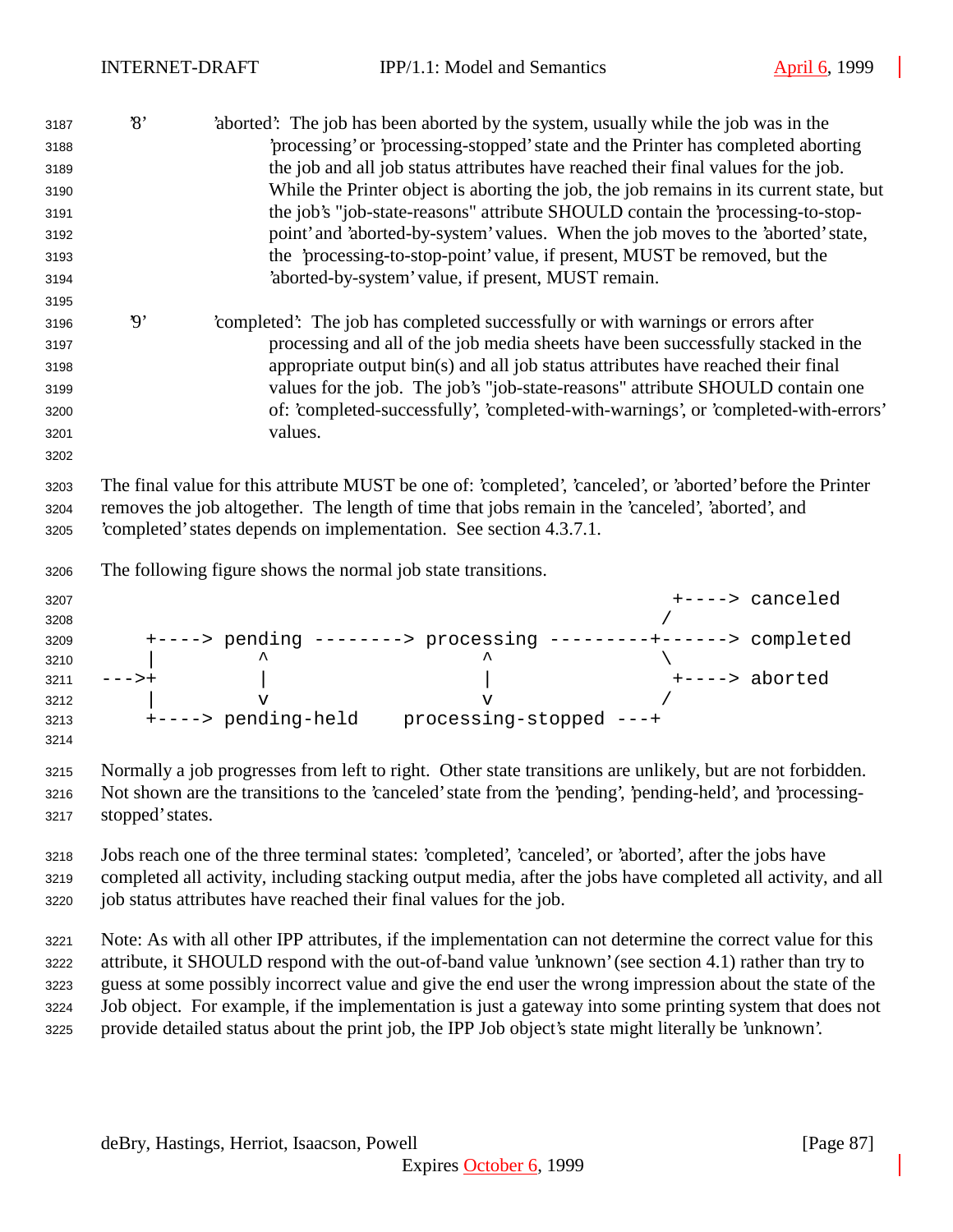4.3.7.1 Partitioning of Job States

This section partitions the 7 job states into phases: Job Not Completed, Job Retention, Job History, and

 Job Removal. This section also explains the 'job-restartable' value of the "job-state-reasons" Job Description attribute for use with the Restart-Job operation.

 Job Not Completed: When a job is in the 'pending', 'pending-held', 'processing', or 'processing-stopped' states, the job is not completed.

 Job Retention: When a job enters one of the three terminal job states: 'completed', 'canceled', or 'aborted', the IPP Printer object MAY "retain" the job in a restartable condition for an implementation- defined time period. This time period MAY be zero seconds and MAY depend on the terminal job state. This phase is called Job Retention. While in the Job Retention phase, the job's document data is retained and a client may restart the job using the Restart-Job operation. If the IPP object supports the "job-state- reasons" attribute and the Restart-Job operation, then it SHOULD indicate that the job is restartable by adding the 'job-restartable' value to the job's "job-state-reasons" attribute (see Section 4.3.8) during the Job Retention phase.

 Job History: After the Job Retention phase expires for a job, the Printer object deletes the document data for the job and the job becomes part of the Job History. The Printer object MAY also delete any number of the job attributes. Since the job is no longer restartable, the Printer object MUST remove the 'job-restartable' value from the job's "job-state-reasons" attribute, if present.

 Job Removal: After the job has remained in the Job History for an implementation-defined time, such as when the number of jobs exceeds a fixed number or after a fixed time period (which MAY be zero seconds), the IPP Printer removes the job from the system.

 Using the Get-Jobs operation and supplying the 'not-completed' value for the "which-jobs" operation attribute, a client is requesting jobs in the Job Not Completed phase. Using the Get-Jobs operation and supplying the 'completed' value for the "which-jobs" operation attribute, a client is requesting jobs in the Job Retention and Job History phases. Using the Get-Job-Attributes operation, a client is requesting a job in any phase except Job Removal. After Job Removal, the Get-Job-Attributes and Get-Jobs operations no longer are capable of returning any information about a job.

- 4.3.8 job-state-reasons (1setOf type2 keyword)
- This attribute provides additional information about the job's current state, i.e., information that augments the value of the job's "job-state" attribute.
- Implementation of these values is OPTIONAL, i.e., a Printer NEED NOT implement them, even if (1) the output device supports the functionality represented by the reason and (2) is available to the Printer object implementation. These values MAY be used with any job state or states for which the reason makes sense. Furthermore, when implemented, the Printer MUST return these values when the reason applies and MUST NOT return them when the reason no longer applies whether the value of the Job's "job-state" attribute changed or not. When the Job does not have any reasons for being in its current state, the value of the Job's "job-state-reasons" attribute MUST be 'none'.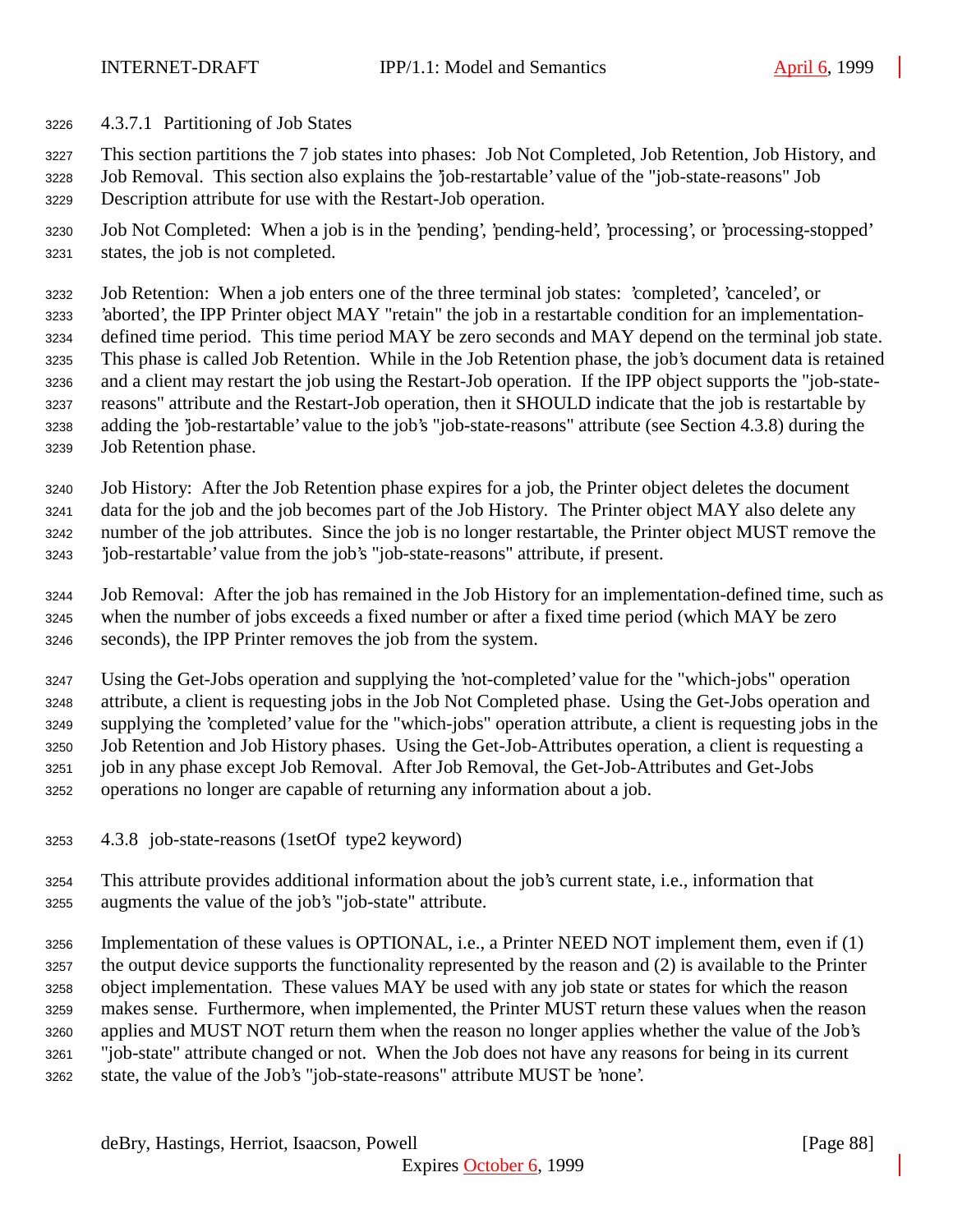Note: While values cannot be added to the 'job-state' attribute without impacting deployed clients that take actions upon receiving "job-state" values, it is the intent that additional "job-state-reasons" values can be defined and registered without impacting such deployed clients. In other words, the "job-state-reasons" attribute is intended to be extensible.

- The following standard keyword values are defined. For ease of understanding, the values are presented in the order in which the reasons are likely to occur (if implemented), starting with the 'job-incoming' value:
- 'none': There are no reasons for the job's current state.
- 'job-incoming': The Create-Job operation has been accepted by the Printer, but the Printer is expecting additional Send-Document and/or Send-URI operations and/or is accessing/accepting document data.
- 'submission-interrupted': The job was not completely submitted for some unforeseen reason, such as: (1) the Printer has crashed before the job was closed by the client, (2) the Printer or the document transfer method has crashed in some non-recoverable way before the document data was entirely transferred to the Printer, (3) the client crashed or failed to close the job before the time-out period. See section 4.4.28.
- 'job-outgoing': The Printer is transmitting the job to the output device.
- 'job-hold-until-specified': The value of the job's "job-hold-until" attribute was specified with a time period that is still in the future. The job MUST NOT be a candidate for processing until this reason is removed and there are no other reasons to hold the job.
- 'resources-are-not-ready': At least one of the resources needed by the job, such as media, fonts, resource objects, etc., is not ready on any of the physical printer's for which the job is a candidate. This condition MAY be detected when the job is accepted, or subsequently while the job is pending or processing, depending on implementation. The job may remain in its current state or be moved to the 'pending-held' state, depending on implementation and/or job scheduling policy.
- 'printer-stopped-partly': The value of the Printer's "printer-state-reasons" attribute contains the value 'stopped-partly'.
- 'printer-stopped': The value of the Printer's "printer-state" attribute is 'stopped'.
- 'job-interpreting': Job is in the 'processing' state, but more specifically, the Printer is interpreting the document data.
- 'job-queued': Job is in the 'processing' state, but more specifically, the Printer has queued the document data.
- 'job-transforming': Job is in the 'processing' state, but more specifically, the Printer is interpreting document data and producing another electronic representation.
- 'job-printing': The output device is marking media. This value is useful for Printers which spend a great deal of time processing (1) when no marking is happening and then want to show that marking is now happening or (2) when the job is in the process of being canceled or aborted while the job remains in the 'processing' state, but the marking has not yet stopped so that impression or sheet counts are still increasing for the job.
- 'job-canceled-by-user': The job was canceled by the owner of the job using the Cancel-Job request, i.e., by a user whose authenticated identity is the same as the value of the originating user that created the Job object, or by some other authorized end-user, such as a member of the job owner's security group.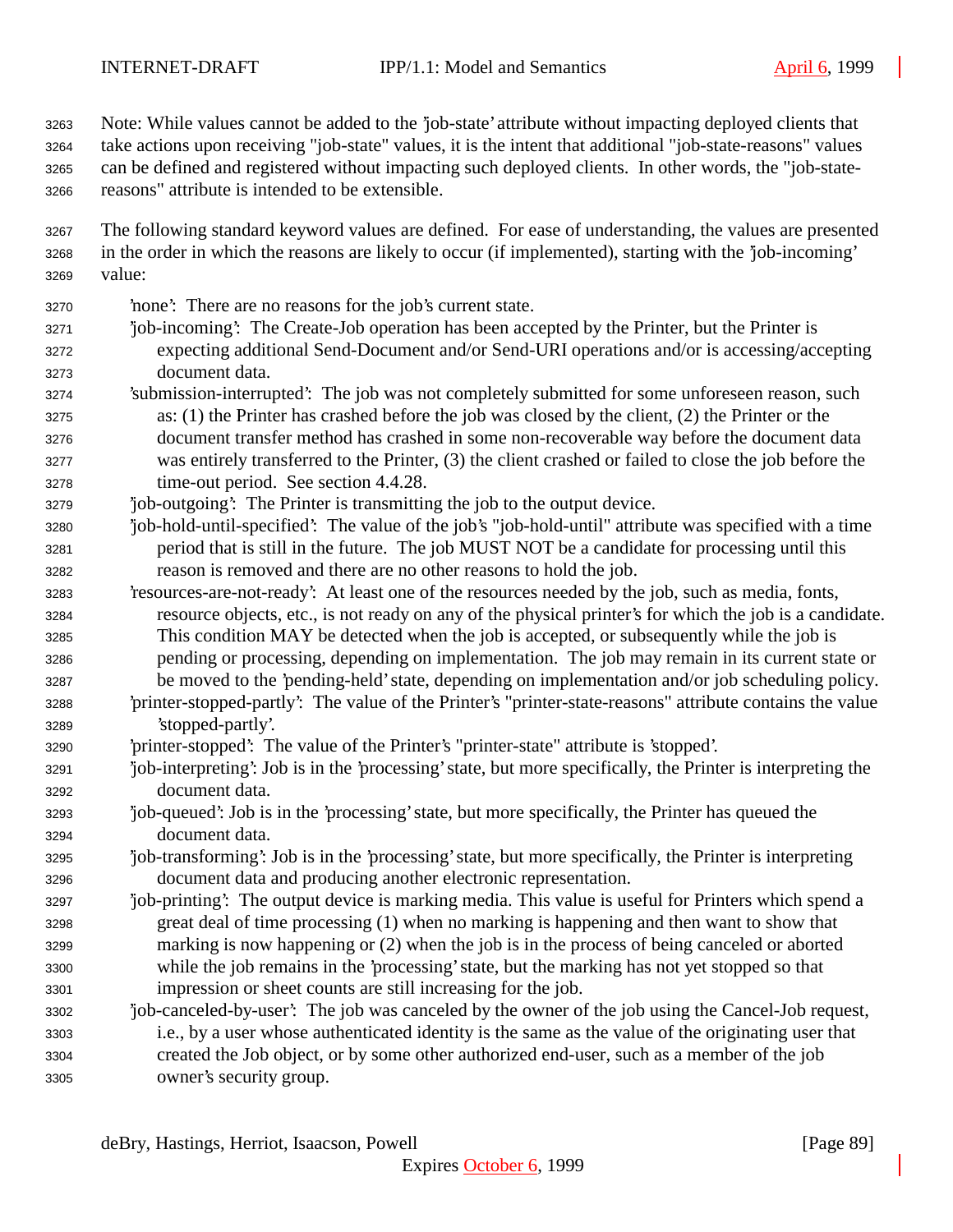| by a user who has been authenticated as having operator privileges (whether local or remote). If<br>the security policy is to allow anyone to cancel anyone's job, then this value may be used when<br>the job is canceled by other than the owner of the job. For such a security policy, in effect,<br>everyone is an operator as far as canceling jobs with IPP is concerned.<br>job-canceled-at-device': The job was canceled by an unidentified local user, i.e., a user at a console<br>at the device.<br>'aborted-by-system': The job (1) is in the process of being aborted, (2) has been aborted by the<br>system and placed in the 'aborted' state, or (3) has been aborted by the system and placed in the<br>pending-held' state, so that a user or operator can manually try the job again.<br><u>insupported-compression:</u> The job was aborted by the system because the document-data's<br>compression is not among those supported by the printer. <b>ISSUE #6</b><br><u>'compression-error': The job was aborted by the system because the printer encountered an error in</u><br>the document-data while decompressing it. If the printer posts this reason, the document-data has<br>already passed any tests that would have led to the 'unsupported-compression' job-state-reason.<br><b>ISSUE #6</b><br><u>lunsupported-document-format: The job was aborted by the system because the document-data's</u><br>document-format is not among those supported by the printer. If the client specifies the<br>document-format as 'application/octet-stream', the printer may abort the job and post this reason<br>even though the format is a member of the "document-format-supported" printer attribute, but<br>not among the auto-sensed document-formats. <b>ISSUE #3</b><br>'document-format-error': The job was aborted by the system because the printer encountered an error<br>in the document-data while processing it. If the printer posts this reason, the document-data has<br>already passed any tests that would have led to the 'unsupported-document-format' job-state-<br>reason. ISSUE #3<br>'processing-to-stop-point': The requester has issued a Cancel-job operation or the Printer object has<br>aborted the job, but is still performing some actions on the job until a specified stop point occurs<br>or job termination/cleanup is completed.<br>This reason is recommended to be used in conjunction with the 'processing' job state to indicate<br>that the Printer object is still performing some actions on the job while the job remains in the<br>'processing' state. After all the job's job description attributes have stopped incrementing, the<br>Printer object moves the job from the 'processing' state to the 'canceled' or 'aborted' job states.<br>'service-off-line': The Printer is off-line and accepting no jobs. All 'pending' jobs are put into the<br>'pending-held' state. This situation could be true if the service's or document transform's input is<br>impaired or broken.<br>'job-completed-successfully': The job completed successfully.<br>'job-completed-with-warnings': The job completed with warnings.<br>'job-completed-with-errors': The job completed with errors (and possibly warnings too).<br>'job-restartable' - This job is retained (see section 4.3.7.1) and is currently able to be restarted using<br>the Restart-Job operation (see section 3.3.7). If 'job-restartable' is a value of the job's 'job-state- | 3306 | job-canceled-by-operator. The job was canceled by the operator using the Cancel-Job request, i.e., |
|-----------------------------------------------------------------------------------------------------------------------------------------------------------------------------------------------------------------------------------------------------------------------------------------------------------------------------------------------------------------------------------------------------------------------------------------------------------------------------------------------------------------------------------------------------------------------------------------------------------------------------------------------------------------------------------------------------------------------------------------------------------------------------------------------------------------------------------------------------------------------------------------------------------------------------------------------------------------------------------------------------------------------------------------------------------------------------------------------------------------------------------------------------------------------------------------------------------------------------------------------------------------------------------------------------------------------------------------------------------------------------------------------------------------------------------------------------------------------------------------------------------------------------------------------------------------------------------------------------------------------------------------------------------------------------------------------------------------------------------------------------------------------------------------------------------------------------------------------------------------------------------------------------------------------------------------------------------------------------------------------------------------------------------------------------------------------------------------------------------------------------------------------------------------------------------------------------------------------------------------------------------------------------------------------------------------------------------------------------------------------------------------------------------------------------------------------------------------------------------------------------------------------------------------------------------------------------------------------------------------------------------------------------------------------------------------------------------------------------------------------------------------------------------------------------------------------------------------------------------------------------------------------------------------------------------------------------------------------------------------------------------------------------------------------------------------------------------------------------------------------------------------------------------------------------------------------------------------------------------------------------------------------------------------------------------------------------------------------------------------------------------------------------------------------------------------------------------------------------------------------------------------------|------|----------------------------------------------------------------------------------------------------|
|                                                                                                                                                                                                                                                                                                                                                                                                                                                                                                                                                                                                                                                                                                                                                                                                                                                                                                                                                                                                                                                                                                                                                                                                                                                                                                                                                                                                                                                                                                                                                                                                                                                                                                                                                                                                                                                                                                                                                                                                                                                                                                                                                                                                                                                                                                                                                                                                                                                                                                                                                                                                                                                                                                                                                                                                                                                                                                                                                                                                                                                                                                                                                                                                                                                                                                                                                                                                                                                                                                                       | 3307 |                                                                                                    |
|                                                                                                                                                                                                                                                                                                                                                                                                                                                                                                                                                                                                                                                                                                                                                                                                                                                                                                                                                                                                                                                                                                                                                                                                                                                                                                                                                                                                                                                                                                                                                                                                                                                                                                                                                                                                                                                                                                                                                                                                                                                                                                                                                                                                                                                                                                                                                                                                                                                                                                                                                                                                                                                                                                                                                                                                                                                                                                                                                                                                                                                                                                                                                                                                                                                                                                                                                                                                                                                                                                                       | 3308 |                                                                                                    |
|                                                                                                                                                                                                                                                                                                                                                                                                                                                                                                                                                                                                                                                                                                                                                                                                                                                                                                                                                                                                                                                                                                                                                                                                                                                                                                                                                                                                                                                                                                                                                                                                                                                                                                                                                                                                                                                                                                                                                                                                                                                                                                                                                                                                                                                                                                                                                                                                                                                                                                                                                                                                                                                                                                                                                                                                                                                                                                                                                                                                                                                                                                                                                                                                                                                                                                                                                                                                                                                                                                                       | 3309 |                                                                                                    |
|                                                                                                                                                                                                                                                                                                                                                                                                                                                                                                                                                                                                                                                                                                                                                                                                                                                                                                                                                                                                                                                                                                                                                                                                                                                                                                                                                                                                                                                                                                                                                                                                                                                                                                                                                                                                                                                                                                                                                                                                                                                                                                                                                                                                                                                                                                                                                                                                                                                                                                                                                                                                                                                                                                                                                                                                                                                                                                                                                                                                                                                                                                                                                                                                                                                                                                                                                                                                                                                                                                                       | 3310 |                                                                                                    |
|                                                                                                                                                                                                                                                                                                                                                                                                                                                                                                                                                                                                                                                                                                                                                                                                                                                                                                                                                                                                                                                                                                                                                                                                                                                                                                                                                                                                                                                                                                                                                                                                                                                                                                                                                                                                                                                                                                                                                                                                                                                                                                                                                                                                                                                                                                                                                                                                                                                                                                                                                                                                                                                                                                                                                                                                                                                                                                                                                                                                                                                                                                                                                                                                                                                                                                                                                                                                                                                                                                                       | 3311 |                                                                                                    |
|                                                                                                                                                                                                                                                                                                                                                                                                                                                                                                                                                                                                                                                                                                                                                                                                                                                                                                                                                                                                                                                                                                                                                                                                                                                                                                                                                                                                                                                                                                                                                                                                                                                                                                                                                                                                                                                                                                                                                                                                                                                                                                                                                                                                                                                                                                                                                                                                                                                                                                                                                                                                                                                                                                                                                                                                                                                                                                                                                                                                                                                                                                                                                                                                                                                                                                                                                                                                                                                                                                                       | 3312 |                                                                                                    |
|                                                                                                                                                                                                                                                                                                                                                                                                                                                                                                                                                                                                                                                                                                                                                                                                                                                                                                                                                                                                                                                                                                                                                                                                                                                                                                                                                                                                                                                                                                                                                                                                                                                                                                                                                                                                                                                                                                                                                                                                                                                                                                                                                                                                                                                                                                                                                                                                                                                                                                                                                                                                                                                                                                                                                                                                                                                                                                                                                                                                                                                                                                                                                                                                                                                                                                                                                                                                                                                                                                                       | 3313 |                                                                                                    |
|                                                                                                                                                                                                                                                                                                                                                                                                                                                                                                                                                                                                                                                                                                                                                                                                                                                                                                                                                                                                                                                                                                                                                                                                                                                                                                                                                                                                                                                                                                                                                                                                                                                                                                                                                                                                                                                                                                                                                                                                                                                                                                                                                                                                                                                                                                                                                                                                                                                                                                                                                                                                                                                                                                                                                                                                                                                                                                                                                                                                                                                                                                                                                                                                                                                                                                                                                                                                                                                                                                                       | 3314 |                                                                                                    |
|                                                                                                                                                                                                                                                                                                                                                                                                                                                                                                                                                                                                                                                                                                                                                                                                                                                                                                                                                                                                                                                                                                                                                                                                                                                                                                                                                                                                                                                                                                                                                                                                                                                                                                                                                                                                                                                                                                                                                                                                                                                                                                                                                                                                                                                                                                                                                                                                                                                                                                                                                                                                                                                                                                                                                                                                                                                                                                                                                                                                                                                                                                                                                                                                                                                                                                                                                                                                                                                                                                                       | 3315 |                                                                                                    |
|                                                                                                                                                                                                                                                                                                                                                                                                                                                                                                                                                                                                                                                                                                                                                                                                                                                                                                                                                                                                                                                                                                                                                                                                                                                                                                                                                                                                                                                                                                                                                                                                                                                                                                                                                                                                                                                                                                                                                                                                                                                                                                                                                                                                                                                                                                                                                                                                                                                                                                                                                                                                                                                                                                                                                                                                                                                                                                                                                                                                                                                                                                                                                                                                                                                                                                                                                                                                                                                                                                                       | 3316 |                                                                                                    |
|                                                                                                                                                                                                                                                                                                                                                                                                                                                                                                                                                                                                                                                                                                                                                                                                                                                                                                                                                                                                                                                                                                                                                                                                                                                                                                                                                                                                                                                                                                                                                                                                                                                                                                                                                                                                                                                                                                                                                                                                                                                                                                                                                                                                                                                                                                                                                                                                                                                                                                                                                                                                                                                                                                                                                                                                                                                                                                                                                                                                                                                                                                                                                                                                                                                                                                                                                                                                                                                                                                                       | 3317 |                                                                                                    |
|                                                                                                                                                                                                                                                                                                                                                                                                                                                                                                                                                                                                                                                                                                                                                                                                                                                                                                                                                                                                                                                                                                                                                                                                                                                                                                                                                                                                                                                                                                                                                                                                                                                                                                                                                                                                                                                                                                                                                                                                                                                                                                                                                                                                                                                                                                                                                                                                                                                                                                                                                                                                                                                                                                                                                                                                                                                                                                                                                                                                                                                                                                                                                                                                                                                                                                                                                                                                                                                                                                                       | 3318 |                                                                                                    |
|                                                                                                                                                                                                                                                                                                                                                                                                                                                                                                                                                                                                                                                                                                                                                                                                                                                                                                                                                                                                                                                                                                                                                                                                                                                                                                                                                                                                                                                                                                                                                                                                                                                                                                                                                                                                                                                                                                                                                                                                                                                                                                                                                                                                                                                                                                                                                                                                                                                                                                                                                                                                                                                                                                                                                                                                                                                                                                                                                                                                                                                                                                                                                                                                                                                                                                                                                                                                                                                                                                                       | 3319 |                                                                                                    |
|                                                                                                                                                                                                                                                                                                                                                                                                                                                                                                                                                                                                                                                                                                                                                                                                                                                                                                                                                                                                                                                                                                                                                                                                                                                                                                                                                                                                                                                                                                                                                                                                                                                                                                                                                                                                                                                                                                                                                                                                                                                                                                                                                                                                                                                                                                                                                                                                                                                                                                                                                                                                                                                                                                                                                                                                                                                                                                                                                                                                                                                                                                                                                                                                                                                                                                                                                                                                                                                                                                                       | 3320 |                                                                                                    |
|                                                                                                                                                                                                                                                                                                                                                                                                                                                                                                                                                                                                                                                                                                                                                                                                                                                                                                                                                                                                                                                                                                                                                                                                                                                                                                                                                                                                                                                                                                                                                                                                                                                                                                                                                                                                                                                                                                                                                                                                                                                                                                                                                                                                                                                                                                                                                                                                                                                                                                                                                                                                                                                                                                                                                                                                                                                                                                                                                                                                                                                                                                                                                                                                                                                                                                                                                                                                                                                                                                                       | 3321 |                                                                                                    |
|                                                                                                                                                                                                                                                                                                                                                                                                                                                                                                                                                                                                                                                                                                                                                                                                                                                                                                                                                                                                                                                                                                                                                                                                                                                                                                                                                                                                                                                                                                                                                                                                                                                                                                                                                                                                                                                                                                                                                                                                                                                                                                                                                                                                                                                                                                                                                                                                                                                                                                                                                                                                                                                                                                                                                                                                                                                                                                                                                                                                                                                                                                                                                                                                                                                                                                                                                                                                                                                                                                                       | 3322 |                                                                                                    |
|                                                                                                                                                                                                                                                                                                                                                                                                                                                                                                                                                                                                                                                                                                                                                                                                                                                                                                                                                                                                                                                                                                                                                                                                                                                                                                                                                                                                                                                                                                                                                                                                                                                                                                                                                                                                                                                                                                                                                                                                                                                                                                                                                                                                                                                                                                                                                                                                                                                                                                                                                                                                                                                                                                                                                                                                                                                                                                                                                                                                                                                                                                                                                                                                                                                                                                                                                                                                                                                                                                                       | 3323 |                                                                                                    |
|                                                                                                                                                                                                                                                                                                                                                                                                                                                                                                                                                                                                                                                                                                                                                                                                                                                                                                                                                                                                                                                                                                                                                                                                                                                                                                                                                                                                                                                                                                                                                                                                                                                                                                                                                                                                                                                                                                                                                                                                                                                                                                                                                                                                                                                                                                                                                                                                                                                                                                                                                                                                                                                                                                                                                                                                                                                                                                                                                                                                                                                                                                                                                                                                                                                                                                                                                                                                                                                                                                                       | 3324 |                                                                                                    |
|                                                                                                                                                                                                                                                                                                                                                                                                                                                                                                                                                                                                                                                                                                                                                                                                                                                                                                                                                                                                                                                                                                                                                                                                                                                                                                                                                                                                                                                                                                                                                                                                                                                                                                                                                                                                                                                                                                                                                                                                                                                                                                                                                                                                                                                                                                                                                                                                                                                                                                                                                                                                                                                                                                                                                                                                                                                                                                                                                                                                                                                                                                                                                                                                                                                                                                                                                                                                                                                                                                                       | 3325 |                                                                                                    |
|                                                                                                                                                                                                                                                                                                                                                                                                                                                                                                                                                                                                                                                                                                                                                                                                                                                                                                                                                                                                                                                                                                                                                                                                                                                                                                                                                                                                                                                                                                                                                                                                                                                                                                                                                                                                                                                                                                                                                                                                                                                                                                                                                                                                                                                                                                                                                                                                                                                                                                                                                                                                                                                                                                                                                                                                                                                                                                                                                                                                                                                                                                                                                                                                                                                                                                                                                                                                                                                                                                                       | 3326 |                                                                                                    |
|                                                                                                                                                                                                                                                                                                                                                                                                                                                                                                                                                                                                                                                                                                                                                                                                                                                                                                                                                                                                                                                                                                                                                                                                                                                                                                                                                                                                                                                                                                                                                                                                                                                                                                                                                                                                                                                                                                                                                                                                                                                                                                                                                                                                                                                                                                                                                                                                                                                                                                                                                                                                                                                                                                                                                                                                                                                                                                                                                                                                                                                                                                                                                                                                                                                                                                                                                                                                                                                                                                                       | 3327 |                                                                                                    |
|                                                                                                                                                                                                                                                                                                                                                                                                                                                                                                                                                                                                                                                                                                                                                                                                                                                                                                                                                                                                                                                                                                                                                                                                                                                                                                                                                                                                                                                                                                                                                                                                                                                                                                                                                                                                                                                                                                                                                                                                                                                                                                                                                                                                                                                                                                                                                                                                                                                                                                                                                                                                                                                                                                                                                                                                                                                                                                                                                                                                                                                                                                                                                                                                                                                                                                                                                                                                                                                                                                                       | 3328 |                                                                                                    |
|                                                                                                                                                                                                                                                                                                                                                                                                                                                                                                                                                                                                                                                                                                                                                                                                                                                                                                                                                                                                                                                                                                                                                                                                                                                                                                                                                                                                                                                                                                                                                                                                                                                                                                                                                                                                                                                                                                                                                                                                                                                                                                                                                                                                                                                                                                                                                                                                                                                                                                                                                                                                                                                                                                                                                                                                                                                                                                                                                                                                                                                                                                                                                                                                                                                                                                                                                                                                                                                                                                                       | 3329 |                                                                                                    |
|                                                                                                                                                                                                                                                                                                                                                                                                                                                                                                                                                                                                                                                                                                                                                                                                                                                                                                                                                                                                                                                                                                                                                                                                                                                                                                                                                                                                                                                                                                                                                                                                                                                                                                                                                                                                                                                                                                                                                                                                                                                                                                                                                                                                                                                                                                                                                                                                                                                                                                                                                                                                                                                                                                                                                                                                                                                                                                                                                                                                                                                                                                                                                                                                                                                                                                                                                                                                                                                                                                                       | 3330 |                                                                                                    |
|                                                                                                                                                                                                                                                                                                                                                                                                                                                                                                                                                                                                                                                                                                                                                                                                                                                                                                                                                                                                                                                                                                                                                                                                                                                                                                                                                                                                                                                                                                                                                                                                                                                                                                                                                                                                                                                                                                                                                                                                                                                                                                                                                                                                                                                                                                                                                                                                                                                                                                                                                                                                                                                                                                                                                                                                                                                                                                                                                                                                                                                                                                                                                                                                                                                                                                                                                                                                                                                                                                                       | 3331 |                                                                                                    |
|                                                                                                                                                                                                                                                                                                                                                                                                                                                                                                                                                                                                                                                                                                                                                                                                                                                                                                                                                                                                                                                                                                                                                                                                                                                                                                                                                                                                                                                                                                                                                                                                                                                                                                                                                                                                                                                                                                                                                                                                                                                                                                                                                                                                                                                                                                                                                                                                                                                                                                                                                                                                                                                                                                                                                                                                                                                                                                                                                                                                                                                                                                                                                                                                                                                                                                                                                                                                                                                                                                                       | 3332 |                                                                                                    |
|                                                                                                                                                                                                                                                                                                                                                                                                                                                                                                                                                                                                                                                                                                                                                                                                                                                                                                                                                                                                                                                                                                                                                                                                                                                                                                                                                                                                                                                                                                                                                                                                                                                                                                                                                                                                                                                                                                                                                                                                                                                                                                                                                                                                                                                                                                                                                                                                                                                                                                                                                                                                                                                                                                                                                                                                                                                                                                                                                                                                                                                                                                                                                                                                                                                                                                                                                                                                                                                                                                                       | 3333 |                                                                                                    |
|                                                                                                                                                                                                                                                                                                                                                                                                                                                                                                                                                                                                                                                                                                                                                                                                                                                                                                                                                                                                                                                                                                                                                                                                                                                                                                                                                                                                                                                                                                                                                                                                                                                                                                                                                                                                                                                                                                                                                                                                                                                                                                                                                                                                                                                                                                                                                                                                                                                                                                                                                                                                                                                                                                                                                                                                                                                                                                                                                                                                                                                                                                                                                                                                                                                                                                                                                                                                                                                                                                                       | 3334 |                                                                                                    |
|                                                                                                                                                                                                                                                                                                                                                                                                                                                                                                                                                                                                                                                                                                                                                                                                                                                                                                                                                                                                                                                                                                                                                                                                                                                                                                                                                                                                                                                                                                                                                                                                                                                                                                                                                                                                                                                                                                                                                                                                                                                                                                                                                                                                                                                                                                                                                                                                                                                                                                                                                                                                                                                                                                                                                                                                                                                                                                                                                                                                                                                                                                                                                                                                                                                                                                                                                                                                                                                                                                                       | 3335 |                                                                                                    |
|                                                                                                                                                                                                                                                                                                                                                                                                                                                                                                                                                                                                                                                                                                                                                                                                                                                                                                                                                                                                                                                                                                                                                                                                                                                                                                                                                                                                                                                                                                                                                                                                                                                                                                                                                                                                                                                                                                                                                                                                                                                                                                                                                                                                                                                                                                                                                                                                                                                                                                                                                                                                                                                                                                                                                                                                                                                                                                                                                                                                                                                                                                                                                                                                                                                                                                                                                                                                                                                                                                                       | 3336 |                                                                                                    |
|                                                                                                                                                                                                                                                                                                                                                                                                                                                                                                                                                                                                                                                                                                                                                                                                                                                                                                                                                                                                                                                                                                                                                                                                                                                                                                                                                                                                                                                                                                                                                                                                                                                                                                                                                                                                                                                                                                                                                                                                                                                                                                                                                                                                                                                                                                                                                                                                                                                                                                                                                                                                                                                                                                                                                                                                                                                                                                                                                                                                                                                                                                                                                                                                                                                                                                                                                                                                                                                                                                                       | 3337 |                                                                                                    |
|                                                                                                                                                                                                                                                                                                                                                                                                                                                                                                                                                                                                                                                                                                                                                                                                                                                                                                                                                                                                                                                                                                                                                                                                                                                                                                                                                                                                                                                                                                                                                                                                                                                                                                                                                                                                                                                                                                                                                                                                                                                                                                                                                                                                                                                                                                                                                                                                                                                                                                                                                                                                                                                                                                                                                                                                                                                                                                                                                                                                                                                                                                                                                                                                                                                                                                                                                                                                                                                                                                                       | 3338 |                                                                                                    |
|                                                                                                                                                                                                                                                                                                                                                                                                                                                                                                                                                                                                                                                                                                                                                                                                                                                                                                                                                                                                                                                                                                                                                                                                                                                                                                                                                                                                                                                                                                                                                                                                                                                                                                                                                                                                                                                                                                                                                                                                                                                                                                                                                                                                                                                                                                                                                                                                                                                                                                                                                                                                                                                                                                                                                                                                                                                                                                                                                                                                                                                                                                                                                                                                                                                                                                                                                                                                                                                                                                                       | 3339 |                                                                                                    |
|                                                                                                                                                                                                                                                                                                                                                                                                                                                                                                                                                                                                                                                                                                                                                                                                                                                                                                                                                                                                                                                                                                                                                                                                                                                                                                                                                                                                                                                                                                                                                                                                                                                                                                                                                                                                                                                                                                                                                                                                                                                                                                                                                                                                                                                                                                                                                                                                                                                                                                                                                                                                                                                                                                                                                                                                                                                                                                                                                                                                                                                                                                                                                                                                                                                                                                                                                                                                                                                                                                                       | 3340 |                                                                                                    |
|                                                                                                                                                                                                                                                                                                                                                                                                                                                                                                                                                                                                                                                                                                                                                                                                                                                                                                                                                                                                                                                                                                                                                                                                                                                                                                                                                                                                                                                                                                                                                                                                                                                                                                                                                                                                                                                                                                                                                                                                                                                                                                                                                                                                                                                                                                                                                                                                                                                                                                                                                                                                                                                                                                                                                                                                                                                                                                                                                                                                                                                                                                                                                                                                                                                                                                                                                                                                                                                                                                                       | 3341 |                                                                                                    |
|                                                                                                                                                                                                                                                                                                                                                                                                                                                                                                                                                                                                                                                                                                                                                                                                                                                                                                                                                                                                                                                                                                                                                                                                                                                                                                                                                                                                                                                                                                                                                                                                                                                                                                                                                                                                                                                                                                                                                                                                                                                                                                                                                                                                                                                                                                                                                                                                                                                                                                                                                                                                                                                                                                                                                                                                                                                                                                                                                                                                                                                                                                                                                                                                                                                                                                                                                                                                                                                                                                                       | 3342 |                                                                                                    |
|                                                                                                                                                                                                                                                                                                                                                                                                                                                                                                                                                                                                                                                                                                                                                                                                                                                                                                                                                                                                                                                                                                                                                                                                                                                                                                                                                                                                                                                                                                                                                                                                                                                                                                                                                                                                                                                                                                                                                                                                                                                                                                                                                                                                                                                                                                                                                                                                                                                                                                                                                                                                                                                                                                                                                                                                                                                                                                                                                                                                                                                                                                                                                                                                                                                                                                                                                                                                                                                                                                                       | 3343 |                                                                                                    |
|                                                                                                                                                                                                                                                                                                                                                                                                                                                                                                                                                                                                                                                                                                                                                                                                                                                                                                                                                                                                                                                                                                                                                                                                                                                                                                                                                                                                                                                                                                                                                                                                                                                                                                                                                                                                                                                                                                                                                                                                                                                                                                                                                                                                                                                                                                                                                                                                                                                                                                                                                                                                                                                                                                                                                                                                                                                                                                                                                                                                                                                                                                                                                                                                                                                                                                                                                                                                                                                                                                                       | 3344 |                                                                                                    |
|                                                                                                                                                                                                                                                                                                                                                                                                                                                                                                                                                                                                                                                                                                                                                                                                                                                                                                                                                                                                                                                                                                                                                                                                                                                                                                                                                                                                                                                                                                                                                                                                                                                                                                                                                                                                                                                                                                                                                                                                                                                                                                                                                                                                                                                                                                                                                                                                                                                                                                                                                                                                                                                                                                                                                                                                                                                                                                                                                                                                                                                                                                                                                                                                                                                                                                                                                                                                                                                                                                                       | 3345 |                                                                                                    |
|                                                                                                                                                                                                                                                                                                                                                                                                                                                                                                                                                                                                                                                                                                                                                                                                                                                                                                                                                                                                                                                                                                                                                                                                                                                                                                                                                                                                                                                                                                                                                                                                                                                                                                                                                                                                                                                                                                                                                                                                                                                                                                                                                                                                                                                                                                                                                                                                                                                                                                                                                                                                                                                                                                                                                                                                                                                                                                                                                                                                                                                                                                                                                                                                                                                                                                                                                                                                                                                                                                                       | 3346 |                                                                                                    |
|                                                                                                                                                                                                                                                                                                                                                                                                                                                                                                                                                                                                                                                                                                                                                                                                                                                                                                                                                                                                                                                                                                                                                                                                                                                                                                                                                                                                                                                                                                                                                                                                                                                                                                                                                                                                                                                                                                                                                                                                                                                                                                                                                                                                                                                                                                                                                                                                                                                                                                                                                                                                                                                                                                                                                                                                                                                                                                                                                                                                                                                                                                                                                                                                                                                                                                                                                                                                                                                                                                                       | 3347 |                                                                                                    |
|                                                                                                                                                                                                                                                                                                                                                                                                                                                                                                                                                                                                                                                                                                                                                                                                                                                                                                                                                                                                                                                                                                                                                                                                                                                                                                                                                                                                                                                                                                                                                                                                                                                                                                                                                                                                                                                                                                                                                                                                                                                                                                                                                                                                                                                                                                                                                                                                                                                                                                                                                                                                                                                                                                                                                                                                                                                                                                                                                                                                                                                                                                                                                                                                                                                                                                                                                                                                                                                                                                                       | 3348 | reasons' attribute, then the IPP object MUST accept a Restart-Job operation for that job.          |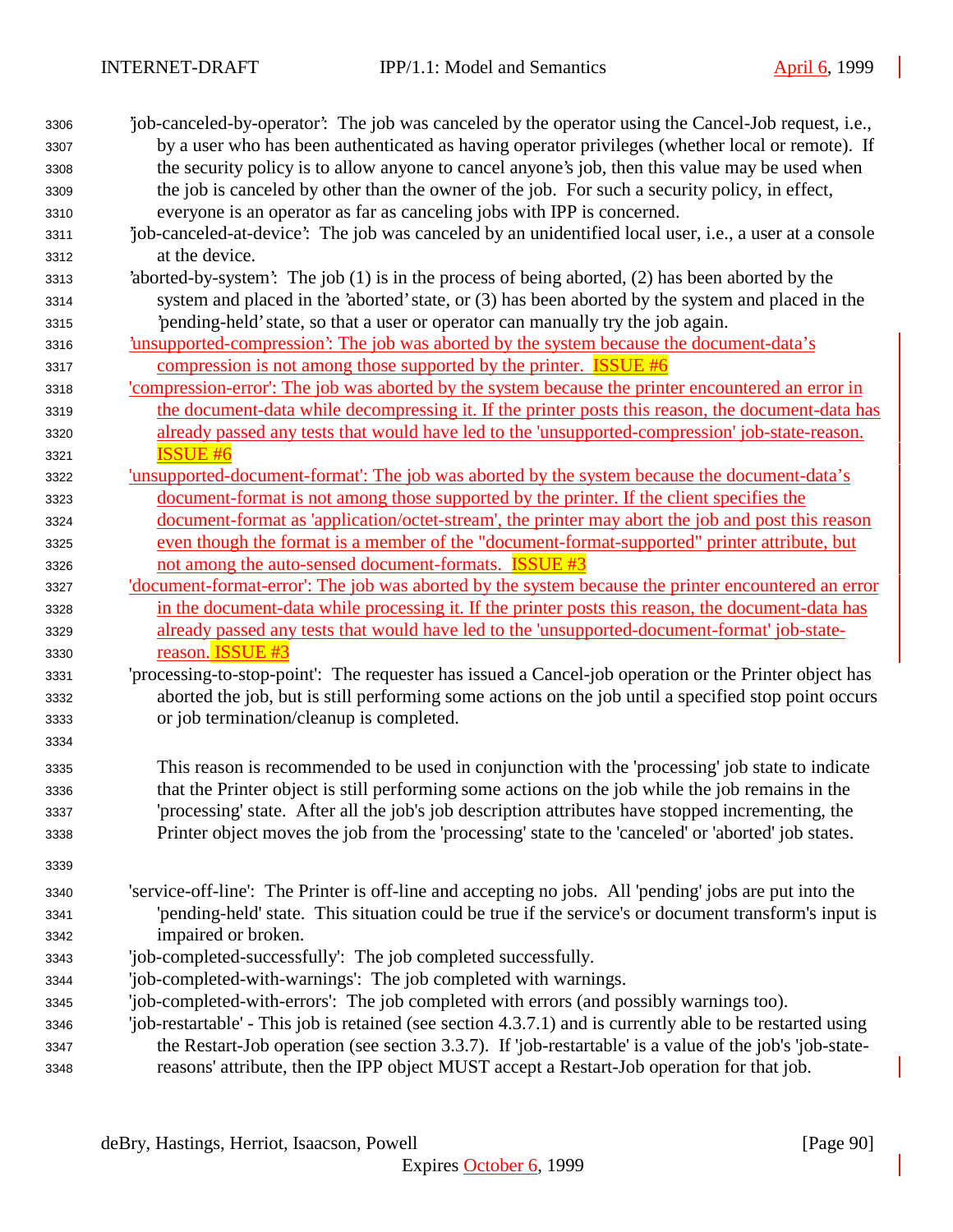| 3349<br>3350<br>3351<br>3352<br>3353 | 'queued-in-device': The job has been forwarded to a Printer which is unable to send back status. The<br><u>Printer sets the job's "job-state" to 'completed' and adds 'queued-in-device' to the "job-state-</u><br>reasons" to indicate that the Printer has no additional information about the job and never will<br>have any better information. <b>Issue 14</b> |
|--------------------------------------|---------------------------------------------------------------------------------------------------------------------------------------------------------------------------------------------------------------------------------------------------------------------------------------------------------------------------------------------------------------------|
| 3354                                 | 4.3.9 job-state-message (text(MAX))                                                                                                                                                                                                                                                                                                                                 |
| 3355                                 | This attribute specifies information about the "job-state" and "job-state-reasons" attributes in human                                                                                                                                                                                                                                                              |
| 3356                                 | readable text. If the Printer object supports this attribute, the Printer object MUST be able to generate                                                                                                                                                                                                                                                           |
| 3357                                 | this message in any of the natural languages identified by the Printer's "generated-natural-language-                                                                                                                                                                                                                                                               |
| 3358                                 | supported" attribute (see the "attributes-natural-language" operation attribute specified in Section                                                                                                                                                                                                                                                                |
| 3359                                 | $3.1.4.1$ ).                                                                                                                                                                                                                                                                                                                                                        |
| 3360                                 | Note: the value SHOULD NOT contain additional information not contained in the values of the "job-                                                                                                                                                                                                                                                                  |
| 3361                                 | state" and "job-states-reasons" attributes, such as interpreter error information. Otherwise, application                                                                                                                                                                                                                                                           |
| 3362                                 | programs might attempt to parse the (localized text). For such additional information such as interpreter                                                                                                                                                                                                                                                           |
| 3363                                 | errors for application program consumption, a new attribute with keyword values, needs to be developed                                                                                                                                                                                                                                                              |
| 3364                                 | and registered.                                                                                                                                                                                                                                                                                                                                                     |
| 3365                                 | 4.3.10 number-of-documents (integer(0:MAX))                                                                                                                                                                                                                                                                                                                         |
| 3366                                 | This attribute indicates the number of documents in the job, i.e., the number of Send-Document, Send-                                                                                                                                                                                                                                                               |
| 3367                                 | URI, Print-Job, or Print-URI operations that the Printer has accepted for this job, regardless of whether                                                                                                                                                                                                                                                           |
| 3368                                 | the document data has reached the Printer object or not.                                                                                                                                                                                                                                                                                                            |
| 3369                                 | Implementations supporting the OPTIONAL Create-Job/Send-Document/Send-URI operations                                                                                                                                                                                                                                                                                |
| 3370                                 | SHOULD support this attribute so that clients can query the number of documents in each job.                                                                                                                                                                                                                                                                        |
| 3371                                 | 4.3.11 output-device-assigned (name(127))                                                                                                                                                                                                                                                                                                                           |
| 3372                                 | This attribute identifies the output device to which the Printer object has assigned this job. If an output                                                                                                                                                                                                                                                         |
| 3373                                 | device implements an embedded Printer object, the Printer object NEED NOT set this attribute. If a                                                                                                                                                                                                                                                                  |
| 3374                                 | print server implements a Printer object, the value MAY be empty (zero-length string) or not returned                                                                                                                                                                                                                                                               |
| 3375                                 | until the Printer object assigns an output device to the job. This attribute is particularly useful when a                                                                                                                                                                                                                                                          |
| 3376                                 | single Printer object support multiple devices (so called "fan-out").                                                                                                                                                                                                                                                                                               |
| 3377                                 | 4.3.12 time-at-creation (integer(0:MAX))                                                                                                                                                                                                                                                                                                                            |
| 3378                                 | This attribute indicates the point in time at which the Job object was created. In order to populate this                                                                                                                                                                                                                                                           |
| 3379                                 | attribute, the Printer object uses the value in its "printer-up-time" attribute at the time the Job object is                                                                                                                                                                                                                                                       |

created.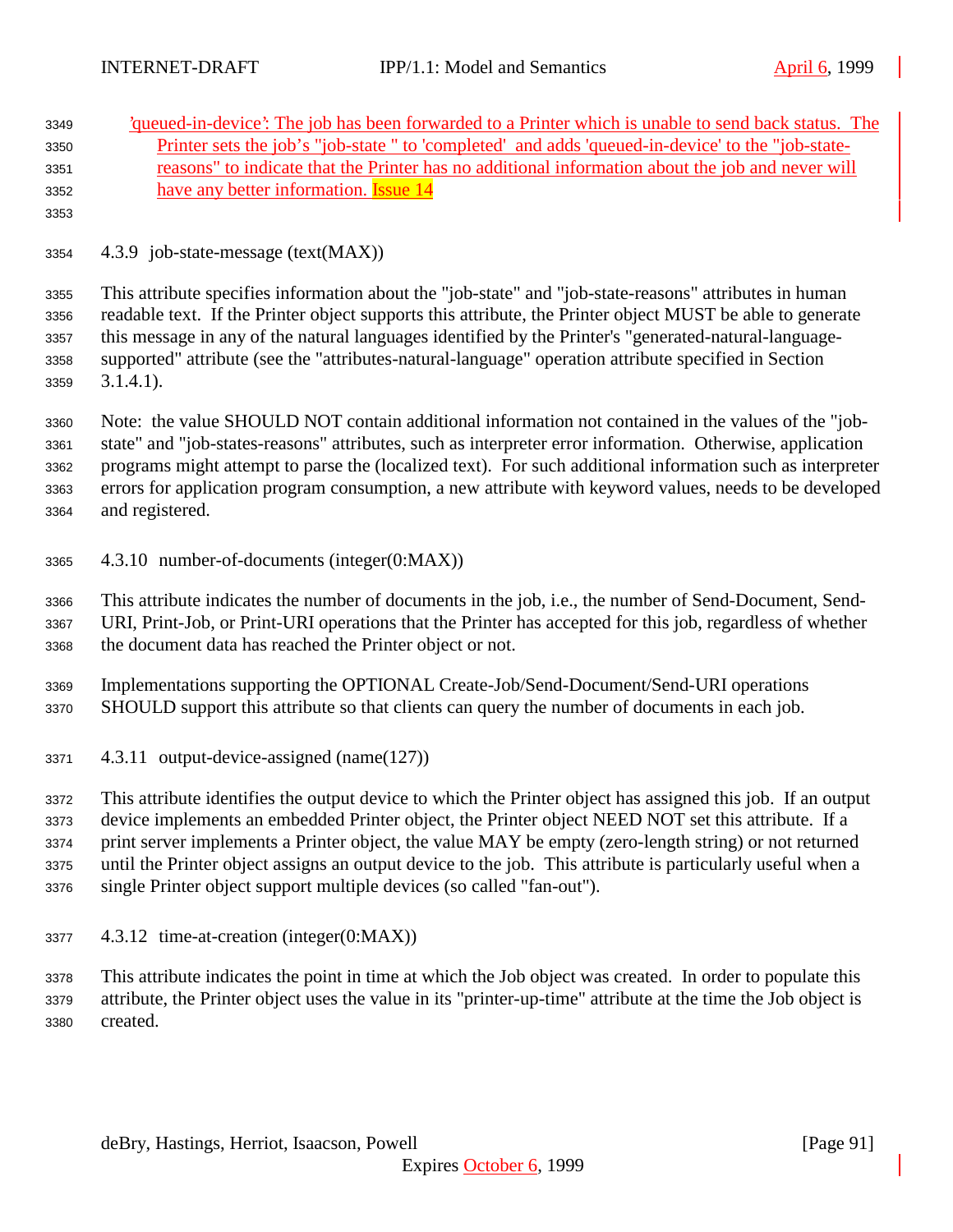4.3.13 time-at-processing (integer(0:MAX))

 This attribute indicates the point in time at which the Job object began processing. In order to populate this attribute, the Printer object uses the value in its "printer-up-time" attribute at the time the Job object is moved into the 'processing' state for the first time.

4.3.14 time-at-completed (integer(0:MAX))

 This attribute indicates the point in time at which the Job object completed (or was cancelled or aborted). In order to populate this attribute, the Printer object uses the value in its "printer-up-time" attribute at the time the Job object is moved into the 'completed' or 'canceled' or 'aborted' state.

4.3.15 number-of-intervening-jobs (integer(0:MAX))

 This attribute indicates the number of jobs that are "ahead" of this job in the relative chronological order of expected time to complete (i.e., the current scheduled order). For efficiency, it is only necessary to calculate this value when an operation is performed that requests this attribute.

- 4.3.16 job-message-from-operator (text(127))
- This attribute provides a message from an operator, system administrator or "intelligent" process to indicate to the end user the reasons for modification or other management action taken on a job.
- 4.3.17 job-k-octets (integer(0:MAX))

 This attribute specifies the total size of the document(s) in K octets, i.e., in units of 1024 octets requested to be processed in the job. The value MUST be rounded up, so that a job between 1 and 1024 octets MUST be indicated as being 1, 1025 to 2048 MUST be 2, etc.

 This value MUST NOT include the multiplicative factors contributed by the number of copies specified by the "copies" attribute, independent of whether the device can process multiple copies without making multiple passes over the job or document data and independent of whether the output is collated or not. Thus the value is independent of the implementation and indicates the size of the document(s) measured in K octets independent of the number of copies.

 This value MUST also not include the multiplicative factor due to a copies instruction embedded in the document data. If the document data actually includes replications of the document data, this value will include such replication. In other words, this value is always the size of the source document data, rather than a measure of the hardcopy output to be produced.

 Note: This attribute and the following two attributes ("job-impressions" and "job-media-sheets") are not intended to be counters; they are intended to be useful routing and scheduling information if known. For these three attributes, the Printer object may try to compute the value if it is not supplied in the create request. Even if the client does supply a value for these three attributes in the create request, the Printer object MAY choose to change the value if the Printer object is able to compute a value which is more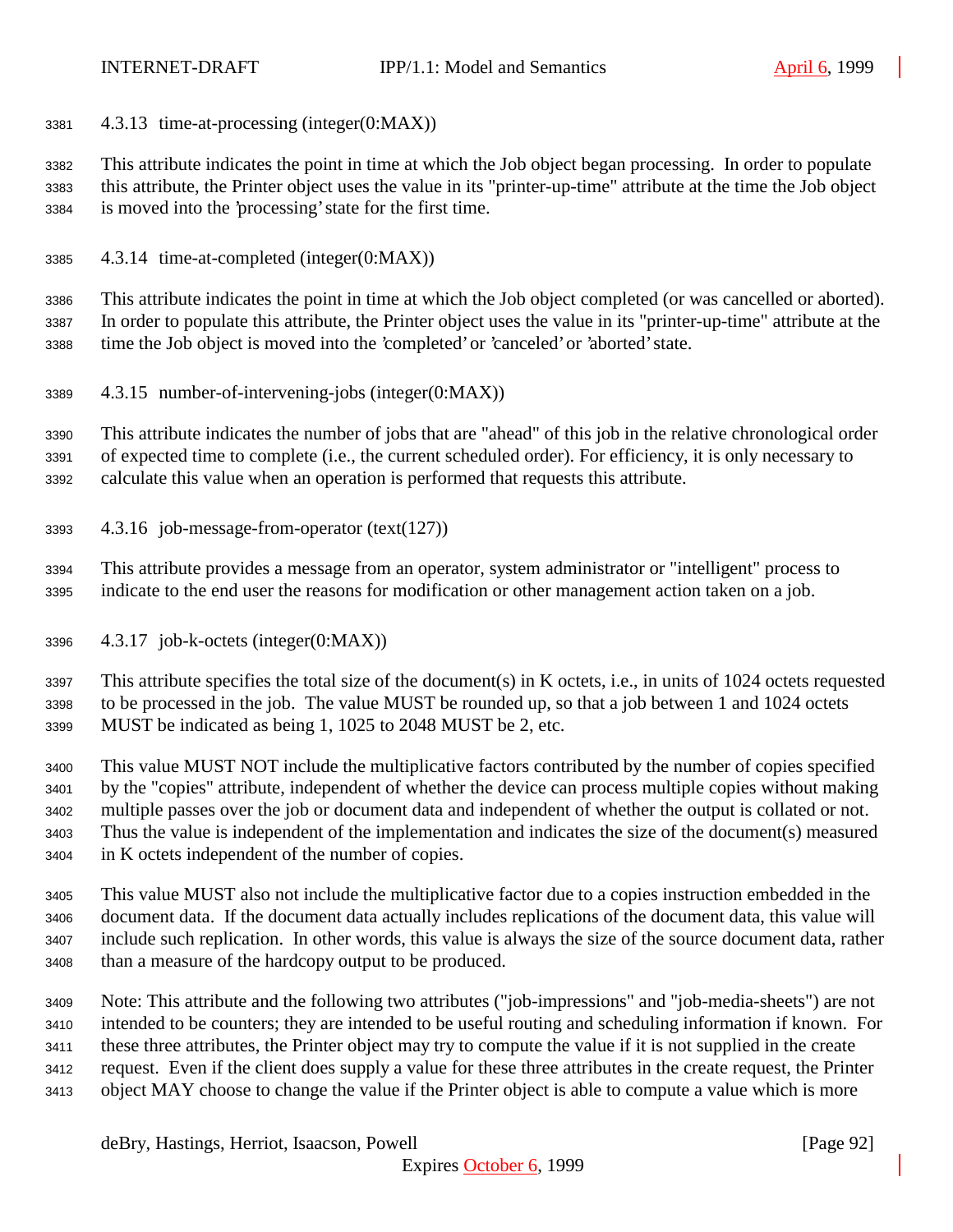accurate than the client supplied value. The Printer object may be able to determine the correct value for these three attributes either right at job submission time or at any later point in time.

4.3.18 job-impressions (integer(0:MAX))

 This attribute specifies the total size in number of impressions of the document(s) being submitted (see the definition of impression in section 13.2.5).

 As with "job-k-octets", this value MUST NOT include the multiplicative factors contributed by the number of copies specified by the "copies" attribute, independent of whether the device can process multiple copies without making multiple passes over the job or document data and independent of whether the output is collated or not. Thus the value is independent of the implementation and reflects the size of the document(s) measured in impressions independent of the number of copies.

 As with "job-k-octets", this value MUST also not include the multiplicative factor due to a copies instruction embedded in the document data. If the document data actually includes replications of the document data, this value will include such replication. In other words, this value is always the number of impressions in the source document data, rather than a measure of the number of impressions to be produced by the job.

- See the Note in the "job-k-octets" attribute that also applies to this attribute.
- 4.3.19 job-media-sheets (integer(0:MAX))
- This attribute specifies the total number of media sheets to be produced for this job.

Unlike the "job-k-octets" and the "job-impressions" attributes, this value MUST include the

 multiplicative factors contributed by the number of copies specified by the "copies" attribute and a 'number of copies' instruction embedded in the document data, if any. This difference allows the system administrator to control the lower and upper bounds of both (1) the size of the document(s) with "job-k- octets-supported" and "job-impressions-supported" and (2) the size of the job with "job-media-sheets-supported".

- See the Note in the "job-k-octets" attribute that also applies to this attribute.
- 4.3.20 job-k-octets-processed (integer(0:MAX))

This attribute specifies the total number of octets processed in K octets, i.e., in units of 1024 octets so

- far. The value MUST be rounded up, so that a job between 1 and 1024 octets inclusive MUST be
- indicated as being 1, 1025 to 2048 inclusive MUST be 2, etc.

 For implementations where multiple copies are produced by the interpreter with only a single pass over the data, the final value MUST be equal to the value of the "job-k-octets" attribute. For implementations where multiple copies are produced by the interpreter by processing the data for each copy, the final value MUST be a multiple of the value of the "job-k-octets" attribute.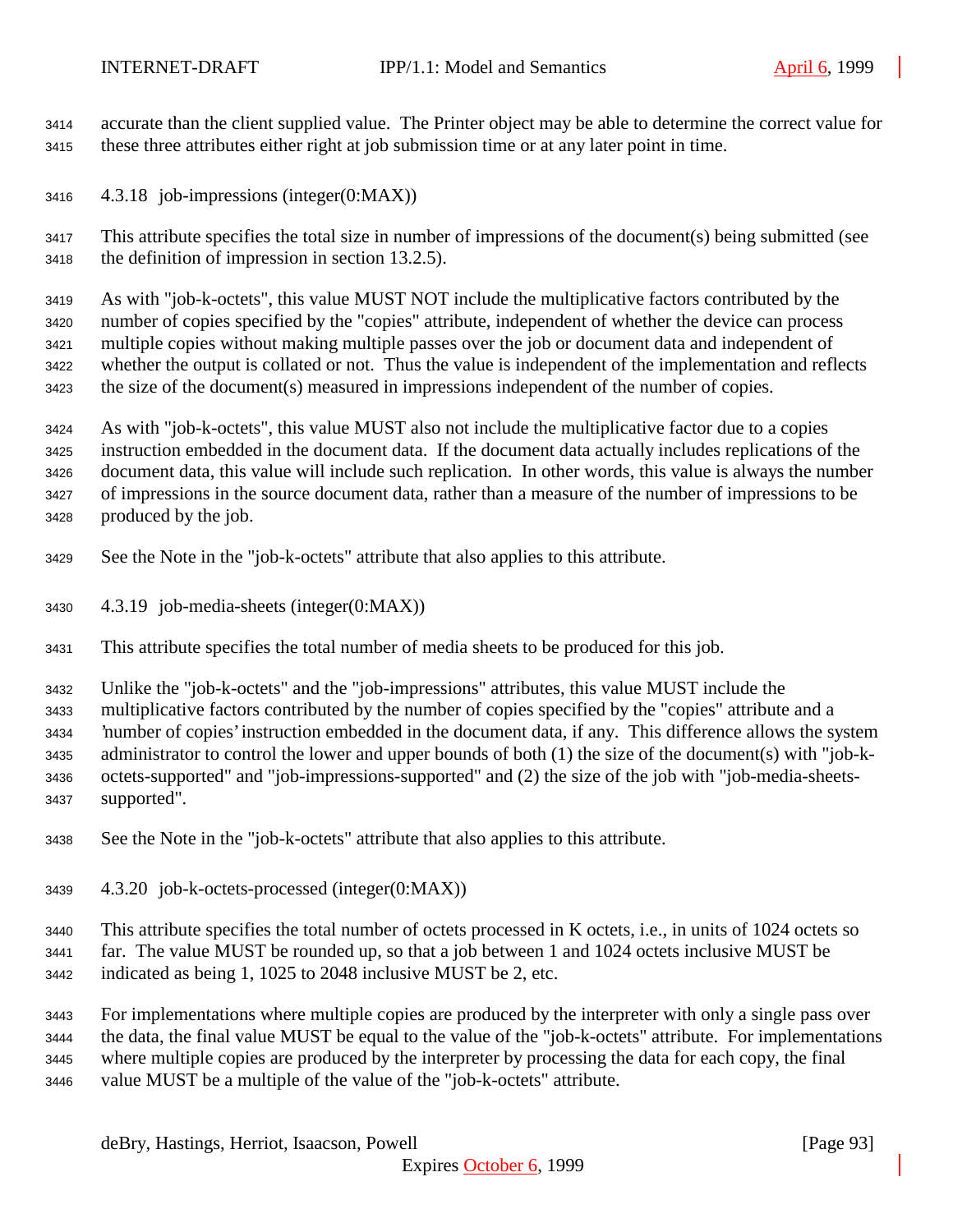Note: This attribute and the following two attributes ("job-impressions-completed" and "job-sheets-

completed") are intended to be counters. That is, the value for a job that has not started processing

MUST be 0. When the job's "job-state" is 'processing' or 'processing-stopped', this value is intended to

contain the amount of the job that has been processed to the time at which the attributes are requested.

4.3.21 job-impressions-completed (integer(0:MAX))

 This job attribute specifies the number of impressions completed for the job so far. For printing devices, the impressions completed includes interpreting, marking, and stacking the output.

- See the note in "job-k-octets-processed" which also applies to this attribute.
- 4.3.22 job-media-sheets-completed (integer(0:MAX))

 This job attribute specifies the media-sheets completed marking and stacking for the entire job so far whether those sheets have been processed on one side or on both.

- See the note in "job-k-octets-processed" which also applies to this attribute.
- 4.3.23 attributes-charset (charset)

This REQUIRED attribute is populated using the value in the client supplied "attributes-charset"

 attribute in the create request. It identifies the charset (coded character set and encoding method) used by any Job attributes with attribute syntax 'text' and 'name' that were supplied by the client in the create

request. See Section 3.1.4 for a complete description of the "attributes-charset" operation attribute.

This attribute does not indicate the charset in which the 'text' and 'name' values are stored internally in

 the Job object. The internal charset is implementation-defined. The IPP object MUST convert from whatever the internal charset is to that being requested in an operation as specified in Section 3.1.4.

4.3.24 attributes-natural-language (naturalLanguage)

 This REQUIRED attribute is populated using the value in the client supplied "attributes-natural- language" attribute in the create request. It identifies the natural language used for any Job attributes with attribute syntax 'text' and 'name' that were supplied by the client in the create request. See Section 3.1.4 for a complete description of the "attributes-natural-language" operation attribute. See Sections 4.1.1.2 and 4.1.2.2 for how a Natural Language Override may be supplied explicitly for each 'text' and 'name' attribute value that differs from the value identified by the "attributes-natural-language" attribute.

4.4 Printer Description Attributes

 These attributes form the attribute group called "printer-description". The following table summarizes these attributes, their syntax, and whether or not they are REQUIRED for a Printer object to support. If they are not indicated as REQUIRED, they are OPTIONAL. The maximum size in octets for 'text' and 'name' attributes is indicated in parenthesizes.

deBry, Hastings, Herriot, Isaacson, Powell **Example 2018** [Page 94]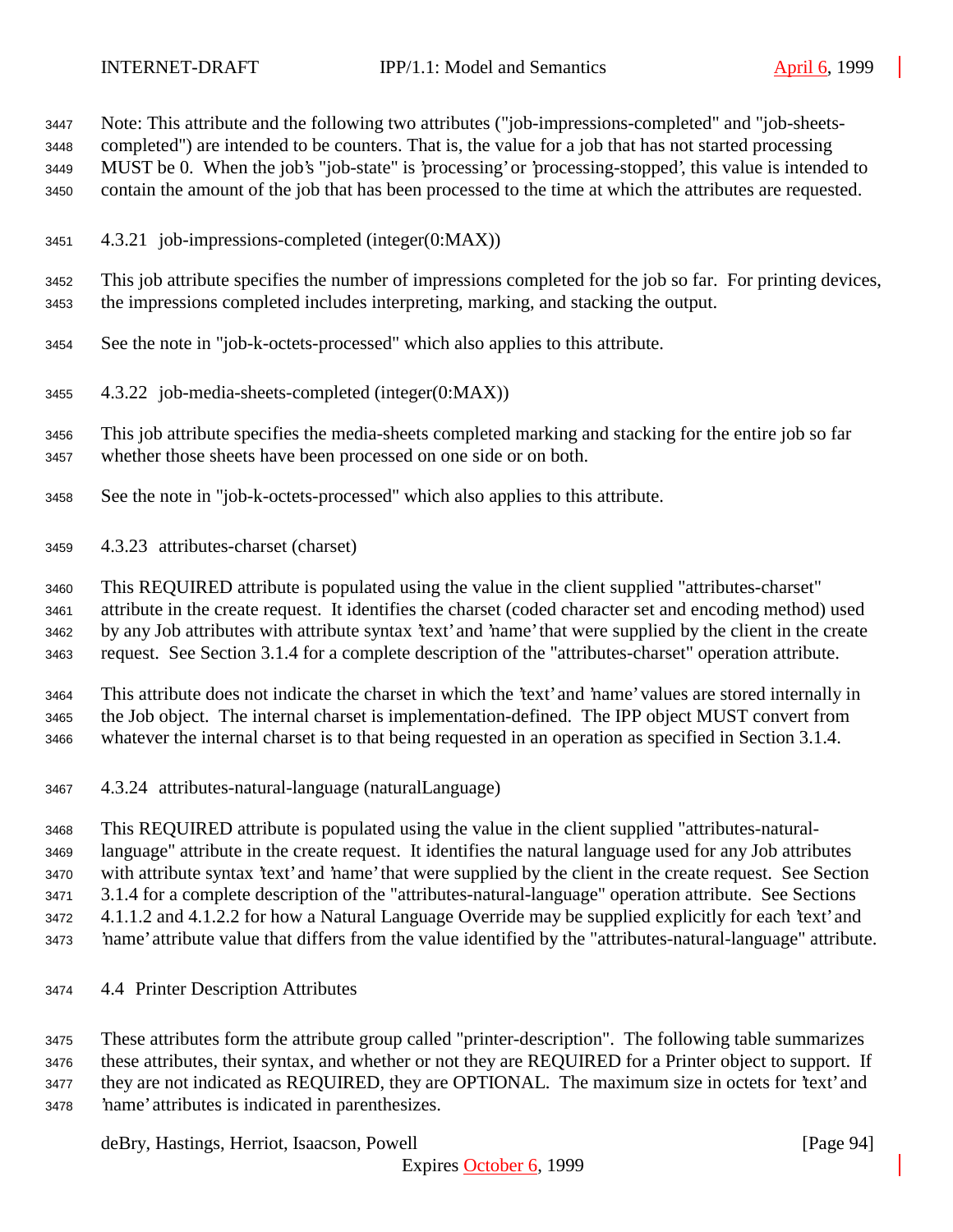<sup>3479</sup> Note: How these attributes are set by an Administrator is outside the scope of this IPP/1.1 document.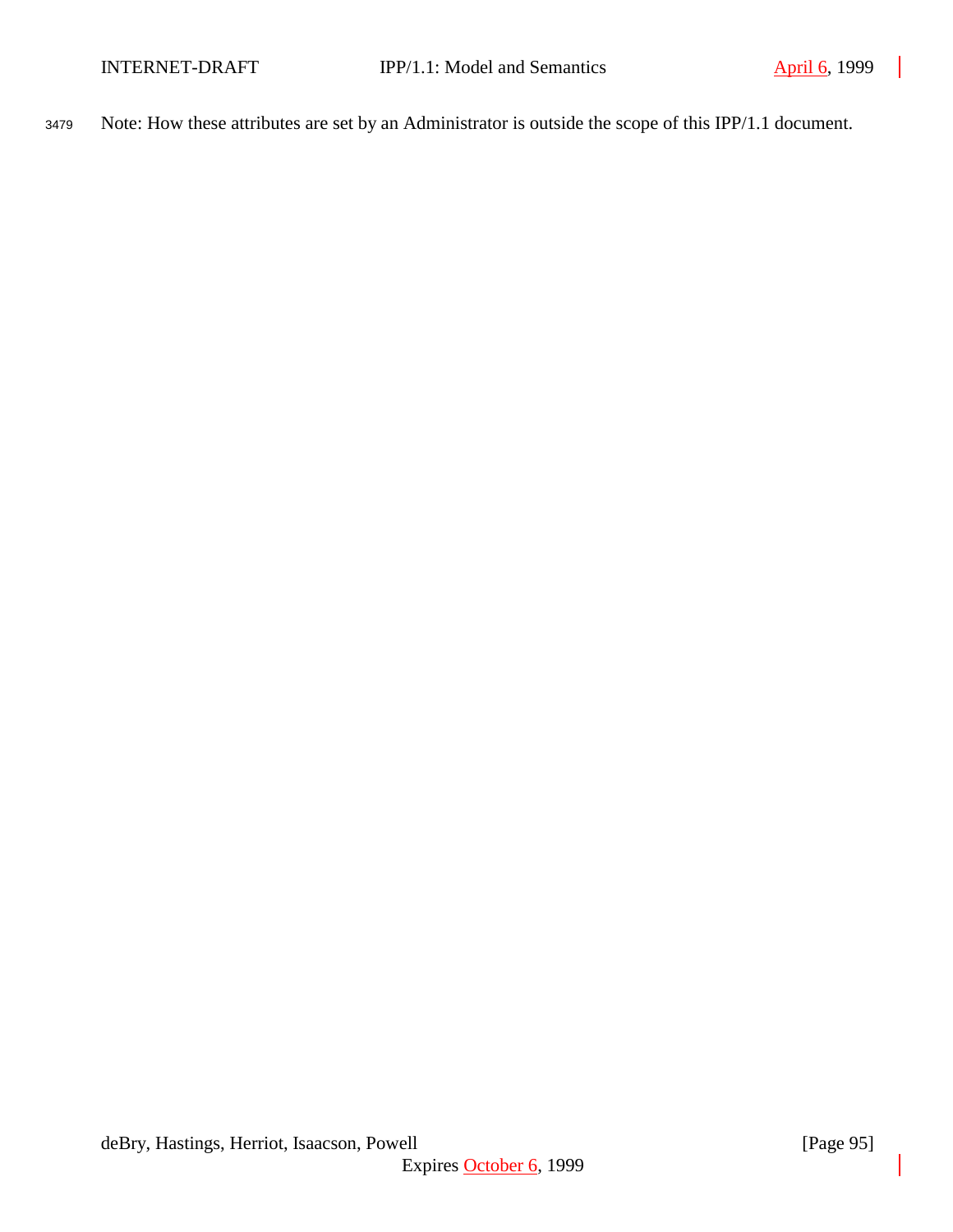| Attribute                                | Syntax                 | REQUIRED? |
|------------------------------------------|------------------------|-----------|
| printer-uri-supported                    | 1setOf uri             | REQUIRED  |
| uri-security-supported                   | 1setOf type2 keyword   | REQUIRED  |
| printer-name                             | name (127)             | REQUIRED  |
| printer-location                         | text (127)             |           |
| printer-info                             | text (127)             |           |
| printer-more-info                        | uri                    |           |
| printer-driver-installer                 | uri                    |           |
| printer-make-and-model                   | text (127)             |           |
| printer-more-info-<br>manufacturer       | uri                    |           |
| printer-state                            | type1 enum             | REQUIRED  |
| printer-state-reasons                    | 1setOf type2 keyword   |           |
| printer-state-message                    | text (MAX)             |           |
| operations-supported                     | 1setOf type2 enum      | REQUIRED  |
| charset-configured                       | charset                | REQUIRED  |
| charset-supported                        | 1setOf charset         | REQUIRED  |
| natural-language-configured              | naturalLanguage        | REQUIRED  |
| generated-natural-language-<br>supported | 1setOf naturalLanquage | REQUIRED  |
| document-format-default                  | mimeMediaType          | REQUIRED  |
| document-format-supported                | 1setOf mimeMediaType   | REQUIRED  |
| printer-is-accepting-jobs                | boolean                | REQUIRED  |
| queued-job-count<br>RECOMMENDED          | integer (0:MAX)        | REQUIRED  |
| printer-message-from-<br>operator        | text (127)             |           |

deBry, Hastings, Herriot, Isaacson, Powell [Page 96]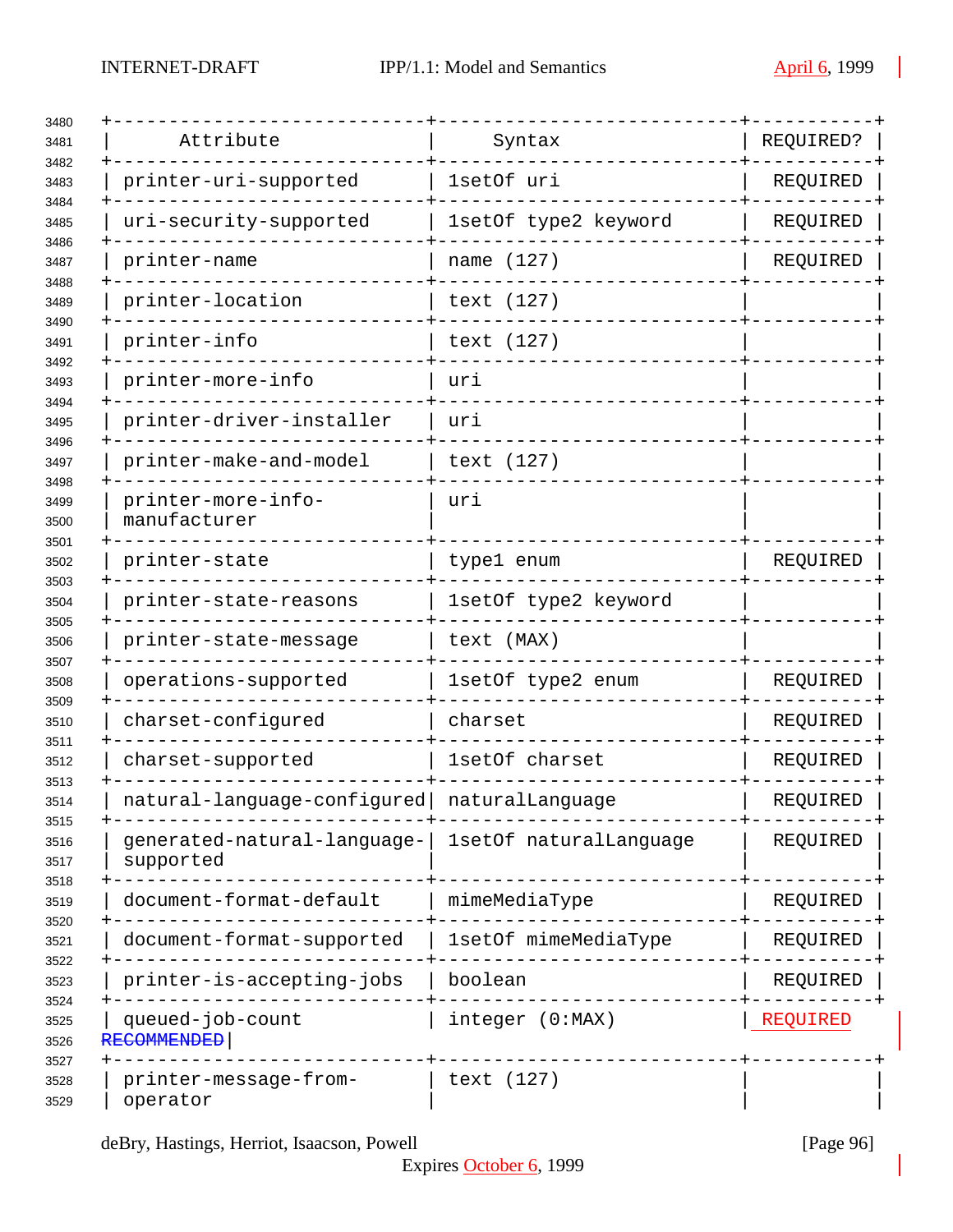| color-supported                             | boolean                |                 |
|---------------------------------------------|------------------------|-----------------|
| reference-uri-schemes-<br>supported         | 1setOf uriScheme       |                 |
| pdl-override-supported                      | type2 keyword          | REQUIRED        |
| printer-up-time                             | integer (1:MAX)        | REQUIRED        |
| printer-current-time                        | dateTime               |                 |
| multiple-operation-time-out integer (1:MAX) |                        |                 |
| compression-supported                       | 1setOf type3 keyword   | <b>REQUIRED</b> |
| job-k-octets-supported                      | rangeOfInteger (0:MAX) |                 |
| job-impressions-supported                   | rangeOfInteger (0:MAX) |                 |
| job-media-sheets-supported                  | rangeOfInteger (0:MAX) |                 |
| pages-per-minute                            | integer(0:MAX)         |                 |
| pages-per-minute-color                      | integer(0:MAX)         |                 |
|                                             |                        |                 |

4.4.1 printer-uri-supported (1setOf uri)

 This REQUIRED Printer attribute contains at least one URI for the Printer object. It OPTIONALLY contains more than one URI for the Printer object. An administrator determines a Printer object's URI(s) and configures this attribute to contain those URIs by some means outside the scope of this IPP/1.1 document. The precise format of this URI is implementation dependent and depends on the protocol. See the next section for a description "uri-security-supported" which is the REQUIRED companion attribute to this "printer-uri-supported" attribute. See section 2.4 on Printer object identity and section 8.2 on security and URIs for more information.

4.4.2 uri-security-supported (1setOf type2 keyword)

 This REQUIRED Printer attribute MUST have the same cardinality (contain the same number of values) as the "printer-uri-supported" attribute. This attribute identifies the security mechanisms used for each URI listed in the "printer-uri-supported" attribute. The "i th" value in "uri-security-supported" corresponds to the "i th" value in "printer-uri-supported" and it describes the security mechanisms used for accessing the Printer object via that URI. The following standard values are defined:

'none': There are no secure communication channel protocols in use for the given URI.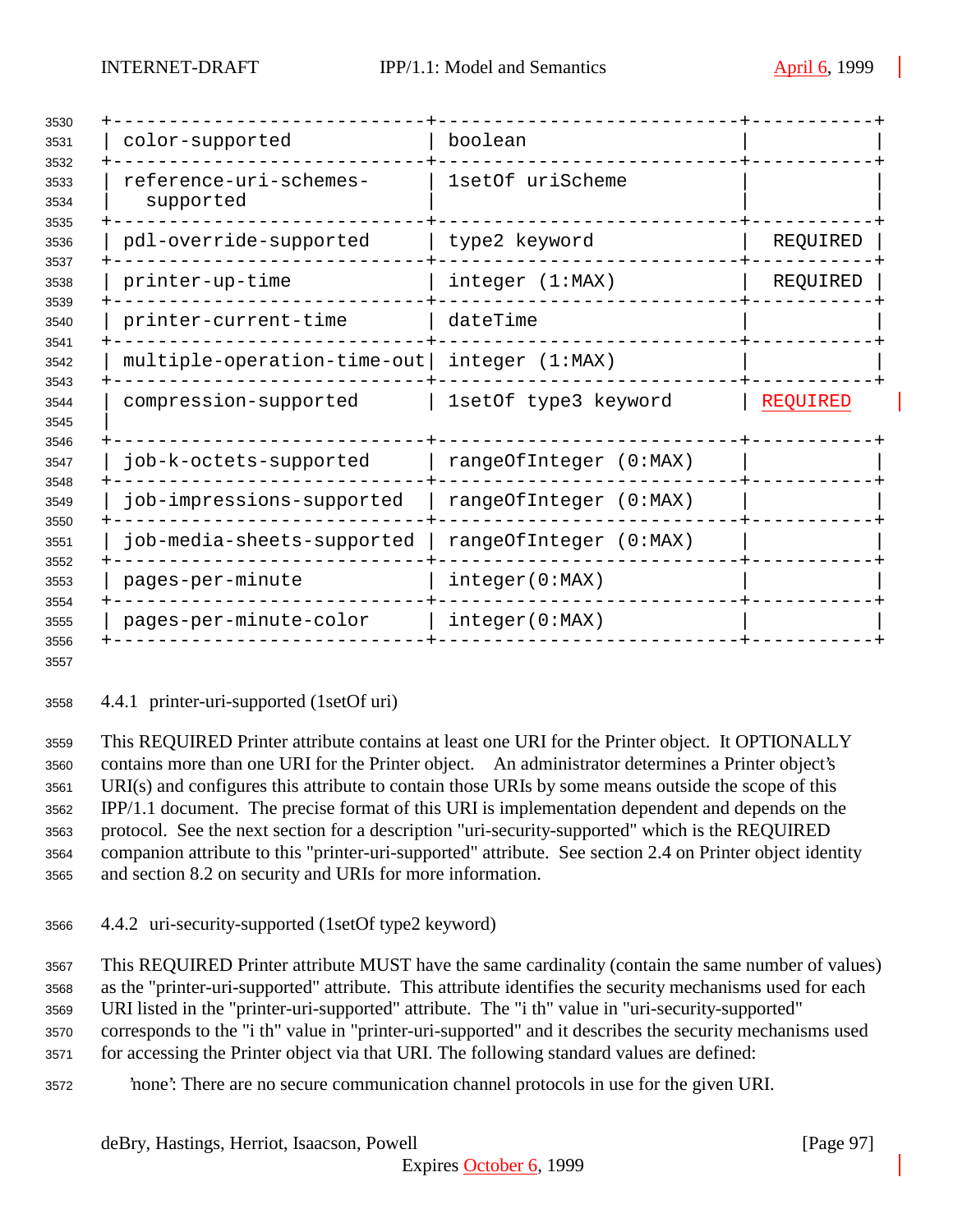| 3573<br>3574<br>3575<br>3576<br>3577                                                                                                 | 'ssl3': SSL3 [SSL] is the secure communications channel protocol in use for the given URI. For use<br>in $IPP/1.0$ .<br>the this. TLS [RFC2246] is the secure communications channel protocol in use for the given URI. For<br>use in $IPP/1.1$ .                                                                                                                                                                                                                                                                                                                                                                                                                                                                                                                                                                                                                                                                                                                                                                                                                                                                                                                                                                                                                                                                                                                                                                                                                                                                                                  |
|--------------------------------------------------------------------------------------------------------------------------------------|----------------------------------------------------------------------------------------------------------------------------------------------------------------------------------------------------------------------------------------------------------------------------------------------------------------------------------------------------------------------------------------------------------------------------------------------------------------------------------------------------------------------------------------------------------------------------------------------------------------------------------------------------------------------------------------------------------------------------------------------------------------------------------------------------------------------------------------------------------------------------------------------------------------------------------------------------------------------------------------------------------------------------------------------------------------------------------------------------------------------------------------------------------------------------------------------------------------------------------------------------------------------------------------------------------------------------------------------------------------------------------------------------------------------------------------------------------------------------------------------------------------------------------------------------|
| 3578                                                                                                                                 | This attribute is orthogonal to the specification of a client authentication mechanism. Specifically, 'none'                                                                                                                                                                                                                                                                                                                                                                                                                                                                                                                                                                                                                                                                                                                                                                                                                                                                                                                                                                                                                                                                                                                                                                                                                                                                                                                                                                                                                                       |
| 3579                                                                                                                                 | does not exclude client authentication. Issue 21.                                                                                                                                                                                                                                                                                                                                                                                                                                                                                                                                                                                                                                                                                                                                                                                                                                                                                                                                                                                                                                                                                                                                                                                                                                                                                                                                                                                                                                                                                                  |
| 3580                                                                                                                                 | Consider the following example. For a single Printer object, an administrator configures the "printer-uri-                                                                                                                                                                                                                                                                                                                                                                                                                                                                                                                                                                                                                                                                                                                                                                                                                                                                                                                                                                                                                                                                                                                                                                                                                                                                                                                                                                                                                                         |
| 3581                                                                                                                                 | supported" and "uri-security-supported" attributes as follows:                                                                                                                                                                                                                                                                                                                                                                                                                                                                                                                                                                                                                                                                                                                                                                                                                                                                                                                                                                                                                                                                                                                                                                                                                                                                                                                                                                                                                                                                                     |
| 3582<br>3583<br>3584<br>3585                                                                                                         | "printer-uri-supported": 'xxx://acme.com/open-use-printer', 'xxx://acme.com/restricted-use-printer',<br>'xxx://acme.com/private-printer'<br>"uri-security-supported": 'none', 'none', 'tls'                                                                                                                                                                                                                                                                                                                                                                                                                                                                                                                                                                                                                                                                                                                                                                                                                                                                                                                                                                                                                                                                                                                                                                                                                                                                                                                                                        |
| 3586                                                                                                                                 | Note: 'xxx' is not a valid scheme. See the IPP/1.1 "Transport and Encoding" specification [ipp-pro] for                                                                                                                                                                                                                                                                                                                                                                                                                                                                                                                                                                                                                                                                                                                                                                                                                                                                                                                                                                                                                                                                                                                                                                                                                                                                                                                                                                                                                                            |
| 3587                                                                                                                                 | the actual URI schemes to be used in object target attributes.                                                                                                                                                                                                                                                                                                                                                                                                                                                                                                                                                                                                                                                                                                                                                                                                                                                                                                                                                                                                                                                                                                                                                                                                                                                                                                                                                                                                                                                                                     |
| 3588                                                                                                                                 | In this case, one Printer object has three URIs.                                                                                                                                                                                                                                                                                                                                                                                                                                                                                                                                                                                                                                                                                                                                                                                                                                                                                                                                                                                                                                                                                                                                                                                                                                                                                                                                                                                                                                                                                                   |
| 3589<br>3590<br>3591<br>3592<br>3593<br>3594<br>3595<br>3596<br>3597<br>3598<br>3599<br>3600<br>3601<br>3602<br>3603<br>3604<br>3605 | - For the first URI, 'xxx://acme.com/open-use-printer', the value 'none' in "uri-security-supported"<br>indicates that there is no secure channel protocol configured to run under HTTP. The name<br>implies that there is no Basic or Digest authentication being used, but it is up to the client to<br>determine that while using HTTP underneath the IPP application protocol.<br>- For the second URI, 'xxx://acme.com/restricted-use-printer', the value 'none' in "uri-security-<br>supported" indicates that there is no secure channel protocol configured to run under HTTP. In<br>this case, although the name does imply that there is some sort of Basic or Digest authentication<br>being used within HTTP, it is up to the client to determine that while using HTTP and by<br>processing any '401 Unauthorized' HTTP error messages.<br>- For the third URI, 'xxx://acme.com/private-printer', the value 'tls' in "uri-security-supported"<br>indicates that TLS is being used to secure the channel. The client SHOULD be prepared to use<br>TLS framing to negotiate an acceptable ciphersuite to use while communicating with the Printer<br>object. In this case, the name implies the use of a secure communications channel, but the fact is<br>made explicit by the presence of the 'tls' value in "uri-security-supported". The client does not<br>need to resort to understanding which security it must use by following naming conventions or by<br>parsing the URI to determine which security mechanisms are implied. |
| 3606                                                                                                                                 | It is expected that many IPP Printer objects will be configured to support only one channel (either                                                                                                                                                                                                                                                                                                                                                                                                                                                                                                                                                                                                                                                                                                                                                                                                                                                                                                                                                                                                                                                                                                                                                                                                                                                                                                                                                                                                                                                |
| 3607                                                                                                                                 | configured to use TLS access or not), and will therefore only ever have one URI listed in the "printer-uri-                                                                                                                                                                                                                                                                                                                                                                                                                                                                                                                                                                                                                                                                                                                                                                                                                                                                                                                                                                                                                                                                                                                                                                                                                                                                                                                                                                                                                                        |
| 3608                                                                                                                                 | supported" attribute. No matter the configuration of the Printer object (whether it has only one URI or                                                                                                                                                                                                                                                                                                                                                                                                                                                                                                                                                                                                                                                                                                                                                                                                                                                                                                                                                                                                                                                                                                                                                                                                                                                                                                                                                                                                                                            |
| 3609                                                                                                                                 | more than one URI), a client MUST supply only one URI in the target "printer-uri" operation attribute.                                                                                                                                                                                                                                                                                                                                                                                                                                                                                                                                                                                                                                                                                                                                                                                                                                                                                                                                                                                                                                                                                                                                                                                                                                                                                                                                                                                                                                             |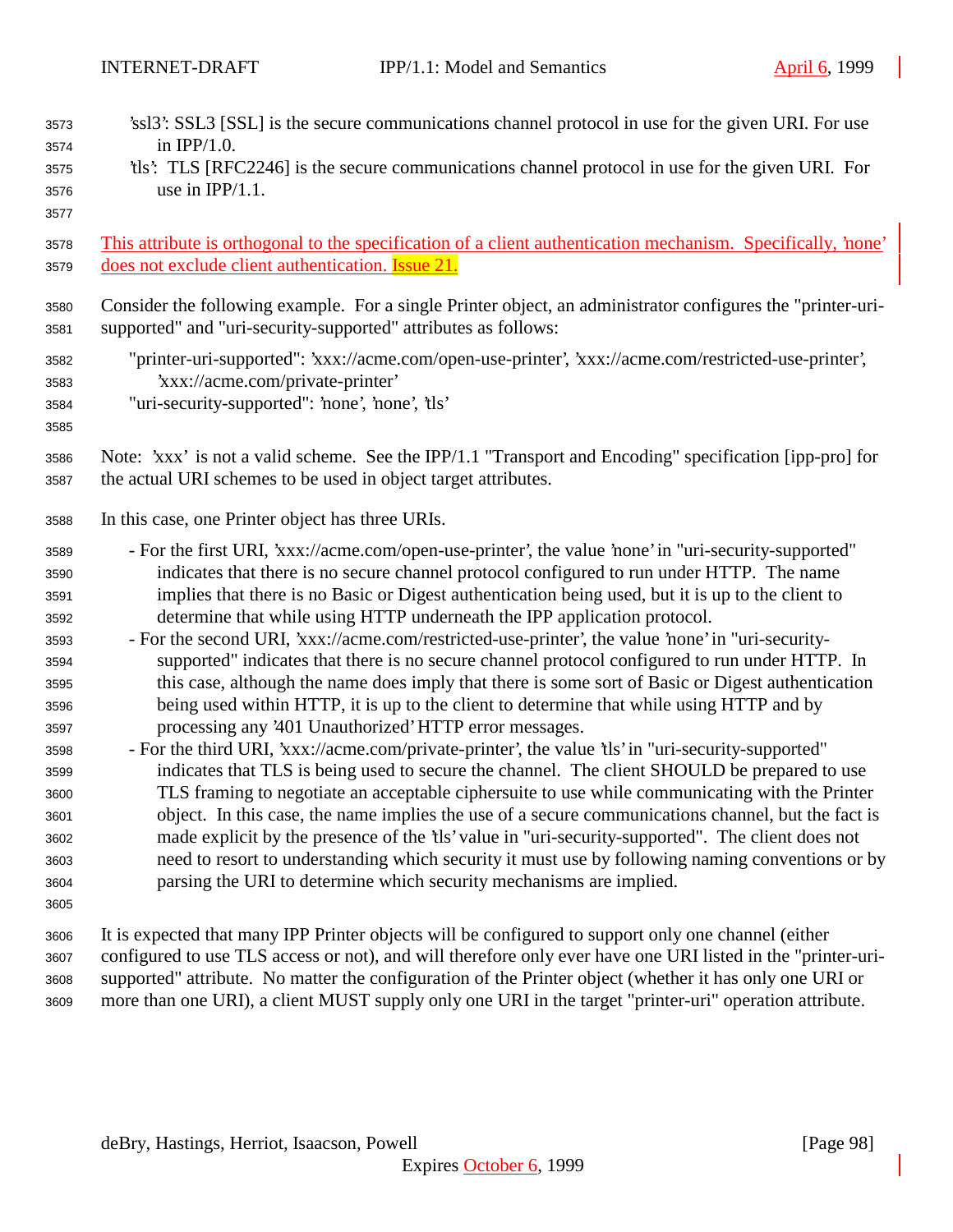4.4.3 printer-name (name(127))

 This REQUIRED Printer attribute contains the name of the Printer object. It is a name that is more end- user friendly than a URI. An administrator determines a printer's name and sets this attribute to that name. This name may be the last part of the printer's URI or it may be unrelated. In non-US-English locales, a name may contain characters that are not allowed in a URI.

4.4.4 printer-location (text(127))

 This Printer attribute identifies the location of the device. This could include things like: "in Room 123A, second floor of building XYZ".

4.4.5 printer-info (text(127))

 This Printer attribute identifies the descriptive information about this Printer object. This could include things like: "This printer can be used for printing color transparencies for HR presentations", or "Out of courtesy for others, please print only small (1-5 page) jobs at this printer", or even "This printer is going away on July 1, 1997, please find a new printer".

4.4.6 printer-more-info (uri)

 This Printer attribute contains a URI used to obtain more information about this specific Printer object. For example, this could be an HTTP type URI referencing an HTML page accessible to a Web Browser. The information obtained from this URI is intended for end user consumption. Features outside the scope of IPP can be accessed from this URI. The information is intended to be specific to this printer instance and site specific services (e.g. job pricing, services offered, end user assistance). The device manufacturer may initially populate this attribute.

4.4.7 printer-driver-installer (uri)

 This Printer attribute contains a URI to use to locate the driver installer for this Printer object. This attribute is intended for consumption by automata. The mechanics of print driver installation is outside the scope of this IPP/1.1 document. The device manufacturer may initially populate this attribute.

- 4.4.8 printer-make-and-model (text(127))
- This Printer attribute identifies the make and model of the device. The device manufacturer may initially populate this attribute.
- 4.4.9 printer-more-info-manufacturer (uri)

 This Printer attribute contains a URI used to obtain more information about this type of device. The information obtained from this URI is intended for end user consumption. Features outside the scope of IPP can be accessed from this URI (e.g., latest firmware, upgrades, print drivers, optional features available, details on color support). The information is intended to be germane to this printer without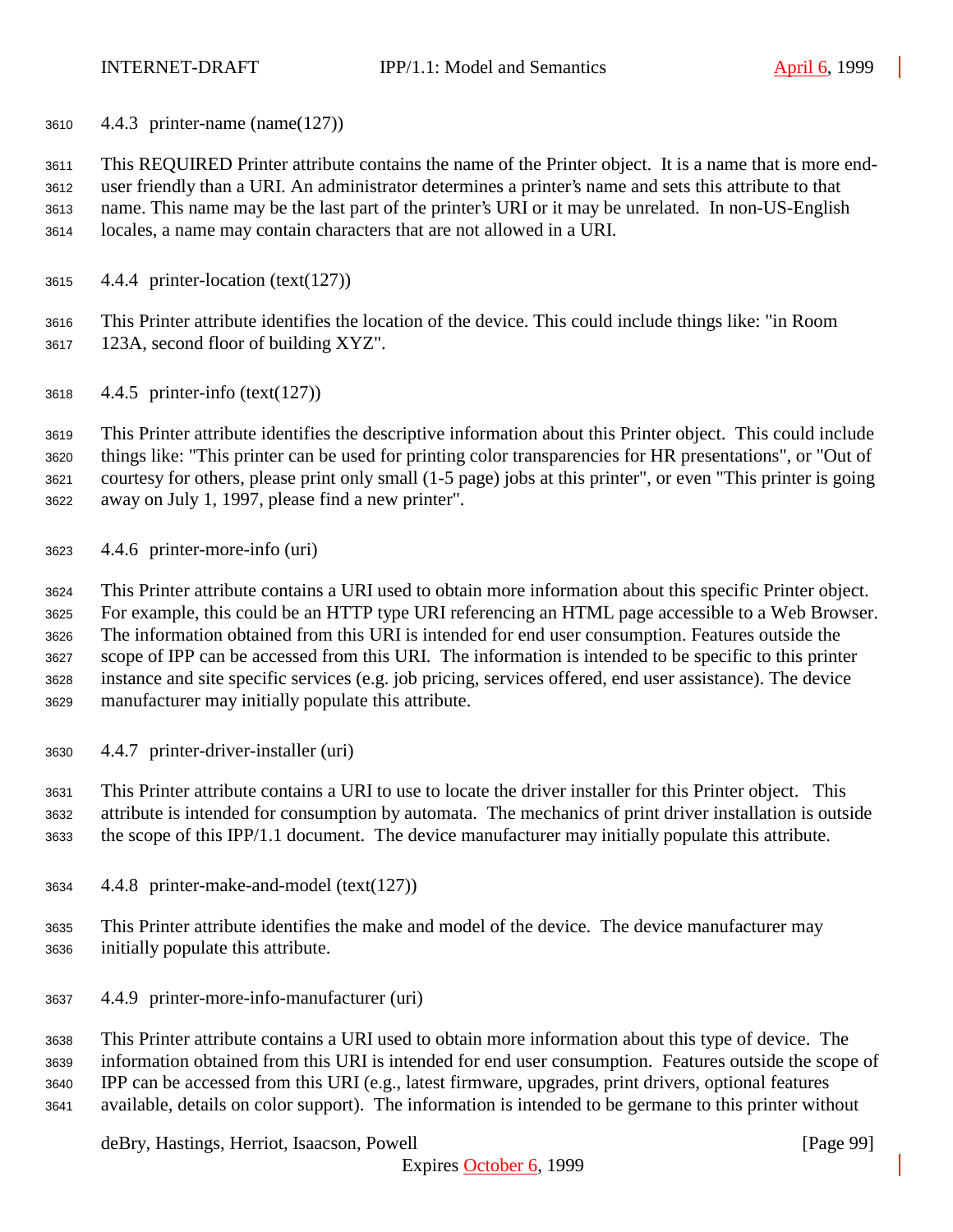regard to site specific modifications or services. The device manufacturer may initially populate this attribute.

4.4.10 printer-state (type1 enum)

 This REQUIRED Printer attribute identifies the current state of the device. The "printer-state reasons" attribute augments the "printer-state" attribute to give more detailed information about the Printer in the given printer state.

 A Printer object need only update this attribute before responding to an operation which requests the attribute; the Printer object NEED NOT update this attribute continually, since asynchronous event notification is not part of IPP/1.1. A Printer NEED NOT implement all values if they are not applicable to a given implementation.

The following standard enum values are defined:

| 3653 | Value      | <b>Symbolic Name and Description</b>                                                          |
|------|------------|-----------------------------------------------------------------------------------------------|
| 3654 |            |                                                                                               |
| 3655 | 3'         | 'idle': If a Printer receives a job (whose required resources are ready) while in this state, |
| 3656 |            | such a job MUST transit into the 'processing' state immediately. If the "printer-             |
| 3657 |            | state-reasons" attribute contains any reasons, they MUST be reasons that would                |
| 3658 |            | not prevent a job from transiting into the 'processing' state immediately, e.g.,              |
| 3659 |            | 'toner-low'. Note: if a Printer controls more than one output device, the above               |
| 3660 |            | definition implies that a Printer is 'idle' if at least one output device is idle.            |
| 3661 |            |                                                                                               |
| 3662 | 4'         | processing: If a Printer receives a job (whose required resources are ready) while in this    |
| 3663 |            | state, such a job MUST transit into the 'pending' state immediately. Such a job               |
| 3664 |            | MUST transit into the 'processing' state only after jobs ahead of it complete. If the         |
| 3665 |            | "printer-state-reasons" attribute contains any reasons, they MUST be reasons that             |
| 3666 |            | do not prevent the current job from printing, e.g. 'toner-low'. Note: if a Printer            |
| 3667 |            | controls more than one output device, the above definition implies that a Printer is          |
| 3668 |            | processing' if at least one output device is processing, and none is idle.                    |
| 3669 |            |                                                                                               |
| 3670 | $\cdot$ 5' | 'stopped': If a Printer receives a job (whose required resources are ready) while in this     |
| 3671 |            | state, such a job MUST transit into the 'pending' state immediately. Such a job               |
| 3672 |            | MUST transit into the 'processing' state only after some human fixes the problem              |
| 3673 |            | that stopped the printer and after jobs ahead of it complete processing. If                   |
| 3674 |            | supported, the "printer-state-reasons" attribute MUST contain at least one reason,            |
| 3675 |            | e.g. 'media-jam', which prevents it from either processing the current job or                 |
| 3676 |            | transitioning a 'pending' job to the 'processing' state.                                      |
| 3677 |            |                                                                                               |
| 3678 |            | Note: if a Printer controls more than one output device, the above definition                 |
| 3679 |            | implies that a Printer is 'stopped' only if all output devices are stopped. Also, it is       |
| 3680 |            | tempting to define 'stopped' as when a sufficient number of output devices are                |
| 3681 |            | stopped and leave it to an implementation to define the sufficient number. But                |
| 3682 |            | such a rule complicates the definition of 'stopped' and 'processing'. For example,            |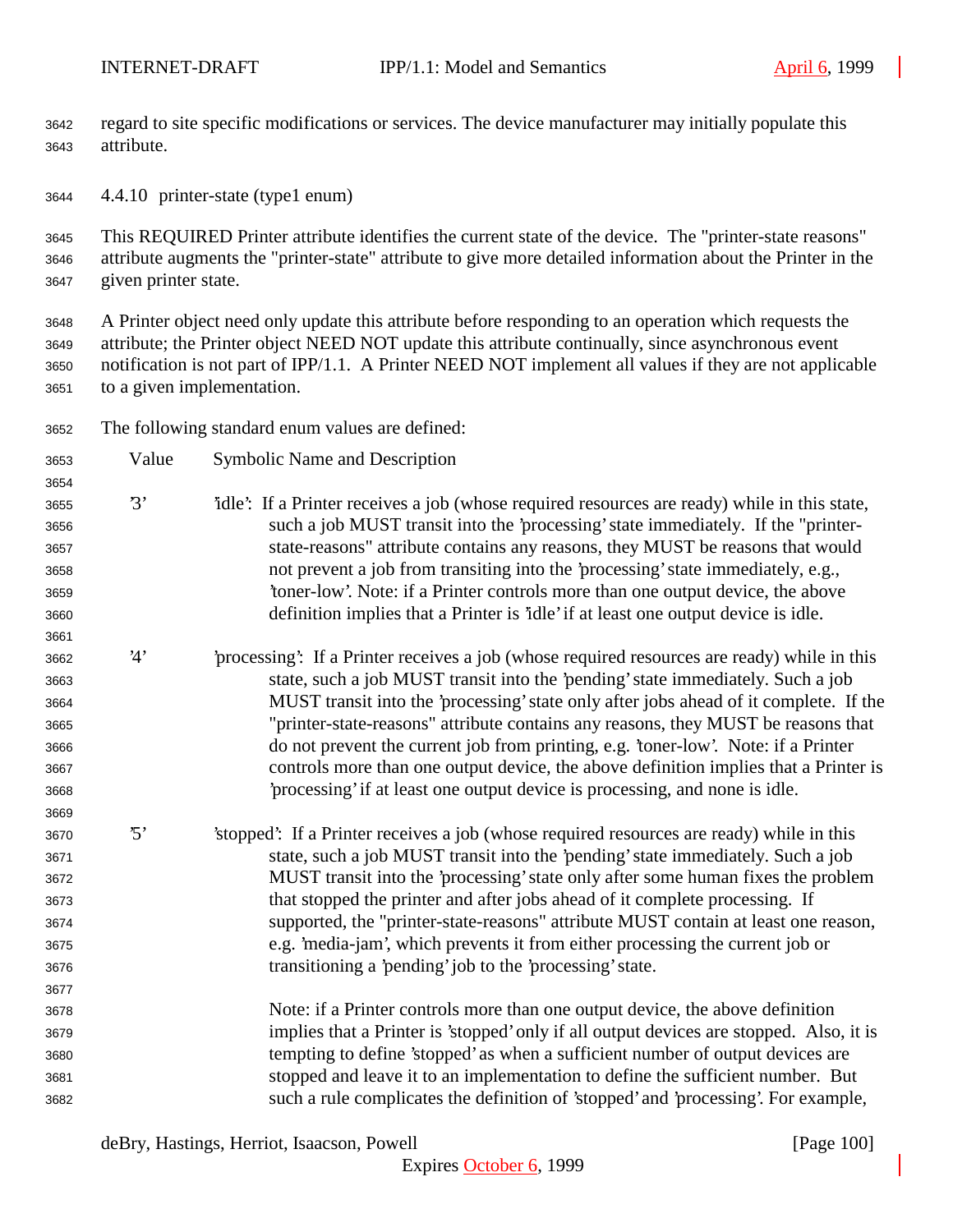| 3683<br>3684<br>3685                                                         | with this alternate definition of 'stopped', a job can move from 'pending' to<br>processing' without human intervention, even though the Printer is stopped.                                                                                                                                                                                                                                                                                                                                                                                                                                                                                                                                                                                                                                                                              |
|------------------------------------------------------------------------------|-------------------------------------------------------------------------------------------------------------------------------------------------------------------------------------------------------------------------------------------------------------------------------------------------------------------------------------------------------------------------------------------------------------------------------------------------------------------------------------------------------------------------------------------------------------------------------------------------------------------------------------------------------------------------------------------------------------------------------------------------------------------------------------------------------------------------------------------|
| 3686                                                                         | 4.4.11 printer-state-reasons (1setOf type2 keyword)                                                                                                                                                                                                                                                                                                                                                                                                                                                                                                                                                                                                                                                                                                                                                                                       |
| 3687                                                                         | This Printer attribute supplies additional detail about the device's state.                                                                                                                                                                                                                                                                                                                                                                                                                                                                                                                                                                                                                                                                                                                                                               |
| 3688                                                                         | Each keyword value MAY have a suffix to indicate its level of severity. The three levels are: report                                                                                                                                                                                                                                                                                                                                                                                                                                                                                                                                                                                                                                                                                                                                      |
| 3689                                                                         | (least severe), warning, and error (most severe).                                                                                                                                                                                                                                                                                                                                                                                                                                                                                                                                                                                                                                                                                                                                                                                         |
| 3690<br>3691<br>3692<br>3693<br>3694<br>3695<br>3696<br>3697<br>3698<br>3699 | - '-report': This suffix indicates that the reason is a "report". An implementation may choose to omit<br>some or all reports. Some reports specify finer granularity about the printer state; others serve as<br>a precursor to a warning. A report MUST contain nothing that could affect the printed output.<br>- '-warning': This suffix indicates that the reason is a "warning". An implementation may choose to<br>omit some or all warnings. Warnings serve as a precursor to an error. A warning MUST contain<br>nothing that prevents a job from completing, though in some cases the output may be of lower<br>quality.<br>- '-error': This suffix indicates that the reason is an "error". An implementation MUST include all<br>errors. If this attribute contains one or more errors, printer MUST be in the stopped state. |
| 3700                                                                         | If the implementation does not add any one of the three suffixes, all parties MUST assume that the                                                                                                                                                                                                                                                                                                                                                                                                                                                                                                                                                                                                                                                                                                                                        |
| 3701                                                                         | reason is an "error".                                                                                                                                                                                                                                                                                                                                                                                                                                                                                                                                                                                                                                                                                                                                                                                                                     |
| 3702                                                                         | If a Printer object controls more than one output device, each value of this attribute MAY apply to one or                                                                                                                                                                                                                                                                                                                                                                                                                                                                                                                                                                                                                                                                                                                                |
| 3703                                                                         | more of the output devices. An error on one output device that does not stop the Printer object as a                                                                                                                                                                                                                                                                                                                                                                                                                                                                                                                                                                                                                                                                                                                                      |
| 3704                                                                         | whole MAY appear as a warning in the Printer's "printer-state-reasons attribute". If the "printer-state"                                                                                                                                                                                                                                                                                                                                                                                                                                                                                                                                                                                                                                                                                                                                  |
| 3705                                                                         | for such a Printer has a value of 'stopped', then there MUST be an error reason among the values in the                                                                                                                                                                                                                                                                                                                                                                                                                                                                                                                                                                                                                                                                                                                                   |
| 3706                                                                         | "printer-state-reasons" attribute.                                                                                                                                                                                                                                                                                                                                                                                                                                                                                                                                                                                                                                                                                                                                                                                                        |
| 3707                                                                         | The following standard keyword values are defined:                                                                                                                                                                                                                                                                                                                                                                                                                                                                                                                                                                                                                                                                                                                                                                                        |
| 3708                                                                         | other': The device has detected an error other than one listed in this document.                                                                                                                                                                                                                                                                                                                                                                                                                                                                                                                                                                                                                                                                                                                                                          |
| 3709                                                                         | 'none': There are not reasons. This state reason is semantically equivalent to "printer-state-reasons"                                                                                                                                                                                                                                                                                                                                                                                                                                                                                                                                                                                                                                                                                                                                    |
| 3710                                                                         | without any value.                                                                                                                                                                                                                                                                                                                                                                                                                                                                                                                                                                                                                                                                                                                                                                                                                        |
| 3711                                                                         | 'media-needed': A tray has run out of media.                                                                                                                                                                                                                                                                                                                                                                                                                                                                                                                                                                                                                                                                                                                                                                                              |
| 3712                                                                         | 'media-jam': The device has a media jam.                                                                                                                                                                                                                                                                                                                                                                                                                                                                                                                                                                                                                                                                                                                                                                                                  |
| 3713                                                                         | 'moving-to-paused': Someone has paused the Printer object using the Pause-Printer operation (see                                                                                                                                                                                                                                                                                                                                                                                                                                                                                                                                                                                                                                                                                                                                          |
| 3714                                                                         | section 3.2.7) or other means, but the device(s) are taking an appreciable time to stop. Later,                                                                                                                                                                                                                                                                                                                                                                                                                                                                                                                                                                                                                                                                                                                                           |
| 3715                                                                         | when all output has stopped, the "printer-state" becomes 'stopped', and the 'paused' value replaces                                                                                                                                                                                                                                                                                                                                                                                                                                                                                                                                                                                                                                                                                                                                       |
| 3716                                                                         | the 'moving-to-paused' value in the "printer-state-reasons" attribute.                                                                                                                                                                                                                                                                                                                                                                                                                                                                                                                                                                                                                                                                                                                                                                    |
| 3717                                                                         | paused: Someone has paused the Printer object using the Pause-Printer operation (see section 3.2.7)                                                                                                                                                                                                                                                                                                                                                                                                                                                                                                                                                                                                                                                                                                                                       |
| 3718                                                                         | or other means and the Printer object's "printer-state" is 'stopped'. In this state, a Printer MUST                                                                                                                                                                                                                                                                                                                                                                                                                                                                                                                                                                                                                                                                                                                                       |
| 3719                                                                         | NOT produce printed output, but it MUST perform other operations requested by a client. If a                                                                                                                                                                                                                                                                                                                                                                                                                                                                                                                                                                                                                                                                                                                                              |
| 3720                                                                         | Printer had been printing a job when the Printer was paused, the Printer MUST resume printing                                                                                                                                                                                                                                                                                                                                                                                                                                                                                                                                                                                                                                                                                                                                             |
| 3721                                                                         | that job when the Printer is no longer paused and leave no evidence in the printed output of such                                                                                                                                                                                                                                                                                                                                                                                                                                                                                                                                                                                                                                                                                                                                         |
| 3722                                                                         | a pause.                                                                                                                                                                                                                                                                                                                                                                                                                                                                                                                                                                                                                                                                                                                                                                                                                                  |

deBry, Hastings, Herriot, Isaacson, Powell [Page 101]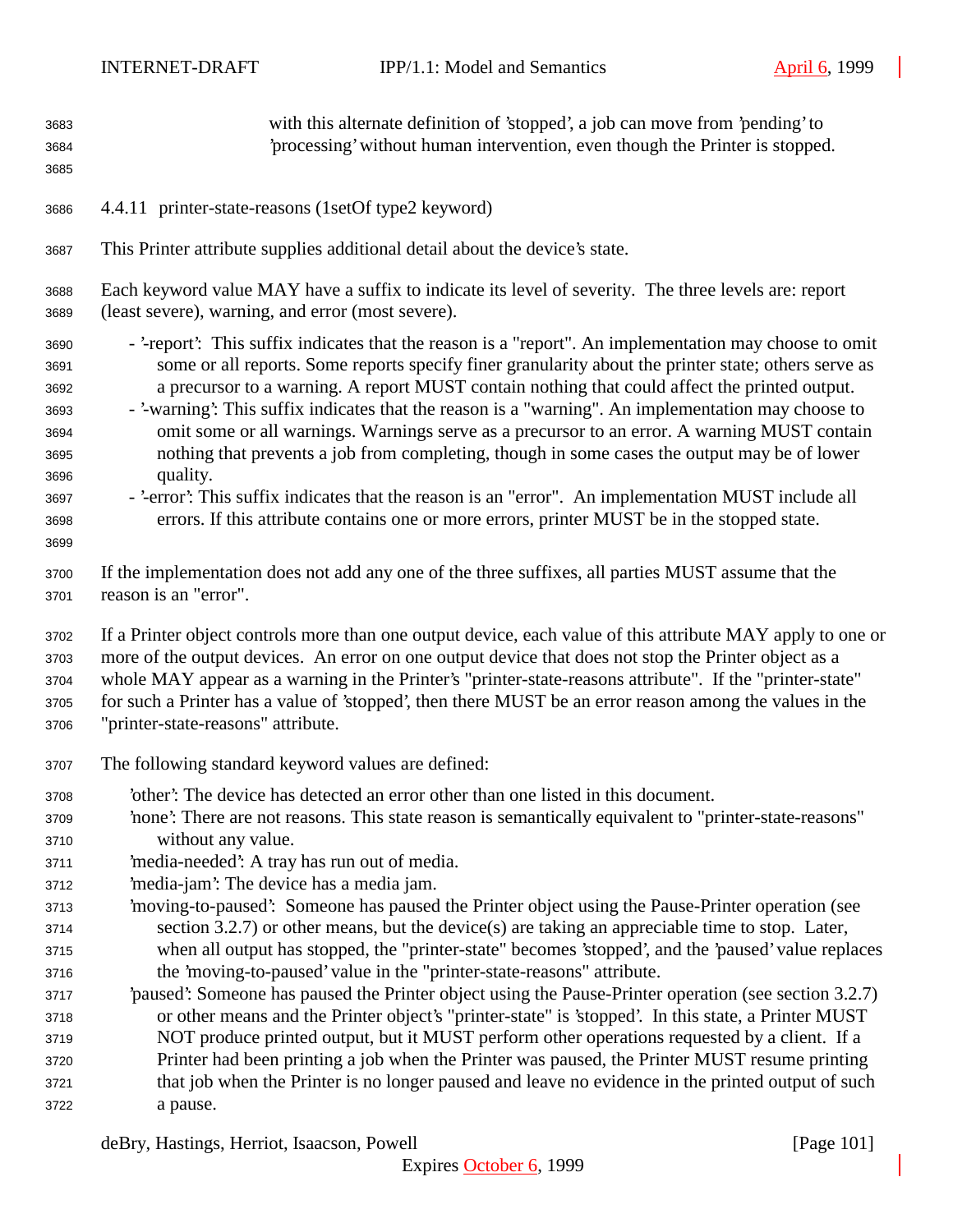'shutdown': Someone has removed a Printer object from service, and the device may be powered down or physically removed. In this state, a Printer object MUST NOT produce printed output, and unless the Printer object is realized by a print server that is still active, the Printer object MUST perform no other operations requested by a client, including returning this value. If a Printer object had been printing a job when it was shutdown, the Printer NEED NOT resume printing that job when the Printer is no longer shutdown. If the Printer resumes printing such a job, it may leave evidence in the printed output of such a shutdown, e.g. the part printed before the shutdown may be printed a second time after the shutdown. 'connecting-to-device': The Printer object has scheduled a job on the output device and is in the process of connecting to a shared network output device (and might not be able to actually start printing the job for an arbitrarily long time depending on the usage of the output device by other servers on the network). 'timed-out': The server was able to connect to the output device (or is always connected), but was unable to get a response from the output device. 'stopping': The Printer object is in the process of stopping the device and will be stopped in a while. When the device is stopped, the Printer object will change the Printer object's state to 'stopped'. The 'stopping-warning' reason is never an error, even for a Printer with a single output device. When an output-device ceases accepting jobs, the Printer will have this reason while the output device completes printing. 'stopped-partly': When a Printer object controls more than one output device, this reason indicates that one or more output devices are stopped. If the reason is a report, fewer than half of the output devices are stopped. If the reason is a warning, fewer than all of the output devices are stopped. 'toner-low': The device is low on toner. 'toner-empty': The device is out of toner. 'spool-area-full': The limit of persistent storage allocated for spooling has been reached. 'cover-open': One or more covers on the device are open. 'interlock-open': One or more interlock devices on the printer are unlocked. 'door-open': One or more doors on the device are open. 'input-tray-missing': One or more input trays are not in the device. 'media-low': At least one input tray is low on media. 'media-empty': At least one input tray is empty. 'output-tray-missing': One or more output trays are not in the device 'output-area-almost-full': One or more output area is almost full (e.g. tray, stacker, collator). 'output-area-full': One or more output area is full. (e.g. tray, stacker, collator) 'marker-supply-low': The device is low on at least one marker supply. (e.g. toner, ink, ribbon) 'marker-supply-empty: The device is out of at least one marker supply. (e.g. toner, ink, ribbon) 'marker-waste-almost-full': The device marker supply waste receptacle is almost full. 'marker-waste-full': The device marker supply waste receptacle is full. 'fuser-over-temp': The fuser temperature is above normal. 'fuser-under-temp': The fuser temperature is below normal. 'opc-near-eol': The optical photo conductor is near end of life. 'opc-life-over': The optical photo conductor is no longer functioning. 'developer-low': The device is low on developer. 'developer-empty: The device is out of developer.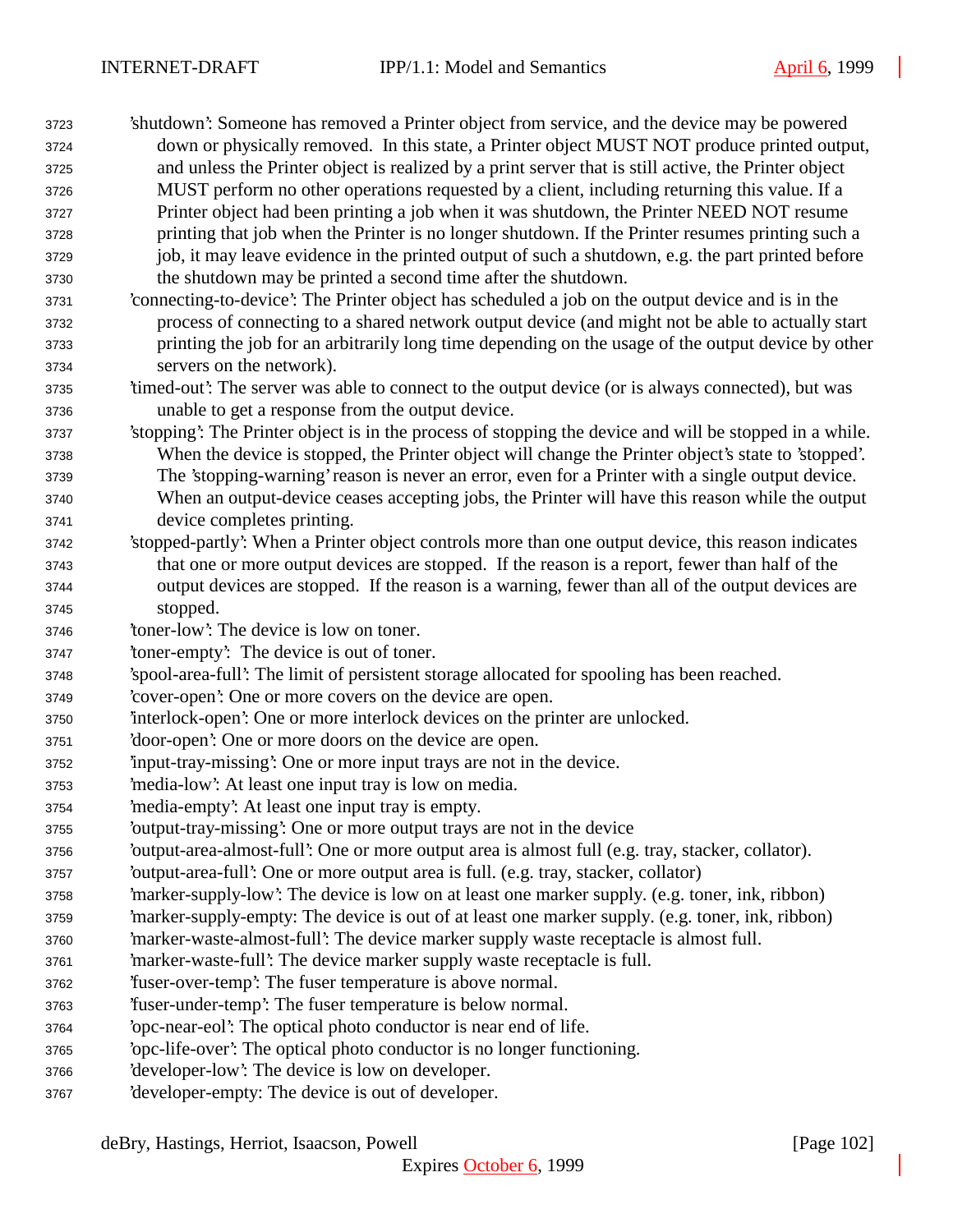| 3768<br>3769                         |                                                                                                                                                                                                                                                                                                                                                                                                                                                                   | 'interpreter-resource-unavailable': An interpreter resource is unavailable (i.e. font, form) |  |
|--------------------------------------|-------------------------------------------------------------------------------------------------------------------------------------------------------------------------------------------------------------------------------------------------------------------------------------------------------------------------------------------------------------------------------------------------------------------------------------------------------------------|----------------------------------------------------------------------------------------------|--|
| 3770                                 | 4.4.12 printer-state-message (text(MAX))                                                                                                                                                                                                                                                                                                                                                                                                                          |                                                                                              |  |
| 3771<br>3772<br>3773<br>3774<br>3775 | This Printer attribute specifies the additional information about the printer state and printer state reasons<br>in human readable text. If the Printer object supports this attribute, the Printer object MUST be able to<br>generate this message in any of the natural languages identified by the Printer's "generated-natural-<br>language-supported" attribute (see the "attributes-natural-language" operation attribute specified in<br>Section 3.1.4.1). |                                                                                              |  |
| 3776                                 | 4.4.13 operations-supported (1setOf type2 enum)                                                                                                                                                                                                                                                                                                                                                                                                                   |                                                                                              |  |
| 3777<br>3778                         | This REQUIRED Printer attribute specifies the set of supported operations for this Printer object and<br>contained Job objects.                                                                                                                                                                                                                                                                                                                                   |                                                                                              |  |
| 3779<br>3780<br>3781<br>3782<br>3783 | Note: This attribute is encoded as any other enum attribute syntax according to [IPP-PRO] as 32-bits.<br>However, all 32-bit enum values for this attribute MUST NOT exceed 0x00008FFF, since these same<br>values are also passed in two octets in the "operation-id" parameter (see section 3.1.1) in each Protocol<br>request with the two high order octets omitted in order to indicate the operation being performed [IPP-<br>PRO].                         |                                                                                              |  |
| 3784                                 |                                                                                                                                                                                                                                                                                                                                                                                                                                                                   | The following standard enum and "operation-id" (see section 3.1.2) values are defined:       |  |
| 3785<br>3786<br>3787                 | Value<br>-----------------                                                                                                                                                                                                                                                                                                                                                                                                                                        | <b>Operation Name</b><br>------------------------------------                                |  |
| 3788                                 | 0x0000                                                                                                                                                                                                                                                                                                                                                                                                                                                            | reserved, not used                                                                           |  |
| 3789                                 | 0x0001                                                                                                                                                                                                                                                                                                                                                                                                                                                            | reserved, not used                                                                           |  |
| 3790                                 | 0x0002                                                                                                                                                                                                                                                                                                                                                                                                                                                            | Print-Job                                                                                    |  |
| 3791                                 | 0x0003                                                                                                                                                                                                                                                                                                                                                                                                                                                            | Print-URI                                                                                    |  |
| 3792                                 | 0x0004                                                                                                                                                                                                                                                                                                                                                                                                                                                            | Validate-Job                                                                                 |  |
| 3793                                 | 0x0005                                                                                                                                                                                                                                                                                                                                                                                                                                                            | Create-Job                                                                                   |  |

| 3793 | UXUUUD | Create-Job                      |
|------|--------|---------------------------------|
| 3794 | 0x0006 | Send-Document                   |
| 3795 | 0x0007 | Send-URI                        |
| 3796 | 0x0008 | Cancel-Job                      |
| 3797 | 0x0009 | Get-Job-Attributes              |
| 3798 | 0x000A | Get-Jobs                        |
| 3799 | 0x000B | Get-Printer-Attributes          |
| 3800 | 0x000C | Hold-Job                        |
| 3801 | 0x000D | Release-Job                     |
| 3802 | 0x000E | Restart-Job                     |
| 3803 | 0x000F | reserved for a future operation |
| 3804 | 0x0010 | Pause-Printer                   |
| 3805 | 0x0011 | Resume-Printer                  |
| 3806 | 0x0012 | Purge-Jobs                      |
|      |        |                                 |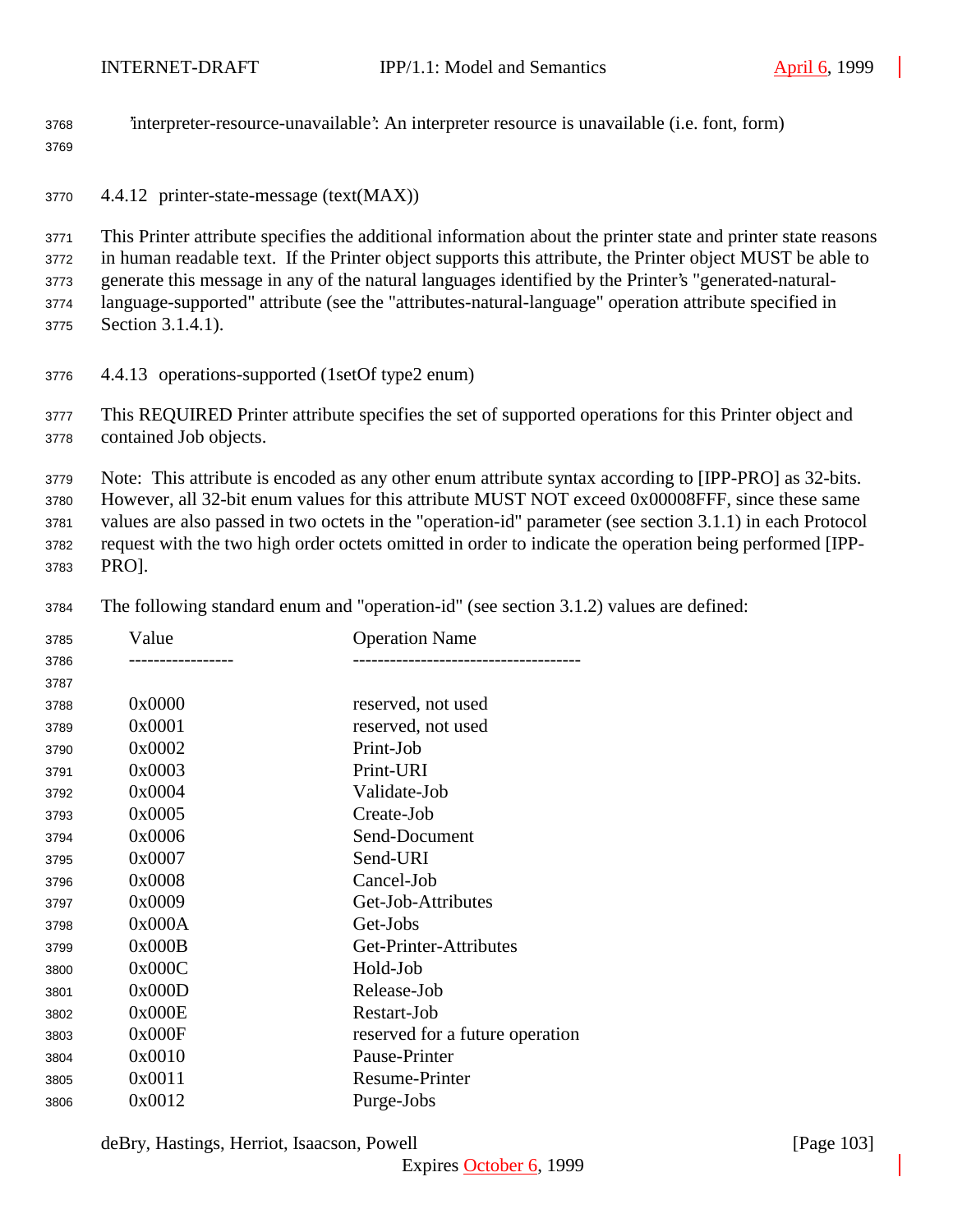| 3807 | $0x00013-0x3$ FFF | reserved for future operations  |
|------|-------------------|---------------------------------|
| 3808 | $0x4000-0x8$ FFF  | reserved for private extensions |

 This allows for certain vendors to implement private extensions that are guaranteed to not conflict with future registered extensions. However, there is no guarantee that two or more private extensions will not conflict.

4.4.14 charset-configured (charset)

 This REQUIRED Printer attribute identifies the charset that the Printer object has been configured to represent 'text' and 'name' Printer attributes that are set by the operator, system administrator, or manufacturer, i.e., for "printer-name" (name), "printer-location" (text), "printer-info" (text), and "printer- make-and-model" (text). Therefore, the value of the Printer object's "charset-configured" attribute MUST also be among the values of the Printer object's "charset-supported" attribute.

4.4.15 charset-supported (1setOf charset)

 This REQUIRED Printer attribute identifies the set of charsets that the Printer and contained Job objects support in attributes with attribute syntax 'text' and 'name'. At least the value 'utf-8' MUST be present, since IPP objects MUST support the UTF-8 [RFC2279] charset. If a Printer object supports a charset, it means that for all attributes of syntax 'text' and 'name' the IPP object MUST (1) accept the charset in requests and return the charset in responses as needed.

 If more charsets than UTF-8 are supported, the IPP object MUST perform charset conversion between the charsets as described in Section 3.2.1.2.

4.4.16 natural-language-configured (naturalLanguage)

 This REQUIRED Printer attribute identifies the natural language that the Printer object has been configured to represent 'text' and 'name' Printer attributes that are set by the operator, system administrator, or manufacturer, i.e., for "printer-name" (name), "printer-location" (text), "printer-info" (text), and "printer-make-and-model" (text). When returning these Printer attributes, the Printer object MAY return them in the configured natural language specified by this attribute, instead of the natural language requested by the client in the "attributes-natural-language" operation attribute. See Section 3.1.4.1 for the specification of the OPTIONAL multiple natural language support. Therefore, the value of the Printer object's "natural-language-configured" attribute MUST also be among the values of the Printer object's "generated-natural-language-supported" attribute.

- 
- 4.4.17 generated-natural-language-supported (1setOf naturalLanguage)

This REQUIRED Printer attribute identifies the natural language(s) that the Printer object and contained

Job objects support in attributes with attribute syntax 'text' and 'name'. The natural language(s)

supported depends on implementation and/or configuration. Unlike charsets, IPP objects MUST accept

- requests with any natural language or any Natural Language Override whether the natural language is
- supported or not.

deBry, Hastings, Herriot, Isaacson, Powell **company** and the same of the same of the same of the same of the same of the same of the same of the same of the same of the same of the same of the same of the same of the same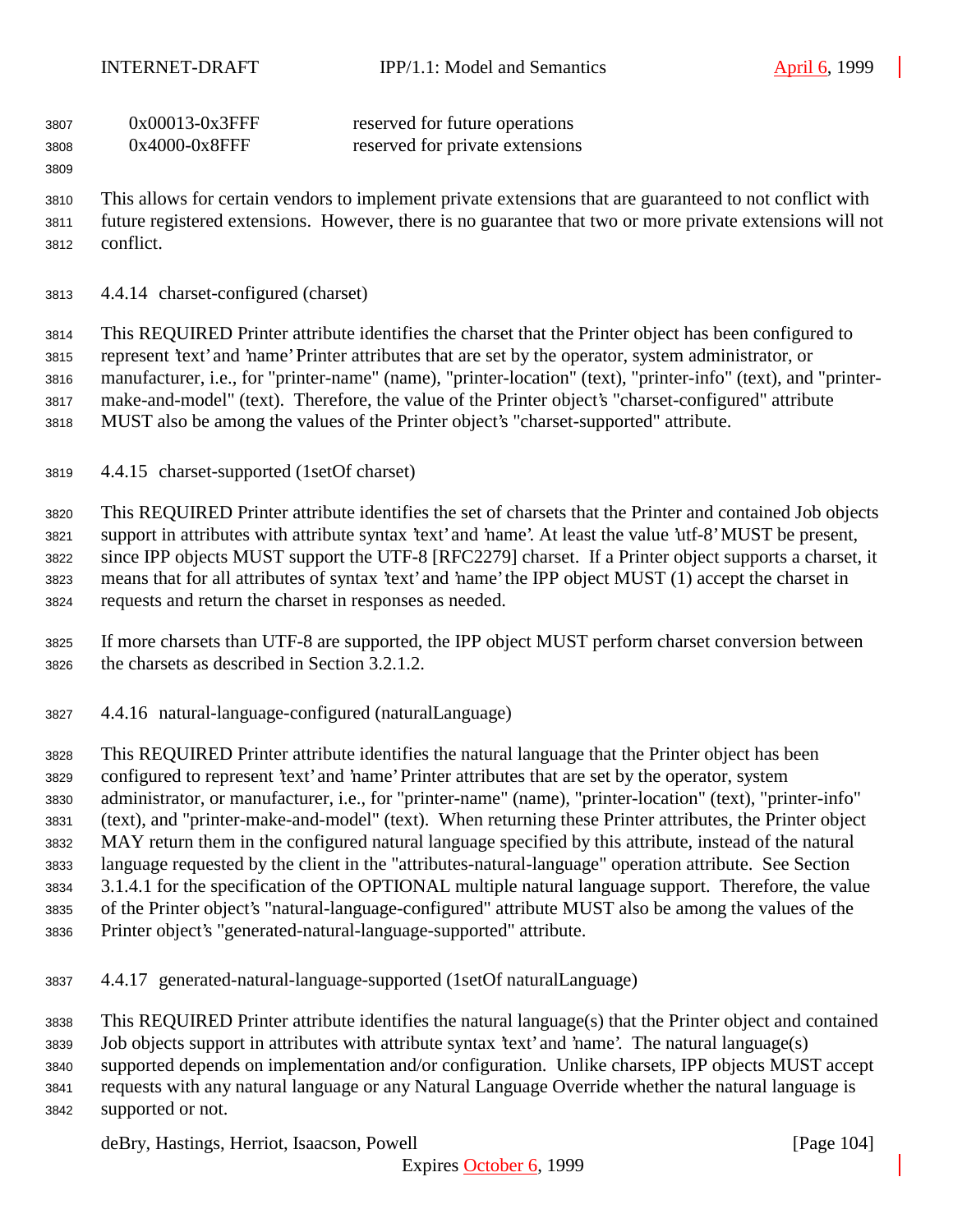If a Printer object supports a natural language, it means that for any of the attributes for which the Printer or Job object generates messages, i.e., for the "job-state-message" and "printer-state-message" attributes and Operation Messages (see Section 3.1.5) in operation responses, the Printer and Job objects MUST be able to generate messages in any of the Printer's supported natural languages. See section 3.1.4 for the specification of 'text' and 'name' attributes in operation requests and responses.

 Note: A Printer object that supports multiple natural languages, often has separate catalogs of messages, one for each natural language supported.

4.4.18 document-format-default (mimeMediaType)

 This REQUIRED Printer attribute identifies the document format that the Printer object has been configured to assume if the client does not supply a "document-format" operation attribute in any of the operation requests that supply document data. The standard values for this attribute are Internet Media types (sometimes called MIME types). For further details see the description of the 'mimeMediaType' attribute syntax in Section 4.1.9.

4.4.19 document-format-supported (1setOf mimeMediaType)

 This REQUIRED Printer attribute identifies the set of document formats that the Printer object and contained Job objects can support. For further details see the description of the 'mimeMediaType' attribute syntax in Section 4.1.9.

4.4.20 printer-is-accepting-jobs (boolean)

 This REQUIRED Printer attribute indicates whether the printer is currently able to accept jobs, i.e., is accepting Print-Job, Print-URI, and Create-Job requests. If the value is 'true', the printer is accepting jobs. If the value is 'false', the Printer object is currently rejecting any jobs submitted to it. In this case, the Printer object returns the 'server-error-not-accepting-jobs' status code.

 Note: This value is independent of the "printer-state" and "printer-state-reasons" attributes because its value does not affect the current job; rather it affects future jobs. This attribute may cause the Printer to reject jobs when the "printer-state" is 'idle' or it may cause the Printer object to accepts jobs when the "printer-state" is 'stopped'.

4.4.21 queued-job-count (integer(0:MAX))

3870 This REQUIRED RECOMMENDED Printer attribute contains a count of the number of jobs that are 3871 either 'pending', 'processing', 'pending-held', or 'processing-stopped' and is set by the Printer object. Issue 3872 29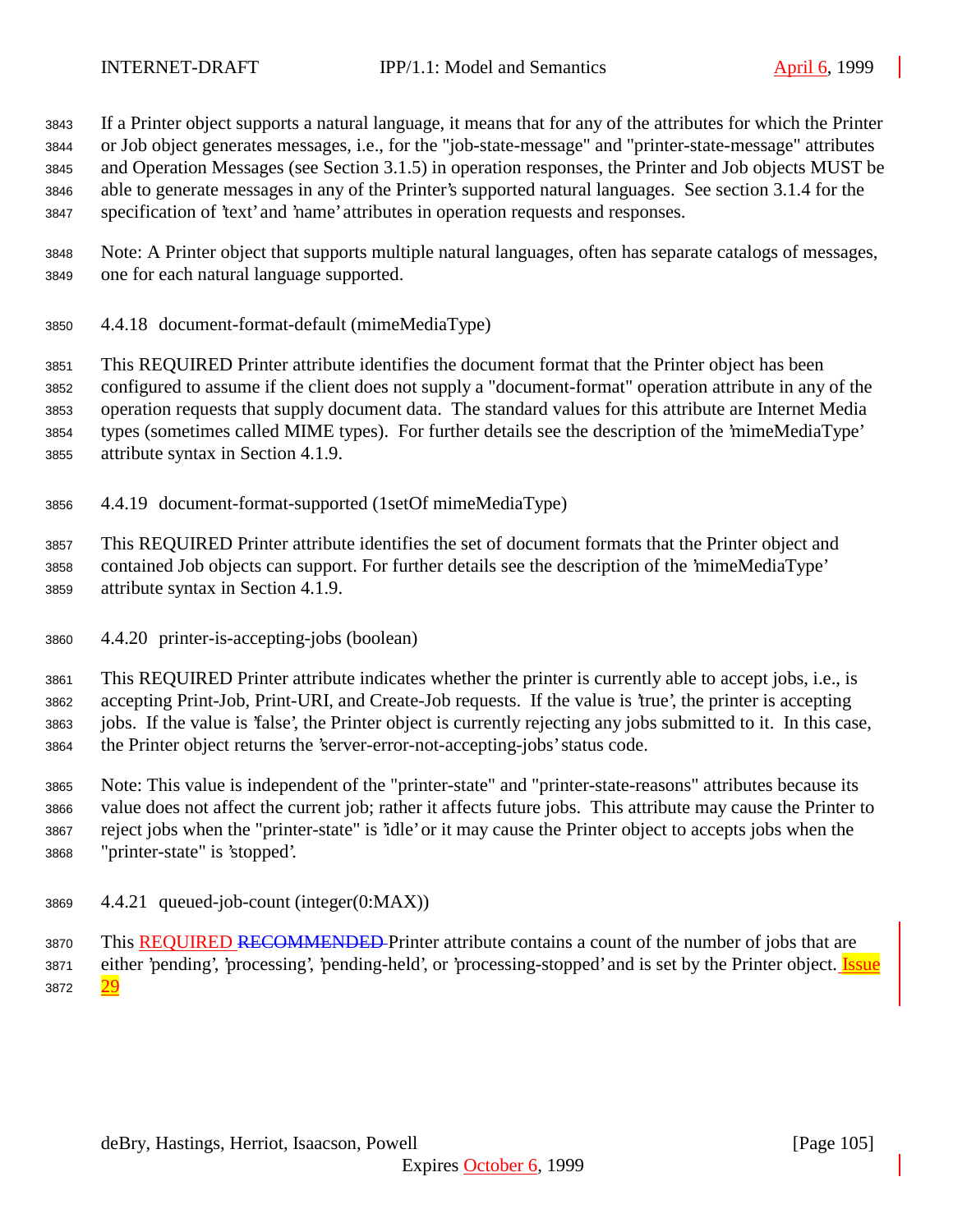4.4.22 printer-message-from-operator (text(127))

 This Printer attribute provides a message from an operator, system administrator or "intelligent" process to indicate to the end user information or status of the printer, such as why it is unavailable or when it is expected to be available.

4.4.23 color-supported (boolean)

 This Printer attribute identifies whether the device is capable of any type of color printing at all, including highlight color. All document instructions having to do with color are embedded within the document PDL (none are external IPP attributes in IPP/1.1).

- Note: end-users are able to determine the nature and details of the color support by querying the "printer-more-info-manufacturer" Printer attribute.
- 4.4.24 reference-uri-schemes-supported (1setOf uriScheme)

 This Printer attribute specifies which URI schemes are supported for use in the "document-uri" operation attribute of the Print-URI or Send-URI operation. If a Printer object supports these optional operations, it MUST support the "reference-uri-schemes-supported" Printer attribute with at least the following schemed URI value:

 'ftp': The Printer object will use an FTP 'get' operation as defined in RFC 2228 [RFC2228] using FTP URLs as defined by [RFC2396] and[RFC2316].

- The Printer object MAY OPTIONALLY support other URI schemes (see section 4.1.6).
- 4.4.25 pdl-override-supported (type2 keyword)

 This REQUIRED Printer attribute expresses the ability for a particular Printer implementation to either attempt to override document data instructions with IPP attributes or not.

- This attribute takes on the following values:
- 'attempted': This value indicates that the Printer object attempts to make the IPP attribute values take precedence over embedded instructions in the document data, however there is no guarantee. - 'not-attempted': This value indicates that the Printer object makes no attempt to make the IPP
- attribute values take precedence over embedded instructions in the document data.
- 

 Section 16 contains a full description of how this attribute interacts with and affects other IPP attributes, especially the "ipp-attribute-fidelity" attribute.

- 4.4.26 printer-up-time (integer(1:MAX))
- This REQUIRED Printer attribute indicates the amount of time (in seconds) that this instance of this Printer implementation has been up and running. This value is used to populate the Job attributes "time-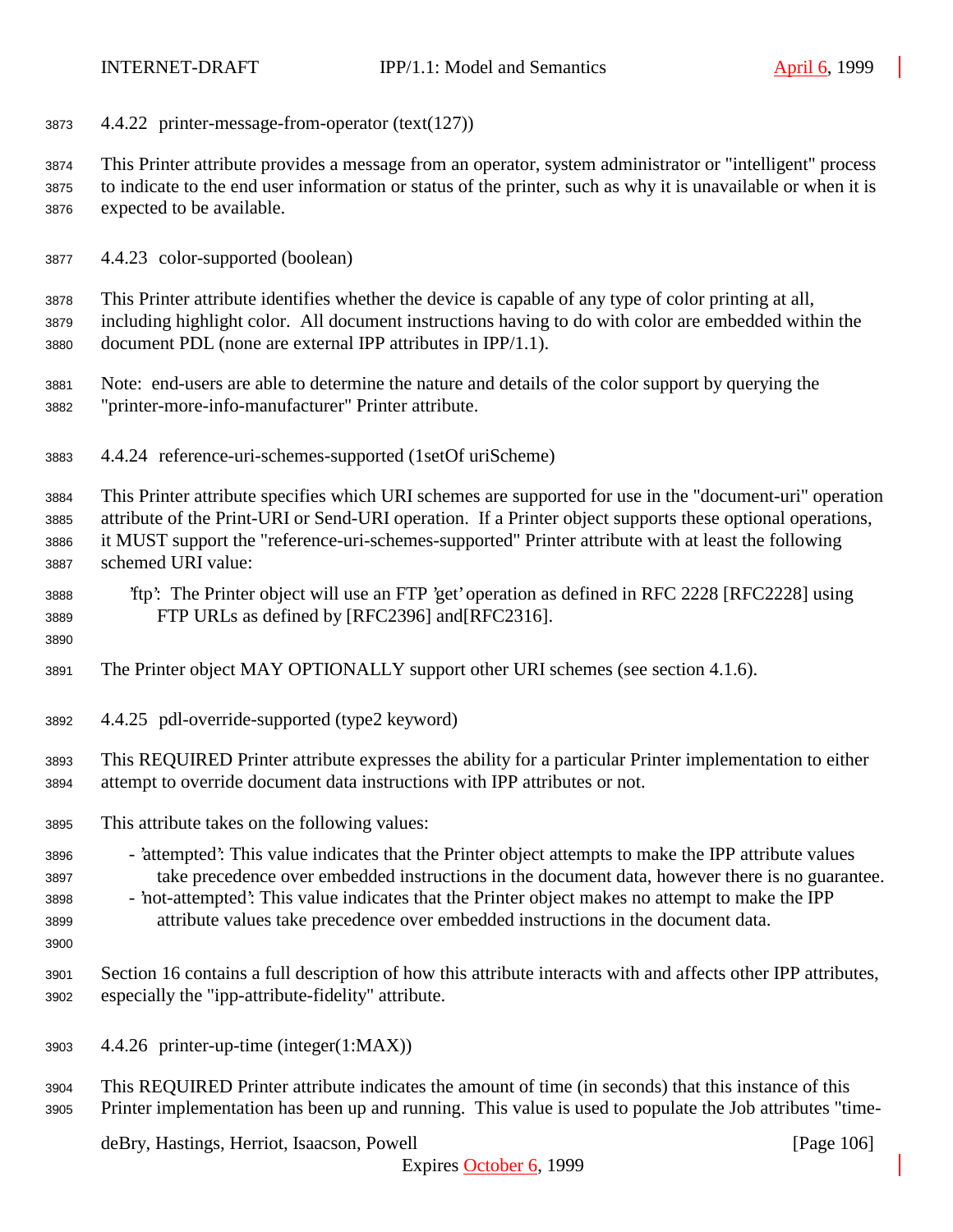at-creation", "time-at-processing", and "time-at-completed". These time values are all measured in seconds and all have meaning only relative to this attribute, "printer-up-time". The value is a monotonically increasing value starting from 1 when the Printer object is started-up (initialized, booted, etc.).

- If the Printer object goes down at some value 'n', and comes back up, the implementation MAY:
- 1. Know how long it has been down, and resume at some value greater than 'n', or
- 2. Restart from 1.
- 

 In the first case, the Printer SHOULD not tweak any existing related Job attributes ("time-at-creation", "time-at-processing", and "time-at-completed"). In the second case, the Printer object SHOULD reset those attributes to 0. If a client queries a time-related Job attribute and finds the value to be 0, the client MUST assume that the Job was submitted in some life other than the Printer's current life.

4.4.27 printer-current-time (dateTime)

 This Printer attribute indicates the current absolute wall-clock time. If an implementation supports this attribute, then a client could calculate the absolute wall-clock time each Job's "time-at-creation", "time- at-processing", and "time-at-completed" attributes by using both "printer-up-time" and this attribute, "printer-current-time". If an implementation does not support this attribute, a client can only calculate the relative time of certain events based on the REQUIRED "printer-up-time" attribute.

4.4.28 multiple-operation-time-out (integer(1:MAX))

 This Printer attributes identifies the minimum time (in seconds) that the Printer object waits for additional Send-Document or Send-URI operations to follow a still-open multi-document Job object before taking any recovery actions, such as the ones indicated in section 3.3.1. If the Printer object supports the Create-Job operation (see section 3.2.4), it MUST support this attribute.

- It is RECOMMENDED that vendors supply a value for this attribute that is between 60 and 240 seconds. An implementation MAY allow a system administrator to set this attribute (by means outside this IPP/1.1 document). If so, the system administrator MAY be able to set values outside this range.
- 4.4.29 compression-supported (1setOf type3 keyword)

3933 This REQUIRED Printer attribute identifies the set of supported compression algorithms for document data. Compression only applies to the document data; compression does not apply to the encoding of the IPP operation itself. The supported values are used to validate the client supplied "compression"

- 3936 operation attributes in Print-Job, Send-Document, and Send-URI requests. **Issue 28**
- Standard values are :
- 'none': no compression is used.
- 'deflate': ZIP public domain inflate/deflate) compression technology
- 'gzip' GNU zip compression technology described in RFC 1952 [RFC1952].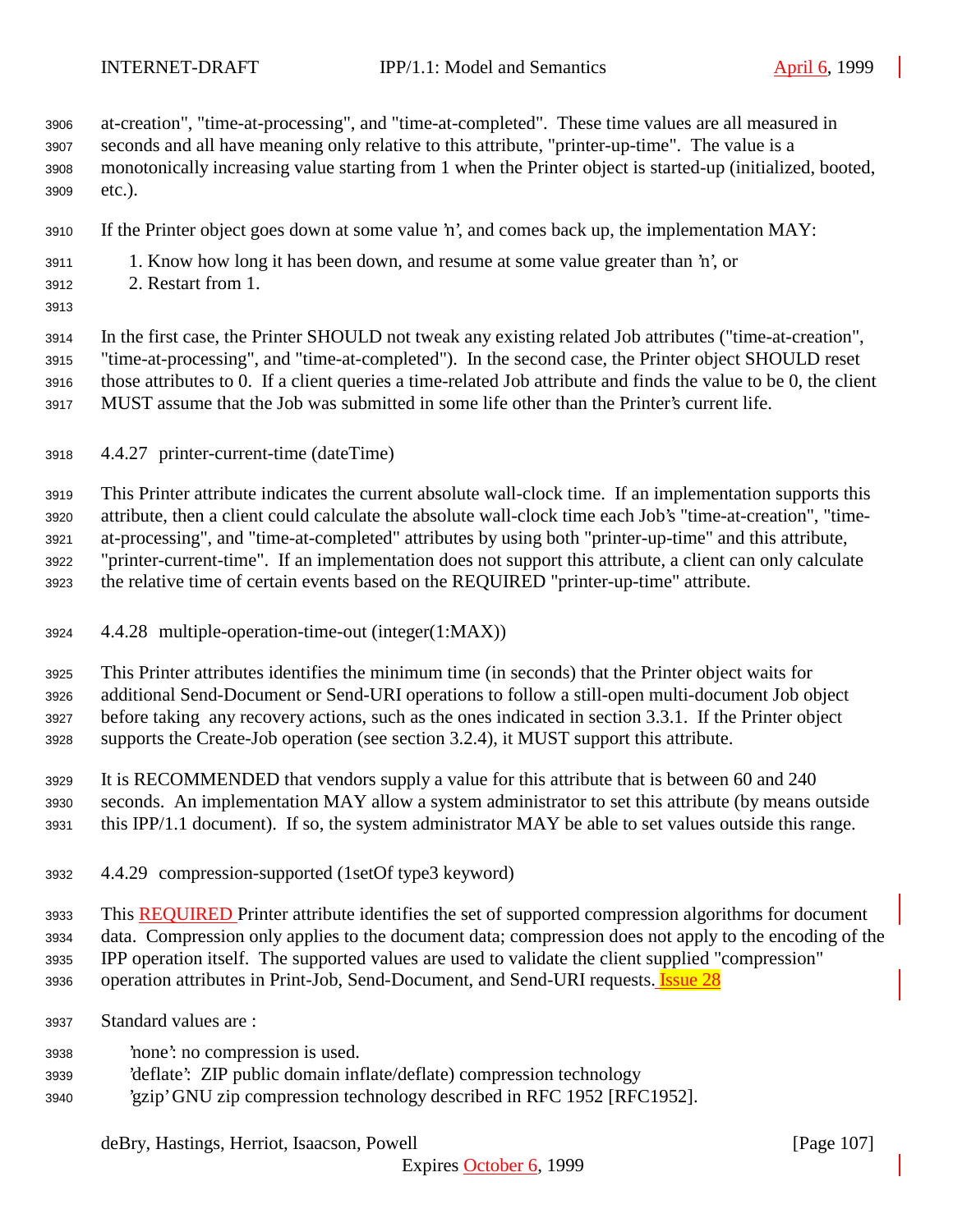- 'compress': UNIX compression technology
- 

4.4.30 job-k-octets-supported (rangeOfInteger(0:MAX))

 This Printer attribute specifies the upper and lower bounds of total sizes of jobs in K octets, i.e., in units of 1024 octets. The supported values are used to validate the client supplied "job-k-octets" operation attributes in create requests. The corresponding job description attribute "job-k-octets" is defined in section 4.3.17.

4.4.31 job-impressions-supported (rangeOfInteger(0:MAX))

 This Printer attribute specifies the upper and lower bounds for the number of impressions per job. The supported values are used to validate the client supplied "job-impressions" operation attributes in create requests. The corresponding job description attribute "job-impressions" is defined in section 4.3.18.

4.4.32 job-media-sheets-supported (rangeOfInteger(0:MAX))

 This Printer attribute specifies the upper and lower bounds for the number of media sheets per job. The supported values are used to validate the client supplied "job-media-sheets" operation attributes in create requests. The corresponding Job attribute "job-media-sheets" is defined in section 4.3.19.

4.4.33 pages-per-minute (integer(0:MAX))

 This Printer attributes specifies the nominal number of pages per minute to the nearest whole number which may be generated by this printer (e.g., simplex, black-and-white). This attribute is informative, not a service guarantee. Generally, it is the value used in the marketing literature to describe the device.

- A value of 0 indicates a device that takes more than two minutes to process a page.
- 4.4.34 pages-per-minute-color (integer(0:MAX))

 This Printer attributes specifies the nominal number of pages per minute to the nearest whole number which may be generated by this printer when printing color (e.g., simplex, color). For purposes of this attribute, "color" means the same as for the "color-supported" attribute, namely, the device is capable of any type of color printing at all, including highlight color. This attribute is informative, not a service guarantee. Generally, it is the value used in the marketing literature to describe the color capabilities of this device.

- A value of 0 indicates a device that takes more than two minutes to process a page.
- Note: If a color device has several color modes, it MAY use the pages-per-minute value for this attribute that corresponds to the mode that produces the highest number.
- Black and white only printers MUST NOT support this attribute. If this attribute is present, then the "color-supported" Printer description attribute MUST be present and have a 'true' value.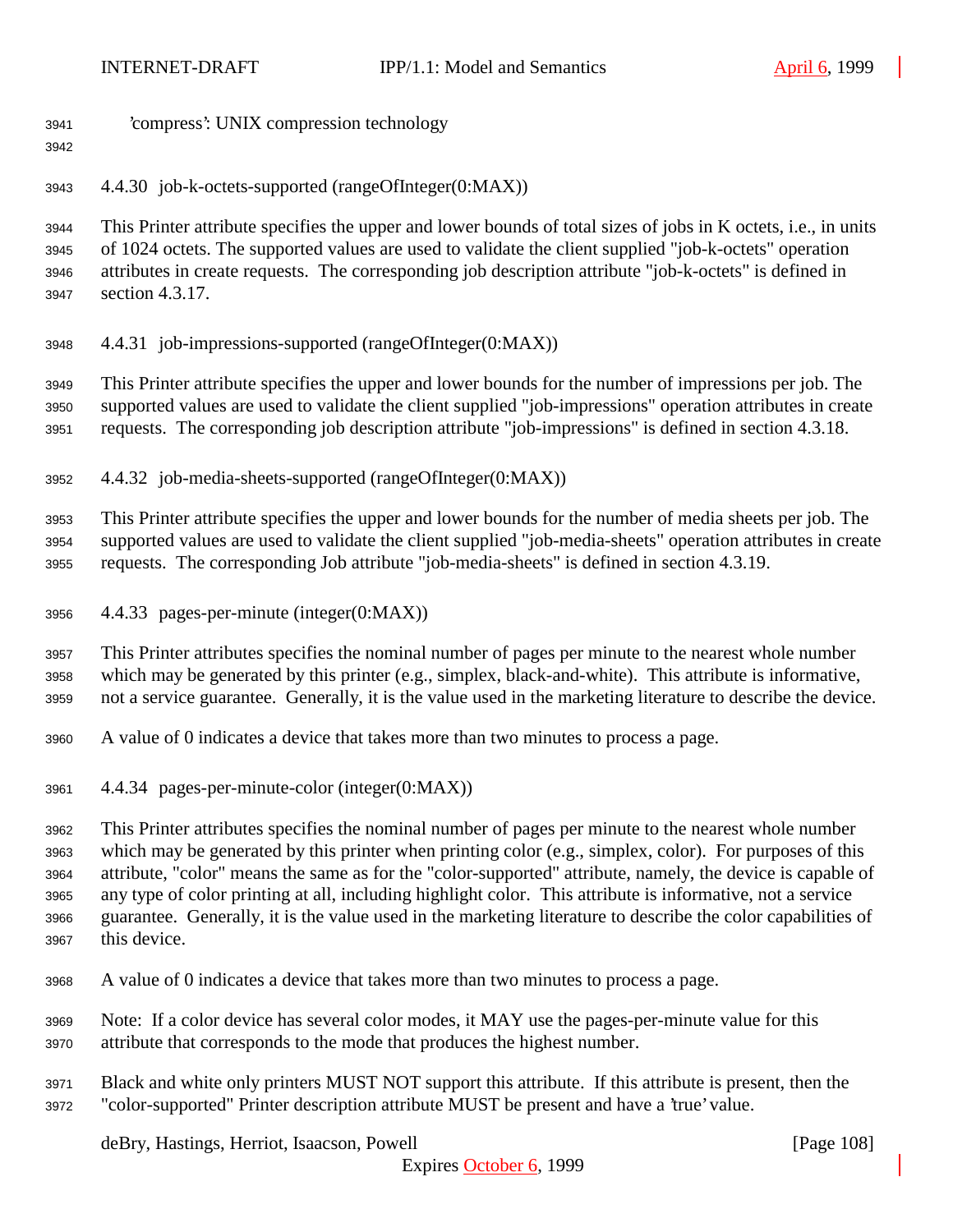Note: The values of these two attributes returned by the Get-Printer-Attributes operation MAY be affected by the "document-format" attribute supplied by the client in the Get-Printer-Attributes request. In other words, the implementation MAY have different speeds depending on the document format

being processed. See section 3.2.5.1 Get-Printer-Attributes.

# 5. Conformance

 This section describes conformance issues and requirements. This document introduces model entities such as objects, operations, attributes, attribute syntaxes, and attribute values. These conformance sections describe the conformance requirements which apply to these model entities.

5.1 Client Conformance Requirements

 A conforming client MUST support all REQUIRED operations as defined in this document. For each attribute included in an operation request, a conforming client MUST supply a value whose type and value syntax conforms to the requirements of the Model document as specified in Sections 3 and 3.3.5. A conforming client MAY supply any registered extensions and/or private extensions in an operation request, as long as they meet the requirements in Section 6.

- Otherwise, there are no conformance requirements placed on the user interfaces provided by IPP clients or their applications. For example, one application might not allow an end user to submit multiple documents per job, while another does. One application might first query a Printer object in order to supply a graphical user interface (GUI) dialogue box with supported and default values whereas a different implementation might not.
- When sending a request, an IPP client NEED NOT supply any attributes that are indicated as OPTIONALLY supplied by the client.

 A client MUST be able to accept any of the attribute syntaxes defined in Section 4.1, including their full range, that may be returned to it in a response from a Printer object. In particular for each attribute that the client supports whose attribute syntax is 'text', the client MUST accept and process both the 'textWithoutLanguage' and 'textWithLanguage' forms. Similarly, for each attribute that the client supports whose attribute syntax is 'name', the client MUST accept and process both the 'nameWithoutLanguage' and 'nameWithLanguage' forms. For presentation purposes, truncation of long attribute values is not recommended. A recommended approach would be for the client implementation to allow the user to scroll through long attribute values.

4002 A <del>query r</del>esponse may contain attribute groups, attributes, and values that the client does not expect. Therefore, a client implementation MUST gracefully handle such responses and not refuse to inter- operate with a conforming Printer that is returning extended registered or private attributes and/or attribute values that conform to Section 6. Clients may choose to ignore any parameters, attributes, or values that they do not understand.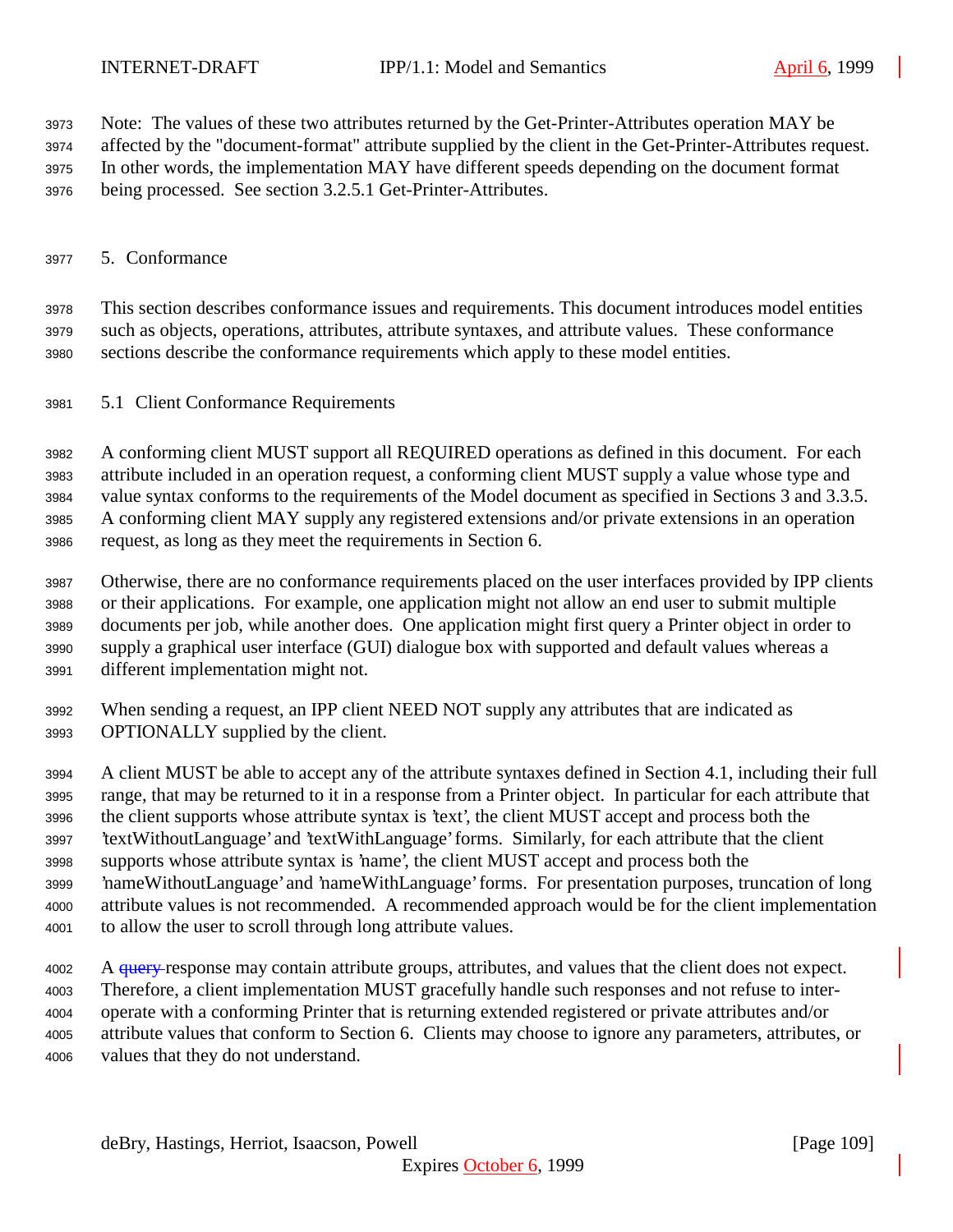| 4007                 |                                                                                                                                                                                         | A client MUST NOT allow a channel to close because of a transport layer time-out while sending data to |  |
|----------------------|-----------------------------------------------------------------------------------------------------------------------------------------------------------------------------------------|--------------------------------------------------------------------------------------------------------|--|
| 4008                 | a printer (i.e. flow-controlled off) for whatever reason, e.g. 'out of paper' or 'job ahead hasn't freed up                                                                             |                                                                                                        |  |
| 4009                 | enough memory'. However, the layer that launched the print submission (e.g. an end user) MAY close                                                                                      |                                                                                                        |  |
| 4010                 | the channel in order to cancel the job. When a client closes a channel, a printer MAY print all or part of                                                                              |                                                                                                        |  |
| 4011                 | the received portion of the document. <b>Issues #4 and 5</b>                                                                                                                            |                                                                                                        |  |
| 4012                 | 5.2 IPP Object Conformance Requirements                                                                                                                                                 |                                                                                                        |  |
| 4013                 | This section specifies the conformance requirements for conforming implementations with respect to                                                                                      |                                                                                                        |  |
| 4014                 | objects, operations, and attributes.                                                                                                                                                    |                                                                                                        |  |
| 4015                 | 5.2.1 Objects                                                                                                                                                                           |                                                                                                        |  |
| 4016<br>4017         | Conforming implementations MUST implement all of the model objects as defined in this specification<br>in the indicated sections:                                                       |                                                                                                        |  |
| 4018<br>4019<br>4020 | Section 2.1 - Printer Object<br>Section 2.2 - Job Object                                                                                                                                |                                                                                                        |  |
| 4021                 | 5.2.2 Operations                                                                                                                                                                        |                                                                                                        |  |
| 4022<br>4023         | Conforming IPP object implementations MUST implement all of the REQUIRED model operations,<br>including REQUIRED responses, as defined in this specification in the indicated sections: |                                                                                                        |  |
| 4024                 | For a Printer object:                                                                                                                                                                   |                                                                                                        |  |
| 4025                 | Print-Job (section 3.2.1)                                                                                                                                                               | <b>REQUIRED</b>                                                                                        |  |
| 4026                 | Print-URI (section 3.2.2)                                                                                                                                                               | <b>OPTIONAL</b>                                                                                        |  |
| 4027                 | Validate-Job (section 3.2.3)                                                                                                                                                            | <b>REQUIRED</b>                                                                                        |  |
| 4028                 | Create-Job (section 3.2.4)                                                                                                                                                              | <b>OPTIONAL</b>                                                                                        |  |
| 4029                 | Get-Printer-Attributes (section 3.2.5)                                                                                                                                                  | <b>REQUIRED</b>                                                                                        |  |
| 4030                 | Get-Jobs (section 3.2.6)                                                                                                                                                                | <b>REQUIRED</b>                                                                                        |  |
| 4031                 | Pause-Printer (section 3.2.7)                                                                                                                                                           | <b>OPTIONAL</b>                                                                                        |  |
| 4032                 | Resume-Printer (section 3.2.8)                                                                                                                                                          | <b>OPTIONAL</b>                                                                                        |  |
| 4033                 | Purge-Jobs (section 3.2.9)                                                                                                                                                              | <b>OPTIONAL</b>                                                                                        |  |
| 4034                 |                                                                                                                                                                                         |                                                                                                        |  |
| 4035                 | For a Job object:                                                                                                                                                                       |                                                                                                        |  |
| 4036                 | Send-Document (section 3.3.1)                                                                                                                                                           | <b>OPTIONAL</b>                                                                                        |  |
| 4037                 | Send-URI (section 3.3.2)                                                                                                                                                                | <b>OPTIONAL</b>                                                                                        |  |
| 4038                 | Cancel-Job (section 3.3.3)                                                                                                                                                              | <b>REQUIRED</b>                                                                                        |  |
| 4039                 | Get-Job-Attributes (section 3.3.4)                                                                                                                                                      | <b>REQUIRED</b>                                                                                        |  |
| 4040                 | Hold-Job (section 3.3.5)                                                                                                                                                                | <b>OPTIONAL</b>                                                                                        |  |
| 4041                 | Release-Job (section 3.3.6)                                                                                                                                                             | <b>OPTIONAL</b>                                                                                        |  |
| 4042                 | Restart-Job (section 3.3.7)                                                                                                                                                             | <b>OPTIONAL</b>                                                                                        |  |
| 4043                 |                                                                                                                                                                                         |                                                                                                        |  |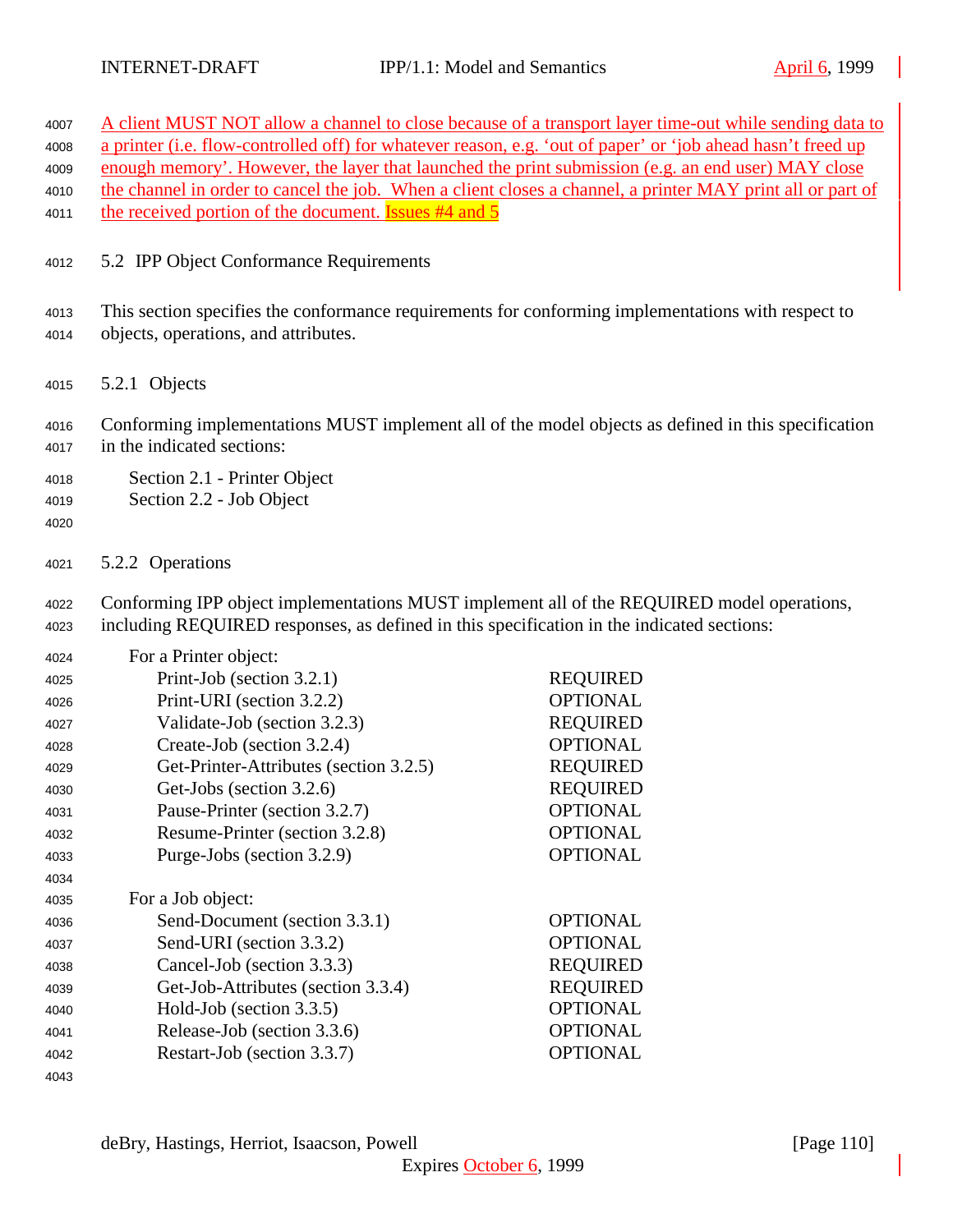Conforming IPP objects MUST support all REQUIRED operation attributes and all values of such

 attributes if so indicated in the description. Conforming IPP objects MUST ignore all unsupported or unknown operation attributes or operation attribute groups received in a request, but MUST reject a

request that contains a supported operation attribute that contains an unsupported value.

 Conforming IPP objects MAY send attributes groups or attributes within new or existing attribute 4049 groups that are extensions to this standard. **Issue 25 and 26** 

- The following section on object attributes specifies the support required for object attributes.
- 5.2.3 IPP Object Attributes
- Conforming IPP objects MUST support all of the REQUIRED object attributes, as defined in this specification in the indicated sections.

 If an object supports an attribute, it MUST support only those values specified in this document or through the extension mechanism described in section 5.2.4. It MAY support any non-empty subset of these values. That is, it MUST support at least one of the specified values and at most all of them.

5.2.4 Versions

 Clients MUST support version 1.1 and MAY also support version 1.0. IPP objects MUST support both version 1.0 and 1.1. See section 3.1.7.

- 5.2.5 Extensions
- A conforming IPP object MAY support registered extensions and private extensions, as long as they meet the requirements specified in Section 6.
- For each attribute included in an operation response, a conforming IPP object MUST return a value whose type and value syntax conforms to the requirement of the Model document as specified in Sections 3 and 3.3.5.
- 5.2.6 Attribute Syntaxes

 An IPP object MUST be able to accept any of the attribute syntaxes defined in Section 4.1, including their full range, in any operation in which a client may supply attributes or the system administrator may configure attributes (by means outside the scope of this IPP/1.1 document). In particular for each attribute that the IPP object supports whose attribute syntax is 'text', the IPP object MUST accept and process both the 'textWithoutLanguage' and 'textWithLanguage' forms. Similarly, for each attribute that the IPP object supports whose attribute syntax is 'name', the IPP object MUST accept and process both the 'nameWithoutLanguage' and 'nameWithLanguage' forms. Furthermore, an IPP object MUST return attributes to the client in operation responses that conform to the syntax specified in Section 4.1, including their full range if supplied previously by a client.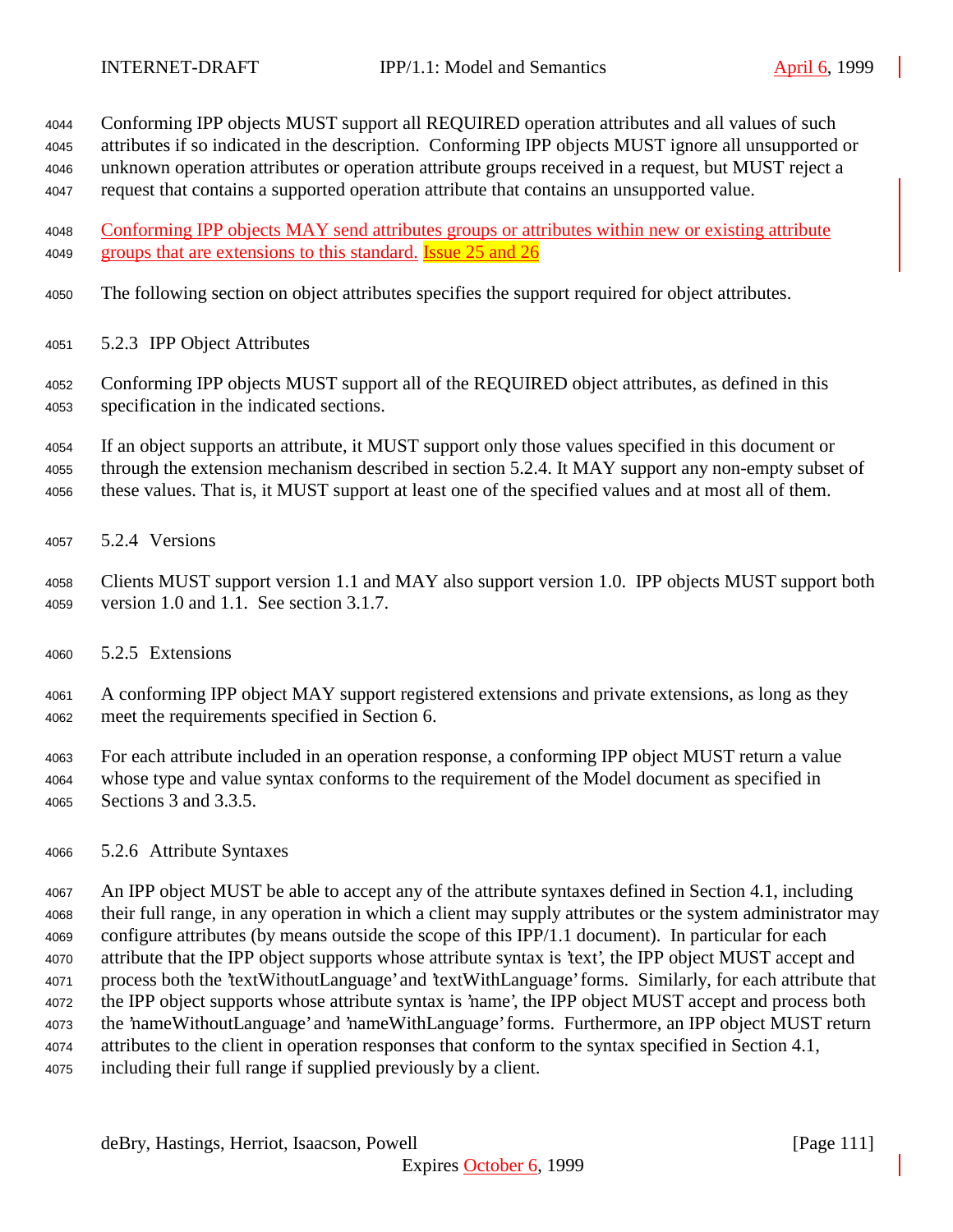5.3 Charset and Natural Language Requirements

All clients and IPP objects MUST support the 'utf-8' charset as defined in section 4.1.7.

 IPP objects MUST be able to accept any client request which correctly uses the "attributes-natural- language" operation attribute or the Natural Language Override mechanism on any individual attribute whether or not the natural language is supported by the IPP object. If an IPP object supports a natural language, then it MUST be able to translate (perhaps by table lookup) all generated 'text' or 'name' attribute values into one of the supported languages (see section 3.1.4). That is, the IPP object that supports a natural language NEED NOT be a general purpose translator of any arbitrary 'text' or 'name' value supplied by the client into that natural language. However, the object MUST be able to translate (automatically generate) any of its own attribute values and messages into that natural language.

5.4 Security Conformance Requirements

 Conforming IPP Printer objects SHOULD support Transport Layer Security (TLS) protocol Version 1 (TLS) [RFC2246] access, MAY support access without TLS, or MAY support both means of access.

Conforming IPP clients SHOULD support TLS access and non-TLS access. Note: This client

 recommendation to support both means that conforming IPP clients will be able to inter-operate with any IPP Printer object.

 For a detailed discussion of security considerations and the IPP application security profile required for TLS support, see section 8.

6. IANA Considerations (registered and private extensions)

 This section describes how IPP can be extended to allow the following registered and private extensions to IPP:

- 1. keyword attribute values
- 2. enum attribute values
- 3. attributes
- 4. attribute syntaxes
- 5. operations
- 6. attribute groups
- 7. status codes
- 
- Extensions registered for use with IPP/1.1 are OPTIONAL for client and IPP object conformance to the IPP/1.1 Model specification.
- These extension procedures are aligned with the guidelines as set forth by the IESG [IANA-CON].
- Section 12 describes how to propose new registrations for consideration. IANA will reject registration
- proposals that leave out required information or do not follow the appropriate format described in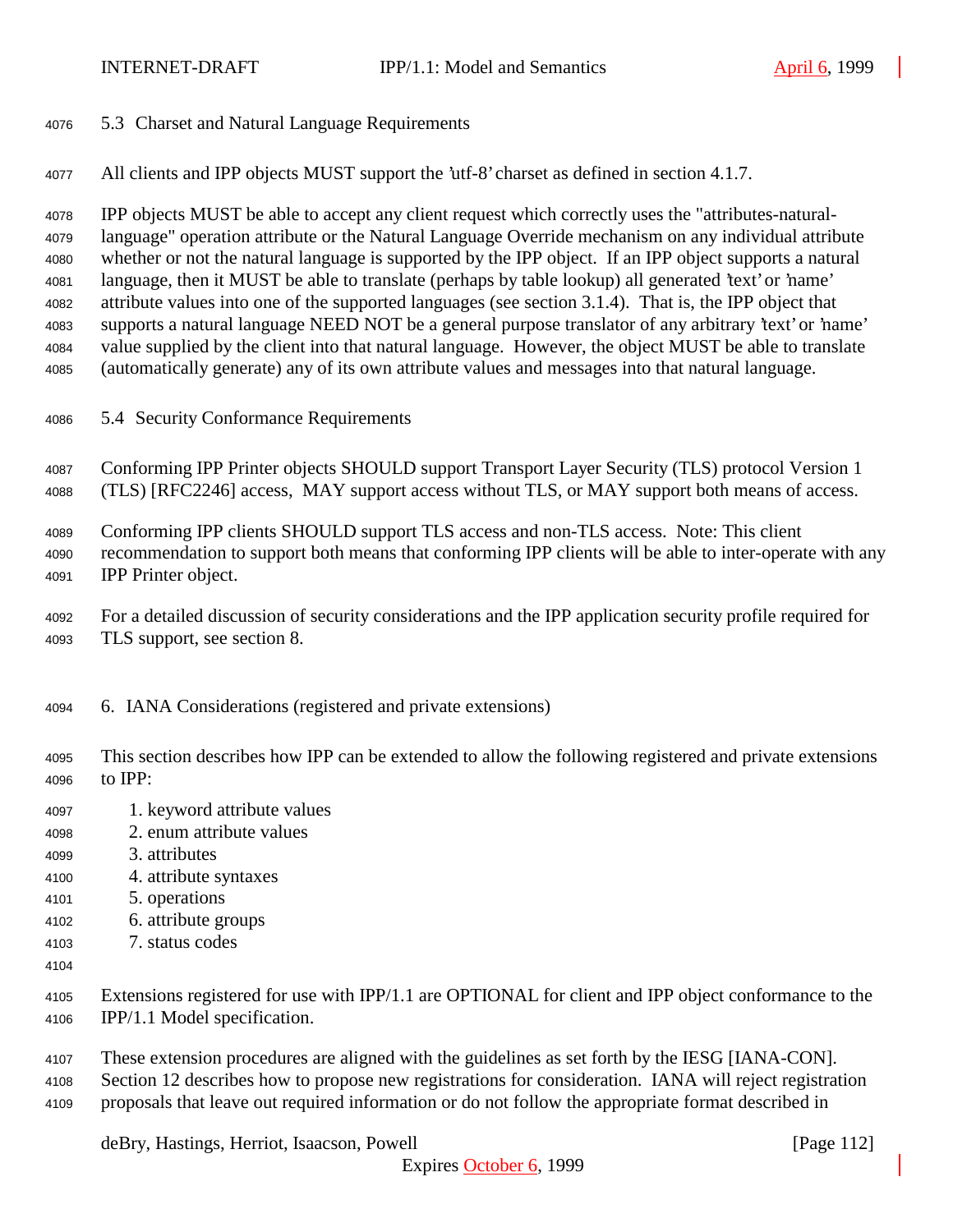4110 Section 12. IPP/1.1 may also be extended by an appropriate RFC that specifies any of the above extensions.

6.1 Typed 'keyword' and 'enum' Extensions

 IPP allows for 'keyword' and 'enum' extensions (see sections 4.1.2.3 and 4.1.4). This document uses prefixes to the 'keyword' and 'enum' basic attribute syntax type in order to communicate extra information to the reader through its name. This extra information is not represented in the protocol because it is unimportant to a client or Printer object. The list below describes the prefixes and their meaning. "type1": The IPP specification must be revised to add a new keyword or a new enum. No private keywords or enums are allowed. "type2": Implementers can, at any time, add new keyword or enum values by proposing the complete specification to IANA: iana@iana.org IANA will forward the registration proposal to the IPP Designated Expert who will review the proposal with a mailing list that the Designated Expert keeps for this purpose. Initially, that list will be the mailing list used by the IPP WG: ipp@pwg.org even after the IPP WG is disbanded as permitted by [IANA-CON]. The IPP Designated Expert is appointed by the IESG Area Director responsible for IPP, according to [IANA-CON]. When a type2 keyword or enum is approved, the IPP Designated Expert becomes the point of contact for any future maintenance that might be required for that registration. "type3": Implementers can, at any time, add new keyword and enum values by submitting the complete specification to IANA as for type2 who will forward the proposal to the IPP Designated Expert. While no additional technical review is required, the IPP Designated Expert may, at his/her discretion, forward the proposal to the same mailing list as for type2 registrations for advice and comment. When a type3 keyword or enum is approved by the IPP Designated Expert, the original proposer becomes the point of contact for any future maintenance that might be required for that registration. For type2 and type3 keywords, the proposer includes the name of the keyword in the registration proposal and the name is part of the technical review.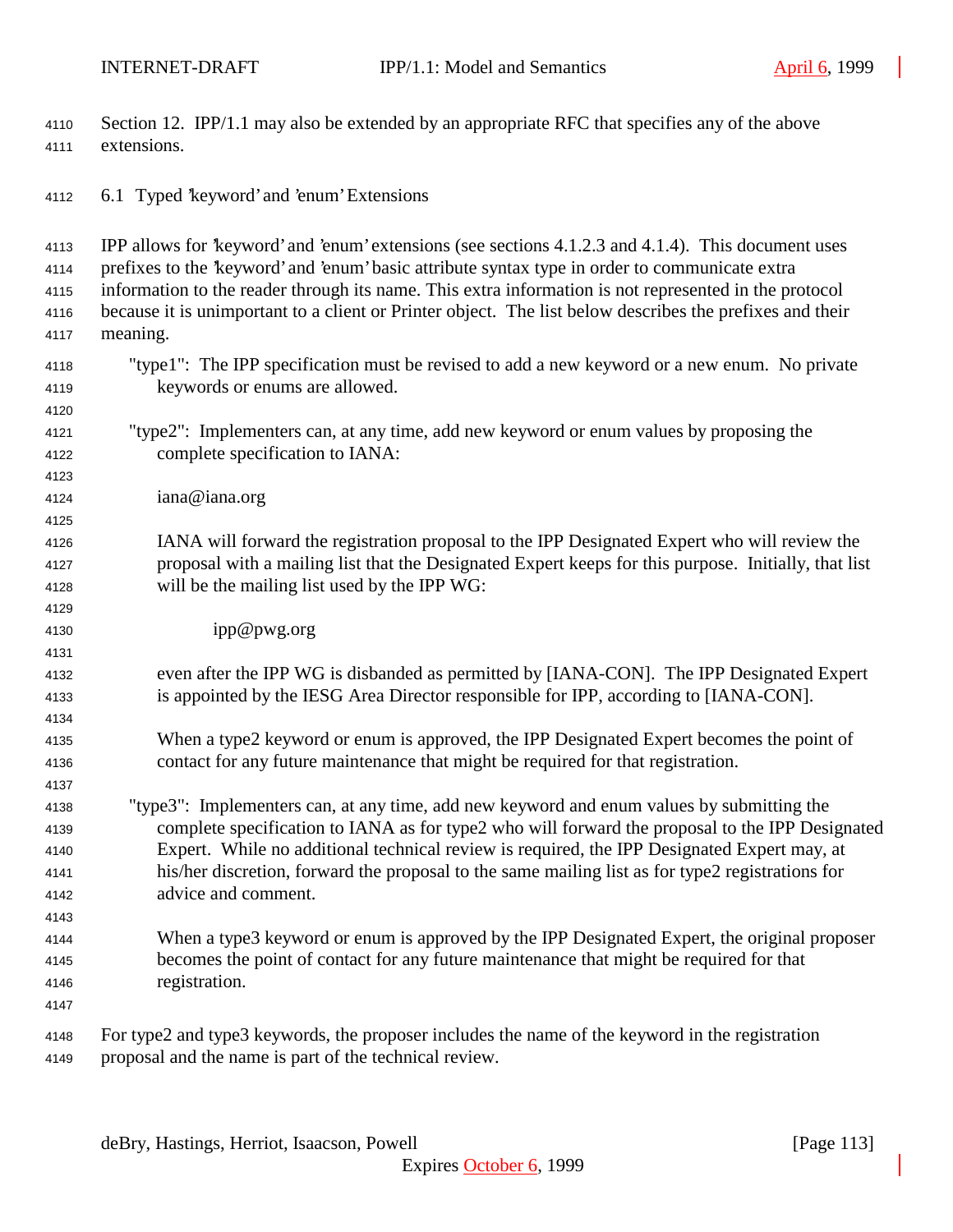After type2 and type3 enums specifications are approved, the IPP Designated Expert in consultation with IANA assigns the next available enum number for each enum value.

 IANA will publish approved type2 and type3 keyword and enum attributes value registration specifications in:

ftp.isi.edu/iana/assignments/ipp/attribute-values/xxx/yyy.txt

 where xxx is the attribute name that specifies the initial values and yyy.txt is a descriptive file name that contains one or more enums or keywords approved at the same time. For example, if several additional enums for stapling are approved for use with the "finishings" attribute (and "finishings-default" and

- "finishings-supported" attributes), IANA will publish the additional values in the file:
- ftp.isi.edu/iana/assignments/ipp/attribute-values/finishings/stapling.txt.

 Note: Some attributes are defined to be: 'type3 keywords' | 'name' which allows for attribute values to be extended by a site administrator with administrator defined names. Such names are not registered with IANA.

 By definition, each of the three types above assert some sort of registry or review process in order for extensions to be considered valid. Each higher numbered level (1, 2, 3) tends to be decreasingly less stringent than the previous level. Therefore, any typeN value MAY be registered using a process for some typeM where M is less than N, however such registration is NOT REQUIRED. For example, a type3 value MAY be registered in a type 1 manner (by being included in a future version of an IPP specification), however, it is NOT REQUIRED.

 This specification defines keyword and enum values for all of the above types, including type3 keywords.

For private (unregistered) keyword extensions, implementers SHOULD use keywords with a suitable

- distinguishing prefix, such as "xxx-" where xxx is the (lowercase) fully qualified company name registered with IANA for use in domain names [RFC1035]. For example, if the company XYZ Corp.
- had obtained the domain name "XYZ.com", then a private keyword 'abc' would be: 'xyz.com-abc'.

Note: RFC 1035 [RFC1035] indicates that while upper and lower case letters are allowed in domain

 names, no significance is attached to the case. That is, two names with the same spelling but different case are to be treated as if identical. Also, the labels in a domain name must follow the rules for ARPANET host names: They must start with a letter, end with a letter or digit, and have as interior

- characters only letters, digits, and hyphen. Labels must be 63 characters or less. Labels are separated by the "." character.
- 

 For private (unregistered) enum extension, implementers MUST use values in the reserved integer range which is 2\*\*30 to 2\*\*31-1.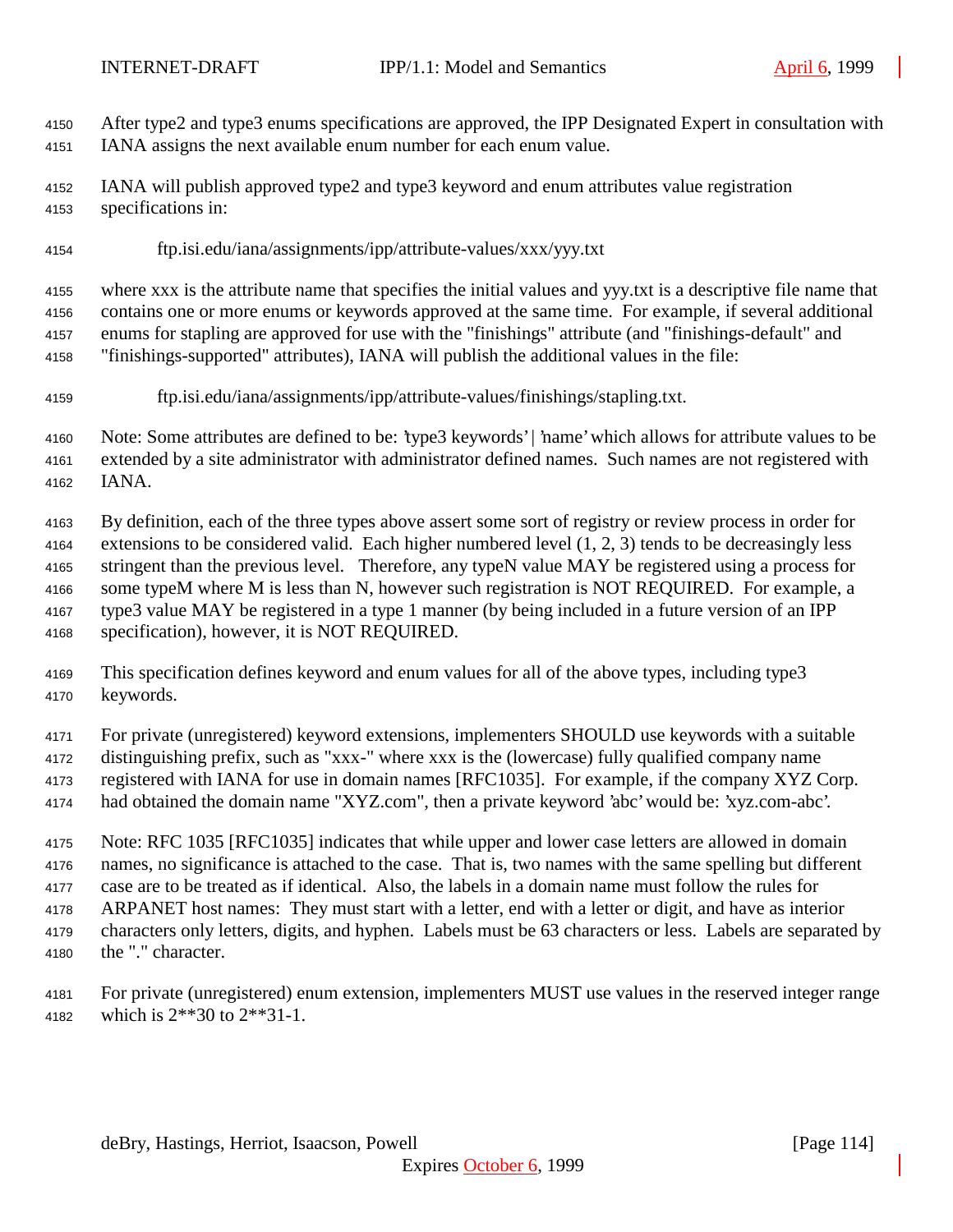6.2 Attribute Extensibility

 Attribute names are type2 keywords. Therefore, new attributes may be registered and have the same status as attributes in this document by following the type2 extension rules. For private (unregistered) attribute extensions, implementers SHOULD use keywords with a suitable distinguishing prefix as described in Section 6.1.

- IANA will publish approved attribute registration specifications as separate files:
- ftp.isi.edu/iana/assignments/ipp/attributes/xxx-yyy.txt

where "xxx-yyy" is the new attribute name.

 If a new Printer object attribute is defined and its values can be affected by a specific document format, its specification needs to contain the following sentence:

 "The value of this attribute returned in a Get-Printer-Attributes response MAY depend on the "document-format" attribute supplied (see Section 3.2.5.1)."

 If the specification does not, then its value in the Get-Printer-Attributes response MUST NOT depend on the "document-format" supplied in the request. When a new Job Template attribute is registered, the value of the Printer attributes MAY vary with "document-format" supplied in the request without the specification having to indicate so.

6.3 Attribute Syntax Extensibility

 Attribute syntaxes are like type2 enums. Therefore, new attribute syntaxes may be registered and have the same status as attribute syntaxes in this document by following the type2 extension rules described in Section 6.1. The value codes that identify each of the attribute syntaxes are assigned in the "Encoding and Transport" specification [IPP-PRO], including a designated range for private, experimental use.

 For attribute syntaxes, the IPP Designated Expert in consultation with IANA assigns the next attribute syntax code in the appropriate range as specified in [IPP-PRO]. IANA will publish approved attribute syntax registration specifications as separate files:

- ftp.isi.edu/iana/assignments/ipp/attribute-syntaxes/xxx-yyy.txt
- where 'xxx-yyy' is the new attribute syntax name.
- 6.4 Operation Extensibility
- Operations may also be registered following the type2 procedures described in Section 6.1, though major
- new operations will usually be done by a new standards track RFC that augments this document. For

private (unregistered) operation extensions, implementers MUST use the range for the "operation-id" in

requests specified in Section 4.4.13 "operations-supported" Printer attribute.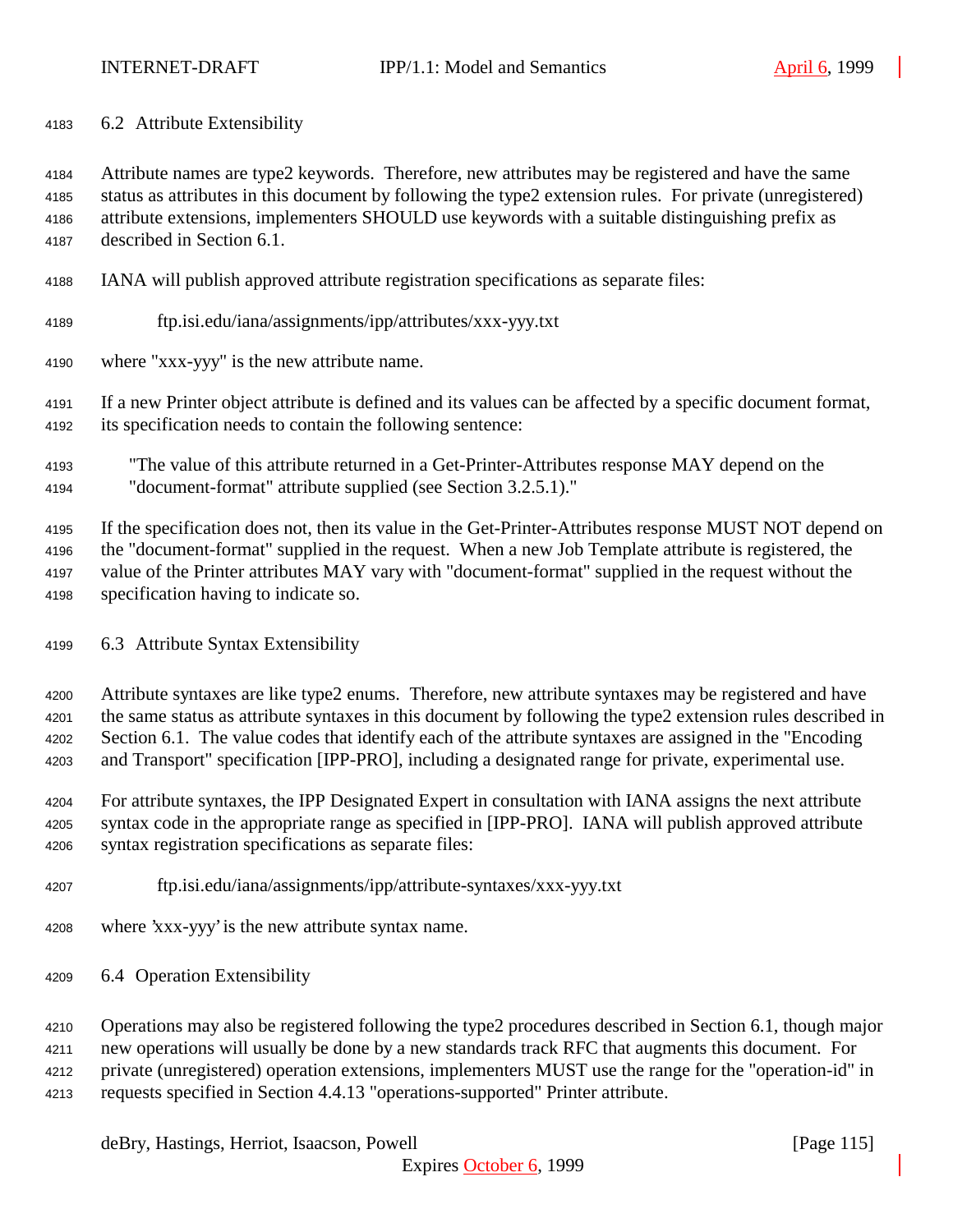| 4214<br>4215<br>4216                         | For operations, the IPP Designated Expert in consultation with IANA assigns the next operation-id code<br>as specified in Section 4.4.13. IANA will publish approved operation registration specifications as<br>separate files:                                                                                                                                                     |
|----------------------------------------------|--------------------------------------------------------------------------------------------------------------------------------------------------------------------------------------------------------------------------------------------------------------------------------------------------------------------------------------------------------------------------------------|
| 4217                                         | ftp.isi.edu/iana/assignments/ipp/operations/Xxx-Yyy.txt                                                                                                                                                                                                                                                                                                                              |
| 4218                                         | where "Xxx-Yyy" is the new operation name.                                                                                                                                                                                                                                                                                                                                           |
| 4219                                         | 6.5 Attribute Groups                                                                                                                                                                                                                                                                                                                                                                 |
| 4220<br>4221                                 | Attribute groups passed in requests and responses may be registered following the type2 procedures<br>described in Section 6.1. The tags that identify each of the attribute groups are assigned in [IPP-PRO].                                                                                                                                                                       |
| 4222<br>4223<br>4224                         | For attribute groups, the IPP Designated Expert in consultation with IANA assigns the next attribute<br>group tag code in the appropriate range as specified in [IPP-PRO]. IANA will publish approved<br>attribute group registration specifications as separate files:                                                                                                              |
| 4225                                         | ftp.isi.edu/iana/assignments/ipp/attribute-group-tags/xxx-yyy-tag.txt                                                                                                                                                                                                                                                                                                                |
| 4226                                         | where 'xxx-yyy-tag' is the new attribute group tag name.                                                                                                                                                                                                                                                                                                                             |
| 4227                                         | 6.6 Status Code Extensibility                                                                                                                                                                                                                                                                                                                                                        |
| 4228<br>4229                                 | Operation status codes may also be registered following the type2 procedures described in Section 6.1.<br>The values for status codes are allocated in ranges as specified in Section 14 for each status code class:                                                                                                                                                                 |
| 4230<br>4231<br>4232<br>4233<br>4234<br>4235 | "informational" - Request received, continuing process<br>"successful" - The action was successfully received, understood, and accepted<br>"redirection" - Further action must be taken in order to complete the request<br>"client-error" - The request contains bad syntax or cannot be fulfilled<br>"server-error" - The IPP object failed to fulfill an apparently valid request |
| 4236<br>4237                                 | For private (unregistered) operation status code extensions, implementers MUST use the top of each<br>range as specified in Section 14.                                                                                                                                                                                                                                              |
| 4238<br>4239<br>4240                         | For operation status codes, the IPP Designated Expert in consultation with IANA assigns the next status<br>code in the appropriate class range as specified in Section 14. IANA will publish approved status code<br>registration specifications as separate files:                                                                                                                  |
| 4241                                         | ftp.isi.edu/iana/assignments/ipp/status-codes/xxx-yyy.txt                                                                                                                                                                                                                                                                                                                            |
| 4242                                         | where "xxx-yyy" is the new operation status code keyword.                                                                                                                                                                                                                                                                                                                            |
|                                              |                                                                                                                                                                                                                                                                                                                                                                                      |
|                                              | deBry, Hastings, Herriot, Isaacson, Powell<br>[Page 116]                                                                                                                                                                                                                                                                                                                             |

Expires October 6, 1999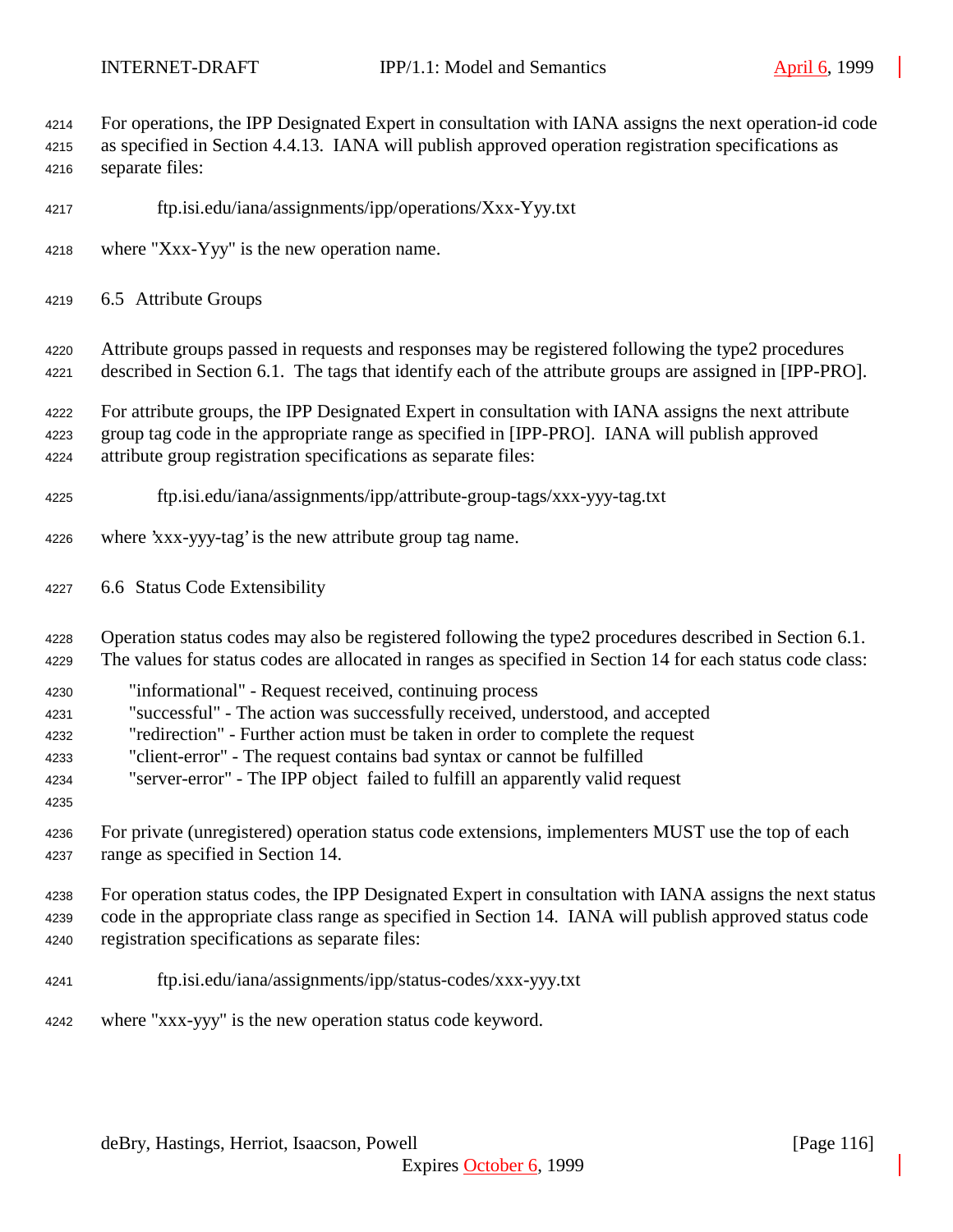6.7 Registration of MIME types/sub-types for document-formats

The "document-format" attribute's syntax is 'mimeMediaType'. This means that valid values are Internet

- Media Types (see Section 4.1.9). RFC 2045 [RFC2045] defines the syntax for valid Internet media types. IANA is the registry for all Internet media types.
- 6.8 Registration of charsets for use in 'charset' attribute values

The "attributes-charset" attribute's syntax is 'charset'. This means that valid values are charsets names.

 When a charset in the IANA registry has more than one name (alias), the name labeled as "(preferred MIME name)", if present, MUST be used (see Section 4.1.7). IANA is the registry for charsets

following the procedures of [RFC2278].

7. Internationalization Considerations

 Some of the attributes have values that are text strings and names which are intended for human understanding rather than machine understanding (see the 'text' and 'name' attribute syntaxes in Sections 4.1.1 and 4.1.2).

- In each operation request, the client
- identifies the charset and natural language of the request which affects each supplied 'text' and 'name' attribute value, and
- requests the charset and natural language for attributes returned by the IPP object in operation responses (as described in Section 3.1.4.1).
- 

 In addition, the client MAY separately and individually identify the Natural Language Override of a supplied 'text' or 'name' attribute using the 'textWithLanguage' and 'nameWithLanguage' technique described section 4.1.1.2 and 4.1.2.2 respectively.

4265 All IPP objects MUST support the UTF-8 [RFC2279] charset in all 'text' and 'name' attributes supported. If an IPP object supports more than the UTF-8 charset, the object MUST convert between them in order to return the requested charset to the client according to Section 3.1.4.2. If an IPP object supports more than one natural language, the object SHOULD return 'text' and 'name' values in the natural language requested where those values are generated by the Printer (see Section 3.1.4.1).

 For Printers that support multiple charsets and/or multiple natural languages in 'text' and 'name' attributes, different jobs may have been submitted in differing charsets and/or natural languages. All responses MUST be returned in the charset requested by the client. However, the Get-Jobs operation uses the 'textWithLanguage' and 'nameWithLanguage' mechanism to identify the differing natural languages with each job attribute returned.

 The Printer object also has configured charset and natural language attributes. The client can query the Printer object to determine the list of charsets and natural languages supported by the Printer object and what the Printer object's configured values are. See the "charset-configured", "charset-supported",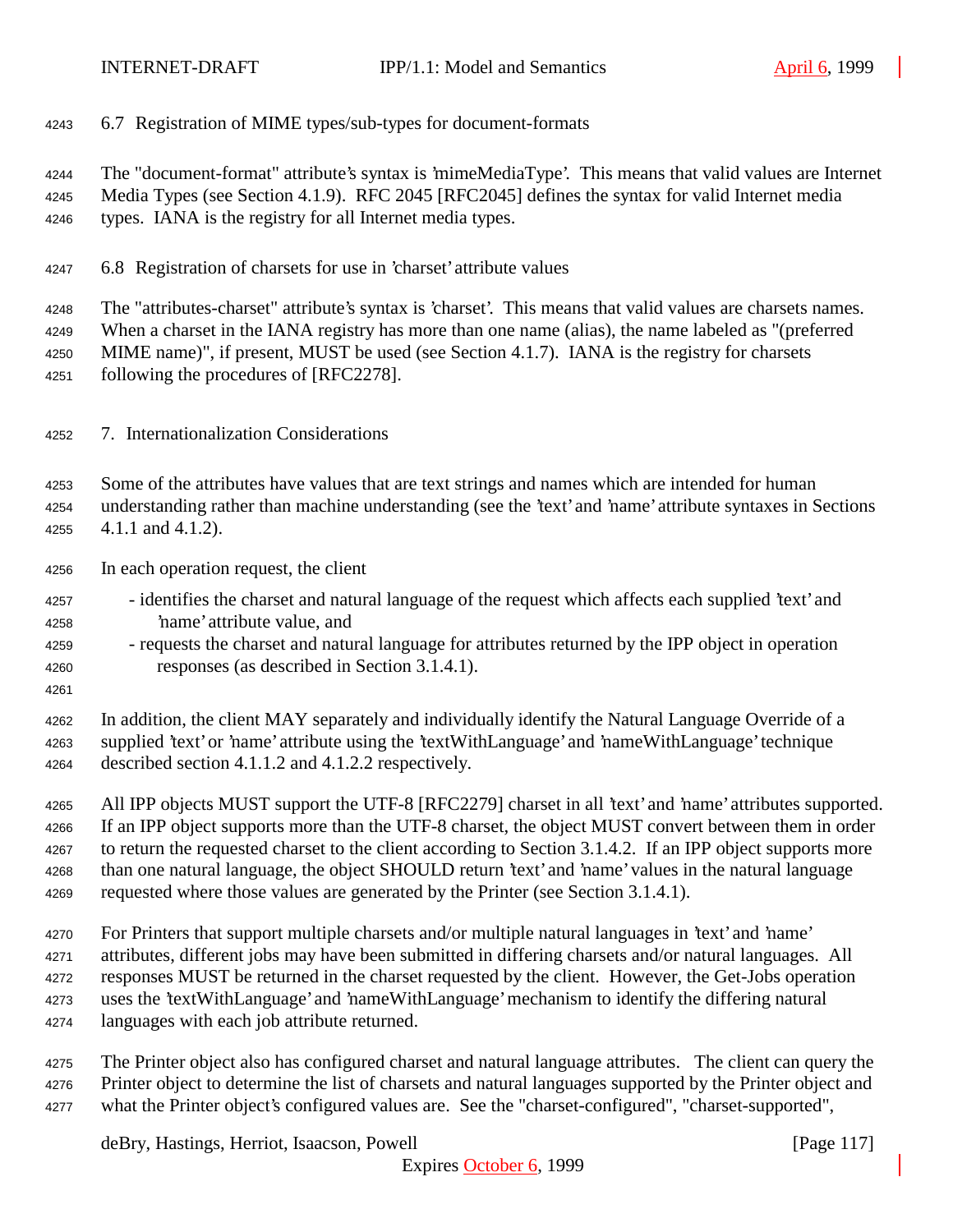- "natural-language-configured", and "generated-natural-language-supported" Printer description attributes for more details.
- The "charset-supported" attributed identifies the supported charsets. If a charset is supported, the IPP object MUST be capable of converting to and from that charset into any other supported charset. In many cases, an IPP object will support only one charset and it MUST be the UTF-8 charset.
- The "charset-configured" attribute identifies the one supported charset which is the native charset given the current configuration of the IPP object (administrator defined).
- The "generated-natural-language-supported" attribute identifies the set of supported natural languages for generated messages; it is not related to the set of natural languages that must be accepted for client 4287 supplied 'text' and 'name' attributes. For client supplied 'text' and 'name' attributes, an IPP object MUST accept ALL supplied natural languages. Just because a Printer object is currently configured to support 'en-us' natural language does not mean that the Printer object should reject a job if the client supplies a job name that is in 'fr-ca'.
- The "natural-language-configured" attribute identifies the one supported natural language for generated messages which is the native natural language given the current configuration of the IPP object (administrator defined).
- Attributes of type 'text' and 'name' are populated from different sources. These attributes can be categorized into following groups (depending on the source of the attribute):
- 1. Some attributes are supplied by the client (e.g., the client supplied "job-name", "document-name", and "requesting-user-name" operation attributes along with the corresponding Job object's "job- name" and "job-originating-user-name" attributes). The IPP object MUST accept these attributes in any natural language no matter what the set of supported languages for generated messages
- 2. Some attributes are supplied by the system administrator (e.g., the Printer object's "printer-name" and "printer-location" attributes). These too can be in any natural language. If the natural language for these attributes is different than what a client requests, then they must be reported using the Natural Language Override mechanism.
- 3. Some attributes are supplied by the device manufacturer (e.g., the Printer object's "printer-make- and-model" attribute). These too can be in any natural language. If the natural language for these attributes is different than what a client requests, then they must be reported using the Natural Language Override mechanism.
- 4. Some attributes are supplied by the operator (e.g., the Job object's "job-message-from-operator" attribute). These too can be in any natural language. If the natural language for these attributes is different than what a client requests, then they must be reported using the Natural Language Override mechanism.
- 5. Some attributes are generated by the IPP object (e.g., the Job object's "job-state-message" attribute, the Printer object's "printer-state-message" attribute, and the "status-message" operation attribute). These attributes can only be in one of the "generated-natural-language-supported" natural languages. If a client requests some natural language for these attributes other than one of the supported values, the IPP object SHOULD respond using the value of the "natural-language-configured" attribute (using the Natural Language Override mechanism if needed).
-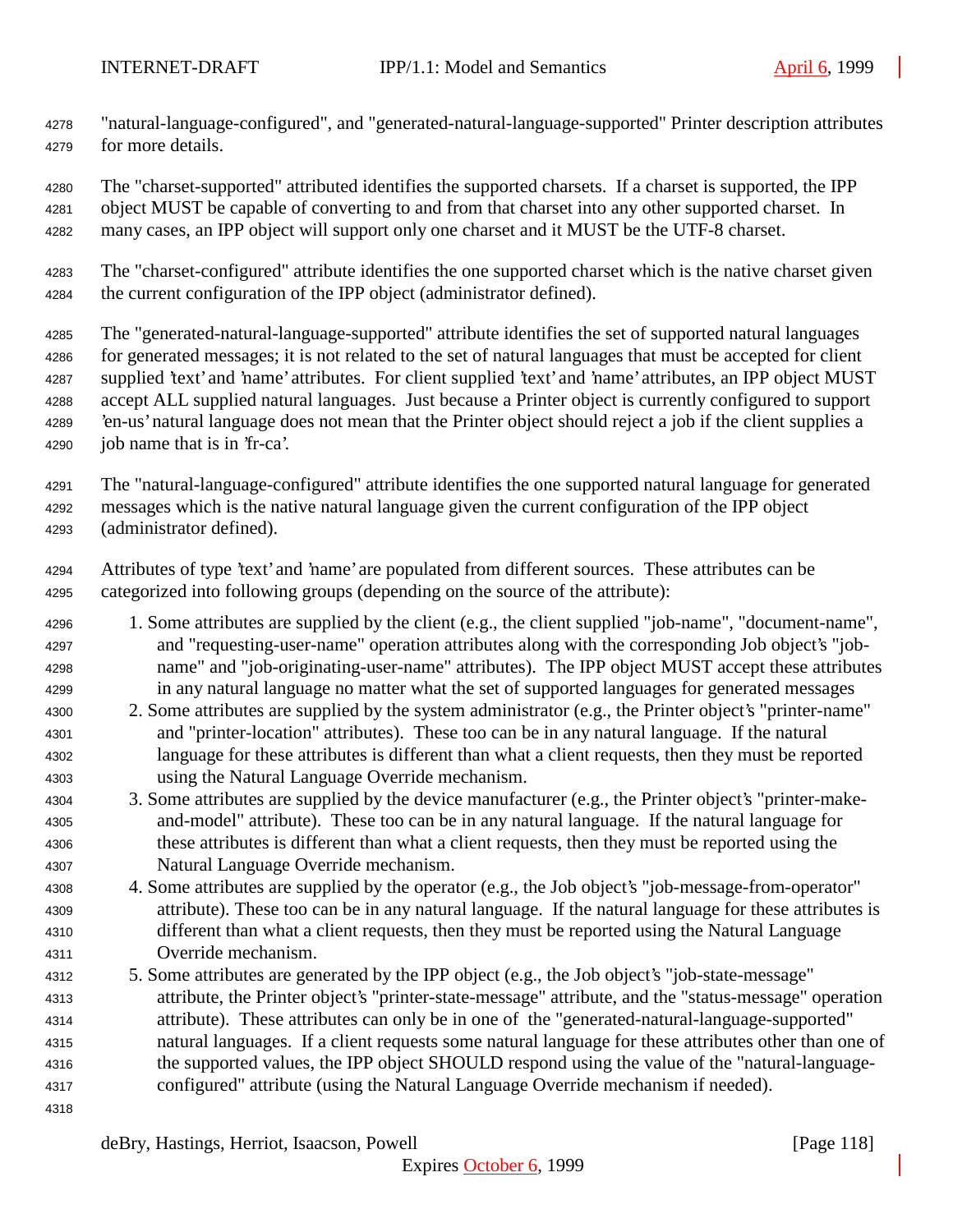| <b>Operation Attributes</b>               |                                         |
|-------------------------------------------|-----------------------------------------|
|                                           |                                         |
| job-name (name)                           | client                                  |
| document-name (name)                      | client                                  |
| requesting-user-name (name)               | client                                  |
| status-message                            | Job or Printer object                   |
|                                           |                                         |
| <b>Job Template Attributes:</b>           |                                         |
| job-hold-until (keyword   name)           | client matches administrator-configured |
| job-hold-until-default (keyword   name)   | client matches administrator-configured |
| job-hold-until-supported (keyword   name) | client matches administrator-configured |
| job-sheets (keyword   name)               | client matches administrator-configured |
| job-sheets-default (keyword   name)       | client matches administrator-configured |
| job-sheets-supported (keyword   name)     | client matches administrator-configured |
| media (keyword   name)                    | client matches administrator-configured |
| media-default (keyword   name)            | client matches administrator-configured |
| media-supported (keyword   name)          | client matches administrator-configured |
| media-ready (keyword   name)              | client matches administrator-configured |
|                                           |                                         |
| <b>Job Description Attributes:</b>        |                                         |
| job-name (name)                           | client or Printer object                |
| job-originating-user-name (name)          | Printer object                          |
| job-state-message (text)                  | Job or Printer object                   |
| output-device-assigned (name(127))        | administrator                           |
| job-message-from-operator (text(127))     | operator                                |
|                                           |                                         |
| Printer Description Attributes:           |                                         |
| printer-name (name $(127)$ )              | administrator                           |
| printer-location (text(127))              | administrator                           |
| printer-info (text(127))                  | administrator                           |
| printer-make-and-model (text(127))        | administrator or manufacturer           |
| printer-state-message (text)              | Printer object                          |
| printer-message-from-operator (text(127)) | operator                                |

# The 'text' and 'name' attributes specified in this version of this document (additional ones will be registered according to the procedures in Section 6) are:

#### 8. Security Considerations

 IPP objects SHOULD be deployed over protocol stacks that support the Transport Layer Security (TLS) protocol [RFC2246]. Other IPP objects MAY be deployed over protocol stacks that do not support TLS. Some IPP objects MAY be deployed over both types of protocol stacks. Those IPP objects that support TLS, are capable of supporting mutual authentication as well as privacy of messages via multiple encryption schemes. An important point about security related information for TLS access to an IPP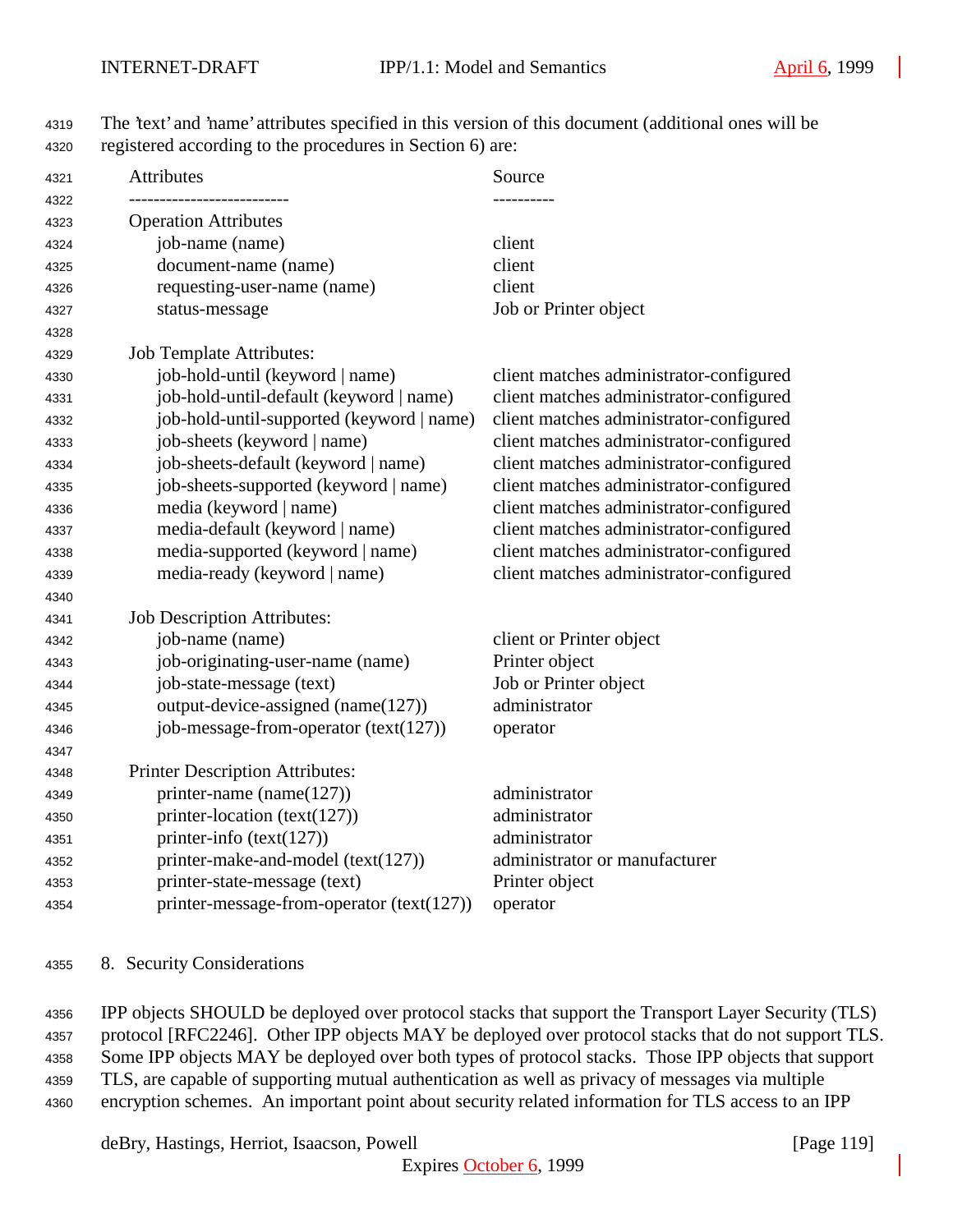object, is that the security-related parameters (authentication, encryption keys, etc.) are "out-of-band" to the actual IPP protocol.

 An IPP object that does not support TLS MAY elect to support a transport layer that provides other security mechanisms. For example, in a mapping of IPP over HTTP/1.1 [IPP-PRO], if the IPP object does not support TLS, HTTP still allows for client authentication using Digest Access Authentication (DAA) [RFC2069].

 It is difficult to anticipate the security risks that might exist in any given IPP environment. For example, if IPP is used within a given corporation over a private network, the risks of exposing document data may be low enough that the corporation will choose not to use encryption on that data. However, if the connection between the client and the IPP object is over a public network, the client may wish to protect the content of the information during transmission through the network with encryption.

- Furthermore, the value of the information being printed may vary from one IPP environment to the next. Printing payroll checks, for example, would have a different value than printing public information from
- a file. There is also the possibly of denial-of-service attacks, but denial-of-service attacks against
- printing resources are not well understood and there is no published precedents regarding this scenario.

 Once the authenticated identity of the requester has been supplied to the IPP object, the object uses that identity to enforce any authorization policy that might be in place. For example, one site's policy might be that only the job owner is allowed to cancel a job. The details and mechanisms to set up a particular access control policy are not part of IPP/1.1, and must be established via some other type of administrative or access control framework. However, there are operation status codes that allow an IPP server to return information back to a client about any potential access control violations for an IPP object.

 During a create operation, the client's identity is recorded in the Job object in an implementation-defined attribute. This information can be used to verify a client's identity for subsequent operations on that Job object in order to enforce any access control policy that might be in effect. See section 8.3 below for more details.

 Since the security levels or the specific threats that any given IPP system administrator may be concerned with cannot be anticipated, IPP MUST be capable of operating with different security mechanisms and security policies as required by the individual installation. Security policies might vary from very strong, to very weak, to none at all, and corresponding security mechanisms will be required. TLS supports the type of negotiated levels of security required by most, if not all, potential IPP environments. IPP environments that require no security can elect to deploy IPP objects that do not utilize the optional TLS security mechanisms.

8.1 Security Scenarios

 The following sections describe specific security attacks for IPP environments. Where examples are provided they should be considered illustrative of the environment and not an exhaustive set. Not all of these environments will necessarily be addressed in initial implementations of IPP.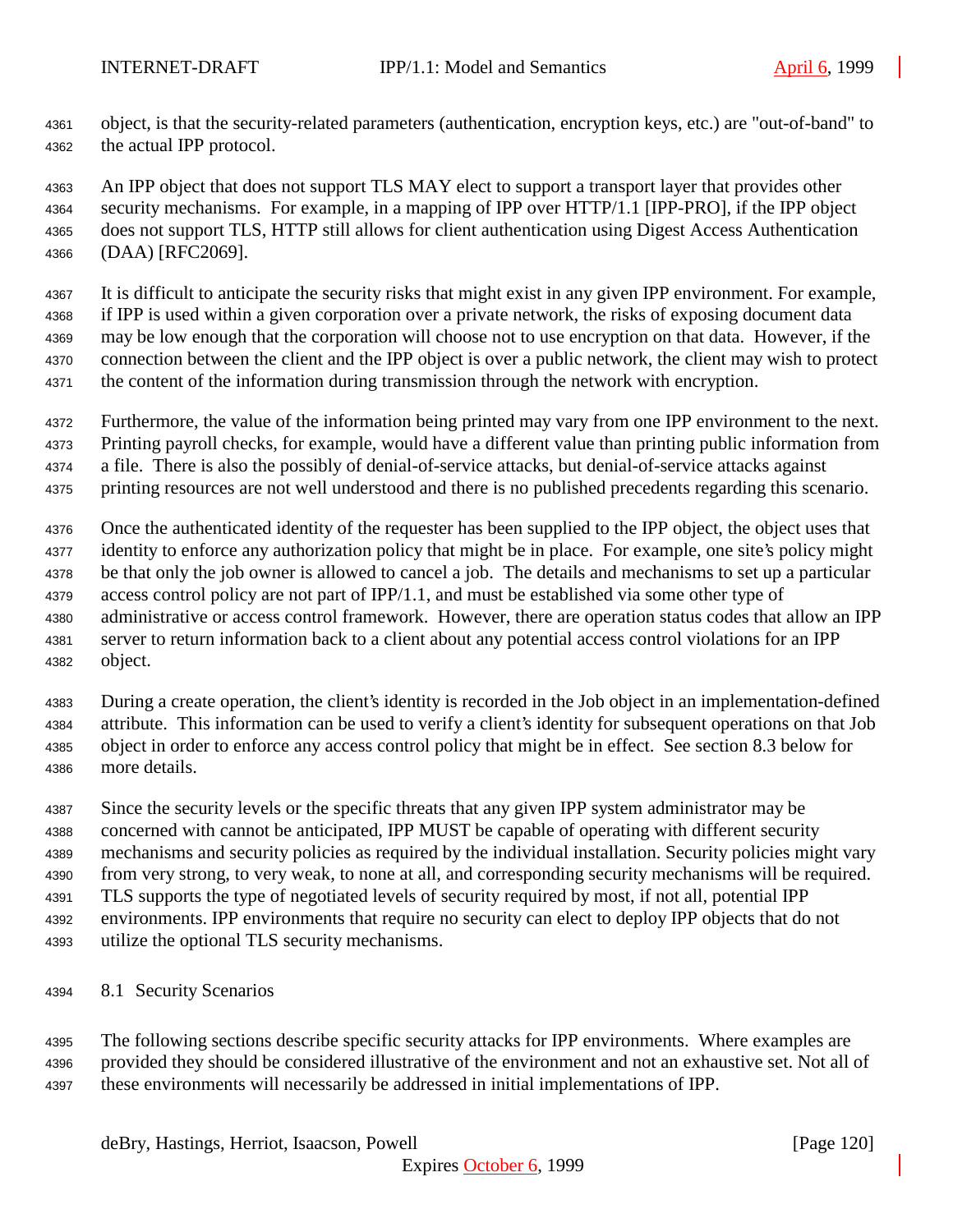8.1.1 Client and Server in the Same Security Domain

 This environment is typical of internal networks where traditional office workers print the output of personal productivity applications on shared work-group printers, or where batch applications print their output on large production printers. Although the identity of the user may be trusted in this environment, a user might want to protect the content of a document against such attacks as eavesdropping, replaying or tampering.

8.1.2 Client and Server in Different Security Domains

 Examples of this environment include printing a document created by the client on a publicly available printer, such as at a commercial print shop; or printing a document remotely on a business associate's printer. This latter operation is functionally equivalent to sending the document to the business associate as a facsimile. Printing sensitive information on a Printer in a different security domain requires strong security measures. In this environment authentication of the printer is required as well as protection against unauthorized use of print resources. Since the document crosses security domains, protection against eavesdropping and document tampering are also required. It will also be important in this environment to protect Printers against "spamming" and malicious document content.

8.1.3 Print by Reference

When the document is not stored on the client, printing can be done by reference. That is, the print

request can contain a reference, or pointer, to the document instead of the actual document itself.

Standard methods currently do not exist for remote entities to "assume" the credentials of a client for

forwarding requests to a 3rd party. It is anticipated that Print-By-Reference will be used to access

"public" documents and that sophisticated methods for authenticating "proxies" will not be specified for

- version 1 of IPP.
- 8.2 URIs for TLS and non-TLS Access

 As described earlier, an IPP object SHOULD support TLS access, MAY non-TLS access, or both. The "printer-uri-supported" attribute contains the Printer object's URI(s). Its companion attribute, "uri- security-supported", identifies the security mechanism used for each URI listed in the "printer-uri- supported" attribute. For each Printer operation request, a client MUST supply only one URI in the "printer-uri" operation attribute. In other words, even though the Printer supports more than one URI, the client only interacts with the Printer object using one if its URIs. This duality is not needed for Job objects, since the Printer objects is the factory for Job objects, and the Printer object will generate the correct URI for new Job objects depending on the Printer object's security configuration.

8.3 The "requesting-user-name" (name(MAX)) Operation Attribute

 Each operation MUST specify the user who is performing the operation in both of the following two ways: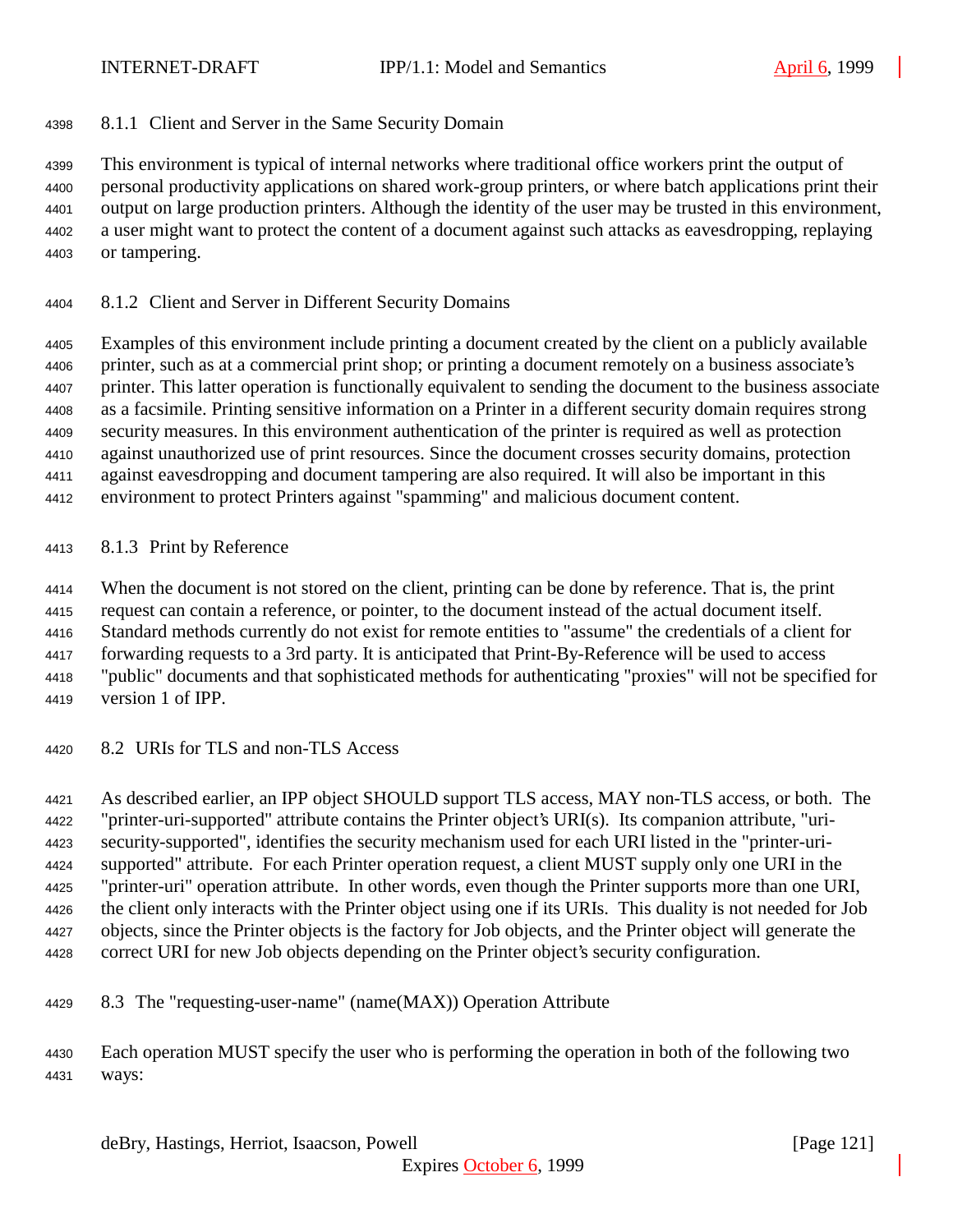| 4432<br>4433<br>4434<br>4435<br>4436<br>4437<br>4438<br>4439 | 1) via the REQUIRED "requesting-user-name" operation attribute that a client SHOULD supply in<br>all operations. The client MUST obtain the value for this attribute from an environmental or<br>network login name for the user, rather than allowing the user to supply any value. If the client<br>does not supply a value for "requesting-user-name", the printer MUST assume that the client is<br>supplying some anonymous name, such as "anonymous".<br>2) via an authentication mechanism of the underlying transport which may be configured to give no<br>authentication information.                                                                          |
|--------------------------------------------------------------|--------------------------------------------------------------------------------------------------------------------------------------------------------------------------------------------------------------------------------------------------------------------------------------------------------------------------------------------------------------------------------------------------------------------------------------------------------------------------------------------------------------------------------------------------------------------------------------------------------------------------------------------------------------------------|
| 4440                                                         | There are six cases to consider:                                                                                                                                                                                                                                                                                                                                                                                                                                                                                                                                                                                                                                         |
| 4441<br>4442                                                 | a) the authentication mechanism gives no information, and the client doesn't specify "requesting-<br>user-name".                                                                                                                                                                                                                                                                                                                                                                                                                                                                                                                                                         |
| 4443<br>4444                                                 | b) the authentication mechanism gives no information, but the client specifies "requesting-user-<br>name".                                                                                                                                                                                                                                                                                                                                                                                                                                                                                                                                                               |
| 4445<br>4446                                                 | c) the authentication mechanism specifies a user which has no human readable representation, and<br>the client doesn't specify "requesting-user-name".                                                                                                                                                                                                                                                                                                                                                                                                                                                                                                                   |
| 4447<br>4448                                                 | d) the authentication mechanism specifies a user which has no human readable representation, but<br>the client specifies "requesting-user-name".                                                                                                                                                                                                                                                                                                                                                                                                                                                                                                                         |
| 4449<br>4450                                                 | e) the authentication mechanism specifies a user which has a human readable representation. The<br>Printer object ignores the "requesting-user-name".                                                                                                                                                                                                                                                                                                                                                                                                                                                                                                                    |
| 4451<br>4452<br>4453<br>4454                                 | f) the authentication mechanism specifies a user who is trusted and whose name means that the<br>value of the "requesting-user-name", which MUST be present, is treated as the authenticated<br>name.                                                                                                                                                                                                                                                                                                                                                                                                                                                                    |
| 4455<br>4456<br>4457<br>4458<br>4459                         | Note: Case "f" is intended for a tightly coupled gateway and server to work together so that the "user"<br>name is able to be that of the gateway client and not that of the gateway. Because most, if not all, system<br>vendors will initially implement IPP via a gateway into their existing print system, this mechanism is<br>necessary unless the authentication mechanism allows a gateway (client) to act on behalf of some other<br>client.                                                                                                                                                                                                                    |
| 4460                                                         | The user-name has two forms:                                                                                                                                                                                                                                                                                                                                                                                                                                                                                                                                                                                                                                             |
| 4461<br>4462<br>4463<br>4464<br>4465<br>4466<br>4467<br>4468 | - one that is human readable: it is held in the REQUIRED "job-originating-user-name" Job<br>Description attribute which is set during the job creation operations. It is used for presentation<br>only, such as returning in queries or printing on start sheets<br>- one for authorization: it is held in an undefined (by IPP) Job object attribute which is set by the job<br>creation operation. It is used to authorize other operations, such as Send-Document, Send-URI,<br>Cancel-Job, to determine the user when the "my-jobs" attribute is specified with Get-Jobs, and to<br>limit what attributes and values to return with Get-Job-Attributes and Get-Jobs. |
| 4469                                                         | The human readable user name:                                                                                                                                                                                                                                                                                                                                                                                                                                                                                                                                                                                                                                            |
| 4470<br>4471<br>4472<br>4473                                 | - is the value of the "requesting-user-name" for cases b, d and f.<br>- comes from the authentication mechanism for case e<br>- is some anonymous name, such as "anonymous" for cases a and c.                                                                                                                                                                                                                                                                                                                                                                                                                                                                           |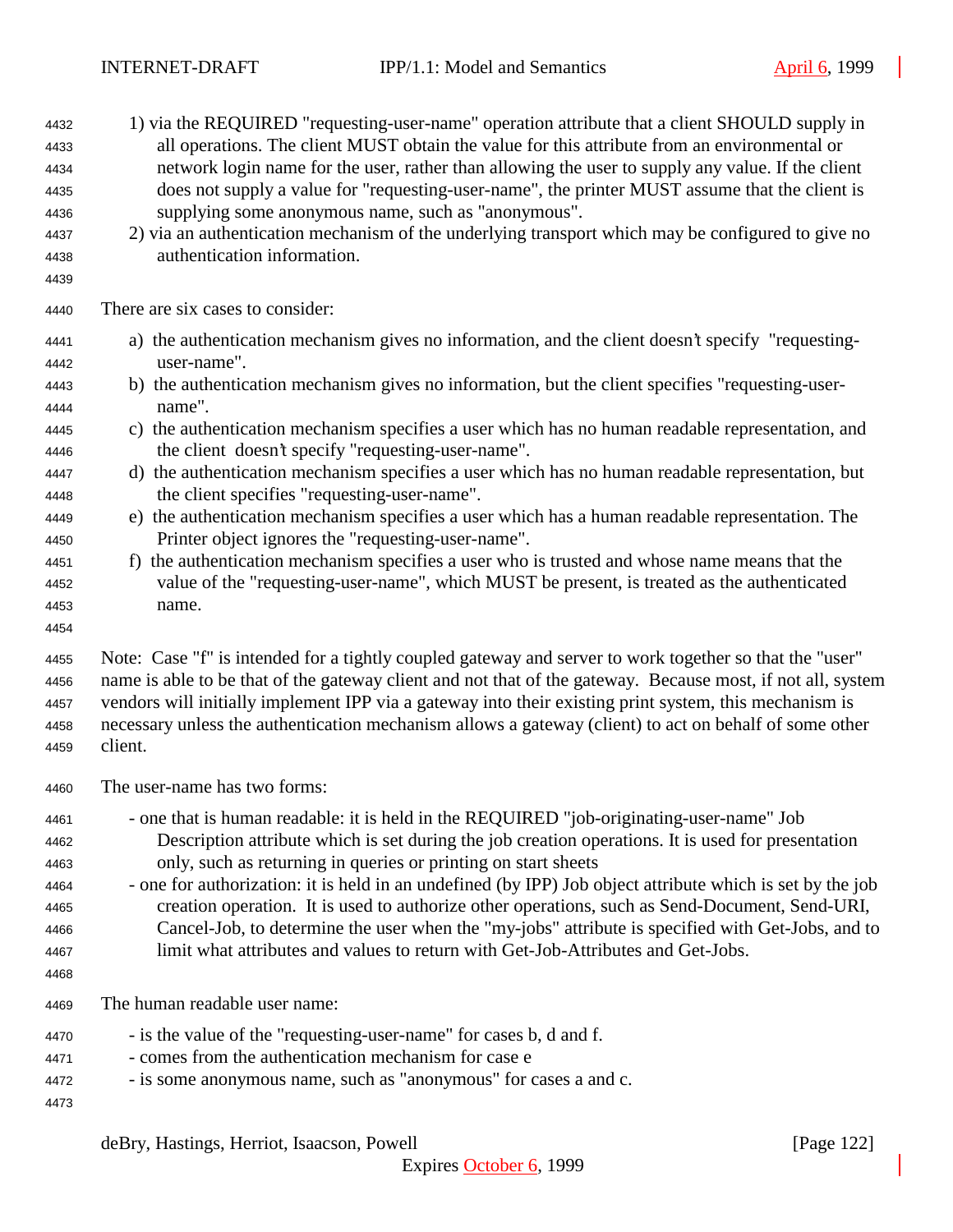- The user name used for authorization:
- is the value of the "requesting-user-name" for cases b and f.
- comes from the authentication mechanism for cases c, d and e
- is some anonymous name, such as "anonymous" for case a.
- 

 The essence of these rules for resolving conflicting sources of user-names is that a printer implementation is free to pick either source as long as it achieves consistent results. That is, if a user uses the same path for a series of requests, the requests MUST appear to come from the same user from the standpoint of both the human-readable user name and the user name for authorization. This rule MUST continue to apply even if a request could be authenticated by two or more mechanisms. It doesn't matter which of several authentication mechanisms a Printer uses as long as it achieves consistent results. If a client uses more than one authentication mechanism, it is recommended that an administrator make all credentials resolve to the same user and user-name as much as possible.

## 8.4 Restricted Queries

 In many IPP operations, a client supplies a list of attributes to be returned in the response. For security reasons, an IPP object may be configured not to return all attributes (or all values) that a client requests. The job attributes returned MAY depend on whether the requesting user is the same as the user that submitted the job. The IPP object MAY even return none of the requested attributes. In such cases, the status returned is the same as if the object had returned all requested attributes. The client cannot tell by such a response whether the requested attribute was present or absent on the object.

- 8.5 Operations performed by operators and system administrators
- For the three printer operations Pause-Printer, Resume-Printer, and Purge-Jobs (see sections 3.2.7, 3.2.8 and 3.2.9), the requesting user is intended to be an operator or administrator of the Printer object (see section 1). The means for authorizing an operator or administrator of the Printer object are not specified in this document.
- 8.6 Queries on jobs submitted using non-IPP protocols

 If the device that an IPP Printer is representing is able to accept jobs using other job submission protocols in addition to IPP, it is RECOMMENDED that such an implementation at least allow such "foreign" jobs to be queried using Get-Jobs returning "job-id" and "job-uri" as 'unknown'. Such an implementation NEED NOT support all of the same IPP job attributes as for IPP jobs. The IPP object returns the 'unknown' out-of-band value for any requested attribute of a foreign job that is supported for IPP jobs, but not for foreign jobs.

 It is further RECOMMENDED, that the IPP Printer generate "job-id" and "job-uri" values for such "foreign jobs", if possible, so that they may be targets of other IPP operations, such as Get-Job-Attributes and Cancel-Job. Such an implementation also needs to deal with the problem of authentication of such foreign jobs. One approach would be to treat all such foreign jobs as belonging to users other than the user of the IPP client. Another approach would be for the foreign job to belong to 'anonymous'. Only if

deBry, Hastings, Herriot, Isaacson, Powell **company** and the company of the company in the company of the company of the company of the company of the company of the company of the company of the company of the company of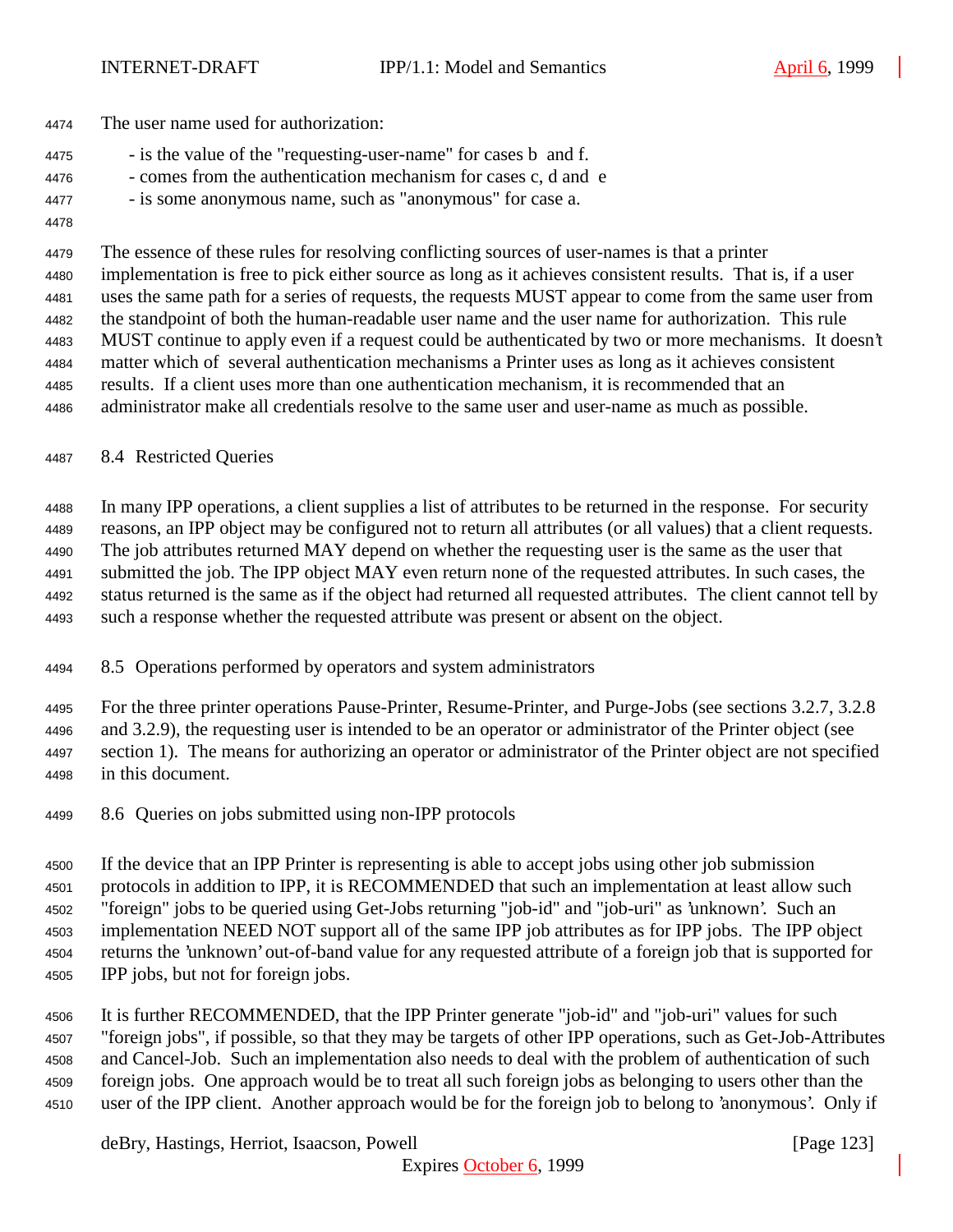| 4511 | the IPP client has been authenticated as an operator or administrator of the IPP Printer object, could the  |
|------|-------------------------------------------------------------------------------------------------------------|
| 4512 | foreign jobs be queried by an IPP request. Alternatively, if the security policy is to allow users to query |
| 4513 | other users' jobs, then the foreign jobs would also be visible to an end-user IPP client using Get-Jobs and |
| 4514 | Get-Job-Attributes.                                                                                         |
| 4515 | 8.7 IPP Security Application Profile for TLS                                                                |
| 4516 | The IPP application profile for TLS follows the standard "Mandatory Cipher Suites" requirement              |
| 4517 | as documented in the TLS specification [RFC2246].                                                           |
| 4518 | If a conforming IPP object supports TLS, it MUST implement and support the "Mandatory Cipher"               |
| 4519 | Suites" as specified in the TLS specification [RFC2246] and MAY support additional cipher suites.           |
| 4520 | A conforming IPP client SHOULD support TLS including the "Mandatory Cipher Suites" as specified in          |
| 4521 | the TLS specification [RFC2246]. A conforming IPP client MAY support additional cipher suites.              |
| 4522 | Client implementations MUST NOT assume any other cipher suites are supported by an IPP Printer              |
| 4523 | object.                                                                                                     |
| 4524 | 9. See the TLS specification [RFC2246] for a discussion of any government export restrictions on            |
| 4525 | implementations conforming to the "Mandatory Cipher Suites". References                                     |
| 4526 | [ASCII]                                                                                                     |
| 4527 | Coded Character Set - 7-bit American Standard Code for Information Interchange (ASCII), ANSI                |
| 4528 | X3.4-1986. This standard is the specification of the US-ASCII charset.                                      |
| 4529 | $[BCP-11]$                                                                                                  |
| 4530 | Bradner S., Hovey R., "The Organizations Involved in the IETF Standards Process", 1996/10/29                |
| 4531 | (RFC 2028)                                                                                                  |
| 4532 | [HTPP]                                                                                                      |
| 4533 | J. Barnett, K. Carter, R. DeBry, "Initial Draft - Hypertext Printing Protocol - HTPP/1.0",                  |
| 4534 | October 1996, ftp://ftp.pwg.org/pub/pwg/ipp/historic/htpp/overview.ps.gz                                    |
| 4535 | [IANA-CON]                                                                                                  |
| 4536 | Narte, T. and Alvestrand, H.T.: Guidelines for Writing an IANA Considerations Section in                    |
| 4537 | RFCs, Work in Progress, draft-iesg-iana-considerations-04.txt, May 21, 1998.                                |
| 4538 | $[IANA-CS]$                                                                                                 |
| 4539 | IANA Registry of Coded Character Sets: ftp://ftp.isi.edu/in-notes/iana/assignments/character-sets           |
| 4540 | $[IANA-MT]$                                                                                                 |
| 4541 | IANA Registry of Media Types: ftp://ftp.isi.edu/in-notes/iana/assignments/media-types/                      |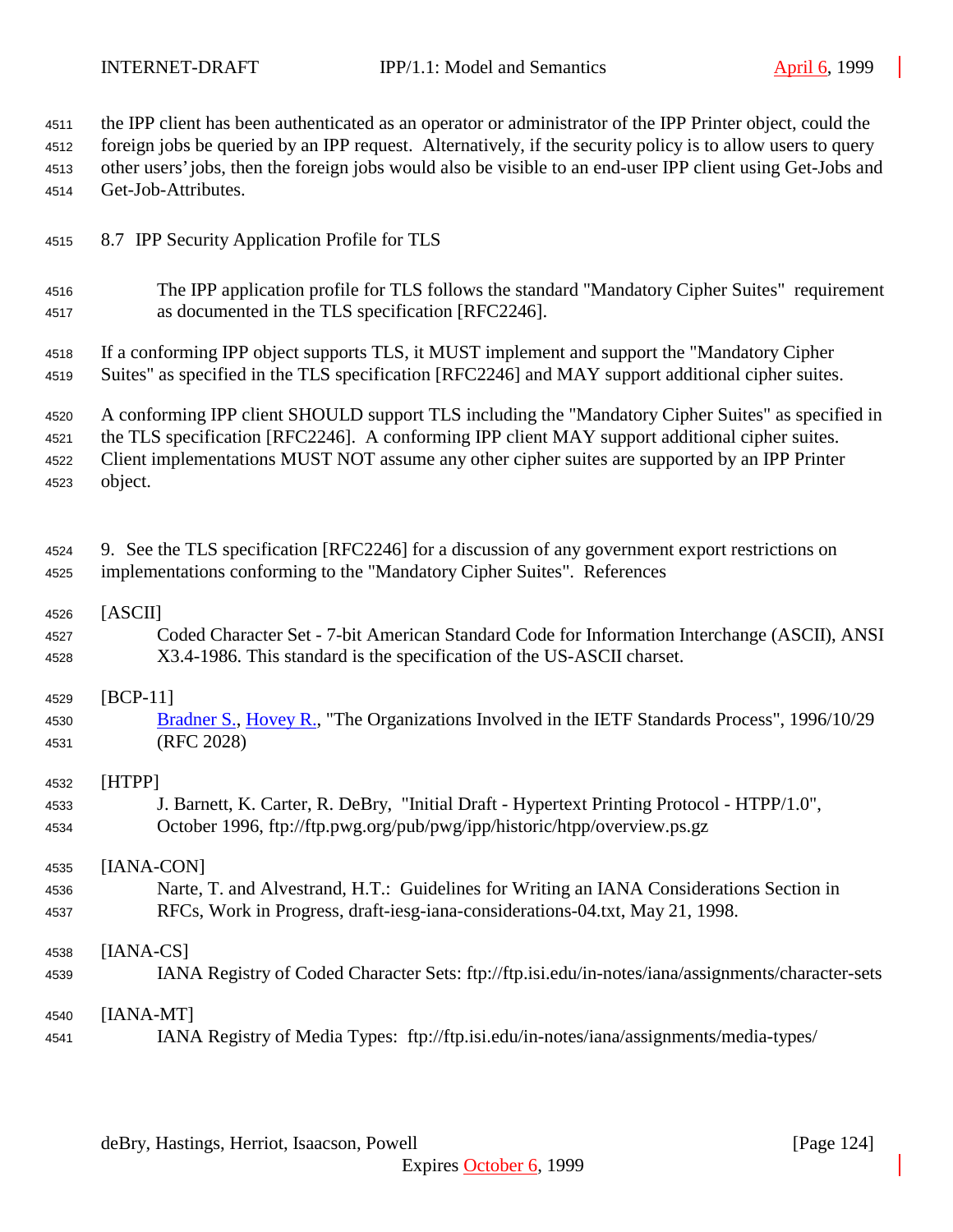| 4542 | $[IPP-HG]$                                                                                           |
|------|------------------------------------------------------------------------------------------------------|
| 4543 | Hastings, T., Manros, C., "Internet Printing Protocol/1.1: draft-ietf-ipp-implementers-guide-v11-    |
| 4544 | $??$ .txt, $??$ 1999, work in progress.                                                              |
|      |                                                                                                      |
| 4545 | $[IPP-HG1.0]$                                                                                        |
| 4546 | Hastings, T., Manros, C., "Internet Printing Protocol/1.0: Implementer's Guide", draft-ietf-ipp-     |
| 4547 | implementers-guide-01.txt, February 1999, work in progress.                                          |
| 4548 | [IPP LPD]                                                                                            |
| 4549 | Herriot, R., Hastings, T., Jacobs, N., Martin, J., "Mapping between LPD and IPP Protocols",          |
| 4550 | draft-ietf-ipp-lpd-ipp-map-05.txt, November 1998.                                                    |
| 4551 | $[IPP-MOD1.0]$                                                                                       |
| 4552 | R. deBry, T. Hastings, R. Herriot, S. Isaacson, P. Powell, "Internet Printing Protocol/1.0: Model    |
| 4553 | and Semantics", draft-ietf-ipp-model-11.txt, November, 1998.                                         |
| 4554 | $[IPP-PRO]$                                                                                          |
| 4555 | Herriot, R., Butler, S., Moore, P., Tuner, R., "Internet Printing Protocol/1.1: Encoding and         |
| 4556 | Transport", draft-ietf-ipp-protocol-v11-00.txt, February, 1999.                                      |
| 4557 | $[IPP-PRO1.0]$                                                                                       |
| 4558 | Herriot, R., Butler, S., Moore, P., Tuner, R., "Internet Printing Protocol/1.0: Encoding and         |
| 4559 | Transport", draft-ietf-ipp-protocol-07.txt, November, 1998.                                          |
| 4560 | $[IPP-RAT]$                                                                                          |
| 4561 | Zilles, S., "Rationale for the Structure and Model and Protocol for the Internet Printing Protocol", |
| 4562 | draft-ietf-ipp-rat-04.txt, November, 1998.                                                           |
| 4563 | $[IPP-REQ]$                                                                                          |
| 4564 | Wright, D., "Design Goals for an Internet Printing Protocol", draft-ietf-ipp-req-03.txt, November,   |
| 4565 | 1998.                                                                                                |
| 4566 | $[ISO10646-1]$                                                                                       |
| 4567 | ISO/IEC 10646-1:1993, "Information technology -- Universal Multiple-Octet Coded Character            |
| 4568 | Set (UCS) - Part 1: Architecture and Basic Multilingual Plane, JTC1/SC2."                            |
| 4569 | $[ISO8859-1]$                                                                                        |
| 4570 | ISO/IEC 8859-1:1987, "Information technology -- 8-bit One-Byte Coded Character Set - Part 1:         |
| 4571 | Latin Alphabet Nr 1", 1987, JTC1/SC2.                                                                |
| 4572 | $[ISO10175]$                                                                                         |
| 4573 | ISO/IEC 10175 Document Printing Application (DPA), June 1996.                                        |
| 4574 | [LDPA]                                                                                               |
| 4575 | T. Hastings, S. Isaacson, M. MacKay, C. Manros, D. Taylor, P. Zehler, "LDPA - Lightweight            |
| 4576 | Document Printing Application", October 1996,                                                        |
| 4577 | ftp://ftp.pwg.org/pub/pwg/ipp/historic/ldpa/ldpa8.pdf.gz                                             |
|      |                                                                                                      |

deBry, Hastings, Herriot, Isaacson, Powell [Page 125]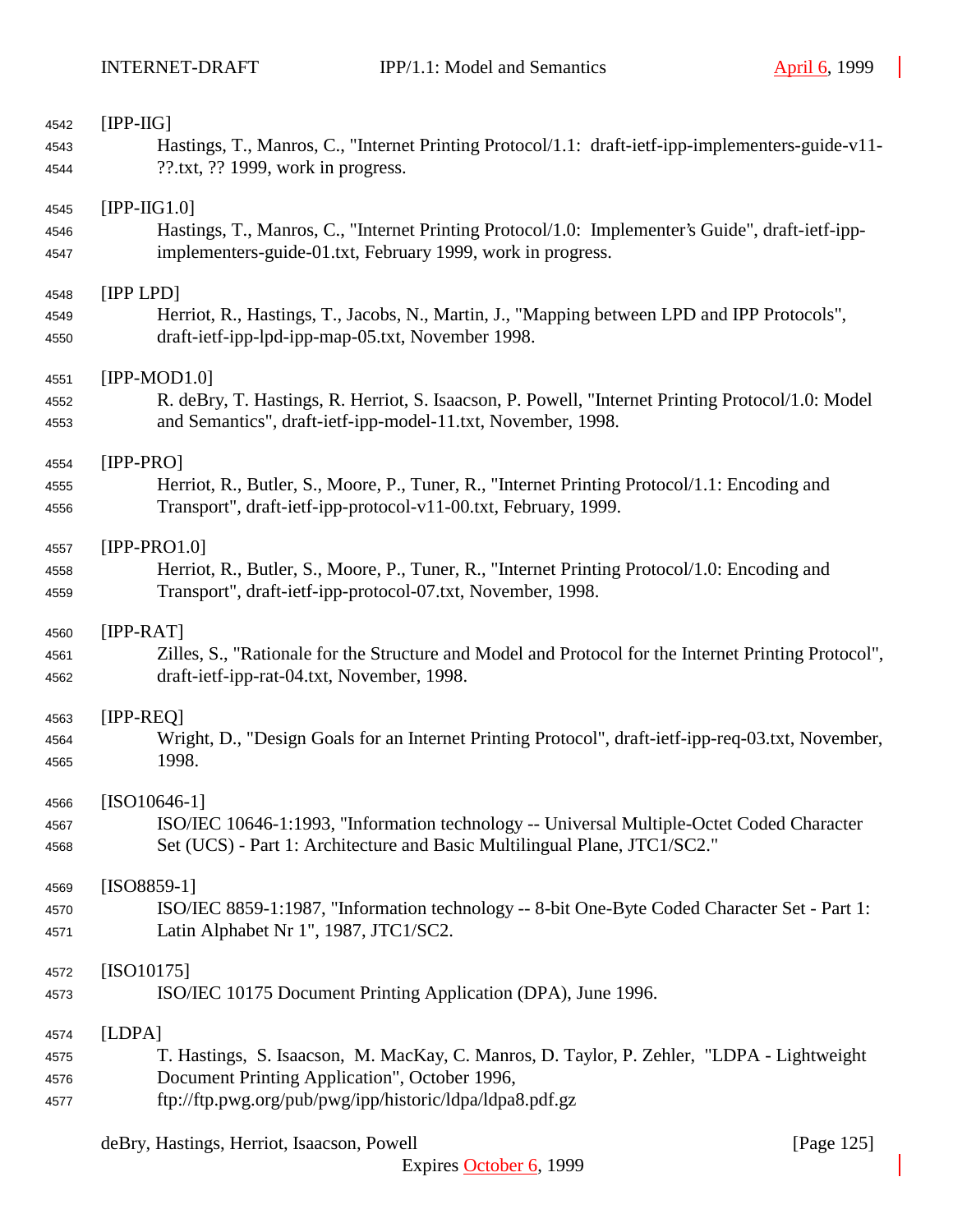| 4578         | [P1387.4]                                                                                                                                          |
|--------------|----------------------------------------------------------------------------------------------------------------------------------------------------|
| 4579         | Kirk, M. (editor), POSIX System Administration - Part 4: Printing Interfaces, POSIX 1387.4 D8,                                                     |
| 4580         | 1994.                                                                                                                                              |
| 4581<br>4582 | [PSIS] Herriot, R. (editor), X/Open A Printing System Interoperability Specification (PSIS), August<br>1995.                                       |
| 4583         | [PWG]                                                                                                                                              |
| 4584         | Printer Working Group, http://www.pwg.org.                                                                                                         |
| 4585         | [RFC1035]                                                                                                                                          |
| 4586<br>4587 | P. Mockapetris, "DOMAIN NAMES - IMPLEMENTATION AND SPECIFICATION", RFC<br>1035, November 1987.                                                     |
| 4588         | [RFC1179]                                                                                                                                          |
| 4589         | McLaughlin, L. III, (editor), "Line Printer Daemon Protocol" RFC 1179, August 1990.                                                                |
| 4590         | [RFC1759]                                                                                                                                          |
| 4591         | Smith, R., Wright, F., Hastings, T., Zilles, S., and Gyllenskog, J., "Printer MIB", RFC 1759,                                                      |
| 4592         | March 1995.                                                                                                                                        |
| 4593         | [RFC1766]                                                                                                                                          |
| 4594         | H. Alvestrand, "Tags for the Identification of Languages", RFC 1766, March 1995.                                                                   |
| 4595         | [RFC1903]                                                                                                                                          |
| 4596         | J. Case, et.al., "Textual Conventions for Version 2 of the Simple Network Management Protocol                                                      |
| 4597         | (SNMP v2)" RFC 1903, January 1996.                                                                                                                 |
| 4598         | [RFC1952]                                                                                                                                          |
| 4599         | P. Deutsch, "GZIP file format specification version 4.3", RFC 1952, May 1996.                                                                      |
|              |                                                                                                                                                    |
| 4600<br>4601 | [RFC2026]<br>S. Bradner, "The Internet Standards Process -- Revision 3", RFC 2026, October 1996.                                                   |
|              |                                                                                                                                                    |
| 4602         | $[RFC2045]$                                                                                                                                        |
| 4603         | N. Fried, N. Borenstein, ", Multipurpose Internet Mail Extensions (MIME) Part One: Format of<br>Internet Message Bodies " RFC 2045, November 1996. |
| 4604         |                                                                                                                                                    |
| 4605         | $[RFC2046]$                                                                                                                                        |
| 4606         | Multipurpose Internet Mail Extensions (MIME) Part Two: Media Types. N. Freed & N.                                                                  |
| 4607         | Borenstein. November 1996. (Obsoletes RFC1521, RFC1522, RFC1590), RFC 2046.                                                                        |
| 4608         | [RFC2048]                                                                                                                                          |
| 4609         | N. Freed, J. Klensin & J. Postel, "Multipurpose Internet Mail Extension (MIME) Part Four:                                                          |
| 4610         | Registration Procedures". RFC 2048, November 1996.                                                                                                 |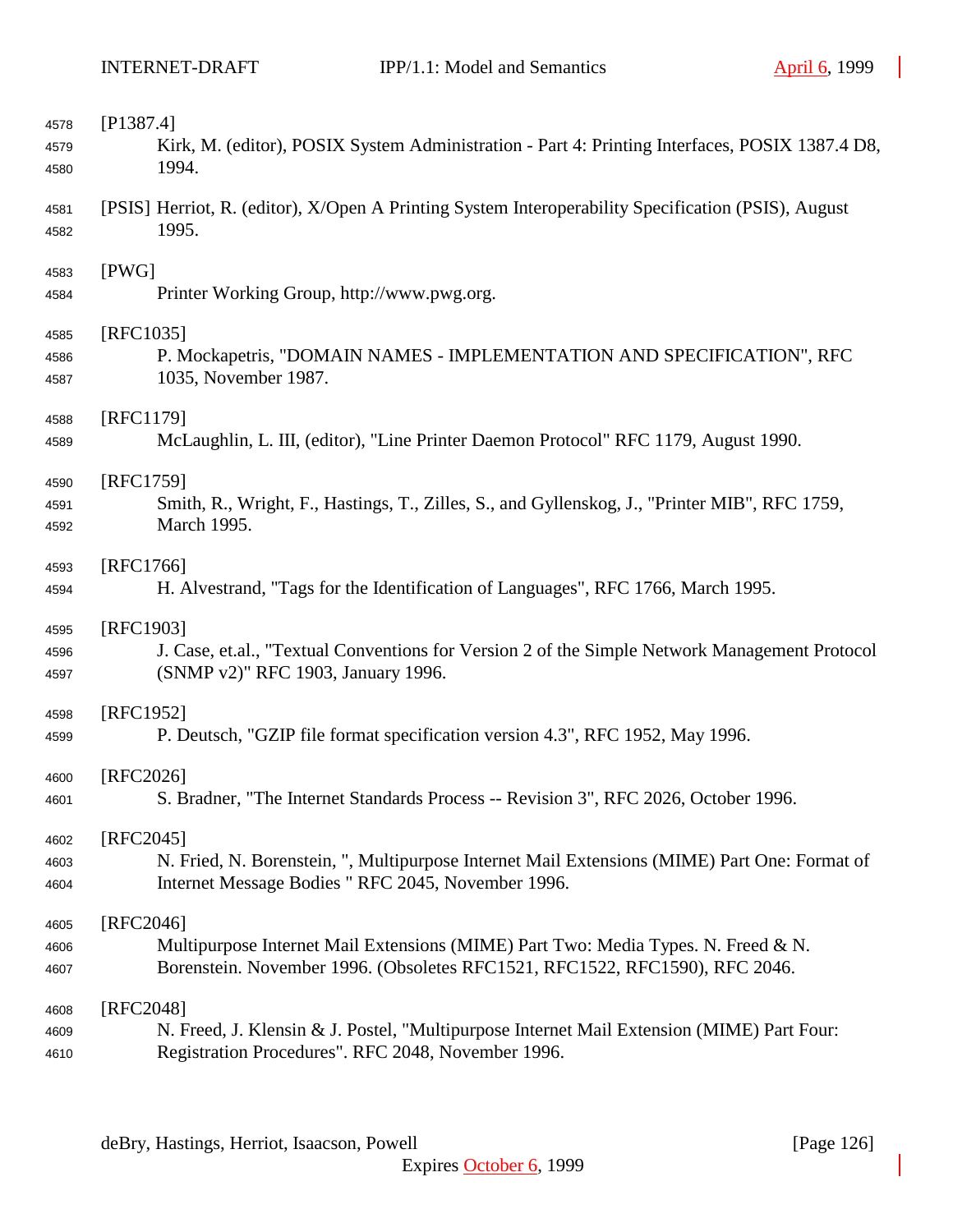| 4611         | [RFC2068]                                                                                    |
|--------------|----------------------------------------------------------------------------------------------|
| 4612         | R. Fielding, J. Gettys, J. Mogul, H. Frystyk, T. Berners-Lee, "Hypertext Transfer Protocol - |
| 4613         | HTTP/1.1", RFC 2068, January 1997                                                            |
|              |                                                                                              |
| 4614         | [RFC2069]                                                                                    |
| 4615         | J. Franks, P. Hallam-Baker, J. Hostetler, P. Leach, A. Luotonen, E. Sink, L. Stewart, "An    |
| 4616         | Extension to HTTP: Digest Access Authentication", RFC-2069, Jan 1997.                        |
| 4617         | [RFC2119]                                                                                    |
| 4618         | S. Bradner, "Key words for use in RFCs to Indicate Requirement Levels", RFC 2119, March      |
| 4619         | 1997                                                                                         |
|              |                                                                                              |
| 4620         | [RFC2228]                                                                                    |
| 4621         | M. Horowitz, S. Lunt, "FTP Security Extensions", RFC 2228, October 1997.                     |
| 4622         | [RFC2246]                                                                                    |
| 4623         | T. Dierks, C. Allen, "The TLS Protocol Version 1.0", RFC 2246, January 1999.                 |
|              |                                                                                              |
| 4624         | [RFC2277]                                                                                    |
| 4625         | H. Alvestrand, "IETF Policy on Character Sets and Languages" RFC 2277, January 1998.         |
| 4626         | [RFC2278]                                                                                    |
| 4627         | N. Freed, J. Postel: "IANA CharSet Registration Procedures", RFC 2278, January 1998.         |
|              |                                                                                              |
| 4628         | [RFC2279]                                                                                    |
| 4629         | F. Yergeau, "UTF-8, a transformation format of ISO 10646", RFC 2279. January 1998.           |
|              | $[RFC2316]$                                                                                  |
| 4630<br>4631 | S. Bellovin, "Report of the IAB Security Architecture Workshop", RFC 2316, April 1998.       |
|              |                                                                                              |
| 4632         | [RFC2396]                                                                                    |
| 4633         | Berners-Lee, T., Fielding, R., Masinter, L., "Uniform Resource Identifiers (URI): Generic    |
| 4634         | Syntax", RFC 2396, August 1998.                                                              |
|              | [SSL]                                                                                        |
| 4635<br>4636 | Netscape, The SSL Protocol, Version 3, (Text version 3.02), November 1996.                   |
|              |                                                                                              |
| 4637         | [SWP]                                                                                        |
| 4638         | P. Moore, B. Jahromi, S. Butler, "Simple Web Printing SWP/1.0", May 7, 1997,                 |
| 4639         | ftp://ftp.pwg.org/pub/pwg/ipp/new_PRO/swp9705.pdf                                            |
|              |                                                                                              |
|              |                                                                                              |
| 4640         | 10. Notices                                                                                  |

 The IETF takes no position regarding the validity or scope of any intellectual property or other rights that might be claimed to pertain to the implementation or use of the technology described in this document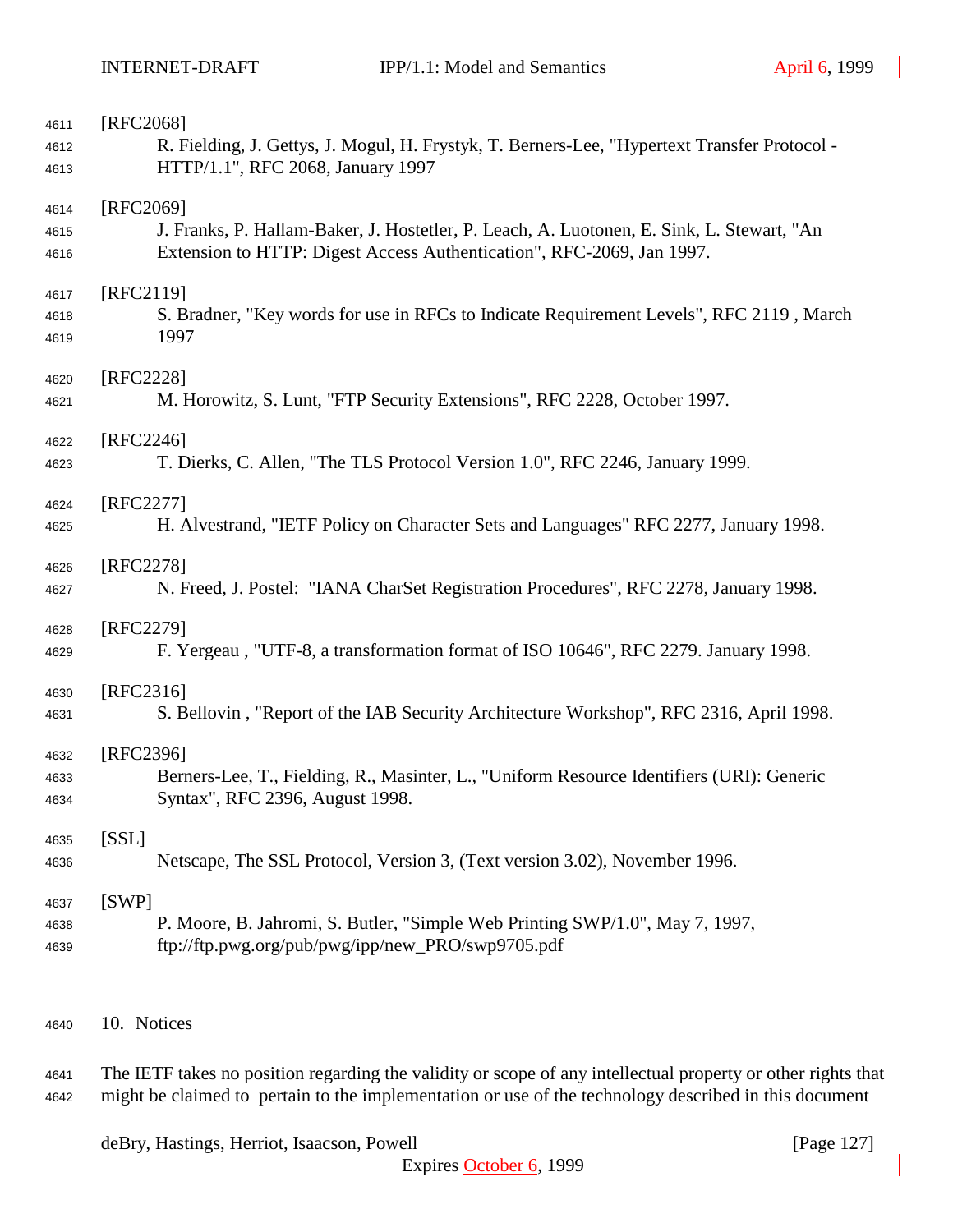or the extent to which any license under such rights might or might not be available; neither does it represent that it has made any effort to identify any such rights. Information on the IETF's procedures with respect to rights in standards-track and standards-related documentation can be found in BCP- 11[BCP-11]. Copies of claims of rights made available for publication and any assurances of licenses to be made available, or the result of an attempt made to obtain a general license or permission for the use of such proprietary rights by implementers or users of this specification can be obtained from the IETF Secretariat.

 The IETF invites any interested party to bring to its attention any copyrights, patents or patent applications, or other proprietary rights which may cover technology that may be required to practice this standard. Please address the information to the IETF Executive Director.

Copyright (C) The Internet Society (1999). All Rights Reserved.

 This document and translations of it may be copied and furnished to others, and derivative works that comment on or otherwise explain it or assist in its implementation may be prepared, copied, published and distributed, in whole or in part, without restriction of any kind, provided that the above copyright notice and this paragraph are included on all such copies and derivative works. However, this document itself may not be modified in any way, such as by removing the copyright notice or references to the Internet Society or other Internet organizations, except as needed for the purpose of developing Internet standards in which case the procedures for copyrights defined in the Internet Standards process must be followed, or as required to translate it into languages other than English.

 The limited permissions granted above are perpetual and will not be revoked by the Internet Society or its successors or assigns.

 This document and the information contained herein is provided on an "AS IS" basis and THE INTERNET SOCIETY AND THE INTERNET ENGINEERING TASK FORCE DISCLAIMS ALL WARRANTIES, EXPRESS OR IMPLIED, INCLUDING BUT NOT LIMITED TO ANY WARRANTY THAT THE USE OF THE INFORMATION HEREIN WILL NOT INFRINGE ANY RIGHTS OR ANY IMPLIED WARRANTIES OF MERCHANTABILITY OR FITNESS FOR A PARTICULAR PURPOSE.

- 11. Author's Address
- Scott A. Isaacson (Editor) Novell, Inc. 122 E 1700 S Provo, UT 84606 Phone: 801-861-7366 Fax: 801-861-2517 e-mail: sisaacson@novell.com
- Tom Hastings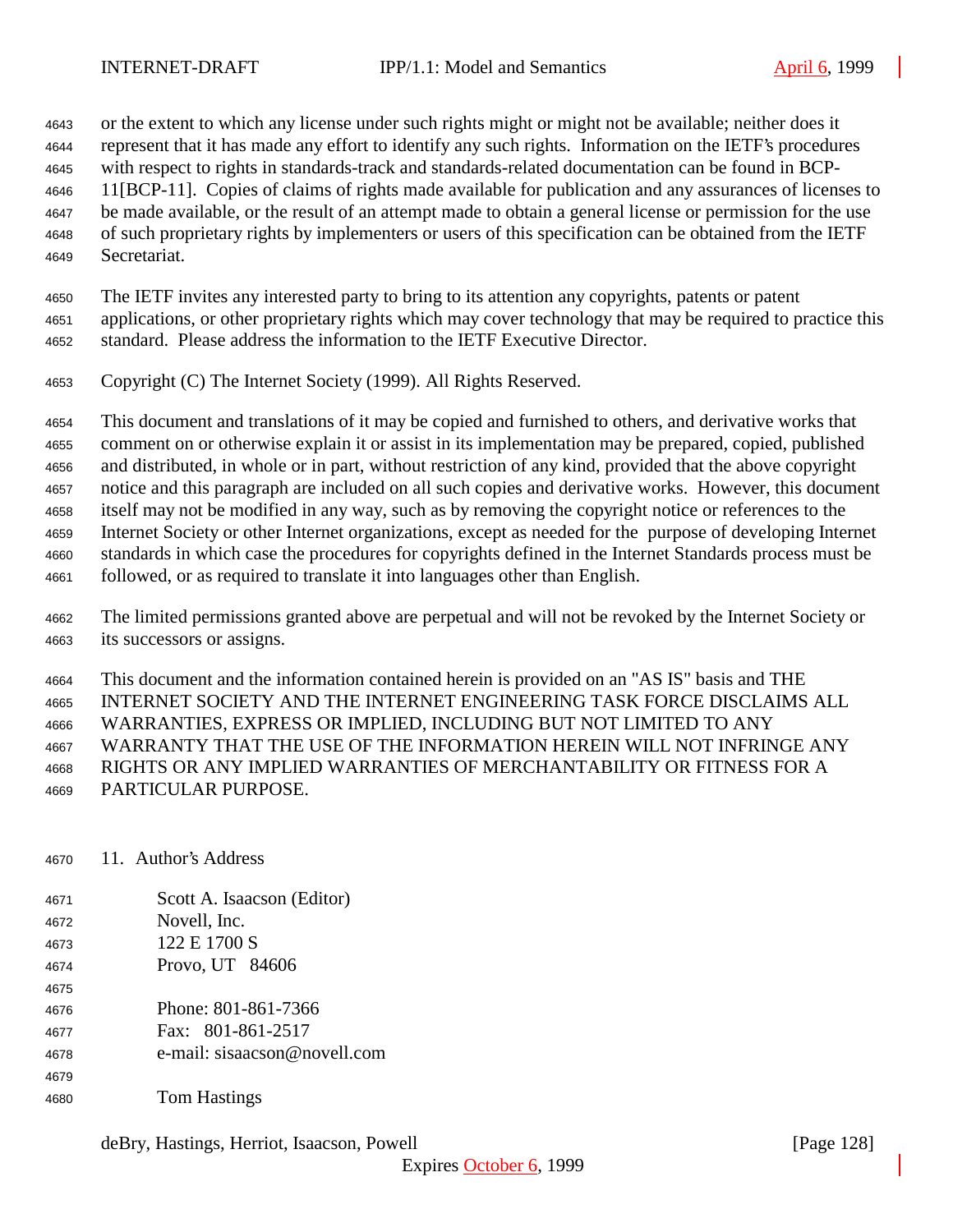| 4681 | <b>Xerox Corporation</b>                                                                                  |
|------|-----------------------------------------------------------------------------------------------------------|
| 4682 | 737 Hawaii St. ESAE 231                                                                                   |
| 4683 | El Segundo, CA 90245                                                                                      |
| 4684 |                                                                                                           |
| 4685 | Phone: 310-333-6413                                                                                       |
| 4686 | Fax: 310-333-5514                                                                                         |
| 4687 | e-mail: hastings@cp10.es.xerox.com                                                                        |
| 4688 |                                                                                                           |
| 4689 | Robert Herriot                                                                                            |
| 4690 | Xerox Corp.                                                                                               |
| 4691 | 3400 Hill View Ave, Building 1                                                                            |
| 4692 | Palo Alto, CA 94304                                                                                       |
| 4693 |                                                                                                           |
| 4694 | Phone: 650-813-7696                                                                                       |
| 4695 | 650-813-6860<br>Fax:                                                                                      |
| 4696 | e-mail: robert.herriot@pahv.xerox.com                                                                     |
| 4697 |                                                                                                           |
| 4698 | Roger deBry                                                                                               |
| 4699 | <b>HUC/003G</b>                                                                                           |
| 4700 | <b>IBM</b> Corporation                                                                                    |
| 4701 | P.O. Box 1900                                                                                             |
| 4702 | Boulder, CO 80301-9191                                                                                    |
| 4703 |                                                                                                           |
| 4704 | Phone: (303) 924-4080                                                                                     |
| 4705 | Fax: (303) 924-9889                                                                                       |
| 4706 | e-mail: debry@vnet.ibm.com                                                                                |
| 4707 |                                                                                                           |
| 4708 | <b>Patrick Powell</b>                                                                                     |
| 4709 | <b>Astart Technologies</b>                                                                                |
| 4710 | 9475 Chesapeake Dr., Suite D                                                                              |
| 4711 | San Diego, CA 95123                                                                                       |
| 4712 |                                                                                                           |
| 4713 | Phone: (619) 874-6543                                                                                     |
| 4714 | Fax: (619) 279-8424                                                                                       |
| 4715 | e-mail: papowell@astart.com                                                                               |
| 4716 |                                                                                                           |
| 4717 | IPP Mailing List: ipp@pwg.org                                                                             |
| 4718 | IPP Mailing List Subscription: ipp-request@pwg.org                                                        |
| 4719 | IPP Web Page: http://www.pwg.org/ipp/                                                                     |
| 4720 |                                                                                                           |
| 4721 | Implementers of this specification are encouraged to join IPP Mailing List in order to participate in any |
| 4722 | discussions of clarification issues and review of registration proposals for additional attributes and    |
| 4723 | values.                                                                                                   |
| 4724 |                                                                                                           |
| 4725 | Other Participants:                                                                                       |

deBry, Hastings, Herriot, Isaacson, Powell [Page 129]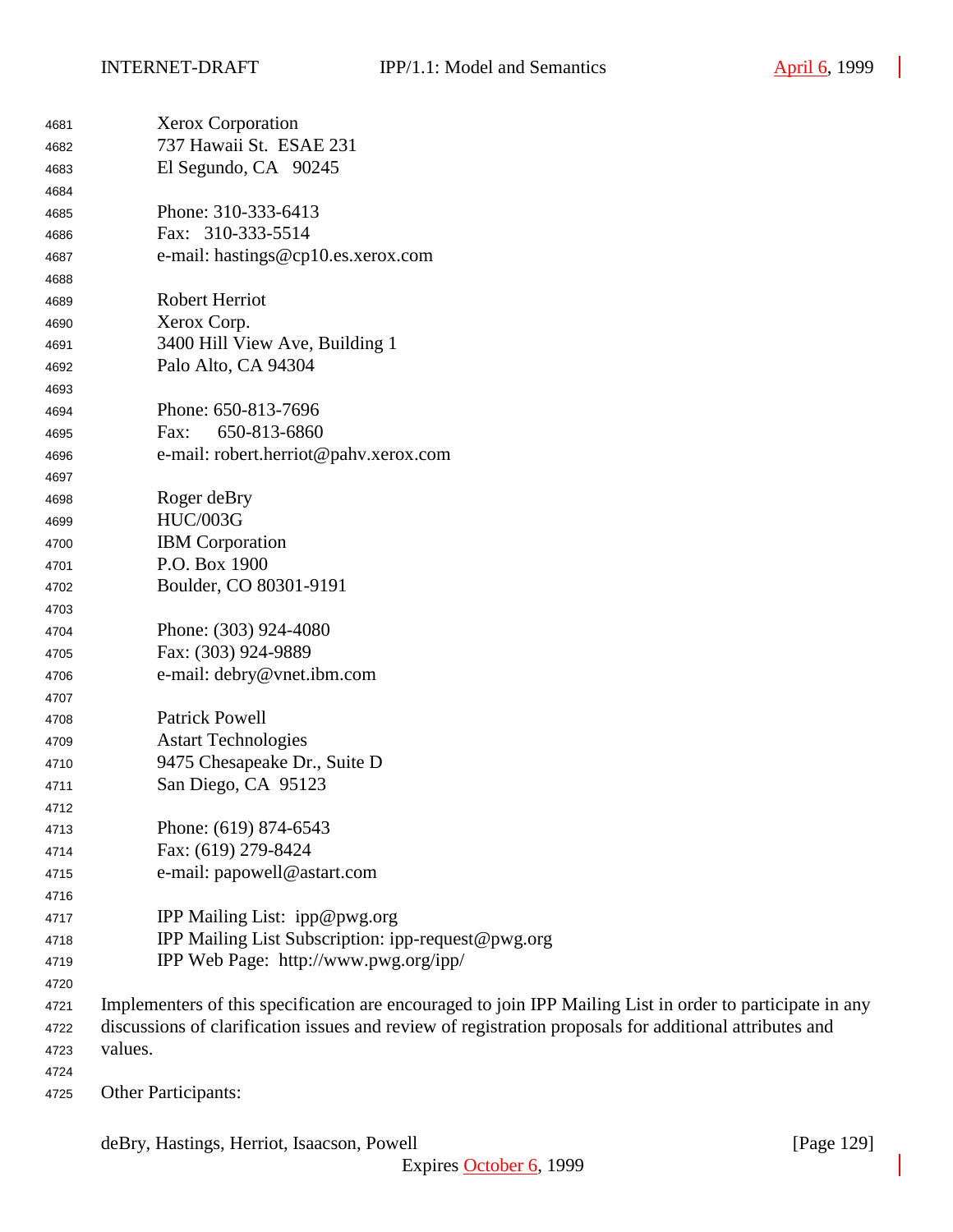| 4726 | <b>Chuck Adams - Tektronix</b>          |
|------|-----------------------------------------|
| 4727 | <b>Jeff Barnett - IBM</b>               |
| 4728 | Ron Bergman - Dataproducts Corp.        |
| 4729 | Sylvan Butler - HP                      |
| 4730 | Keith Carter - IBM Corporation          |
| 4731 | Jeff Copeland - QMS                     |
| 4732 | Andy Davidson - Tektronix               |
| 4733 | Mabry Dozier - QMS                      |
| 4734 | Lee Farrell - Canon Information Systems |
| 4735 | <b>Steve Gebert - IBM</b>               |
| 4736 | Babek Jahromi - Microsoft               |
| 4737 | David Kellerman - Northlake Software    |
| 4738 | Rick Landau - Digital                   |
| 4739 | Greg LeClair - Epson                    |
| 4740 | Harry Lewis - IBM                       |
| 4741 | Pete Loya - HP                          |
| 4742 | Ray Lutz - Cognisys                     |
| 4743 | Mike MacKay - Novell, Inc.              |
| 4744 | Daniel Manchala - Xerox                 |
| 4745 | Carl-Uno Manros - Xerox                 |
| 4746 | Jay Martin - Underscore                 |
| 4747 | Larry Masinter - Xerox                  |
| 4748 | Stan McConnell - Xerox                  |
| 4749 | Ira McDonald - High North Inc.          |
| 4750 | Paul Moore - Microsoft                  |
| 4751 | Tetsuya Morita - Ricoh                  |
| 4752 | Yuichi Niwa - Ricoh                     |
| 4753 | Pat Nogay - IBM                         |
| 4754 | <b>Ron Norton - Printronics</b>         |
| 4755 | <b>Bob Pentecost - HP</b>               |
| 4756 | Rob Rhoads - Intel                      |
| 4757 | Xavier Riley - Xerox                    |
| 4758 | David Roach - Unisys                    |
| 4759 | Stuart Rowley - Kyocera                 |
| 4760 | Hiroyuki Sato - Canon                   |
| 4761 | Bob Setterbo - Adobe                    |
| 4762 | Devon Taylor - Novell, Inc.             |
| 4763 | Mike Timperman - Lexmark                |
| 4764 | Randy Turner - Sharp                    |
| 4765 | Atsushi Yuki - Kyocera                  |
| 4766 | Rick Yardumian - Xerox                  |
| 4767 | Lloyd Young - Lexmark                   |
| 4768 | Bill Wagner - DPI                       |
| 4769 | Jim Walker - DAZEL                      |
| 4770 | Chris Wellens - Interworking Labs       |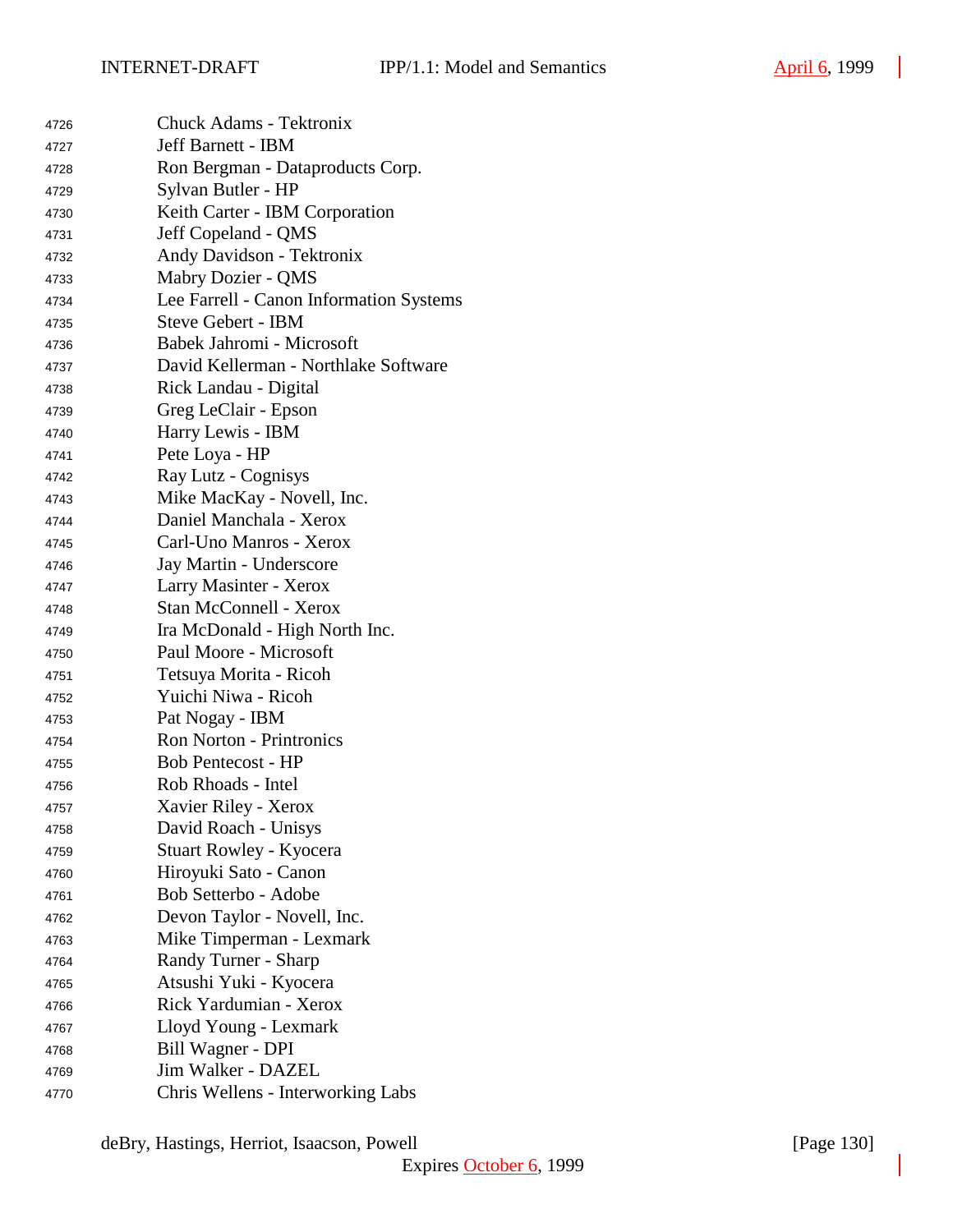| 4771 | Rob Whittle - Novell, Inc. |
|------|----------------------------|
| 4772 | Don Wright - Lexmark       |
| 4773 | Peter Zehler - Xerox       |
| 4774 | Steve Zilles - Adobe       |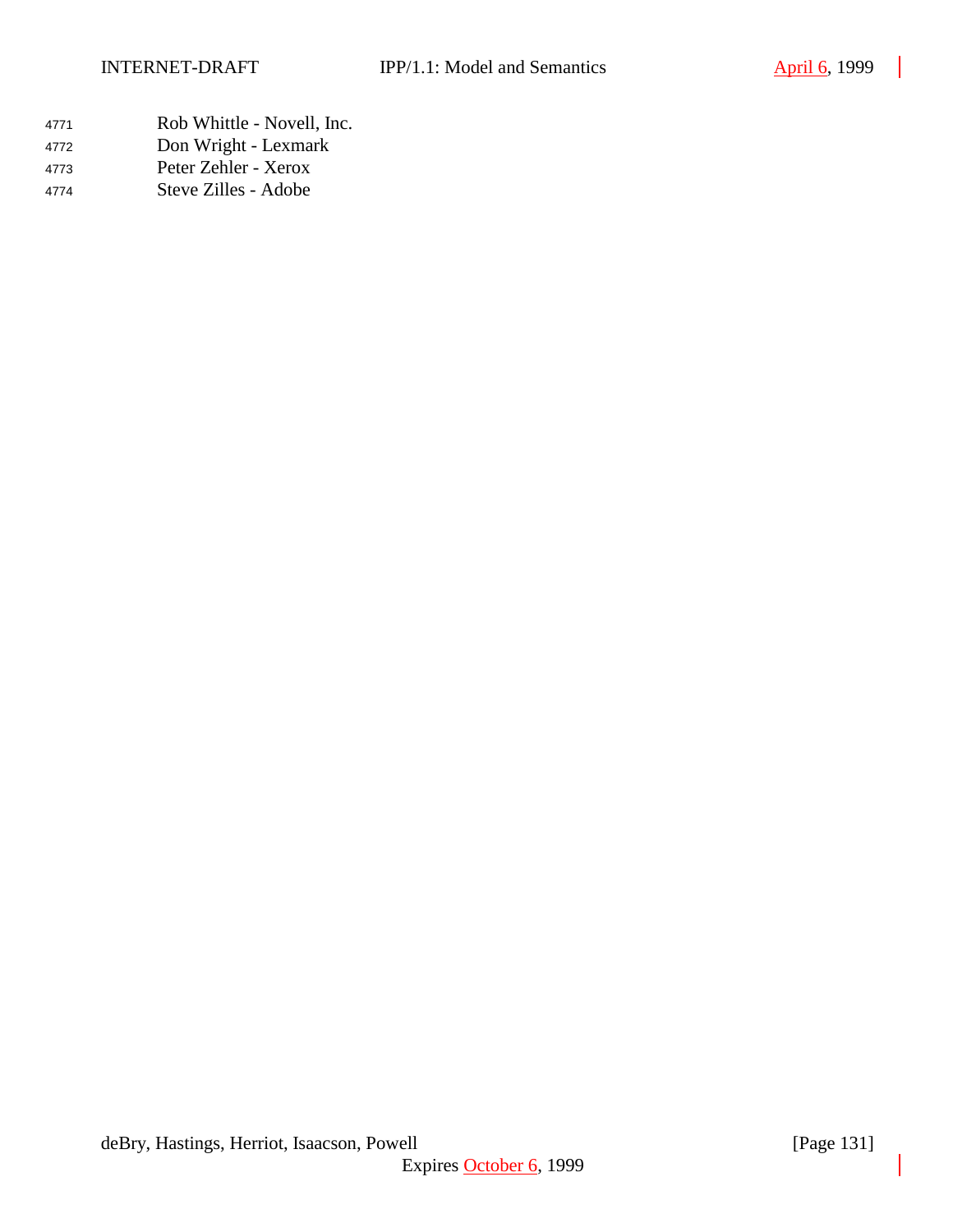- 12. Formats for IPP Registration Proposals
- In order to propose an IPP extension for registration, the proposer must submit an application to IANA
- 4777 by email to "iana@iana.org" or by filling out the appropriate form on the IANA web pages
- (http://www.iana.org). This section specifies the required information and the formats for proposing
- registrations of extensions to IPP as provided in Section 6 for:
- 
- 1. type2 'keyword' attribute values
- 2. type3 'keyword' attribute values
- 3. type2 'enum' attribute values
- 4. type3 'enum' attribute values
- 5. attributes
- 6. attribute syntaxes
- 7. operations
- 8. status codes
- 12.1 Type2 keyword attribute values registration
- Type of registration: type2 keyword attribute value
- Name of attribute to which this keyword specification is to be added:
- Proposed keyword name of this keyword value:
- Specification of this keyword value (follow the style of IPP Model Section 4.1.2.3):
- Name of proposer:
- Address of proposer:
- Email address of proposer:
- 
- Note: For type2 keywords, the Designated Expert will be the point of contact for the approved
- registration specification, if any maintenance of the registration specification is needed.
- 12.2 Type3 keyword attribute values registration
- Type of registration: type3 keyword attribute value
- Name of attribute to which this keyword specification is to be added:
- Proposed keyword name of this keyword value:
- Specification of this keyword value (follow the style of IPP Model Section 4.1.2.3):
- Name of proposer:
- Address of proposer:
- Email address of proposer:
- 
- Note: For type3 keywords, the proposer will be the point of contact for the approved registration specification, if any maintenance of the registration specification is needed.
- 12.3 Type2 enum attribute values registration
- Type of registration: type2 enum attribute value

deBry, Hastings, Herriot, Isaacson, Powell [Page 132]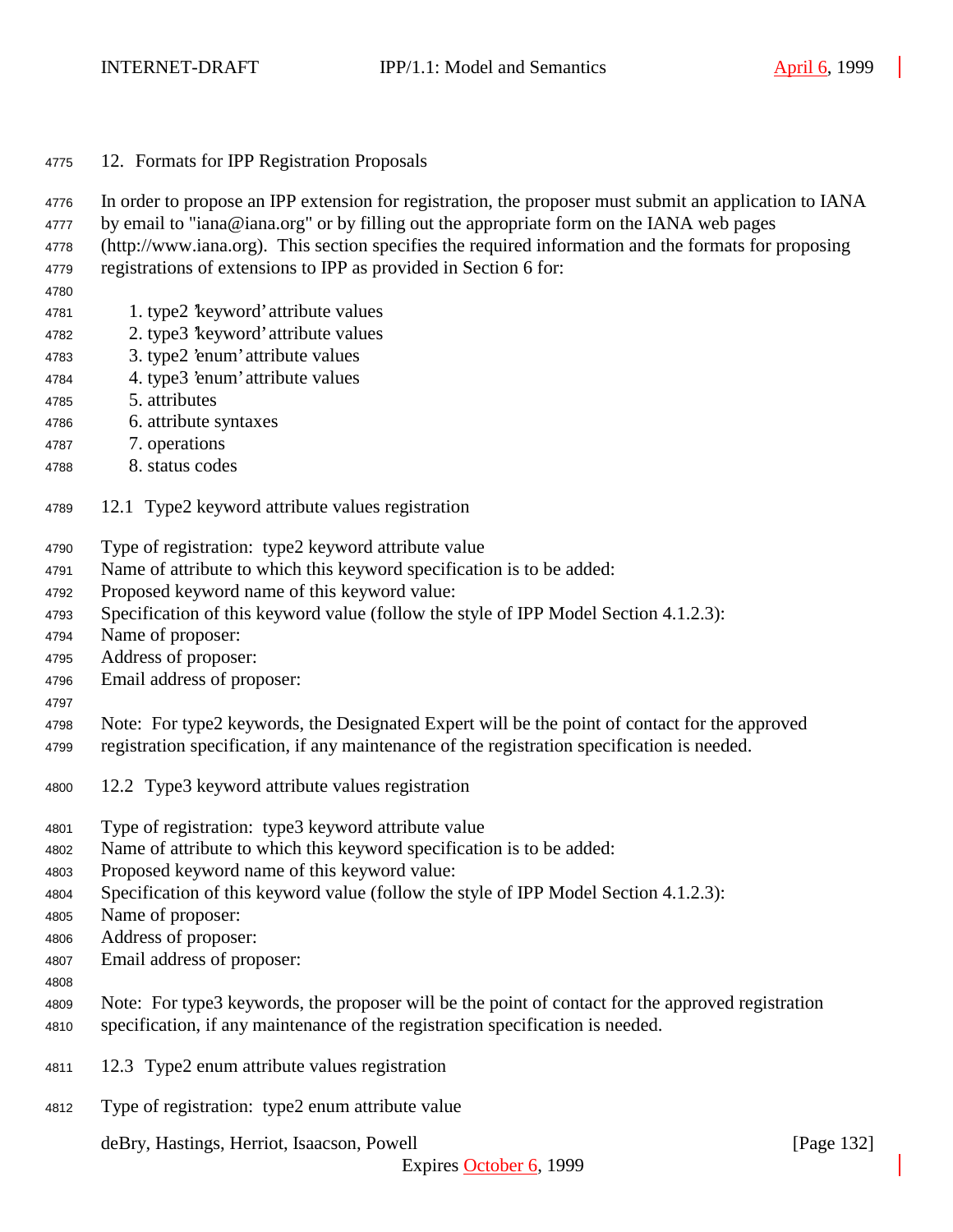- Name of attribute to which this enum specification is to be added:
- Keyword symbolic name of this enum value:
- Numeric value (to be assigned by the IPP Designated Expert in consultation with IANA):
- Specification of this enum value (follow the style of IPP Model Section 4.1.4):
- Name of proposer:
- Address of proposer:
- Email address of proposer:
- Note: For type2 enums, the Designated Expert will be the point of contact for the approved registration
- specification, if any maintenance of the registration specification is needed.
- 12.4 Type3 enum attribute values registration
- Type of registration: type3 enum attribute value
- Name of attribute to which this enum specification is to be added:
- Keyword symbolic name of this enum value:
- Numeric value (to be assigned by the IPP Designated Expert in consultation with IANA):
- Specification of this enum value (follow the style of IPP Model Section 4.1.4):
- Name of proposer:
- Address of proposer:
- Email address of proposer:

# 

- Note: For type3 enums, the proposer will be the point of contact for the approved registration
- specification, if any maintenance of the registration specification is needed.
- 12.5 Attribute registration
- Type of registration: attribute
- Proposed keyword name of this attribute:
- Types of attribute (Operation, Job Template, Job Description, Printer Description):
- Operations to be used with if the attribute is an operation attribute:
- Object (Job, Printer, etc. if bound to an object):
- Attribute syntax(es) (include 1setOf and range as in Section 4.2):
- If attribute syntax is 'keyword' or 'enum', is it type2 or type3:
- If this is a Printer attribute, MAY the value returned depend on "document-format" (See Section 6.2):
- If this is a Job Template attribute, how does its specification depend on the value of the "multiple-
- document-handling" attribute:
- Specification of this attribute (follow the style of IPP Model Section 4.2):
- Name of proposer:
- Address of proposer:
- Email address of proposer:
- 
- Note: For attributes, the IPP Designated Expert will be the point of contact for the approved registration specification, if any maintenance of the registration specification is needed.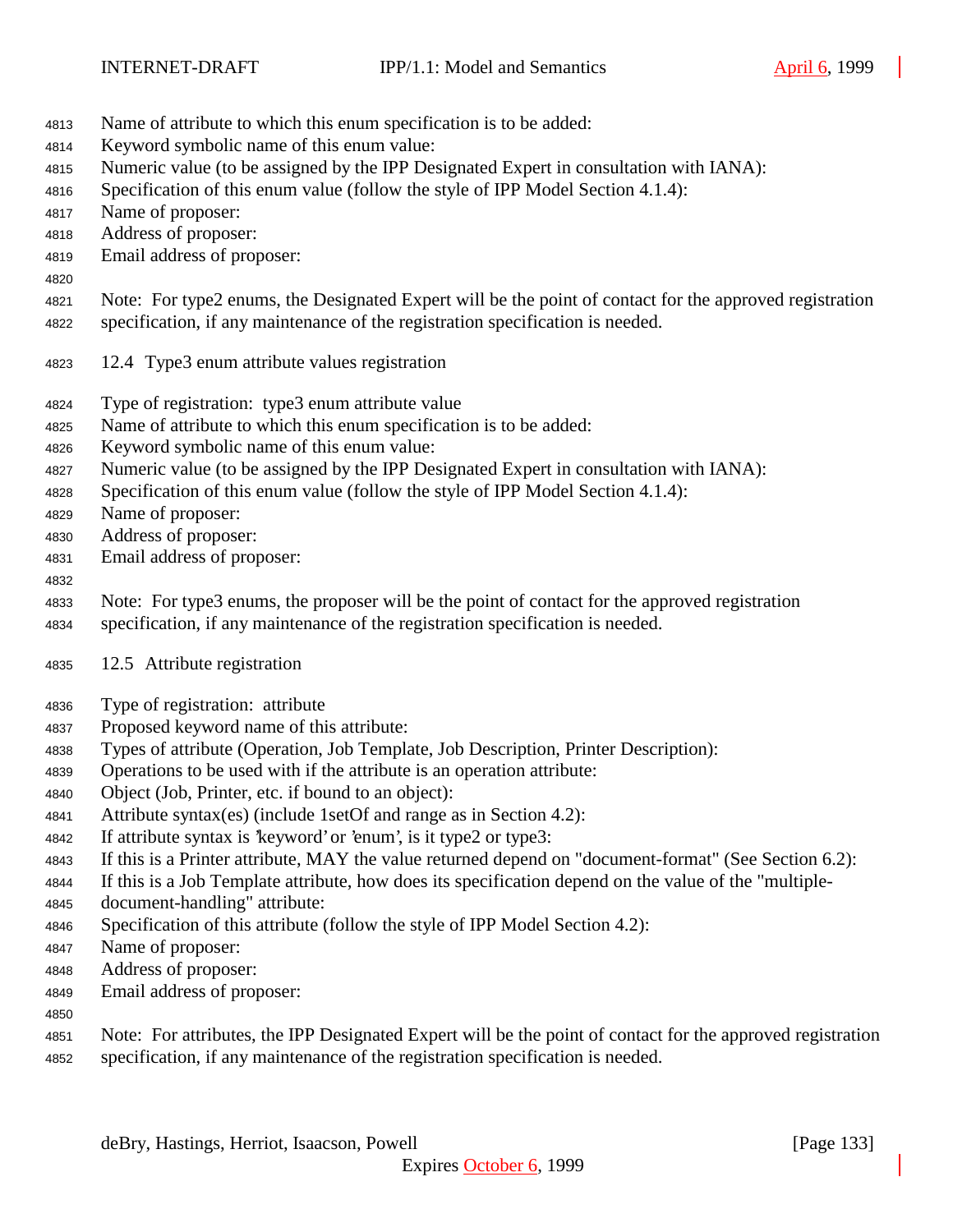- 12.6 Attribute Syntax registration
- Type of registration: attribute syntax
- Proposed name of this attribute syntax:
- Type of attribute syntax (integer, octetString, character-string, see [IPP-PRO]):
- Numeric value (to be assigned by the IPP Designated Expert in consultation with IANA):
- Specification of this attribute (follow the style of IPP Model Section 4.1):
- Name of proposer:
- Address of proposer:
- Email address of proposer:
- 
- Note: For attribute syntaxes, the IPP Designated Expert will be the point of contact for the approved registration specification, if any maintenance of the registration specification is needed.
- 12.7 Operation registration
- Type of registration: operation
- Proposed name of this operation:
- Numeric operation-id value (to be assigned by the IPP Designated Expert in consultation with IANA):
- Object Target (Job, Printer, etc. that operation is upon):
- Specification of this attribute (follow the style of IPP Model Section 3):
- Name of proposer:
- Address of proposer:
- Email address of proposer:
- 

Note: For operations, the IPP Designated Expert will be the point of contact for the approved

- registration specification, if any maintenance of the registration specification is needed.
- 12.8 Attribute Group registration
- Type of registration: attribute group
- Proposed name of this attribute group:
- Numeric tag according to [IPP-PRO] (to be assigned by the IPP Designated Expert in consultation with IANA):
- Operation requests and group number for each operation in which the attribute group occurs:
- Operation responses and group number for each operation in which the attribute group occurs:
- Specification of this attribute group (follow the style of IPP Model Section 3):
- Name of proposer:
- Address of proposer:
- Email address of proposer:
- 
- Note: For attribute groups, the IPP Designated Expert will be the point of contact for the approved
- registration specification, if any maintenance of the registration specification is needed.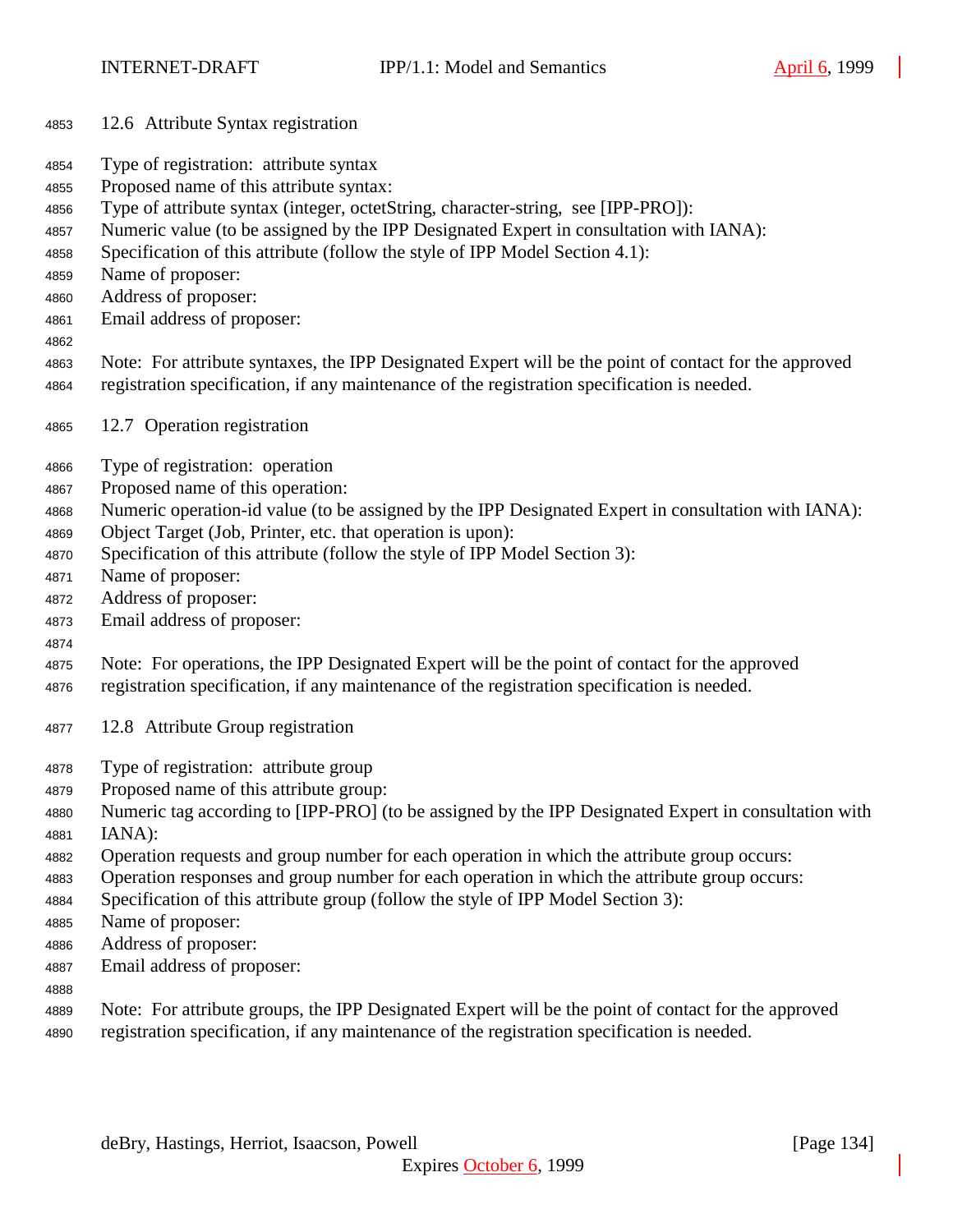- 12.9 Status code registration
- Type of registration: status code
- Keyword symbolic name of this status code value:
- Numeric value (to be assigned by the IPP Designated Expert in consultation with IANA):
- Operations that this status code may be used with:
- Specification of this status code (follow the style of IPP Model Section 14 APPENDIX B: Status Codes
- and Suggested Status Code Messages):
- Name of proposer:
- Address of proposer:
- Email address of proposer:
- 
- Note: For status codes, the Designated Expert will be the point of contact for the approved registration specification, if any maintenance of the registration specification is needed.
- 13. APPENDIX A: Terminology
- This specification uses the terminology defined in this section.
- 13.1 Conformance Terminology
- The key words "MUST", "MUST NOT", "REQUIRED", "SHOULD", "SHOULD NOT",
- "RECOMMENDED", "MAY", and "OPTIONAL" in this document are to be interpreted as described in RFC 2119 [RFC2119].
- 13.1.1 NEED NOT
- This term is not included in RFC 2119. The verb "NEED NOT" indicates an action that the subject of the sentence does not have to implement in order to claim conformance to the standard. The verb
- "NEED NOT" is used instead of "MAY NOT" since "MAY NOT" sounds like a prohibition.
- 13.2 Model Terminology
- 13.2.1 Keyword

 Keywords are used within this document as identifiers of semantic entities within the abstract model (see section 4.1.2.3). Attribute names, some attribute values, attribute syntaxes, and attribute group names are represented as keywords.

13.2.2 Attributes

 An attribute is an item of information that is associated with an instance of an IPP object. An attribute consists of an attribute name and one or more attribute values. Each attribute has a specific attribute

deBry, Hastings, Herriot, Isaacson, Powell **company** and the company of the company in the company of the company of the company of the company of the company of the company of the company of the company of the company of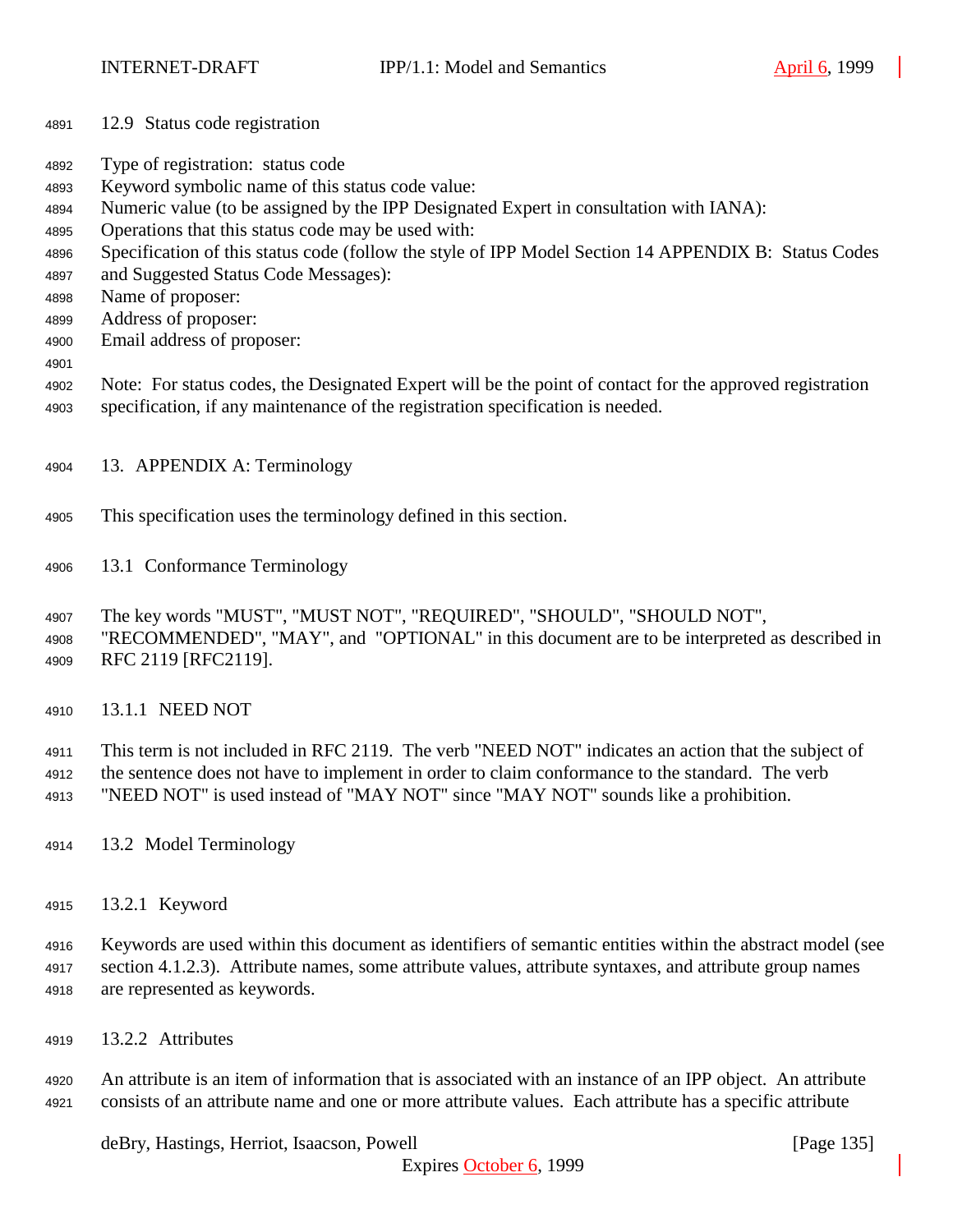- syntax. All object attributes are defined in section 3.3.5 and all operation attributes are defined in section 3.
- Job Template Attributes are described in section 4.2. The client optionally supplies Job Template attributes in a create request (operation requests that create Job objects). The Printer object has associated attributes which define supported and default values for the Printer.
- 13.2.2.1 Attribute Name

 Each attribute is uniquely identified in this document by its attribute name. An attribute name is a keyword. The keyword attribute name is given in the section header describing that attribute. In running text in this document, attribute names are indicated inside double quotation marks (") where the quotation marks are not part of the keyword itself.

13.2.2.2 Attribute Group Name

 Related attributes are grouped into named groups. The name of the group is a keyword. The group name may be used in place of naming all the attributes in the group explicitly. Attribute groups are defined in section 3.

13.2.2.3 Attribute Value

 Each attribute has one or more values. Attribute values are represented in the syntax type specified for that attribute. In running text in this document, attribute values are indicated inside single quotation marks ('), whether their attribute syntax is keyword, integer, text, etc. where the quotation marks are not part of the value itself.

13.2.2.4 Attribute Syntax

 Each attribute is defined using an explicit syntax type. In this document, each syntax type is defined as a keyword with specific meaning. The "Encoding and Transport" document [IPP-PRO] indicates the actual "on-the-wire" encoding rules for each syntax type. Attribute syntax types are defined in section 4.1.

13.2.3 Supports

 By definition, a Printer object supports an attribute only if that Printer object responds with the corresponding attribute populated with some value(s) in a response to a query for that attribute. A Printer object supports an attribute value if the value is one of the Printer object's "supported values" attributes. The device behind a Printer object may exhibit a behavior that corresponds to some IPP attribute, but if the Printer object, when queried for that attribute, doesn't respond with the attribute, then as far as IPP is concerned, that implementation does not support that feature. If the Printer object's "xxx- supported" attribute is not populated with a particular value (even if that value is a legal value for that attribute), then that Printer object does not support that particular value.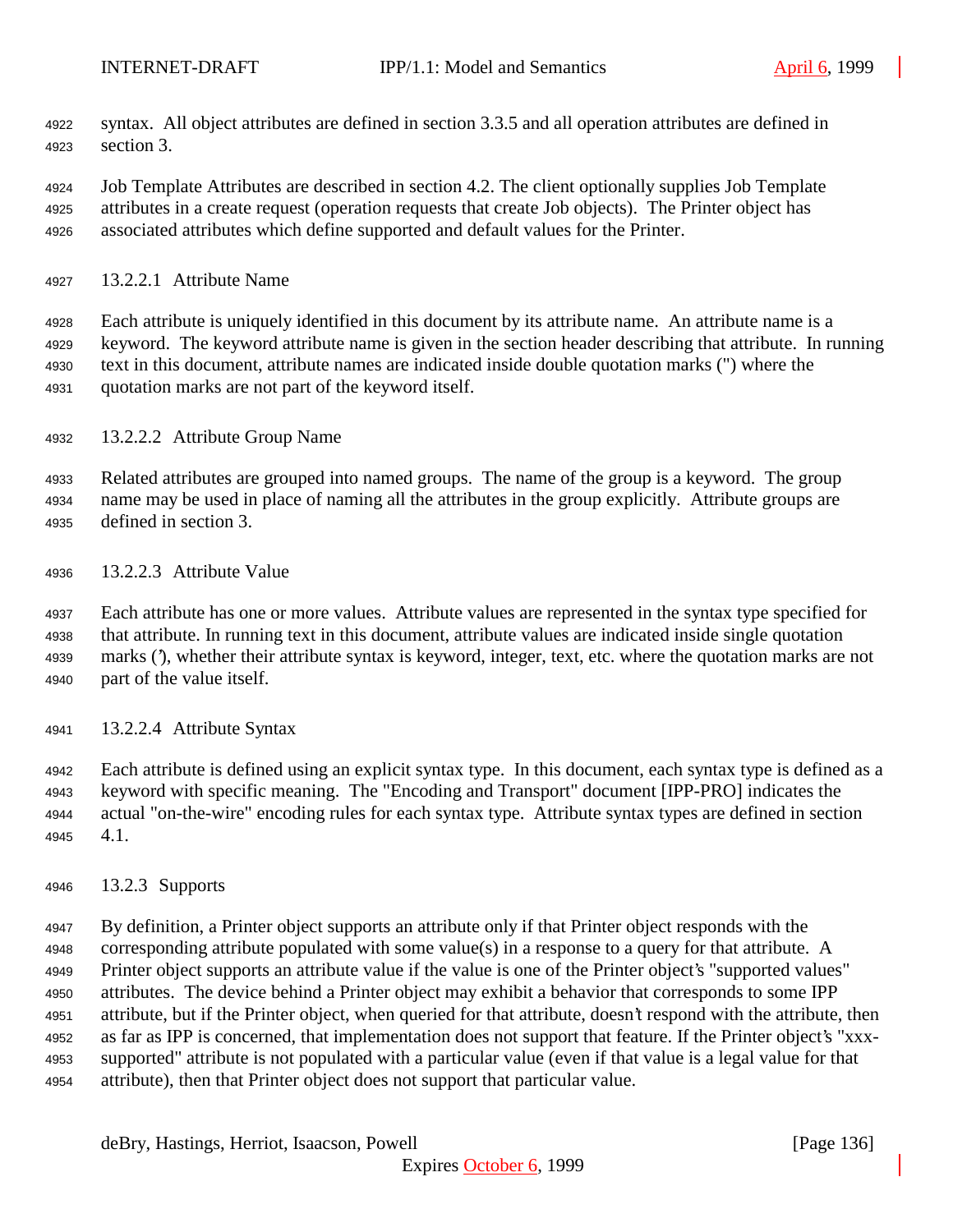A conforming implementation MUST support all REQUIRED attributes. However, even for REQUIRED attributes, conformance to IPP does not mandate that all implementations support all possible values representing all possible job processing behaviors and features. For example, if a given instance of a Printer supports only certain document formats, then that Printer responds with the "document-format-supported" attribute populated with a set of values, possibly only one, taken from the entire set of possible values defined for that attribute. This limited set of values represents the Printer's set of supported document formats. Supporting an attribute and some set of values for that attribute enables IPP end users to be aware of and make use of those features associated with that attribute and those values. If an implementation chooses to not support an attribute or some specific value, then IPP end users would have no ability to make use of that feature within the context of IPP itself. However, due to existing practice and legacy systems which are not IPP aware, there might be some other mechanism outside the scope of IPP to control or request the "unsupported" feature (such as embedded instructions within the document data itself).

For example, consider the "finishings-supported" attribute.

- 1) If a Printer object is not physically capable of stapling, the "finishings-supported" attribute MUST NOT be populated with the value of 'staple'.
- 2) A Printer object is physically capable of stapling, however an implementation chooses not to support stapling in the IPP "finishings" attribute. In this case, 'staple' MUST NOT be a value in the "finishings-supported" Printer object attribute. Without support for the value 'staple', an IPP end user would have no means within the protocol itself to request that a Job be stapled. However, an existing document data formatter might be able to request that the document be stapled directly with an embedded instruction within the document data. In this case, the IPP implementation does not "support" stapling, however the end user is still able to have some control over the stapling of the completed job.
- 3) A Printer object is physically capable of stapling, and an implementation chooses to support stapling in the IPP "finishings" attribute. In this case, 'staple' MUST be a value in the "finishings- supported" Printer object attribute. Doing so, would enable end users to be aware of and make use of the stapling feature using IPP attributes.
- 

Even though support for Job Template attributes by a Printer object is OPTIONAL, it is

 RECOMMENDED that if the device behind a Printer object is capable of realizing any feature or function that corresponds to an IPP attribute and some associated value, then that implementation

SHOULD support that IPP attribute and value.

 The set of values in any of the supported value attributes is set (populated) by some administrative process or automatic sensing mechanism that is outside the scope of this IPP/1.1 document. For administrative policy and control reasons, an administrator may choose to make only a subset of possible values visible to the end user. In this case, the real output device behind the IPP Printer abstraction may be capable of a certain feature, however an administrator is specifying that access to that feature not be exposed to the end user through the IPP protocol. Also, since a Printer object may represent a logical print device (not just a physical device) the actual process for supporting a value is undefined and left up to the implementation. However, if a Printer object supports a value, some manual human action may be needed to realize the semantic action associated with the value, but no end user action is required.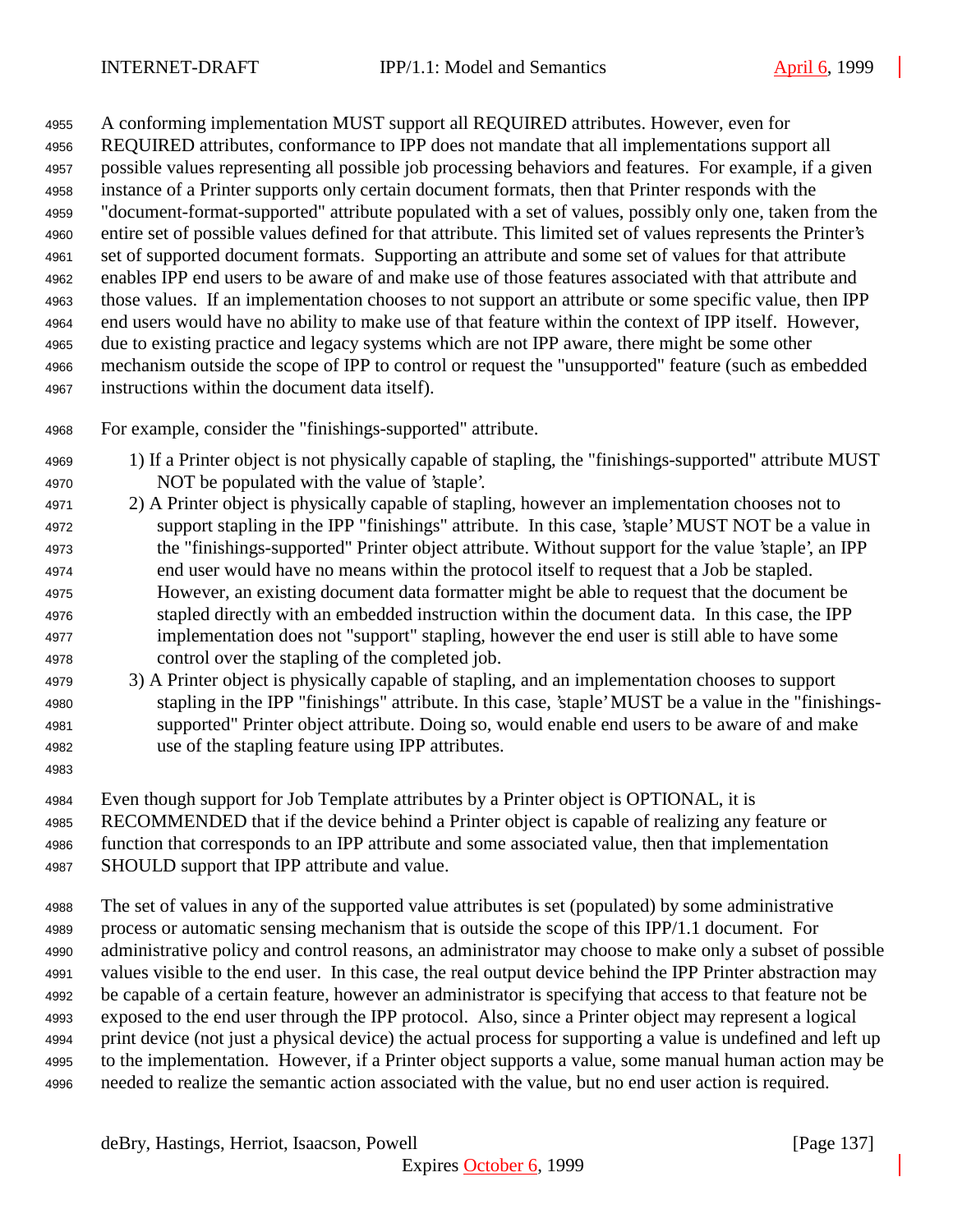For example, if one of the values in the "finishings-supported" attribute is 'staple', the actual process might be an automatic staple action by a physical device controlled by some command sent to the device. Or, the actual process of stapling might be a manual action by an operator at an operator attended Printer object.

 For another example of how supported attributes function, consider a system administrator who desires to control all print jobs so that no job sheets are printed in order to conserve paper. To force no job sheets, the system administrator sets the only supported value for the "job-sheets-supported" attribute to 'none'. In this case, if a client requests anything except 'none', the create request is rejected or the "job- sheets" value is ignored (depending on the value of "ipp-attribute-fidelity"). To force the use of job start/end sheets on all jobs, the administrator does not include the value 'none' in the "job-sheets- supported" attribute. In this case, if a client requests 'none', the create request is rejected or the "job-sheets" value is ignored (again depending on the value of "ipp-attribute-fidelity").

- 13.2.4 print-stream page
- A "print-stream page" is a page according to the definition of pages in the language used to express the document data.
- 13.2.5 impression
- An "impression" is the image (possibly many print-stream pages in different configurations) imposed onto a single media page.
- 14. APPENDIX B: Status Codes and Suggested Status Code Messages
- This section defines status code enum keywords and values that are used to provide semantic
- information on the results of an operation request. Each operation response MUST include a status
- code. The response MAY also contain a status message that provides a short textual description of the
- status. The status code is intended for use by automata, and the status message is intended for the human
- end user. Since the status message is an OPTIONAL component of the operation response, an IPP
- application (i.e., a browser, GUI, print driver or gateway) is NOT REQUIRED to examine or display the status message, since it MAY not be returned to the application.
- 
- The prefix of the status keyword defines the class of response as follows:
- "informational" Request received, continuing process
- "successful" The action was successfully received, understood, and accepted
- "redirection" Further action must be taken in order to complete the request
- "client-error" The request contains bad syntax or cannot be fulfilled
- "server-error" The IPP object failed to fulfill an apparently valid request
- 
- As with type2 enums, IPP status codes are extensible. IPP clients are NOT REQUIRED to understand the meaning of all registered status codes, though such understanding is obviously desirable. However,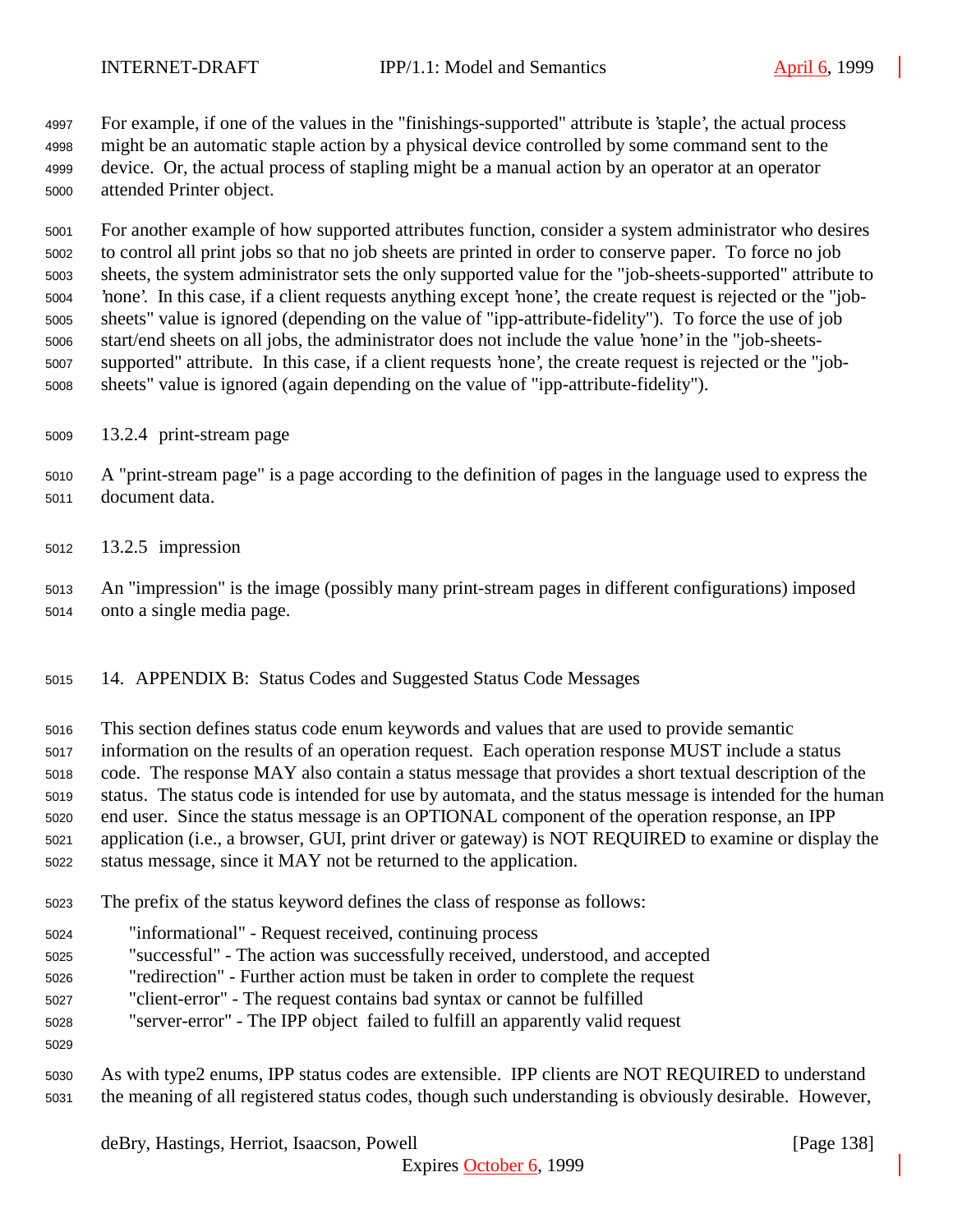IPP clients MUST understand the class of any status code, as indicated by the prefix, and treat any unrecognized response as being equivalent to the first status code of that class, with the exception that an unrecognized response MUST NOT be cached. For example, if an unrecognized status code of "client- error-xxx-yyy" is received by the client, it can safely assume that there was something wrong with its request and treat the response as if it had received a "client-error-bad-request" status code. In such cases, IPP applications SHOULD present the OPTIONAL message (if present) to the end user since the message is likely to contain human readable information which will help to explain the unusual status.

The name of the enum is the suggested status message for US English.

 The status code values range from 0x0000 to 0x7FFF. The value ranges for each status code class are as follows:

- "successful" 0x0000 to 0x00FF
- "informational" 0x0100 to 0x01FF
- "redirection" 0x0200 to 0x02FF
- "client-error" 0x0400 to 0x04FF

"server-error" - 0x0500 to 0x05FF

5048 The top half (128 values) of each range (0x0n40 to 0x0nFF, for  $n = 0$  to 5) is reserved for private use within each status code class. Values 0x0600 to 0x7FFF are reserved for future assignment and MUST NOT be used.

14.1 Status Codes

 Each status code is described below. Section 14.1.5.9 contains a table that indicates which status codes apply to which operations. The Implementer's Guide [IPP-IIG] describe the suggested steps for processing IPP attributes for all operations, including returning status codes.

- 14.1.1 Informational
- This class of status code indicates a provisional response and is to be used for informational purposes only.
- There are no status codes defined in IPP/1.1 for this class of status code.
- 14.1.2 Successful Status Codes
- This class of status code indicates that the client's request was successfully received, understood, and accepted.
- 14.1.2.1 successful-ok (0x0000)

 The request has succeeded and no request attributes were substituted or ignored. In the case of a response to a create request, the 'successful-ok' status code indicates that the request was successfully received and validated, and that the Job object has been created; it does not indicate that the job has been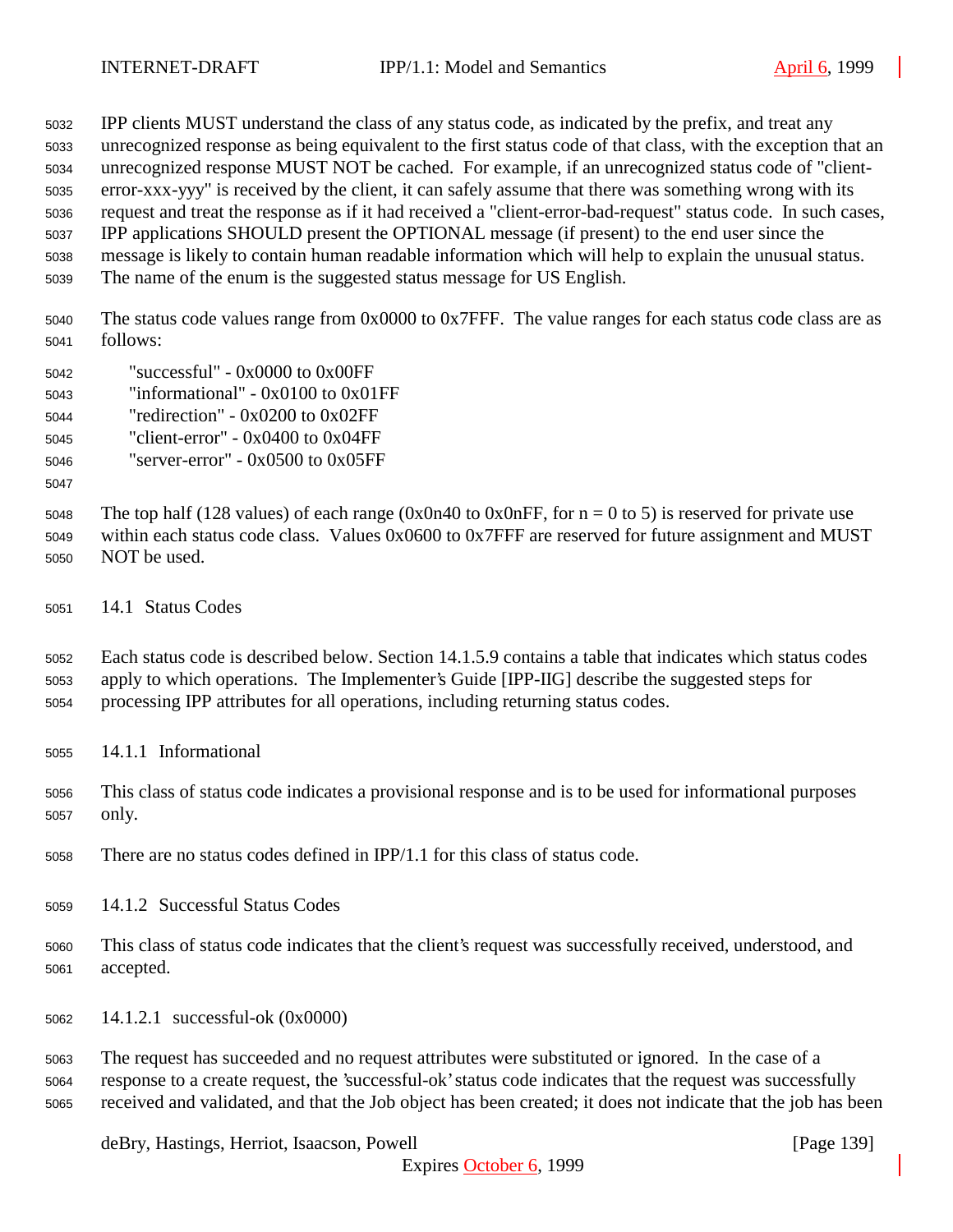processed. The transition of the Job object into the 'completed' state is the only indicator that the job has been printed.

14.1.2.2 successful-ok-ignored-or-substituted-attributes (0x0001)

 The request has succeeded, but some supplied (1) attributes were ignored or (2) unsupported values were substituted with supported values or were ignored in order to perform the operation without rejecting it. Unsupported attributes, attribute syntaxes, or values MUST be returned in the Unsupported Attributes group of the response for all operations. There is an exception to this rule for the query operations: Get- Printer-Attributes, Get-Jobs, and Get-Job-Attributes for the "requested-attributes" operation attribute only. When the supplied values of the "requested-attributes" operation attribute are requesting attributes that are not supported, the IPP object MAY, but is NOT REQUIRED to, return the "requested-attributes" attribute in the Unsupported Attribute response group (with the unsupported values only). See section 3.2.1.2.

14.1.2.3 successful-ok-conflicting-attributes (0x0002)

 The request has succeeded, but some supplied attribute values conflicted with the values of other supplied attributes. These conflicting values were either (1) substituted with (supported) values or (2) the attributes were removed in order to process the job without rejecting it. Attributes or values which conflict with other attributes and have been substituted or ignored MUST be returned in the Unsupported Attributes group of the response for all operations as supplied by the client. See section 3.2.1.2.

14.1.3 Redirection Status Codes

This class of status code indicates that further action needs to be taken to fulfill the request.

There are no status codes defined in IPP/1.1 for this class of status code.

14.1.4 Client Error Status Codes

 This class of status code is intended for cases in which the client seems to have erred. The IPP object SHOULD return a message containing an explanation of the error situation and whether it is a temporary or permanent condition.

14.1.4.1 client-error-bad-request (0x0400)

 The request could not be understood by the IPP object due to malformed syntax (such as the value of a fixed length attribute whose length does not match the prescribed length for that attribute - see the Implementer's Guide [IPP-IIG] ). The IPP application SHOULD NOT repeat the request without modifications.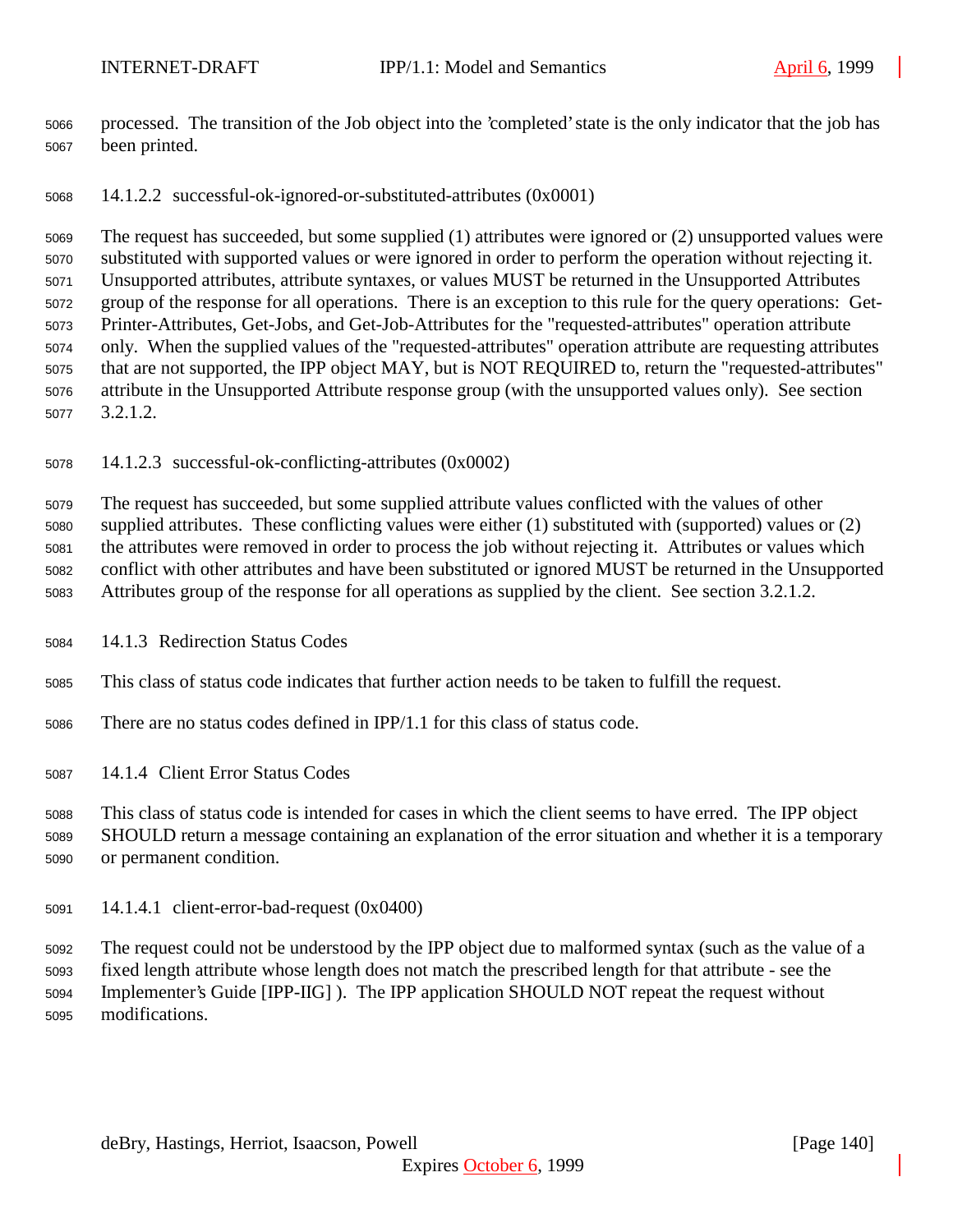14.1.4.2 client-error-forbidden (0x0401)

 The IPP object understood the request, but is refusing to fulfill it. Additional authentication information or authorization credentials will not help and the request SHOULD NOT be repeated. This status code is commonly used when the IPP object does not wish to reveal exactly why the request has been refused or when no other response is applicable.

14.1.4.3 client-error-not-authenticated (0x0402)

 The request requires user authentication. The IPP client may repeat the request with suitable authentication information. If the request already included authentication information, then this status code indicates that authorization has been refused for those credentials. If this response contains the same challenge as the prior response, and the user agent has already attempted authentication at least once, then the response message may contain relevant diagnostic information. This status codes reveals more information than "client-error-forbidden".

14.1.4.4 client-error-not-authorized (0x0403)

The requester is not authorized to perform the request. Additional authentication information or

authorization credentials will not help and the request SHOULD NOT be repeated. This status code is

used when the IPP object wishes to reveal that the authentication information is understandable,

however, the requester is explicitly not authorized to perform the request. This status codes reveals

- more information than "client-error-forbidden" and "client-error-not-authenticated".
- 14.1.4.5 client-error-not-possible (0x0404)

 This status code is used when the request is for something that can not happen. For example, there might be a request to cancel a job that has already been canceled or aborted by the system. The IPP client SHOULD NOT repeat the request.

14.1.4.6 client-error-timeout (0x0405)

 The client did not produce a request within the time that the IPP object was prepared to wait. For example, a client issued a Create-Job operation and then, after a long period of time, issued a Send- Document operation and this error status code was returned in response to the Send-Document request (see section 3.3.1). The IPP object might have been forced to clean up resources that had been held for the waiting additional Documents. The IPP object was forced to close the Job since the client took too long. The client SHOULD NOT repeat the request without modifications.

14.1.4.7 client-error-not-found (0x0406)

 The IPP object has not found anything matching the request URI. No indication is given of whether the condition is temporary or permanent. For example, a client with an old reference to a Job (a URI) tries to cancel the Job, however in the mean time the Job might have been completed and all record of it at the Printer has been deleted. This status code, 'client-error-not-found' is returned indicating that the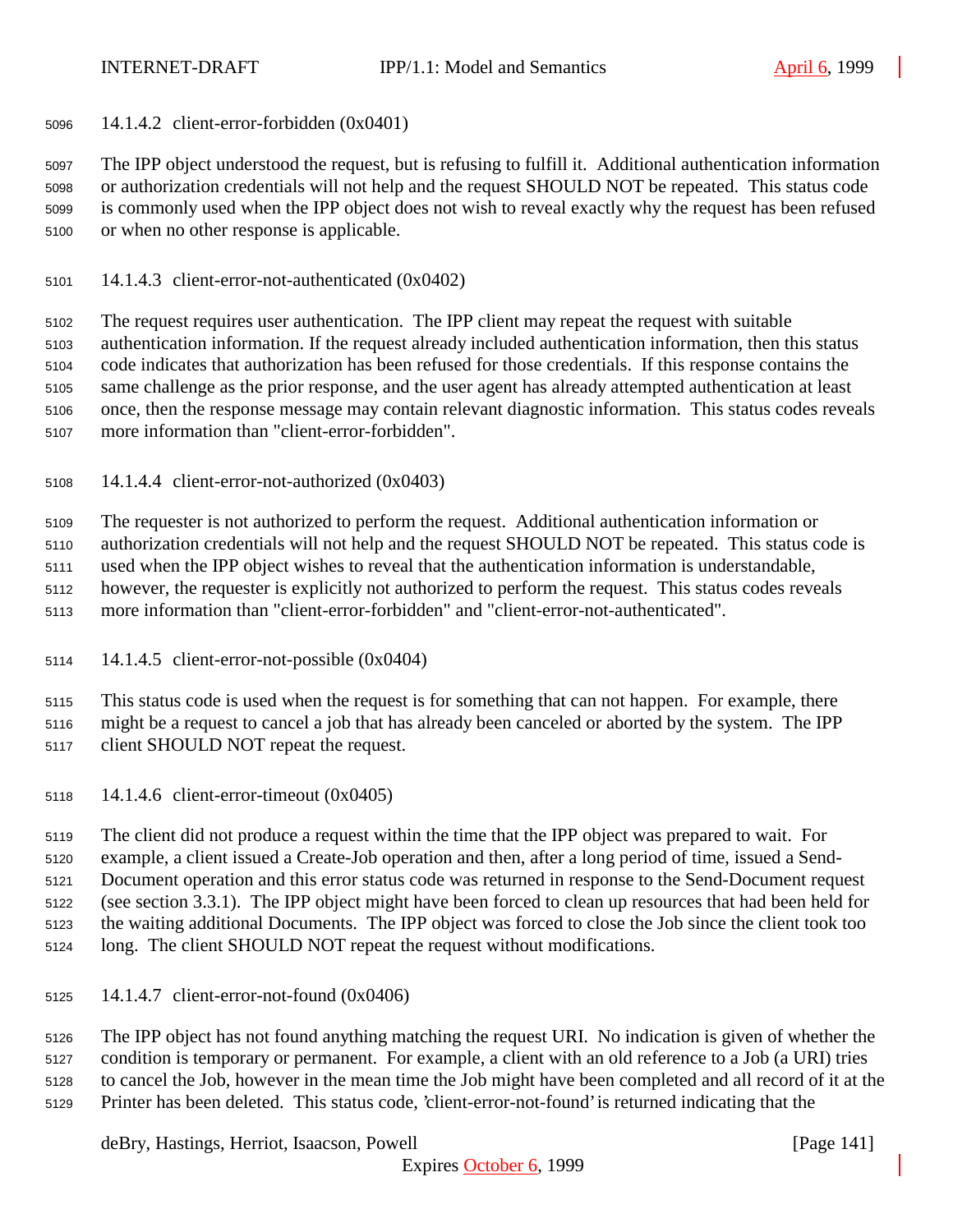referenced Job can not be found. This error status code is also used when a client supplies a URI as a reference to the document data in either a Print-URI or Send-URI operation, but the document can not be found.

 In practice, an IPP application should avoid a not found situation by first querying and presenting a list of valid Printer URIs and Job URIs to the end-user.

14.1.4.8 client-error-gone (0x0407)

 The requested object is no longer available and no forwarding address is known. This condition should be considered permanent. Clients with link editing capabilities should delete references to the request URI after user approval. If the IPP object does not know or has no facility to determine, whether or not the condition is permanent, the status code "client-error-not-found" should be used instead.

 This response is primarily intended to assist the task of maintenance by notifying the recipient that the resource is intentionally unavailable and that the IPP object administrator desires that remote links to that resource be removed. It is not necessary to mark all permanently unavailable resources as "gone" or

to keep the mark for any length of time -- that is left to the discretion of the IPP object administrator.

14.1.4.9 client-error-request-entity-too-large (0x0408)

 The IPP object is refusing to process a request because the request entity is larger than the IPP object is willing or able to process. An IPP Printer returns this status code when it limits the size of print jobs and it receives a print job that exceeds that limit or when the attributes are so many that their encoding causes the request entity to exceed IPP object capacity.

14.1.4.10 client-error-request-value-too-long (0x0409)

 The IPP object is refusing to service the request because one or more of the client-supplied attributes has a variable length value that is longer than the maximum length specified for that attribute. The IPP object might not have sufficient resources (memory, buffers, etc.) to process (even temporarily), interpret, and/or ignore a value larger than the maximum length. Another use of this error code is when the IPP object supports the processing of a large value that is less than the maximum length, but during the processing of the request as a whole, the object may pass the value onto some other system component which is not able to accept the large value. For more details, see the Implementer's Guide [IPP-IIG] .

 Note: For attribute values that are URIs, this rare condition is only likely to occur when a client has improperly submitted a request with long query information (e.g. an IPP application allows an end-user to enter an invalid URI), when the client has descended into a URI "black hole" of redirection (e.g., a redirected URI prefix that points to a suffix of itself), or when the IPP object is under attack by a client attempting to exploit security holes present in some IPP objects using fixed-length buffers for reading or manipulating the Request-URI.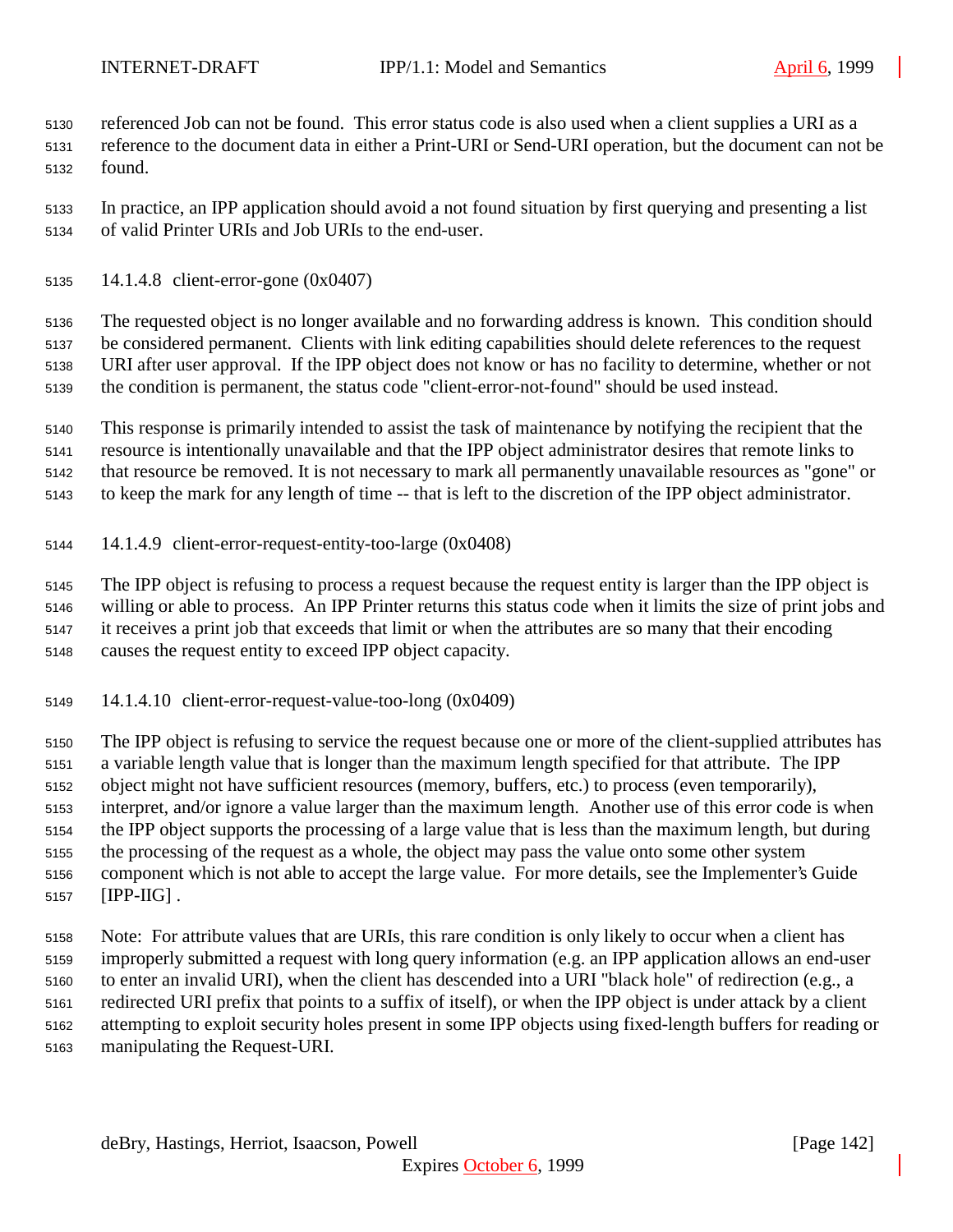14.1.4.11 client-error-document-format-not-supported (0x040A)

 The IPP object is refusing to service the request because the document data is in a format, as specified in the "document-format" operation attribute, that is not supported by the Printer object. This error is returned independent of the client-supplied "ipp-attribute-fidelity". The Printer object MUST return this status code, even if there are other attributes that are not supported as well, since this error is a bigger problem than with Job Template attributes.

14.1.4.12 client-error-attributes-or-values-not-supported (0x040B)

 In a create request, if the Printer object does not support one or more attributes, attribute syntaxes, or attribute values supplied in the request and the client supplied the "ipp-attributes-fidelity" operation attribute with the 'true' value, the Printer object MUST return this status code. For example, if the

request indicates 'iso-a4' media, but that media type is not supported by the Printer object. Or, if the

client supplies an optional attribute and the attribute itself is not even supported by the Printer. If the

"ipp-attribute-fidelity" attribute is 'false', the Printer MUST ignore or substitute values for unsupported

attributes and values rather than reject the request and return this status code.

 For any operation where a client requests attributes (such as a Get-Jobs, Get-Printer-Attributes, or Get- Job-Attributes operation), if the IPP object does not support one or more of the requested attributes, the IPP object simply ignores the unsupported requested attributes and processes the request as if they had not been supplied, rather than returning this status code. In this case, the IPP object MUST return the 'successful-ok-ignored-or-substituted-attributes' status code and MAY return the unsupported attributes as values of the "requested-attributes" in the Unsupported Attributes Group (see section 14.1.2.2).

14.1.4.13 client-error-uri-scheme-not-supported (0x040C)

The type of the client supplied URI in a Print-URI or a Send-URI operation is not supported.

14.1.4.14 client-error-charset-not-supported (0x040D)

 For any operation, if the IPP Printer does not support the charset supplied by the client in the "attributes- charset" operation attribute, the Printer MUST reject the operation and return this status and any 'text' or 'name' attributes using the 'utf-8' charset (see Section 3.1.4.1).

14.1.4.15 client-error-conflicting-attributes (0x040E)

 The request is rejected because some attribute values conflicted with the values of other attributes which this specification does not permit to be substituted or ignored.

- 14.1.4.16 client-error-compression-not-supported (0x040F)
- The IPP object is refusing to service the request because the document data, as specified in the
- "compression" operation attribute, is compressed in a way that is not supported by the Printer object.

This error is returned independent of the client-supplied "ipp-attribute-fidelity". The Printer object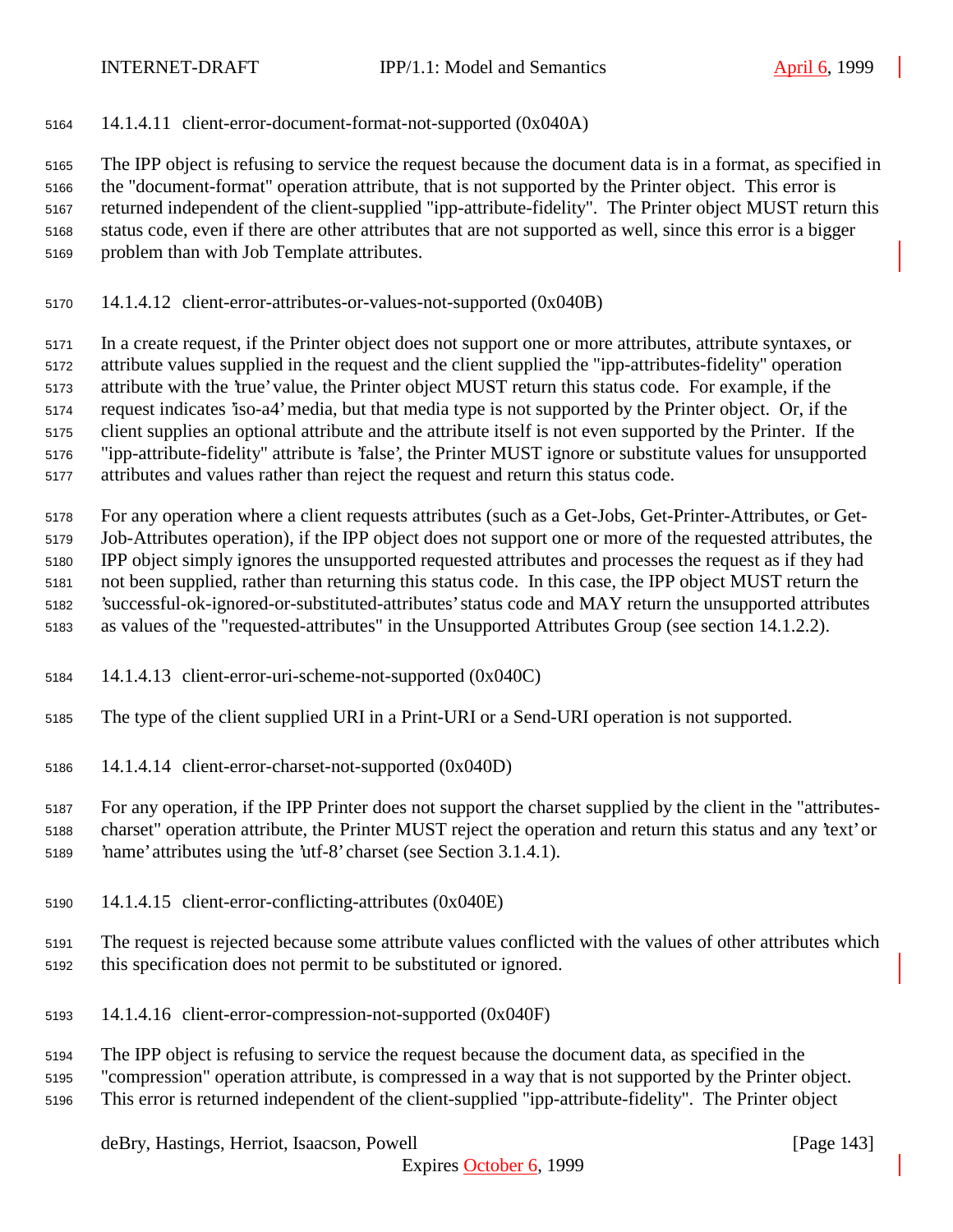MUST return this status code, even if there are other attributes that are not supported as well, since this 5198 error is a bigger problem than with Job Template attributes. **Issue 6.** 

14.1.5 Server Error Status Codes

 This class of status codes indicates cases in which the IPP object is aware that it has erred or is incapable of performing the request. The IPP object SHOULD include a message containing an explanation of the error situation, and whether it is a temporary or permanent condition.

14.1.5.1 server-error-internal-error (0x0500)

 The IPP object encountered an unexpected condition that prevented it from fulfilling the request. This error status code differs from "server-error-temporary-error" in that it implies a more permanent type of internal error. It also differs from "server-error-device-error" in that it implies an unexpected condition (unlike a paper-jam or out-of-toner problem which is undesirable but expected). This error status code indicates that probably some knowledgeable human intervention is required.

14.1.5.2 server-error-operation-not-supported (0x0501)

 The IPP object does not support the functionality required to fulfill the request. This is the appropriate response when the IPP object does not recognize an operation or is not capable of supporting it.

14.1.5.3 server-error-service-unavailable (0x0502)

 The IPP object is currently unable to handle the request due to a temporary overloading or maintenance of the IPP object. The implication is that this is a temporary condition which will be alleviated after some delay. If known, the length of the delay may be indicated in the message. If no delay is given, the IPP application should handle the response as it would for a "server-error-temporary-error" response. If the condition is more permanent, the error status codes "client-error-gone" or "client-error-not-found" could be used.

14.1.5.4 server-error-version-not-supported (0x0503)

 The IPP object does not support, or refuses to support, the IPP protocol version that was used in the request message. The IPP object is indicating that it is unable or unwilling to complete the request using the same version as supplied in the request other than with this error message. The response should contain a Message describing why that version is not supported and what other versions are supported by that IPP object.

 A conforming IPP/1.1 client MUST specify a valid version ('1.1' or '1.0') on each request. A conforming IPP/1.1 object MUST NOT return this status code to a conforming IPP/1.1 or IPP/1.0 client. An IPP object MUST return this status code to a non-conforming IPP client. The response MUST identify in the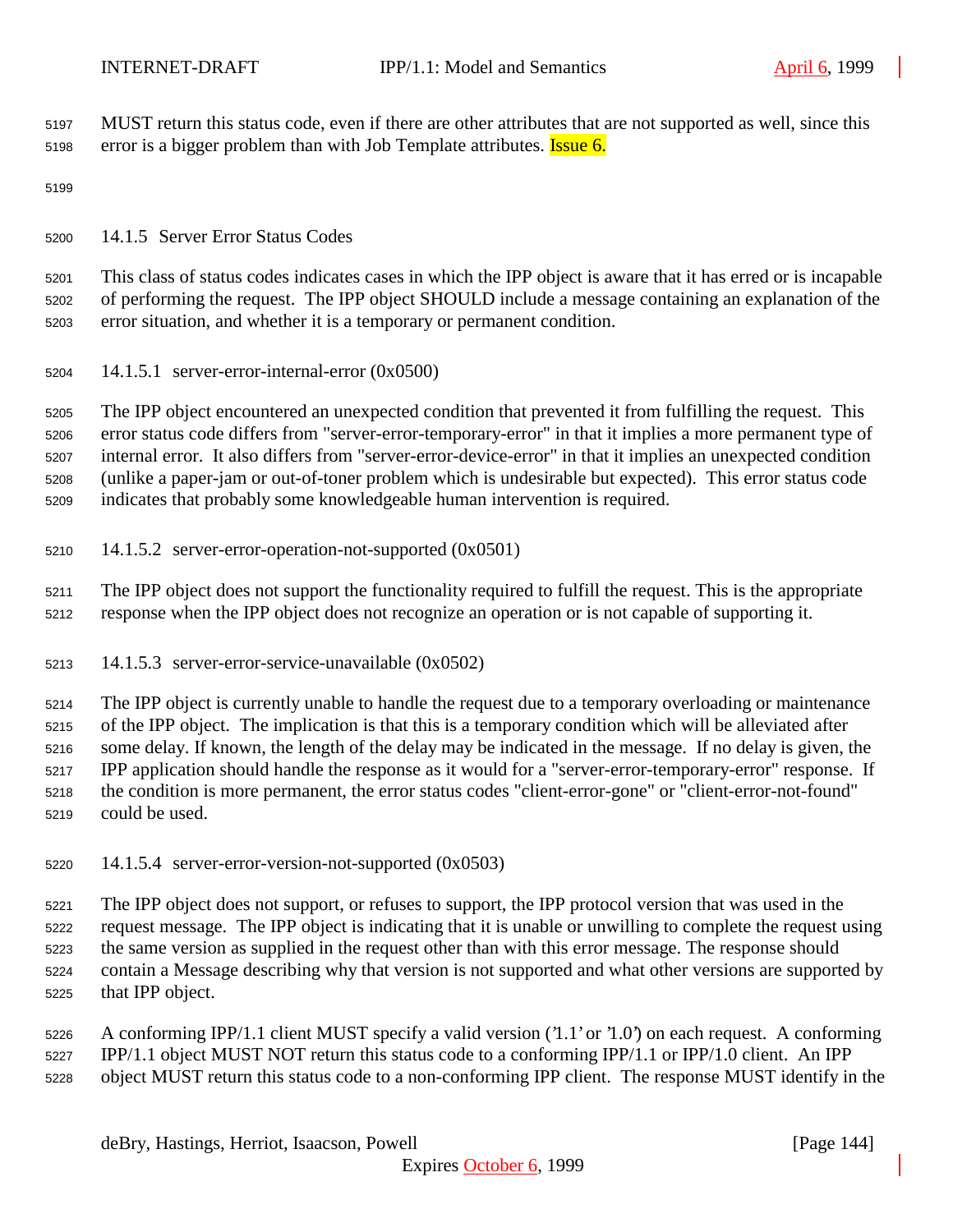"version-number" operation attribute the closest version number that the IPP object does support. For example, if a client supplies version '1.0', a conforming IPP/1.1 object MUST respond with version '1.0'.

14.1.5.5 server-error-device-error (0x0504)

 A printer error, such as a paper jam, occurs while the IPP object processes a Print or Send operation. The response contains the true Job Status (the values of the "job-state" and "job-state-reasons" attributes). Additional information can be returned in the optional "job-state-message" attribute value or in the OPTIONAL status message that describes the error in more detail. This error status code is only returned in situations where the Printer is unable to accept the create request because of such a device error. For example, if the Printer is unable to spool, and can only accept one job at a time, the reason it might reject a create request is that the printer currently has a paper jam. In many cases however, where the Printer object can accept the request even though the Printer has some error condition, the 'successful-ok' status code will be returned. In such a case, the client would look at the returned Job Object Attributes or later query the Printer to determine its state and state reasons.

14.1.5.6 server-error-temporary-error (0x0505)

 A temporary error such as a buffer full write error, a memory overflow (i.e. the document data exceeds the memory of the Printer), or a disk full condition, occurs while the IPP Printer processes an operation. The client MAY try the unmodified request again at some later point in time with an expectation that the temporary internal error condition may have been cleared. Alternatively, as an implementation option, a Printer object MAY delay the response until the temporary condition is cleared so that no error is returned.

14.1.5.7 server-error-not-accepting-jobs (0x0506)

 A temporary error indicating that the Printer is not currently accepting jobs, because the administrator has set the value of the Printer's "printer-is-not-accepting-jobs" attribute to 'false' (by means outside the scope of this IPP/1.1 document).

14.1.5.8 server-error-busy (0x0507)

 A temporary error indicating that the Printer is too busy processing jobs and/or other requests. The client SHOULD try the unmodified request again at some later point in time with an expectation that the temporary busy condition will have been cleared.

14.1.5.9 server-error-job-canceled (0x0508)

 An error indicating that the job has been canceled by an operator or the system while the client was transmitting the data to the IPP Printer. If a job-id and job-uri had been created, then they are returned in the Print-Job, Send-Document, or Send-URI response as usual; otherwise, no job-id and job-uri are returned in the response.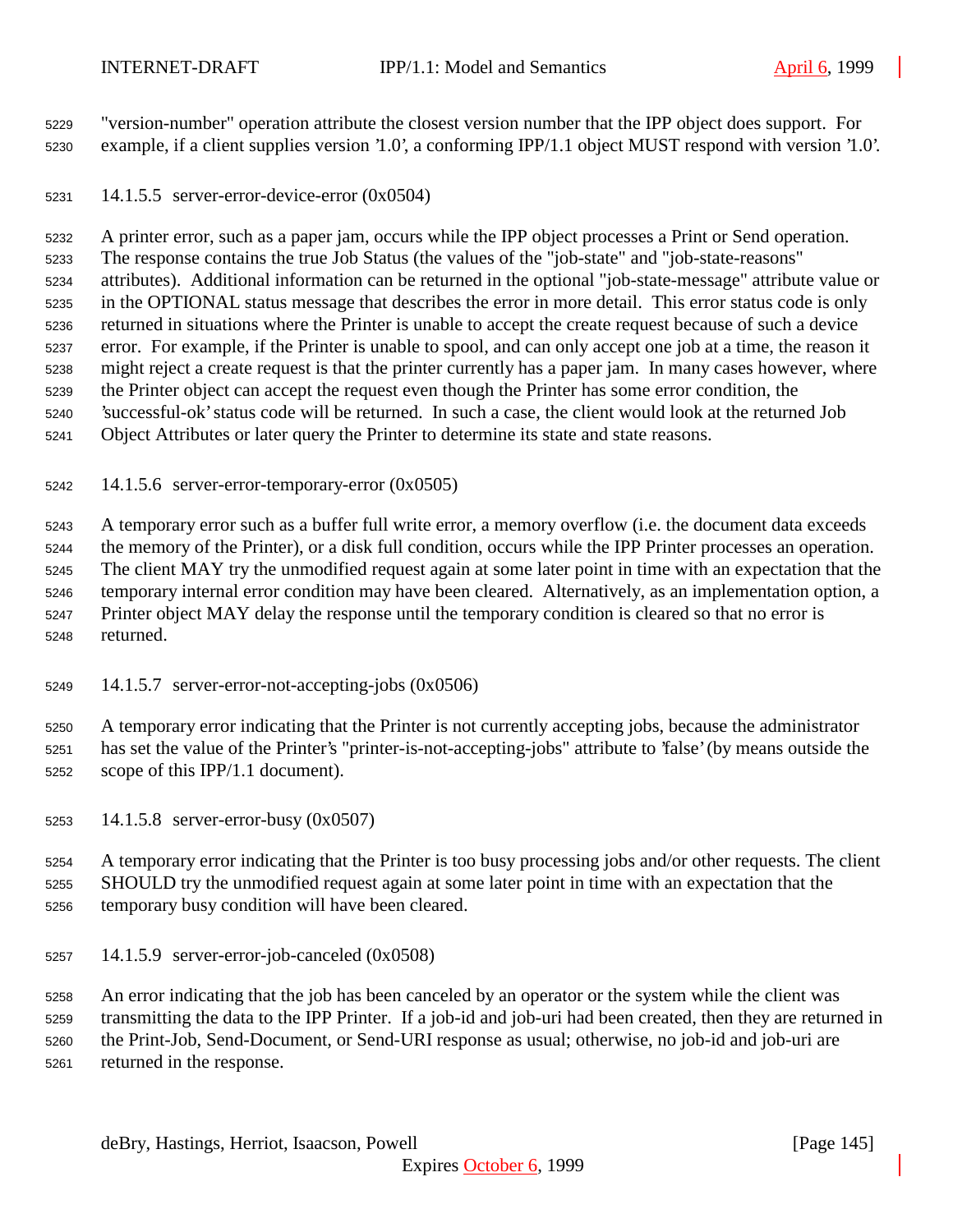```
5262 14.2 Status Codes for IPP Operations
```

```
5263 PJ = Print-Job, PU = Print-URI, CJ = Create-Job, SD = Send-Document
5264 SU = Send-URI, V = Validate-Job, GA = Get-Job-Attributes and
5265 Get-Printer-Attributes, GJ = Get-Jobs, C = Cancel-Job
5266
5267 IPP Operations
5268 IPP Status Keyword PJ PU CJ SD SU V GA GJ C
5269 ------------------ -- -- -- -- -- - -- -- -
5270 successful-ok x x x x x x x x x
5271 successful-ok-ignored-or-substituted- x x x x x x x x x
5272 attributes
5273 successful-ok-conflicting-attributes x x x x x x x x x
5274 client-error-bad-request x x x x x x x x x
5275 client-error-forbidden x x x x x x x x x
5276 client-error-not-authenticated x x x x x x x x x
5277 client-error-not-authorized x x x x x x x x x
5278 client-error-not-possible x x x x x x x x x
5279 client-error-timeout x x
5280 client-error-not-found x x x x x x x x x
5281 client-error-gone x x x x x x x x x
5282 client-error-request-entity-too-large x x x x x x x x x
5283 client-error-request-value-too-long x x x x x x x x x
5284 client-error-document-format-not- x x x x x x
5285 supported
5286 client-error-attributes-or-values-not- x x x x x x x x x
5287 supported
5288 client-error-uri-scheme-not-supported x x
5289 client-error-charset-not-supported x x x x x x x x x
5290 client-error-conflicting-attributes x x x x x x x x x
5291 server-error-internal-error x x x x x x x x x
5292 server-error-operation-not-supported x x x x
5293 server-error-service-unavailable x x x x x x x x x
5294 server-error-version-not-supported x x x x x x x x x
5295 server-error-device-error x x x x x
5296 server-error-temporary-error x x x x x
5297 server-error-not-accepting-jobs x x x x
5298 server-error-busy x x x x x x x x x
5299 server-error-job-canceled x x
```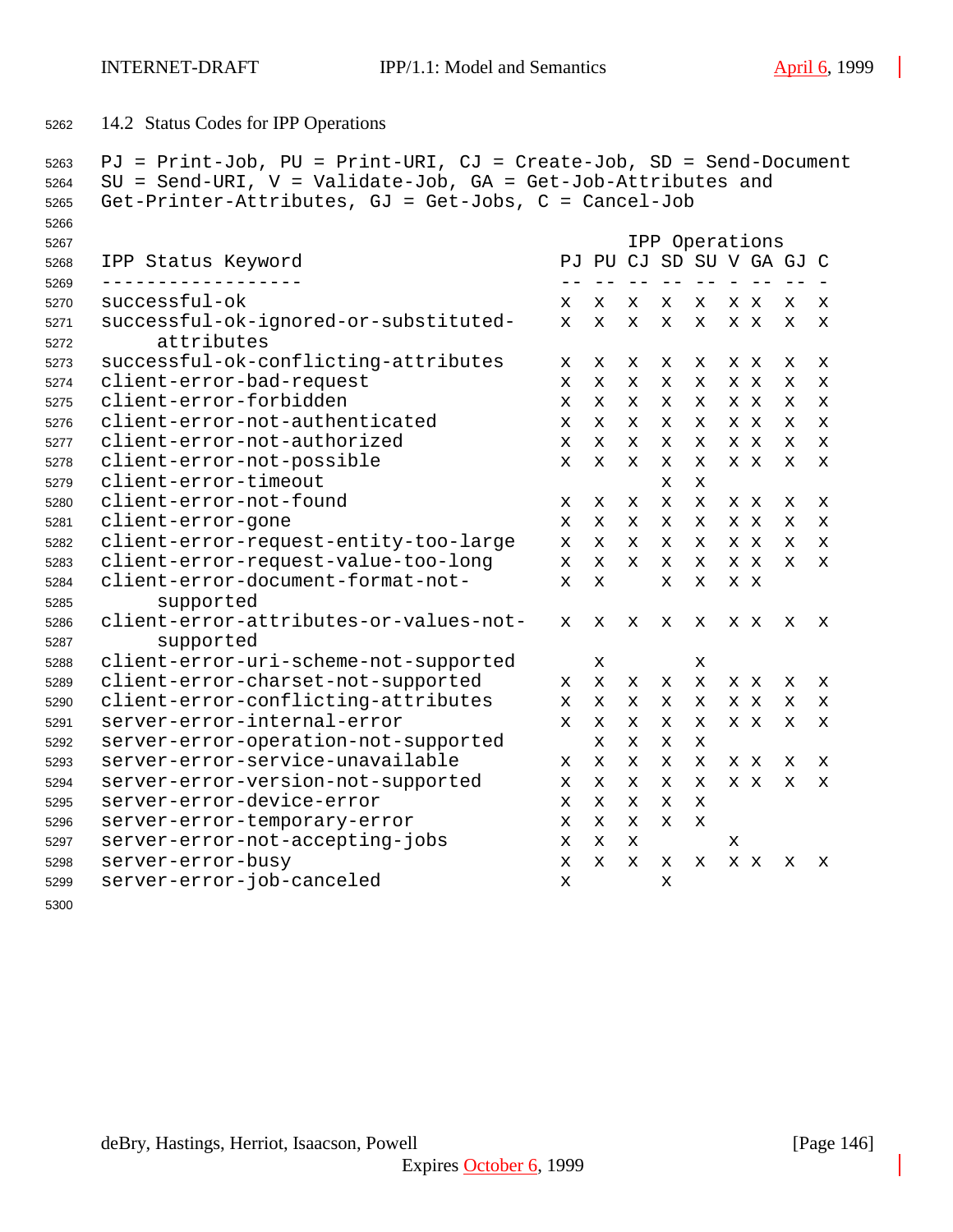| 5303         |                                        | IPP Operations (cont.) |              |   |   |    |             |  |
|--------------|----------------------------------------|------------------------|--------------|---|---|----|-------------|--|
| 5304         |                                        | HJ RJ RS PP RP PJ      |              |   |   |    |             |  |
| 5305<br>5306 | IPP Status Keyword                     |                        |              |   |   |    |             |  |
| 5307         | successful-ok                          | x                      | x            | x | x | x  | x           |  |
| 5308         | successful-ok-ignored-or-substituted-  | $\mathbf{x}$           | $\mathbf{x}$ | X | X | X  | X           |  |
| 5309         | attributes                             |                        |              |   |   |    |             |  |
| 5310         | successful-ok-conflicting-attributes   | x                      | x            | x | x | x  | X           |  |
| 5311         | client-error-bad-request               | $\mathbf x$            | x            | X | X | x  | X           |  |
| 5312         | client-error-forbidden                 | $\mathbf x$            | X            | x | X | x  | X           |  |
| 5313         | client-error-not-authenticated         | x                      | X.           | x | X | X. | X           |  |
| 5314         | client-error-not-authorized            | x                      | $\mathbf{x}$ | x | X | x  | X           |  |
| 5315         | client-error-not-possible              |                        | $\mathbf{x}$ | X | X | X  | X           |  |
| 5316         | client-error-timeout                   |                        |              |   |   |    |             |  |
| 5317         | client-error-not-found                 | x                      | x            | x | x | х  | X           |  |
| 5318         | client-error-gone                      |                        | x            | x | x | X. | x           |  |
| 5319         | client-error-request-entity-too-large  | $\mathbf x$            | $\mathbf{x}$ | x | X | X. | X           |  |
| 5320         | client-error-request-value-too-long    | $\mathbf x$            | X.           | x | X | x  | $\mathbf x$ |  |
| 5321         | client-error-document-format-not-      |                        |              |   |   |    |             |  |
| 5322         | supported                              |                        |              |   |   |    |             |  |
| 5323         | client-error-attributes-or-values-not- | $\mathbf x$            | x            | x | x | x  | х           |  |
| 5324         | supported                              |                        |              |   |   |    |             |  |
| 5325         | client-error-uri-scheme-not-supported  |                        |              |   |   |    |             |  |
| 5326         | client-error-charset-not-supported     | x                      | x            | х | х | х  | х           |  |
| 5327         | client-error-conflicting-attributes    | x                      | X            | x | x | x  | X           |  |
| 5328         | server-error-internal-error            | $\mathbf x$            | X            | x | x | x  | X           |  |
| 5329         | server-error-operation-not-supported   | $\mathbf x$            | x            | x | x | x  | x           |  |
| 5330         | server-error-service-unavailable       | $\mathbf x$            | x            | x | X | x  | X           |  |
| 5331         | server-error-version-not-supported     | $\mathbf x$            | X            | x | X | x  | X           |  |
| 5332         | server-error-device-error              |                        |              |   |   |    |             |  |
| 5333         | server-error-temporary-error           |                        |              |   |   |    |             |  |
| 5334         | server-error-not-accepting-jobs        |                        |              |   |   |    |             |  |
| 5335         | server-error-busy                      | X                      | х            | x | х | х  | х           |  |
| 5336         | server-error-job-canceled              |                        |              |   |   |    |             |  |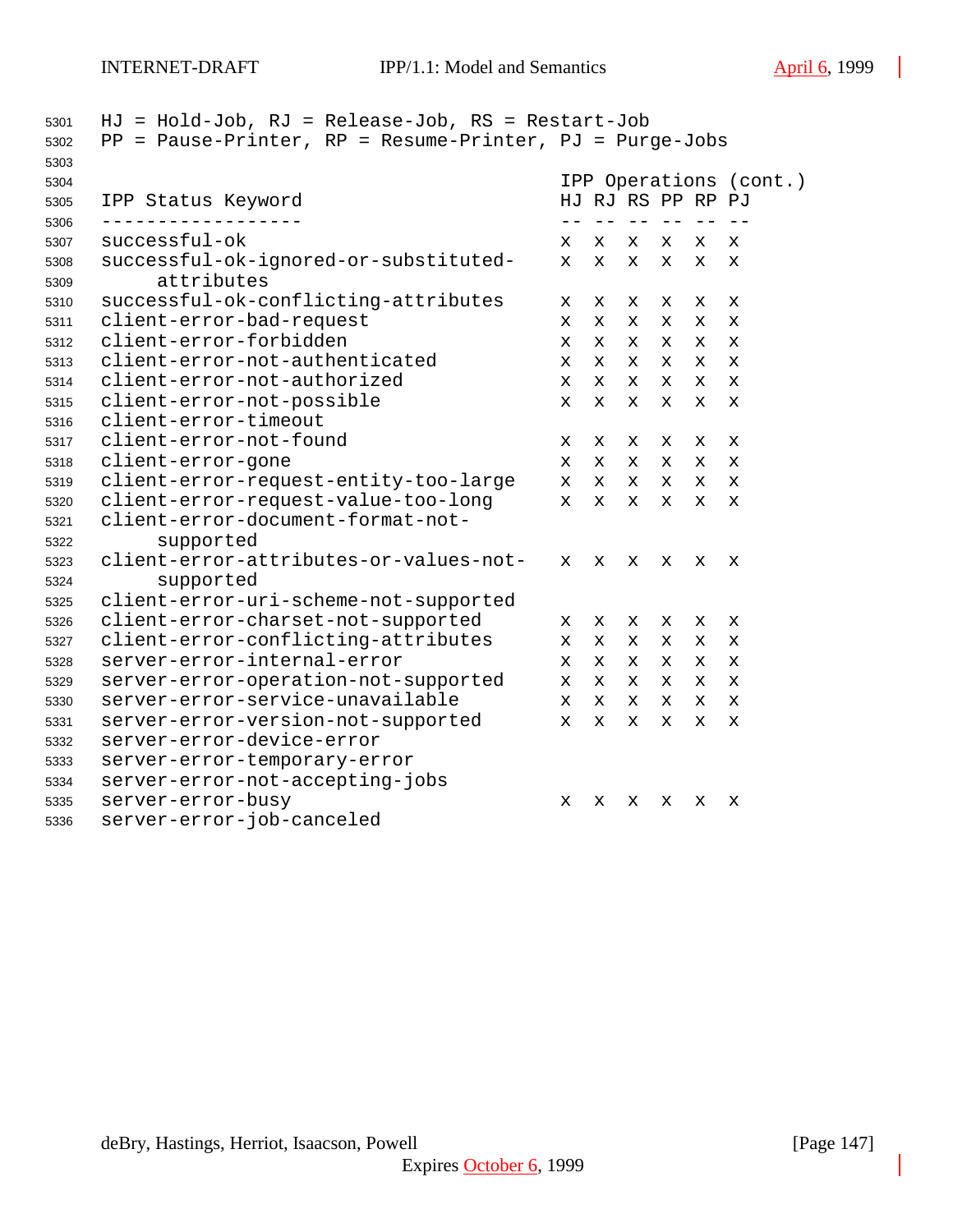- 15. APPENDIX C: "media" keyword values
- Standard keyword values are taken from several sources.
- Standard values are defined (taken from DPA[ISO10175] and the Printer MIB[RFC1759]):
- 'default': The default medium for the output device
- 'iso-a4-white': Specifies the ISO A4 white medium
- 'iso-a4-colored': Specifies the ISO A4 colored medium
- 'iso-a4-transparent' Specifies the ISO A4 transparent medium
- 'iso-a3-white': Specifies the ISO A3 white medium
- 'iso-a3-colored': Specifies the ISO A3 colored medium
- 'iso-a5-white': Specifies the ISO A5 white medium
- 'iso-a5-colored': Specifies the ISO A5 colored medium
- 'iso-b4-white': Specifies the ISO B4 white medium
- 'iso-b4-colored': Specifies the ISO B4 colored medium
- 'iso-b5-white': Specifies the ISO B5 white medium
- 'iso-b5-colored': Specifies the ISO B5 colored medium
- 'jis-b4-white': Specifies the JIS B4 white medium
- 'jis-b4-colored': Specifies the JIS B4 colored medium
- 'jis-b5-white': Specifies the JIS B5 white medium
- 'jis-b5-colored': Specifies the JIS B5 colored medium
- 
- The following standard values are defined for North American media:
- 'na-letter-white': Specifies the North American letter white medium
- 'na-letter-colored': Specifies the North American letter colored medium
- 'na-letter-transparent': Specifies the North American letter transparent medium
- 'na-legal-white': Specifies the North American legal white medium
- 'na-legal-colored': Specifies the North American legal colored medium
- 
- The following standard values are defined for envelopes:
- 'iso-b4-envelope': Specifies the ISO B4 envelope medium
- 'iso-b5-envelope': Specifies the ISO B5 envelope medium
- 'iso-c3-envelope': Specifies the ISO C3 envelope medium
- 'iso-c4-envelope': Specifies the ISO C4 envelope medium
- 'iso-c5-envelope': Specifies the ISO C5 envelope medium
- 'iso-c6-envelope': Specifies the ISO C6 envelope medium
- 'iso-designated-long-envelope': Specifies the ISO Designated Long envelope medium
- 'na-10x13-envelope': Specifies the North American 10x13 envelope medium
- 'na-9x12-envelope': Specifies the North American 9x12 envelope medium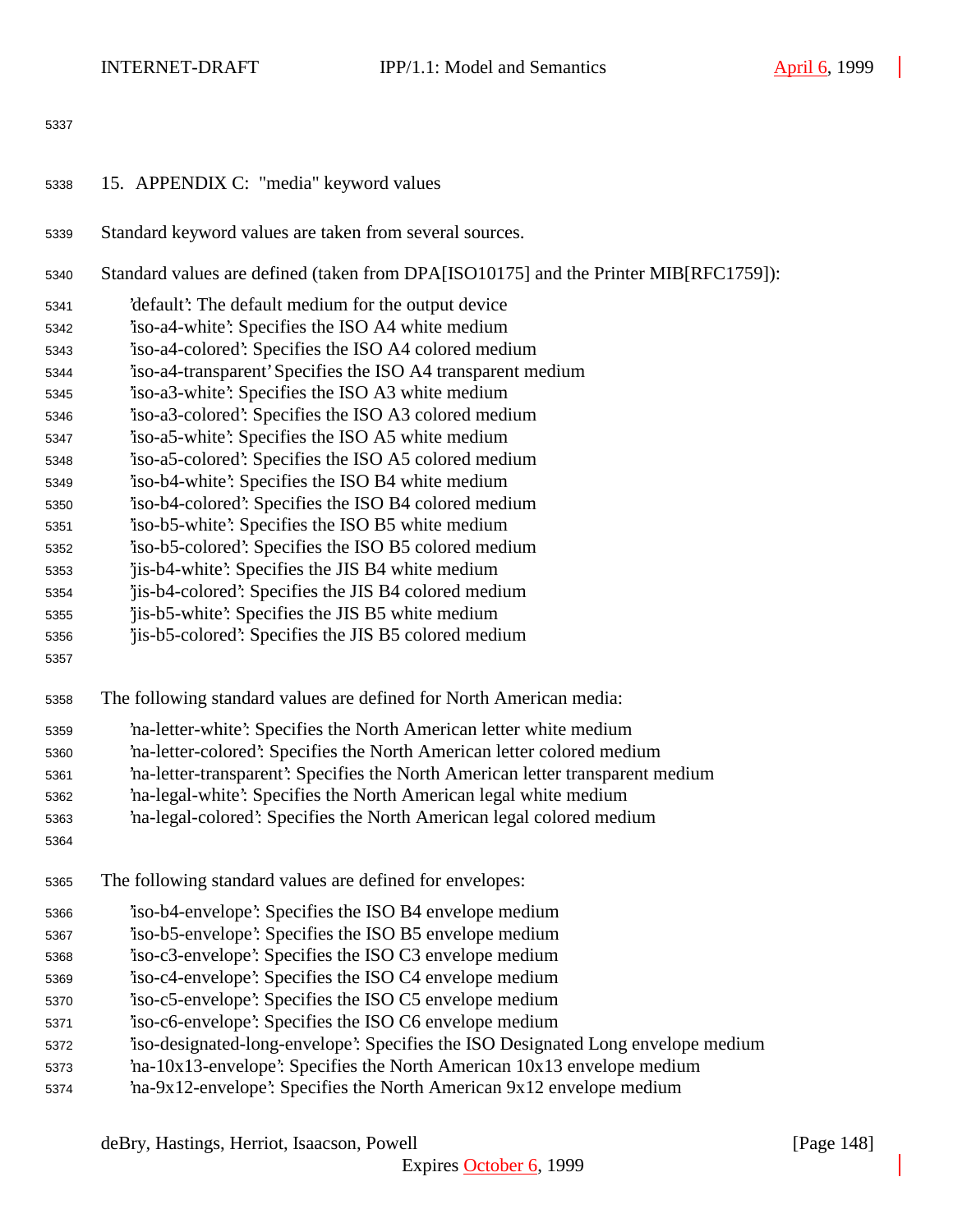- 'monarch-envelope': Specifies the Monarch envelope
- 'na-number-10-envelope': Specifies the North American number 10 business envelope medium
- 'na-7x9-envelope': Specifies the North American 7x9 inch envelope
- 'na-9x11-envelope': Specifies the North American 9x11 inch envelope
- 'na-10x14-envelope': Specifies the North American 10x14 inch envelope
- 'na-number-9-envelope': Specifies the North American number 9 business envelope
- 'na-6x9-envelope': Specifies the North American 6x9 inch envelope
- 'na-10x15-envelope': Specifies the North American 10x15 inch envelope
- 

The following standard values are defined for the less commonly used media (white-only):

- 'executive-white': Specifies the white executive medium
- 'folio-white': Specifies the folio white medium
- 'invoice-white': Specifies the white invoice medium
- 'ledger-white': Specifies the white ledger medium
- 'quarto-white': Specified the white quarto medium
- 'iso-a0-white': Specifies the ISO A0 white medium
- 'iso-a1-white': Specifies the ISO A1 white medium
- 'iso-a2-white': Specifies the ISO A2 white medium 'iso-a6-white': Specifies the ISO A6 white medium
- 'iso-a7-white': Specifies the ISO A7 white medium
- 'iso-a8-white': Specifies the ISO A8 white medium
- 'iso-a9-white': Specifies the ISO A9 white medium
- 'iso-10-white': Specifies the ISO A10 white medium
- 'iso-b0-white': Specifies the ISO B0 white medium
- 'iso-b1-white': Specifies the ISO B1 white medium 'iso-b2-white': Specifies the ISO B2 white medium
- 'iso-b3-white': Specifies the ISO B3 white medium
- 'iso-b6-white': Specifies the ISO B6 white medium
- 'iso-b7-white': Specifies the ISO B7 white medium
- 'iso-b8-white': Specifies the ISO B8 white medium
- 'iso-b9-white': Specifies the ISO B9 white medium
- 'iso-b10-white': Specifies the ISO B10 white medium
- 'jis-b0-white': Specifies the JIS B0 white medium
- 'jis-b1-white': Specifies the JIS B1 white medium
- 'jis-b2-white': Specifies the JIS B2 white medium
- 'jis-b3-white': Specifies the JIS B3 white medium 'jis-b6-white': Specifies the JIS B6 white medium
- 'jis-b7-white': Specifies the JIS B7 white medium
- 'jis-b8-white': Specifies the JIS B8 white medium
- 'jis-b9-white': Specifies the JIS B9 white medium
- 'jis-b10-white': Specifies the JIS B10 white medium
- 
- The following standard values are defined for engineering media: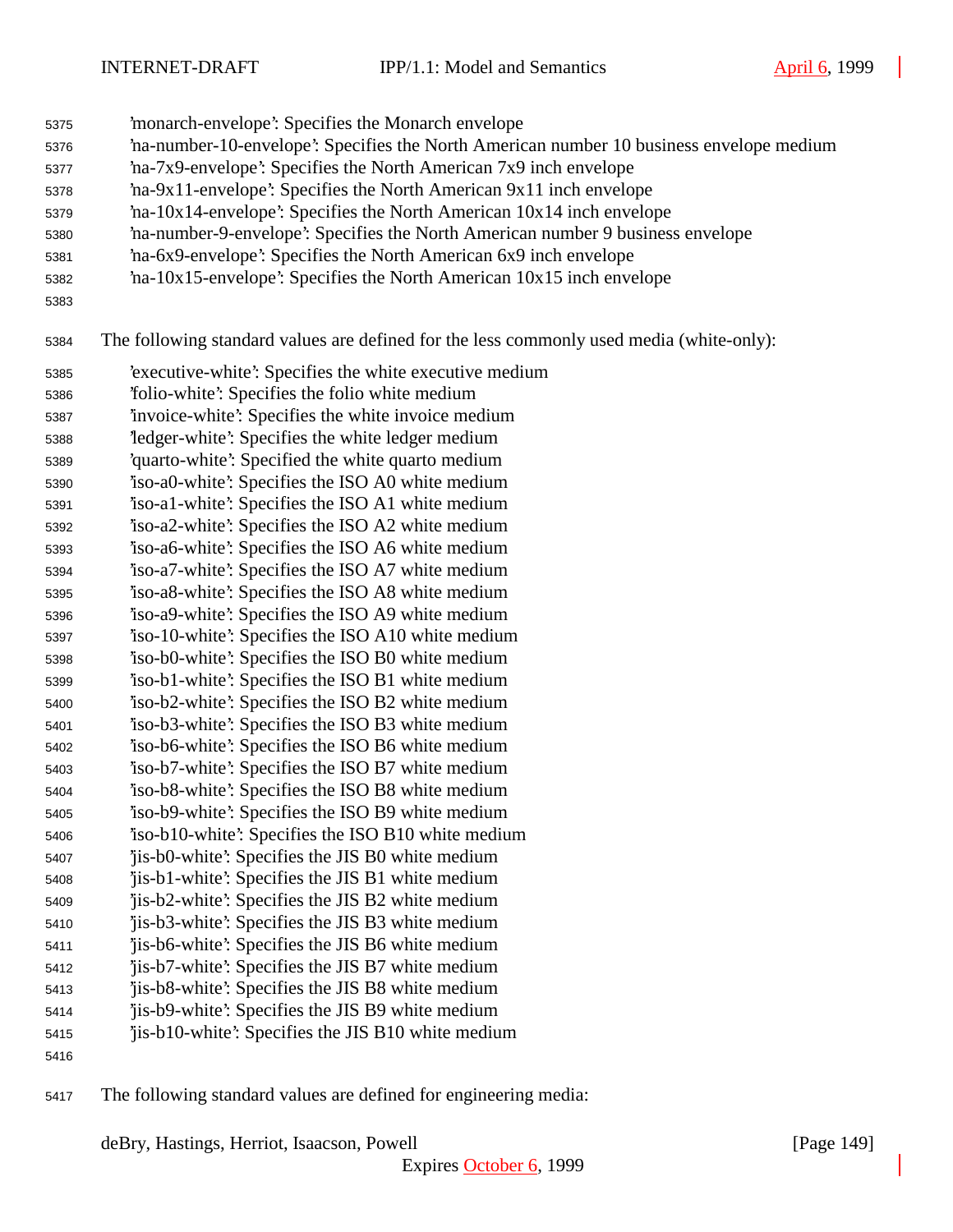- 'a': Specifies the engineering A size medium
- 'b': Specifies the engineering B size medium
- 'c': Specifies the engineering C size medium
- 'd': Specifies the engineering D size medium
- 'e': Specifies the engineering E size medium
- 

The following standard values are defined for input-trays (from ISO DPA and the Printer MIB):

- 'top': The top input tray in the printer.
- 'middle': The middle input tray in the printer.
- 'bottom': The bottom input tray in the printer.
- 'envelope': The envelope input tray in the printer.
- 'manual': The manual feed input tray in the printer.
- 'large-capacity': The large capacity input tray in the printer.
- 'main': The main input tray
- 'side': The side input tray
- 

The following standard values are defined for media sizes (from ISO DPA):

 'iso-a0': Specifies the ISO A0 size: 841 mm by 1189 mm as defined in ISO 216 'iso-a1': Specifies the ISO A1 size: 594 mm by 841 mm as defined in ISO 216 'iso-a2': Specifies the ISO A2 size: 420 mm by 594 mm as defined in ISO 216 'iso-a3': Specifies the ISO A3 size: 297 mm by 420 mm as defined in ISO 216 'iso-a4': Specifies the ISO A4 size: 210 mm by 297 mm as defined in ISO 216 'iso-a5': Specifies the ISO A5 size: 148 mm by 210 mm as defined in ISO 216 'iso-a6': Specifies the ISO A6 size: 105 mm by 148 mm as defined in ISO 216 'iso-a7': Specifies the ISO A7 size: 74 mm by 105 mm as defined in ISO 216 'iso-a8': Specifies the ISO A8 size: 52 mm by 74 mm as defined in ISO 216 'iso-a9': Specifies the ISO A9 size: 37 mm by 52 mm as defined in ISO 216 'iso-a10': Specifies the ISO A10 size: 26 mm by 37 mm as defined in ISO 216 'iso-b0': Specifies the ISO B0 size: 1000 mm by 1414 mm as defined in ISO 216 'iso-b1': Specifies the ISO B1 size: 707 mm by 1000 mm as defined in ISO 216 'iso-b2': Specifies the ISO B2 size: 500 mm by 707 mm as defined in ISO 216 'iso-b3': Specifies the ISO B3 size: 353 mm by 500 mm as defined in ISO 216 'iso-b4': Specifies the ISO B4 size: 250 mm by 353 mm as defined in ISO 216 'iso-b5': Specifies the ISO B5 size: 176 mm by 250 mm as defined in ISO 216 'iso-b6': Specifies the ISO B6 size: 125 mm by 176 mm as defined in ISO 216 'iso-b7': Specifies the ISO B7 size: 88 mm by 125 mm as defined in ISO 216 'iso-b8': Specifies the ISO B8 size: 62 mm by 88 mm as defined in ISO 216 'iso-b9': Specifies the ISO B9 size: 44 mm by 62 mm as defined in ISO 216 'iso-b10': Specifies the ISO B10 size: 31 mm by 44 mm as defined in ISO 216 'na-letter': Specifies the North American letter size: 8.5 inches by 11 inches 'na-legal': Specifies the North American legal size: 8.5 inches by 14 inches 'executive': Specifies the executive size (7.25 X 10.5 in) 'folio': Specifies the folio size (8.5 X 13 in)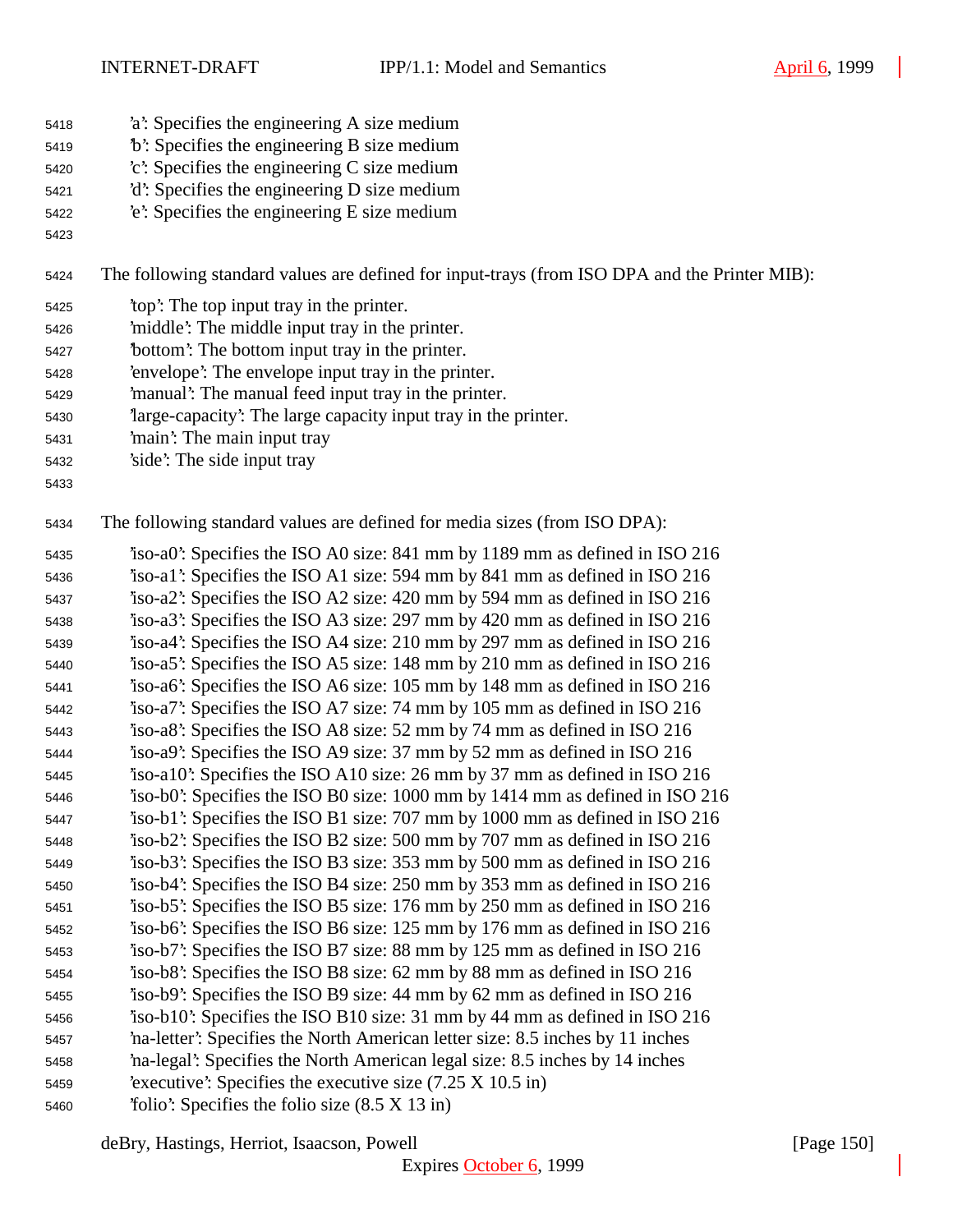- 'invoice': Specifies the invoice size (5.5 X 8.5 in) 'ledger': Specifies the ledger size (11 X 17 in) 'quarto': Specifies the quarto size (8.5 X 10.83 in) 'iso-c3': Specifies the ISO C3 size: 324 mm by 458 mm as defined in ISO 269 'iso-c4': Specifies the ISO C4 size: 229 mm by 324 mm as defined in ISO 269 'iso-c5': Specifies the ISO C5 size: 162 mm by 229 mm as defined in ISO 269 'iso-c6': Specifies the ISO C6 size: 114 mm by 162 mm as defined in ISO 269 'iso-designated-long': Specifies the ISO Designated Long size: 110 mm by 220 mm as defined in ISO 269 'na-10x13-envelope': Specifies the North American 10x13 size: 10 inches by 13 inches 'na-9x12-envelope': Specifies the North American 9x12 size: 9 inches by 12 inches 'na-number-10-envelope': Specifies the North American number 10 business envelope size: 4.125 inches by 9.5 inches 'na-7x9-envelope': Specifies the North American 7x9 inch envelope size 'na-9x11-envelope': Specifies the North American 9x11 inch envelope size 'na-10x14-envelope': Specifies the North American 10x14 inch envelope size 'na-number-9-envelope': Specifies the North American number 9 business envelope size 'na-6x9-envelope': Specifies the North American 6x9 envelope size 'na-10x15-envelope': Specifies the North American 10x15 envelope size 'monarch-envelope': Specifies the Monarch envelope size (3.87 x 7.5 in) 'jis-b0': Specifies the JIS B0 size: 1030mm x 1456mm 'jis-b1': Specifies the JIS B1 size: 728mm x 1030mm 'jis-b2': Specifies the JIS B2 size: 515mm x 728mm 'jis-b3': Specifies the JIS B3 size: 364mm x 515mm 'jis-b4': Specifies the JIS B4 size: 257mm x 364mm 'jis-b5': Specifies the JIS B5 size: 182mm x 257mm 'jis-b6': Specifies the JIS B6 size: 128mm x 182mm 'jis-b7': Specifies the JIS B7 size: 91mm x 128mm 'jis-b8': Specifies the JIS B8 size: 64mm x 91mm 'jis-b9': Specifies the JIS B9 size: 45mm x 64mm 'jis-b10': Specifies the JIS B10 size: 32mm x 45mm
	- 16. APPENDIX D: Processing IPP Attributes

 When submitting a print job to a Printer object, the IPP model allows a client to supply operation and Job Template attributes along with the document data. These Job Template attributes in the create request affect the rendering, production and finishing of the documents in the job. Similar types of instructions may also be contained in the document to be printed, that is, embedded within the print data itself. In addition, the Printer has a set of attributes that describe what rendering and finishing options which are supported by that Printer. This model, which allows for flexibility and power, also introduces the potential that at job submission time, these client-supplied attributes may conflict with either:

- what the implementation is capable of realizing (i.e., what the Printer supports), as well as
- the instructions embedded within the print data itself.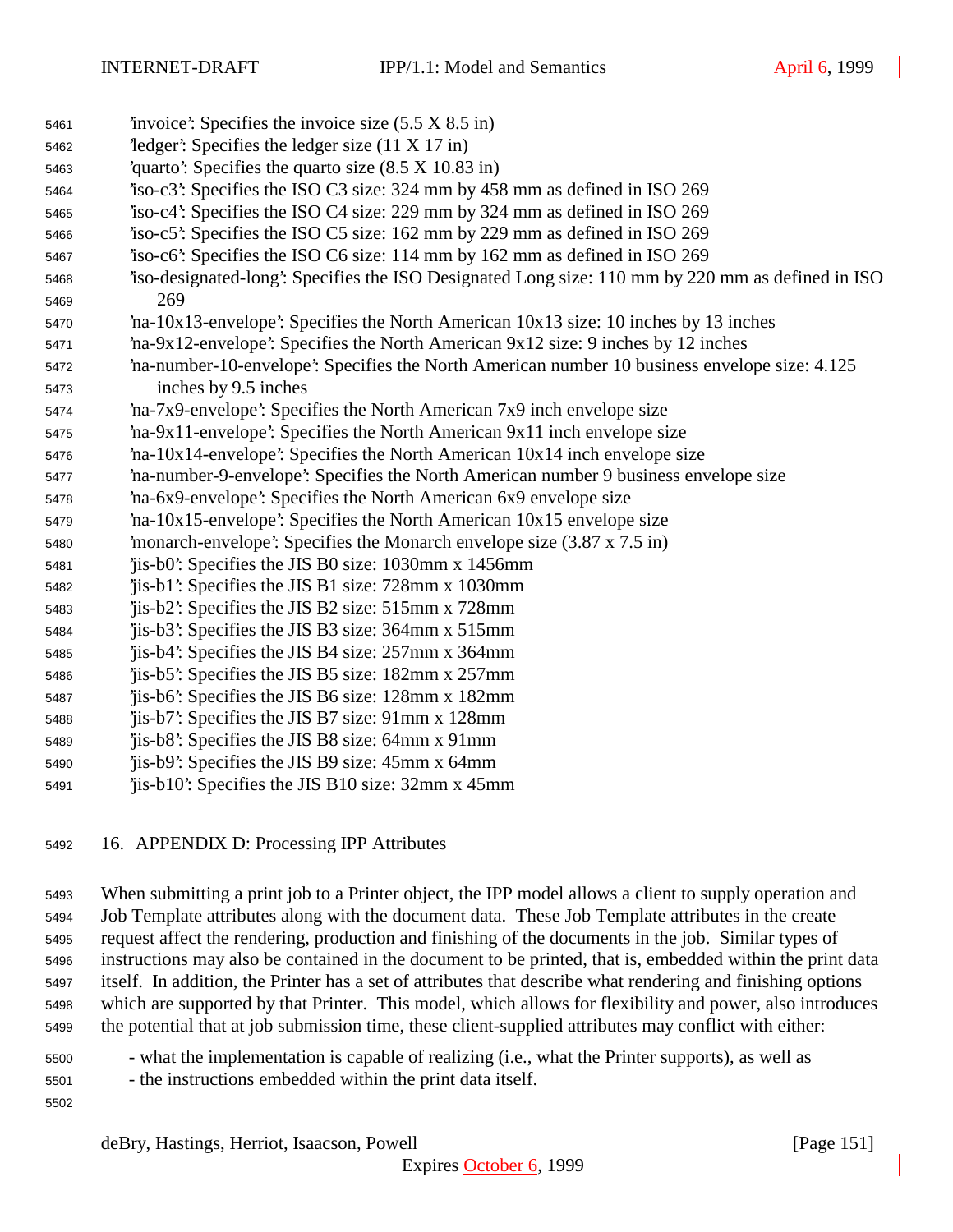The following sections describe how these two types of conflicts are handled in the IPP model.

16.1 Fidelity

 If there is a conflict between what the client requests and what a Printer object supports, the client may request one of two possible conflict handling mechanisms:

- 1) either reject the job since the job can not be processed exactly as specified, or
- 2) allow the Printer to make any changes necessary to proceed with processing the Job the best it can.
- 

 In the first case the client is indicating to the Printer object: "Print the job exactly as specified with no exceptions, and if that can't be done, don't even bother printing the job at all." In the second case, the client is indicating to the Printer object: "It is more important to make sure the job is printed rather than be processed exactly as specified; just make sure the job is printed even if client supplied attributes need to be changed or ignored."

The IPP model accounts for this situation by introducing an "ipp-attribute-fidelity" attribute.

 In a create request, "ipp-attribute-fidelity" is a boolean operation attribute that is OPTIONALLY supplied by the client. The value 'true' indicates that total fidelity to client supplied Job Template attributes and values is required. The client is requesting that the Job be printed exactly as specified, and if that is not possible then the job MUST be rejected rather than processed incorrectly. The value 'false' indicates that a reasonable attempt to print the Job is acceptable. If a Printer does not support some of the client supplied Job Template attributes or values, the Printer MUST ignore them or substitute any supported value for unsupported values, respectively. The Printer may choose to substitute the default value associated with that attribute, or use some other supported value that is similar to the unsupported requested value. For example, if a client supplies a "media" value of 'na-letter', the Printer may choose to substitute 'iso-a4' rather than a default value of 'envelope'. If the client does not supply the "ipp-attribute-fidelity" attribute, the Printer assumes a value of 'false'.

- Each Printer implementation MUST support both types of "fidelity" printing (that is whether the client supplies a value of 'true' or 'false'):
- If the client supplies 'false' or does not supply the attribute, the Printer object MUST always accept the request by ignoring unsupported Job Template attributes and by substituting unsupported values of supported Job Template attributes with supported values.
- If the client supplies 'true', the Printer object MUST reject the request if the client supplies unsupported Job Template attributes.
- 

 Since a client can always query a Printer to find out exactly what is and is not supported, "ipp-attribute-fidelity" set to 'false' is useful when:

- 1) The End-User uses a command line interface to request attributes that might not be supported.
- 2) In a GUI context, if the End User expects the job might be moved to another printer and prefers a sub-optimal result to nothing at all.
- 3) The End User just wants something reasonable in lieu of nothing at all.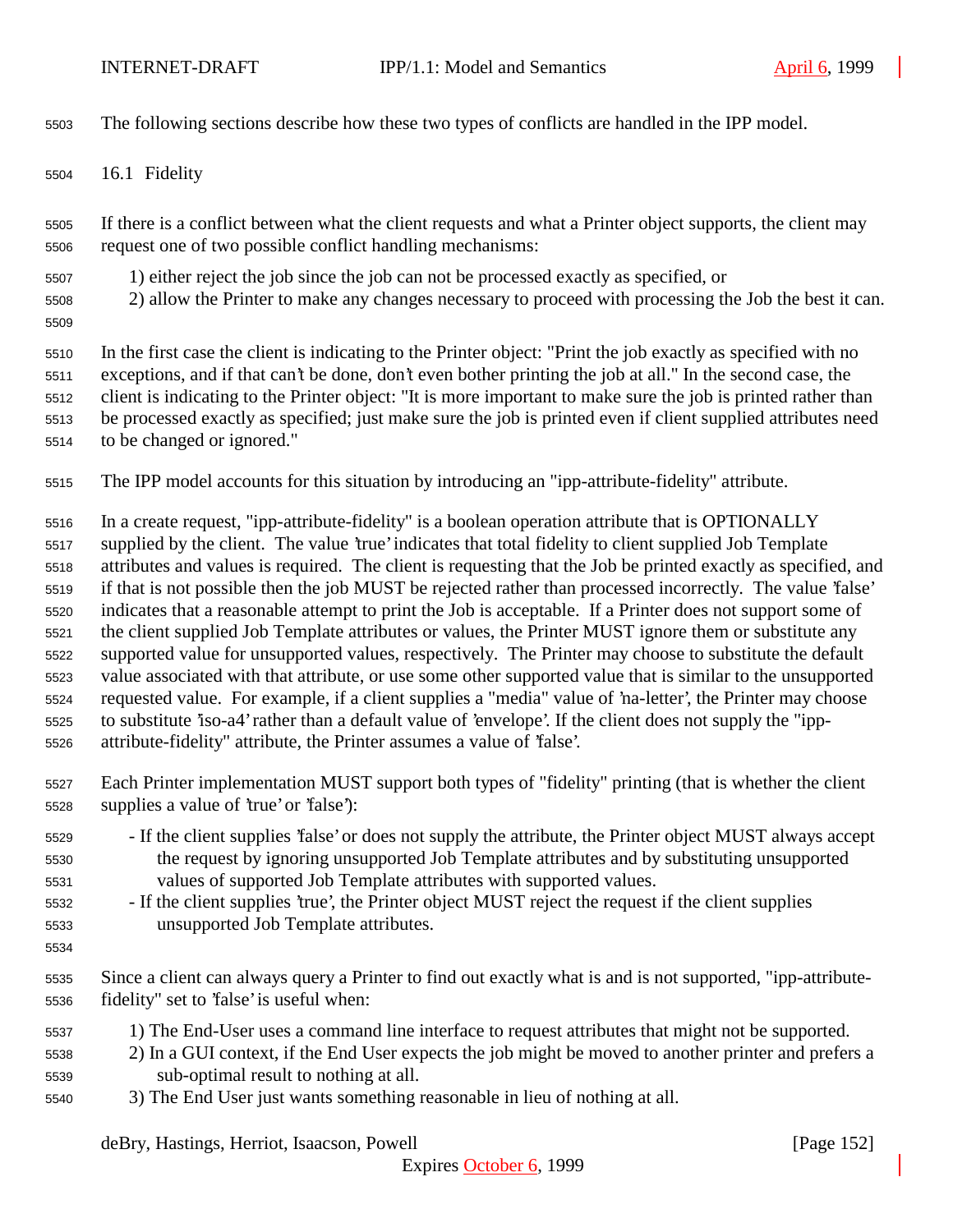## 16.2 Page Description Language (PDL) Override

 If there is a conflict between the value of an IPP Job Template attribute and a corresponding instruction in the document data, the value of the IPP attribute SHOULD take precedence over the document instruction. Consider the case where a previously formatted file of document data is sent to an IPP Printer. In this case, if the client supplies any attributes at job submission time, the client desires that those attributes override the embedded instructions. Consider the case were a previously formatted document has embedded in it commands to load 'iso-a4' media. However, the document is passed to an end user that only has access to a printer with 'na-letter' media loaded. That end user most likely wants to submit that document to an IPP Printer with the "media" Job Template attribute set to 'na-letter'. The job submission attribute should take precedence over the embedded PDL instruction. However, until companies that supply document data interpreters allow a way for external IPP attributes to take precedence over embedded job production instructions, a Printer might not be able to support the semantics that IPP attributes override the embedded instructions.

 The IPP model accounts for this situation by introducing a "pdl-override-supported" attribute that describes the Printer objects capabilities to override instructions embedded in the PDL data stream. The value of the "pdl-override-supported" attribute is configured by means outside the scope of this IPP/1.1 document.

- This REQUIRED Printer attribute takes on the following values:
- 'attempted': This value indicates that the Printer object attempts to make the IPP attribute values take precedence over embedded instructions in the document data, however there is no guarantee.
- 'not-attempted': This value indicates that the Printer object makes no attempt to make the IPP attribute values take precedence over embedded instructions in the document data.
- 
- At job processing time, an implementation that supports the value of 'attempted' might do one of several different actions:
- 1) Generate an output device specific command sequence to realize the feature represented by the IPP attribute value.
- 2) Parse the document data itself and replace the conflicting embedded instruction with a new embedded instruction that matches the intent of the IPP attribute value.
- 3) Indicate to the Printer that external supplied attributes take precedence over embedded instructions and then pass the external IPP attribute values to the document data interpreter.
- 4) Anything else that allows for the semantics that IPP attributes override embedded document data instructions.
- 
- Since 'attempted' does not offer any type of guarantee, even though a given Printer object might not do a very "good" job of attempting to ensure that IPP attributes take a higher precedence over instructions
- embedded in the document data, it would still be a conforming implementation.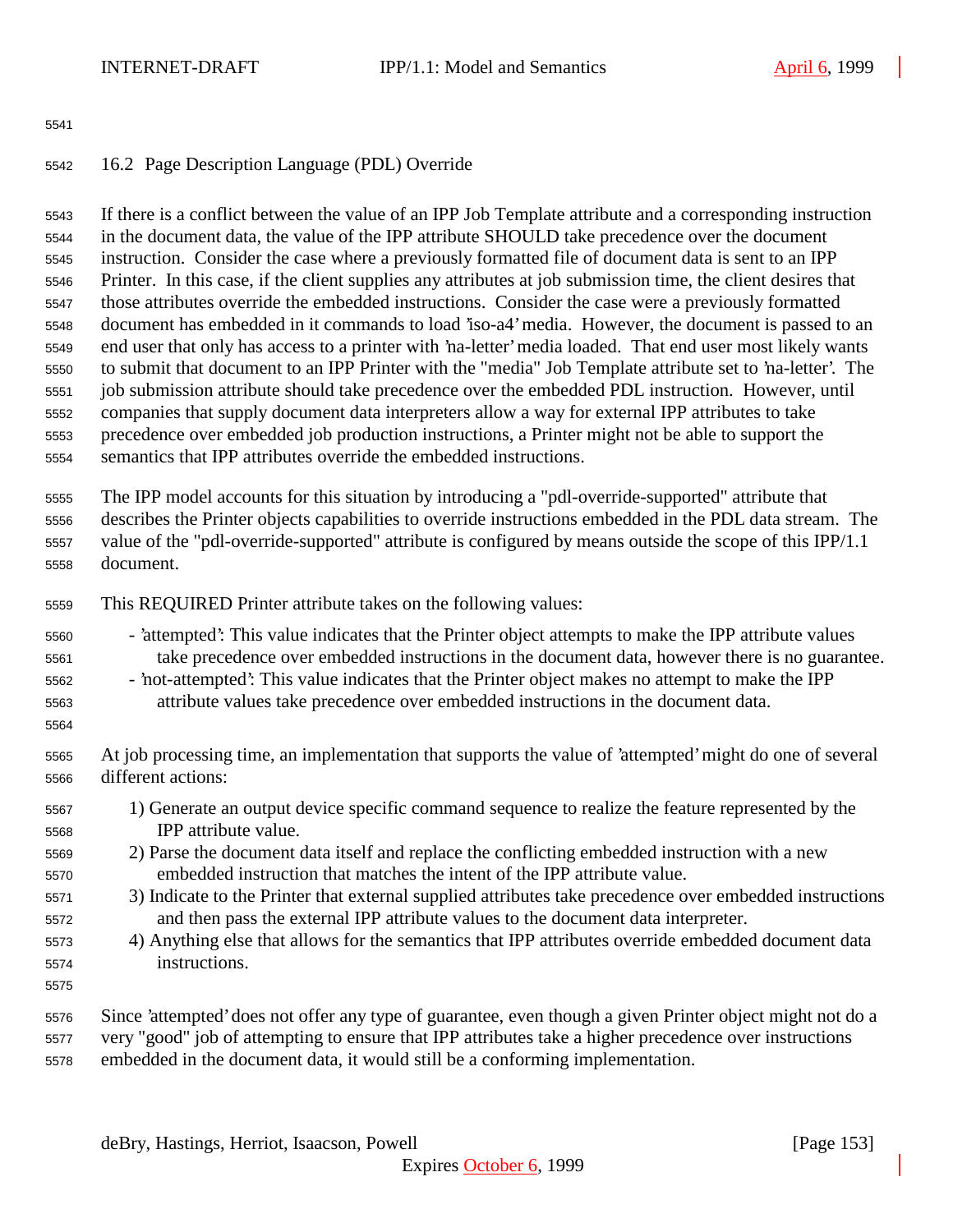- At job processing time, an implementation that supports the value of 'not-attempted' might do one of the following actions:
- 1) Simply pre-pend the document data with the PDL instruction that corresponds to the client- supplied PDL attribute, such that if the document data also has the same PDL instruction, it will override what the Printer object pre-pended. In other words, this implementation is using the same implementation semantics for the client-supplied IPP attributes as for the Printer object defaults.
- 2) Parse the document data and replace the conflicting embedded instruction with a new embedded instruction that approximates, but does not match, the semantic intent of the IPP attribute value.
- 

 Note: The "ipp-attribute-fidelity" attribute applies to the Printer's ability to either accept or reject other unsupported Job Template attributes. In other words, if "ipp-attribute-fidelity" is set to 'true', a Job is accepted if and only if the client supplied Job Template attributes and values are supported by the Printer. Whether these attributes actually affect the processing of the Job when the document data contains embedded instructions depends on the ability of the Printer to override the instructions embedded in the document data with the semantics of the IPP attributes. If the document data attributes can be overridden ("pdl-override-supported" set to 'attempted'), the Printer makes an attempt to use the IPP attributes when processing the Job. If the document data attributes can not be overridden ("pdl- override-supported" set to 'not-attempted'), the Printer makes no attempt to override the embedded document data instructions with the IPP attributes when processing the Job, and hence, the IPP attributes may fail to affect the Job processing and output when the corresponding instruction is embedded in the document data.

- 16.3 Using Job Template Attributes During Document Processing.
- The Printer object uses some of the Job object's Job Template attributes during the processing of the document data associated with that job. These include, but are not limited to, "orientation-requested", "number-up", "sides", "media", and "copies". The processing of each document in a Job Object MUST follow the steps below. These steps are intended only to identify when and how attributes are to be used in processing document data and any alternative steps that accomplishes the same effect can be used to implement this specification.
- 1. Using the client supplied "document-format" attribute or some form of document format detection algorithm (if the value of "document-format" is not specific enough), determine whether or not the document data has already been formatted for printing. If the document data has been formatted, then go to step 2. Otherwise, the document data MUST be formatted. The formatting detection algorithm is implementation defined and is not specified by this specification. The formatting of the document data uses the "orientation-requested" attribute to determine how the formatted print data should be placed on a print-stream page, see section 4.2.10 for the details.
- 2. The document data is in the form of a print-stream in a known media type. The "page-ranges" attribute is used to select, as specified in section 4.2.7, a sub-sequence of the pages in the print-stream that are to be processed and images.
-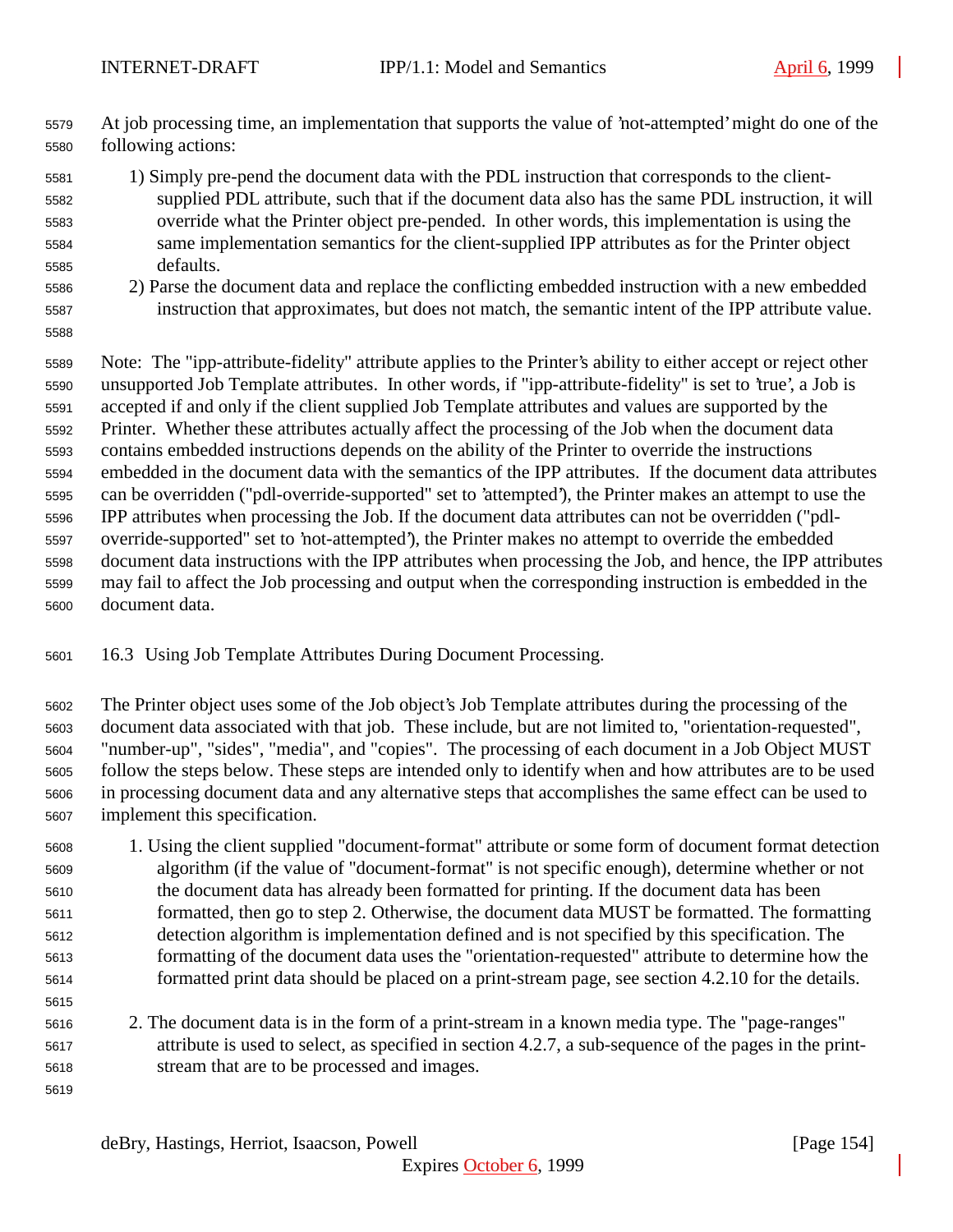3. The input to this step is a sequence of print-stream pages. This step is controlled by the "number- up" attribute. If the value of "number-up" is N, then during the processing of the print-stream pages, each N print-stream pages are positioned, as specified in section 4.2.9, to create a single impression. If a given document does not have N more print-stream pages, then the completion of the impression is controlled by the "multiple-document-handling" attribute as described in section 4.2.4; when the value of this attribute is 'single-document' or 'single-document-new- sheet', the print-stream pages of document data from subsequent documents is used to complete the impression.

 The size(scaling), position(translation) and rotation of the print-stream pages on the impression is implementation defined. Note that during this process the print-stream pages may be rendered to a form suitable for placing on the impression; this rendering is controlled by the values of the "printer-resolution" and "print-quality" attributes as described in sections 4.2.12 and 4.2.13. In the case N=1, the impression is nearly the same as the print-stream page; the differences would only be in the size, position and rotation of the print-stream page and/or any decoration, such as a frame to the page, that is added by the implementation.

- 4. The collection of impressions is placed, in sequence, onto sides of the media sheets. This placement is controlled by the "sides" attribute and the orientation of the print-stream page, as described in section 4.2.8. The orientation of the print-stream pages affects the orientation of the impression; for example, if "number-up" equals 2, then, typically, two portrait print-stream pages become one landscape impression. Note that the placement of impressions onto media sheets is also controlled by the "multiple-document-handling" attribute as described in section 4.2.4.
- 5. The "copies" and "multiple-document-handling" attributes are used to determine how many copies of each media instance are created and in what order. See sections 4.2.5 and 4.2.4 for the details.
- 

 6. When the correct number of copies are created, the media instances are finished according to the values of the "finishings" attribute as described in 4.2.6. Note that sometimes finishing operations may require manual intervention to perform the finishing operations on the copies, especially uncollated copies. This specification allows any or all of the processing steps to be performed automatically or manually at the discretion of the Printer object.

17. APPENDIX E: Generic Directory Schema

 This section defines a generic schema for an entry in a directory service. A directory service is a means by which service users can locate service providers. In IPP environments, this means that IPP Printers can be registered (either automatically or with the help of an administrator) as entries of type printer in the directory using an implementation specific mechanism such as entry attributes, entry type fields, specific branches, etc. IPP clients can search or browse for entries of type printer. Clients use the directory service to find entries based on naming, organizational contexts, or filtered searches on attribute values of entries. For example, a client can find all printers in the "Local Department" context. Authentication and authorization are also often part of a directory service so that an administrator can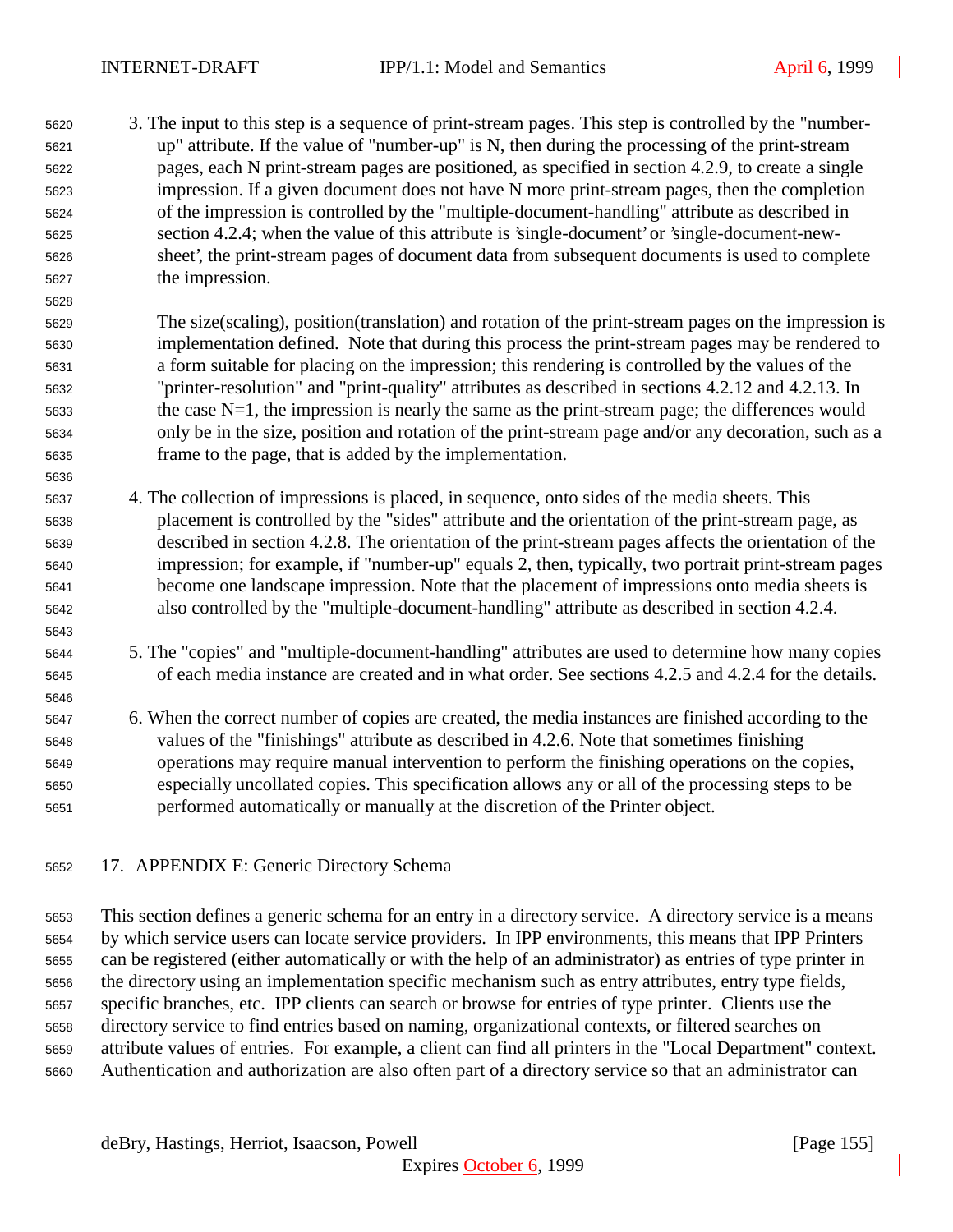place limits on end users so that they are only allowed to find entries to which they have certain access rights. IPP itself does not require any specific directory service protocol or provider.

 Note: Some directory implementations allow for the notion of "aliasing". That is, one directory entry object can appear as multiple directory entry object with different names for each object. In each case, each alias refers to the same directory entry object which refers to a single IPP Printer object.

 The generic schema is a subset of IPP Printer Job Template and Printer Description attributes (sections 4.2 and 4.4). These attributes are identified as either RECOMMENDED or OPTIONAL for the directory entry itself. This conformance labeling is NOT the same conformance labeling applied to the attributes of IPP Printers objects. The conformance labeling in this Appendix is intended to apply to directory templates and to IPP Printer implementations that subscribe by adding one or more entries to a directory. RECOMMENDED attributes SHOULD be associated with each directory entry. OPTIONAL attributes MAY be associated with the directory entry (if known or supported). In addition, all directory entry attributes SHOULD reflect the current attribute values for the corresponding Printer object.

 The names of attributes in directory schema and entries SHOULD be the same as the IPP Printer attribute names as shown.

 In order to bridge between the directory service and the IPP Printer object, one of the RECOMMENDED directory entry attributes is the Printer object's "printer-uri-supported" attribute. The IPP client queries the "printer-uri-supported" attribute in the directory entry and then addresses the IPP Printer object using one of its URIs. The "uri-security-supported" attribute identifies the protocol (if any) used to secure a channel.

The following attributes define the generic schema for directory entries of type PRINTER:

| 5682 | printer-uri-supported        | <b>RECOMMENDED</b> | Section 4.4.1    |
|------|------------------------------|--------------------|------------------|
| 5683 | uri-security-supported       | <b>RECOMMENDED</b> | Section 4.4.2    |
| 5684 | printer-name                 | <b>RECOMMENDED</b> | Section 4.4.3    |
| 5685 | printer-location             | <b>RECOMMENDED</b> | Section 4.4.4    |
| 5686 | printer-info                 | <b>OPTIONAL</b>    | Section 4.4.5    |
| 5687 | printer-more-info            | <b>OPTIONAL</b>    | Section 4.4.6    |
| 5688 | printer-make-and-model       | <b>RECOMMENDED</b> | Section 4.4.8    |
| 5689 | charset-supported            | <b>OPTIONAL</b>    | Section $4.4.15$ |
| 5690 | generated-natural-language-  |                    |                  |
| 5691 | supported                    | <b>OPTIONAL</b>    | Section 4.4.17   |
| 5692 | document-format-supported    | <b>RECOMMENDED</b> | Section 4.4.19   |
| 5693 | compression-supported        | <b>RECOMMENDED</b> | Section 4.4.29   |
| 5694 | color-supported              | <b>RECOMMENDED</b> | Section 4.4.23   |
| 5695 | finishings-supported         | <b>OPTIONAL</b>    | Section 4.2.6    |
| 5696 | number-up-supported          | <b>OPTIONAL</b>    | Section 4.2.7    |
| 5697 | sides-supported              | <b>RECOMMENDED</b> | Section 4.2.8    |
| 5698 | media-supported              | <b>RECOMMENDED</b> | Section 4.2.11   |
| 5699 | printer-resolution-supported | <b>OPTIONAL</b>    | Section 4.2.12   |
| 5700 | print-quality-supported      | <b>OPTIONAL</b>    | Section 4.2.13   |
| 5701 | pages-per-minute             | <b>OPTIONAL</b>    | Section 4.4.33   |

deBry, Hastings, Herriot, Isaacson, Powell [Page 156]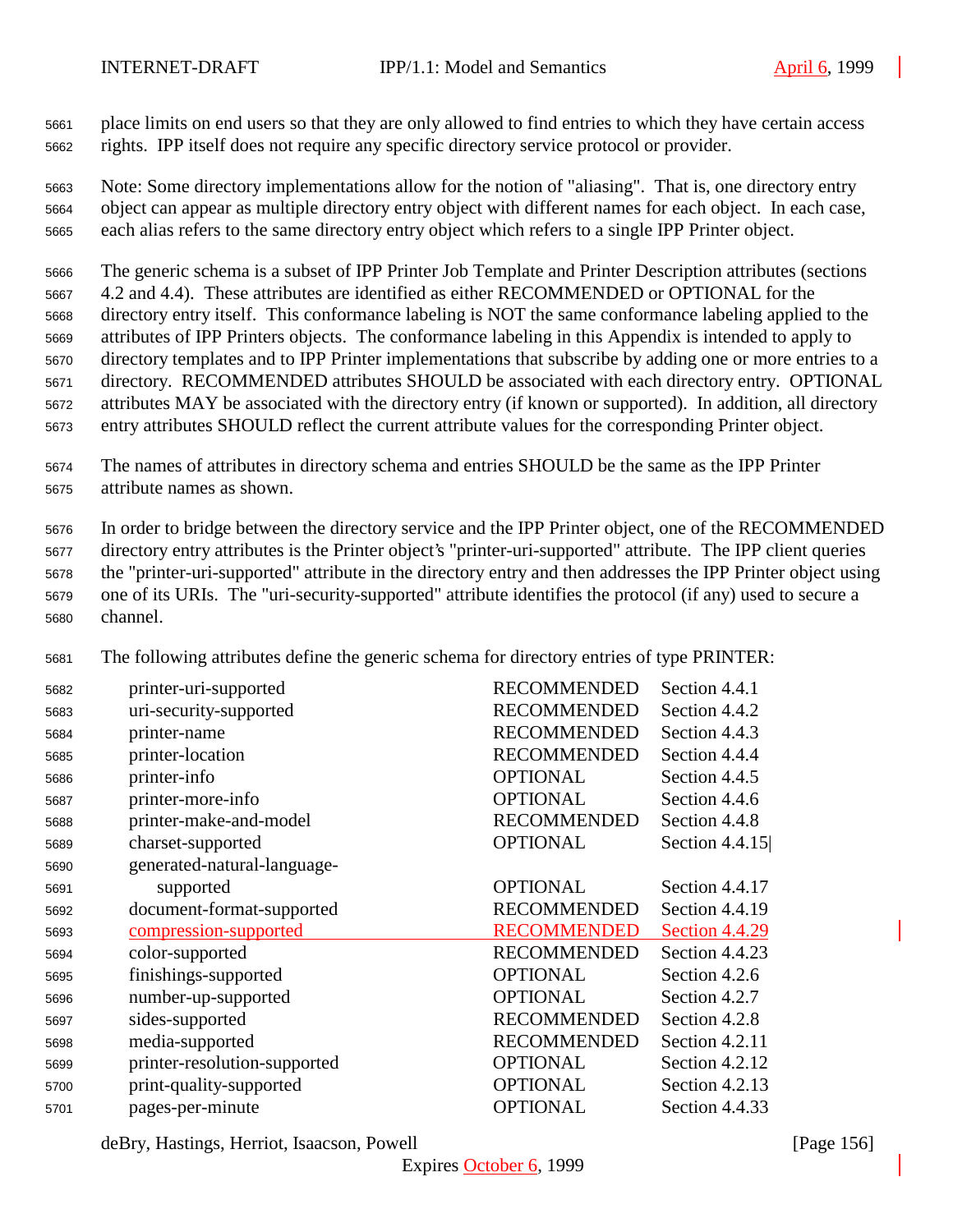<sup>5702</sup> pages-per-minute-color OPTIONAL Section 4.4.34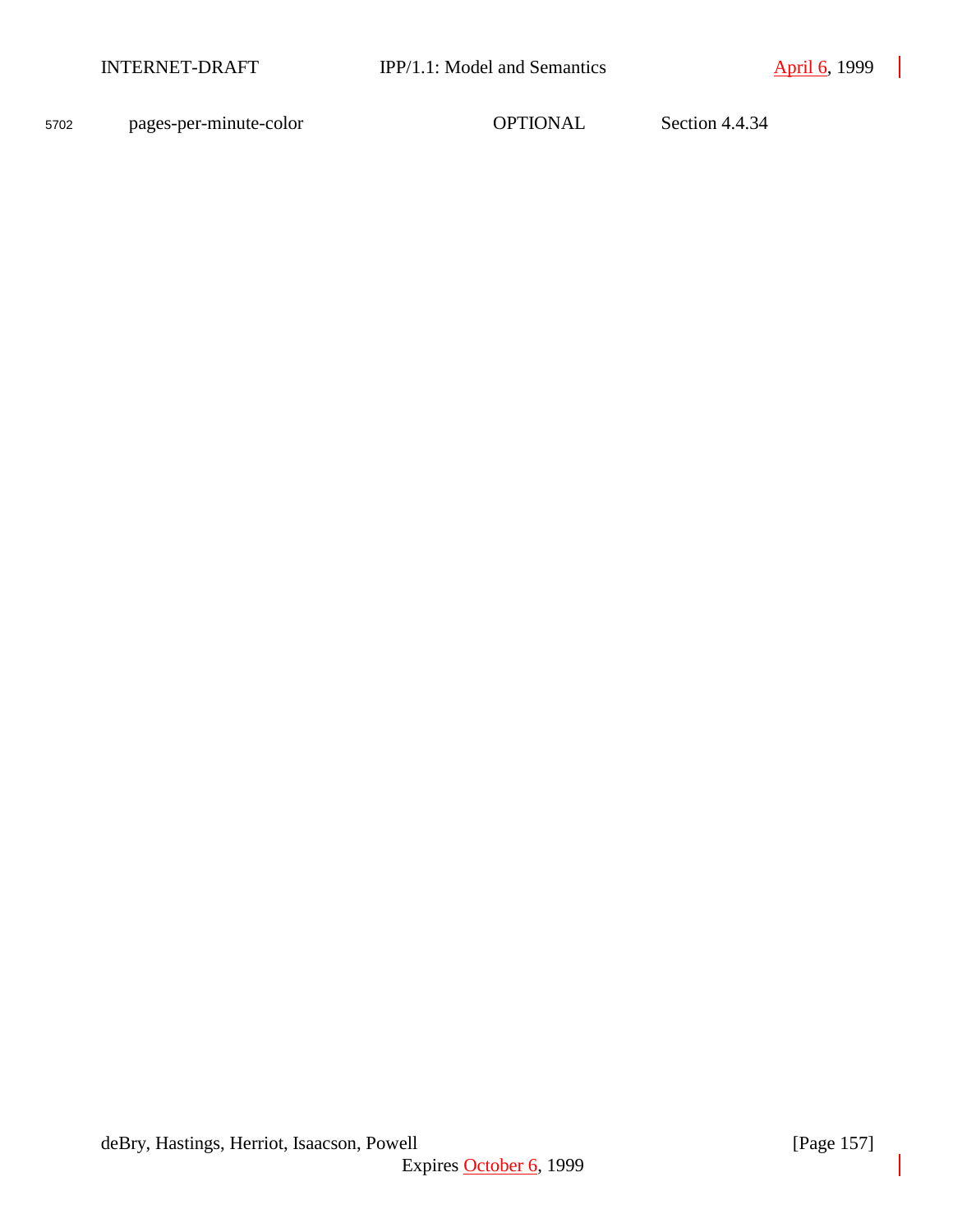| 5704         | 18. APPENDIX F: Differences between the IPP/1.0 and IPP/1.1 "Model and Semantics" Specifications                                                                                               |
|--------------|------------------------------------------------------------------------------------------------------------------------------------------------------------------------------------------------|
| 5705         | The following IPP/1.0 [IPP-MOD1.0] extensions and clarifications have been incorporated into IPP/1.1:                                                                                          |
| 5706         | 1. Section 3.1.7 - clarified that only the version number parameter will be carried forward into                                                                                               |
| 5707<br>5708 | future major or minor versions of the protocol.<br>2. Section 3.2.1.1 - clarified that the Printer object rejects a Print-Job request if it does not support                                   |
| 5709         | the "compression" operation attribute and a client supplies it.                                                                                                                                |
| 5710         | 3. Sections 3.2.7, 3.2.8, and 3.2.9 - added the OPTIONAL Pause-Printer, Resume-Printer, and                                                                                                    |
| 5711         | Purge-Jobs operations                                                                                                                                                                          |
| 5712         | Sections 3.3.5, 3.3.6, and 3.3.7 - added the OPTIONAL Hold-Job, Release-Job, and Restart-Job<br>4.<br>operations.                                                                              |
| 5713<br>5714 | 5. Section 4.1.9 - added 'image-tiff' and 'application/pdf' values.                                                                                                                            |
|              |                                                                                                                                                                                                |
| 5715<br>5716 | 6. Section 4.2.2 - added the 'indefinite' keyword value to the "job-hold-until" attribute for use with<br>the create operations and Hold-Job and Restart-Job operations.                       |
| 5717         | 7. Section 4.2.6 - added more enum values to the "finishings" Job Template attribute.                                                                                                          |
| 5718         | Section 4.3.7.1 - added the Partitioning of Job States section.<br>8.                                                                                                                          |
| 5719         | Section 4.3.8 - added the 'job-restartable' keyword value to the "job-state-reasons" attribute for<br>9.                                                                                       |
| 5720         | use with the Restart-Job operation.                                                                                                                                                            |
| 5721<br>5722 | 10. Section 4.4.2 - added the 'tls' keyword value to the "uri-security-supported" attribute.<br>11. Section 4.4.11 - added the 'moving-to-paused' keyword value to the "printer-state-reasons" |
| 5723         | attribute for use with the Pause-Job operation.                                                                                                                                                |
| 5724         | 12. Section 4.4.11 - replaced the duplicate 'marker-supply-low' keyword with the missing 'toner-                                                                                               |
| 5725         | empty' keyword for the "printer-state-reasons" attribute.                                                                                                                                      |
| 5726         | 13. Section 4.4.13 - added the enum values to the "operations-supported" attribute for the new                                                                                                 |
| 5727         | operations. Clarified that the values of this attribute are encoded as any enum, namely 32-bit                                                                                                 |
| 5728         | values.                                                                                                                                                                                        |
| 5729<br>5730 | 14. Sections 4.4.33 and 4.4.34 - added the OPTIONAL "pages-per-minute" and "pages-per-minute-<br>color" Printer Description attributes.                                                        |
| 5731         | 15. Section 8.5 - added the security discussion around the new operator operations.                                                                                                            |
| 5732         | 16. Section 17 - added the OPTIONAL "pages-per-minute" and "pages-per-minute-color" Printer                                                                                                    |
| 5733         | attributes to the Directory schema.                                                                                                                                                            |
| 5734         | The following changes were made to IPP/1.0 [IPP-MOD1.0] to create this IPP/1.1 document:                                                                                                       |
| 5735<br>5736 | 1. Section 3.1.7, 5.2.4, and 14.1.5.4 - IPP objects MUST support both version 1.0 and 1.1. Clients<br>MUST support version 1.1 and MAY support version 1.0.                                    |
| 5737<br>5738 | 2. Section 4.1.9 - deleted 'text/plain; charset=iso-10646-ucs-2', since binary is not legal with the<br>'text' type.                                                                           |
| 5739<br>5740 | 3. Section 5.4, 8.2, and 8.7 - changed the IPP object security requirements from OPTIONAL non-<br>standards track SSL3 to RECOMMENDED standards track TLS. Changed the client security         |